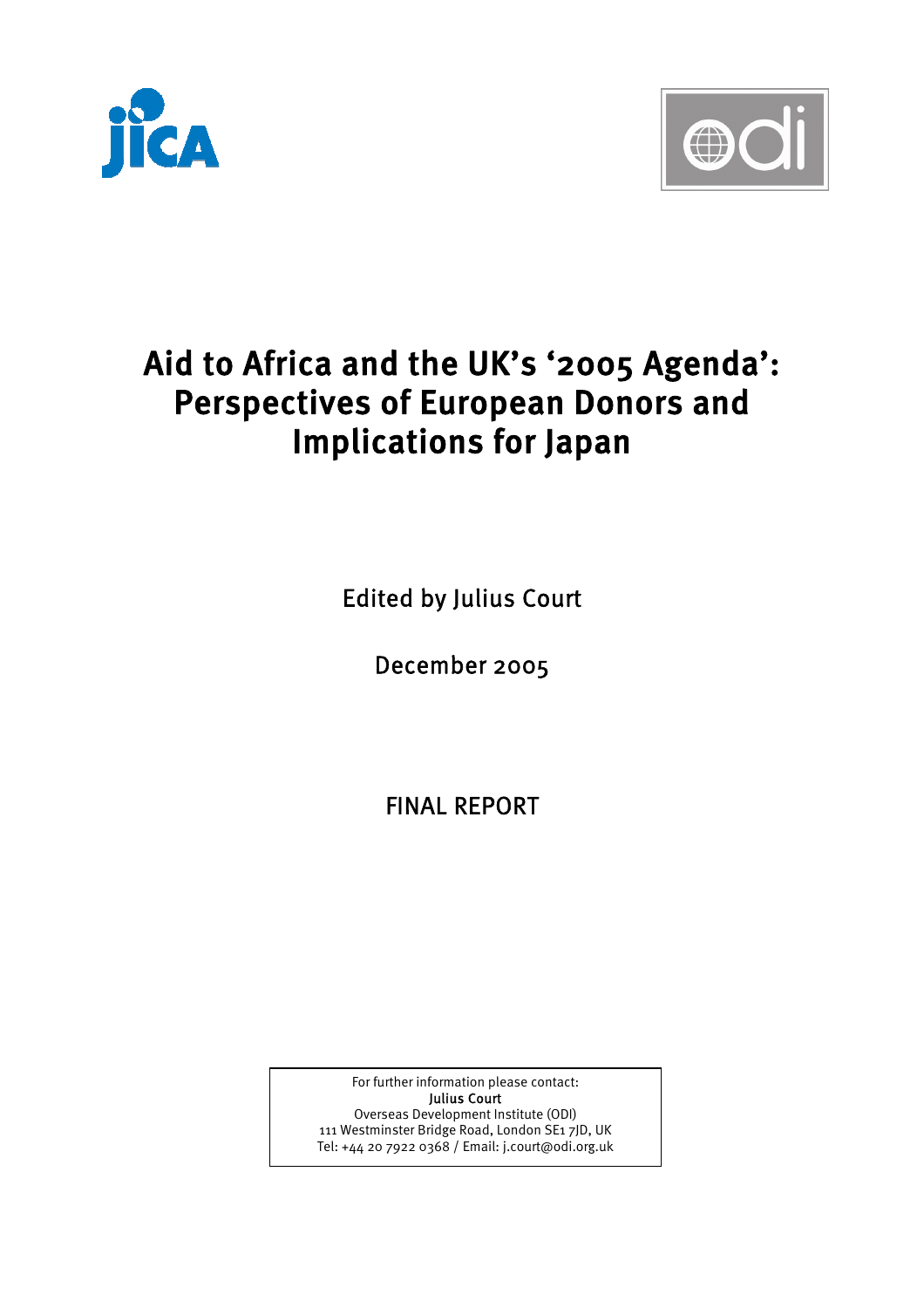© Overseas Development Institute, 2005

All rights reserved. No part of this publication may be reproduced, stored in a retrieval system, or transmitted in any form or by any means, electronic, mechanical, photocopying, recording or otherwise, without the prior written permission of the publishers.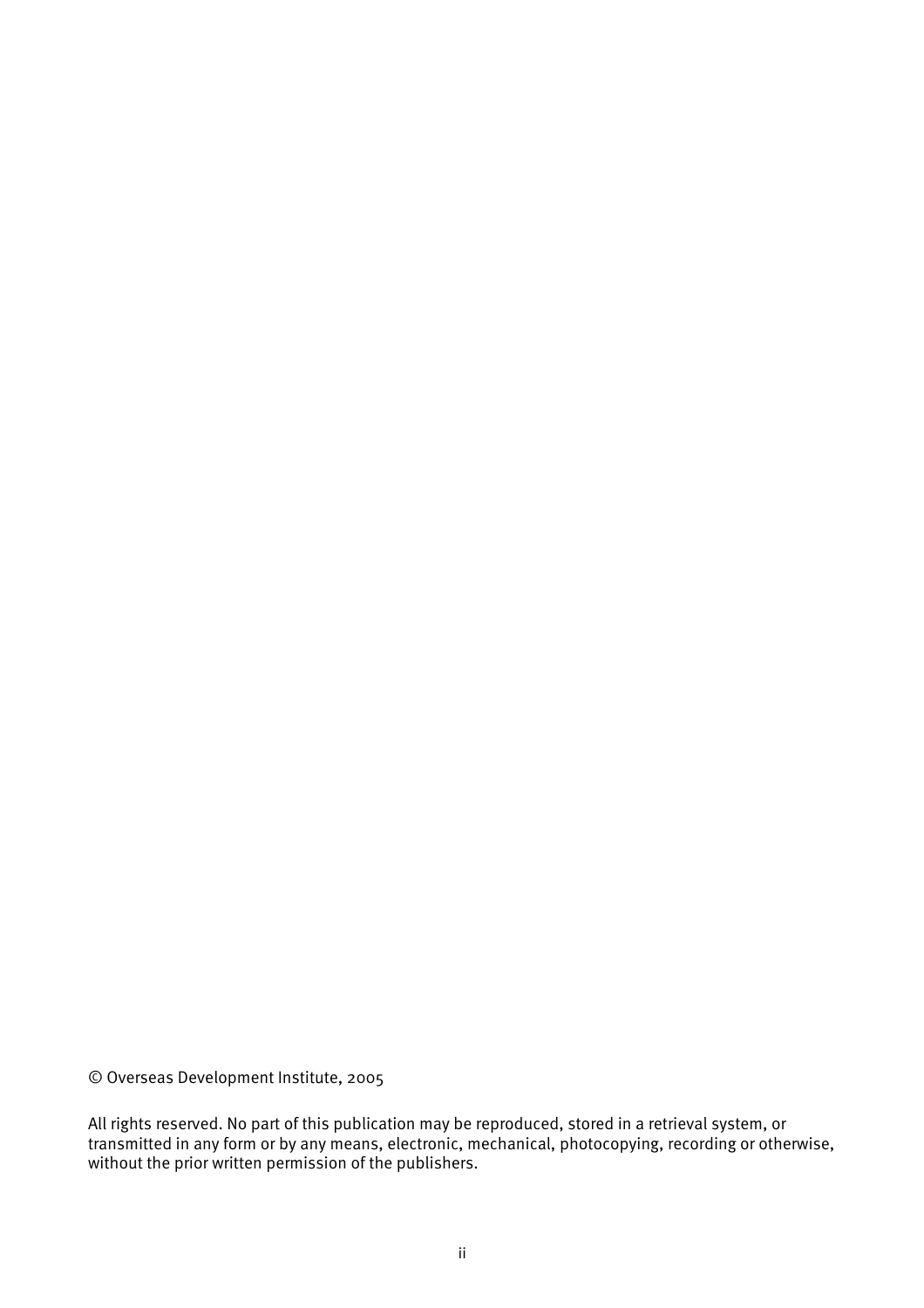## **Contents**

| Acknowledgements                                                                                                                                   | iv             |
|----------------------------------------------------------------------------------------------------------------------------------------------------|----------------|
| <b>Acronyms</b>                                                                                                                                    | $\mathbf{V}$   |
| <b>Executive Summary</b>                                                                                                                           | vi             |
| <b>Synthesis Report</b>                                                                                                                            | $\mathbf{1}$   |
| 1. Introduction                                                                                                                                    | 1              |
| 2. What is the UK agenda for Africa (for the G8)?                                                                                                  | 3              |
| Context: trends in and 'drivers' of UK's Africa ODA policy                                                                                         | 3              |
| Elements of the UK agenda for 2005                                                                                                                 | 5              |
| 3. The stance of other European G8 donors                                                                                                          | 8              |
| France's Africa ODA policy                                                                                                                         | 8              |
| Germany's Africa ODA Policy                                                                                                                        | 9              |
| EU's Africa ODA policy                                                                                                                             | 10             |
| 4. What is likely to happen?                                                                                                                       | 12             |
| 5. Japan's ODA policy towards Africa                                                                                                               | 21             |
| 6. What are the implications for Japan?                                                                                                            | 25             |
| Five decisions for 2005                                                                                                                            | 25             |
| Japan's aid to Africa: longer-term issues                                                                                                          | 26             |
| Conclusion: from the UK's agenda 2005 to Japan's agenda 2008                                                                                       | 30             |
| <b>References</b>                                                                                                                                  | 31             |
| Annex 1: Japan-UK workshop: agenda, participants, summary and narrative report                                                                     | 33             |
| Annex 2: Understanding British aid to Africa: an historical perspective                                                                            | 49             |
| Annex 3: A summary of the consultations of the Commission for Africa                                                                               | 61             |
| Annex 4: The UK's policies towards Africa: a snapshot of current positions, debates, with<br>suggestions and implications for Japan                | 7 <sup>1</sup> |
| Annex 5: The French perspective on UK aid policies for African development in the run-up to<br>the 2005 G8 Summit and their implications for Japan | 87             |
| Annex 6: German policy towards Africa                                                                                                              | 100            |
| Annex 7: EU policy towards Africa                                                                                                                  | 110            |
| Annex 8: The International Finance Facility (IFF): progress, challenges and options                                                                | 121            |
| Annex 9: ODI Japan Visit Report                                                                                                                    | 131            |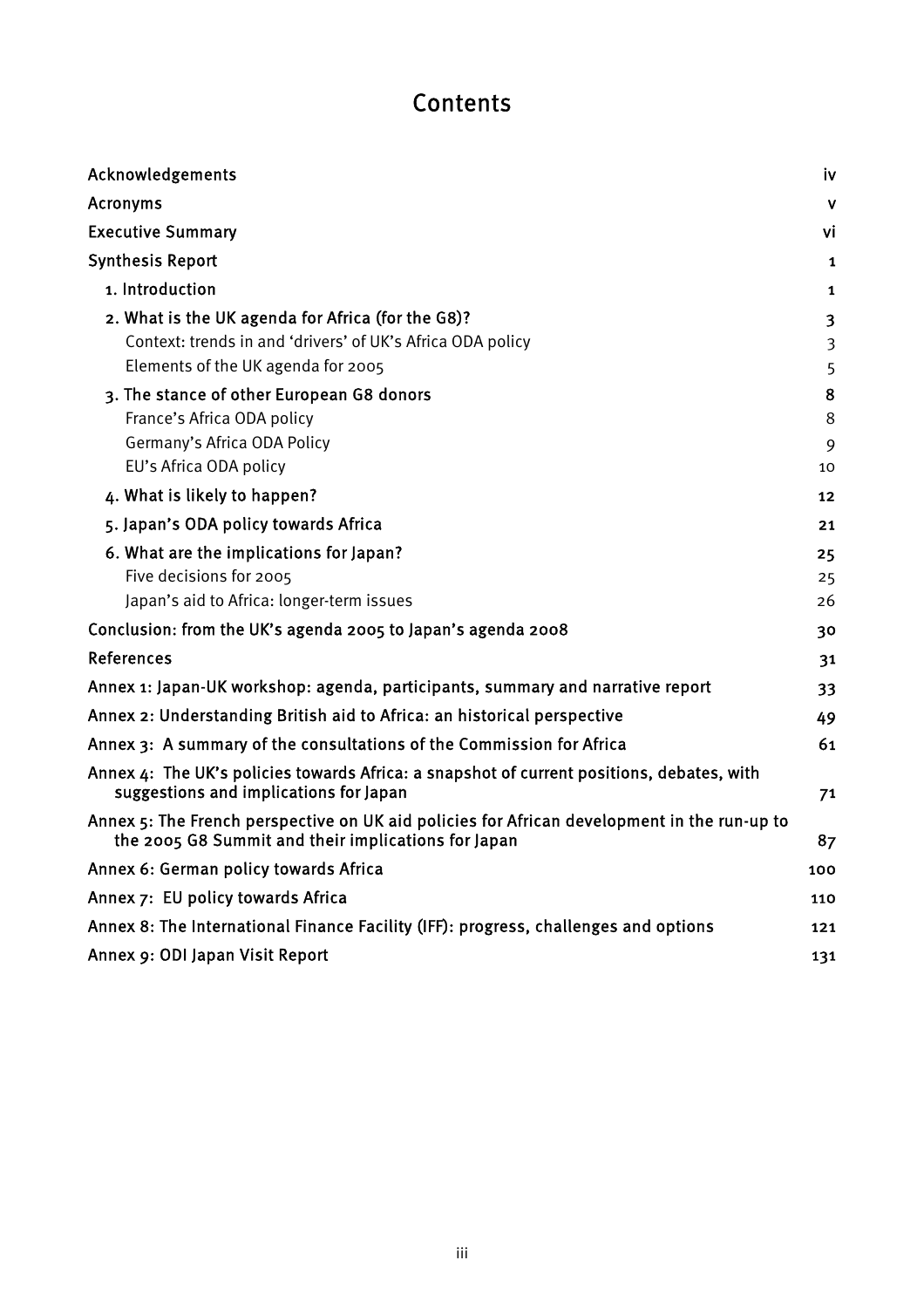#### Boxes, chart, figures and tables

| Box 1: The Commission for Africa: vision, structure and process                       | 5  |
|---------------------------------------------------------------------------------------|----|
| Box 2: The International Finance Facility (IFF)                                       | 19 |
| Box 3: Japan's Human Security approach                                                | 22 |
| Box 4: Towards Japan's renewed ODA engagement in Africa                               | 24 |
| Synthesis chart: positions of the different countries towards 13 key issues           | 13 |
| Figure: Japan's bilateral ODA to sub-Saharan Africa by type                           | 21 |
| Table 1: The new aid agenda and traditional Japanese aid to Africa                    | X  |
| Table 2: UK aid to Africa by sector of application                                    | 3  |
| Table 3: Elements of the UK agenda for Africa (for the G8)                            | 6  |
| Table 4: Evolution of France, Japan and US share in sub-Saharan total ODA (1995-2001) | 8  |
| Table 5: Evolution of Japan's aid to Africa: five phases                              | 23 |
| Table 6: The new aid agenda and traditional Japanese aid to Africa                    | 28 |

## Acknowledgements

The authors are grateful for all the help received in the preparation of the report – from the authors of the background papers to the people we spoke to on the topic (see Annex A) and for comments received on earlier drafts of this paper. All views expressed in the paper and any errors are the authors own.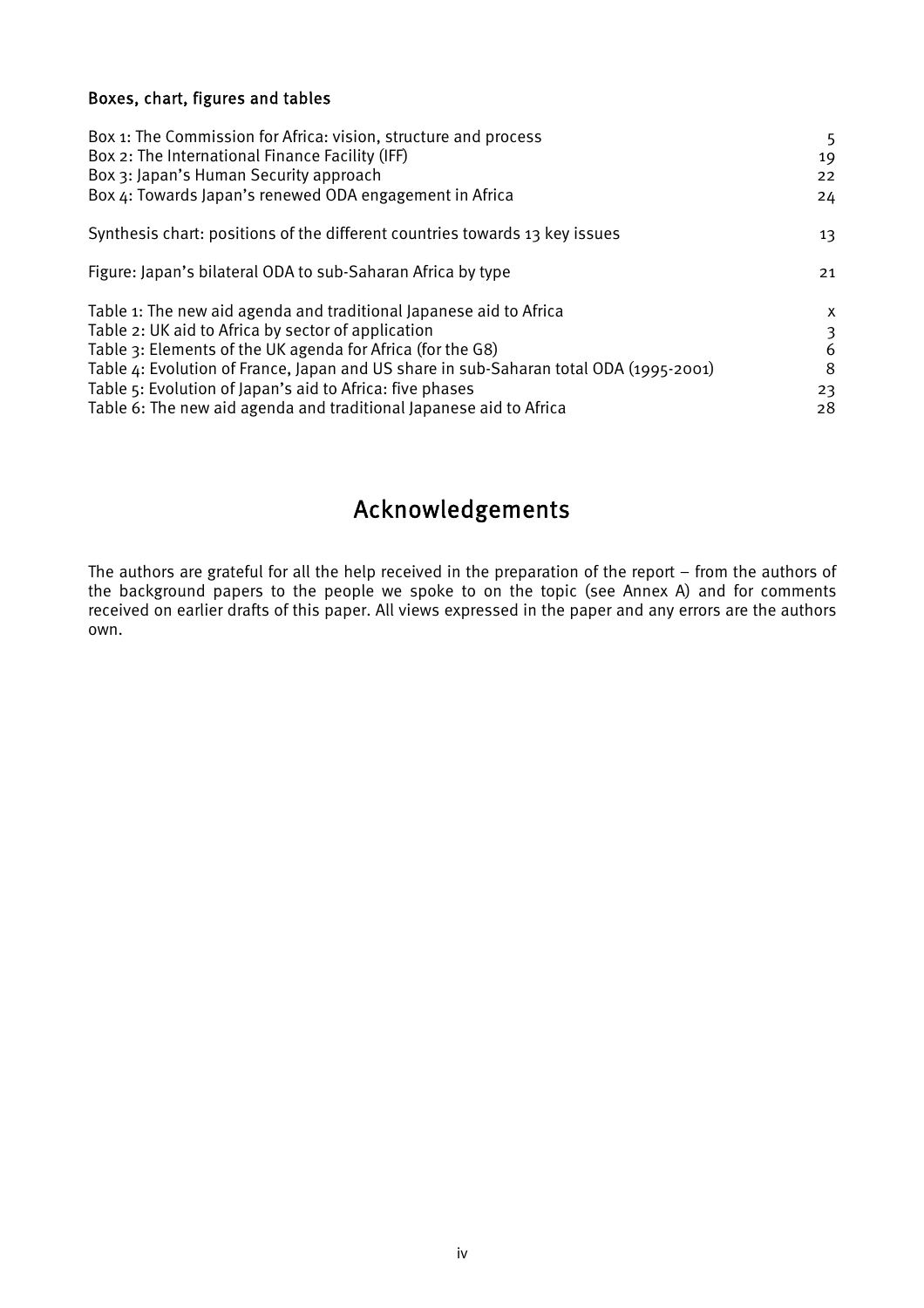## Acronyms

| <b>ACP</b>     | African, Caribbean and Pacific                                                    |
|----------------|-----------------------------------------------------------------------------------|
| <b>AFD</b>     | Agence Française de Développement                                                 |
| AfDB           | African Development Bank                                                          |
| AU             | African Union                                                                     |
| <b>BMZ</b>     | Ministry for Economic Cooperation and Development (Germany)                       |
| <b>CFA</b>     | <b>Commission for Africa</b>                                                      |
| <b>CFSP</b>    | <b>Common Foreign and Security Policy</b>                                         |
| <b>DAC</b>     | Development Assistance Committee                                                  |
| <b>DBS</b>     | Direct budget support                                                             |
| <b>DFID</b>    | Department for International Development                                          |
| <b>EDF</b>     | European Development Fund                                                         |
| EFA            | <b>Education For All</b>                                                          |
| <b>EITI</b>    | Extractive Industries Transparency Initiative                                     |
| <b>EPA</b>     | <b>Economic Partnership Agreement</b>                                             |
| EU             | <b>European Union</b>                                                             |
| FCO            | Foreign and Commonwealth Office                                                   |
| <b>GBS</b>     | General budget support                                                            |
| GDP            | Gross domestic product                                                            |
| GNI            | Gross national income                                                             |
| GTZ            | Technical Assistance Agency (Germany)                                             |
| <b>HIPC</b>    |                                                                                   |
| ICT            | Heavily indebted poor country                                                     |
| IFI            | Information and communication technologies<br>International financial institution |
|                |                                                                                   |
| <b>IFF</b>     | International Finance Facility                                                    |
| <b>IFFIm</b>   | International Finance Facility for Immunisation                                   |
| IMF            | <b>International Monetary Fund</b>                                                |
| <b>JICA</b>    | Japan International Cooperation Agency                                            |
| <b>JBIC</b>    | Japan Bank for International Cooperation                                          |
| JEXIM          | Export-Import Bank of Japan                                                       |
| LIC            | Low-income country                                                                |
| MDG            | Millennium Development Goal                                                       |
| <b>MIC</b>     | Middle-income country                                                             |
| MINEFI         | Ministry of Economy and Finance                                                   |
| <b>MOD</b>     | Ministry of Defence                                                               |
| <b>MOFA</b>    | Ministry of Foreign Affairs                                                       |
| <b>NEPAD</b>   | New Partnership for African Development                                           |
| <b>NGO</b>     | Non-governmental organisation                                                     |
| 0A             | Official assistance                                                               |
| <b>ODA</b>     | Official development assistance                                                   |
| <b>ODI</b>     | Overseas Development Institute                                                    |
| <b>OECD</b>    | Organisation for Economic Cooperation and Development                             |
| <b>OECF</b>    | <b>Overseas Economic Cooperation Fund</b>                                         |
| <b>PRSP</b>    | <b>Poverty Reduction Strategy Paper</b>                                           |
| <b>PSA</b>     | <b>Public Service Agreement</b>                                                   |
| <b>S&amp;T</b> | Science and technology                                                            |
| SAL            | Structural adjustment loan                                                        |
| <b>SDF</b>     | Self-defence force                                                                |
| <b>TICAD</b>   | Tokyo International Conference on African Development                             |
| WB             | <b>World Bank</b>                                                                 |
| <b>WTO</b>     | <b>World Trade Organization</b>                                                   |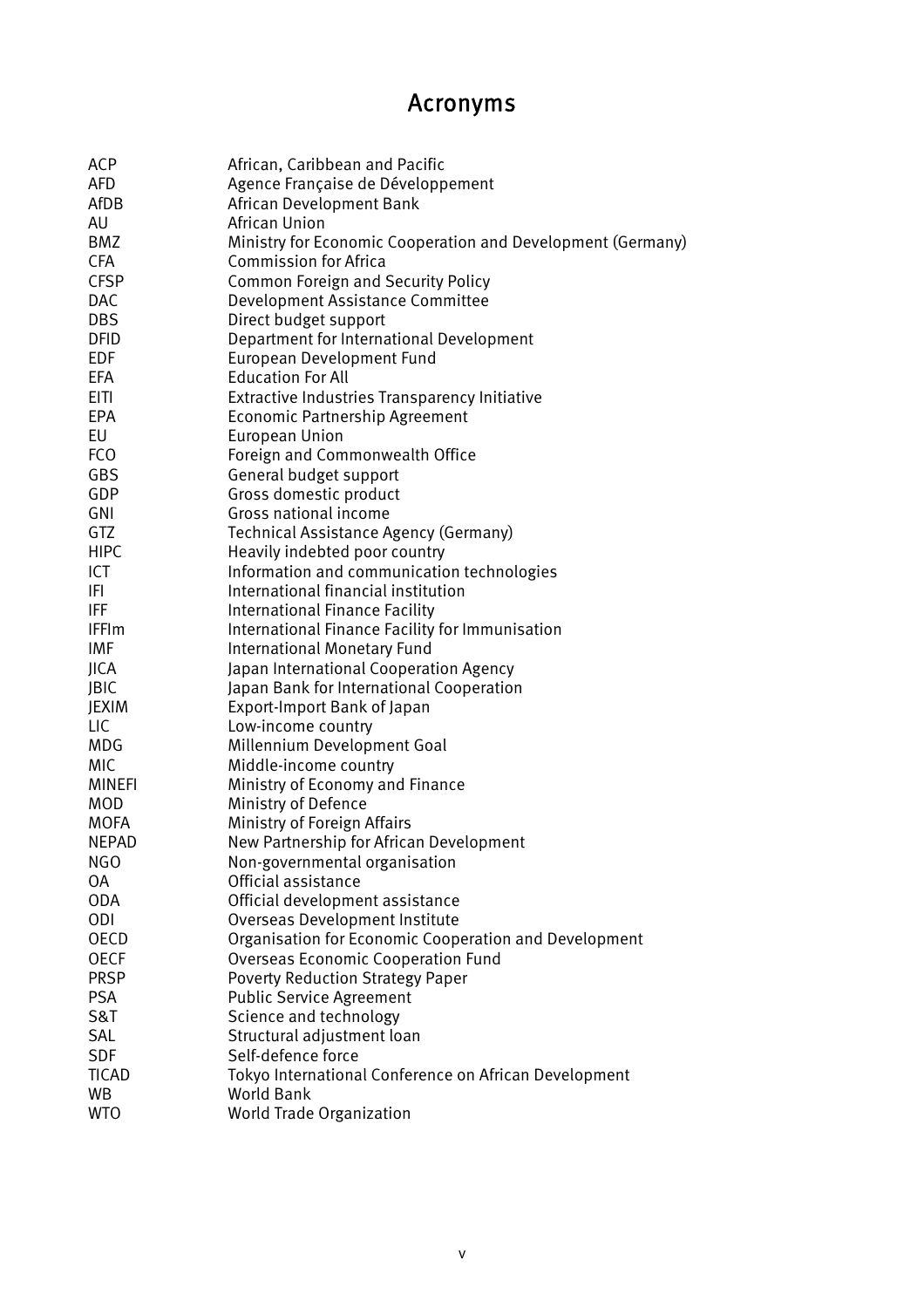## Executive Summary

#### The '2005 Agenda' and the UK's role

2005 was widely seen as a pivotal year for international development policy in general, and Africa in particular. The focus on the region was part of a wider momentum that included: the G8 Summit in Gleneagles in July (where Africa has been identified as one of the two priorities); the Millennium Development Summit in September in New York (where the first five-year review of progress towards the Millennium Development Goals – MDGs – were discussed); and the WTO Ministerial Meeting in Hong Kong in November.

The UK had a particular role here. The Commission for Africa (CFA), chaired by Tony Blair, published its findings in early 2005. The UK made African development the primary focus of its G8 presidency. As Chair of the European Union (EU) in the second half of 2005, the UK was keen to make development issues, and Africa in particular, a priority. The UK's agenda for 2005 was therefore likely to have additional significance. But what was the UK government trying to promote? What do other stakeholders think? What are the potential implications for Japan?

This paper presents a synthesis of ODI work, funded by the Japan International Cooperation Agency (JICA), to address these questions. The paper outlines the UK's '2005 Agenda' on Africa: the key issues that will inform the UK's dual presidency in 2005 of the G8 and the EU. It assesses the perspectives of France, Germany and the EU on these issues, along with areas of agreement and momentum versus areas of divergence. It concludes with the implications for Japan: the key decisions for 2005 and the implications for reform in the longer term.

The conclusions drawn here are based on a review of academic literature and donor policy on development assistance. Particular focus is on 'big analyses' of 2005: the Commission for Africa Report – Our Common Future – and the UN Millennium Project Report – Investing in Development. The project also prepared seven Background Papers:

- 1. Understanding British aid to Africa: an historical perspective Tony Killick
- 2. A summary of the consultations of the Commission for Africa David Sunderland
- 3. The UK's policies towards Africa: a snapshot of current positions and debates, with suggestions and implications for Japan – David Sunderland
- 4. The French perspective on UK aid policies for African development in the run-up to the 2005 G8 Summit and their implications for Japan – Vincent Géronimi
- 5. German policy towards Africa Sven Grimm
- 6. EU policy towards Africa Sven Grimm
- 7. The International Finance Facility (IFF): progress, challenges and options Andrew Rogerson

The preliminary findings of the research were discussed in a one-day workshop with senior Japanese researchers, Japanese aid officials and other UK stakeholders on African development. The sections on Japan's aid to Africa draw on presentations by Professor Izumi Ohno and Professor Motoki Takahashi. The final report is also informed by the visit to Tokyo by a team from ODI. This included extensive discussions with many of the key aid stakeholders – including JICA, JBIC, the Ministry of Foreign Affairs and major think tanks – as well as three public events on development policy issues. Nevertheless, the findings come with a warning: positions change and it is difficult to be comprehensive regarding such an extensive topic.

What did we find? In terms of many of the overall objectives and priority issues, there is little disagreement as to what is important. The focus on poverty reduction is common, although Japan is increasingly focusing through a human security lens. The arguments are much more to do with the most effective modalities of development assistance. Is doubling aid necessary? Should there be 100% debt relief? Should we provide aid directly into recipient budgets or have projects? Like other donors, Japan's aid policy is changing. But Japanese stakeholders feel that they are facing many challenges – and some opportunities – in coping with this 'new aid agenda'.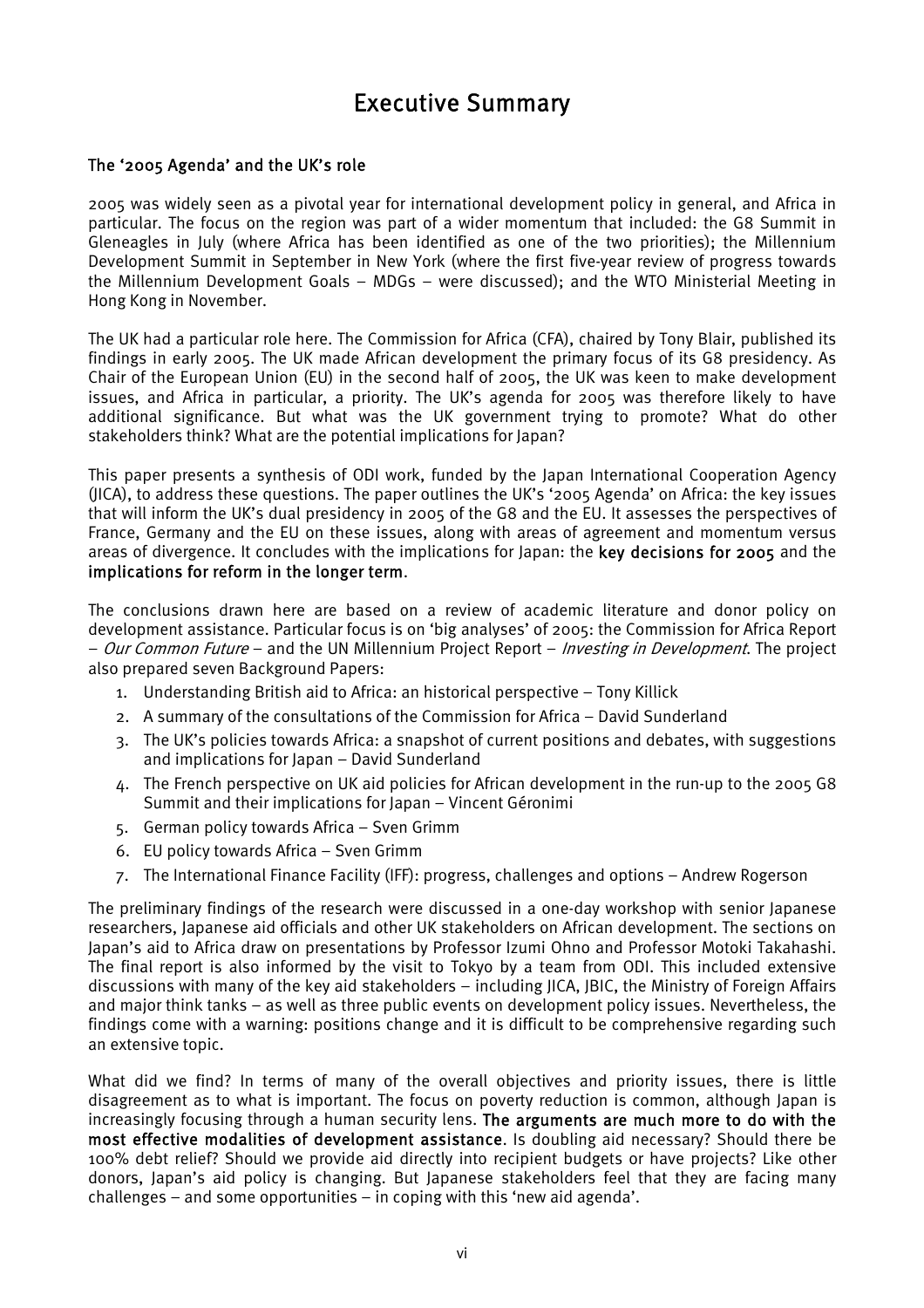Perhaps the biggest opportunity for Japan is the renewed emphasis on infrastructure (and more broadly, economic growth and the productive sector) in the development mainstream. Japan is seen as having extensive experience and comparative advantage in this area. But the changes implied in the 2005 agenda are likely to provide substantial challenges to Japan's Official Development Assistance (ODA) policy to Africa.

#### Five Decisions for 2005

Based on the issues the UK is going to push in particular, and on an assessment of the responses of major European donors, five issues have been identified on which Japan is going to need to make decisions at the G8 Summit (and then at the MDG Summit). These issues are outlined below.

- 1. Increasing aid volume to Africa: The CFA has called for an additional US\$25bn a year for Africa – of which the Japanese share is estimated at US\$4bn per annum. Aside from the US, other donors are committing to meeting targets to increase ODA as a percentage of national income. Prime Minister Koizumi recently committed to doubling aid to Africa over three years – an additional US\$0.8bn per annum. Despite this, the external view is that Japan does not pull its weight in terms of development finance in general, to Africa in particular, so there will be pressure on Japan's position. Internally, a decision on increasing aid to Africa will need to work its way through the overall and ODA budget systems in the Ministry of Finance and Ministry of Foreign Affairs. Given Japan's fiscal constraints, this is likely to mean some reallocation (mostly from the East Asia) and some additional ODA.
- 2. Supporting the International Finance Facility: Of particular significance in 2005 is the proposal for the IFF, aimed at doubling aid volume to achieve the MDGs. The UK, particularly Chancellor Gordon Brown, is strongly pushing this initiative, which will provide a way to frontload aid to help meet the MDGs. Divergences remain in the G8 as to the full scheme and there is also little enthusiasm in Japan. There is much more widespread support for the International Finance Facility for Immunisation (IFFIm). It is likely that Japan will be encouraged to join the pilot scheme and give qualified verbal support to the full scheme, even if financial support is not possible at this stage.
- 3. Debt relief: The CFA Report has called for 100% debt relief. The UK was pushing a multilateral debt relief initiative. Despite major divergences within Europe and the G8 (Japan, Germany and France preferred a debt sustainability initiative), the G8 Finance Ministers agreed to a multilateral debt relief initiative. This will be endorsed in Gleneagles – although there still remain some implementation issues to be sorted out.
- 4. Trying different approaches: untying, harmonisation and budget support: The CFA Report argues for: 'more grants, more predictable and untied aid, and donor processes that are less burdensome … it must also be better harmonised with the aid of other donors and better in line with the priorities, procedures and systems of African governments. Above all, it must be given in ways that make governments answerable primarily to their own people.' The key issues for Japan here are untying, harmonisation and budget support. Japan is going to be under pressure to make commitments on untying its aid to Africa. Although harmonisation and direct budget support imply greater effectiveness of the overall aid system, they would require new approaches from Japan and imply less visibility. Japan will need to confirm that it supports these approaches in principle and move towards implementation. While Japan already provides direct budget support to some countries in Asia, there seems limited scope to extend the approach in Africa beyond the current pilot in Tanzania.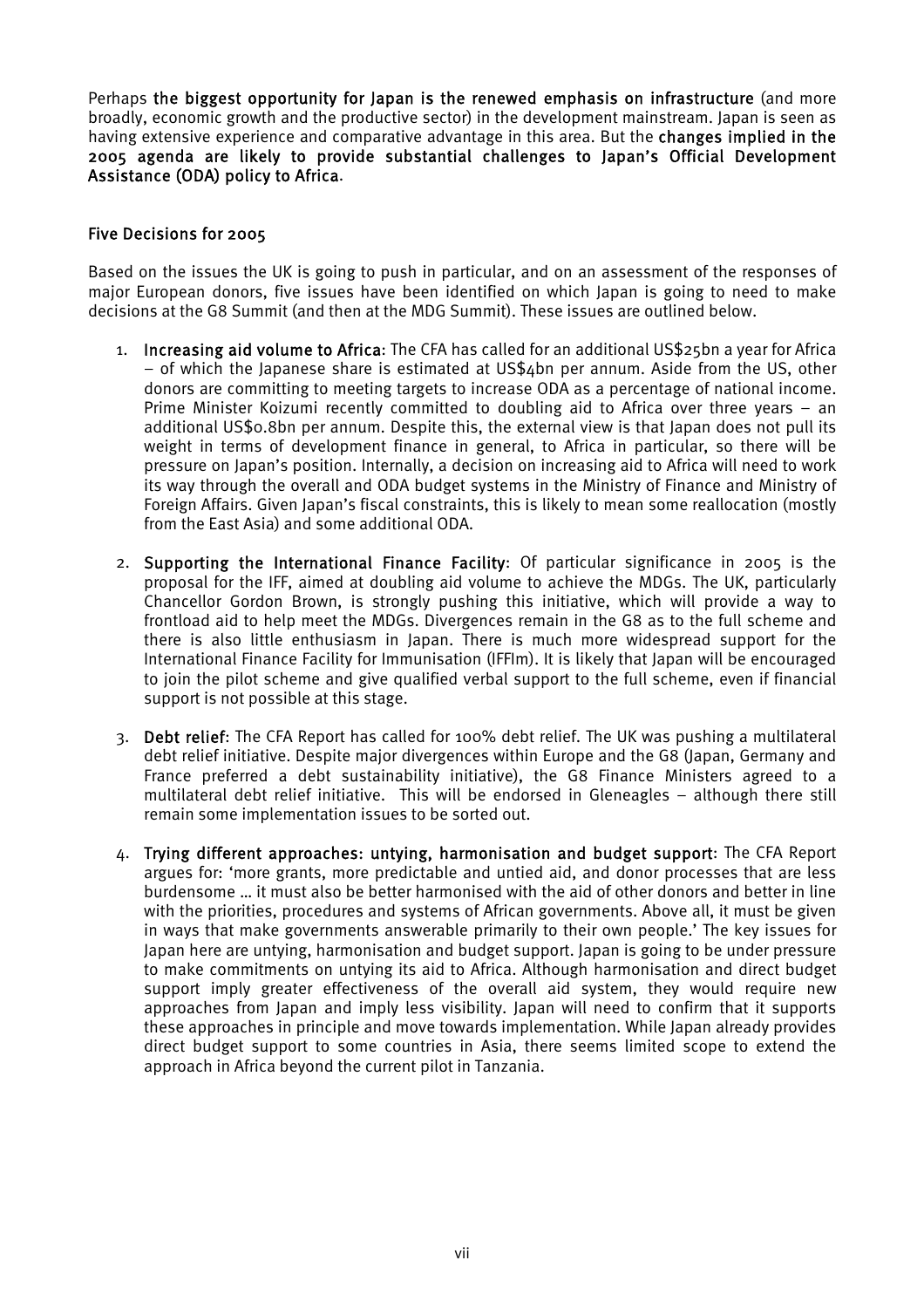5. Mutual accountability: In order to provide a mechanism for monitoring and accountability, the CFA Report calls for an independent mechanism, perhaps led by two influential figures and supported by a small secretariat. UK Prime Minister Tony Blair will push for the influential figures approach, linked to the G8. A number of donors, including Japan, have reservations about the proposed approach to mutual accountability, but it is almost certain that the G8 will sign up to some kind of mutual accountability mechanism in July. There are implications here for Japan: this will open the door for annual public assessments of Japan's aid to Africa, so Japan will need to identify the options it supports.

#### Japan's aid to Africa: longer-term issues

 $\overline{\phantom{a}}$ 

The focus on Africa in 2005 and the decisions made on international development policy will have a legacy. The Commission for Africa (CFA) Report provides a landmark analysis of the development context in Africa and should inform discussions of Japan's strategy. Japan's aid to Africa seems set to increase – perhaps double – over the next few years. Japan's aid system has seen reform in recent years – with a new ODA charter in 2003, new initiatives in poor countries, formation of country assistance programmes in alignment with PRSPs (and direct budget support in the case of Tanzania) and agreement to the Paris Declaration on Harmonisation. However, Japanese stakeholders feel that they are facing many issues regarding the 2005 Africa Agenda and the 'new aid agenda' more broadly. We have identified eight issues – both challenges and opportunities – for lapan's aid policy towards Africa. Some have implications that are technical, others are more political.

- 1. Africa and Japan's aid quantity development vs. national interest: International development assistance efforts have become increasingly focused on Africa, and Japan is going to remain under pressure to do more for the region.<sup>1</sup> The major political challenge within Japan will be how to increase aid to the region when Africa is basically marginal to Japan's economic and political interests (and public interest). Overall, fiscal restraints in the short term are likely to mean that any aid increase to Africa come partly from reallocation – a China or East Asia dividend – rather than new aid. This makes the key arena the negotiations within and between the Ministry of Finance and Ministry of Foreign Affairs – as well as the implementing agencies of JICA and JBIC. In the short term this may be difficult, but as East Asia is graduating from aid, there may be more scope over time.
- 2. Greater selectivity and reaching the poorest: There is much discussion about selectivity in both the CFA Report and the UN Millennium Project Report (and it is being operationalised in US aid via the US Millennium Challenge Account). This involves identifying selected countries and making a large amount of money available. There is a technical question regarding the identification of African countries where increases in aid would be used effectively. There is increasing emphasis in the UK (though much less from the big European donors) on focusing on the poorest countries and also on fragile states. However, in Japan's evolving aid strategy towards Africa, Japanese stakeholders suggest that Japan may want to concentrate on a few countries with which it is more familiar. Such a strategy would be more pragmatic, politically acceptable within Japan, and could provide a demonstration effect. It has been commented that Japan has not conducted a thorough analysis of many African countries (Tanzania is one the few exceptions). There will, however, be issues of donor coordination – or some countries in Africa will get 'missed out'.
- 3. The opportunity of infrastructure: One of the biggest development stories of 2005 so far has been the rediscovery of infrastructure (as part of a broader emphasis on economic growth and the productive sector). The CFA calls for the doubling of aid to infrastructure in Africa. This is a big opportunity for Japan: it is an area where Japan has a comparative advantage and an issue to which it can bring its experience from East Asia. There is already discussion between JBIC, the World Bank and African Development Bank regarding an infrastructure study for Africa. There are also ongoing discussions regarding use of a consortium as a way to manage

<sup>1</sup> There do remain technical questions about whether Africa actually needs more aid. See Killick (2004); Warrener, Perkin and Court (2005); and Lockwood (2005).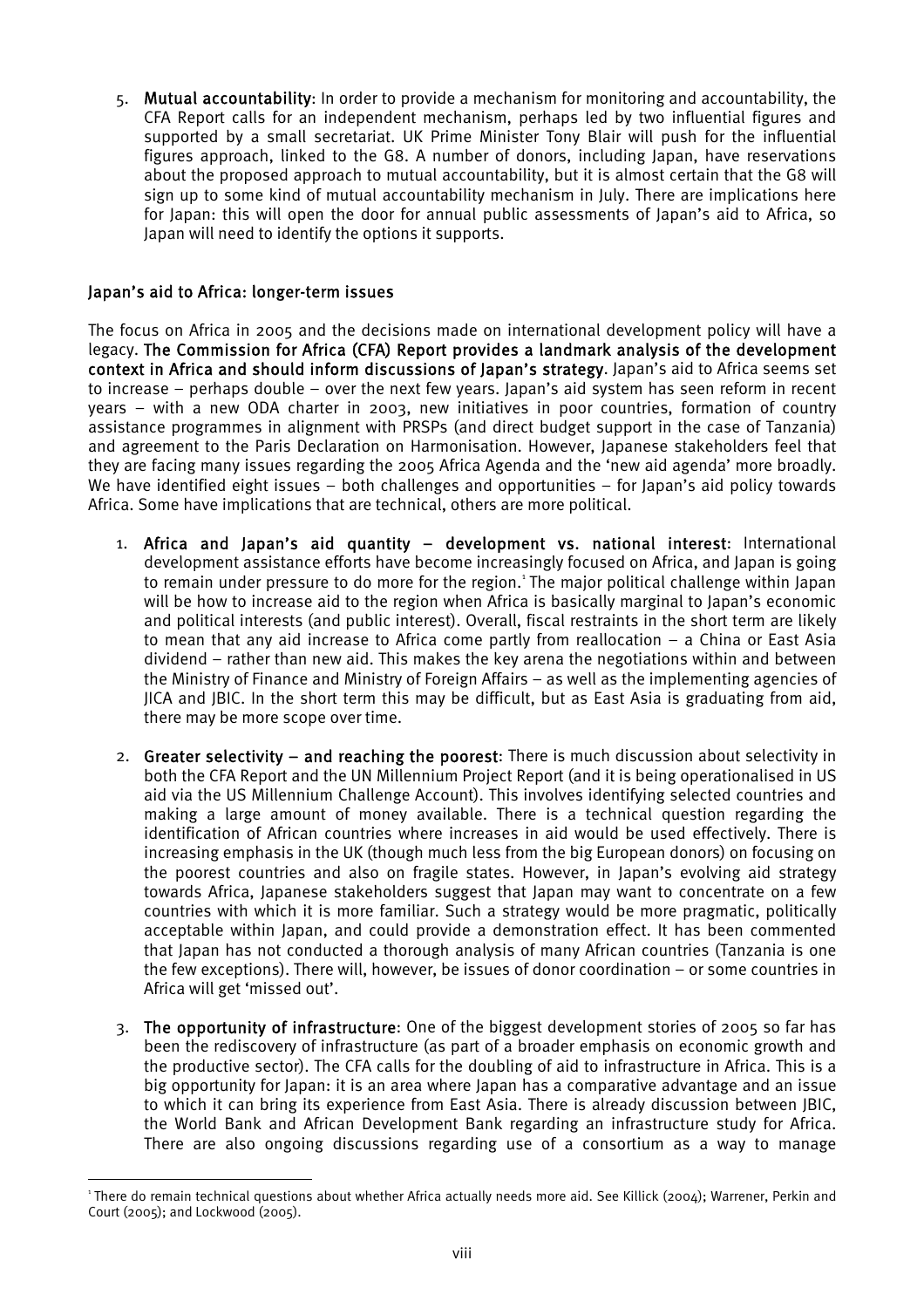resources effectively among the major players in this area. It will be difficult to provide large spending quickly owing to the extent of project lead times. Given the naivety in the current international debate, and Japan's extensive experience, Japan's technical input would be extremely valuable on this issue. There will be many challenges, since successful additional support for infrastructure in Africa will be complicated and risky – it is important to address institutions as much as the infrastructure itself. There are also issues here regarding grants vs. loans, recurrent costs, maintenance, and sequencing. In sum: Japan can certainly add to the debate as well as to funds here.

- 4. The central importance and challenge of governance: The importance of governance for development and aid policy was central to the 'big analyses' of 2005 (UN Millennium Project and CFA reports). The Commission for Africa highlighted that 'The issue of good governance and capacity building is what we believe lies at the core of all of Africa's problems.' This has significant implications and challenges for Japan's ODA. Whereas other donors have invested heavily, Japan's aid system has limited capacities in this area with regards to Africa. Given the emphasis in the CFA Report on governance issues as the key issue for Africa, Japan is going to need to find a means to engage in new and different ways on governance issues. There are various types of approaches: greater country selectivity; more support for governance reforms; working with civil society; greater emphasis on international agreements. Key is to undertake rigorous governance assessments and to use a mix of approaches which best fit the context. This is no easy task, although it is one where Japan can add some value, given its experience of working with development states in East Asia. However, the technical challenges of a greater emphasis on governance considerations in aid programmes may clash with foreign policy or commercial imperatives.
- 5. Capacity and technical assistance: Japan will feel much more comfortable and able to respond on the technical issues of capacity building rather than (political) governance. Issues of capacity are also at the core of both the CFA and Millennium Project reports, so there is an opportunity here for Japan (particularly JICA) to engage. But a challenge here is that momentum to reform technical assistance is growing. A key issue on the agenda is how to make technical assistance more demand driven and coordinated by the recipient government.
- 6. Aid effectiveness and the 'new aid agenda': There is increasing momentum for reforms to enhance aid effectiveness – internationally as well as within Japan. The traditional aid effectiveness agenda, e.g. around untying, remains pertinent and Japan will remain under pressure to deliver here. However, a number of issues, which are part of the new aid agenda, may have implications for Japan. This means efforts towards coordination under recipient government-led strategies (PRSPs) and working within recipient government systems. For Japan, this means engaging with discussions on: (i) governance issues – discussed above; (ii) harmonisation (common arrangements and simple procedures) and alignment (behind partner agendas and systems); and (iii) direct budget support (DBS). Japanese insights would be very valuable inputs to the debates since this is an interesting but challenging set of innovations. However, they do have implications. The technical merits in terms of aid effectiveness may clash with domestic political pressures regarding visibility. They imply thinking in different ways about accountability.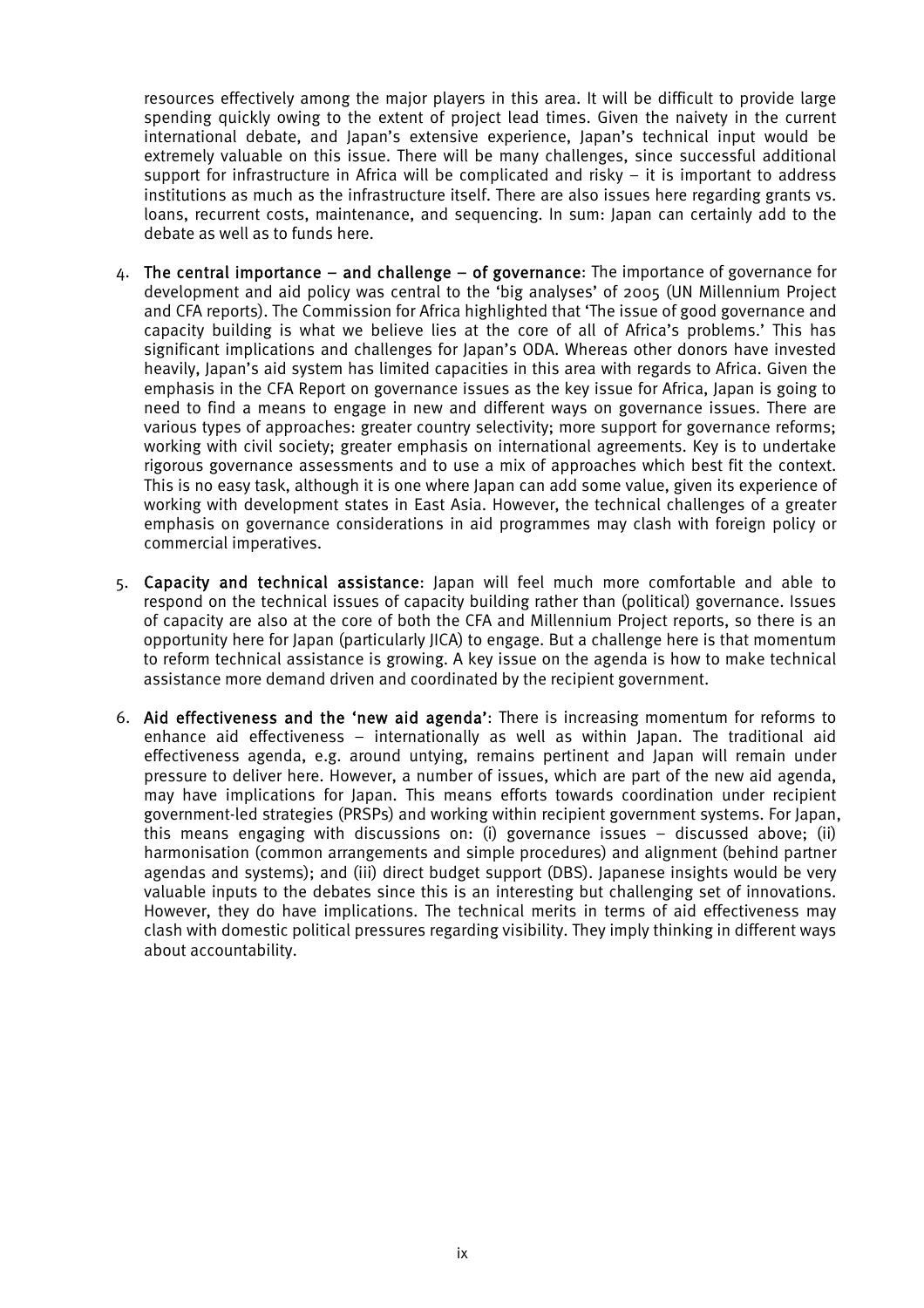#### Table 1: The new aid agenda and traditional Japanese aid to Africa

| New aid agenda                                                                     | <b>Traditional Japanese aid to Africa</b>                                        |
|------------------------------------------------------------------------------------|----------------------------------------------------------------------------------|
| • Coordination under recipient government strategy                                 | • Project-based and standalone                                                   |
| • Alignment with recipient government budget<br>system and medium-term perspective | • Aid in kind (TA) and grant aid                                                 |
| • Aid for recurrent expenditure                                                    | • No support for recurrent expenditure                                           |
| • Harmonisation of procedures and procurement<br>processes                         | • Japan's systems: single-year budgeting and aid tied<br>to Japanese contractors |
| • Greater transparency and accountability to<br>recipient populations              | • Accountability in Japan                                                        |

Source: Adapted from Takahashi (2005).

The new aid agenda also implies institutional reform regarding Japan's ODA procedures, capacity and structures. The challenges are probably greatest regarding grant aid provision by the Ministry of Foreign Affairs (MOFA). MOFA would need to change ODA procedures (e.g. regarding budget support). It would also help to expand its human resource capacity, which is seen as weak compared to other DAC members. The quantity of staff, experience in development issues and the system of rotation are all areas where reform is implied. In terms of structure, the new aid agenda implies reforms towards greater capacity and decision making power for country offices.

- 7. How to loan to Africa?: A large part of Japan's aid system is geared towards loans and Japan's loan aid has a different accounting system from grant aid. However, as of 2003, Japan was receiving more in repayments from Africa than it was disbursing in new loans. There will be external pressure regarding this situation. More generally, a key issue regarding increasing Japan's aid to Africa will be around finding ways for Japan to provide loans. As a result of HIPC, the operational scope for JBIC to provide loans to Africa is at present minimal. It could be possible to reallocate aid through the African Development Bank and/or through international institutions. Most aid and new aid is likely to be in the form of grants and technical assistance, but there is an opportunity for innovative thinking as to how Japan could provide more loans to Africa.
- 8. Better explaining the lessons of Japan's aid to East Asia: A cross-cutting issue that has emerged is the value of Japan's ability to explain and share the lessons of its aid contributed to East Asia. To what extent – and in what ways – was there a link between Japan's provision of aid and the development outcomes? And what are the lessons for Africa? With aid policy in a state of flux, it would really help to have an assessment of Japanese aid to both Asia and Africa.

#### Conclusion: from the UK's agenda 2005 to Japan's agenda 2008

Based on the Commission for Africa process and its own aid experience, the UK is putting a set of issues on the table regarding development in Africa to which Japan is being asked to respond at the highest political level. We have tried to identify some of the key issues for Japan in 2005 as well as the longer term-implications of the new aid agenda.

Finally, it is worth noting that in 2008 Japan is going to be in a somewhat similar position to that which the UK is in currently. In 2008, Japan will host TICAD IV and chair the G8 Summit. Africa may or may not be an explicit priority at the G8, but the development performance in the region and Japan's aid to Africa are bound to be under the spotlight again.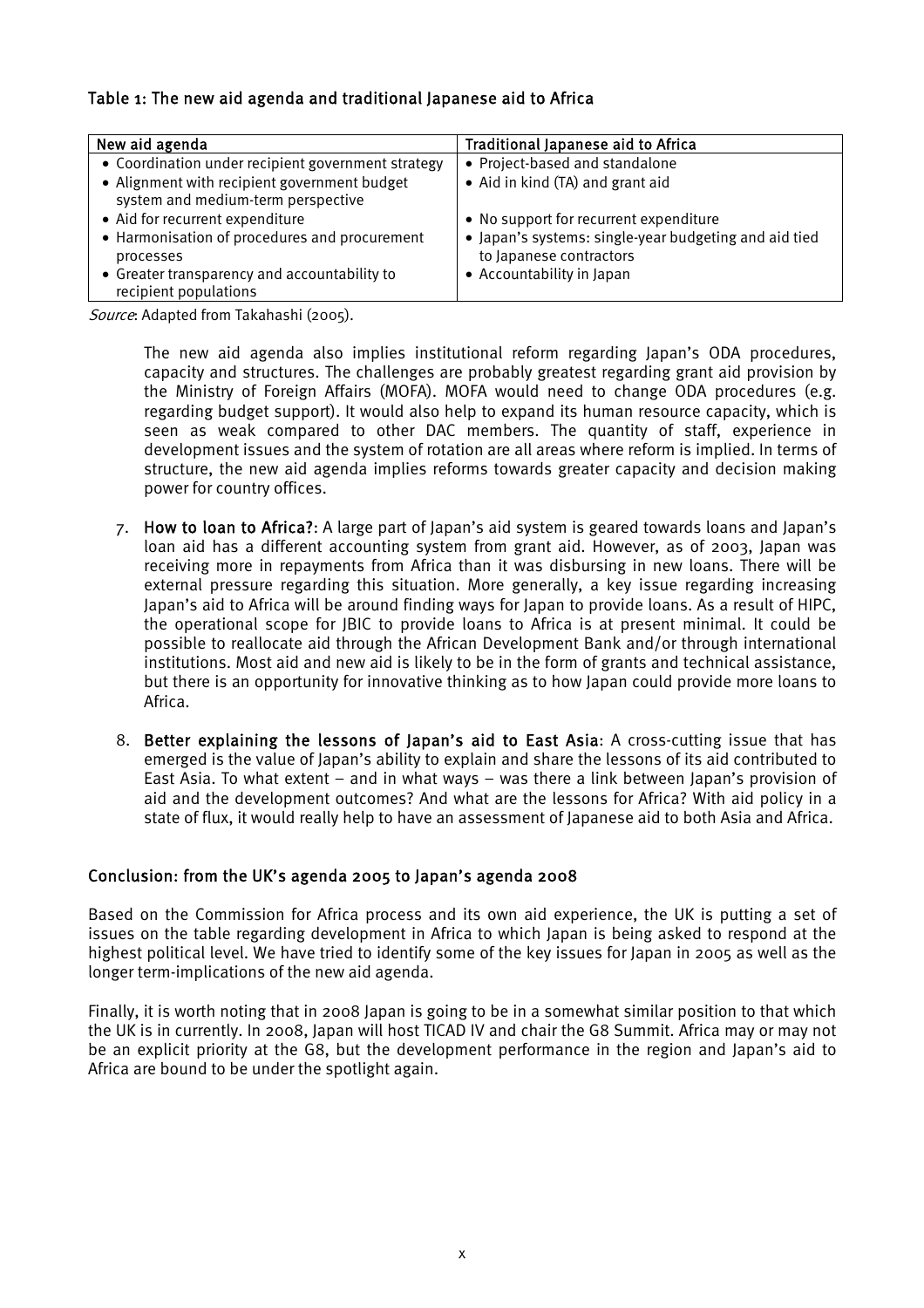## Synthesis Report

### 1. Introduction

 $\overline{a}$ 

Africa has emerged as the biggest challenge to those in the international community who aspire to end poverty.<sup>2</sup> The record of conflict, slow economic growth and lack of progress in reducing poverty in the region is well documented. The Commission for Africa (CFA) Report Our Common Interest highlights poverty in Africa as 'the greatest tragedy of our time'.

International aid efforts have become increasingly focused on Africa, and 2005 is widely seen as a pivotal year. The focus on the region is part of a wider momentum that includes the G8 meetings in Gleneagles for the G8 Summit in July (of which Africa has been identified as one of the two priorities); the Millennium Development Summit will take place in September in New York, where the first five-year review of progress towards the Millennium Development Goals will be discussed; and the WTO Ministerial Meeting in Hong Kong in November.

The UK has a particular role here. The Commission for Africa, chaired by Tony Blair, published its findings in early 2005. The UK has made African development the primary focus of its G8 presidency. As Chair of the European Union in the second half of 2005, the UK is keen to make development, and Africa in particular, a priority focus. The UK's agenda for 2005 is therefore likely to have a significant impact on other stakeholders (Japan, other G8 countries, the EU and countries in Africa). But what is the UK government trying to promote and why?

This report is intended to help stakeholders in Japan to understand better the UK's '2005 agenda' on Africa and to start to outline the potential implications for Japan, JICA in particular.<sup>3</sup> This involves a discussion of the following sets of questions:

- What are the big issues for the UK in relation to African development? What are the current policy positions and findings of CFA Report that will inform the UK's dual presidency of the G8 and the EU in 2005? (Of particular significance is the proposal for an International Finance Facility aimed at doubling aid volume to Africa to achieve the MDGs.)
- What is the view of France, Germany and the EU regarding these big policy issues? What are the other main issues in relation to African development that they are likely to emphasise at the G8?
- What are the implications for Japan on these issues? What are the key decisions concerning African development that Japan is likely to face? More generally, how can Japan best approach aid policy towards Africa?

In addition to a general literature review, this summary report is based on seven Background Papers:

- 1. Understanding British aid to Africa: an historical perspective Tony Killick
- 2. A summary of the consultations of the Commission for Africa David Sunderland
- 3. The UK's policies towards Africa: a snapshot of current positions and debates, with suggestions and implications for Japan – David Sunderland
- 4. The French perspective on UK aid policies for African development in the run-up to the 2005 G8 Summit and their implications for Japan – Vincent Géronimi

<sup>2</sup> Throughout this paper, we use 'Africa' to refer to sub-Saharan Africa. Although often taken as a single block, we caution against over-generalising about a continent that is characterised by a great deal of diversity and has experienced a wide range of development experiences in recent decades.

<sup>&</sup>lt;sup>3</sup> The Overseas Development Institute (ODI) has been working on building closer links between Japanese and British researchers and practitioners in international development since September 2003. It is currently producing regular reports for the Japan International Cooperation Agency (JICA) and the wider Japanese development community synthesising the latest thinking and practice in the UK on topical aid policy issues such as PRSPs, aid modalities and aid harmonisation. These reports are stimulating debate both within Japan and between the UK and Japan. For more on this initiative see: http://www.odi.org.uk/Rapid/UK\_Japan/index.html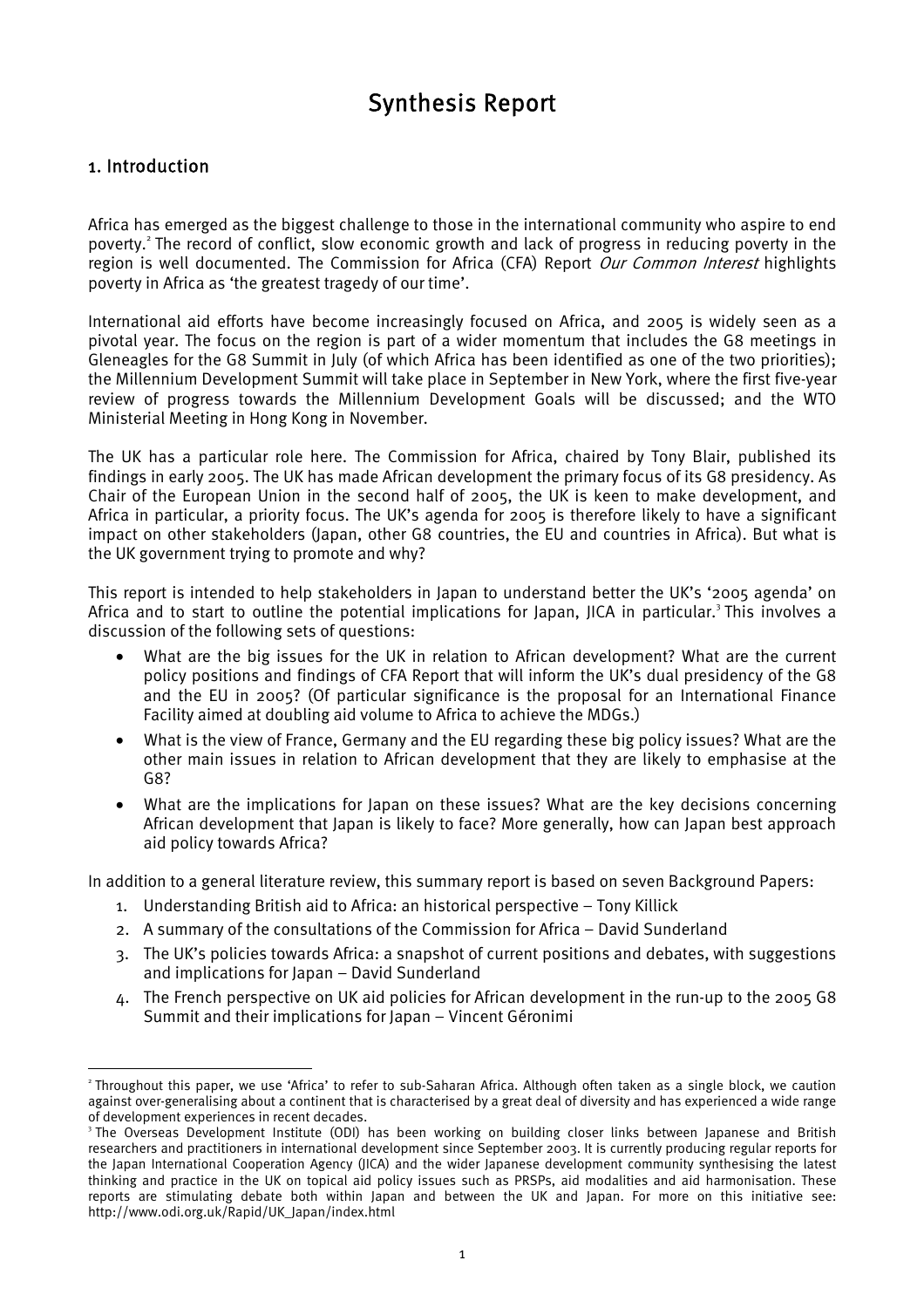- 5. German policy towards Africa Sven Grimm
- 6. EU policy towards Africa Sven Grimm
- 7. The International Finance Facility (IFF): progress, challenges and options Andrew Rogerson

The preliminary findings of the research were discussed in a one-day workshop with senior Japanese researchers, Japanese aid officials and other UK stakeholders on African development (see Annex 1 for details). The sections on Japan's aid to Africa draw on presentations by Professor Izumi Ohno and Professor Motoki Takahashi. The final report is also informed by the visit to Tokyo by a team from ODI. This included extensive discussions with many of the key aid stakeholders – including JICA, JBIC, the Ministry of Foreign Affairs and major think tanks – as well as three public events on development policy issues. Nevertheless, the findings come with a warning: positions change and it is difficult to be comprehensive regarding such an extensive topic.

The synthesis is structured as follows: Section 2 provides information on the history and context of UK development policy in Africa and outlines key elements of the UK agenda for 2005. Section 3 looks at the stance of France, Germany and the EU with regard to this agenda as well as broader contextual factors underpinning their positions. Section  $\mu$  synthesises the information in terms of what is likely to happen in terms of identifying key issues where there is support for the UK agenda (and where there is not). Section 5 provides contextual information on Japan's aid policy towards Africa and the factors driving it. Section 6 concludes with what all this means for Japan – the key issues for 2005 and the broader aid policy decisions it is likely to face.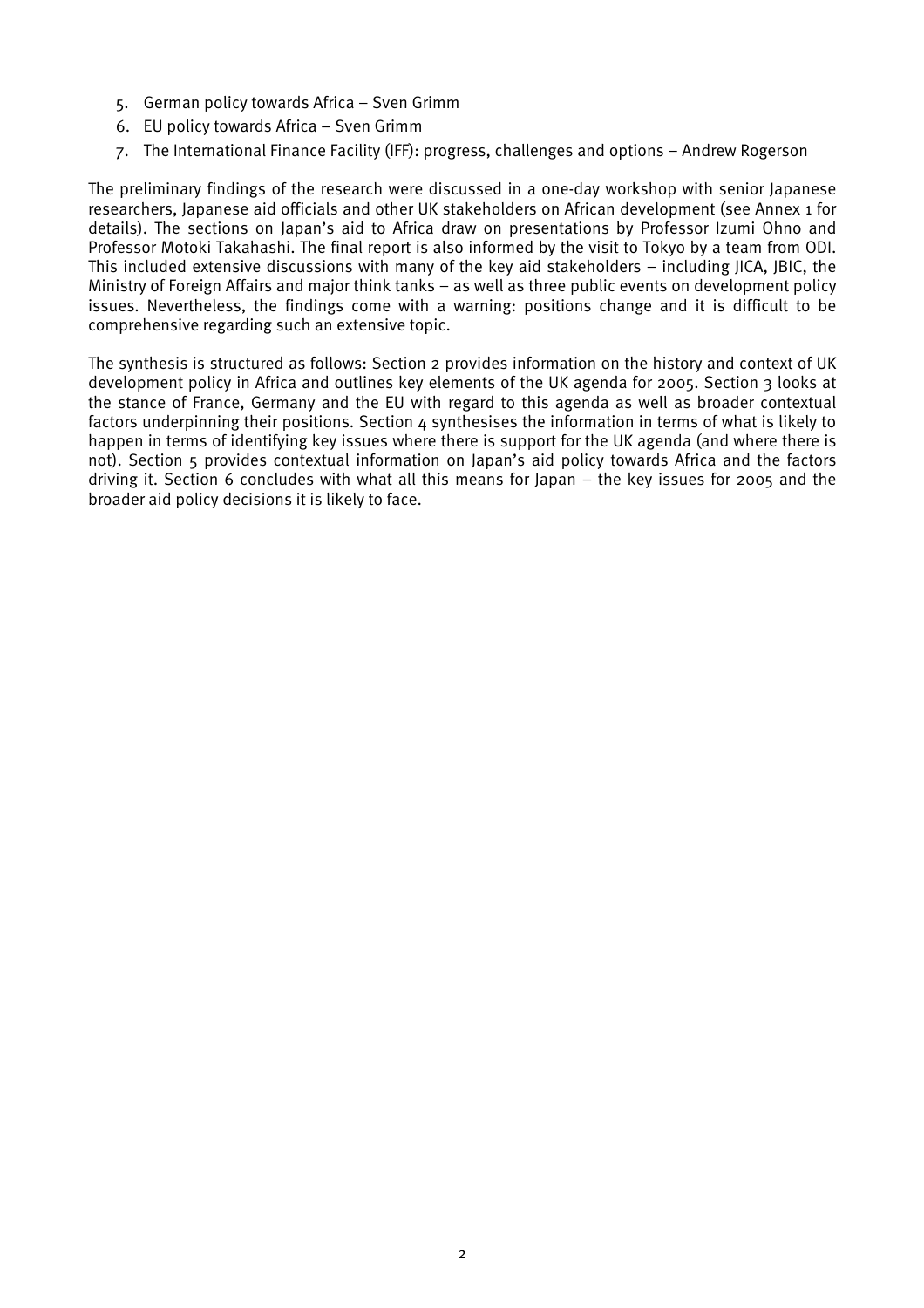## 2. What is the UK agenda for Africa (for the G8)?

### Context: trends in and 'drivers' of UK's Africa ODA policy

International development policy – and Africa in particular – have perhaps never had such high profile as they currently have in the UK. 'Double aid to half poverty' characterises the current narrative of UK aid policy in Downing Street. This marks the latest chapter in regular policy evolution since the end of colonialism. This section outlines the main elements and drivers of UK aid policy to Africa.<sup>4</sup>

The key trends include:

- Increasing aid volume: the real absolute (current price) value of UK aid to Africa doubled in 1995/6 to 2003/4. It is probably set to double again in coming years.
- High level of concessionality: For most of the last 20 years, virtually all assistance to African (and other least-developed) countries has been in the form of grants, as against loans. It has also implemented an active programme of debt forgiveness.
- A (constant) mix of modalities: Judging from statements, one could get the impression that the modalities of UK ODA to Africa have changed dramatically from projects to structural adjustment support to sector-wide approaches to direct budget support. On the ground, there has been rather less shift in the proportions to different modalities (including technical assistance). Perhaps the biggest surprise is the rather constant share, at around 30%, of programme aid – despite DFID's vigorous espousal of this aid form in recent years.
- Changing sectoral allocation: There has been a significant shift in the end-use of aid to Africa away from directly productive economic sectors in favour of social services and 'governance' over the last two decades (see Table 2).
- Changing nature of aid relationships: Donor-recipient relationships have changed (at least on paper) from conditionality to partnership and policy dialogue.
- Decentralisation: it is important to note the substantial decentralisation that has occurred in DFID's operational structure. In virtually all major African recipients, substantial financial and policy authority is vested in the local DFID offices.

| Period <sup>6</sup>   | <b>Economic</b> | Social services <sup>7</sup> | Environment | Governance | <b>Rural livelihoods</b> |
|-----------------------|-----------------|------------------------------|-------------|------------|--------------------------|
| $1988/9 -$<br>1989/90 | 66.4            | 17.2                         | 2.6         | 3.5        | 10.4                     |
| $1993/4 -$<br>1994/5  | 56.8            | 23.0                         | 3.3         | 8.4        | 8.5                      |
| $1998/9 -$<br>1999/00 | 23.7            | 36.0                         | 3.4         | 28.7       | 8.2                      |
| 2003/4                | 24.9            | 53.5                         | $1.5\,$     | 14.4       | 5.8                      |

### Table 2: UK aid to Africa by sector of application

(percentages of total)<sup>5</sup>

 $\overline{a}$  $^4$  This section draws primarily on the Background Paper by Tony Killick.<br> $^5$  These figures evalude burnenitation assistance and sid which sould n

<sup>&</sup>lt;sup>5</sup> These figures exclude humanitarian assistance and aid which could not be allocated by sector.

 $^6$  The statistics are means of two-year periods except for 2003/4.

<sup>&</sup>lt;sup>7</sup> A combination of education, health and 'social' categories.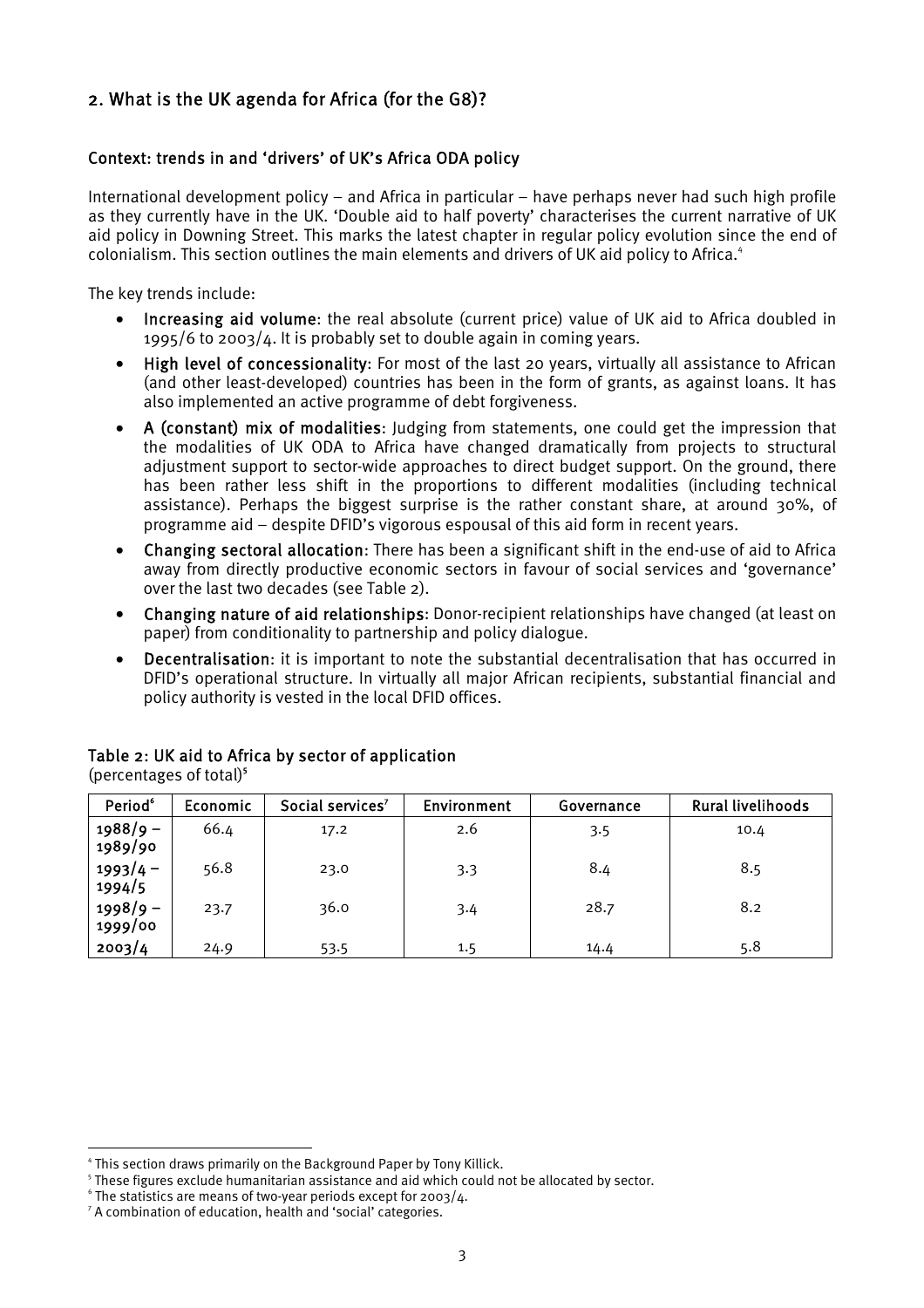The key drivers of UK ODA policy to Africa include:

- History, especially colonialism: This helps explain the priority given to Africa in Britain's ODA policy.
- Moral arguments or enlightened self-interest: The promotion of social and economic development has always been a consideration in the policy priorities of successive administrations. To a substantial extent, then, UK policy changes have been a response to conditions in Africa and the slow progress of much of the continent. This driver seems currently powerful.
- Britain's national interest: The extent of foreign policy considerations have fluctuated with the party in government (and independence of the UK's aid agency or not), but are currently less direct or powerful. Of increasing relevance in recent years has been security issues linked to the US war on terror.
- Britain's domestic economic situation: Although a small part of total state spending, the domestic economic situation does affect ODA policy. The recent robust growth and healthy fiscal position has been the basis for expansion of ODA.
- Party politics: Although not deep, there have been differences in the past that have affected policy to Africa (scale of budget and extent of national interest). Currently, both major parties have committed to achieving the UN target of an aid programme equivalent to 0.7% of GDP by 2013.
- Executive autonomy: This is high and explains the degree of current emphasis on development in general and Africa in particular.
- Implementation agency's position and capacity: Whereas capacity has remained strong, issues that fluctuate include the degree of autonomy and the strength of leadership. The latest DAC peer review notes DFID's breadth of knowledge and depth of expertise.
- Commercial objectives: These two have fluctuated according to the party in government and are currently of low importance (untying).
- Public support: Development has always enjoyed considerable public support, and the UK policy is influenced by increasingly sophisticated groups of civil society organisations.
- Intellectual climate: This has fed the redesign of aid policies from economistic to broader views of development and regarding modalities for effectiveness.
- Other donors: British policies have also been shaped by other agencies working in the aid field, especially the IFIs.

What are the prospects? What is clear is that there will continue to be a massive political push on issues of African development in 2005. Domestically, the political attention to international development is unprecedented. The Prime Minister and Chancellor as well as the Minister for International Development are interested in issues of African development and can push them forward owing to the autonomy the executive has in the UK. The Prime Minister initiated and chaired an Africa Commission which put forward the aim of doubling aid and the creation of an IFF as well as a raft of policy suggestions. The present government will push through major policy shifts in British policy towards Africa, particularly regarding aid quantity.<sup>8</sup> Internationally, this affects other stakeholders in international development since the UK is using its 2005 chairmanship of the G8, and presidency of the EU in the second half of 2005, to push for a massive increase in efforts to reduce poverty in Africa.

 $\overline{a}$ 

<sup>&</sup>lt;sup>8</sup> There is a tendency for there to be a gap between the extent of shift in policy statements and actual changes on the ground with regard to UK ODA policy. Thus, although there are likely to be major changes on paper, if history is anything to go by, the extent and nature of change in terms of implementation is likely to be less dramatic.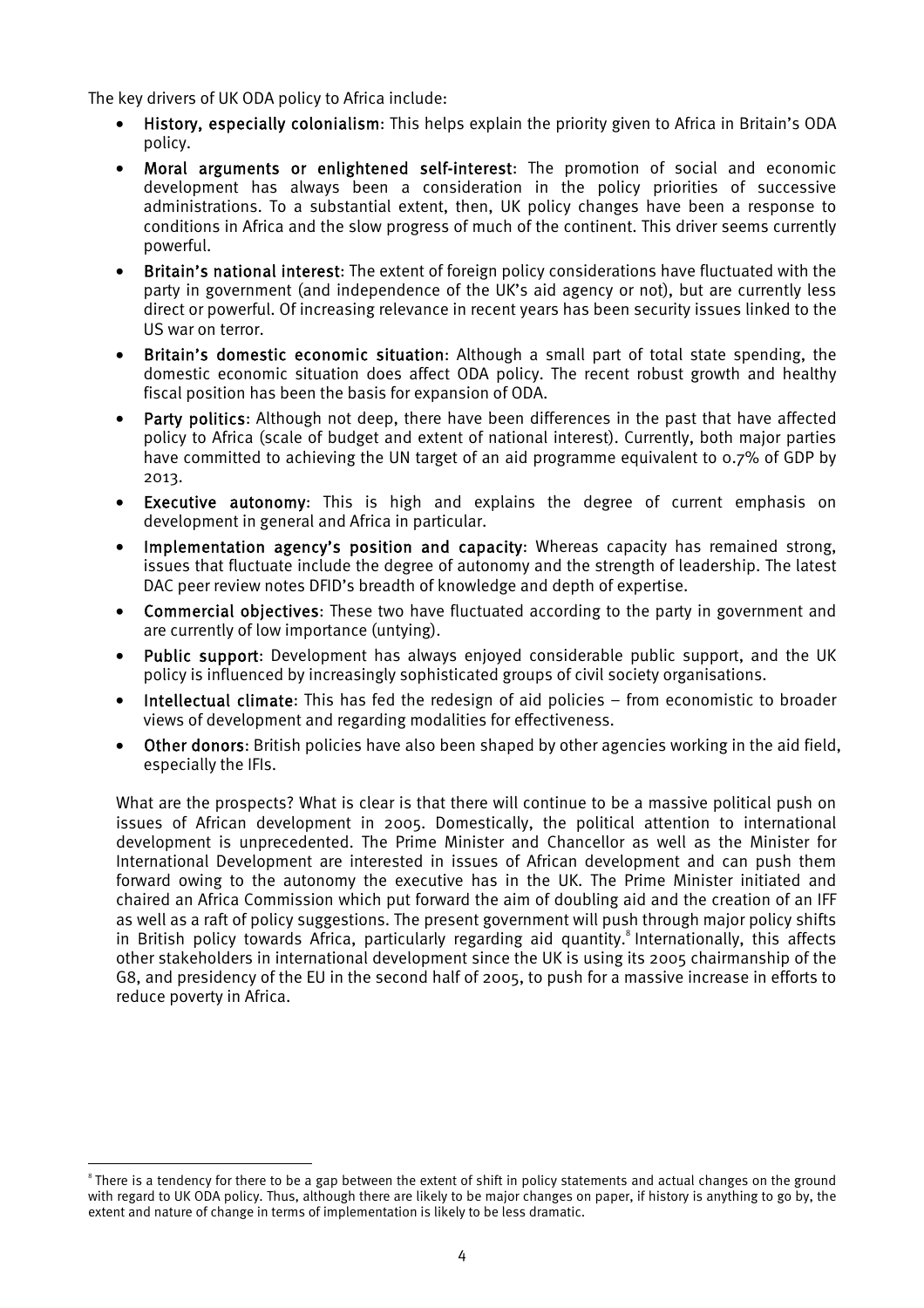#### Box 1: The Commission for Africa: vision, structure and process

The CFA was launched by Tony Blair in February 2004:

'to support and generate ideas and actions for a strong and prosperous Africa. It is an independent body with seventeen Commissioners, nine of whom are African. It will report in spring 2005. The challenge for the Commission for Africa is to set out comprehensive, coherent and practical proposals for action by the international community which, with Africa leading the way, can accelerate and sustain Africa's growth and development. It will help to promote and fashion a new relationship between the rich world and Africa; one of common objectives and of partnership in action.'

It stated objectives of the CFA were:

- a) To generate new ideas and action for a strong and prosperous Africa, using the 2005 British presidencies of the G8 and the European Union as a platform;
- b) To support the best of existing work on Africa, in particular the New Partnership for African Development (NEPAD) and the African Union, and help ensure this work achieves its goals;
- c) To help deliver implementation of existing international commitments towards Africa;
- d) To offer a fresh and positive perspective for Africa and its diverse culture in the 21st century, which challenges unfair perceptions and helps deliver changes; and
- e) To understand and help fulfil African aspirations for the future by listening to Africans.

The process included three meetings of the commissioners and two rounds of open consultations. The CFA Secretariat is based in London, funded and hosted by DFID, with approximately 30-35 staff. After the publication of the CFA Report 2005, a reduced staff will continue working in the Secretariat until the G8 Meeting in July (and possibly beyond this). Paul Vallely, principal author of the Report, explains that consultations were held in 49 countries across Africa, in every G8 country, throughout Europe, in India and in China. The CFA received nearly 500 formal submissions an examined a vast wealth of analysis.

The Report is divided in two parts – as outlined by the Commission itself: 'The first, The Argument, addresses itself to that wider audience and succinctly sets out our call to action. The second part, The Analysis and Evidence, lays out the substance and basis of our recommendations so these can be held up to public scrutiny. Our Recommendations are set out between these two sections.'

The main areas where action is proposed (as set out in the Executive Summary) are clustered into six areas, namely:

- Getting Systems Right: Governance and Capacity Building
- The Need for Peace and Security
- Leaving No-one Out: Investing in People
- Going for Growth and Poverty Reduction
- More Trade and Fairer Trade
- Where Will the Money Come From: Resources

Tony Blair has accepted the findings of the CFA Report as guiding UK policy.

Source: Summary Background Paper by David Sunderland.

#### Elements of the UK agenda for 2005

 $\overline{a}$ 

In this section, we identify 13 issues that we believe are at the core of the UK's 2005 agenda. This is obviously far from an exhaustive list. We have tried to identify a set of issues that are central to the CFA Report, are at the core of the UK agenda, and are also likely to involve decisions by other donors (particularly Japan). It is important to note that the key issues in the CFA policy are not necessarily the same as the UK's policy agenda for Africa.<sup>9</sup> We have, however, also looked at speeches and policy documents (PSAs, White Papers and specific DFID strategies) and interviewed a range of policymakers and experts in academia and civil society. It has (not surprisingly) been difficult to strike a balance between generality and specificity in the topics covered. The 13 key issues are outlined in the Table 3, with some additional information on domestic positions.

 $^9$  There are implicit and explicit commitments to support the Commission for Africa, both in the preparation of its Report and in following up its recommendations (see Summary Background Paper by David Sunderland) Tony Blair has also committed that the UK policy will follow key CFA recommendations.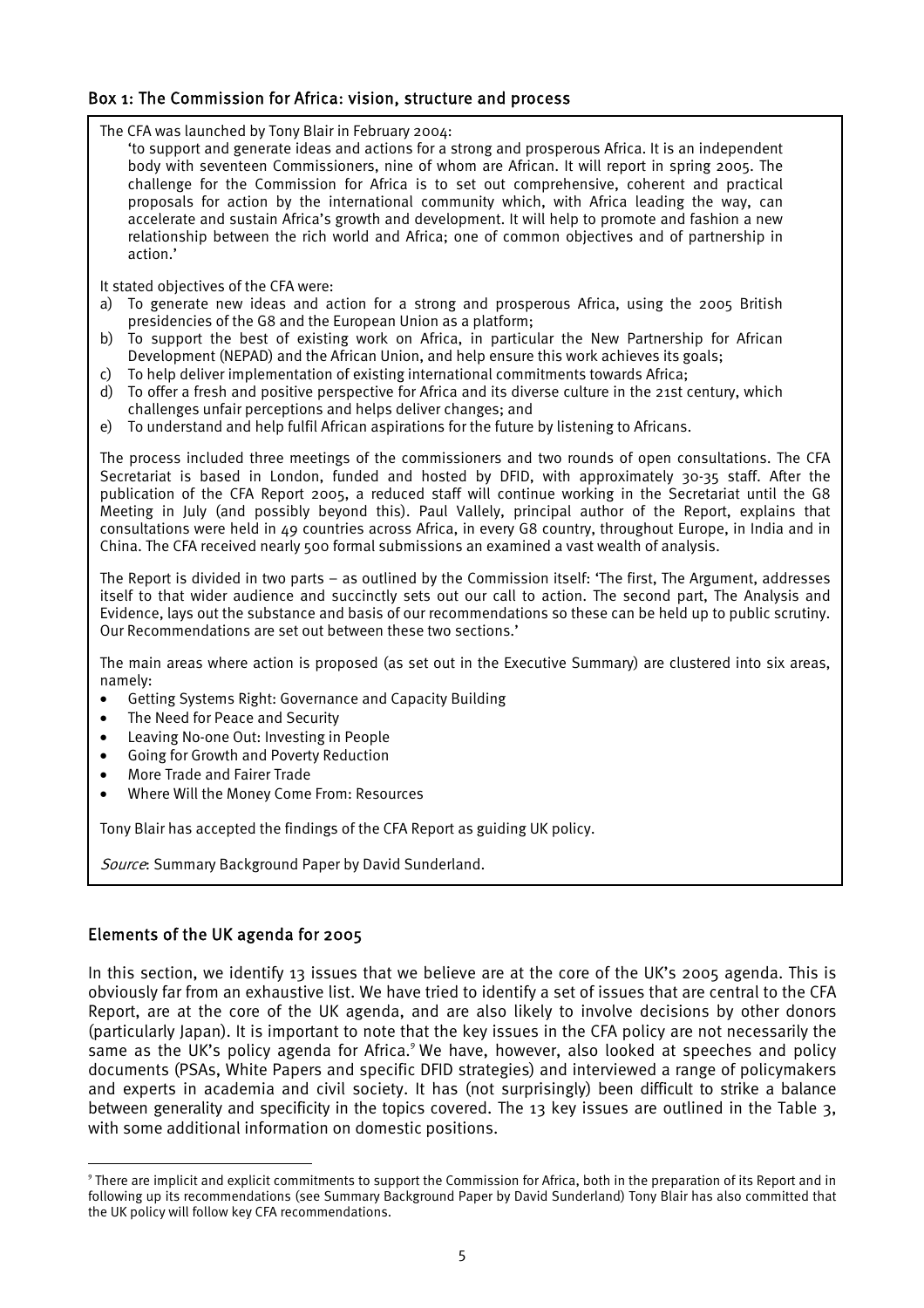#### Table 3: Elements of the UK agenda for Africa (for the G8)

|                | A focus on poverty: The CFA reports highlights poverty in Africa as 'the greatest tragedy of our time' and the                                                                                                   |
|----------------|------------------------------------------------------------------------------------------------------------------------------------------------------------------------------------------------------------------|
|                | need for 'a big push'.                                                                                                                                                                                           |
| $\mathbf{1}$   | DFID's mission statement (and the Public Service Agreement with the Treasury) is now officially summarised                                                                                                       |
|                | as to 'eliminate poverty in poorer countries, in particular through achievement by 2015 of the Millennium                                                                                                        |
|                | Development Goals'.                                                                                                                                                                                              |
|                | Governance and capacity building: This is the key issue in the CFA Report. The broad push is towards<br>improving capacity and accountability. There is a major focus on higher education (particularly S&T) and |
|                | initiatives on repatriating assets of corrupt leaders and initiatives on foreign company bribe givers.                                                                                                           |
| $\overline{2}$ | DFID has expanded work on governance over the past two decades; priorities include issues around                                                                                                                 |
|                | building effective states (strengthening accountability, promoting the rule of law, improving access to                                                                                                          |
|                | justice, promoting democracy, human rights and anti-corruption initiatives).                                                                                                                                     |
|                | Peace and security: In particular, support for the African Union and UN to help prevent and resolve conflict.                                                                                                    |
| 3              | DFID shares PSA targets with the FCO on conflict prevention and specific collaboration on conflict                                                                                                               |
|                | prevention (DFID, MOD, FCO) has been noted.                                                                                                                                                                      |
|                | Health, Especially progress on HIV/AIDS: 'Almost half of the extra aid we recommend should be spent on                                                                                                           |
| 4              | health, education and HIV and AIDS.'                                                                                                                                                                             |
|                | The UK has pushed strongly on health issues, focusing particularly on HIV/AIDS, malaria and tuberculosis,                                                                                                        |
|                | but also more generally on strengthening health systems.<br>Education: In particular, providing 'proper' support for the Education for All initiative (e.g. donors pay for                                       |
| 5              | removing primary school fees).                                                                                                                                                                                   |
|                | Growth: Broad efforts to improve the investment climate, particularly including 'double spending on                                                                                                              |
|                | infrastructure' from small roads to large power projects to ICTs.                                                                                                                                                |
| 6              | DFID has been putting much effort into improving understanding of what constitutes a good investment                                                                                                             |
|                | climate and how to bring this about. DFID policy is particularly close to the suggestions in the 2005 World                                                                                                      |
|                | Development Report, A Better Investment Climate for Everyone. <sup>10</sup>                                                                                                                                      |
|                | More trade and fairer trade: For donor countries, this means (i) abolishing 'trade-distorting subsidies to                                                                                                       |
|                | their agriculture and agribusinesses'; (ii) 'lower tariffs and other non-tariff barriers to African products'; (iii)                                                                                             |
| 7              | 'completing the Doha round of World Trade talks in a way which does not demand reciprocal concessions                                                                                                            |
|                | from poor African nations'; (iv) 'providing transitional support to Africa as global trade barriers are<br>removed.'                                                                                             |
|                | Increase aid: By an additional US\$25bn per year by 2010 and then, pending review, by another US\$25bn                                                                                                           |
|                | per year by 2015.                                                                                                                                                                                                |
| 8              | Both major political parties in the UK have committed to achieving the UN target of an aid programme                                                                                                             |
|                | equivalent to 0.7% of GDP by 2013. UK aid to Africa will increase considerably in coming years.                                                                                                                  |
|                | Improve the quality of aid: 'Above all, it must be given in ways that make governments answerable                                                                                                                |
| 9              | primarily to their own people' and 'more grants, more predictable and untied aid, and donor processes that                                                                                                       |
|                | are less burdensome' as well as 'better harmonised' and 'better in line with the priorities, procedures and                                                                                                      |
|                | systems of African governments'.                                                                                                                                                                                 |
| 10             | Frontload aid: Through the immediate implementation of the International Finance Facility (IFF). The UK will                                                                                                     |
|                | be strongly seeking support for this.<br>Cancel debt: The CFA Report calls for '100 per cent debt cancellation as soon as possible'.                                                                             |
|                | The UK is pushing strongly on debt relief. Since 1999, the UK has written off 100% of bilateral debt to post-                                                                                                    |
|                | Completion Point HIPCs and also the vast majority of the poorest Commonwealth countries' bilateral debt to                                                                                                       |
| 11             | the UK. Since 1 January 2005, the UK has also implemented a multilateral debt relief initiative, paying its                                                                                                      |
|                | share of certain poorest countries' debt service. Lobbying continues to encourage other donors to                                                                                                                |
|                | participate.                                                                                                                                                                                                     |
|                | Pan-African institutions: There is a cross-cutting focus in the CFA Report on African regional institutions -                                                                                                    |
| 12             | regarding governance, peace, growth, etc. - and a recommendation to provide greater support to such                                                                                                              |
|                | institutions.                                                                                                                                                                                                    |
|                | Mutual accountability: In order to provide a mechanism for monitoring and accountability, the CFA Report                                                                                                         |
| 13             | calls for an independent mechanism, perhaps led by two influential figures and supported by a small<br>secretariat.                                                                                              |
|                | The UK view is that this could be via the eminent persons or via the Africa partners forum.                                                                                                                      |
|                |                                                                                                                                                                                                                  |

 $\overline{a}$ 

<sup>10</sup> http://econ.worldbank.org/wdr/wdr2005/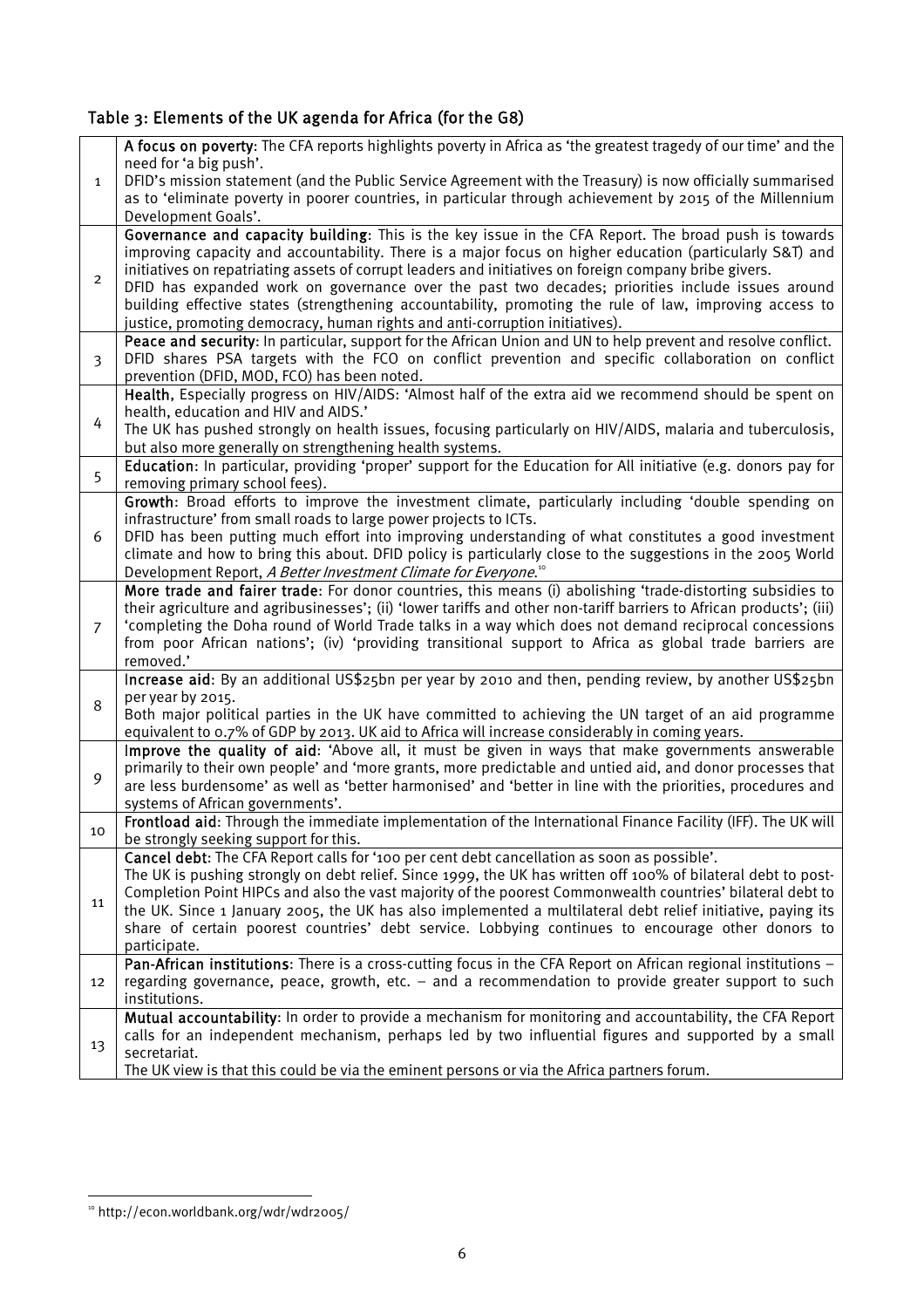A few points are worth noting in the response in the UK to the CFA Report. There has been general acceptance that the analytical section of the Report is impressive: people argue but most accept it is clearly a landmark analysis of the development situation in Africa (in terms of breadth and depth). It is also seen as surprisingly direct in its identification of the problems, including some politically sensitive issues. In the media there seems to be agreement with the CFA analysis (although with different emphasis). The big NGOs have welcomed it but place more emphasis on external constraints to African development than the internal ones emphasised in the Report.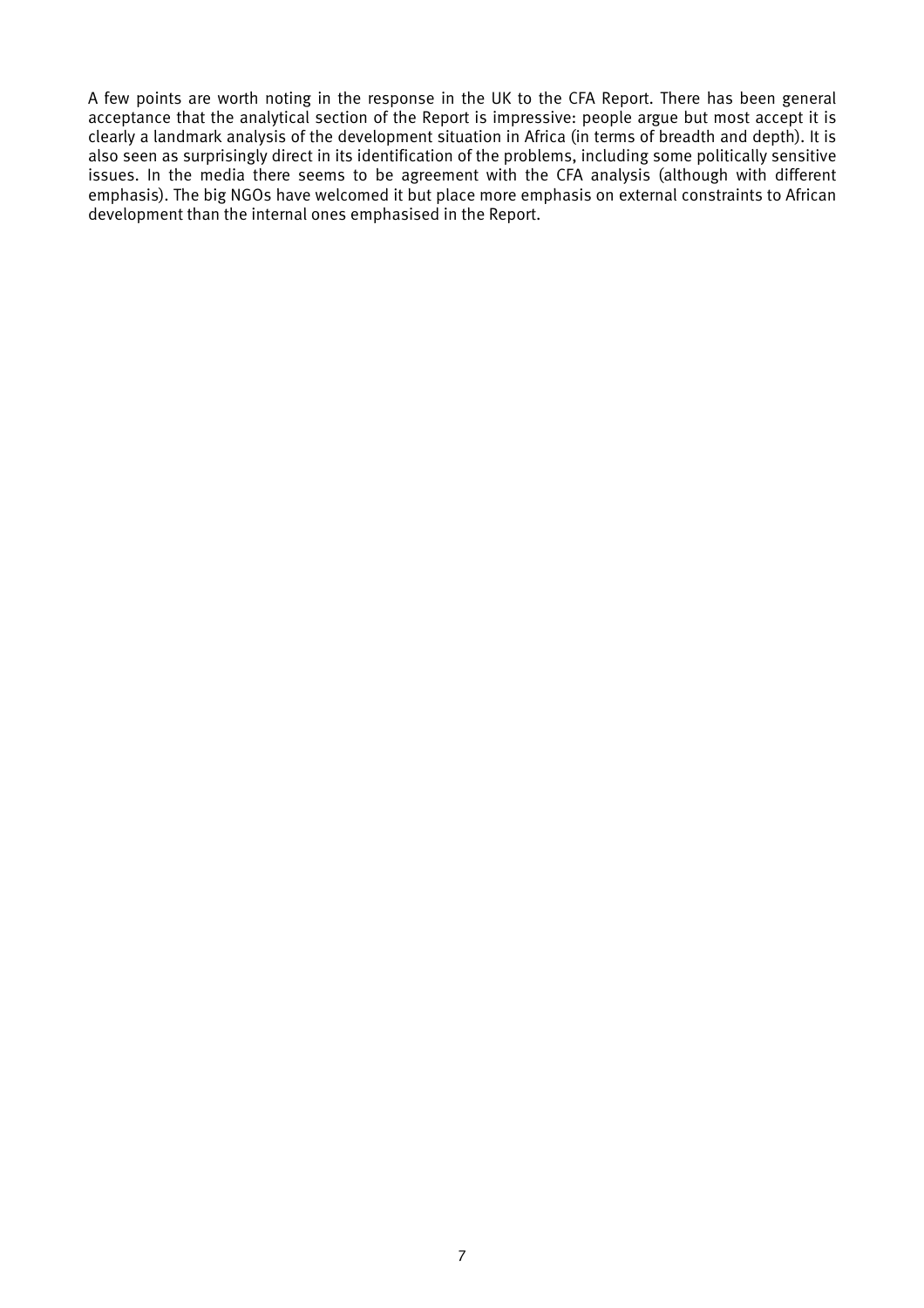## 3. The stance of other European G8 donors

### France's Africa ODA policy

Although relations between France and Africa are the product of a specific history, the 1990s essentially saw the end of most of the so-called 'relations spéciales' between France and Africa. There has been increasing integration of French cooperation inside the multilateral system. Since the late 1990s, the institutional architecture of French aid delivery has basically been a duopoly between the Ministry of Foreign Affairs (MOFA) and the Ministry of Economy and Finance (MINEFI, with the AFD), which account for 17% and 28% of ODA respectively. This section outlines the main trends and drivers of France's ODA policy to Africa.<sup>11</sup>

The key trends include:

- Decreasing aid volume and share: The sub-Saharan Africa share of total French bilateral ODA decreased sharply between 1991 and 2002 (from 55.4% to 26.8%). This may be turned around in coming years.
- A less special relationship: Progressively vanishing specificity of the relationships (so-called 'relations spéciales') between France and Africa. This is in both a diplomatic sense and in terms of economic realities (e.g. Zone Franc).
- Mixed modalities: France is now strongly in favour of a balanced approach between grants and loans.
- New modes: There is a move toward mutual funding and basket funding as well as budgetary or programme support.
- An increased emphasis on poverty and the MDGs (although not exclusively).

The key drivers of the French ODA policy to Africa – broadly divided into historical and institutional issues – include:

- History, especially colonialism: Helps explain the priority given to Francophone Africa in France's ODA policy. This has been weakening in recent years.
- France's foreign policy interest: These have remained strong, given the role of the MOFA in aid policy.
- France's commercial interests: The extent of economic and commercial considerations is important with a key role for MINEFI, with the AFD.
- France's domestic economic situation: This limits the scope for dramatic aid increases in the future.
- Executive autonomy: the connection of the French presidency to the special department the 'cellule africaine'.

#### Table 4: Evolution of France, Japan and US share in sub-Saharan total ODA (1995-2001)

|                         |       | 1995 | 1998  |     | 2001  |      |
|-------------------------|-------|------|-------|-----|-------|------|
|                         | US\$m | %    | US\$m | %   | US\$m | %    |
| Total ODA to SSA        | 18420 | ٠    | 13900 |     | 13530 |      |
| Total French ODA to SSA | 2700  | 14.6 | 1520  | 11  | 944   |      |
| Total Japan ODA to SSA  | 1352  | 7.3  | 948   | 6.8 | 850   | 6.3  |
| Total US ODA to SSA     | 1050  | 5.7  | 713   |     | 1375  | 10.2 |

Note: From DAC/OECD, ODA disbursements.

Source: Gabas (2005)

 $\overline{a}$ <sup>11</sup> This section draws primarily on the Background Paper by Vincent Géronimi.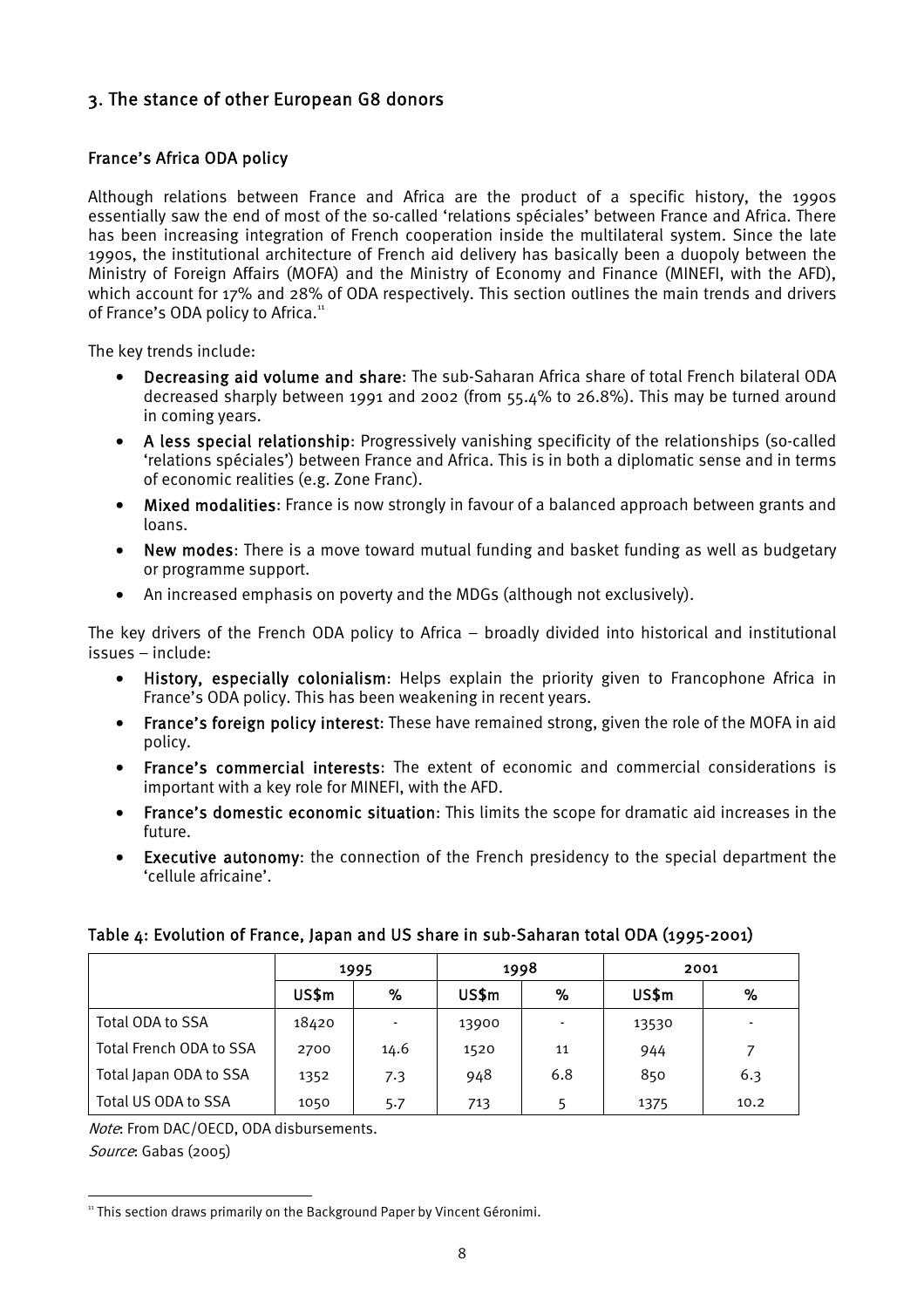What are the prospects? Since 2002, the Chirac presidency has put a renewed emphasis on Africa and French ODA is one of its five priorities. There are some broad areas of convergence between French and UK positions on Africa – in terms of the importance of Africa and achieving the MDGs as well as towards new aid approaches and specific support for the IFF. However, there are also areas of divergence. In particular, there is French sensitivity regarding agricultural subsidies and liberalisation. France is also reluctant to support the CFA proposal of total debt forgiveness and the UK multilateral debt initiative. The specifics of France's response to the main CFA proposals are contained in the Background Paper and summarised in the Synthesis Chart in Section  $\Delta$ .

#### Germany's Africa ODA Policy

Institutionally, German development cooperation is centralised in the Cooperation Ministry, but fragmented at the implementation level. The Ministry for Economic Cooperation (BMZ) has historically dominated German engagement with Africa. The BMZ's political leverage, however, remains limited; policy on Africa is generally marginal in German politics. German development cooperation has a number of implementation agencies, the biggest of which is the GTZ. There is seen to be a fragmentation in implementation. This section outlines the main trends and drivers of Germany's ODA policy to Africa.<sup>12</sup>

The key trends include:

- Stable aid volume and share of GDP: The share of aid in GNI has risen from 0.26% in 1999 to 0.28% in 2003. Much is via multilateral agencies. 27% of overall German bilateral assistance was spent on Africa in 2002.
- Diversity: Germany does not have a single clear strategy for Africa. It is keen, however, to support African regional institutions.
- Selectivity: In 2000, the BMZ reduced the number of partner countries from 118 to 70. (DFID supports 155.)
- Changing sectoral allocation: There has been a significant shift towards governance, which is now one of three main areas of German development cooperation (with economic cooperation and water).
- Traditional modalities: Only 3-4% of the funds are given as general budget support. BMZ officials often refer to difficulties in the German budgetary legislation.

The key drivers of Germany's ODA policy to Africa include:

- Germany's domestic economic situation: This is given as a reason for the limited range of manoeuvre for increasing ODA (with hints to the European Stability Pact).
- German politics: Africa is marginal.
- Centralised ODA policymaking: In the Ministry for Economic Cooperation and Development (BMZ).
- Decentralised implementation: across a range of organisations.
- Germany's economic and commercial interests: These are highlighted as important and have an institutional presence with the role of the Ministry of Finance (and KfW).
- Germany's foreign policy interest: These have remained limited given the less central role of the Ministry of Foreign Affairs in aid policy. But the new push for a UN Security Council seat may see this consideration grow in importance.
- Colonial history: History was a key driver after WWII, with the need to gain recognition on the international level. Now it is much less a driver.

What are the prospects? It seems that there is a sense of drift in Germany's ODA policy to Africa. Although there has been some criticism in Germany about the procedural aspects of the Commission for Africa endeavour, many of the recommendations are in line with German interests. However, on

 $\overline{a}$ <sup>12</sup> This section draws primarily on the Background Paper by Sven Grimm.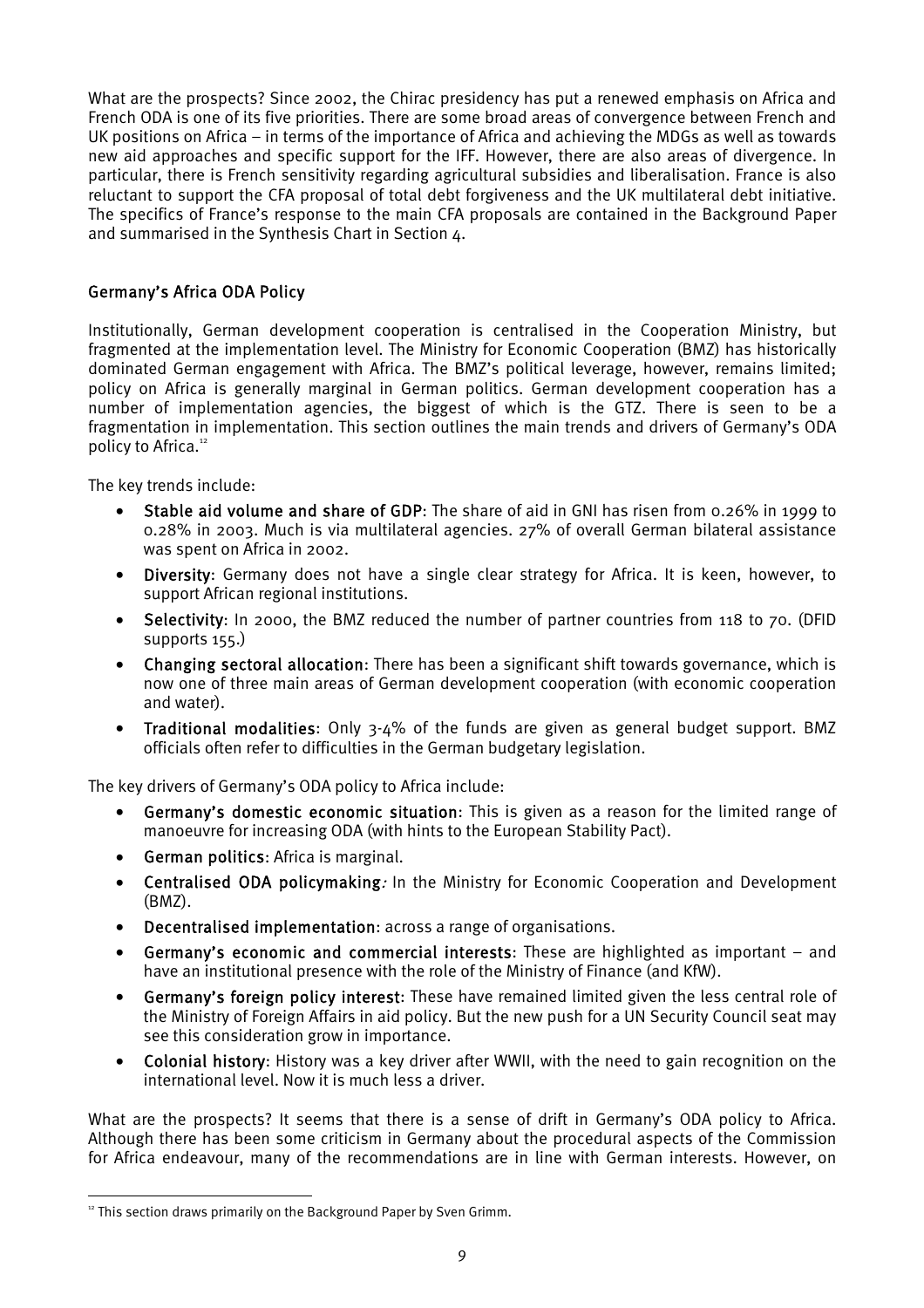some of the key topics, Germany has not made a clear statement of its views. The specifics of Germany's response to the main CFA proposals are contained in the Background Paper and summarised in the Synthesis Chart in Section 4. More generally, however, there is growing internal pressure to increase aid funds motivated by German ambitions for a permanent seat in the UN Security Council. The German government has agreed a plan to reach the 0.7% ODA/GDP by 2015 (owing to the UN Security Council issue). A working group in the chancellery is currently working on plans for the financing of this plan.

#### EU's Africa ODA policy

The European Union operates under the headline 'external assistance'. The term is broader than ODA as defined by the DAC. Large parts of it embrace what the DAC defines as official assistance (OA), aimed at 'transformation' states. The EU is very fragmented in development assistance. Assistance to Africa, however, is mostly financed through the European Development Fund, separate from the EU budget. The fund was designed to stay under strict intergovernmental control; the EU-Commission is supposed to administer the fund according to deliberations of the Member States. It is kept out of reach for both the European Parliament and the Court of Justice. The EDF financing is negotiated between Member States and ACP states for a term of five years. The Commission represents the Union in negotiations with partner countries, but is bound by previously taken decisions by Member States on the overall funds available. This section outlines the main trends and drivers of EU's ODA policy to Africa.<sup>13</sup>

The key trends include:

- Increasing aid volume: The aid volume provided by the EU has increased substantially over recent decades.
- Share of Africa down: The relative share of assistance to Africa in all EU spending on external assistance, however, has decreased considerably in the last decade, owing to expansion of EU aid programmes in other regions, particularly in Central and Eastern Europe and the Mediterranean (cf. Grimm, 2004).
- Increasing coverage: From originally 18 recipient countries, the ACP group has enlarged and the EDF now funds interventions in 77 countries.
- And increasing stretch: EU aid per capita to recipient countries has fallen owing to increased country coverage, population growth and inflation (cf. Cox and Chapman, 1999).
- Weak but improving capacity: The gravest problem of EU external assistance has been its internal administration and understaffing: the gap between declaration and action has in the past undermined the credibility of the EC. Reforms since 2000 have improved the performance.
- Changing sectoral allocation: The percentage of funds dedicated to development in the areas of *governance and civil society* has increased and was at 15% in 2000, up from about seven percent in 1996-8 and 0.54% in 1986-90 (Cox and Chapman, 1999; Grimm, 2003).
- Increasing use of budget support: The use of budget support by the EC has increased considerably in the last five years; the Commission intends to further increase the share of budget support in cooperation with Africa (cf. EU Commission, 2004b: 95). Although it only represented 7.9% of all assistance in 1999, the figure was up to 20% in 2003. In the ACP countries, the reported share was at one-third of EC assistance in 2003 (ibid.).
- Decentralisation: A process of 'deconcentration' (i.e. devolution of tasks to the country offices) has taken place since 2000, and has improved the disbursement rates of the EC.

 $\overline{a}$ 

<sup>&</sup>lt;sup>13</sup> This section draws primarily on the Background Paper by Sven Grimm.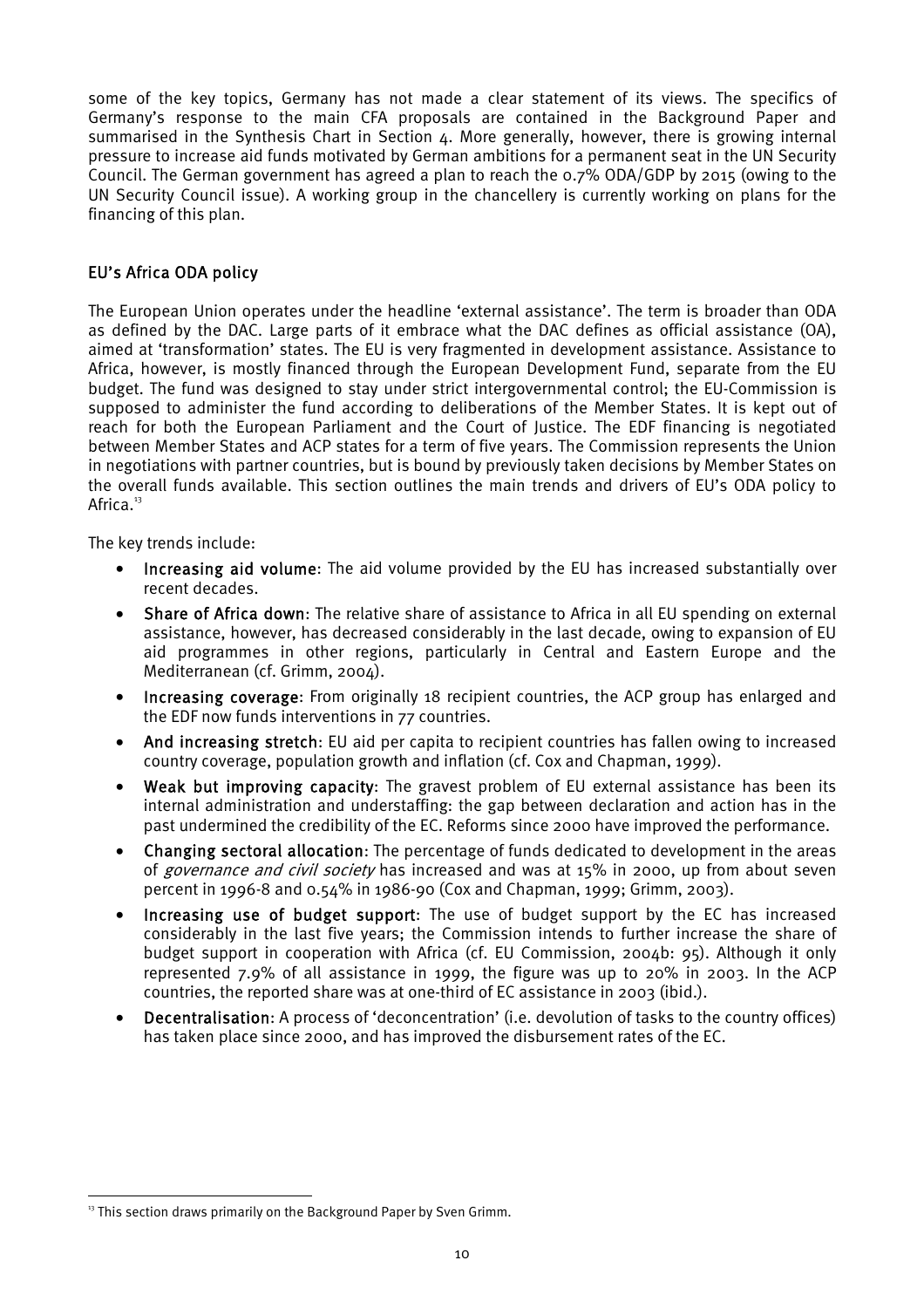The key drivers of the EU's ODA policy to Africa include:

- Institutional complexity: European institutions provide some planning and funding, but European legislation is limited to common funding.
- EU's foreign policy interests: Africa is not the key region for the Common Foreign and Security Policy (CFSP) established in 1993 (although Africa may be growing more important). But the CFSP might pose additional challenges to the coherence of action in the future.
- History: The relationship with Africa was the foundation for common European external relations.
- Intergovernmental control of ODA policymaking: The EDF, through which most assistance to Africa is channelled, was designed to stay under strict intergovernmental control; there is currently a discussion on its inclusion into the overall EU budget.
- Role of the Commission: The Commission represents the Union in negotiations with partner countries on the level of ODA, but is bound by previously taken decisions by Member States on the overall funds available. It is the sole negotiator in questions of trade.

What are the prospects? Politically wilful action towards African countries remains a challenging task for the EU, given its institutional complexities and priority focus on its neighbourhood and other issues. With enlargement, policymaking is likely to become even more complicated and fragmented. However, Africa is the one region beyond the EU neighbourhood that is explicitly mentioned in the strategic objectives of the EU Commission under Commission President José Manuel Barroso for 2005-9. The Commission work programme for 2005 identifies establishing a specific strategy for Africa towards, 'A step change … in terms of both quantity and quality.' It seems that the UK 2005 agenda might push the Commission further in this area.

However, there is some scepticism: there were no formal links between the Commission for Africa and the EU Commission. The UK as a Member State is a key player within the EU; however, it cannot steer the Union by itself. Some recommendations of the CFA will impact on the UK position within EU institutions, e.g. policy formulation on trade and agriculture. On some issues, the EU is likely to be supportive of the CFA; on others 'Europe' is likely to provide significant resistance. The specifics of the EU's response to the main CFA proposals are contained in the Background Paper and summarised in the Synthesis Chart in Section  $\Delta$ .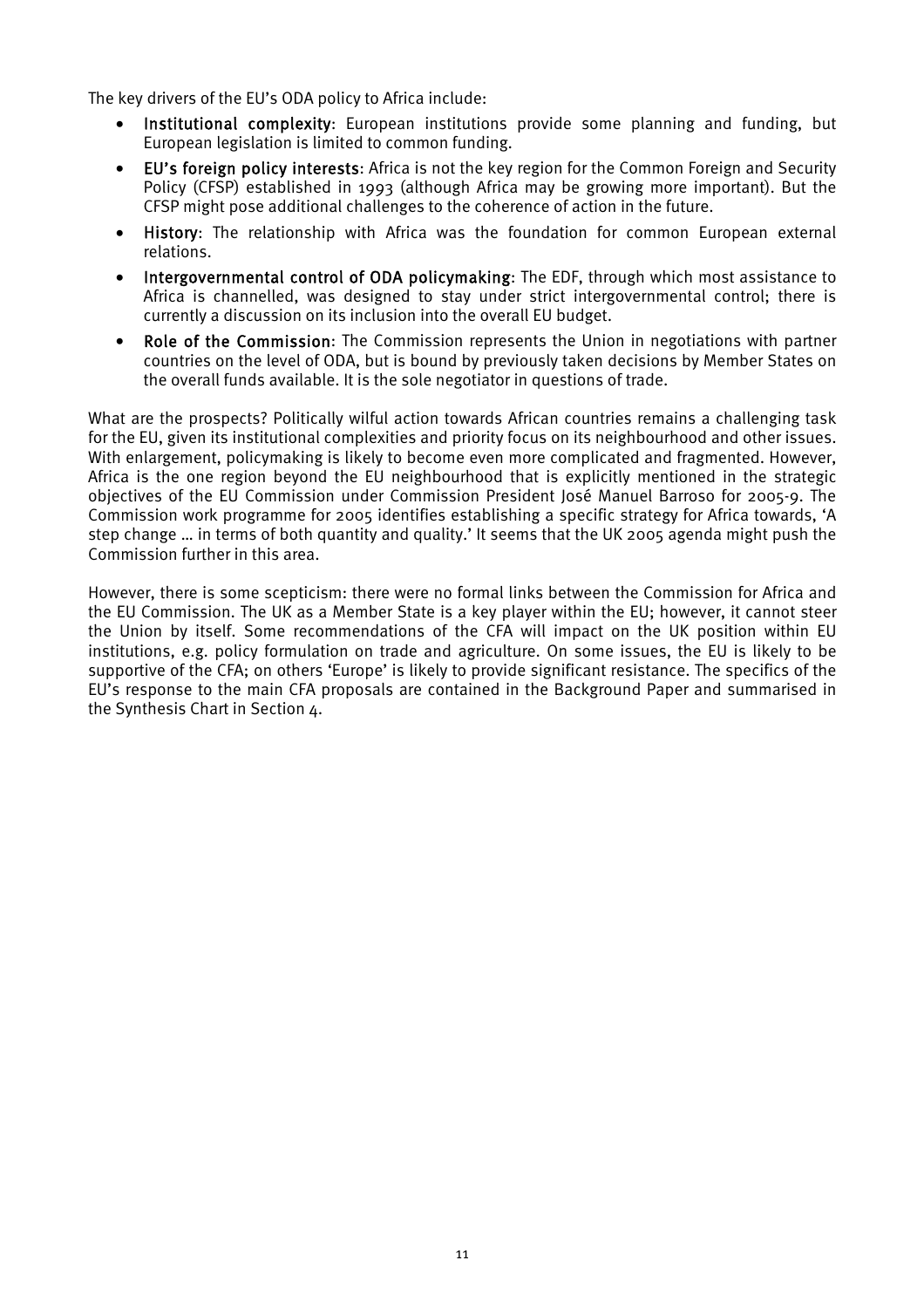## 4. What is likely to happen?

In this section we return to the 13 issues that we believe are at the core of the CFA Report and the UK's 2005 agenda and have implications for other donors. We then highlight the positions of France, Germany and the EU towards these 13 key issues. Our aim here is to try to gain a preliminary understanding of what is likely to happen and assess the implications for Japan. It is important to note that we have not systematically included US positions on these issues. For ease of understanding, we have presented this in the form of a Synthesis Chart (see below).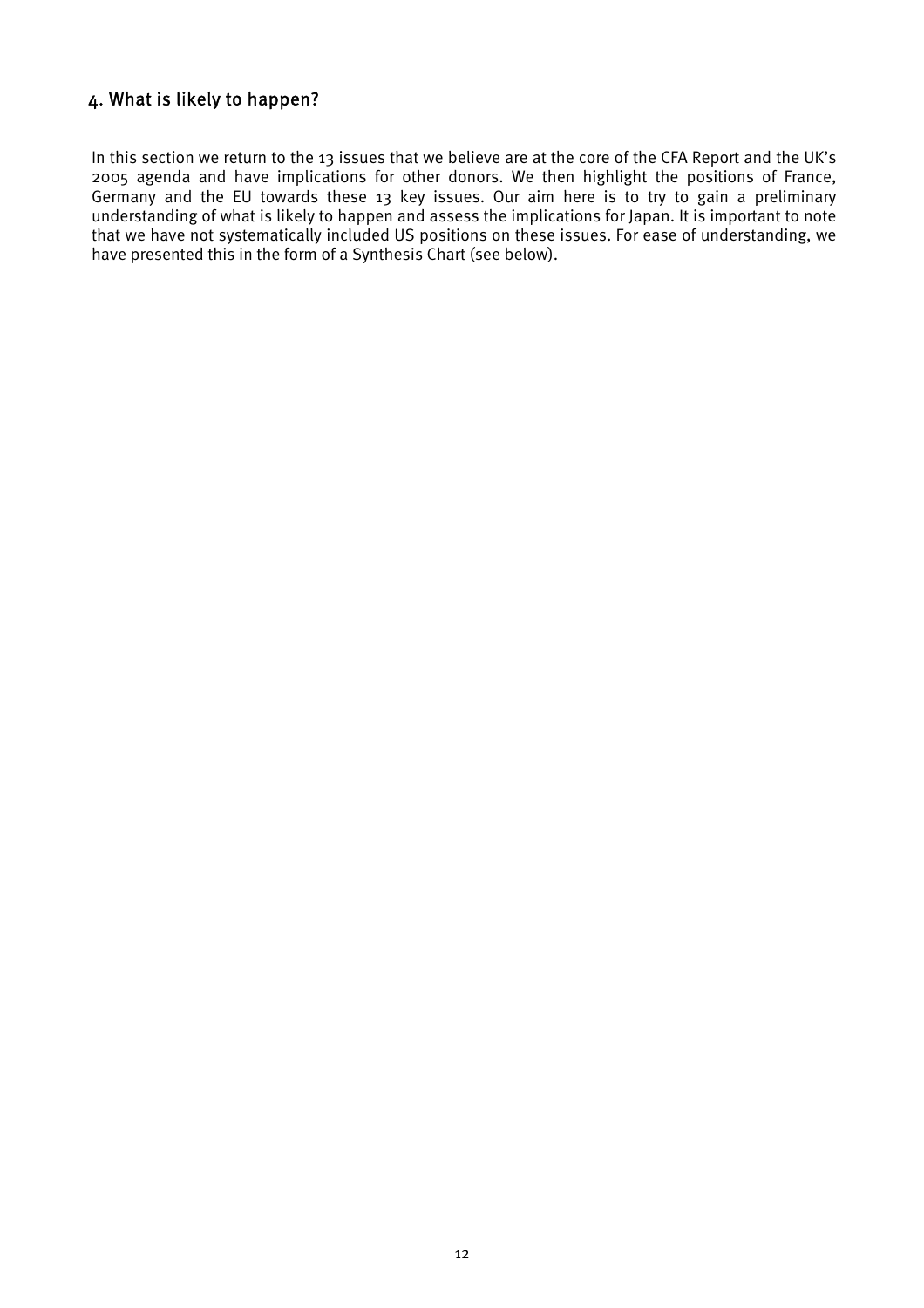| Issue  | UK Position                                                                                                                                                                                                                                                                                                                                                                                                                                                                                                                                                                                                                     | France                                                                                                                                                                                                                                                                                                                                                                                                          | Germany                                                                                                                                                                                                                                                                                                                                                                                                                                                        | 旵                                                                                                                                                                                                                                                                                                                                                                                                                      | Likely push                                                                                                                                                                                                                                                                                                                                                                                                                                                                  | Implications for Japan                                                                                                                                                                                                                                                                                                                                                                                                                                                                                                                          |
|--------|---------------------------------------------------------------------------------------------------------------------------------------------------------------------------------------------------------------------------------------------------------------------------------------------------------------------------------------------------------------------------------------------------------------------------------------------------------------------------------------------------------------------------------------------------------------------------------------------------------------------------------|-----------------------------------------------------------------------------------------------------------------------------------------------------------------------------------------------------------------------------------------------------------------------------------------------------------------------------------------------------------------------------------------------------------------|----------------------------------------------------------------------------------------------------------------------------------------------------------------------------------------------------------------------------------------------------------------------------------------------------------------------------------------------------------------------------------------------------------------------------------------------------------------|------------------------------------------------------------------------------------------------------------------------------------------------------------------------------------------------------------------------------------------------------------------------------------------------------------------------------------------------------------------------------------------------------------------------|------------------------------------------------------------------------------------------------------------------------------------------------------------------------------------------------------------------------------------------------------------------------------------------------------------------------------------------------------------------------------------------------------------------------------------------------------------------------------|-------------------------------------------------------------------------------------------------------------------------------------------------------------------------------------------------------------------------------------------------------------------------------------------------------------------------------------------------------------------------------------------------------------------------------------------------------------------------------------------------------------------------------------------------|
|        | A Focus on poverty: The CFA<br>summarised as to, 'eliminate<br>reports highlights poverty in<br>tragedy of our time' and the<br>achievement by 2015 of the<br>poverty in poorer countries,<br>DFID's mission statement<br>Millennium Development<br>Treasury) is now officially<br>Africa as 'the greatest<br>(and the PSA with the<br>need for 'a big push'.<br>in particular through<br>Goals'.                                                                                                                                                                                                                               | more and more focused on<br>France is very aware of the<br>French cooperation is now<br>importance of inequality<br>strong support to MDGs.<br>complementary goal to<br>reduction goals, with a<br>poverty and inequality<br>poverty reduction.<br>reduction as a                                                                                                                                               | focuses on poverty. Like the<br>so-called anchor-states<br>big states important for<br>regional stability), such as<br>particular: Eastern Europe<br>India, China, Brazil, Egypt,<br>German development<br>EU, this includes MICs, in<br>cooperation states that it<br>Thе<br>and<br>نه<br>ټ<br>etc.                                                                                                                                                           | focussed on LICs it its overall<br>focuses on poverty reduction<br>in LICs. An Africa Action Plan<br>has been announced by the<br>new EU Commission under<br>poverty reduction includes<br>development cooperation.<br>MICs; the focus therefore<br>With regard to Africa, the<br>The EU understanding of<br>Commission, however,<br>perspective. It is less<br>differs from the UK<br>Barroso.                        | A focus on poverty in Africa<br>is widely seen as the critical<br>More broadly achieving the<br>MDGs is the key objective.<br>development challenge.<br>focused on the poorest<br>countries than the UK.<br>Most donors are less                                                                                                                                                                                                                                             | focus on achieving the MDGs<br>Japan already agrees with a<br>pressure for Japan to focus<br>that this is happening (as<br>There is likely to be some<br>more on Africa and signs<br>speech by PM Koizumi).<br>indicated in the recent<br>and Africa in particular                                                                                                                                                                                                                                                                              |
| $\sim$ | repatriating assets of corrupt<br>access to justice, promoting<br>issue in the CFA Report. The<br>education (particularly S&T)<br>DFID has expanded work on<br>Governance and capacity<br>accountability, promoting<br>the rule of law, improving<br>democracy, human rights<br>leaders and initiatives on<br>Б<br>building: This is the key<br>building effective states<br>accountability. There is<br>improving capacity and<br>foreign company bribe<br>broad push is towards<br>major focus on higher<br>governance; priorities<br>and anti-corruption<br>and initiatives on<br>(strengthening<br>initiatives).<br>givers. | fiscal information production<br>transparency is particularly<br>question of <i>budgetary and</i><br>Peer Review Mechanism is<br>improvement of the fiscal<br>capacity of African public<br>initiative and the African<br>French cooperation. The<br>particular relevance for<br>and dissemination for<br>supported the NEPAD<br>administration is of<br>seen as useful. The<br>France has strongly<br>elevant. | profile areas. More 'political'<br>cooperation; the traditional<br>emphasis is on support for<br>African initiatives, such as<br>political' cooperation and<br>relevant sectors) are high<br>rather the task of political<br>man assistance has a<br>(including in governance-<br>cooperation, however, is<br>training and education<br>high share of technical<br>support for NGOs. The<br>NEPAD. Assistance in<br>emphasis is on 'non-<br>foundations<br>Ger | Capacity building in the area<br>High levels of corruption can<br>pushed up the EU agenda in<br>and strong links exist to the<br>major areas of engagement<br>the last years (since 2000).<br>of trade is one of the EU's<br>Cotonou Agreement. This,<br>cooperation under the<br>Governance has been<br>happened in practice.<br>however, has not yet<br>theoretically lead to<br>suspension of the<br>AU Commission. | Corruption and Principles for<br>concepts are vague enough<br>building are widely seen as<br>include the commitment to<br>the EITI, UN Convention on<br>banking and bribes. These<br>complemented by specific<br>critical for development in<br>donor countries regarding<br>Africa. There will be some<br>Governance and capacity<br>push in this area and the<br>initiatives at the G8 for<br>The broad push will be<br>for most donors to get<br>Asset Return.<br>behind. | positions regarding specific<br>increasingly central, but are<br>In the short term, there will<br>initiatives such as EITI etc.<br>course, Japan will need to<br>governance in developing<br>assistance than political<br>limited capacity. In due<br>challenges are seen as<br>areas where Japan has<br>capacity and technical<br>Japan finds it easier to<br>governance. It usually<br>engage with issues of<br>governance situation.<br>However, governance<br>accepts the existing<br>be focus on Japan's<br>engage more with<br>countries. |

Synthesis chart: positions of the different countries towards 13 key issues Synthesis chart: positions of the different countries towards 13 key issues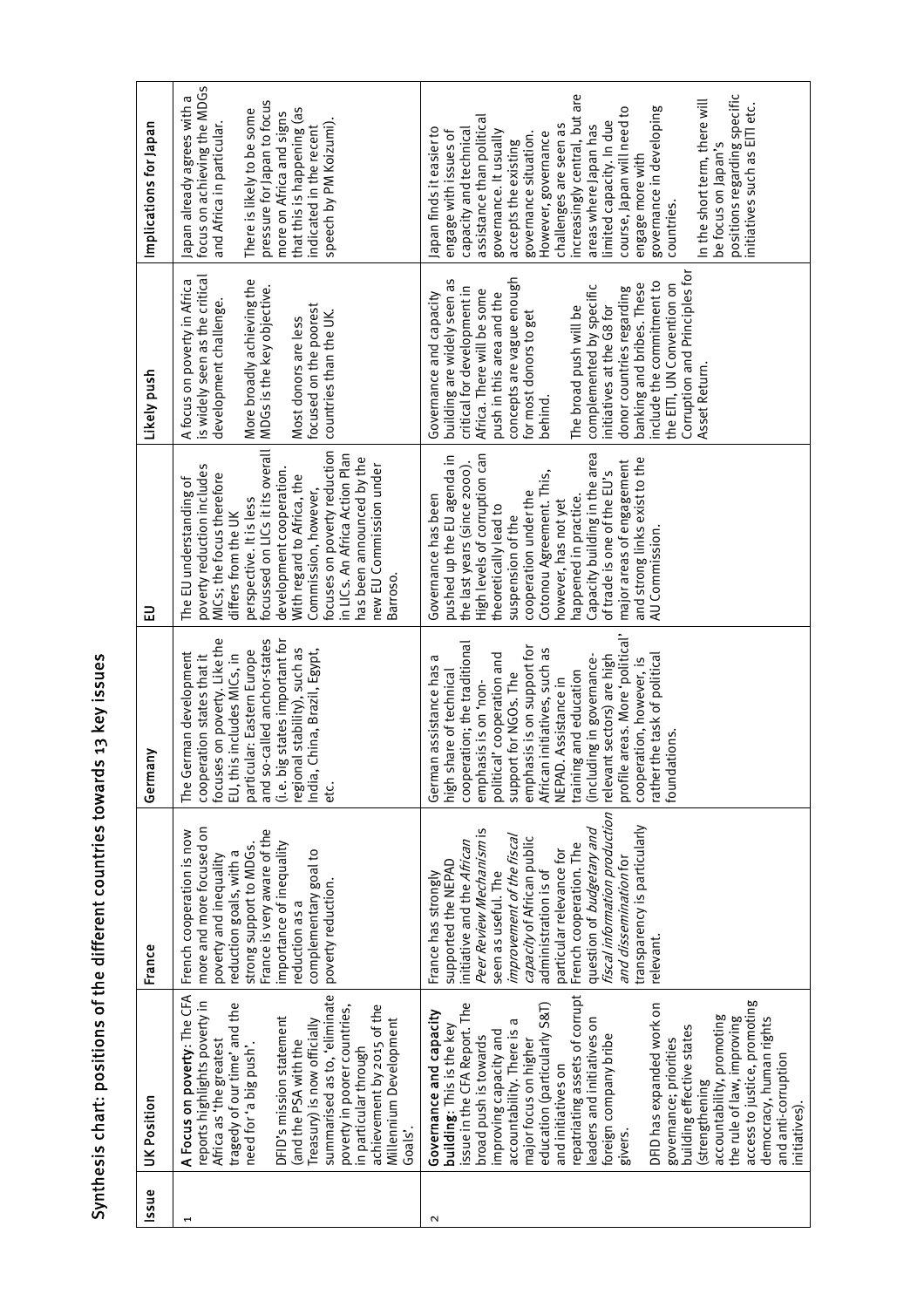| Implications for Japan | approaches to post-conflict<br>with fragile states. There is<br>security, this is seen as an<br>implies more engagement<br>scope for Japan to engage<br>opportunity for Japan. It<br>Given increasing recent<br>emphasis on human<br>with non-military<br>reconstruction.                                                                                                                                                                                                                                          | Questions remain over how<br>Japan will need to join the<br>objectives (i.e. around aid<br>issues is long accepted in<br>This importance of health<br>quantity and modalities).<br>component of the TICAD<br>debate on these issues.<br>best to achieve the<br>Japan - it is a core<br>agenda.                                                                                                                                                                                                                                     |
|------------------------|--------------------------------------------------------------------------------------------------------------------------------------------------------------------------------------------------------------------------------------------------------------------------------------------------------------------------------------------------------------------------------------------------------------------------------------------------------------------------------------------------------------------|------------------------------------------------------------------------------------------------------------------------------------------------------------------------------------------------------------------------------------------------------------------------------------------------------------------------------------------------------------------------------------------------------------------------------------------------------------------------------------------------------------------------------------|
| Likely push            | for regional institutions; and<br>particular, three ideas seem<br>(iii) working through the UN<br>standby forces; (ii) support<br>to have support: (i) African<br>initiatives in this area. In<br>There seems to be some<br>related to the high-level<br>support for the broad<br>panel report.                                                                                                                                                                                                                    | and (ii) increased funding for<br>The additional issues in this<br>There are also real issues of<br>component of doubling aid;<br>There seems to be support<br>funding for health is a key<br>budget support, including<br>recurrent costs and over a<br>for the broad initiatives in<br>area are that (i) increased<br>capacity and brain drain.<br>primarily through direct<br>health is envisioned as<br>number of years<br>this area.                                                                                          |
| 급                      | security will gain prominence<br>African Union and UN to help<br>In particular, support for the<br>Commission, and continued<br>prevent and resolve conflict<br>advances in Europe's CFSP,<br>important for the European<br>and is likely to become the<br>(inter alia the Africa Peace<br>Facility, i.e. funding for AU<br>nterregional relations are<br>strong support for the AU<br>second main policy field<br>very likely. With further<br>the issue of peace and<br>besides trade issues)<br>peace missions) | instruments; it is one of the<br>Commission. However, it is<br>Not seen as a comparative<br>major areas for EU budget<br>heading 'access to social<br>services'. This sector is<br>intervention under the<br>mostly defined by its<br>an important area of<br>advantage of the EU<br>support.                                                                                                                                                                                                                                      |
| Germany                | German population. It is still,<br>coordination of different line<br>conflict management (owing<br>partly to limited sovereignty<br>however, in an initial stage.<br>gained a higher profile and<br>ministries is often seen as<br>and very limited capacity).<br>many has traditionally<br>Recently, the sector has<br>more acceptance in the<br>prevention, rather than<br>The UK experience of<br>emphasised conflict<br>guiding for German<br>endeavours.<br>Ger                                               | very is important, also for<br>financial cooperation (about<br>addresses sector reform and<br>itation is a key sector for<br>public and the NGO sector.<br>a high profile sector in<br>a quarter of KfW financing)<br>supported by the German<br>area of social service<br>Increasingly, cooperation<br>administration (technical<br>engagement, particularly<br>However, HIV/AIDS is an<br>cooperation). Water and<br>German cooperation,<br>German cooperation<br>important area of<br>though.<br>Not<br>The<br>sani<br>ijə<br>b |
| France                 | consolidation, strengthening<br>actors, creating a permanent<br>AfDB - is already involved in<br>coordination of international<br>UN reform (mobilisation and<br>Concerning the financing of<br>ecommendations made by<br>the high-level panel on the<br>various new mechanisms.<br>France - with IMF, WB, EU<br>international community)<br>post-conflict operations,<br>France is backing the<br>operations for peace<br>fund for emergency<br>conflict prevention<br>capacities of the                          | fight against transmissible<br>participation to the Global<br>health care for all and the<br>mobilisation of additional<br>means to improve health<br>partnership is seen as a<br>The main principles are<br>care system efficiency,<br>Fund. Public-private<br>sources of finance<br>diseases through<br>together with the                                                                                                                                                                                                        |
| <b>UK Position</b>     | African Union and UN to help<br>DFID shares PSA targets with<br>prevention (DFID, MOD, FCO)<br>prevent and resolve conflict.<br>particular, support for the<br>collaboration on conflict<br>prevention and specific<br>Peace and security: In<br>the FCO on conflict<br>has been noted.                                                                                                                                                                                                                            | on HIV/AIDS: 'Almost half of<br>the extra aid we recommend<br>Health, especially progress<br>The UK has pushed strongly<br>should be spent on health,<br>but also more generally on<br>on health issues, focusing<br>malaria and tuberculosis,<br>particularly on HIV/AIDS,<br>education and HIV and<br>strengthening health<br>systems.<br>AIDS.'                                                                                                                                                                                 |
| Issue                  | ς                                                                                                                                                                                                                                                                                                                                                                                                                                                                                                                  | 4                                                                                                                                                                                                                                                                                                                                                                                                                                                                                                                                  |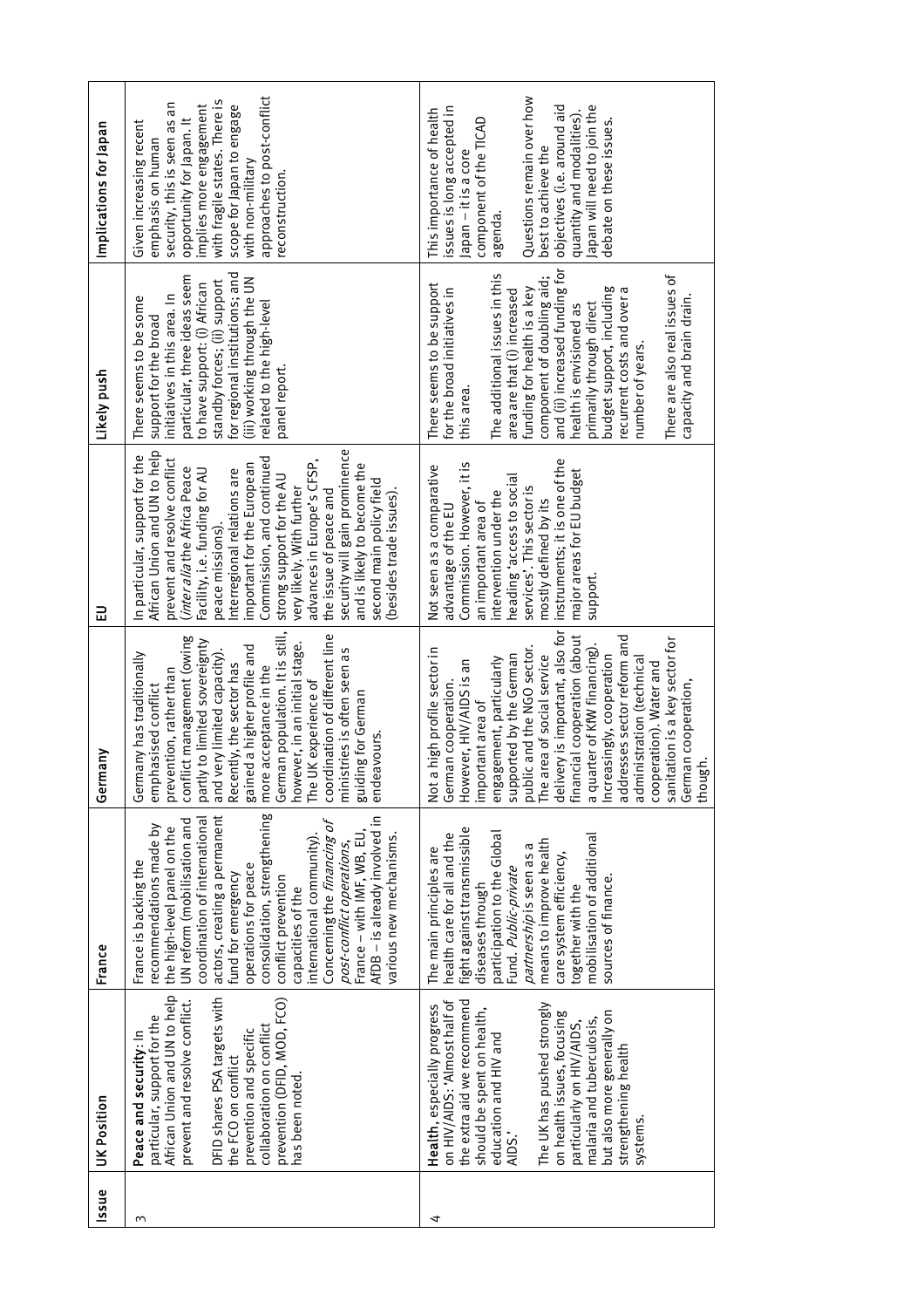| Issue   | <b>UK Position</b>                                                                                                                                                                                                                                                                                                                                                                                                                                                                                                                                             | France                                                                                                                                                                                                                                                                                                                     | Germany                                                                                                                                                                                                                                                                                   | 긆                                                                                                                                                                                                                                                                                                                           | Likely push                                                                                                                                                                                                                                                                                                                                                                                                                                                                      | Implications for Japan                                                                                                                                                                                                                                                                                                                  |
|---------|----------------------------------------------------------------------------------------------------------------------------------------------------------------------------------------------------------------------------------------------------------------------------------------------------------------------------------------------------------------------------------------------------------------------------------------------------------------------------------------------------------------------------------------------------------------|----------------------------------------------------------------------------------------------------------------------------------------------------------------------------------------------------------------------------------------------------------------------------------------------------------------------------|-------------------------------------------------------------------------------------------------------------------------------------------------------------------------------------------------------------------------------------------------------------------------------------------|-----------------------------------------------------------------------------------------------------------------------------------------------------------------------------------------------------------------------------------------------------------------------------------------------------------------------------|----------------------------------------------------------------------------------------------------------------------------------------------------------------------------------------------------------------------------------------------------------------------------------------------------------------------------------------------------------------------------------------------------------------------------------------------------------------------------------|-----------------------------------------------------------------------------------------------------------------------------------------------------------------------------------------------------------------------------------------------------------------------------------------------------------------------------------------|
| S       | initiative (e.g. donors pay for<br>providing 'proper' support<br>removing primary school<br>Education: In particular,<br>for the Education for All<br>fees).                                                                                                                                                                                                                                                                                                                                                                                                   | initiative (MDG Targets 2 and<br>the focus on basic education<br>3), along the lines defined in<br>implementing the Fast Track<br>the Forum de Dakar in April<br>The main objective here is<br>necessity to improve the<br>2000: Education for All.<br>should not impede the<br>Several peculiarities:<br>elite formation. | and job formation (along the<br>particular expertise; training<br>German set-up) are seen as<br>partner countries (technical<br>how to reform the sector in<br>German cooperation here<br>Expertise is also given on<br>sees one of its areas of<br>'exportable models'.<br>cooperation). | instruments; it is one of the<br>Commission. However, it is<br>Not seen as a comparative<br>major areas for EU budget<br>heading 'access to social<br>services'. This sector is<br>intervention under the<br>mostly defined by its<br>an important area of<br>advantage of the EU<br>support.                               | this area, and particularly for<br>The additional issues in this<br>There are also real issues of<br>support, including recurrent<br>costs and over a number of<br>key component of doubling<br>There seems to be support<br>for the broad initiatives in<br>area are that (i) increased<br>funding for education is a<br>capacity and brain drain.<br>funding for education is<br>envisioned as primarily<br>aid; and (ii) increased<br>through direct budget<br>years.<br>EFA. | This importance of education<br>Questions remain over how<br>to join the debate on these<br>objectives. Japan will need<br>issues is long accepted in<br>component of the TICAD<br>best to achieve the<br>Japan - it is a core<br>agenda.<br>issues.                                                                                    |
| $\circ$ | roads to large power projects<br>policy is particularly close to<br>investment climate and how<br>on infrastructure' from small<br>A Better Investment Climate<br>the suggestions in the 2005<br>World Development Report,<br>http://econ.worldbank.org/<br>including double spending<br>much effort to improving<br>DFID has been putting in<br>Growth: Broad efforts to<br>to bring this about. DFID<br>improve the investment<br>climate, but particularly<br>understanding of what<br>constitutes a good<br>wdr/wdr2005,<br>for Everyone.<br>$\frac{1}{2}$ | distribution policies. There is<br>for the fight against poverty<br>Growth is seen as essential<br>Complementarity between<br>a focus on infrastructure.<br>public and private<br>investment is also<br>along with sound<br>emphasised                                                                                     | government, but the focus in<br>development cooperation is,<br>growth', i.e. including social<br>environmental impact.<br>however, slightly shifted<br>Id probably not be<br>contested by German<br>towards 'sustainable<br>Woul<br>and                                                   | infrastructure, transport, and<br>growth (economies of scale).<br>support for capacity building<br>seen as a vehicle to increase<br>particular, the EU is active in<br>potentials in Africa. Regional<br>integration in Africa is also<br>in trade, to improve growth<br>development efforts. In<br>Described as crucial in | the importance of agriculture<br>that productive sectors have<br>been left off the agenda and<br>Therefore, much support for<br>growth, particularly around<br>There is also agreement on<br>to overall growth in Africa.<br>There seems a consensus<br>this is being remedied.<br>initiatives to promote<br>infrastructure issues.                                                                                                                                              | infrastructure and agriculture<br>more comfortable supporting<br>others and is an issue where<br>this sector than some of the<br>in particular. Japan may feel<br>experience from East Asia.<br>There is a real opportunity<br>welcome the emphasis on<br>for Japan here. Japan will<br>the productive sectors -<br>Japan can bring its |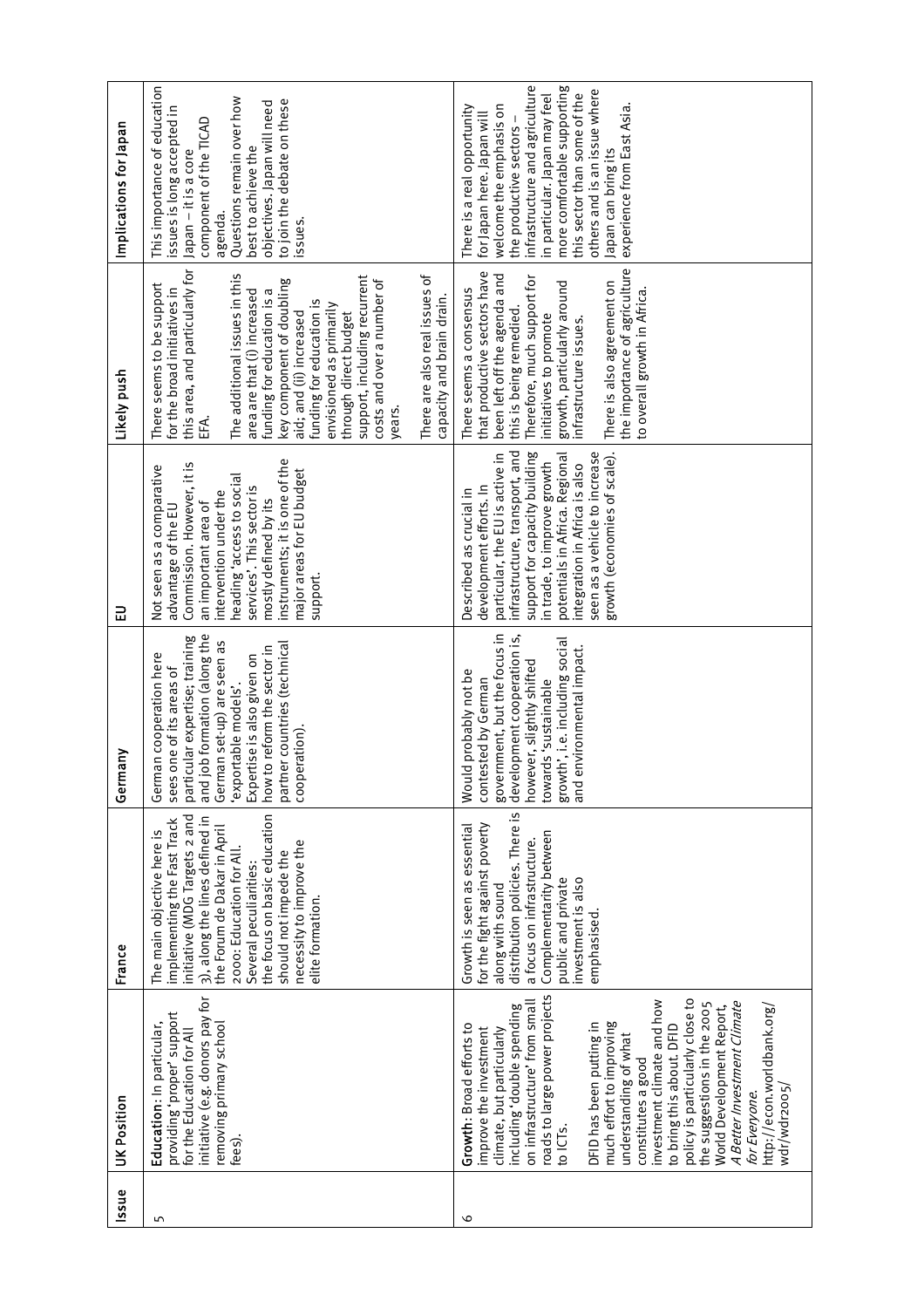| Issue | UK Position                                                                                                                                                                                                                                                                                                                                                                                                                                                                                               | France                                                                                                                                                                                                                                                                                                                                                                                                                                 | many<br>5ء<br>ق                                                                                                                                                                                                                                                                                                                                                                                                                                                                                                                                                         | 긊                                                                                                                                                                                                                                                                                                                                                                                                                                                                                                                                                                                                                                                                                                                                                     | Likely push                                                                                                                                                                                                                                                                                                                                                              | Implications for Japan                                                                                                                                                                                                                                                                                                                                                                                                                                                                                                                             |
|-------|-----------------------------------------------------------------------------------------------------------------------------------------------------------------------------------------------------------------------------------------------------------------------------------------------------------------------------------------------------------------------------------------------------------------------------------------------------------------------------------------------------------|----------------------------------------------------------------------------------------------------------------------------------------------------------------------------------------------------------------------------------------------------------------------------------------------------------------------------------------------------------------------------------------------------------------------------------------|-------------------------------------------------------------------------------------------------------------------------------------------------------------------------------------------------------------------------------------------------------------------------------------------------------------------------------------------------------------------------------------------------------------------------------------------------------------------------------------------------------------------------------------------------------------------------|-------------------------------------------------------------------------------------------------------------------------------------------------------------------------------------------------------------------------------------------------------------------------------------------------------------------------------------------------------------------------------------------------------------------------------------------------------------------------------------------------------------------------------------------------------------------------------------------------------------------------------------------------------------------------------------------------------------------------------------------------------|--------------------------------------------------------------------------------------------------------------------------------------------------------------------------------------------------------------------------------------------------------------------------------------------------------------------------------------------------------------------------|----------------------------------------------------------------------------------------------------------------------------------------------------------------------------------------------------------------------------------------------------------------------------------------------------------------------------------------------------------------------------------------------------------------------------------------------------------------------------------------------------------------------------------------------------|
|       | trade-distorting subsidies to<br>round of World Trade talks in<br>barriers to African products';<br>trade barriers are removed.'<br>trade: For donor countries,<br>agribusinesses'; (ii) 'lower<br>support to Africa as global<br>tariffs and other non-tariff<br>(iii) 'completing the Doha<br>this means (i) abolishing<br>African nations'; and (iv)<br>concessions from poor<br>providing transitional<br>More trade and fairer<br>a way which does not<br>their agriculture and<br>demand reciprocal | the specific structure of most<br>There is divergence from the<br>the liberalisation process of<br>of African economies justify<br>trade, taking account of the<br>several African economies.<br>a special treatment during<br>commodities' exports and<br>Main principle: cautiously<br>peculiarity and fragility of<br>managed liberalisation of<br>Partnership Agreement<br>trade (e.g. Economic<br>The dependency on<br>EPA).<br>š | and therefore rather low-key.<br>Quite unclear position of the<br>are rather seen as helpful as<br>and rather in line with NGOs.<br>The development ministry is<br>German government on this.<br>paramount position of trade<br>Germany. Non-tariff barriers<br>The BMZ is highly critical of<br>agriculture in the EU<br>institutions is taking French<br>interests into consideration<br>Farmers are strong lobby in<br>measures for protection of<br>EU agriculture policy, but<br>Germany's position on<br>sceptical about the<br>consumers and the<br>environment. | reaching decisions, however,<br>rule of origin (relatively strict<br>through 'Brussels'. The EU is<br>development policy towards<br>initiatives in this policy area<br>trade barriers (EU consumer<br>in the EU, e.g. in Everything-<br>Africa. All EU Member State<br>with regional organisations<br>liberalising trade. However,<br>two issues related to trade:<br>The EU also has an interest<br>round and is committed to<br>will have to be channelled<br>currently negotiating EPAs<br>Particularly important are<br>but-Arms), and non-tariff<br>agricultural products are<br>in concluding the Doha<br>protection policy). Far-<br>This is the core of EU<br>ikely to be limited<br>its concessions in<br>in ACP countries.<br>are unlikely. | There will be great efforts to<br>Access and capacity are the<br>make progress, but there is<br>However, perhaps progress<br>be on the G8 Agenda. Peter<br>Mandelson is a key player.<br>particular - will very much<br>also much conflict among<br>will be easiest on the<br>key issues in the CFA.<br>supply/capacity side.<br>Trade - and Doha in<br>the key players. | Europe governments and the<br>G8. Japan should develop its<br>unlikely to liberalise further,<br>There is much NGO focus on<br>there will be little change in<br>There is divergence among<br>particularly in agriculture.<br>have quota free access to<br>and 90% of LDC products<br>agenda on the basis that<br>Further market access in<br>Ministry of Agriculture is<br>Japan is unlikely, the<br>European policies,<br>this issue.<br>Japan.                                                                                                  |
|       | achieving the UN target of an<br>aid programme equivalent to<br>additional US\$25bn per year<br>in the UK have committed to<br>o.7% of GDP by 2013. UK aid<br>review, by another US\$25bn<br>Both major political parties<br>by 2010 and then, pending<br>considerably in coming<br>to Africa will increase<br>Increase aid: By an<br>per year by 2015.<br>years.                                                                                                                                         | convergence between France<br>volume of aid will have to be<br>implemented in parallel with<br>improving its quality. France<br>and UK on the necessity to<br>resources to finance the<br>find additional external<br>also supports a tax on<br>MDGs. Increasing the<br>There is a strong<br>aviation.                                                                                                                                 | BMZ is pressing for more<br>arguing for the need to do so<br>still high costs of unification,<br>in order to 'substantiate' the<br>strong German commitment<br>however, does not prioritise<br>and little growth in Germany<br>unlikely and will impede a<br>Very high unemployment,<br>permanent seat in the UN<br>Security Council.<br>development assistance.<br>development assistance<br>Government as a whole,<br>German ambitions for a<br>and is increasingly<br>make a sudden leap in<br>in this matter.<br>The I<br>aid,                                      | around the current share and<br>diluted' European interest in<br>is not capped at 1% GNP. EU<br>assistance, if the EU budget<br>enlargement, however, has<br>membership. Africa is likely<br>Mediterranean and Eastern<br>to be lower on the agenda<br>thus increase in absolute<br>than, say, the immediate<br>Africa is likely to remain<br>The EU Commission will<br>Europe). EU funding for<br>push for more external<br>Africa among the EU<br>neighbourhood (the<br>amount.                                                                                                                                                                                                                                                                     | increases will need to come<br>commitments to increase<br>aid, realistically dramatic<br>Although there are many<br>mechanisms rather than<br>from new, innovative<br>current approaches                                                                                                                                                                                 | with a focus on a few partner<br>countries, is seen as a useful<br>on loans (there may be ways<br>limited scope owing to fiscal<br>constraints in Japan; and (ii)<br>reallocation (from East Asia,<br>Africa. There are two issues<br>committed to double aid to<br>here: (i) overall increases -<br>owing to Japan's emphasis<br>should be scope. But HIPC<br>around this). An increase,<br>There will be pressure for<br>especially China) - there<br>lapan to increase aid to<br>has caused challenges<br>Africa. PM Koizumi has<br>first step. |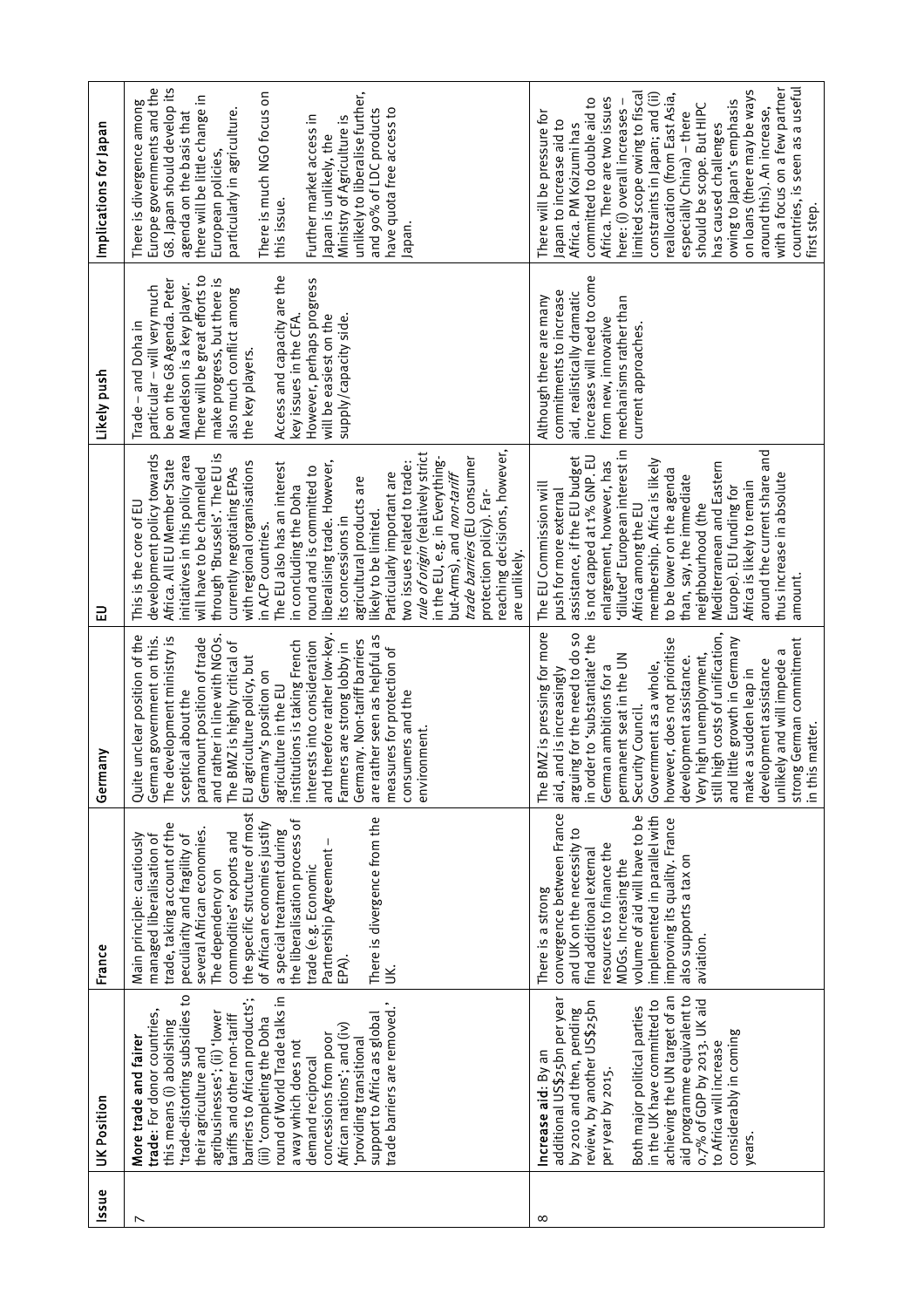| Issue          | UK Position                                                                                                                                                                                                                                                                                                                                                                                    | France                                                                                                                                                                                                                                                          | many<br>ت<br>ق                                                                                                                                                                                                                                                                                                                                                                                                                                                                                                                             | 긆                                                                                                                                                                                                                                                                                                                                                                                                                                                                            | Likely push                                                                                                                                                                                                                                                                                                                                                                 | Implications for Japan                                                                                                                                                                                                                                                                                                                                                                                                      |
|----------------|------------------------------------------------------------------------------------------------------------------------------------------------------------------------------------------------------------------------------------------------------------------------------------------------------------------------------------------------------------------------------------------------|-----------------------------------------------------------------------------------------------------------------------------------------------------------------------------------------------------------------------------------------------------------------|--------------------------------------------------------------------------------------------------------------------------------------------------------------------------------------------------------------------------------------------------------------------------------------------------------------------------------------------------------------------------------------------------------------------------------------------------------------------------------------------------------------------------------------------|------------------------------------------------------------------------------------------------------------------------------------------------------------------------------------------------------------------------------------------------------------------------------------------------------------------------------------------------------------------------------------------------------------------------------------------------------------------------------|-----------------------------------------------------------------------------------------------------------------------------------------------------------------------------------------------------------------------------------------------------------------------------------------------------------------------------------------------------------------------------|-----------------------------------------------------------------------------------------------------------------------------------------------------------------------------------------------------------------------------------------------------------------------------------------------------------------------------------------------------------------------------------------------------------------------------|
| Q              | that are less burdensome' as<br>more predictable and untied<br>mprove the quality of aid:<br>well as 'better harmonised'<br>Above all, it must be given<br>and 'better in line with the<br>priorities, procedures and<br>aid, and donor processes<br>people' and 'more grants,<br>governments answerable<br>primarily to their own<br>in ways that make<br>systems of African<br>governments'. | through more coordination<br>budgetary and programme<br>with other donors for more<br>improve the quality of aid<br>France supports efforts to<br>coherence. Untying aid,<br>increasing the share of<br>support in ODA are<br>necessary for this<br>mprovement. | discussion is in an initial<br>Budget support, for instance,<br>re in Germany. It focuses<br>about the misuse of funds<br>arguments on the German<br>reducing their multitude).<br>donor side and concerns<br>ng partly to legalistic<br>German institutions (i.e.<br>rather on reforming the<br>is used very hesitantly,<br>(corruption).<br>stag<br>Ъe<br>П<br>owir                                                                                                                                                                      | delivery has been at the core<br>of the EU reform since 2000.<br>partnership principle.<br>However, the Commission is<br>under pressure to speed up<br>quality of aid, however, are<br>reasons, budget support is<br>on different levels than in<br>disbursements. For both<br>The improvement of aid<br>The discussions on the<br>Emphasis is put on the<br>ikely to increase even<br>the Member States.<br>further.                                                        | seems like efforts to improve<br>demand rather than supply-<br>quantity will distract efforts<br>driven; and harmonisation.<br>gathering steam. A worry is<br>This is a crucial area and it<br>Key issues include: direct<br>budget support; untying;<br>away from improving aid<br>whether the push on aid<br>technical assistance -<br>the quality of aid are<br>quality. | effectiveness issues as well<br>recurrent costs - especially<br>n 2005, the issue of direct<br>are key issues to consider.<br>pressure regarding the old<br>where Japan will be under<br>to health and education -<br>This is certainly an area<br>issues include: untying;<br>harmonisation agenda;<br>as the new aid agenda<br>In the longer term, key<br>technical assistance.<br>budget support and<br>selectivity; the |
| $\overline{c}$ | strongly seeking support for<br>Frontload aid: Through the<br>of the International Finance<br>mmediate implementation<br>Facility (IFF). UK will be                                                                                                                                                                                                                                            | aviation (to come after the<br>international tax based on<br>France, through Chirac, is<br>flows, like the taxation of<br>very large international<br>also in favour of an<br>Supports the IFF<br>E                                                             | Germany point to possible<br>constitutional problems with<br>assistance to refinancing the<br>future parliaments. Culturally<br>stronger in Germany than in<br>stresses the need for sound<br>IFF bonds, as this would tie<br>rooted hesitations towards<br>IFF is considered to be<br>(particularly with regard to<br>refinancing. Observers in<br>loan-based financing are<br>binding commitment of<br>government, however,<br>constraints). German<br>an interesting model<br>future development<br>German budgetary<br>š<br>The<br>the | more difficult for a number of<br>this. The EU as an institution<br>funding into the statistics for<br>budget deficits has made an<br>States' contribution. The EU<br>increase in spending for aid<br>The decision by Eurostat on<br>There is no EU position on<br>previously provided for by<br>the inclusion of spending<br>own income or Member<br>expenditure that is not<br>is not allowed to make<br>under the IFF model of<br>cannot make debts.<br>EU Member States. | the full IFF will proceed - see<br>It remains unclear whether<br>there would be impetus for<br>paper by Andrew Rogerson<br>for details. It is more likely<br>that the pilot will proceed.<br>disbursement mechanism<br>would be GAVI. If it works,<br>This would provide a new<br>source of funds and the<br>the full IFF.                                                  | give qualified support for the<br>mmunisation (IFFIm) - and<br>encouraged to join the pilot<br>about the IFF. Japan will be<br>scheme - the International<br>remain divergences in the<br>position on the IFF. There<br>Japan is not enthusiastic<br>Japan will need to take a<br>As a result of a UK push,<br>G8 over the full scheme.<br>Finance Facility for<br>full scheme.                                             |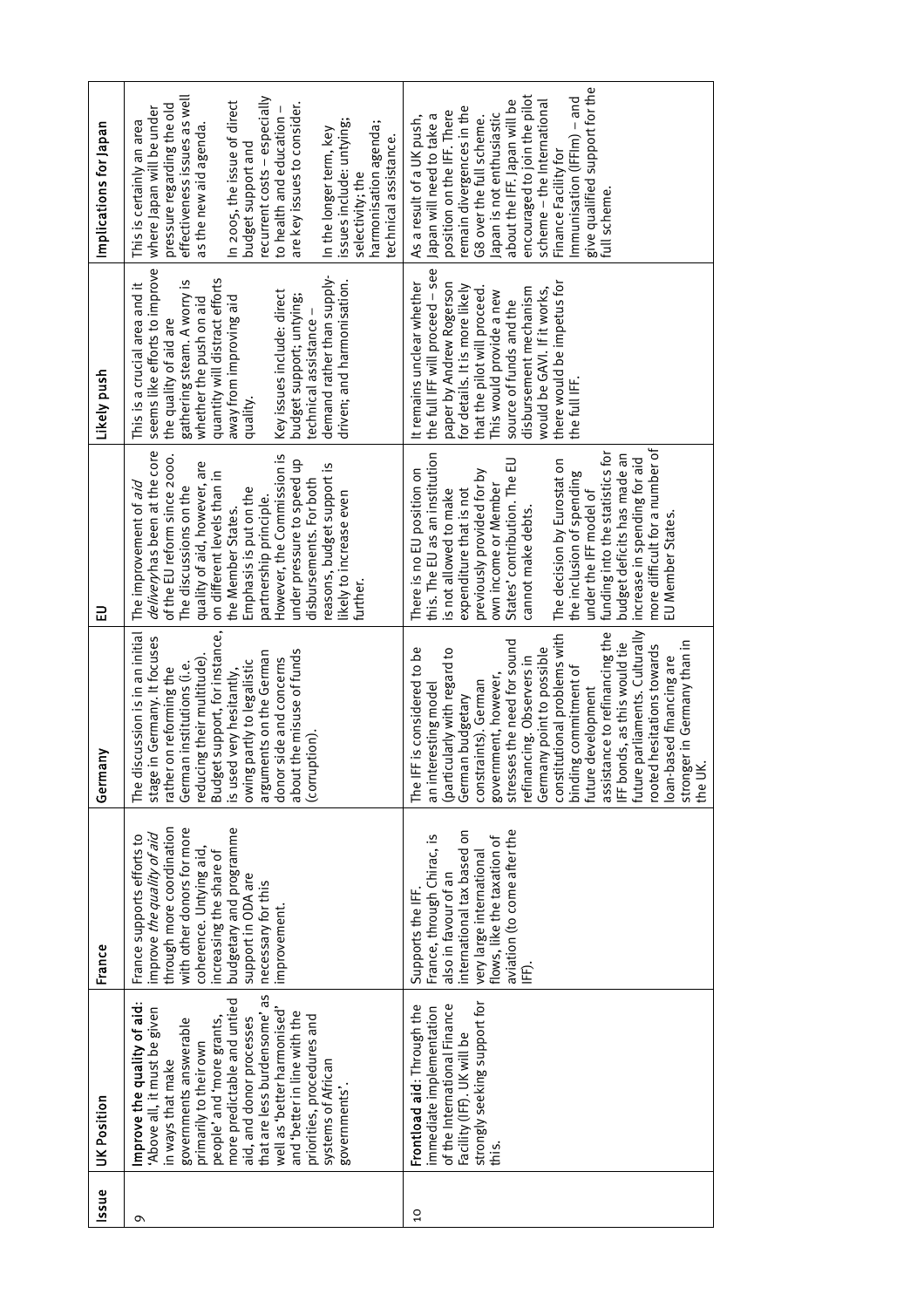| UK Position                                                                                                                                                                                                                                                                                                                                                                                                                                                                                                                                                                                                 | <b>France</b>                                                                                                                                                                                                                                                                                                                                                                                                                                                                                                                                                         | Germany                                                                                                                                                                                                                                                                                                                                                                                                                             | 긆                                                                                                                                                                                                          | Likely push                                                                                                                                                                                                                                          | Implications for Japan                                                                                                                                                                                                                                            |
|-------------------------------------------------------------------------------------------------------------------------------------------------------------------------------------------------------------------------------------------------------------------------------------------------------------------------------------------------------------------------------------------------------------------------------------------------------------------------------------------------------------------------------------------------------------------------------------------------------------|-----------------------------------------------------------------------------------------------------------------------------------------------------------------------------------------------------------------------------------------------------------------------------------------------------------------------------------------------------------------------------------------------------------------------------------------------------------------------------------------------------------------------------------------------------------------------|-------------------------------------------------------------------------------------------------------------------------------------------------------------------------------------------------------------------------------------------------------------------------------------------------------------------------------------------------------------------------------------------------------------------------------------|------------------------------------------------------------------------------------------------------------------------------------------------------------------------------------------------------------|------------------------------------------------------------------------------------------------------------------------------------------------------------------------------------------------------------------------------------------------------|-------------------------------------------------------------------------------------------------------------------------------------------------------------------------------------------------------------------------------------------------------------------|
| the UK. Since 1 January 2005,<br>Cancel debt: The CFA Report<br>Completion Point HIPCs and<br>also the vast majority of the<br>the UK has written off 100%<br>debt relief initiative, paying<br>implemented a multilateral<br>its share of certain poorest<br>calls for '100 per cent debt<br>countries' bilateral debt to<br>encourage other donors to<br>The UK is pushing strongly<br>on debt relief. Since 1999,<br>of bilateral debt to post-<br>poorest Commonwealth<br>cancellation as soon as<br>countries' debt service.<br>Lobbying continues to<br>the UK has also<br>participate.<br>possible'. | debt alongside with the HIPC<br>100% multilateral debt relief<br>for debt relief). A country-by-<br>country approach, using the<br>treatment of bilateral public<br>CFA proposition concerning<br>multilateral debt initiative.<br>(or the approach of grants<br>France does not share the<br>sustainability and diverge<br>The French focus more on<br>mechanism is a French<br>initiative intended for the<br>sustainability analysis, is<br>seen as a better solution<br>new framework for debt<br>than a 'one size fits all'<br>solution. The C2D<br>from the UK. | increase the German budget<br>German NGOs are particular<br>deficit; with regard to the EU<br>obtain (see point 8, and for<br>made a definite statement<br>position will be difficult to<br>Ministry, however, has not<br>reformed version of March<br>cancellation. The Finance<br>2005), a strong German<br>on the issue. It could<br>active in this sector,<br>stability (even in its<br>pressing for debt<br>the EU: point 10). | assistance is given as grants<br>proportion. Debt policy and<br>mandate in debt policy. Its<br>debt cancellation remains<br>The EU does not have a<br>in the overwhelming<br>Member States'<br>competence. | There is also scope to extend<br>Finance Ministers to support<br>a 100% multilateral debt<br>The UK has managed to<br>relief initiative for HIPC<br>the scheme for heavily<br>convince the other G8<br>indebted non-HIPC<br>countries.<br>countries. | implementation. There were<br>about debt relief and will<br>initiative that need to be<br>some uncertainties and<br>Japan had reservations<br>endorsed at the full G8<br>inconsistencies in the<br>This scheme will be<br>need to follow<br>addressed.<br>Summit. |
| in the CFA Report, regarding<br>African regional institutions<br>governance, peace, growth,<br>Pan-African institutions:<br>There is much focus on                                                                                                                                                                                                                                                                                                                                                                                                                                                          | France particularly supports<br>Zone Franc regional<br>organisations.                                                                                                                                                                                                                                                                                                                                                                                                                                                                                                 | German already keen and<br>supports the AU and the<br>AfDB.                                                                                                                                                                                                                                                                                                                                                                         | Regional organisations not a<br>big emphasis for the EU.                                                                                                                                                   | There is likely to be a push<br>organisations are not seen<br>for further support to such<br>remain about how. Some<br>organisations. There is a<br>support, but questions<br>feeling that they need<br>as functional.                               | No major issues here. Japan<br>already supports regional<br>cautious about parallel<br>organisations, but is<br>structures.                                                                                                                                       |
| eminent persons who review<br>what is agreed actually gets<br>partners forum. The key is a<br>issues about how to ensure<br>system of accountability for<br>and advocate to the G8 on<br>done. This could be via (i)<br>Africa or (ii) via the Africa<br>There is a whole range of<br>Mutual accountability:<br>donors.                                                                                                                                                                                                                                                                                     | doing something in the Zone<br>favourable and is already<br>France would likely be<br>Franc.                                                                                                                                                                                                                                                                                                                                                                                                                                                                          | about the value over existing<br>The exact procedures will be<br>critical to Germany's views -<br>likely to be some scepticism<br>mechanisms.                                                                                                                                                                                                                                                                                       | that can be learned from the<br>Mixed views - there is much<br>EU in terms of Lomé and<br>Cotonou.                                                                                                         | although there is much to<br>Something will happen<br>discuss in terms of the<br>specific mechanisms.                                                                                                                                                | lapan will be under pressure<br>to join the mechanisms, but<br>needed given the DAC and<br>G8. Also, accountability is<br>domestic constituencies.<br>will wonder why this is<br>often seen in terms of                                                           |

NB: Another issued discussed: All donors agree on the importance of access to safe water supply and basic sanitation. NB: Another issued discussed: All donors agree on the importance of access to safe water supply and basic sanitation.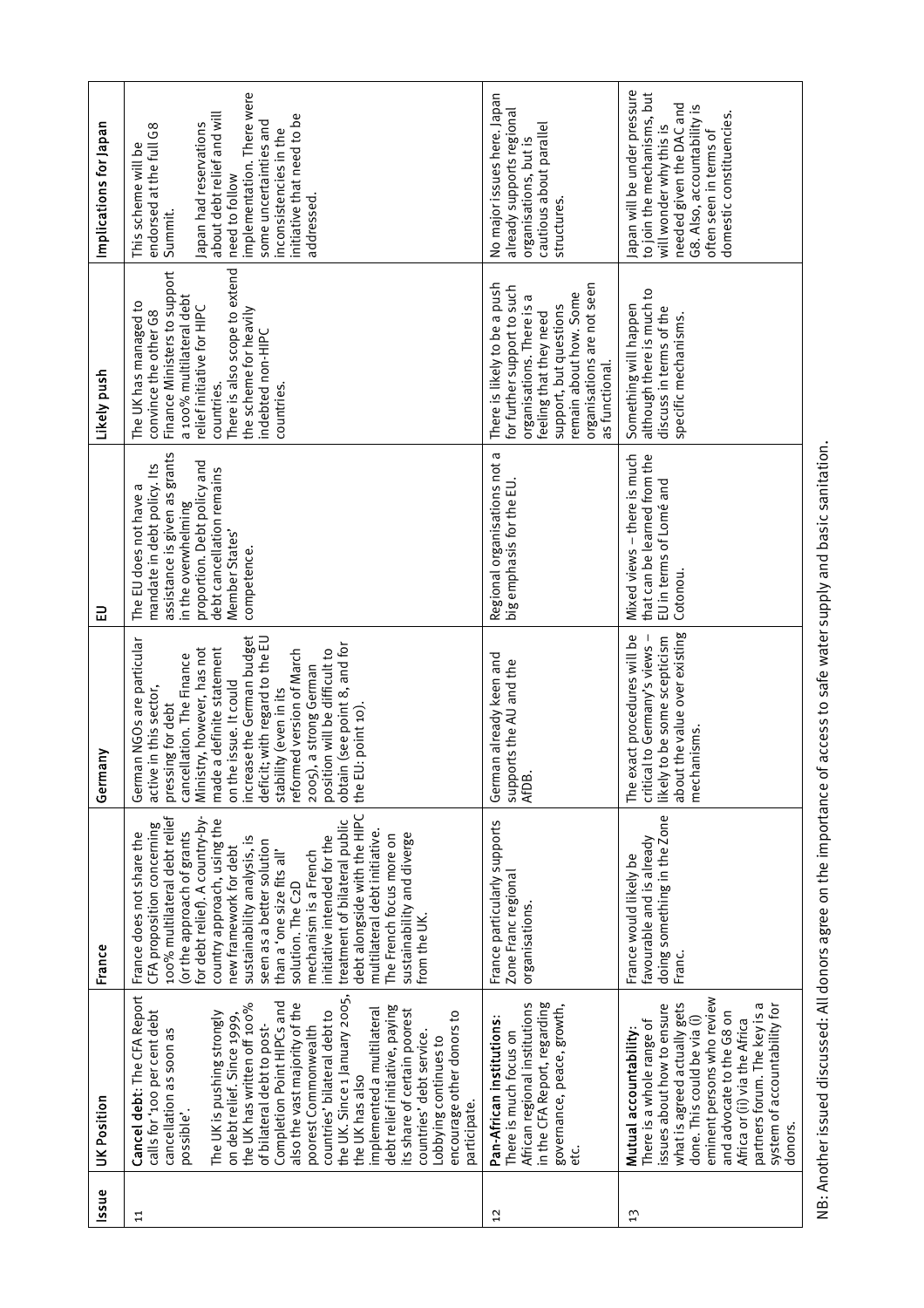#### Box 2: The International Finance Facility (IFF)

In 2003, UK Chancellor Gordon Brown proposed that international aid efforts be more than doubled to rise to the challenge of meeting the UN's Millennium Development Goals. This would mean an extra US\$50 billion a year mobilised from now until 2015. The proposed mechanism to enable this was dubbed the International Finance Facility (IFF).

The scheme uses bond markets to bring forward cash for development faster than aid budget increases can realistically materialise. Irrevocable rich country pledges for future years are securitised by a new entity that issues long-term bonds with this solid backing, subject to some exclusions or 'high-order' conditions ruling out aid in given circumstances. The proceeds of these bond sales are then handed out as grants to existing development agencies, exclusively for anti-poverty programmes in low-income countries. Several years later, rising (hopefully, see below) aid budgets will be used to pay off bondholders.

There are a number of key issues under discussion:

- The way the IFF provides a way to frontload aid
- Criteria for allocation
- Governance of the IFF
- Investment choices and redistribution
- Scoring rules for national accounts purposes
- The acid test of development results
- (The pilot) International Finance Facility for Immunisation (IFFIm)

#### Reported status of support (end Feb 2005)

| Country | <b>IFF</b>          | <b>IFF-IM</b>         |
|---------|---------------------|-----------------------|
| UK      | Yes                 | Yes (US\$1.8 billion) |
| France  | <b>Yes</b>          | Yes                   |
| Germany | Yes as to principle | Interested            |
| Italy   | <b>Yes</b>          | Interested            |
| Japan   | Reserved            | Possible interest     |
| US      | <b>Negative</b>     | Reserved              |
| Canada  | Reserved            | Possible interest     |
| Sweden  | Yes as to principle | Yes                   |
| Spain   | Interested          | Interested            |
| Ireland | Reserved            | Possible interest     |
| Austria | Interested          | Interested            |
| Belgium | Not known           | Possible interest     |
| Norway  | Reserved            | Possible interest     |

What is the view of Japan? Japan's formal statements, dating back to the September 2004 Bank-Fund Annual Meetings, have been extremely reserved both as to the principle and its (apparent) applicability in the Japanese institutional context. There are a number of issues here. First, the IFF would be a way for Japan to raise the level of its ODA (if it wanted to). Second, although regulations have been cited as ruling out any offbudget interpretation of IFF pledges in these jurisdictions, such opinions can not be based on assessing detailed IFF governance specifications, because these have yet to be decided. Third, the effective launch of the IFF-IM prototype would generate much more confidence. Fourth, Japan is likely to come under considerable pressure from the UK, since the IFF without both the US and Japan would meet only a very small part of the MDG funding gap.

What is likely to happen next? Predicting the course of events for the IFF is at best an imprecise science as, among other things, fundraising discussions are proceeding in parallel with development of governance arrangements; each is to some extent contingent on the other, and external factors beyond the sponsors' control (notably the ruling on accounting issues by Eurostat) have to be factored in. In the immediate future, the IFFIm proposal is being finalised in full contractual detail and submitted to the UK's statistical office (ONS), and through the latter to Eurostat – as national accounts' definitions are standardised at the level of the latter, even for non-Eurozone EU members. A ruling by Eurostat is expected by May, which would then set the stage (subject to secured funding) for IFFIm to be launched in time for the Gleneagles summit of the G8.

Continues…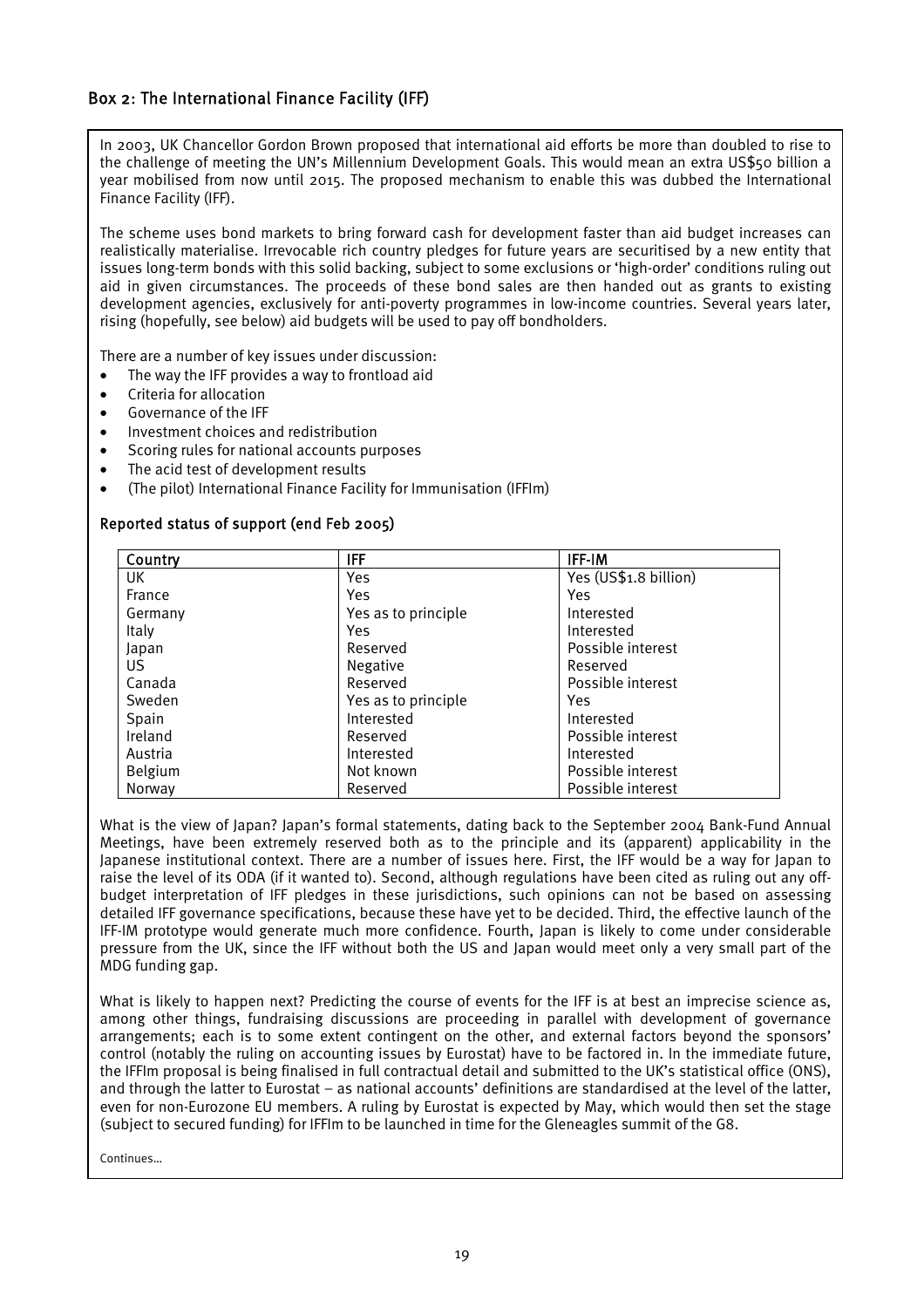#### Box 2 continued.

The EU dimension is unusually important: the IFF could be a lock-in mechanism for countries which need substantial increases in ODA to reach the EU goal – such as Germany and Italy. And at the same time it softens the objections of the Nordics and other non-G7 countries (e.g. Netherlands, Ireland, Luxembourg) either committed to a faster timeframe, or having long ago reached the goal. Subject to the successful launch of IFFIm, the go-ahead for an expanded IFF can be expected as early as the end of 2005 or early 2006.

There remain several major unknowns. One, given the likely abstention from the IFF of the US and Japan, at least initially, is the likely minimum and maximum scale of the initial IFF that could both receive material support and pass the tests of diluted control and economies of scale in transaction costs. It is probably realistic to imagine a package in the range of US\$10-20 billion, over and above IFFIm, in the first instance. However, the UN Special assembly in the MDG may highlight the IFF as the only vehicle that would allow the MDGs to be taken to scale.

Source: Background Paper by Andrew Rogerson.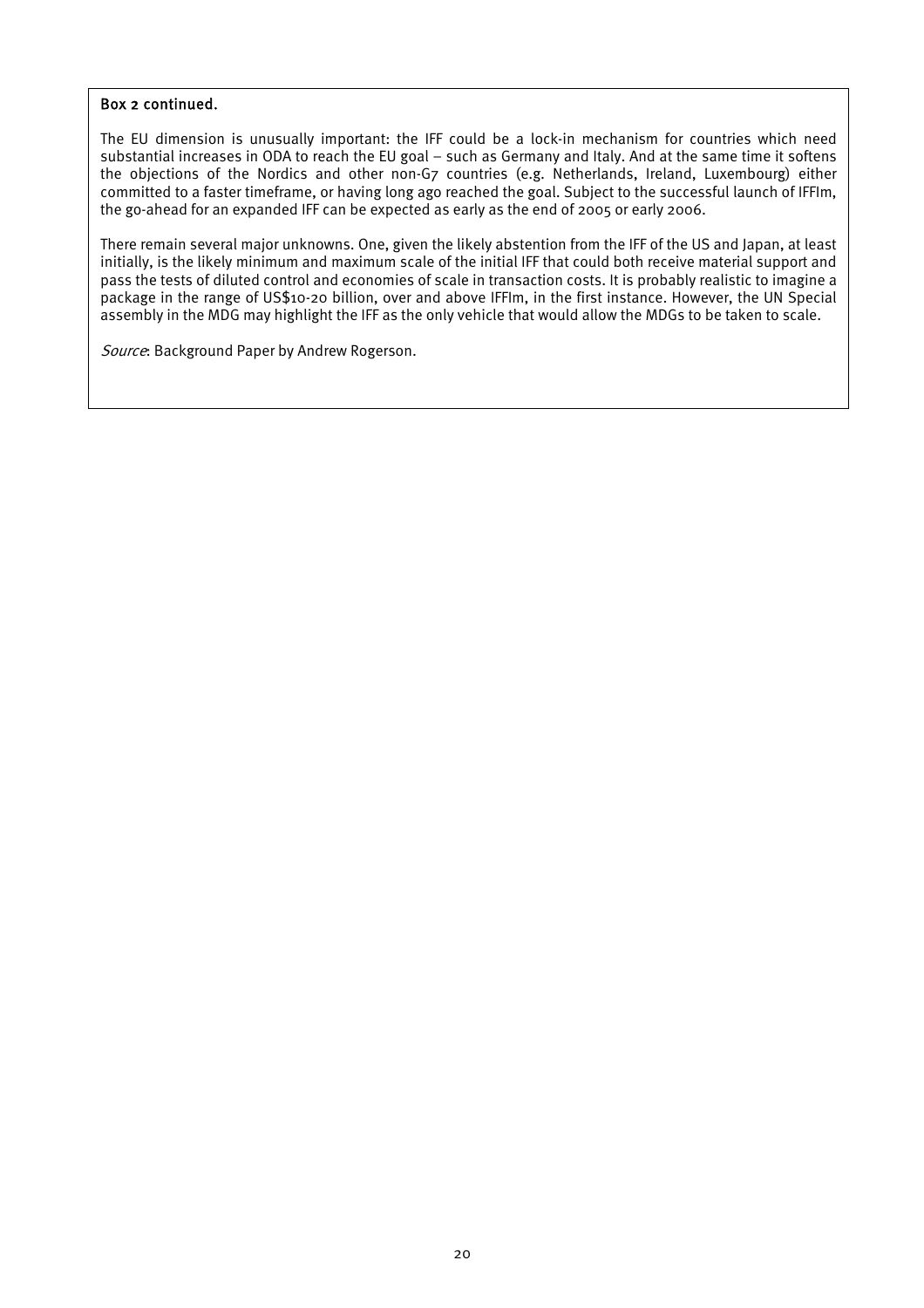## 5. Japan's ODA policy towards Africa

Before we can highlight the implications for Japan of the analysis above, we need to provide some context information regarding Japan's ODA to Africa (trends and drivers). This section is based on our extensive discussions and meetings in Tokyo, the workshop at ODI involving Japanese ODA stakeholders and the background information provided by Izumi Ohno and Motoki Takahashi. It also draws on a literature review, particularly the latest OECD/DAC Peer Review of Japan.

Japan's ODA programme has undergone major reforms in recent years. The Ministry of Foreign Affairs (MOFA) now plays a core role within the ODA policy structure. Within MOFA, the Economic Cooperation Bureau has responsibilities for ODA policy formulation, interagency coordination, and grant aid management. Of the two implementing agencies, JBIC is responsible for loans. The other, JICA, is responsible for much of Japan's technical assistance. JICA is currently increasing its commitment to Africa, particularly in the areas of peace building and human security, under its President Sadako Ogata. The Ministry of Finance also has an ODA role through its liaison responsibilities with the IFIs and links to JBIC. There are about 10 other ministries responsible for additional ODA operations (mostly technical cooperation). This section outlines the main trends and drivers of Japan's ODA policy to Africa.



Figure: Japan's bilateral ODA to sub-Saharan Africa by type

Note: The ODA amount is calculated on a net disbursement base. Source: Japan Ministry of Foreign Affairs (1997, 1999, 2004).

The key trends regarding ODA to Africa include:

- Decreasing aid to Africa: Japan's aid to Africa has halved between 1996 and 2003 and fell further in 2004. In particular, loans to Africa have decreased dramatically in recent years owing to the HIPC initiative. More broadly, at the 2002 Monterrey Conference, Japan was one of the few DAC members unable to commit to maintaining or increasing ODA.
- Institutional changes: Not specifically related to Africa have been significant institutional changes. The MOFA has become the *de jure* coordinating body for the diverse implementing institutions of ODA. A Board on Comprehensive ODA strategy was established within MOFA. The former Overseas Economic Cooperation Fund (OECF) and the Export-Import Bank of Japan (JEXIM) merged into JBIC in 1999. The legal status of JICA was changed in 2003 to make it more autonomous. Reform within JICA is notable.
- Priority Asia: For geographical, strategic and commercial reasons, Japan has focused on Asia (currently 74%) rather than Africa (currently 8%).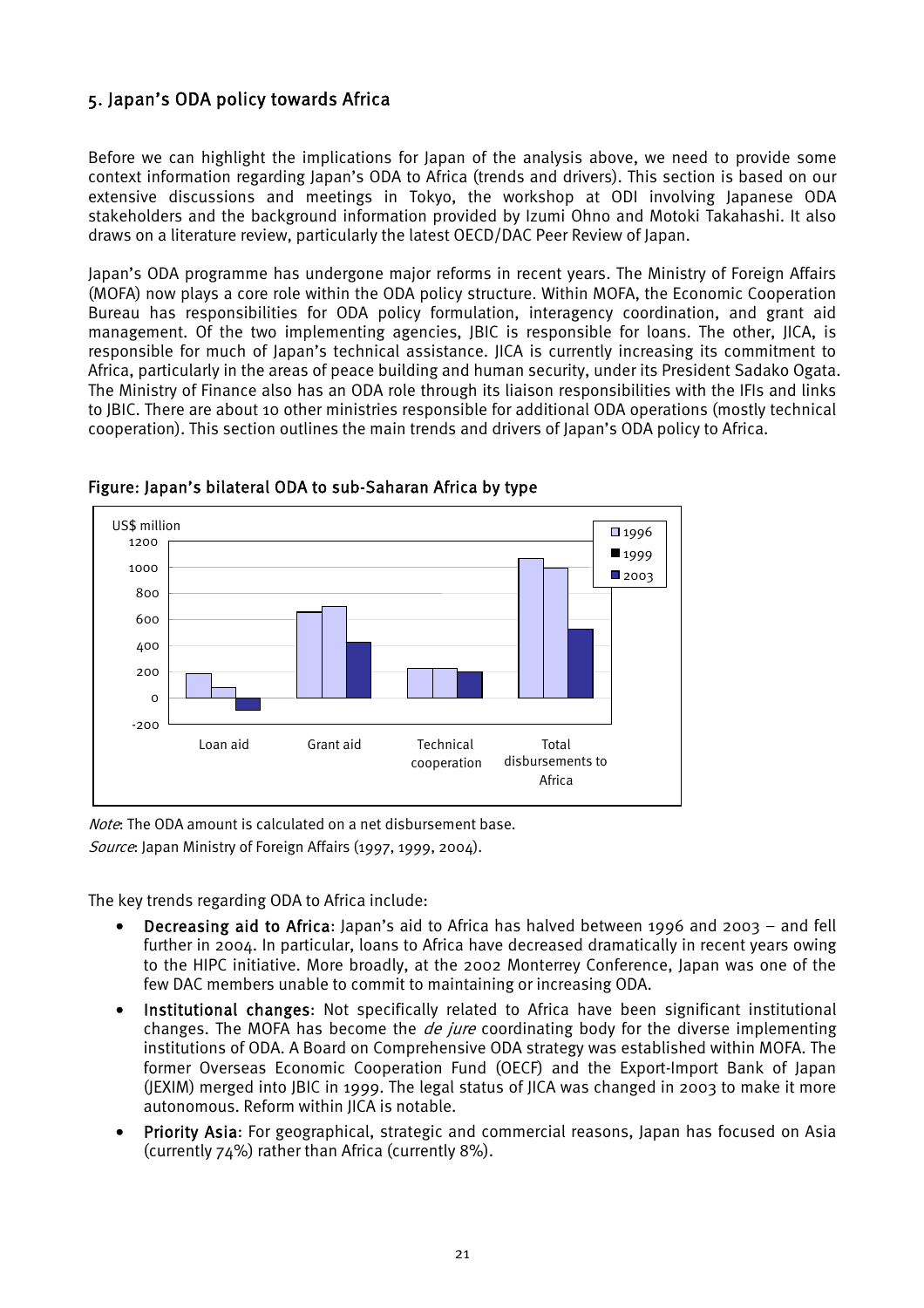- Loans: Loans are a prominent feature of Japanese bilateral aid, but loans to Africa have decreased dramatically in recent years. In net terms, Japan now receives more in repayments than it disburses to Africa. Japan's involvement with debt relief is rising.
- Sectoral priorities: Japan has traditionally focused on productive sector, mostly economic infrastructure. Its allocation in the social sector tends to be directed to universities, research institutions, urban water systems or hospitals. Only a small portion is directed towards basic services. There is increasing emphasis on 'human security' as an overarching concept for Japanese ODA (see Box 3).
- Stronger country focus and new modalities: 'Japan is now putting in place a country strategy and a country based team approach ... Although Japan continues to organise its programmes mainly on a project basis, it remains open to whatever modality seems to make the most sense, including sector programmes.' (DAC Peer Review) Japan is establishing field based ODA task forces.
- Increased poverty emphasis: The new ODA Charter gives poverty greater emphasis, but promoting economic development remains the priority.
- Tying: Japan retains the practice of tying of ODA grants to Japanese primary contractors.
- **Visibility:** Japan also likes to have projects that are visible  $-$  to the public in Japan and in recipient countries. The Diet is particularly concerned with this issue.
- TICAD: the first conference was important, but the value added is questioned with each successive conference. Asia-Africa collaboration is perhaps the most innovative element.

#### Box 3: Japan's Human Security approach

 President Ogata of JICA jointly led the UN Human Security Commission with Amartya Sen in 2003. She has been a major driving force behind the introduction of this concept as a key approach for JICA and Japanese ODA since becoming President of JICA in October 2003.

For Japan, human security basically refers to individuals having 'freedom from fear' and 'freedom from want'. Mrs Ogata has explained this as helping to rescue development from the predation of security but operationally does not appear dissimilar from earlier concepts well-known in the UK such as livelihood promotion and livelihood protection. Despite the obvious importance of the concept, there remains some uncertainly about what it actually means operationally and the extent to which it actually implies that current approaches should be significantly altered.

JICA's Seven Principles of Human Security

- $1.$  Reaching those in need through a people-centered approach
- 2. Empowering people as well as protecting them
- 3. Focusing on the most vulnerable people, whose survival, livelihood and dignity are at risk
- 4. Comprehensively addressing both "freedom from want" and "freedom from fear"
- 5. Responding to people's needs by assessing and addressing threats through flexible and inter-sectoral approaches
- 6. Working with both governments and local communities to realize sustainable development
- 7. Strengthening partnership with various actors to achieve a higher impact from assistance

Source: JICA Human Security Office presentation and discussions, June 2005.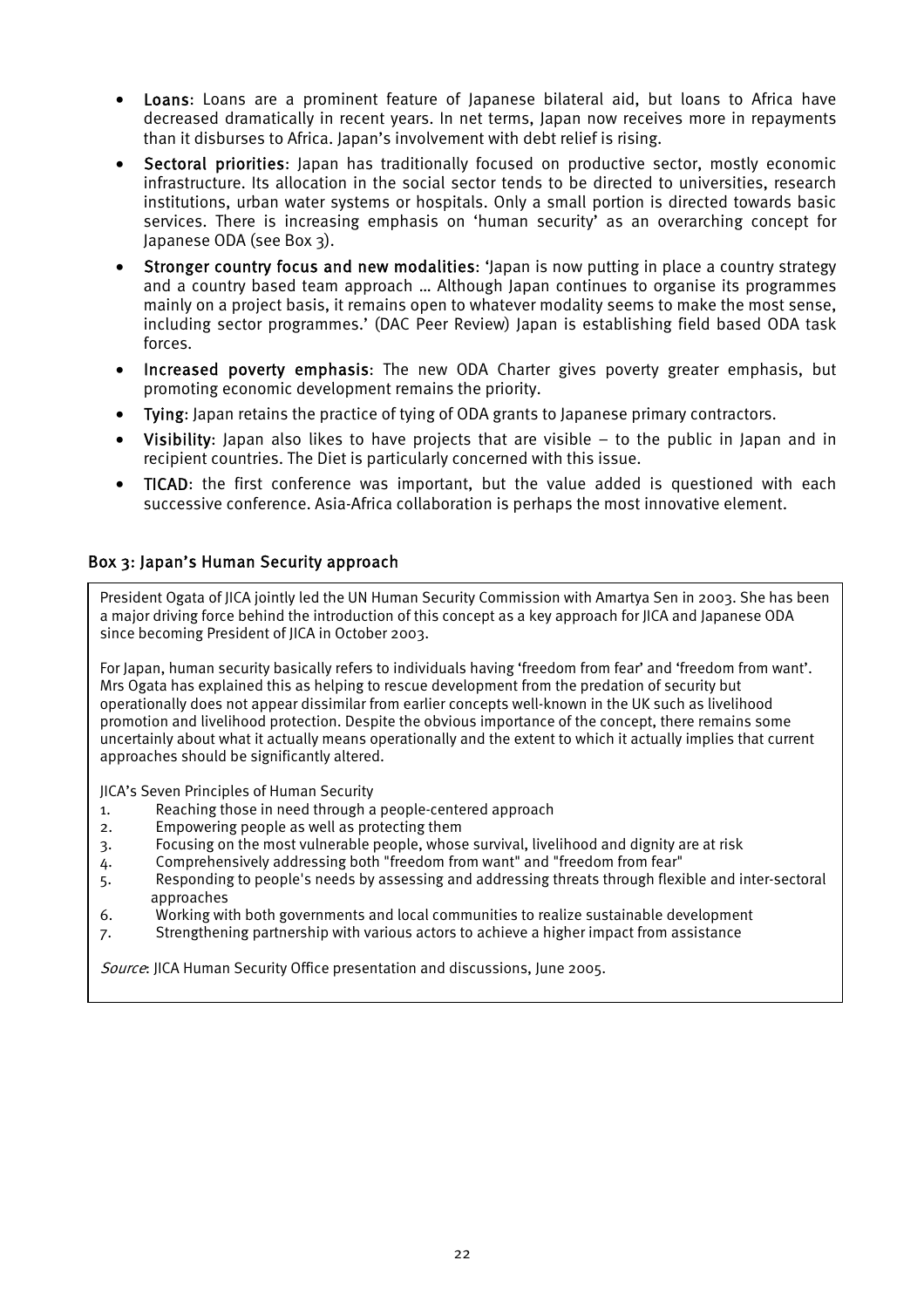### Table 5: Evolution of Japan's aid to Africa: five phases

| <b>Phases</b>                         | Japan's aid policy                                               | Aid policy to Africa                                 |
|---------------------------------------|------------------------------------------------------------------|------------------------------------------------------|
| $1st$ Phase:                          | • Pursuit of short-term economic                                 | • Concentration of aid in Asia                       |
| 1954 (participation in the            | interests                                                        | • Absence of aid policy to Africa                    |
| Colombo Plan) - 1972                  | • Establishment of 'request-                                     |                                                      |
|                                       | based' approach                                                  |                                                      |
| 2 <sup>nd</sup> Phase:                | Expansion of aid linked to                                       | • Growing interest in Africa to secure natural       |
| $1973$ (1st oil shock) -              | economic security                                                | resources and increased aid to Africa                |
| 1980                                  |                                                                  | • Aid policy to Africa linked to build support for   |
|                                       |                                                                  | Japan's role in UN                                   |
| 3rd Phase<br>1981 (five-year Doubling | • Using aid as a means to recycle                                | • Increased aid to Africa and co-financing of<br>SAL |
| Plan of ODA) - 1988                   | Japan's economic surplus and<br>increase its global contribution | • Supporting hunger relief and food security         |
|                                       |                                                                  |                                                      |
| $4th$ Phase:                          | • Becoming top donor and using                                   | • Becoming a major donor in Africa                   |
| $1989$ (top donor) – 2000             | aid for broad policy initiatives                                 | • Engagement in political sphere, including the      |
|                                       | as part of global contribution                                   | dispatch of SDF                                      |
|                                       |                                                                  | • Hosting TICAD and exploring new aid initiative     |
|                                       |                                                                  | in Africa                                            |
| 5 <sup>th</sup> Phase                 | • ODA budget cut and policy                                      | • Debt forgiveness to HIPCs                          |
| 2001 (US replacing Japan              | changes                                                          | • Linking aid to peace building                      |
| as top donor) - Present               |                                                                  | • Development partnerships                           |
|                                       |                                                                  | • Supporting NEPAD/AU                                |

Source: Sato (2004)

 $\overline{a}$ 

The key drivers of the Japan's ODA policy to Africa include:

- Japan's philosophy and own experience: Japan's approach is based on its philosophy of 'selfhelp' and its own experience of borrowing from the World Bank for its post-war reconstruction. This explains some of the main contours of its ODA approach (request-based, projects, loans, etc.) (Nishigaki and Shimomura, 1999; Ishikawa, 2005).
- Experience as a donor in East Asia: Japan's approach is also based on its successful experience as a donor primarily to East Asia (Ishikawa, 2005).
- Japan's domestic economic situation: Japan's economic stagnation and weak fiscal situation has led to a sharp decline in ODA over recent years and limits the scope for future increases. Japan's ODA budget has declined each year for the past six years, to a current low of 0.19% of GNI or US\$8.9 billion dollars.<sup>14</sup> There is also, therefore, a growing push to focus on issues of aid effectiveness.
- Japan's foreign policy interests: Aid is seen as an instrument of diplomacy. This has remained so given the central role of the Ministry of Foreign Affairs in aid policy and is likely to remain so given the renewed push for a UN Security Council seat.
- Japan's economic and commercial interests: These have always had an influence and the links between aid and the private sector were key to Japan's development contribution in East Asia. Some argue these are becoming somewhat less influential (Arase, 1995).
- Geography: 'Japan's interaction with Africa to date has been extremely limited. One reason is that Africa is geographically distant from Japan and apart from a very small number of specialists, our knowledge and experience with regard to its particular politics, society, financial affairs, economy and especially history is extremely meager.' (Ishikawa, 2005.)
- Japanese public: Africa is marginal the public ask 'why Africa?' NGOs are relatively weak on development issues, particularly regarding Africa.
- Centralised ODA policymaking: There are a number of issues here. Decision making is certainly concentrated in Tokyo rather than country offices. Coordination within ministries is seen as strong, but across government is weak on development assistance.

 $14$  This should be put in context: Japan spends US\$44 billion dollars on farm subsidies each year.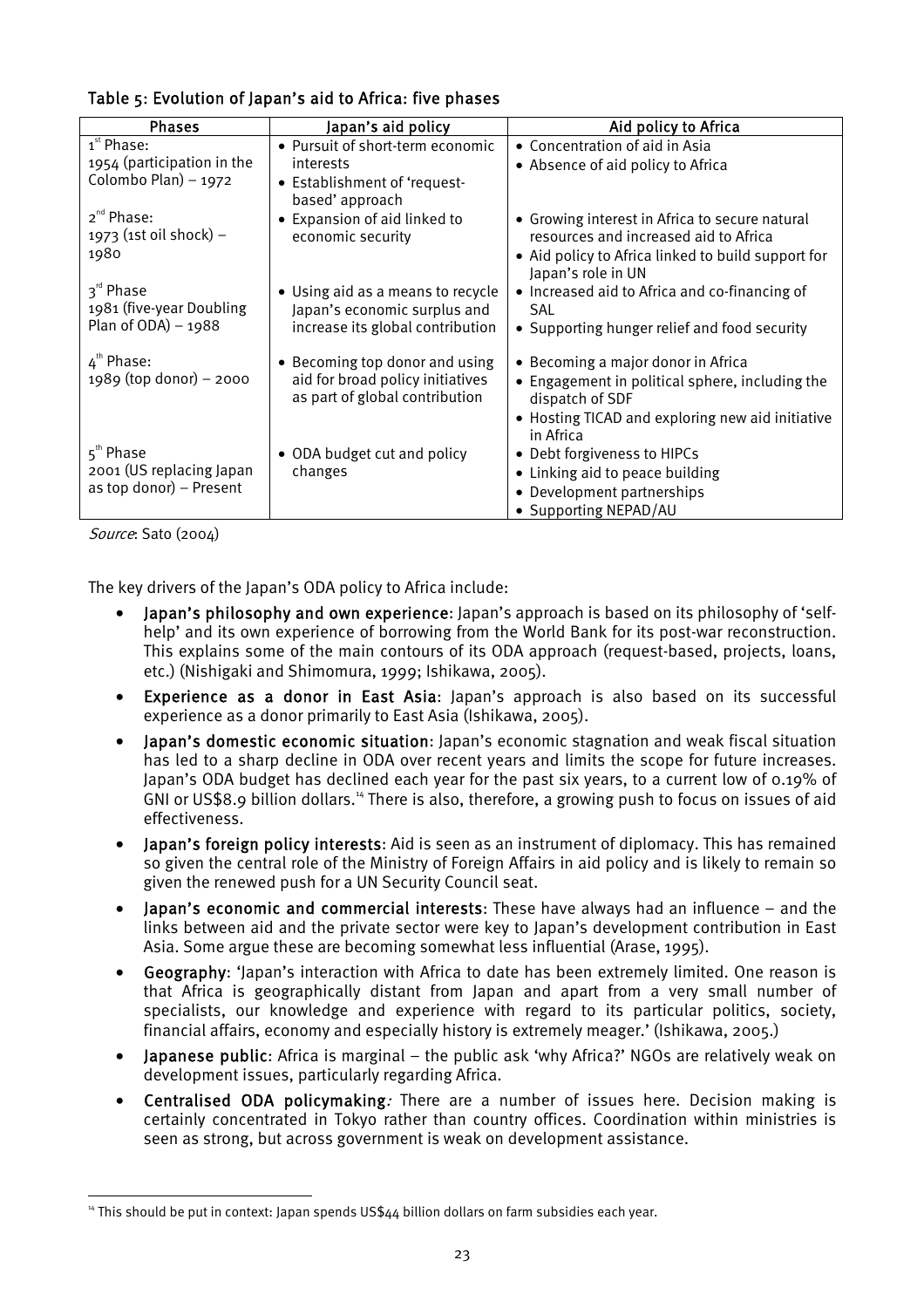**Lack of capacity:** 1apan continues to be one of the more thinly staffed systems among DAC Members. Its overall human resource capacity is further reduced by the fact that MOFA development staff and those seconded by other ministries rapidly rotate out of development co-operation.' (OECD/DAC, 2004.)

What are the current issues and prospects? It seems that Japan is approaching a crossroads in its ODA policy towards Africa. Some institutional reform has occurred with regard to ODA, although the full impact has yet to be seen. Japan's economic situation is beginning to improve, but the fiscal situation remains tight. On 22 April 2005, Prime Minister Koizumi announced that Japan would double its aid to Africa (to US\$1.6 billion) over the next three years.<sup>15</sup> This still needs to be negotiated by the MOF and MOFA. There may be some reallocation from Asia to Africa as traditional recipients there graduate from aid.

Externally, the 'new aid agenda' has challenged the relevance of Japan's approach to aid to Africa (Ohno, 2005 and Takahashi, 2005). The CFA has also put a range of issues on the table to which Japan will be asked to respond at the highest political level. The discussions over 2005 are also likely to take place within the context of Security Council reform and Japan's bid to become a permanent member.

#### Box 4: Towards Japan's renewed ODA engagement in Africa

#### General points for an approach

- Create a success model(s), focusing on selected countries ('demonstration effects').
- Flexibly mix bilateral and multilateral resources, and work with development partners (including Asian partners).
- Reassess which elements of Japan's aid model are relevant and which are not in Africa, and focus on its strengths. For example, promoting productive sector and 'real-sector' concerns; reinterpreting ownership in the African context.

#### Case study from Ghana

ֺ֞

Japan faced drastic changes in the aid environment in Ghana: suspension of ODA loans and the resultant major reduction in aid volume. New CAS (under way) attempts to:

- Enhance policy predictability and alignment to GPRS.
- Focus on productive sectors by supporting rural and agricultural development, SME, and the governance agenda.
- Scale up the experiences gained through projects and contribute to the content of policy and institutional reforms, building on the initiative by the field-based ODA Task Force, and on broad partnership.

Source: Ohno (2005) and see workshop report.

 $\overline{\phantom{a}}$ 15 To put this in context: the Commission for Africa called for an extra US\$25 billion this year for Africa – the Japanese share was calculated as US\$4 billion.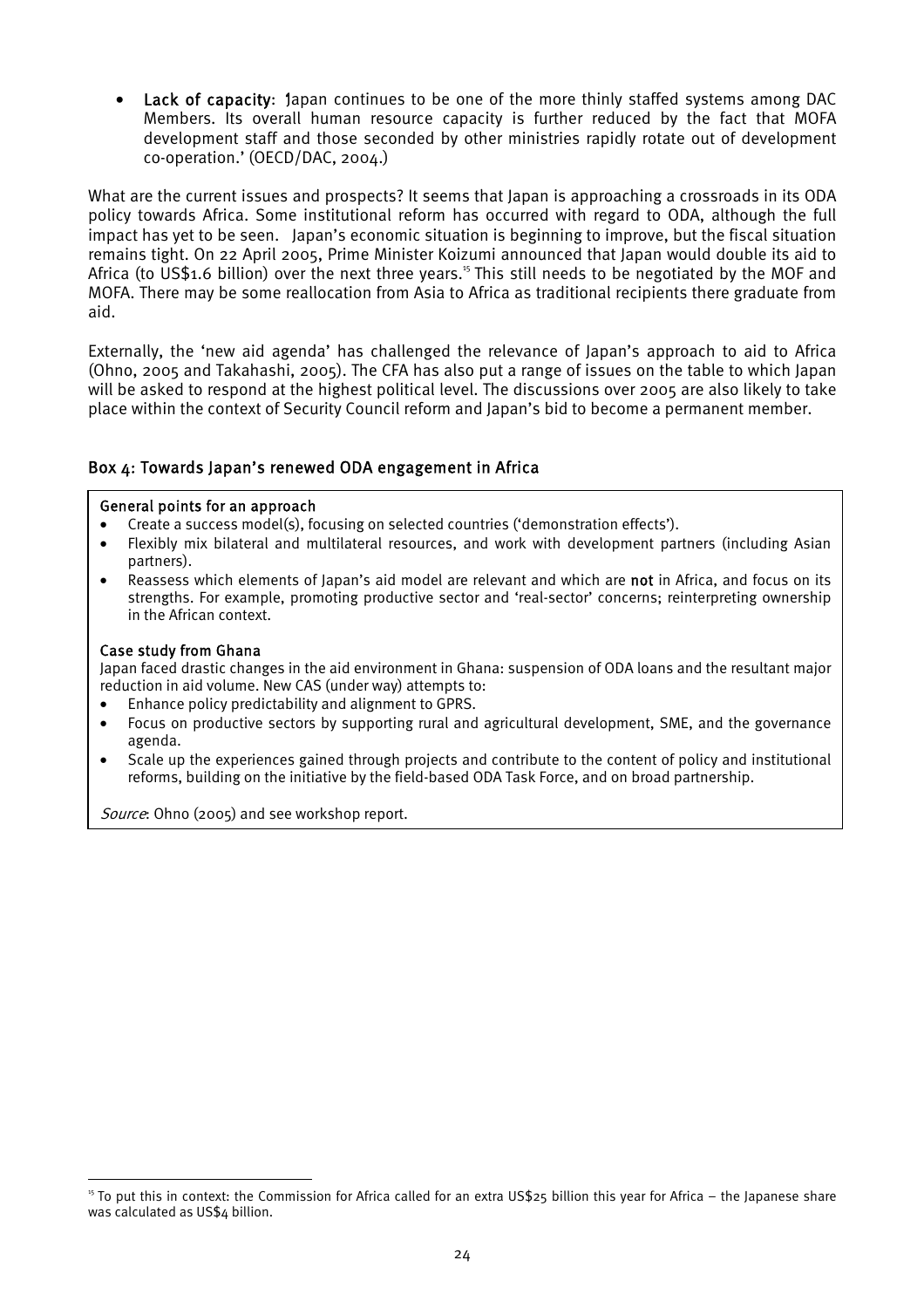### 6. What are the implications for Japan?

This section draws together the analysis; we now have an idea of what the UK is pushing for with regard to African development and the areas where France, Germany and the EU agree or diverge. From this, we can pull out a relatively short list of issues around which there are clear implications for Japan. There are some '2005 issues' on which Japan will need to make its position clear. The analysis also highlights a range of key decisions concerning African development which Japan is likely to face in coming years.

#### Five decisions for 2005

Based on the issues the UK is going to push and an assessment of the responses of major European donors, there appear to be five issues on which Japan is going to need to make decisions on at the G8 meeting (and then at the MDG Summit).

- 1. Increasing aid volume to Africa: The CFA has called for an additional US\$25bn a year for Africa – of which the Japanese share is estimated at US\$4bn per annum. Aside from the US, other donors are committing to meeting targets to increase ODA as a percentage of national income. Prime Minister Koizumi recently committed to doubling aid to Africa over three years – an additional US\$0.8bn per annum. Despite the commitment to double aid to Africa, the external view is that Japan does not pull its weight in terms of development finance in general and to Africa in particular, so there will be pressure on Japan's position. Internally, a decision on increasing aid to Africa will need to work its way through the overall ODA budget systems in the Ministry of Finance and Ministry of Foreign Affairs. Given Japan's fiscal constraints, this is likely to mean some reallocation (mostly from the East Asia) as well as some additional ODA. However, commentators from JBIC noted that it is difficult to see a major reallocation of ODA funds from East Asia. Moreover, the ODA loan budget is not earmarked by region or sector but rather by aid modalities.
- 2. Supporting the International Finance Facility: Of particular significance in 2005 is the proposal for the IFF, aimed at doubling aid volume to achieve the MDGs. The UK, particularly Chancellor Gordon Brown, is strongly pushing this initiative, which will provide a way to frontload aid to help meet the MDGs. Divergences remain in the G8 as to the full scheme and there is also little enthusiasm in Japan. There is much more widespread support for the International Finance Facility for Immunisation (IFFIm). It is likely that Japan will be encouraged to join the pilot scheme and give qualified verbal support to the full scheme, even if financial support is not possible at this stage.
- 3. Debt relief: The CFA Report has called for 100% debt relief. The UK was pushing a multilateral debt relief initiative. Despite major divergences within Europe and the G8 (Japan, Germany and France preferred a debt sustainability initiative), the G8 Finance Ministers agreed to a multilateral debt relief initiative. This will be endorsed in Gleneagles – although there still remain some implementation issues to be sorted out.
- 4. Aid quality: untying, harmonisation and budget support: The CFA Report argues: 'donors must significantly improve the quality of aid and how it is delivered: that means more grants, more predictable and untied aid, and donor processes that are less burdensome on the already stretched administrations of African countries. It must also be better harmonised with the aid of other donors and better in line with the priorities, procedures and systems of African governments. Above all, it must be given in ways that make governments answerable primarily to their own people.' The key issues for Japan here are untying, harmonisation and budget support (and there are very different trajectories). Untying has been on the agenda for a long time, and there have been recent agreements on harmonisation. The evidence remains limited, but the CFA (2005) has argued that 'the best way to deliver that support is to put aid into African government budgets and let them prioritize the spending of it'. Budget support probably provides the most challenging issue that Japan will need to address. While Japan already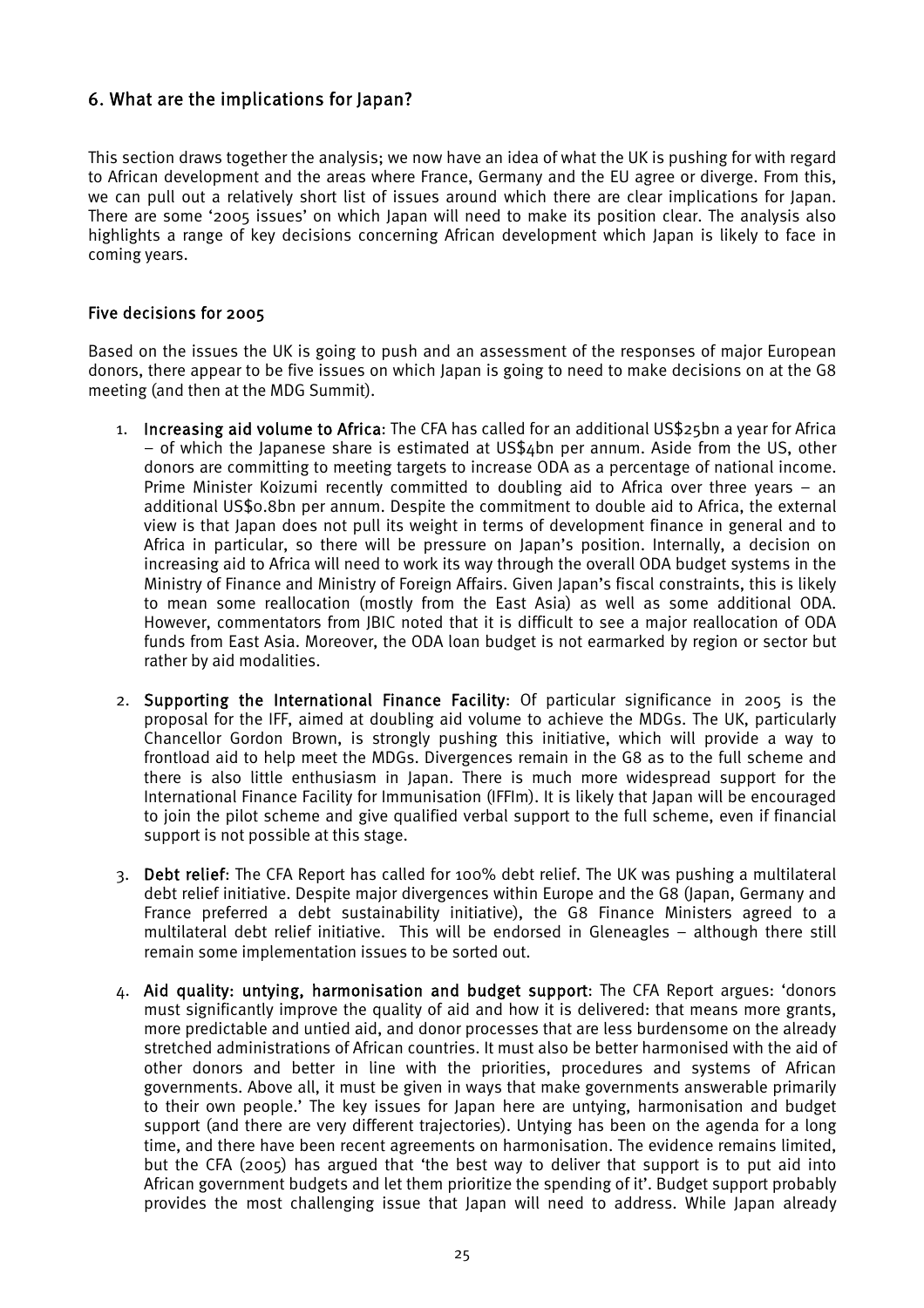provides such support to a couple of countries in Asia, there seems limited scope to extend the approach in Africa beyond the current pilot in Tanzania.

5. Mutual accountability: The CFA Report notes: 'to add extra force to our recommendations this Commission proposes an independent mechanism to monitor progress on the implementation of what we have proposed. This could, for example, be led by two distinguished and influential figures who carry weight in the international community, one African and one from the donor community, who could produce a short, open and focused annual report. They should be supported by a small unit within an existing international or African institution.' Behind this is the belief there needs to be a better system of accountability for donors and African governments. For donors, there needs to be better means of making them live up to their promises. Existing approaches do not have sufficient clout. The UK is likely to push for the eminent persons approach identified above, but another option would be via the Africa partners forum. Other initiatives may emerge. These would be public mechanisms and it is likely that this would be linked to G8. However, other donors are not inspired by the proposed approach to mutual accountability. It also puts the issue of accountability to recipients more central to the aid relationship, whereas domestic accountability has been the norm to date. There are important implications: such mechanisms would open the door to criticising donors  $$ including Japan. It is hoped that donors will sign up to some form of mechanism in July. Japan will be under pressure to join and will need to find options it supports.

#### Japan's aid to Africa: longer-term issues

The focus on Africa in 2005 and the decisions made on international development policy will have a legacy. Japan's aid to Africa seems set to increase – perhaps double – over the next few years. Its aid system has seen reform in recent years: a new ODA charter in 2003; new initiatives in poor countries; formation of country assistance programmes in alignment with PRSPs (and direct budget support in the case of Tanzania); and agreement to the Paris Declaration on Harmonisation. However, Japanese stakeholders feel that they are facing many issues with the 2005 Africa Agenda and the 'new aid agenda' more broadly. We identify eight issues – both challenges and opportunities – for Japan's aid policy towards Africa. Some have implications that are technical, others are more political.

- 1. Africa and Japan's aid quantity development vs. national interest: International development assistance efforts have become increasingly focused on Africa and Japan is going to remain under pressure to do more for the region.<sup>16</sup> The major political challenge within Japan will be how to increase aid to the region when Africa is basically marginal to Japan's economic and political interests (and public interest). Overall fiscal restraints in the short term are likely to mean that any aid increase to Africa will come from reallocation – a China or East Asia dividend. This makes the key arena the negotiations within and between the Ministry of Finance and Ministry of Foreign Affairs – as well as the implementing agencies of JICA and JBIC. In the short term, this is likely to be very difficult; as East Asia is graduating from aid, there may be more scope over time.
- 2. Selectivity and reaching the poorest: There is much discussion about selectivity in both the CFA Report and the UN Millennium Project Report (as well as in the US Millennium Challenge Account). This involves identifying selected countries and making a large amount of money available. A technical question deals with identifying African countries where increases in aid would be used effectively. Another issue is that that there is increasing emphasis in the UK (though much less with the big European donors) on focusing on the poorest countries and fragile states. Japan has not traditionally discussed selectivity issues in depth. However, in Japan's evolving aid strategy towards Africa, Japanese stakeholders suggest that Japan may want to concentrate on a few countries with which it is more familiar. Such a strategy would be more pragmatic and politically acceptable within Japan, and could provide a demonstration effect. It has been pointed out that Japan has not conducted a thorough analysis of African

 $\overline{\phantom{a}}$ <sup>16</sup> There do remain technical questions about whether Africa actually needs more aid. See: Killick (2004); Warrener, Perkin and Court (2005); Lockwood (2005).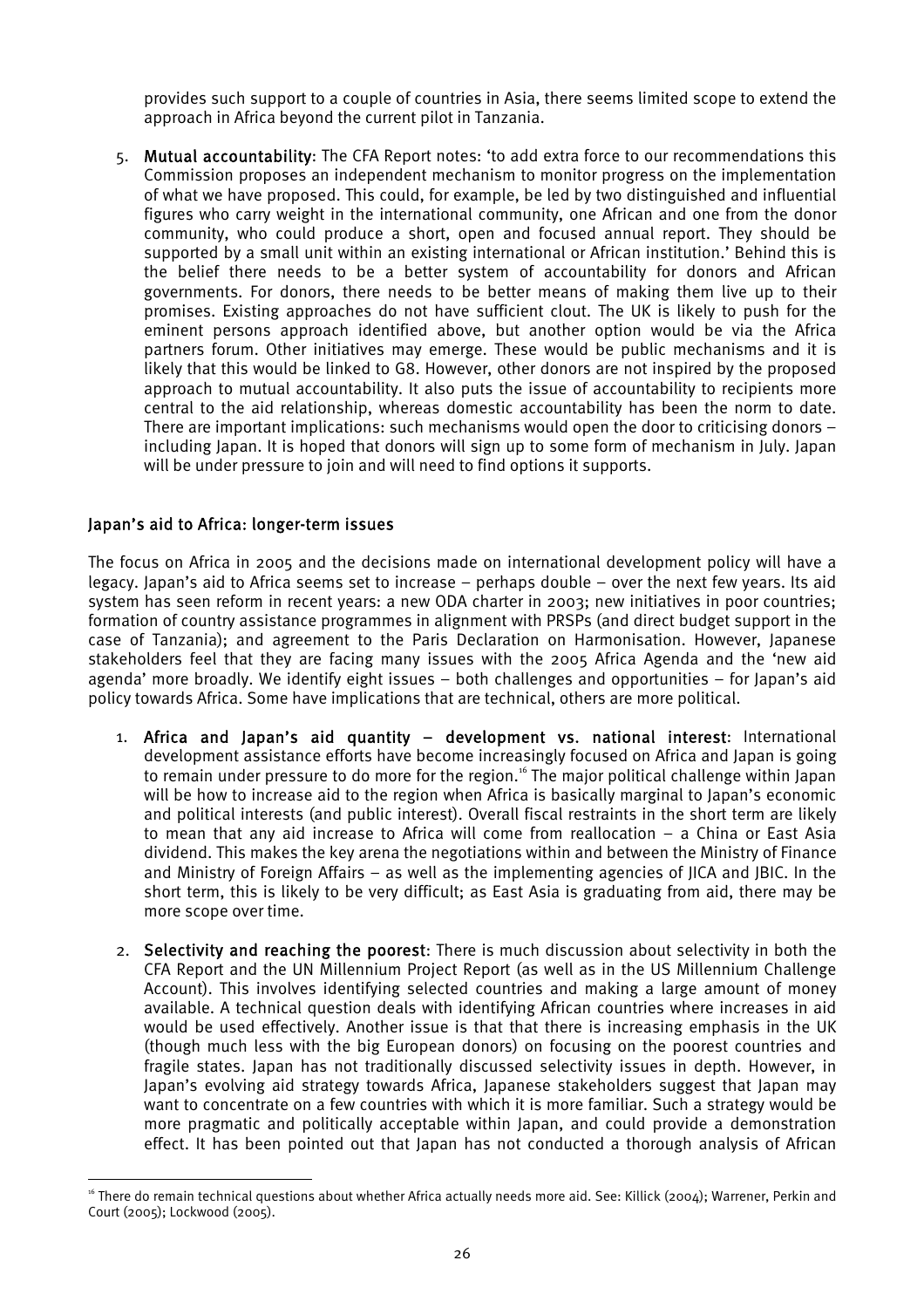countries (Tanzania is one the few exceptions). There will, however, be issues of donor coordination; otherwise, some countries in Africa will get 'missed out'.

- 3. The opportunity of infrastructure: One of the biggest development stories of 2005 has been the rediscovery of infrastructure (as part of a broader emphasis on economic growth and the productive sector). This is a big opportunity for Japan: it is an area where Japan has a comparative advantage and an issue to which it can bring its experience from East Asia. There is already discussion among JBIC, the World Bank and the African Development Bank regarding an infrastructure study for Africa.<sup>17</sup> Ongoing discussions regard a consortium as a means of effective management of resources among the major players in this area. It will be difficult to provide large spending quickly, owing to the extent of project lead times. Given the naivety in the current international debate, and Japan's extensive experience, Japan's technical input would be extremely valuable. There will be many challenges, since successful additional support for infrastructure in Africa will be complicated and risky – it is important to address institutions as much as the infrastructure itself. There are also issues here around grants vs. loans, recurrent costs, maintenance, and sequencing. In sum: Japan can certainly add to the debate as well as to funds here.
- 4. The importance and challenge of governance: Another major issue in 2005 was the consensus in the 'big analyses' (UN Millennium Project and CFA reports) that governance issues are the key issue for development. The Commission for Africa highlighted thus: 'The issue of good governance and capacity building is what we believe lies at the core of all of Africa's problems.' This has significant implications and challenges for Japan's ODA. Whereas other donors have invested heavily in building up their own capabilities, with some exceptions (Shimomura, 2003), Japan's aid system has limited capacities in this area; Japan's aid model rarely addresses issues of governance and political science (Ishikawa, 2005). Japan has struggled to differentiate between government and governance, and its aid system has tended to work primary through government. Although this approach seems to have worked with ODA provided to the development states of East Asia, real questions remain regarding its applicability in other places. Given the emphasis in the CFA Report on governance issues as the key issue for Africa, Japan will need to find a way to engage in new and different ways on governance issues. There are various types of approach: greater country selectivity; more support for governance reforms; working with civil society; greater emphasis on international agreements. A key is to undertake rigorous governance assessments and to use a mix of approaches which best fit the context. This is no easy task, although it is one where Japan can add some value, in terms of promoting a better understanding of why development states emerged in East Asia (including Japan's own history) and what Africa might learn from the experience. $^{18}$
- 5. Capacity and technical assistance: Japan will feel much more comfortable and able to respond on the technical issues of capacity building than (political) governance. Issues of capacity are also at the core of both the CFA and Millennium Project reports, so there is an opportunity here for Japan (particularly JICA) to engage. Japan is seen as stronger at providing training at the field level (doctors, agricultural extensionists etc.), but has fewer experts on macroeconomics and governance issues. A challenge here is that the momentum to reform technical assistance is growing. Since the1960s, a huge percentage of aid has been in technical assistance; nevertheless, capabilities remain very fragile in many countries. A key issue on the agenda is how to make technical assistance more demand-driven and how the recipient government can coordinate it better. DAC is planning to look at the issue of technical assistance effectiveness. As with other donors, there will be questions regarding the effectiveness of Japan's technical assistance. With regard to this JBIC and JICA have agreed to enhance their collaboration to improve the quality of Japanese ODA.

 $\overline{a}$ 

<sup>&</sup>lt;sup>17</sup> This follows on from the recent IBIC, World Bank and Asian Development Bank joint study, 'Connecting East Asia: A New Framework for Infrastructure'.

<sup>&</sup>lt;sup>18</sup> In fact, a lot has been written by Japanese think-tanks in recent years about governance in Asia. From such work and experiences in Asia, many practitioners consider that aid can lead to growth which will then serve as a powerful catalyst for better governance and accountability rather than vice versa.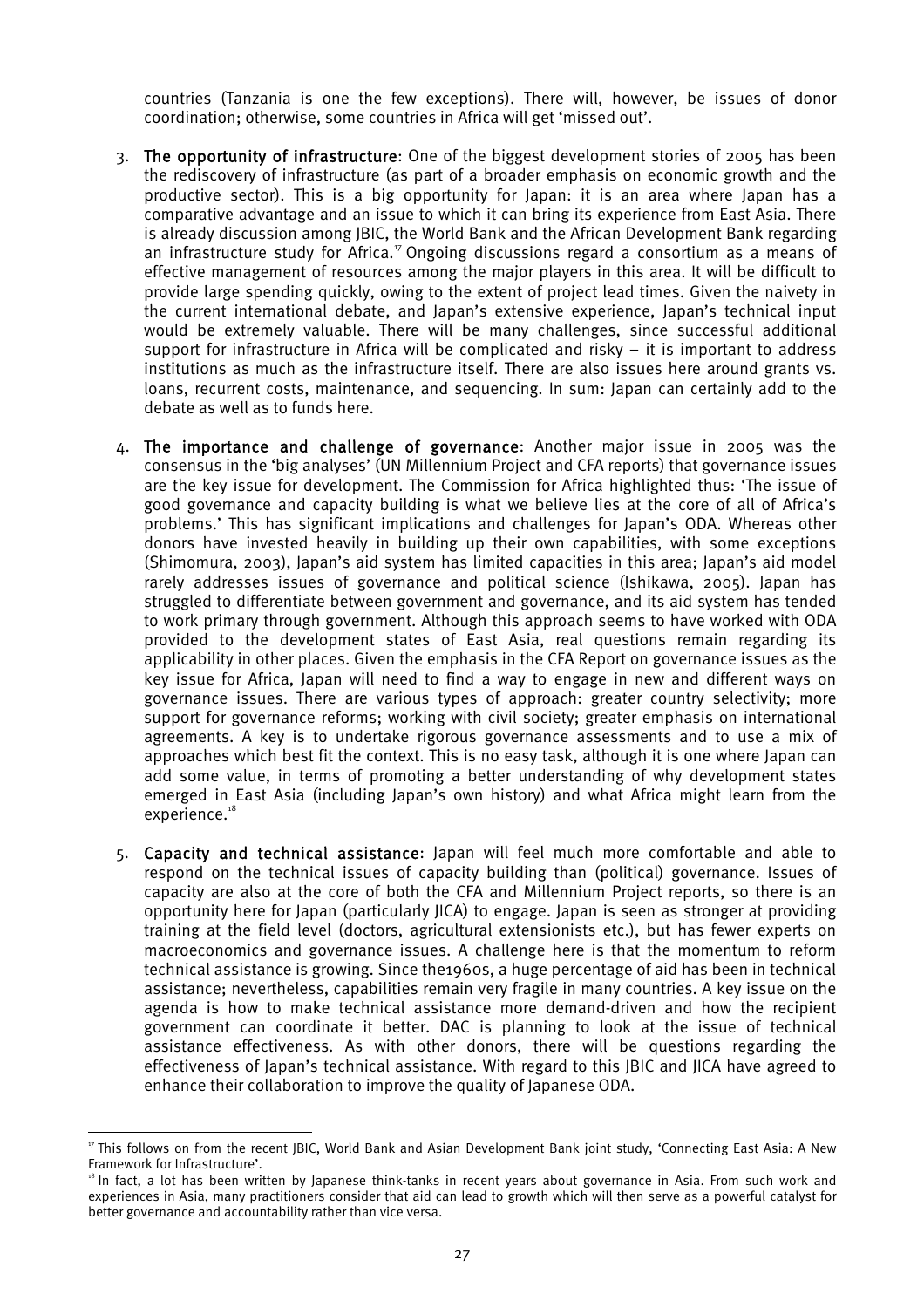- 6. Improving aid quality and the 'new aid agenda': There is increasing momentum for aid reform, which is central to the CFA Report as mentioned above, and increasing effort within the OECD/DAC. Japan has been giving more consideration to aid effectiveness issues as the aid budget has fallen. However, there is a need to take care not to overstate what is 'mainstream', since many aid issues are still under discussion. There remains the vital importance of the traditional aid agenda – around untying. Japan will remain under pressure to deliver here. In addition, a number of issues, which are part of the new aid agenda, may have implications for Japan. This means efforts towards coordination under recipient government-led strategies and working within recipient government systems. For donors, this means:
	- Much greater understanding of, and involvement in, governance issues discussed above.
	- Harmonisation and alignment. The aim of the new 'partnership paradigm' of development is for donors to step back and for recipient country governments to step into the 'driving seat'. Countries are to develop their own poverty reduction and growth strategies (PRSPs) while donors provide appropriate support. Harmonisation (common arrangements and simple procedures) and alignment (behind partner agendas and systems) are at the core of this. Japan has engaged with the harmonisation alignment plan, but this agenda is particularly challenging politically for the country, since having visibility (the flag issue where aid creates goodwill for your country) is important (to parliamentarians in particular). The debate will revolve around the international forces and Japan's implementing agency forces pushing the technical merits of harmonisation versus the domestic political pressures.
	- Participation in new aid modalities, particularly direct budget support (DBS). Both the CFA and UN Millennium Report call for massive increases in aid (especially to health and education). This is envisaged to involve aid provision via direct budget support, supporting recurrent costs such as salaries and provision over a number of years. Japanese insights would be very valuable to the debates, since this is an interesting but challenging innovation. If DBS becomes a norm, the implications for Japan are significant. There would be a need to convince officials that the idea helps developing countries and that there is accountability for such aid. There remains uncertainty around ways in which Japan would deal institutionally with DBS.

Although many issues of aid quality remain under discussion, the above points imply that if Japan is to enhance the effectiveness of its aid system, it may require quite substantial reform. Reform is a political process, but a technical analysis can highlight implications regarding Japan's own ODA procedures, capacity and structures. The challenges are probably greatest regarding grant aid provision by the MOFA. If more grants are to go to Africa, MOFA would need to change ODA procedures (e.g. regarding DBS) and to expand its human resource capacity, which is seen as weak compared to other DAC members (DAC, 2004). In terms of capacity, quantity of staff, experience in development issues and the system of rotation are all areas where reform is implied. In terms of structure, the new aid agenda implies reforms towards greater capacity and decision making power for country offices.

| Table 6: The new aid agenda and traditional Japanese aid to Africa |  |  |
|--------------------------------------------------------------------|--|--|
|--------------------------------------------------------------------|--|--|

| New aid agenda                                                                                                                                                                                               | <b>Traditional Japanese aid to Africa</b>                                                                                                               |
|--------------------------------------------------------------------------------------------------------------------------------------------------------------------------------------------------------------|---------------------------------------------------------------------------------------------------------------------------------------------------------|
| • Coordination under recipient government strategy<br>• Alignment with recipient government budget                                                                                                           | • Project-based and standalone<br>• Aid in kind (TA) and grant aid                                                                                      |
| system and medium-term perspective<br>• Aid for recurrent expenditure<br>• Harmonisation of procedures and procurement<br>processes<br>• Greater transparency and accountability to<br>recipient populations | • No support for recurrent expenditure<br>• Japan's systems: single-year budgeting and aid<br>tied to Japanese contractors<br>• Accountability in Japan |

Source: Adapted from Takahashi (2005).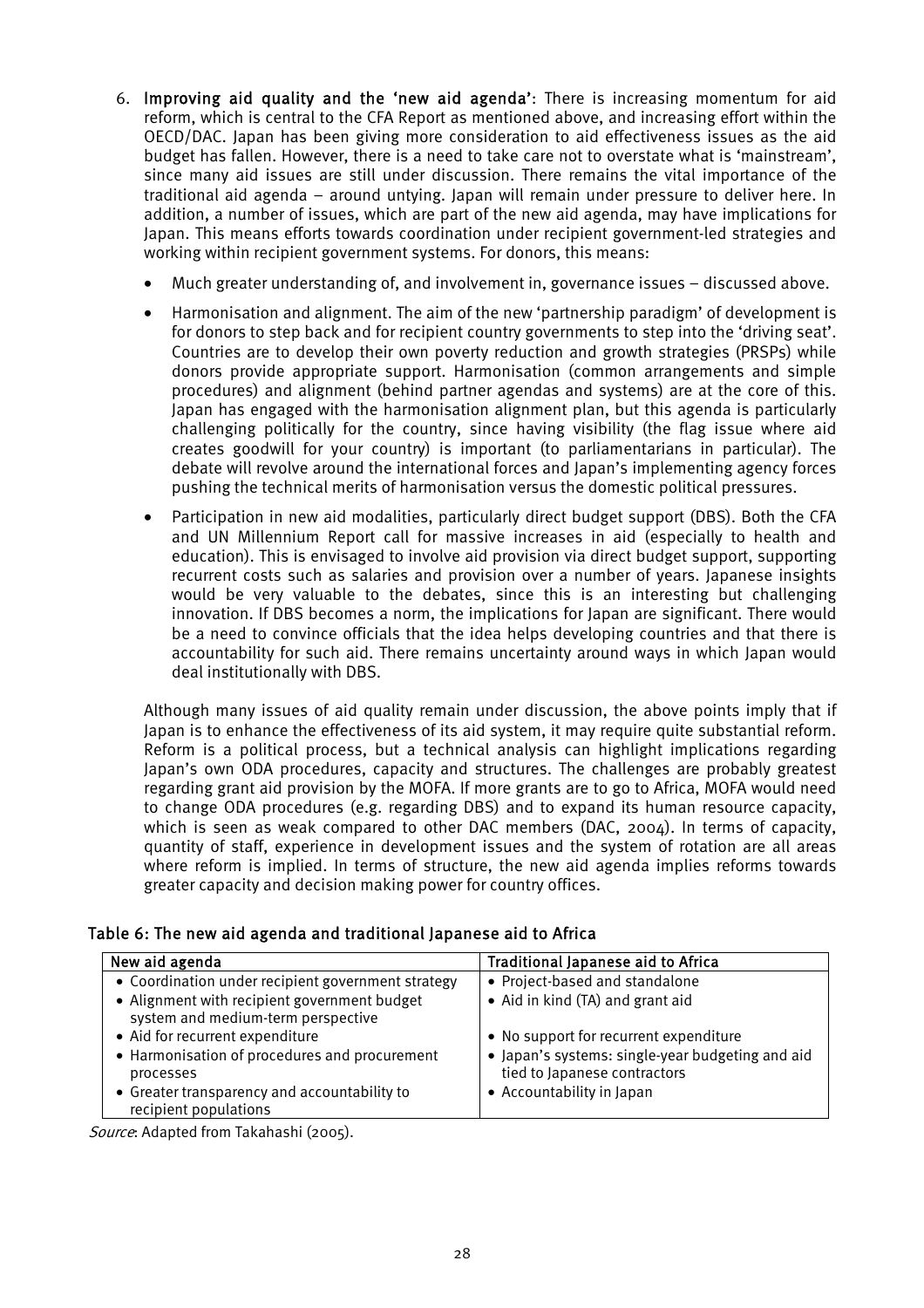- 7. How to loan to Africa?: A large part of Japan's aid system is geared towards loans and Japan's loan aid has a different accounting system from grant aid. However, as of 2003, Japan was receiving more in repayments than it was disbursing in new loans. Also, if there is a 'China dividend' for Africa, this will largely be in terms of capacity to loan rather than grants. Although Japan's involvement with debt relief is rising, there will be external pressure from this situation. More generally, a key issue regarding increasing Japan's aid to Africa will be around finding ways for Japan to provide loans to Africa. The operational scope for JBIC to provide loans to Africa is minimal – it does not give loans to HIPC countries. Some HIPC countries have reached a point where they may be able to qualify for loans. It may be possible to reallocate aid through the AfDB and to go through international institutions. Two-step loans would seem to be one possible option. There would also be value in working to improve the functioning of the AfDB. Most aid and new aid is likely to be in the form of grants and technical assistance, but there is an opportunity for innovative thinking on ways in which Japan could provide more loans to Africa.
- 8. Better explaining the lessons of Japan's aid to East Asia: A cross-cutting issue that has emerged is the value of Japan's ability to explain and share the lessons of the extent of its aid, and this aid's contribution to development experience in East Asia. Japan's aid model is built on its experiences in East Asia (Ishikawa, 2005). The impressive development gains in East Asia are well known, as is the fact that Japan provided substantial aid to the region. But to what extent – and in what ways – was there a link between Japan's provision of aid and the development outcomes? And what are the lessons for Africa? Much is heard about taking Japanese aid experience in Asia to Africa, but will it work? One argument is that Japanese aid was effective in Asia because recipient governments were development states and Japanese private sector investment was involved at the same time. The key elements might not exist in Africa. However, there is no concrete analysis; an assessment of Japanese aid to both Asia and Africa would be of great value.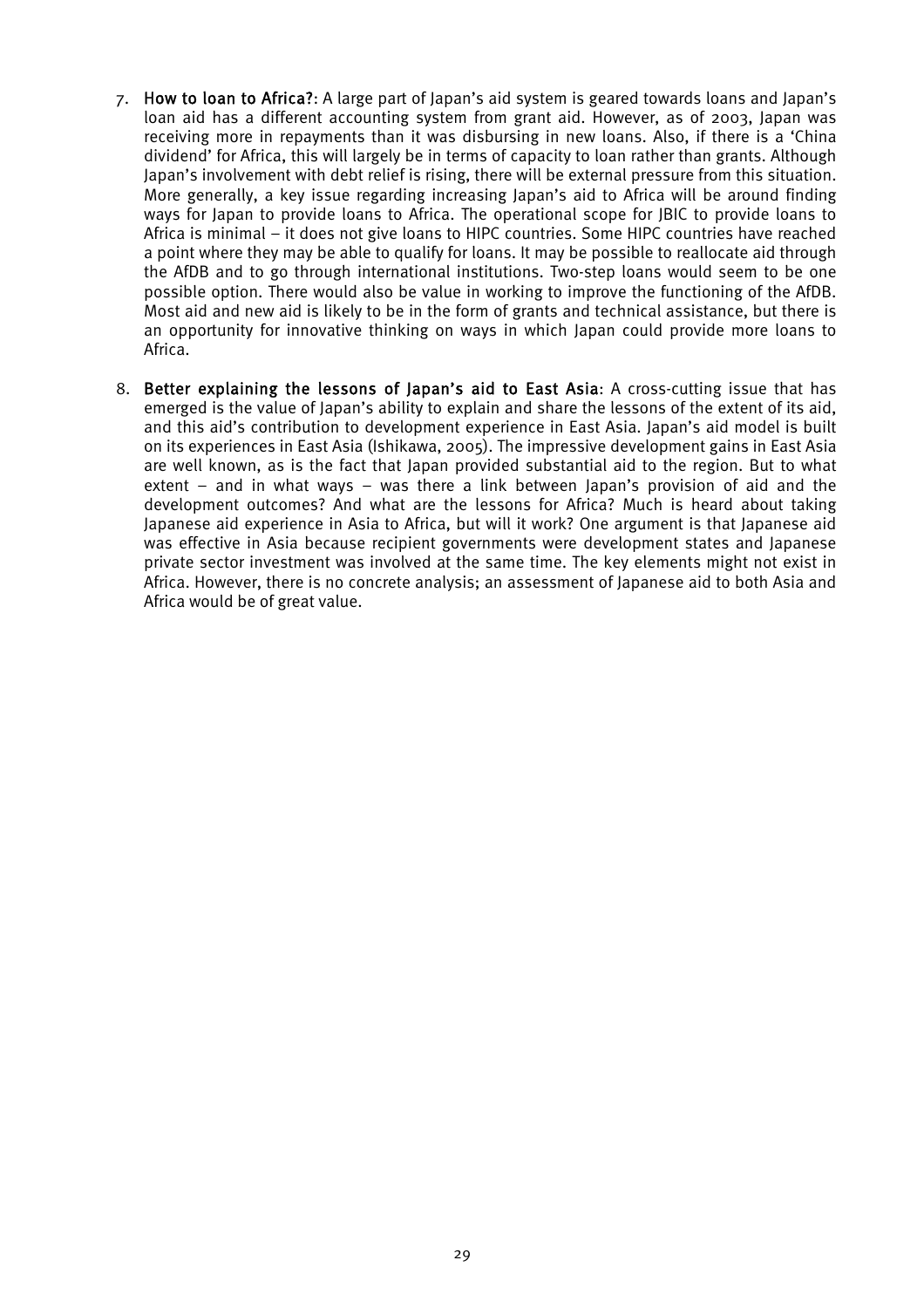# Conclusion: from the UK's agenda 2005 to Japan's agenda 2008

Based on the CFA process, the UK is putting a set of issues on the table regarding development in Africa to which Japan is being asked to respond at the highest political level. There are important issues here for Japan. We have tried to identify some of the key issues for 2005 as well as the longer-term implications of the new aid agenda.

Africa is not a major priority for Japan's ODA and expanding support to Africa – and changing approaches – will be challenging, however. This is for three key reasons:

- Technical for example, Japan has struggled to loan to the region since the introduction of the HIPC scheme;
- The African context many Japanese stakeholders remain to be convinced that additional aid will have a development impact in countries with troubled economic and political contexts. During the visit to Tokyo, much pessimism concerning the growth prospects of Sub-Saharan region was expressed.
- Domestic politics Africa is not seen as a priority in Japan in terms of national interest or by some politicians.

In particular, one of the most controversial areas is budget support. Although there is no intrinsic opposition to the concept in Japan and it is already being used in Indonesia, Vietnam and Tanzania, there remains a traditional view that projects are valuable. JICA seem particularly concerned about what budget support may mean for their ways of operating in Africa. The sources of resistance in Japan are a mix of the three issues outlined above. For example, Japanese audit authorities are struggling to deal with budget support; there is real concern about whether budget support really works in the difficult African contexts; and domestic pressures for Japanese faces and flags linked to Japanese ODA.

Governance issues in Africa remain a challenge but moves to increase coordination and share analysis between donors may help alleviate this issue to a certain degree for Japan. On the other hand, traditional Japanese interests in infrastructure and the private sector have received much attention in the CFA report and elsewhere. Japan's clear comparative advantage in this area provides a strong incentive for valuable Japanese input and exchange between Japan and the UK, and elsewhere on these issues.

In closing, it is worth noting that in 2008 Japan is going to be in a somewhat similar position to that which the UK is in currently. . In 2008, Japan will host TICAD IV and host the G8 Summit. Africa may or may not be an explicit priority at the G8, but the progress towards the CFA findings are bound to be surface at both meetings.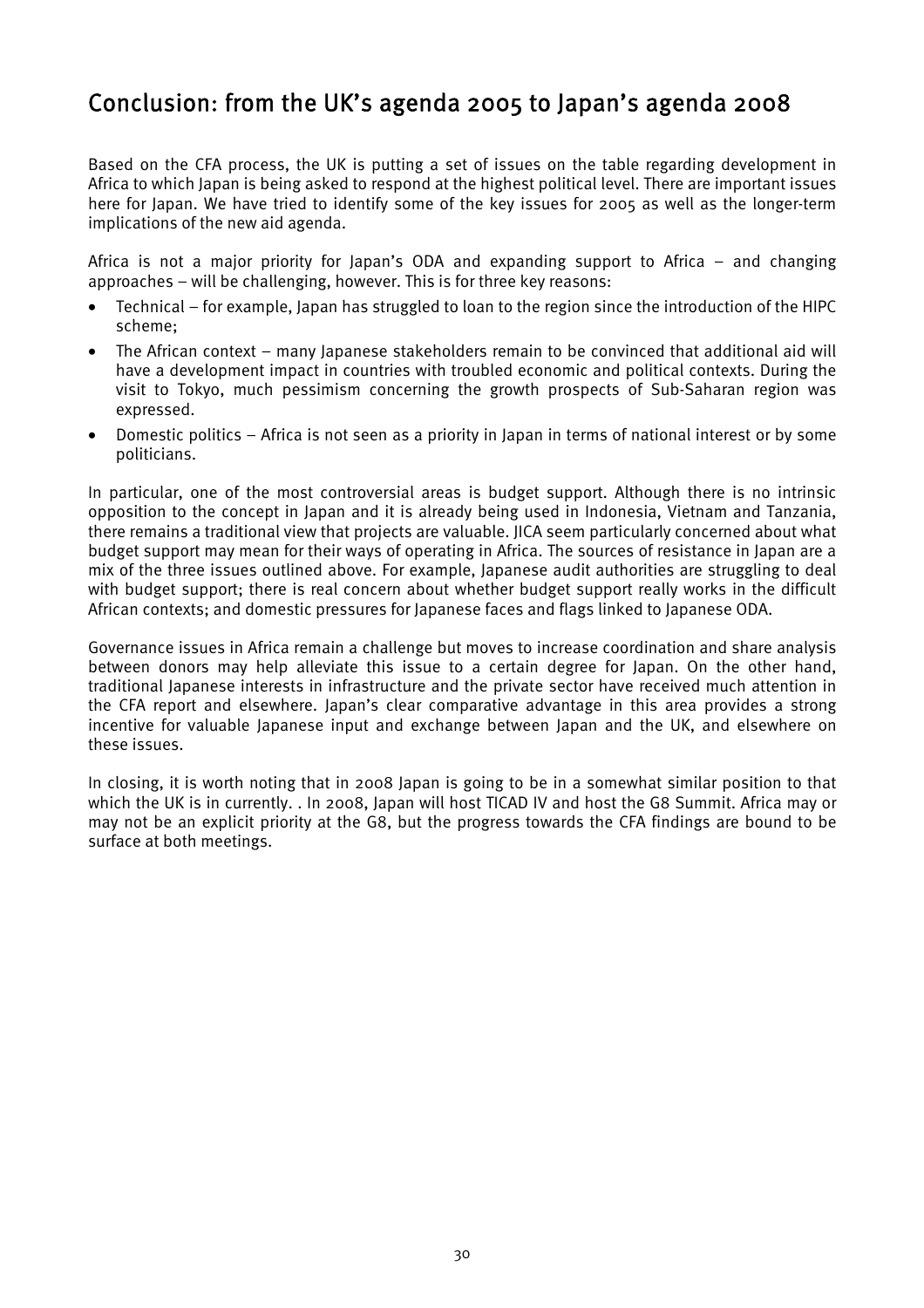## References

- Arase, D. (1995) *Buying power: the political economy of Japan's foreign aid*, Boulder, CO: Lynne Rienner Press.
- Booth, David (2004) *Budgets not projects: a new way of doing business for aid donors*, ODI Opinions 9, London: ODI.
- Commission for Africa (2005) Our common interest: report of the Commission for Africa, London: Commission for Africa.
- Conway, Tim (2003) 'Changing policies of the major donors: UK case study', ODI Report for JBIC, October.
- Cox, A and Chapman J. 1999. European Community External Cooperation Programmes. Policies, Management and Distribution. London: ODI.
- EU Commission (2004a) "Note to the European Development Fund Committee",  $381<sup>st</sup>$  Meeting of 30 March 2004, Brussels.
- EU Commission (2004b): "Annual Report 2004 on the European Community's development policy and external assistance", Brussels, December.
- Grimm, Sven (2004) 'Aid disbursement and effectiveness', ODI Briefing Paper on European Development Cooperation to 2010, London: Overseas Development Institute.
- Grimm, Sven (2003): 'Die Afrikapolitik der Europäischen Union Europas Rolle in einer randständigen Region' [The Africa policy of the European Union – Europe's role in a marginal region], Hamburg: Institute for African Affairs.
- Gabas J.J. (2005): L'Aide Publique Française au Développement, Notes et Documents, La Documentation Française, Mars 2005.
- Ishikawa S. (2005) Supporting growth and poverty reduction: toward mutual learning from the British model in Africa and the Japanese model in East Asia, GRIPS Development Forum Discussion Paper 9, Tokyo: GRIPS.

Japan Ministry of Foreign Affairs (1997, 1999, 2004) White paper on ODA, Tokyo: MOFA.

JICA (2002) A study on Japan's ODA to Africa, JICA Discussion Paper, Tokyo: JICA (available at http://www.jica.go.jp/english/publication/studyreport/country/africa/).

Killick, Tony (2004) 'Politics, evidence and the new aid agenda', *Development Policy Review* 22(1): 5-29. Lockwood, M., 2005, The State They're In: An Agenda for International Action on Poverty in Africa, ITDG Publishing.

- Morrissey, Oliver (2002) *British aid policy since 1997: is DFID the standard bearer for donors?* CREDIT Research Paper 02/23, Nottingham: Centre for Research in Economic Development and International Trade, University of Nottingham.
- Nishigaki, A. and Y. Shimomura (1996) Japan's aid: historical roots, contemporary issues, future agenda, Tokyo: Overseas Economic Cooperation Fund.
- Ogata, S. (2004) 'Human security at the African Union', Dialogue in Addis Ababa, Ethiopia, 4 May.
- Ogura, K. (2003) 'A new outlook for Africa: reconsidering Japan's foreign policy' Gaiko Forum, October.
- Ohno. I. (2005) 'Presentation', at Workshop on Aid to Africa, ODI, London, 31 March.
- Ohno, K. and I. Ohno (1998) Japanese views on economic development: diverse paths to the market, London: Routledge.
- Ohno, I. and Y. Niiya (2004) Good donorship and the choice of aid modalities: matching aid with country needs and ownership, Tokyo: GRIPS.
- OECD/DAC (2003) Harmonising donor practices for effective aid delivery, DAC Guidelines and Reference Series, Paris: OECD/DAC.
- OECD/DAC (2004) Japan peer review, Paris: OECD/DAC.
- OECD (2004) Geographical distribution of financial flows to aid recipients 1998-2002, Paris: OECD.
- Sato M. (2004) 'Japan's aid diplomacy on Africa' in K. Kitagawa, M. Takahashi and M. Shobo eds The study on the African economy, Tokyo: GRIPS.
- Shimomura, Y. ed. (2003) The role of governance in Asia, Asian Development Experience 2, Singapore: Select Books.
- Takahashi, M. Development Coordination: A challenge to Japan's development assistance for poor countries, Discussion Paper No.12, Tokyo: GRIPS.
- UN Millennium Project (2005) Investing in development: a practical plan to achieve the Millennium Development Goals. Overview, New York: UNDP.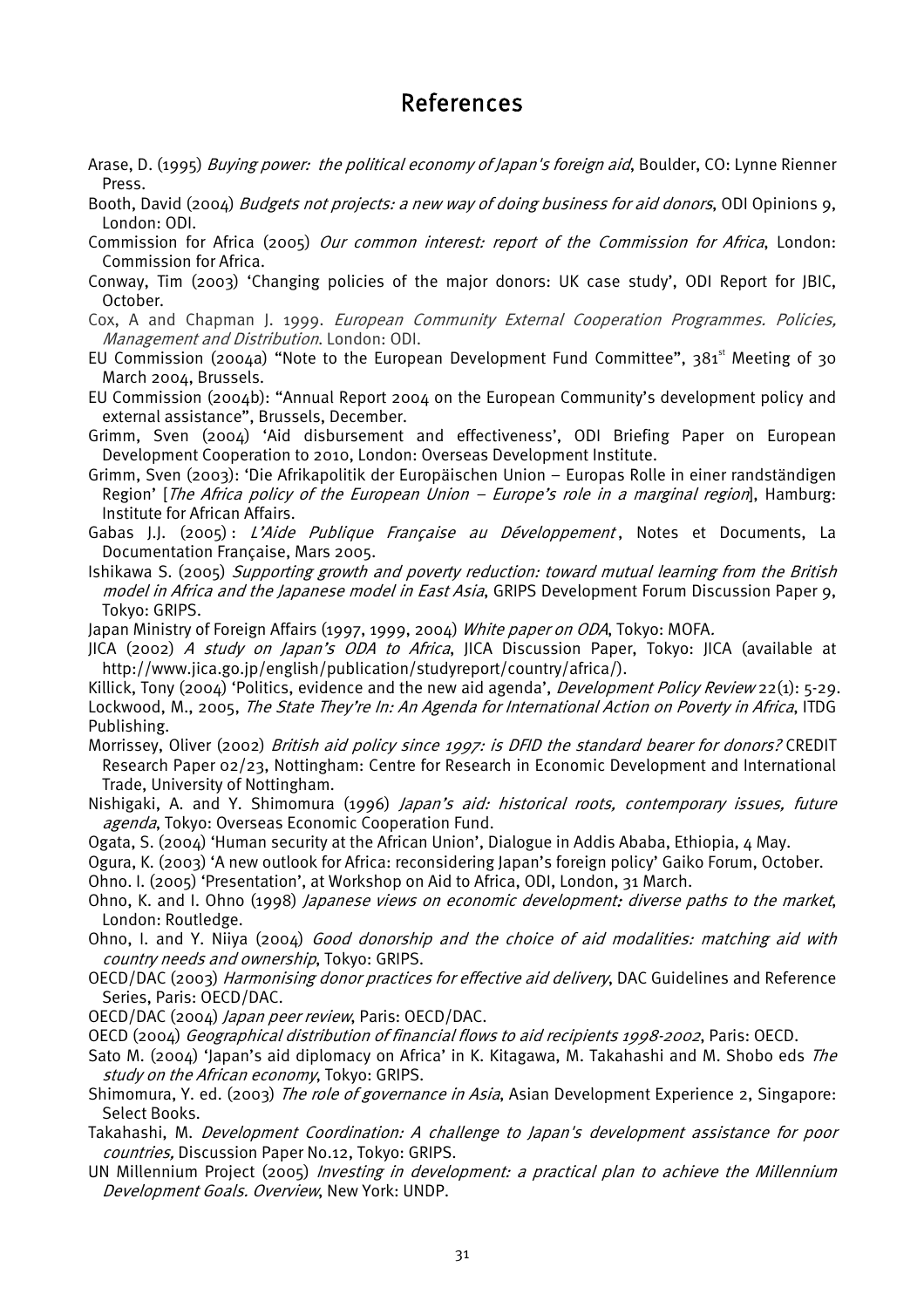- Warrener, D. (2004), Synthesis paper 4: current thinking in the UK on general budget support, London: ODI.
- Warrener, D. and E. Perkin (2005) Synthesis paper 6: progress on harmonisation and alignment in the UK, London: ODI.
- Warrener, D., E. Perkin and J. Court (2005) Synthesis paper 5: the 'double aid to halve poverty' agenda: concerns from the UK, London: ODI.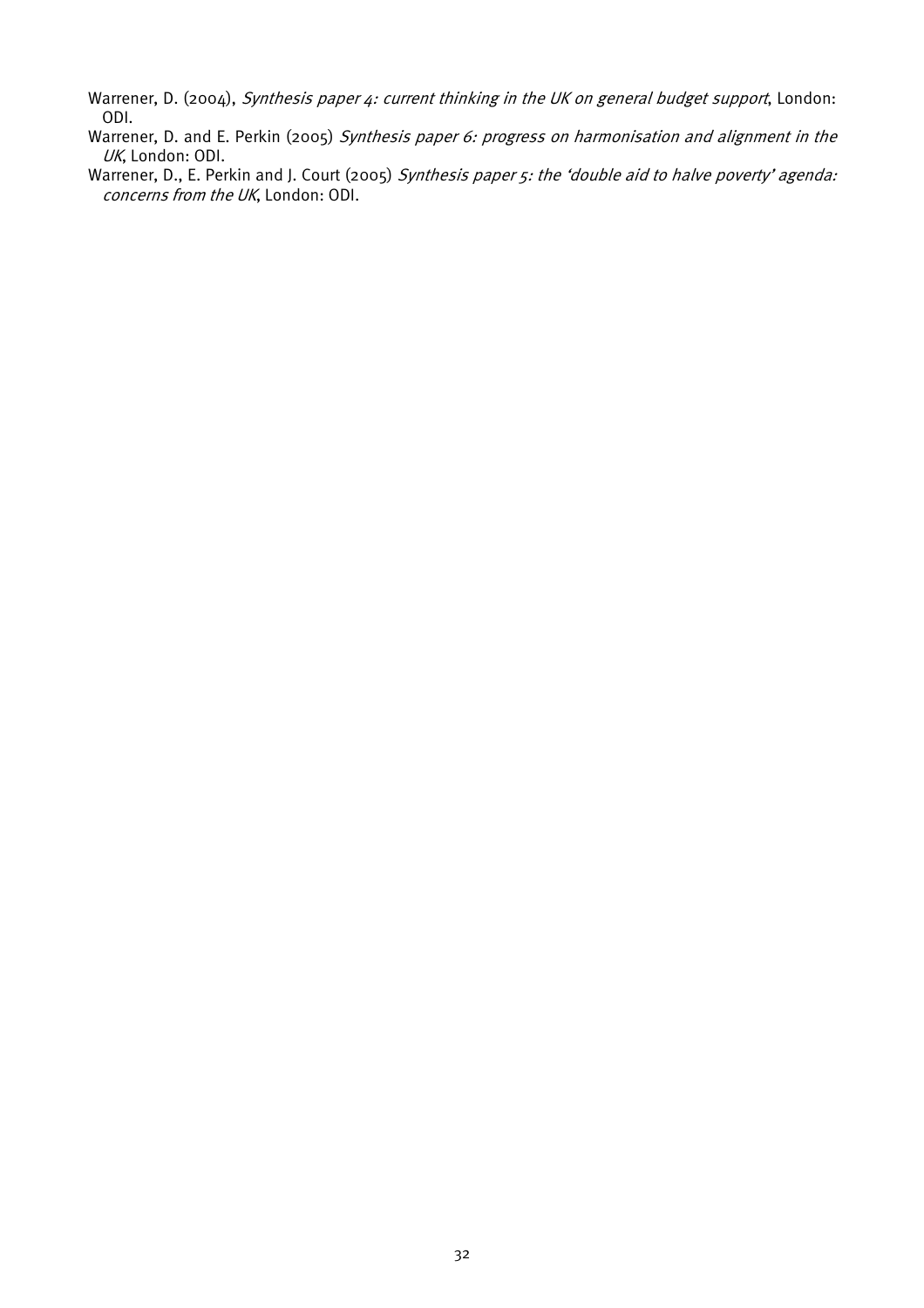# Annex 1: Japan-UK workshop: Agenda, participants, summary and narrative report

# ODI, London, 31 March 2005

#### Agenda

| 09.00 - 09.30   | Gathering & Coffee                                                                                                                                                  |
|-----------------|---------------------------------------------------------------------------------------------------------------------------------------------------------------------|
| 09.30 - 9.45    | Welcome - Aiichiro Yamamoto<br>Introduction to the Day and by Participants                                                                                          |
| $9.45 - 10.15$  | Japan's Aid to Africa: Context, Trends and Issues<br>Presentations by Izumi Ohno and Motoki Takahashi<br>Discussion                                                 |
| $10.15 - 10.45$ | UK Aid to Africa: Context, Trends and 2005 Agenda Issues<br>Presentations by Tony Killick and David Sunderland / Julius Court<br>Discussion                         |
| $10.45 - 11.15$ | Coffee / Tea                                                                                                                                                        |
| $11.15 - 11.45$ | European Aid to Africa: Context, Trends and Issues<br>Presentations by Vincent Géronimi (France) & Sven Grimm (German and EU)<br><b>Discussion</b>                  |
| $11.45 - 13.00$ | Specific Development Issues in UK Agenda & Implications for Japan<br>(including Poverty, Governance, Health, etc)<br>Brainstorming / Discussion                     |
| 13.00 - 14.00   | Lunch                                                                                                                                                               |
| 14.00 - 15.30   | Aid Policy Issues in UK Agenda & Implications for Japan<br>(including Aid quantity & quality, Debt, plus particular focus on the IFF)<br>Brainstorming / Discussion |
| 15.30 - 16.00   | Coffee / Tea                                                                                                                                                        |
| $16.00 - 17.15$ | Opportunities and Challenges for Japan's Aid to Africa<br>(including key issues for JICA in particular)<br>Brainstorming / Discussion                               |
| 17.15           | Wrap up and Close                                                                                                                                                   |
|                 |                                                                                                                                                                     |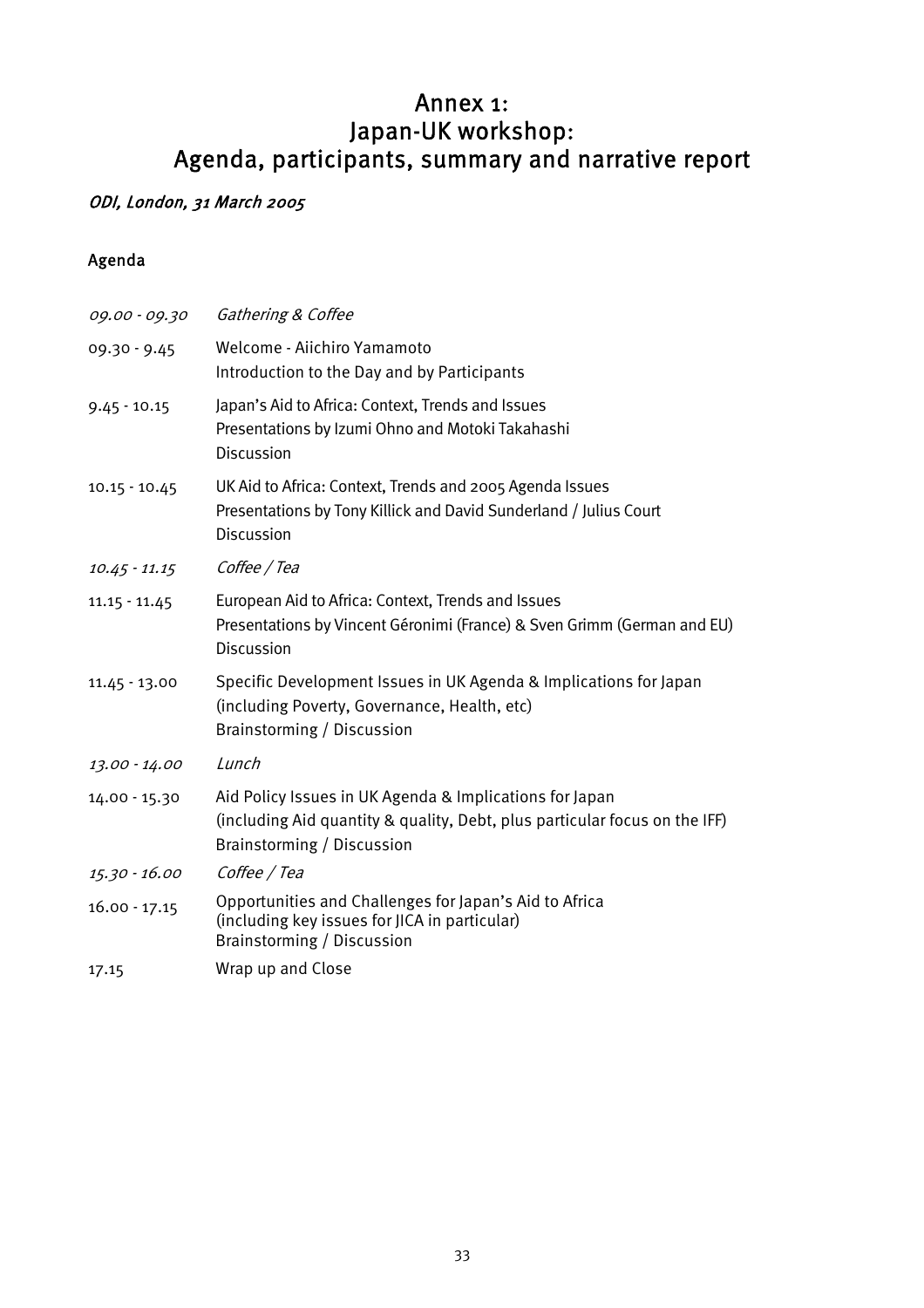#### Participants List

#### Name **Organization**

Tim Armstrong Crown Agents Karin Christiansen Research Fellow, ODI Julius Court **Research Fellow, ODI** Verena Fritz **Research Fellow, ODI** Luke Gander **Crown Agents** Sven Grimm Research Fellow, ODI Toshiyuki Iwama JICA Alina Rocha Menocal Research Officer, ODI Izumi Ohno Professor, GRIPS Takeshi Sakamoto JBIC

Kobi Bentley **Africa Policy Dept, DFID** Vincént Geronomi President, GEMDEV, Paris Sachiko Ishibashi Embassy of Japan, MOFA Tony Killick Research Associate, ODI Catherine Masterman DFID Africa Team 2005 Unit David Sunderland Research Associate, ODI Motoki Takahashi Professor, University of Kobe Yvonne Thomas RAPID Programme, ODI Aiichiro Yamamoto Resident Representative, JICA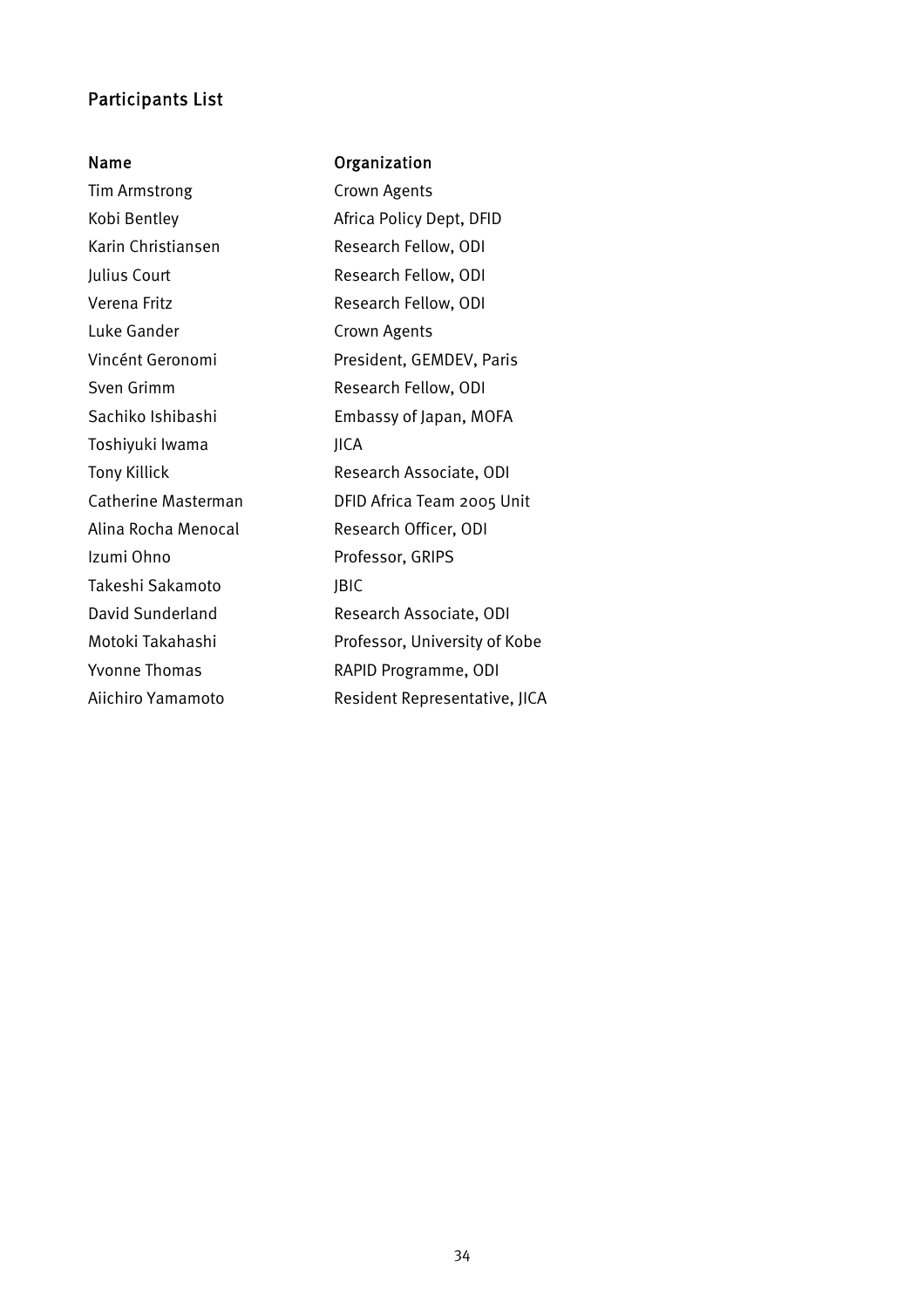# Aid to Africa and the UK's '2005 agenda': perspectives of European donors and implications for Japan

#### ODI, London, 31 March 2005

#### Summary Report of the Workshop Discussions

While international aid efforts have become increasingly focused on Africa, 2005 is widely seen as a pivotal year. The focus on the region is part of a wider momentum that includes the G8 meetings in Gleneagles for the G8 Summit in July (of which Africa has been identified as one of the two priorities); The WTO Ministerial Meeting in Hong Kong in November; and the Millennium Development Summit which will take place in September in New York, where the first five-year review of progress towards the Millennium Development Goals will be discussed.

The UK has a particular role here. The Commission for Africa, chaired by Tony Blair, published its findings in early 2005. The UK has made African development the primary focus of its G8 Presidency. As Chair of the European Union in the second half of 2005, the UK is keen to make development, and Africa in particular, a priority focus. The UK's agenda for 2005 is therefore likely to have a significant impact on other stakeholders (Japan, other G8 countries, the EU and countries in Africa). But, what is the UK government trying to promote and why? What do other stakeholders think?

The Japan International Cooperation Agency (JICA) is currently funding research coordinated by the ODI to provide an overview of debates in the UK, France, Germany and the European Union concerning aid policy to Africa and the implications for Japan. The project is intended to help stakeholders in Japan to better understand the UK's '2005 Agenda' on Africa and to start to outline the potential implications for Japan – and JICA in particular.

In addition to a general literature review, this project is preparing seven background papers:

- Overview of historical changes in UK approach to Africa Tony Killick
- Debates occurring within the CFA consultation process David Sunderland
- Current UK Policy positions regarding Africa David Sunderland
- Current positions of France regarding the UK agenda on Africa Vincent Géronimi
- Current positions of Germany regarding the UK agenda on Africa Sven Grimm
- Current positions of the EU regarding the UK agenda on Africa Sven Grimm
- The latest situation on the IFF Andrew Rogerson

A synthesis paper was prepared ahead of the workshop.

The preliminary findings of the research were discussed in a one-day workshop with senior Japanese researchers, Japanese aid officials and other UK stakeholders on African development. The workshop discussed the following sets of questions:

- What are the big issues for the UK in relation to African development? What are the current policy positions and findings of the Commission for Africa (CFA) report that will inform the UK's dual Presidency of the G8 and EU in 2005?
- What is the view of France, Germany and the EU to these big policy issues? What are the other main issues in relation to African development that they are likely to emphasize at the G8?
- What are the implications for Japan on these issues? What are the key decisions concerning African development that Japan is likely to face? More generally, how can Japan best approach aid policy towards Africa?

In particular the workshop discussed 13 key issues relating to the CFA report and the UK's 2005 Agenda – discussing what was likely to happen and what the implications were for Japan. These were: (1) A Focus on Poverty; (2) Governance and Capacity-Building; (3) Peace and Security; (4) Health; (5)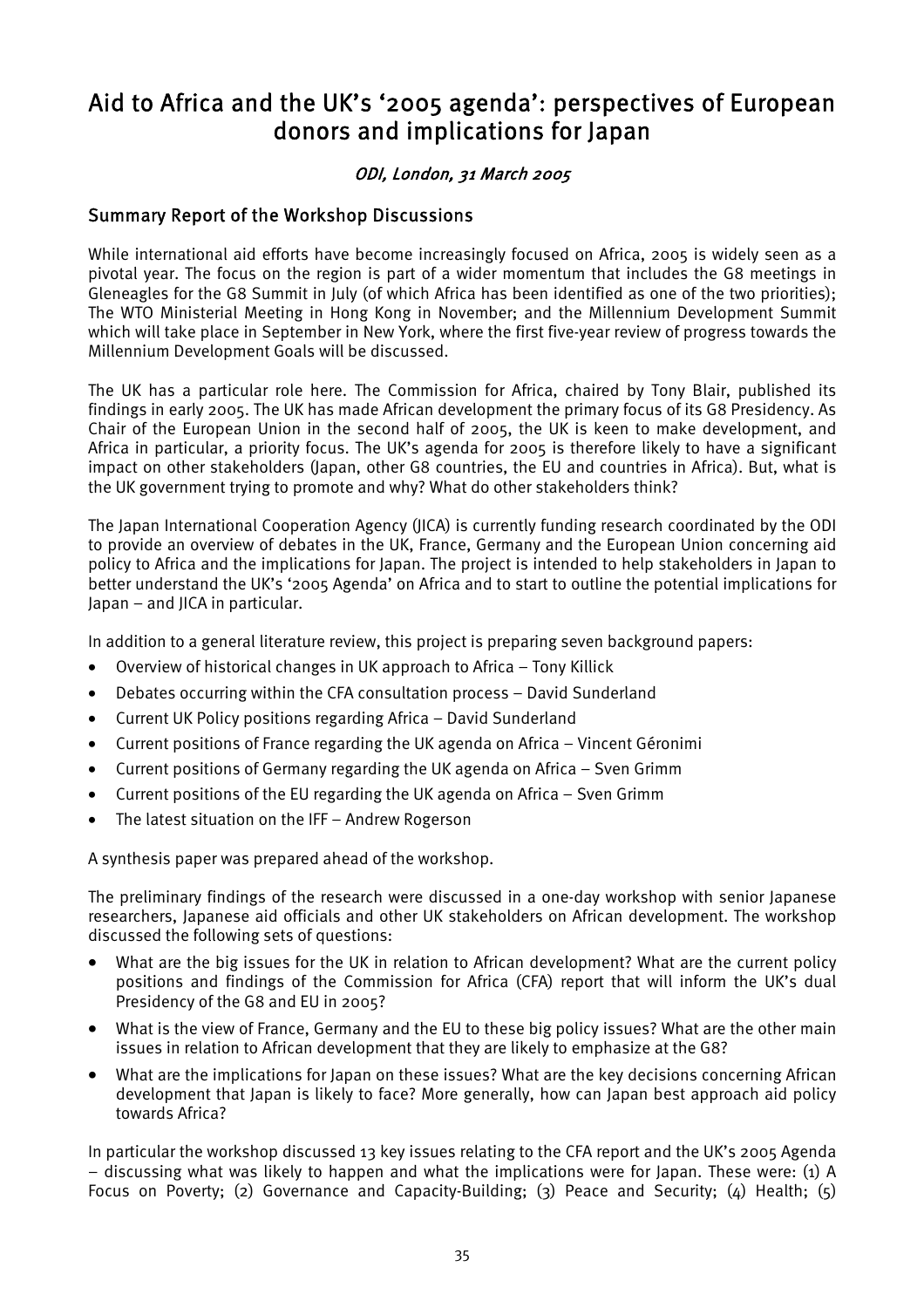Education; (6) Growth; (7) More Trade and Fairer Trade; (8) Increase aid; (9) Improve the quality of aid; (10) Front-load aid; (11) Cancel Debt; (12) Region-wide Initiatives; and (13) Mutual Accountability.

In terms of many of the substantive issues, there is little disagreement about what is important. Perhaps one particularly challenging area relates to how Japan responds to the new emphasis given to governance issues. This is an area where some other donors have invested heavily in building up their own capabilities. Japan is much more likely to be able to respond on sector governance and technical areas for capacity building, to fully utilise its field-based knowledge where Japan appears to have comparative advantages. The challenges are much more around the modalities.

Japanese stakeholders feel that they are facing many challenges – and some opportunities – in coping with the New Aid Agenda. In terms of opportunities there is a new emphasis on economic growth, infrastructure and the productive sector (areas where Japan is seen as stronger). The key to successful infrastructure is also dealing with institutions. There is increasing interest for Japan to better understand and share the lessons of its aid and development experience in Asia. There is also interest in knowing more about Japan's Human Security approach. The emphasis on regional institutions sits well with Japan as long as parallel systems are not set up.

In terms of challenges: How can Japan focus more on Africa given the new emphasis? How to deal institutionally with Direct Budget Support? How to improve effectiveness (institutional reform, decentralization and untying)? Of particular significance in 2005 is the proposal for an International Finance Facility aimed at doubling aid volume to achieve the Millennium Development Goals. This initiative has received a luke-warm response. There is also very little fiscal scope for Japan to increase its aid budget, but reallocation (from Asia) would help Japan increase its aid to Africa. Like some other G8 donors, Japan also prefers debt sustainability initiatives to 100% debt relief. Similar to other donors, Japan is not inspired by the proposed approach to mutual accountability.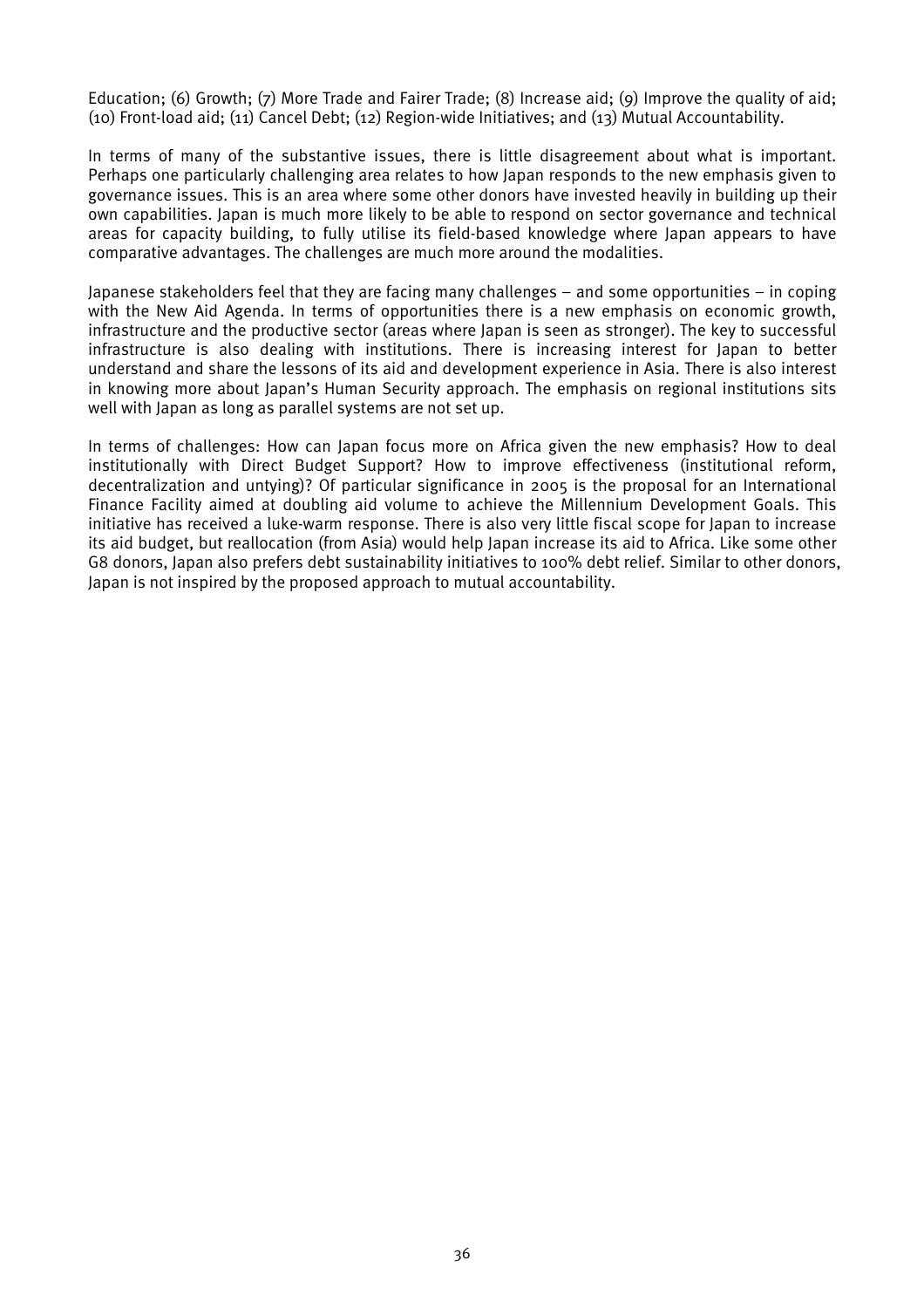#### Narrative Report of the Workshop Discussions

Aiichiro Yamamoto opened the workshop and thanked ODI for organising the event: a rare and valuable opportunity for Japanese and UK aid academics and practitioners to discuss Africa in the runup to the G8 session in July. He had been approached by Julius Court and Debbie Warrener of ODI last year regarding this initiative: a study of UK and other EU countries approaches to Africa in the run up to the G8. Simon Maxwell and Tony Killick of ODI were also involved, as were other ODI researchers. Professors Takahashi and Ohno, both prominent aid academics of GRIPS are also involved.

Donors tend to focus primarily on aid when discussing African development, but aid is only part of development, which includes aid, trade, governance issues, peace and security etc. The Commission for Africa (CFA) report has highlighted all of these issues and it is therefore important to follow this agenda. Mr Yamamoto hoped all discussion and debate at this workshop will be taken to a set of Tokyo events before the G8 summit.

Julius Court welcomed participants. In his previous work with UN University in Tokyo, he had been struck by lack of conversation between UK and Japan on development issues. Therefore the goal is to bring these players together to have a deeper conversation about African development issues. The meeting provides an opportunity for policy makers, practioners and academics to meet.

#### Presentations by Julius Court, Izumi Ohno and Motoki Takahashi.<sup>19</sup>

#### Questions and Discussion

Agree that there is a supply-driven bias to Japanese aid, but this is a problem for many donors. To address this Madame Ogata has developed an initiative to shift resources, especially personnel, to the field: relocated 200 out of a total of 1,200. Also moving delegated authority to the field from Tokyo. The structural problem of aid administration – is only recently addressed. Creation of DFID was a 'breakthrough' which divorced aid policy from foreign policy.

There is a need to unite aid. Where Japanese aid to Africa is concerned, grant aid (tied) is used.

It was surprising to find that Japanese aid to Africa has halved since 1996, although Japan's overall aid volume also declined particularly after 2000. This points to the importance of improving the quality of aid to Africa.

Big evaluations in the late 1980s on aid modalities in World Bank and others created critiques – this didn't happen in Japan and therefore the ideology that Japan 'caused' the Asian miracle has not been challenged. Need assessment on issues such as the degree of transaction costs of Japan's aid in Asia, recipient's absorptive capacity and ownership, rolling budget years.

Need to be careful about overstating what is 'mainstream' – what is often seen as the mainstream because of language used is actually a very specific vision which is not in existence anywhere. Not sure that Japanese aid is that different from Swiss and German aid etc, and many aid issues are still under discussion in the UK. Therefore it is important not to overstate the differences.

People in UK have an objective view as to what is going on, but in JICA African offices there is a different view and some feel marginalised.

Mutual accountability issue: Ministry of Foreign Affairs understands concept of accountability to tax payers but not necessarily accountability to recipient governments. This has contributed to making Japan cautious about Direct Budget Support.

Accountability issue: seems to be a fear about things 'going wrong', leading to a scandal, leading to loss of jobs. This has become a bit 'hysterical'.

 $\overline{\phantom{a}}$ <sup>19</sup> Presentation slides and images from all the workshop presentations are available to view in the full workshop report available on the RAPID website at http://www.odi.org.uk/Rapid/Projects/RAP0011/docs/workshop\_summary\_final.pdf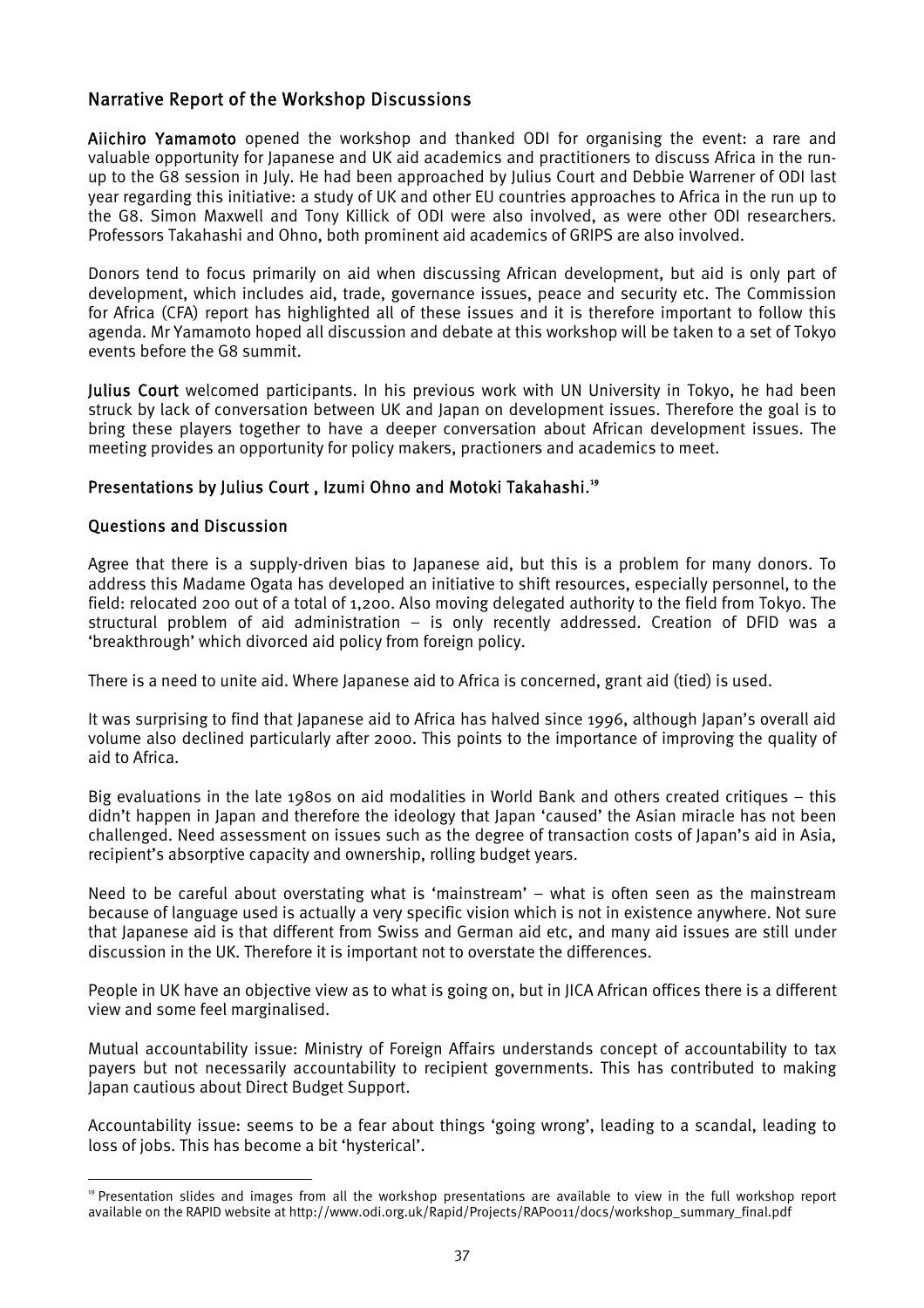Outcome is being seen as more important but not yet full understanding, especially amongst parliamentarians. Japanese flag issue: part of value of aid is that if you can create good will for your country you will get a benefit back. This value can be achieved without undermining the benefit to the recipient.

#### Presentation by David Sunderland

#### Questions and Discussion

There is not 100% parallel between CFA and DFID priorities, but they are similar (see list of key issues). CFA and DFID links – 50% of secretariat were externally recruited. Relationship is more circular and dynamic. Issues such as aid for infrastructure development caused some concern at DFID which shows that CFA is not completely linked to DFID.

Key issues from the 11 points list:

- Focus this year on supporting through Pan African institutions;
- New mechanisms for future accountability monitoring of donors;
- Harmonisation;
- Scaling-up.

Concept of 'policy autonomy' – idea become prominent in trying to explain success of Asian miracle countries. It appears that UK ODA has more policy autonomy that the Japanese equivalent.

Idea of policy autonomy is useful. Early history of PRSP work showed that the relationship between Gordon Brown and Claire Short in the UK was key to increasing policy autonomy – quite a unique relationship.

Fear generated in DFID when Claire Short left and a Foreign Office official (Valerie Amos) appointed as the new head. This has now calmed.

Shift from productive to social sectors within UK ODA – why is this? In earlier periods, much aid went to agriculture and got poor results and this acted as a negative push factor.

Rise of poverty agenda: linking of poverty reduction with spending on health and education, therefore downplay in 1990s of economic growth agenda (which is now being better addressed).

Attitudes towards aid – UK appears to be more flexible to change. Was there a change in people's attitude to aid? Steady support for idea of aid programme to reduce poverty and increase wellbeing. You don't get good public awareness of the how aid should be deployed but the big campaigns such as Band Aid have brought development issues into public focus.

Populist solutions rather than technical. Aid is not a major electoral factor, therefore any Minister can disregard public opinion on this.

Japan is considerably isolated in the donor community and lacks interaction with other donors. Critiques from DAC have not filtered back to Japan, whereas the European donors are acutely aware of the international discussion.

DFID has produced a large amount of policy over the last year, but ability to implement this may be lacking. Dynamic and innovative but ability to implement is low. Japanese situation may be the opposite?

At cultural/psychological level, Japan is a country which helps many others around the world, but there is a different cultural sense about 'charity': Japanese pleased to give when it has a good result even if they get nothing back themselves, rather than just giving to make themselves feel better.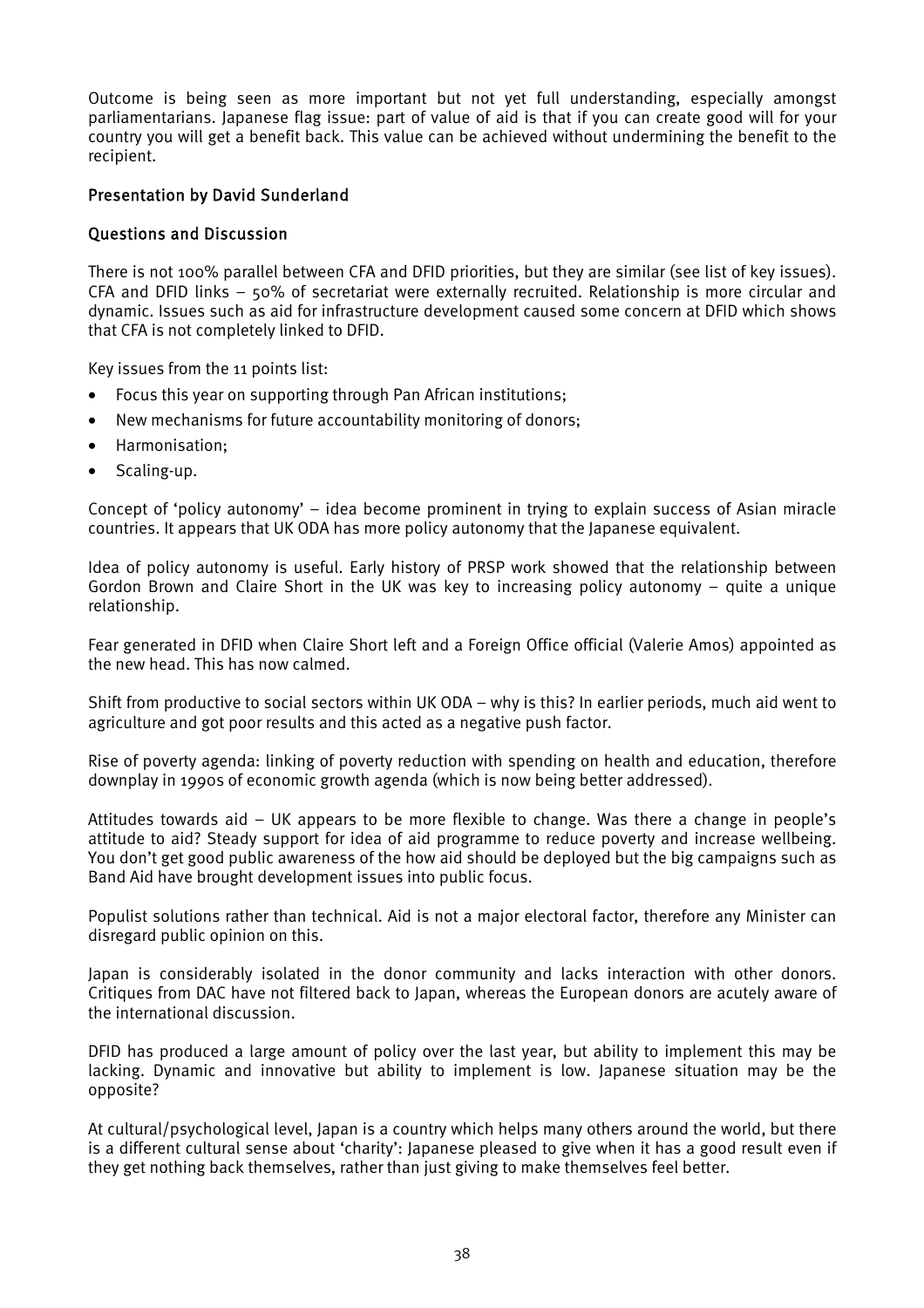Self-help ideology. Japan built its own economy, therefore not willing to give 'hand-outs' to others. Ministry of Finance emphasises this culture. But it is dangerous to label UK people as charitable and Japanese people as less so.

None of the recommendations on the final presentation slide can be addressed by a single ministry, therefore the issue is how to coordinate.

#### Presentation by Sven Grimm: German ODA

(See background paper for details)

- German ODA was linked to World War Two.
- Africa policy Africa has been the arena rather than addressee.
- Aid given to keep East Germany out of international arena.
- Autonomy issue: Germany has had an independent ODA Ministry since 1960s and its strength has increased, although this has not translated into policy autonomy.
- Party politics in Germany: internal coalition dynamic has prevented Ministry from gaining autonomy and from focusing on aid agenda (more of a 'parallel Foreign Ministry').
- High fragmentation of implementation agencies: GTZ separate from Ministry for example.
- High degree of expertise in technical cooperation but that doesn't translate into political dynamic.
- Three pillars of technical delivery and fourth pillar looks at triggering changes in partner countries (ideological focus).
- Development Ministry not strong in German policy arena but is still leading Ministry on African development, which shows the lack of profile of African development in German politics.
- Focus on poverty: German government emphasises this but understanding is different to UK. Not focus on poorest countries but on poorest people, including those in Brazil, India, Eastern Europe etc (includes emerging markets).
- Governance and capacity building: technical cooperation has been emphasised.
- Peace and security: has come on agenda only after reunification. Some military experience in Africa now. Broader interaction than just development assistance.
- Health and education: not high profile in German cooperation and doesn't materialise in heavy funding.
- Growth: depends on who you talk to in Germany. The Development Ministry would not criticise growth approach but is more hesitant than the UK. Addressing weak points in globalisation.
- Trade and Fair Trade: Development Ministry has different position to Economic Ministry, although actually the decision is taken in Brussels anyway.
- Increasing Aid: Development Ministry pushing but the economic situation has not been favourable.
- Debt: hardly any position despite strong NGO involvement.
- IFF: interesting concept to German government, but you have European Stability Pact which may hinder this.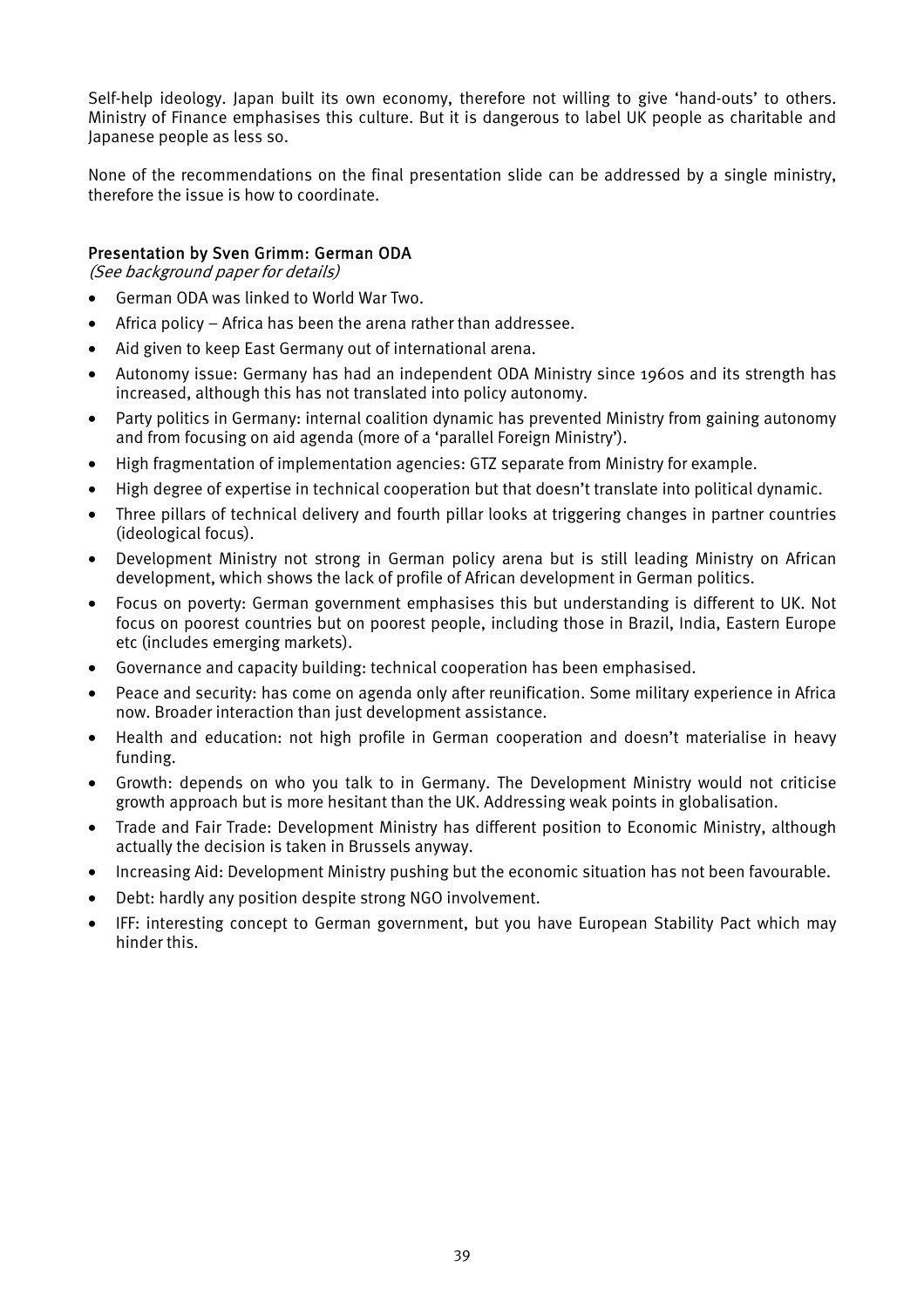#### Presentation by Vincent Geronimi

(See background paper for details)

#### Presentation by Sven Grimm on EU (See background paper for details)

- EU is highly fragmented and there are very different visions of what EU policy is.
- Development policy is only mandate of EC since 1993, although Africa was an exception to this as some member states had African colonies. There is a development fund outside the main body, therefore no-one touched the issue of development policy until 1990s: aid had been technical issue only until then.
- Now foreign policy is high on agenda. Trying to get discussion on coherence within the Union.
- Overall amount of aid to Africa has increased over the decades, rather stable over last 10 years, but it has decreased in percentage terms.
- Focus on poverty: EU will emphasise that they have a policy focusing on poverty, but they implicitly include Middle Income Countries (MICs) in this.
- Governance and Capacity building: spending on governance in late 1980s at 0.8%, 15% in 2001 but this is not just Africa. High priority within Cotonou agreement.
- Peace and Security: high on agenda and a dynamic situation.
- Health and Education: not high on agenda. More engaged with instruments such as budget support which may be health/education related.
- Growth: on policy level, EY is more proactive than Germany.
- Trade: increasing erosion of preferences due to liberalisation, so preferences to Africa are worth less now than they were.
- Increasing Aid: European budget constraints budgetisation of EDF and getting this into procedure would have implications for partner countries (may not happen).
- Quality of aid: Focus had been on internal issues, but now more focus on outcome related issues.  $25%$  African aid as budget support in 9<sup>th</sup> EDF. Commissioner has emphasised that he wants to increase this.

#### The French Perspective

#### Questions and discussion

This is an interesting example of EU accession as a model of success for development project: What can we learn from this? What was the incentive structure? EU enlargement process as a positive example: Surprising that this has only recently been 'discovered' by the development community as structural funds have been around for a long time.

How will EU behave in future on issues coming from outside? Interest in Africa has been diluted by 10 member states that have no real Africa connection. Also complicated in that we have 25 member states plus EC, and the flag waving issue often comes up. Many states are implementing bilateral programmes.

Untying issues in France – what are these? Aid effectiveness debate in France – is there a definite meaning of this debate in France? Aid effectiveness includes question of untying aid. During 1990s much progress as the statistics show. France takes a normative approach focusing on what is the main goal to be attained? Shift to MDGs sees poverty focus.

Regarding France and the decreasing role of Cellule Africaine, why? Due to political internal reasons, but also due to weakening political power of presidency (Prime Minister of different political party to the President).

KFW and AFB will provide loans: do you also provide grants and if so are there different procedures? JBIC is trying to get closer relationship with KFW and AFB, but is there interest from Germany and France? KFW does give loans and grants (under same procedures). Tricky issue is budget support where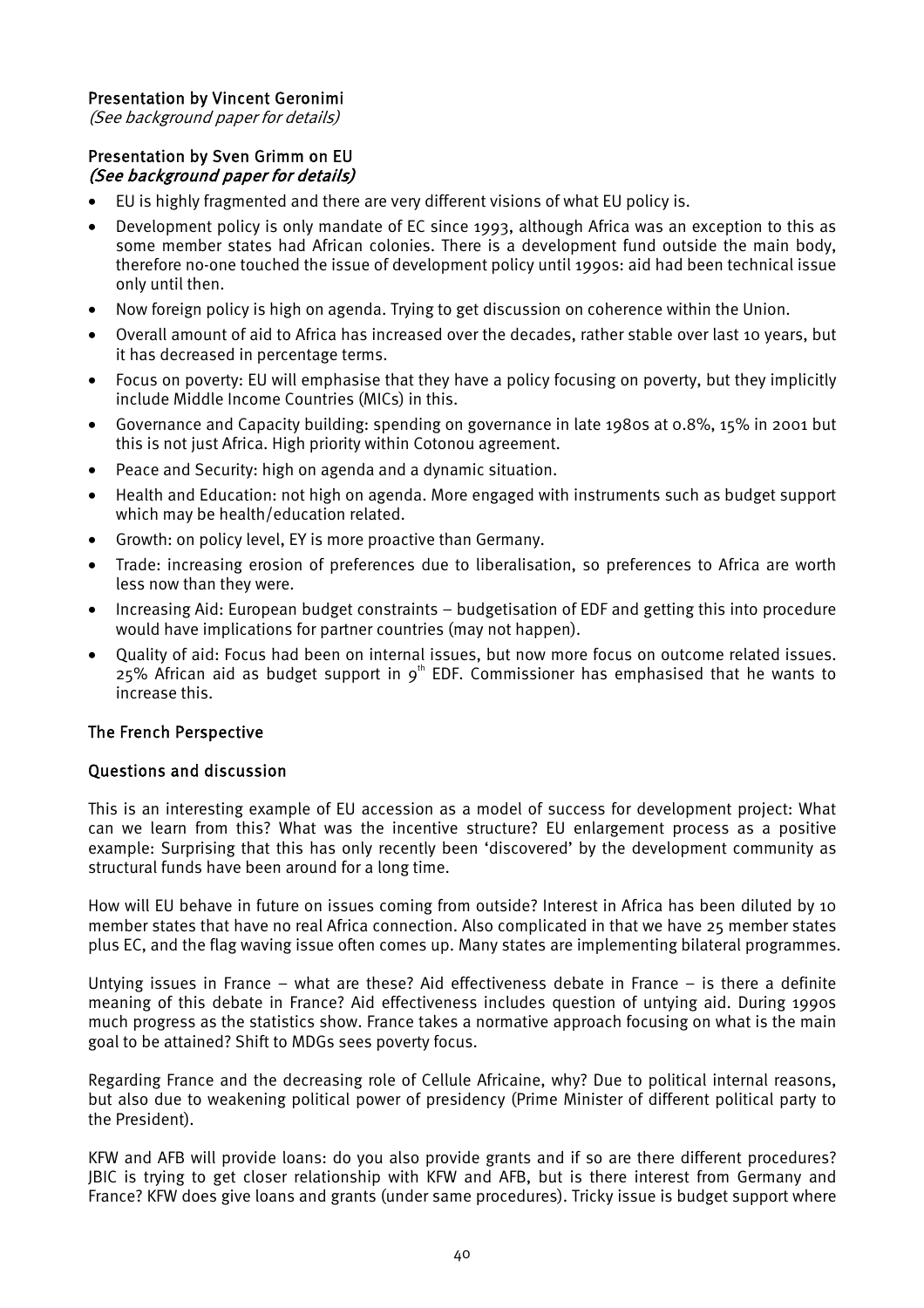GTZ and KFW are involved. KFW doesn't have many country offices. GTZ is more involved in technical issues with regard to SWAPs etc. There is a competition at times. GTZ will usually contribute something to have the right to participate, but amount is relatively low.

In terms of France's aid structure, AFD – loans only as a bank. MAE – grants only (Ministry of Foreign Affairs). MINEFI – involved in cancellation of debt (form of grant). CDD (CD2) arrangement – cancellation of debt, special institutional arrangement between Ministry of Finance and MAE. France has changed the geographical distribution of its aid in Latin American and Asia. Note that France talks of the fight against poverty and inequality. But, France is moving towards loans for countries that can repay.

Ministry of Finance in Japan was an 'enemy' to Jubilee 2000, but these kinds of issues are not discussed in parliament. Are these things discussed in Germany? African policy is low-key, therefore if it is discussed in parliament few people will be there to discuss it. BMZ will discuss such issues. German Finance Ministry would be against it. Relatively incoherent position in government as different positions are taken by different ministries.

No parliamentary debates in France except perhaps once every two years parliamentary commission states amounts and tools for cooperation. Debt relief is not a 'hot' issue on French agenda.

German government will be hosting summit next year – will they follow up on the African agenda in that summit? Open question as there is no position yet. Africa not high on German agenda, although the Security Council discussion is important: may need to increase aid to African countries to get a seat on the council. There is pressure to increase aid but there are also large constraints.

EU aid policy: is it an aggregate of member state policy or making up its own policy which it then tries to integrate into member state policy? Long debate on this. More than just the sum of member state policies. Consensus rather than 'out-voting' a particular member state. Commission is driving its own agenda, but not necessarily influencing member states. Commission cannot impose anything on bilateral programmes. Denmark, for example, has a bilateral programme and also contributes to multilateral. EU target to reach 0.5% GDP aid, but small increments, including 0.33% by 2006/

Do the Germans, the EU and Japan share a political sense of what is at stake, particularly this year? On the African agenda, limited public reporting in Germany, but on the government side there has been some hostility to the 'Blair Commission' as it is seen: questions have been raised as to what happened to the G8 Action Plan (has the CFA replaced this? Concern that CFA would take the focus away from NEPAD. Has the UK acted unilaterally?). NGOs are pushing the agenda in relation to 2005, but the CFA is not a rallying point for Germany which has not yet formulated its own position. CFA credibility is quite low in public mass media in France. French institutions see the CFA proposal as not technical enough and an 'amateurish' position. Although, recent newspaper article in France praised the UK government on taking a lead on a large initiative. Need a position on precise technical points.

Big difference between UK and others is focus on 'poorest countries' rather than 'poor areas' (including those in MICs). Important to keep focus on MICs which are diverse populations that do need aid, therefore why has UK focused on poor countries as a whole and not just 'poor areas'?

Working through PRSP countries that have identified themselves as poor and identified their own poverty problems. DFID doesn't take a unilateral approach to countries. Rhetoric versus reality issue. Is aid always the solution to address poverty issues in MICs? British position is actually looking at where aid can best be applied. Separate out problem from what aid can actually do.

Japan has long been criticised by DAC about supporting rich Asian countries. With German budget support, have legal issues and fundability been key constraints to support? For IFF this is seen as the major constraint to adoption.

UK is not constrained by a written constitution, but no government can commit a future government which raises questions about UK's role in the IFF which would involve committing a future government.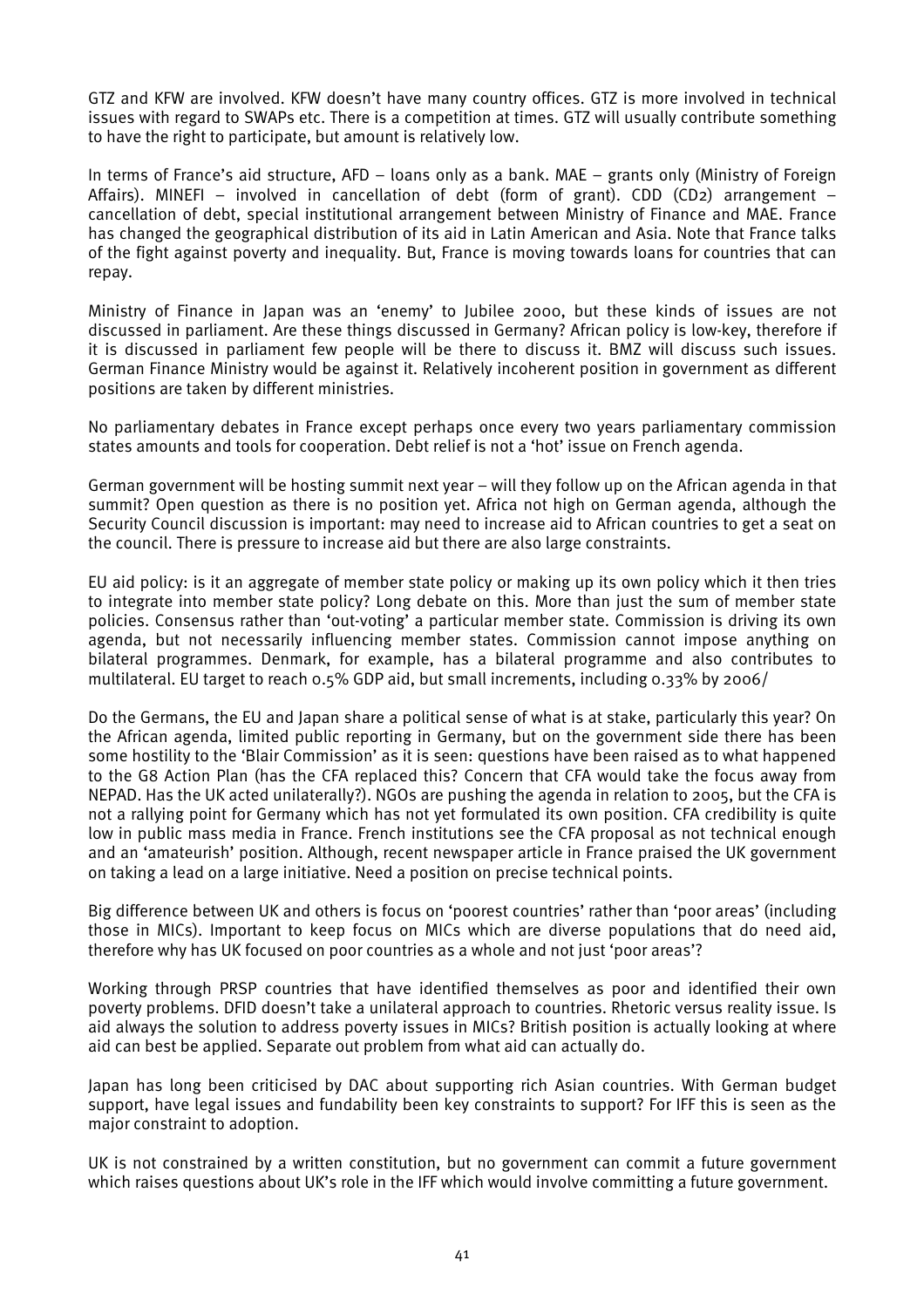Is the nature of German aid linked to former colonies at all? In general no, but Namibia is an exception. It became independent on re-unification but was also a site of genocide. German aid to Namibia is substantial for Namibia, but this is not relatively large in percentage terms to Germany.

### 11 Key Issues and Implications for Japan

The background paper and matrix identifies 11 key issues regarding the UK agenda for 2004, what other donors think and what the implications are for Japan. The key questions for this session are:

- 1. What is likely to happen around the 11 key issues?
- 2. What does this mean for Japan:
	- a. What does Japan need to think about pre-G8?
	- b. What does Japan need to think about in the longer term?

#### 1. Focus on Poverty

UK push in terms of the poorest countries. The push is the double aid to halve poverty agenda. Also comprehensive approach: not just aid but a range of policies. France, Germany, the EU and Japan don't have same degree of push and have more focus on MICs.

Japan has no problem with the MDGs etc. Many in Japanese government don't believe we can achieve the targets in Africa by 2015 and therefore there is some detachment.

Signing up to doubling contribution in aid may be controversial but the conception may be acceptable.

Poverty reduction accepted, but the mechanisms are under debate. Japan also emphasises poverty reduction through growth. Can budget be directed to the beneficiary? Japanese mechanisms could be diversified.

On selectivity side, there is a huge issue: select countries, select areas or some other criteria?

If poverty is the criteria for programming, what should the outputs be? In practice a focus on poverty can mean very different things. A possible lesson for lapan: don't go into health and education as infrastructure is what you know best. What can be adapted from the Asian growth model?

DFID will focus on Africa, although a lot of implications of this. Also scaling-up issue on aid allocation important to DFID, increasing aid to fragile states (see increased DFID support to DRC, Ethiopia etc). Key question of how to support vulnerable/fragile states.

Selectivity could be discussed in terms of which countries to choose. In Asia, the choice may be limited. China – may be supporting other countries therefore question as to why they should be supported now.

All donors know investing in productive sectors is difficult as it requires aid plus private sector investment plus markets. Japanese aid effective in Asia as private sector investment was involved at the same time. Trinity worked in Asia (aid, private sector, market) but not necessarily in Africa.

But, Japan has not conducted a thorough analysis of African countries with the possible exception of Tanzania. Vietnam and Laos etc in Asia have had long-term assistance of policy+aid+market which would not be the same in Africa. Need to work with selected countries in Africa, making a serious amount of money available.

Serious decision as to selectivity across the board or each individual donor being selective. Maybe Japan should choose only countries in Africa that have been 'missed out' or some other criteria? Using poverty as a criteria is not necessarily its comparative advantage whereas it has experience in selected Asian countries: should it move focus to Africa?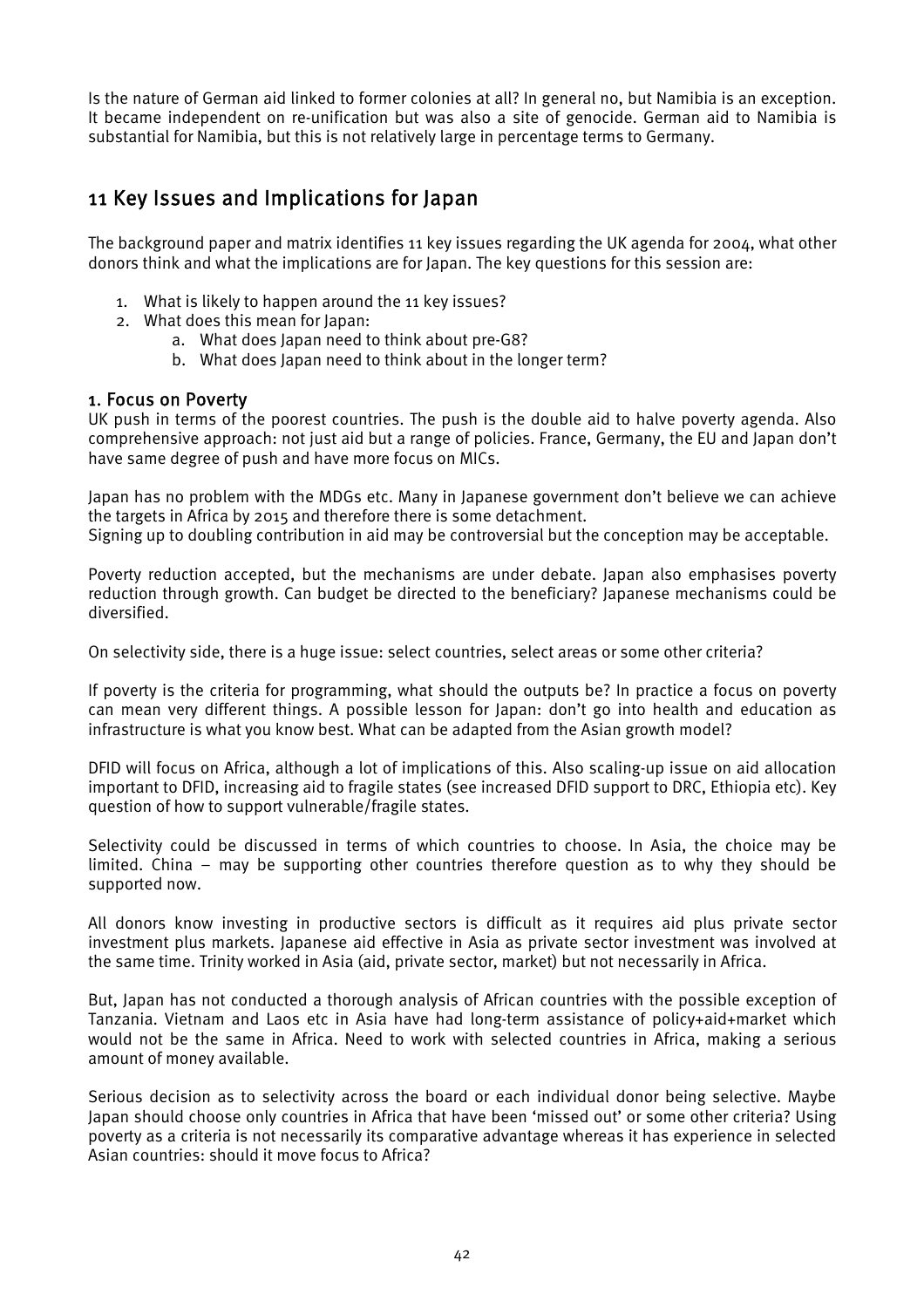Tony Blair will still want Africa focus and will push for this. Every donor can pick their own comparative advantage. Japan might want to focus on its own comparative advantage.

Africa is already receiving a large percentage of aid so should Japan focus on Africa as well? Japan still needs to get a seat on Security Council: Africa has many countries with many potential votes. Comparative advantage in Asian region, but Nepal for instance is not well known to Japan whereas some countries in Africa are well known. Therefore Japan should not count itself out of Africa.

Is it formally accepted that Japan uses aid to get diplomatic leverage? No country formally accepts this with possible exception of U.S. The Japan Constitution talks about commitment to peace, stability and prosperity of the world. Implicit reality: have to be concerned about the internal needs of recipient countries and not just national needs.

#### 2. Governance and Capacity Building

CFA has said that governance is behind all African development problems in some way. Some things are also orientated towards donors in the CFA report.

Key issues for DFID Progress on EITI. Ratification of UN Convention on Corruption Support for African institutions on peace and security including African Union (AU)

EU perception is a bit narrower, but will not make much resistance. Germans would agree but have some issues with how to get technical assistance into governance.

Issue for all donors is premise that aid agencies can do anything on this issue: they can help on margins and provide technical assistance, but change needs to come from within.

Since 1960s huge percentage of aid has been in technical assistance but there are still very fragile capabilities. There is an opportunity regarding the specific issue of technical assistance: Japan could support institutional development.

We have to acknowledge the ability of external actors to influence governments, but negative consequences of many donors getting involved could reduce impact: therefore can Japan go in with its current modalities without the risk of negative impacts? Could we pool funding with the government in control? All funds would then go to one place. But the ability for Japan to supply into working procedures is limited.

Governance and capacity building is very broad topic. Advice to Japanese government and JICA should be different. Good governance and effective government are different issues. JICA has capacity building experience. Differentiate different levels and concepts.

Capacity building is a vague terminology. Japan is strong at providing training at the field level (doctors, agricultural extensionists etc) therefore likely to be pushing towards the local level. JICA has few experts on legal issues / macroeconomics.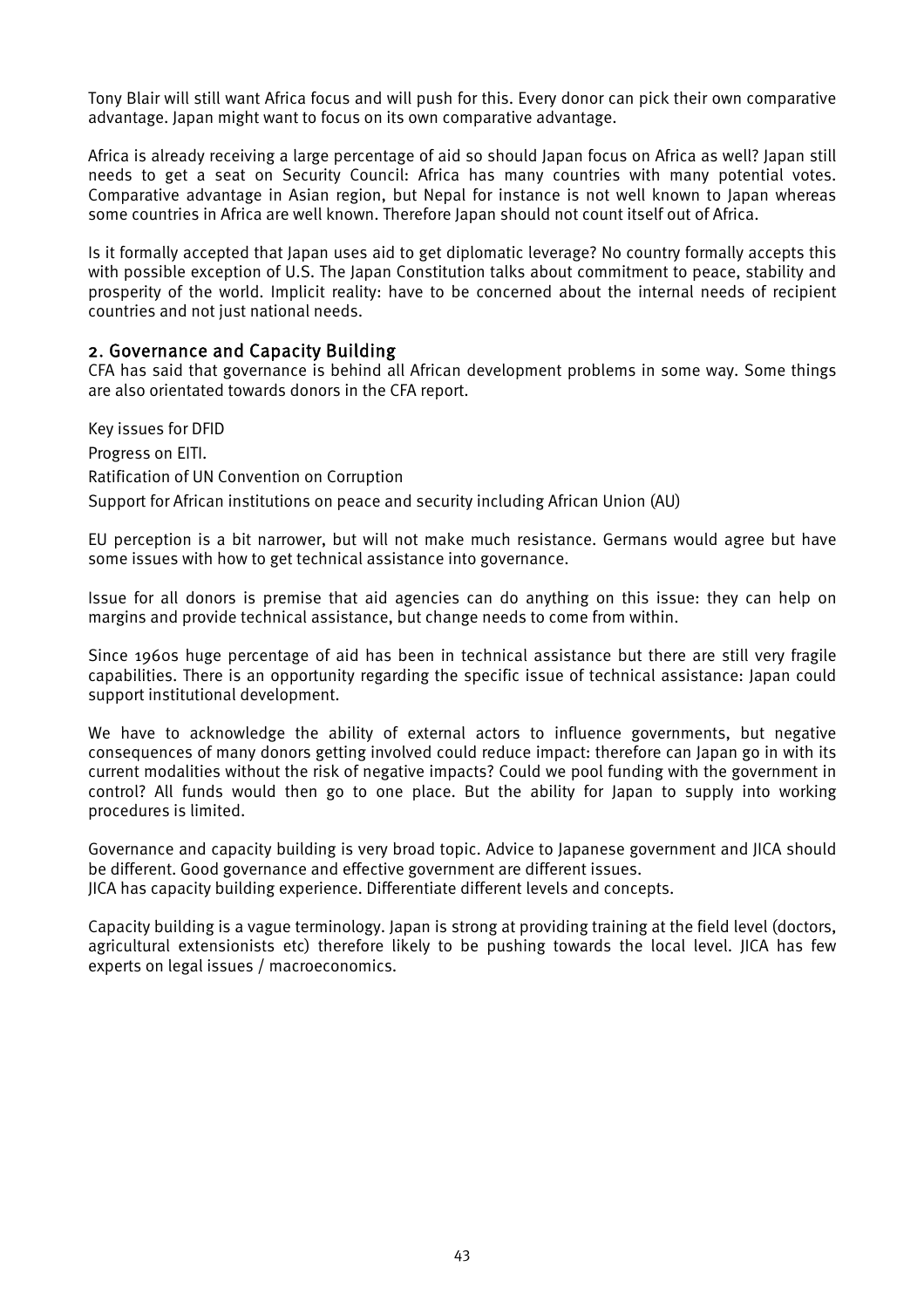Japanese approach to capacity building is to respect the existing government administration structure. DFID also does not want to divert attention away from the government. U.S. tries to bypass government. Capacity building and bypassing government issue – don't want new vertical / sectoral initiatives (i.e. a certain number of new health workers for Africa).

Is there a similar system in Japan engaged with political governance or has Japan stayed out of issue? There has been hesitation, for instance, to force the government in Myanmar to change the situation. Japan has tried to have a dialogue with the government instead.

Issue between bilateral donors: to what extent is there expertise in governance in Japan? DFID has made large intellectual investment to understand governance. JICA now has a governance team. Japan struggles to differentiate between government and governance.

#### 3. Peace and Security

The push from CFA and DFID will be for Africa stand-by forces; support for regional constitutions; UN Peace Building Commission.

There will be increased funding from EU. UK does have quite a leverage in EU but nothing specific to G8.

Peace building is important to the Japanese. JICA is trying to engage. Constitution prohibits sending military power abroad to resolve conflict except under UN. Non-militaristic way to prevent / rebuild after conflict: advice on this would be useful.

#### 4. Health and 5. Education Sectors

One of the key areas regarding building arguments for doubling aid. Resources are a big issue here. Recurrent costs will have to be addressed as a key issue. Brain drain also a big issue in CFA report.

ODA machinery – growing JICA expertise in education and growing quest for increase to education pool. There is already support, but how to deliver has not been addressed. Discussion about how to decrease unit costs.

There is an opportunity that Japan can add its own experience of rebuilding: link between recurrent costs and growth. How to stage the process in the right way?

#### 6. Growth

Japan can add to debate through its history of infrastructure work, including in Africa. Huge amount of naivety at present in international debate and Japan could take the lead here.

There was a discussion in JBIC with World Bank (and possibly AFDB) on launching an infrastructure study for Africa. Could throw up an interesting approach. Can the learning be shared? Currently there is no clear answer.

A proposal is currently on the table – to effectively manage resources there should be a consortium arrangement including World Bank, EU etc.

Issue of grants versus loans and also recurrent costs are questions for JICA.

Percentage of capital to labour for infrastructure. South Africa has had a high quality but labour intensive model of road building for example. Japan is going to have to untie to contribute to Africa significantly.

UK lost the ATP (Aid and Trade?) provision in 1988. Fact that Japan still has this may be useful – may be able to link private sector to ODA.

Africa needs to be able to repair the infrastructure work already done through aid. Need to put institutional component in place to do infrastructure work.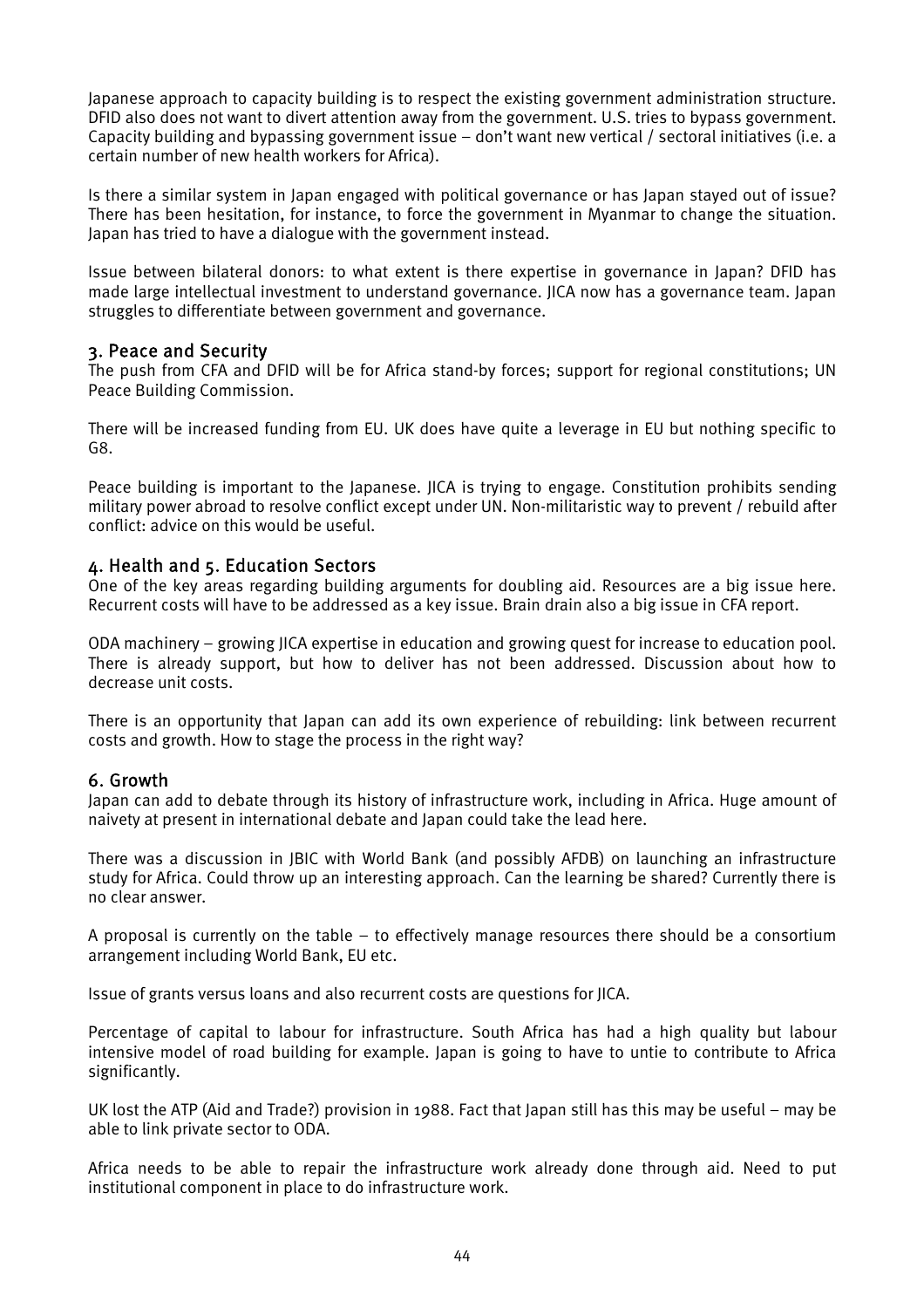Agriculture in Africa: will DFID push on this issue? Coming more through NEPAD in their Agriculture Plan. No-one knows what to push for in agriculture.

Path of East Asian high growth: green revolution and industrial development. In terms of agriculture this looked at both food security and productivity. Japan has tried to 'forget' the productive sector but not agriculture. Adrian Wood recommended that Japan should not choose a specific sector (agriculture, mining etc) but should just pick across the board. Japanese point is different to the UK here.

Japan needs to address following: if growth means export orientated growth, where are the markets (which becomes a political issue)? Need to have a market before you can rely on export orientated growth.

#### 7. Trade

Crucial issue but are there specific issues the UK will put forward? Not likely as the EU will put these issues forward. Conflicting interests of EU member states may floor these issues.

Challenge is about Doha development round. All G8 members will want to discuss in July. UK will try to make progress, although Japan may decide it is not politically feasible.

Peter Mandelson – suggests it is not just market access but capacity in export promotion. The business climate also ties in here. Supply issues also important and who will have comparative advantage.

#### 8. Increase Aid

Other EU countries have much less scope than UK. Less fiscal space in Germany therefore unlikely to get leap in development assistance.

Increased aid to Africa: what is the percentage of overall Japanese aid to Africa? If Japan reallocated some of the money that goes to China it could have a huge impact on Africa. 'China dividend': Japan loans to China therefore JBIC will face a challenge.

Loan aid has a different accounting system from grant aid etc. It could be possible to reallocate through AFDB and may be possible to go through international institutions. Although Japanese government doesn't give loans to HIPC countries, some have reached saturation and question is whether they should now qualify?

Has DFID also increased the number of staff to deal with the increased aid budget? Staff numbers at DFID have decreased. There is now pressure for DFID staff to spend. DFID have got around reduction in staff numbers through use of consultants. Tendency at DFID is to look for opportunities to spend bigger amounts of money in one go. Hilary Benn's push on Humanitarian situation: Japan could get involved here. If Japan wants to contribute more to Africa there are openings, but still a question over loans versus grants.

Other option (follow up to Sachs et al) to go through country by country and come up with a list of African countries where Japan can increase aid without the negative impacts.

Loan versus grant issue is a touchy one as power relations are involved. Need to think of different institutional arrangement if you want to increase grants.

It is right time to discuss both absorptive and spending capacities of donors. Proposal received last month regarding Southern Sudan: donors to have a shared office / chain of command. It would be expensive / risky to have a Japanese office whereas a shared office would be more cost effective.

Proposal of debt reduction in relation to HIPC: some countries could have a softer path to utilise a loan. Japan would be in agreement with a lower threshold.

JBIC AFDB initiative sounds good. If Japanese could get AFDB to function properly that would be really useful. Therefore a risky approach at present but it could be useful: any means by which the AFDB can be made to function better would be welcome. Don't just stop with the AFDB, go on to World Bank, etc.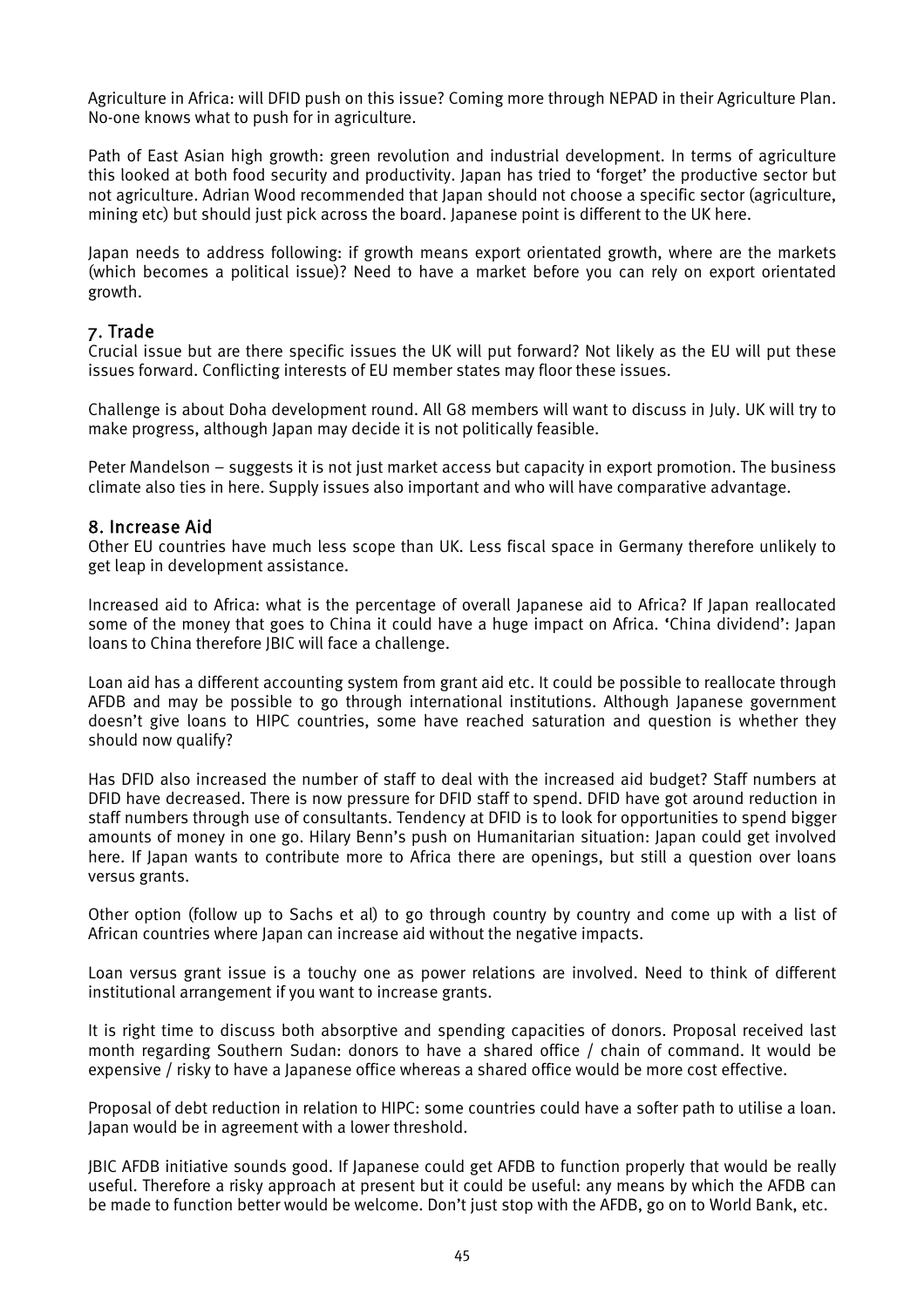#### 9. Aid Quality

Untying comes back to what was agreed at Paris. More movement could happen on this in September than July. Did Paris produce a timetable? Yes, harmonisation alignment plan.

The two Prime Ministers (Japan and UK) have to discuss and understand that harmonisation of aid will mean the need to restructure aid itself. Also underpins all other issues. If Japan is unable to increase aid contribution through trust funds etc then this may have a limited effect.

Given little fiscal scope for Japan to increase its aid budget, improving aid quality and effectiveness should receive more serious attention. It is hoped that the New Aid Agenda would raise awareness of the Japanese stakeholders on this matter.

#### 10. IFF

Chirac went to Japan and was supposed to discuss this issue. Japan is doubtful about why the IFF is needed. Japan and U.S. are not on board. UK will be pushing so Japan will need a position.

IFF is not a new mechanism but a new source of funds. Pilot IFF though GAVI and the main fund will go through existing organizations.

EU standards (Eurostats) – what are implications? Any expenditure made would show up on budgets and would therefore show up as government spend. Germany would have a problem with this.

#### 11. Debt Relief

CFA pushing for 100% debt forgiveness. France and Japan more sceptical. Technical issues but also political given that UK will push when other G8 countries might not support. Also push expected on heavily indebted non-HIPC countries.

Japanese position is similar to that of France. Japanese approach for case by case basis: is it possible to have a list by July? There is already a set of criteria from World Bank.

#### 12. Region-wide initiatives

Region-wide centres of excellent issue is one area Japan could contribute.

UK is supporting NEPAD in principle. Investment climate facility etc. Agree in principle with idea of strengthening Africa regional capacity.

Sensitivities in providing funding for regional institutions. Support for implementation of Africa Peer Review. Not clear what mechanisms will be used. Need to support priorities of African leadership. Regional institutions of excellence not expected to be a big push by UK.

EU would second this agenda. Regional integration is one of priorities. Areas of tension:

identify the right partners; who do you work with?

AU, especially on security side: EU does have a problem with their programming. Not really a problem with the UK agenda.

Peace-keeping: Japan is supporting AU with funds in Darfur for example.

Good idea to have pan-Africa system but we should not build new / parallel structures, but rather 'beefup' existing structures such as ICAD and ACBF.

Question of funding for AU itself outside of peacekeeping role. Would Japan be able to contribute to this? Yes if they had a good programme.

#### 13. Mutual Accountability

UK Prime Minister will put forward the view that international community needs to put in place mechanisms for ensuring delivery. Mechanisms through OECD dialogue, but none of these mechanisms have sufficient political 'oomph' to get results. Need better means to make donors live up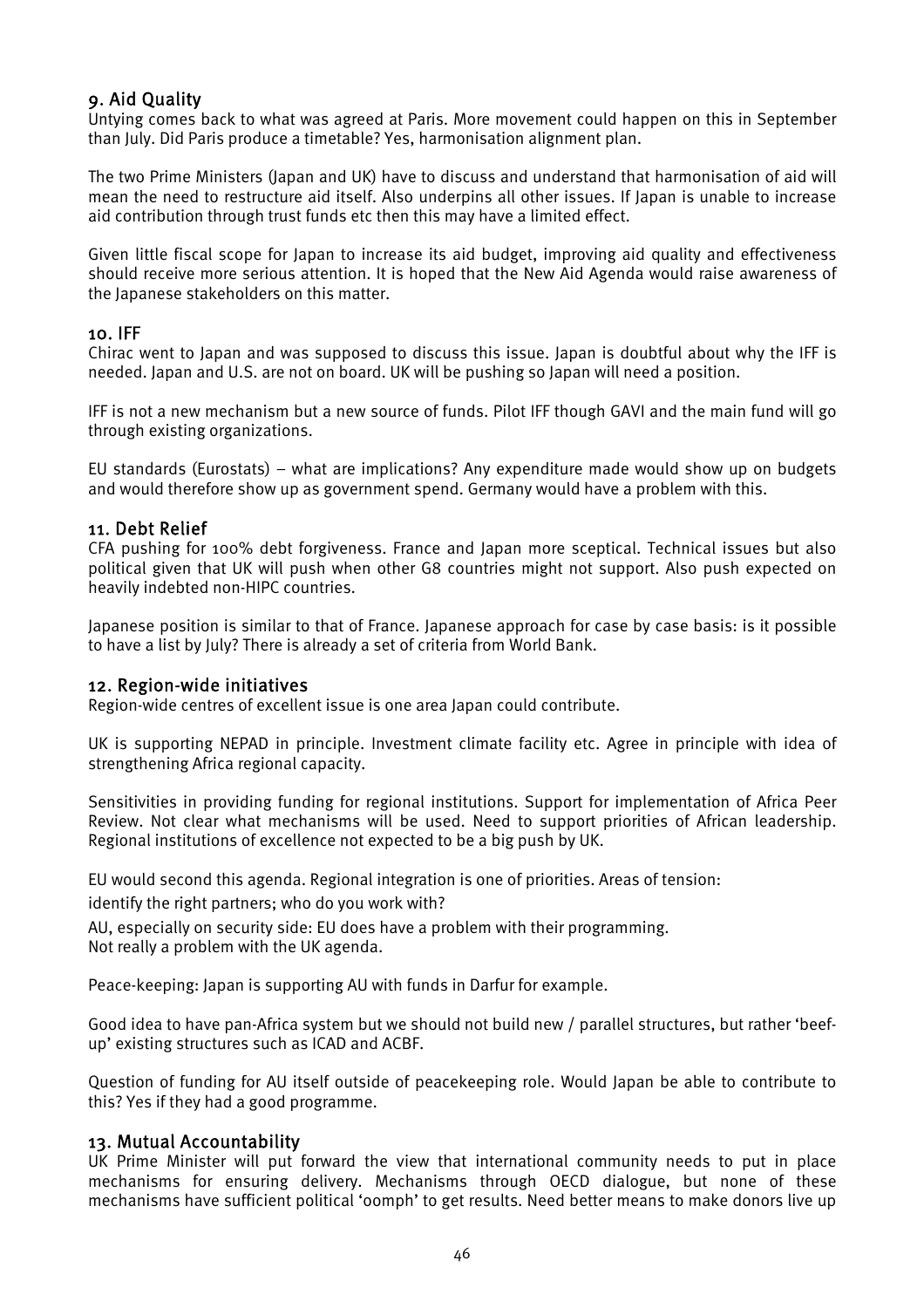to their promises. Prime Minister will contend 1 representative from G8 and 1 representative from Africa would be advocates who go the Heads of State and demand that they live up to their promises. Also strengthen African partners forum; more political clout required for mutual accountability. One or other mechanisms will be discussed in July. This is a new idea and will include aid, trade etc. Idea is that donors can sign up to a range of issues in July.

Mutual accountability included in the debate since 1975. Trying to get Lome and Cotonou agreement ideas one step further, therefore there may be issues to learn from these 25+ years of experience.

German response: principle would be welcome but detail difficulties around financial procedures.

France should be favourable but would need to check this.

Is this operating on a 'go-public' basis or is it purely a bilateral 'behind closed doors' approach? Not sure but may be public approach: 'embarrassment mechanism'.

Important symbolic implications for Japan. If they support this, it indicates they are supportive of reform, but this may open the door to more criticism of your current ODA approach.

How would Japan see this approach? I would support but the government may not: already have the DAC, WTO etc therefore question as to need for another system. Also Japan has to face recipients in Asia so it needs to include these.

Would this initiative be Africa specific? Not sure.

Germany may also make critique that we already have DAC etc. May be useful to propose that it would be useful to include an African representative in the DAC. OECD still lacks clout: currently senior official level rather than top level.

### Hot Topics for Japan's ODA

What are the 'hot button' issues?

- Focus on 'human security' as Mrs Ogata has prioritised this.
- Also Asia Africa debate (both cash and lessons).

#### (i) Human security (HS)

How and where does HS issue fit on the ODI matrix (11 issues). Mrs Ogata strongly pushes this and it is included in the ODA charter. Is it an accepted concept or is it new? 2 sides to HS:

- freedom from fear
- freedom from want (JICA focus here)

More effort on Africa in terms of HS will be pushed for by JICA.

Both Germany and EU see HS as important, especially Germany which has agreement from different departments. If it starts to cost money then it may be less favourable. On EU side, conflict prevention has been high on agenda, partly as EU doesn't have military capability. Part of European security strategy. Therefore both Germany and EU good 'targets' for HS.

Have not seen references to this point in official or grey literature in relation to France, but it is likely that they would also support. On poverty side, social protection is becoming more of an issue.

Recent 'Security and Development' paper from DFID, but concept of HS as such won't necessarily spark much excitement. But strongly resonant with poverty reduction. Theoretically similar. State avoidance: providing support when the state is unable to provide this may be problematic. UN developed HS as a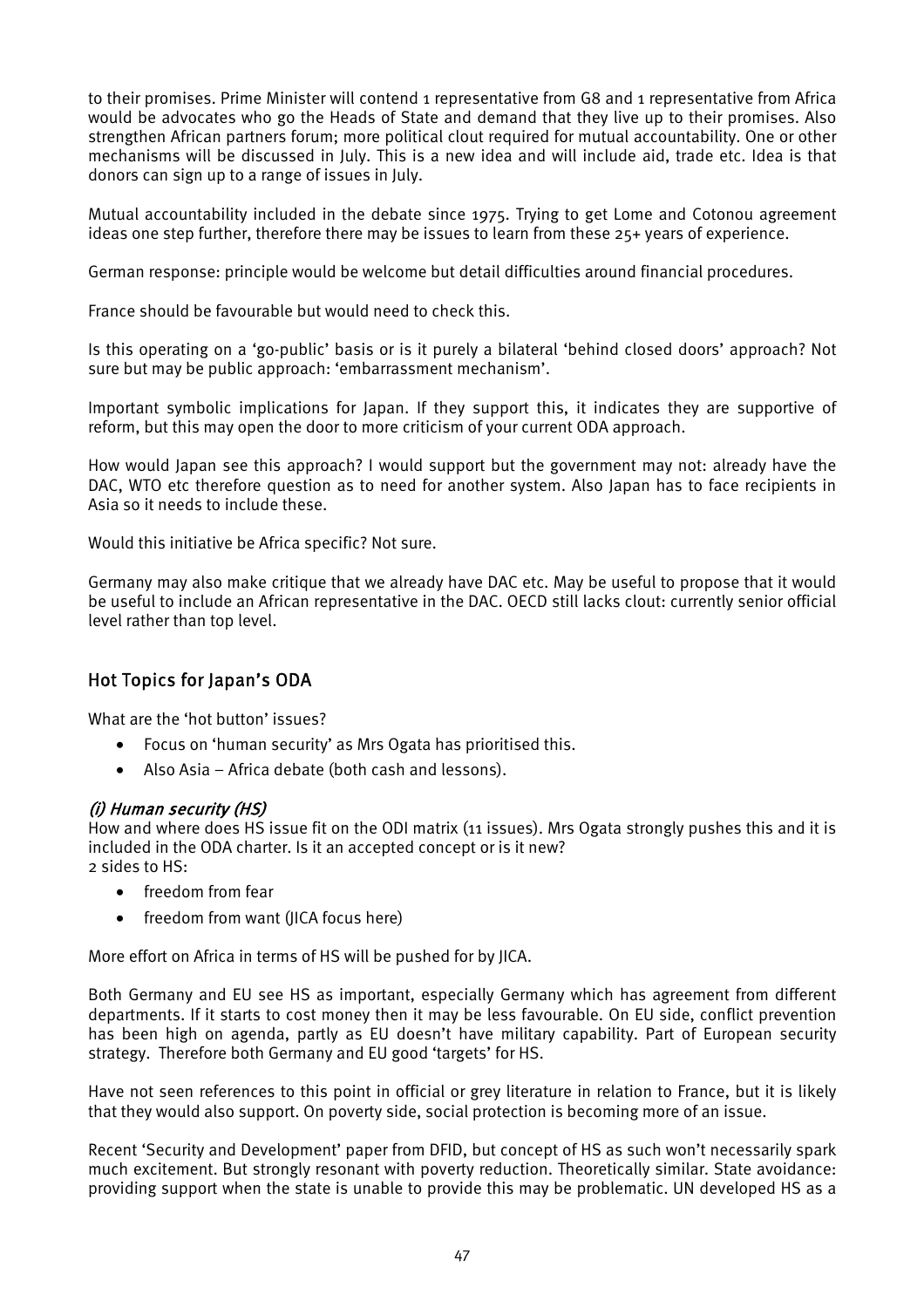concept to counteract the World Bank concepts of poverty reduction. Japanese approach of Madame Ogata: substitution for state rather than enabling state to deal with conflict.

#### (ii) Asia and Africa

Two sets of issues:

- Will there be a dividend from Asia to Africa?
- Japan has a successful experience in Asia How did aid contribute to the development process in Asia? Should it take this to Africa or no?

Always talk about taking Japanese experience in Asia to Africa, but we are not always sure why it did work: there is a vision of government, private sector involvement etc but no concrete analysis. All these elements might not exist in Africa. May need long-term research agenda. Need to evaluate Japanese aid to both Asia and Africa. See Ishikawa's paper:

- how do we see ownership / policy dialogue (but Japan had been cautious about using conditionality until recently)
- what is the role of government in promoting private sector etc?

Discussions I had in Japan were at hypothesis level. In the counties where it worked there was a framework / vision into which it fitted. Thai experience – how did they decide how to accept / reject aid? Compare to Cambodia.

Relationship with Africa has been different: less discussion on a year-by-year basis and long-term interaction.

Big hypothesis when I visited Japan was that club membership approach may have been useful: if you can make a set of reforms thereby enabling membership to the club, you will see real benefits.

Mutual accountability: G8 could pressure Japan to divert aid across the whole region. But difficult to reallocate budget in short term but might be something to consider for long term.

#### What will happen next?

- Meeting report and wider report for project.
- Event in Tokyo in May/June.
- We want this to be part of a process that continues.

Thanks to those who wrote background papers, the participants at the workshop today and ODI colleagues who have shared their knowledge.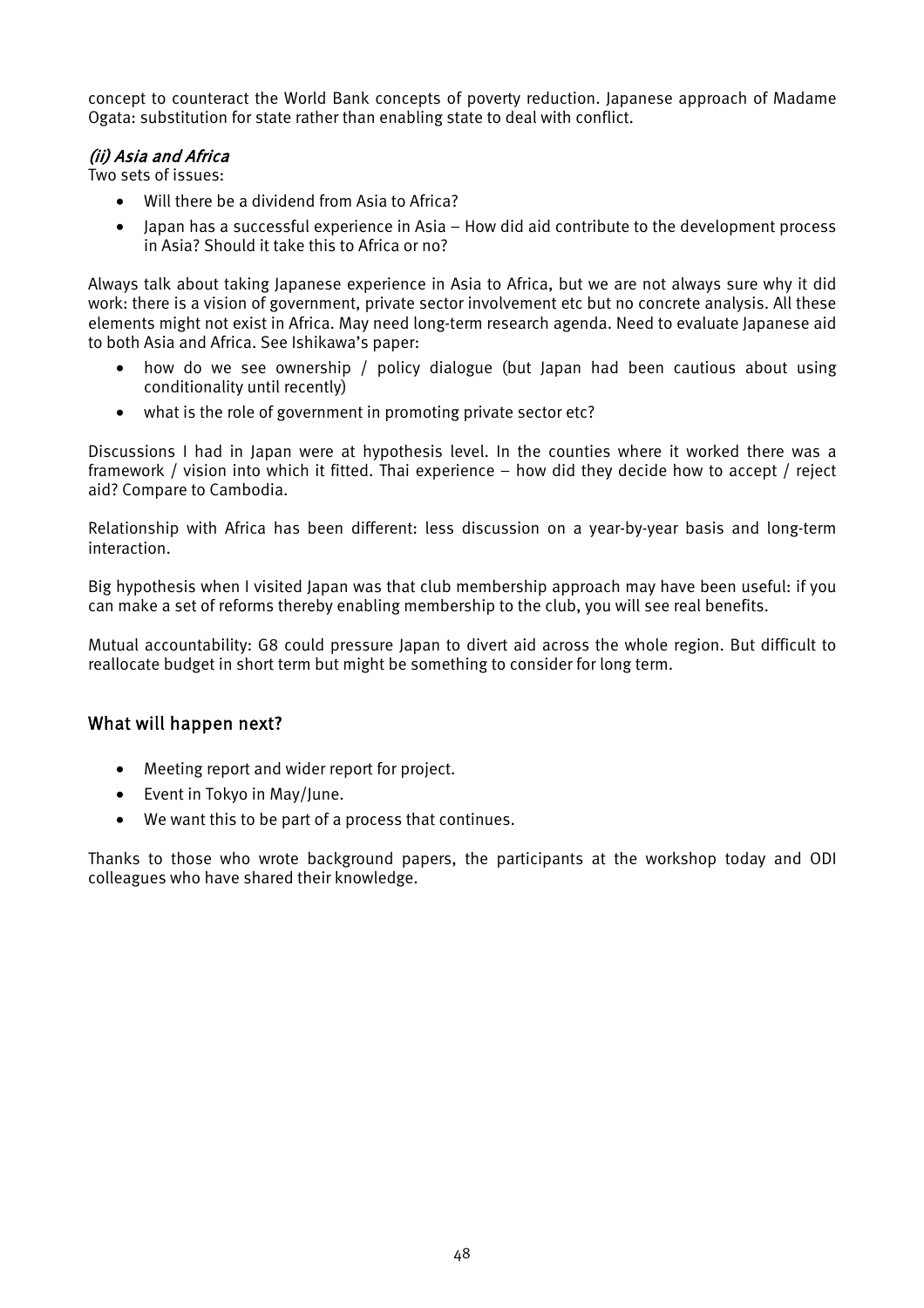# Annex 2: Understanding British aid to Africa: an historical perspective

# Tony Killick $^{20}$

The purpose of this note is to utilise historical information to throw light on the forces shaping British aid policies towards Africa, in the hope that JICA will be able to compare these forces with the influences and constraints determining their own policies. Section 1 summarises some of the key longterm developments in British aid policies towards Africa<sup>21</sup>; Section 2 attempts to summarise the influences shaping these policies; Section 3 comments briefly, in the light of the foregoing, on the present juncture of UK policies towards aiding Africa.

#### Elements of policy

Aid volumes and concessionality. The volume of direct British aid to Africa is constrained by the substantial level of its contributions to multilateral programmes (including those of the EU). The multilateral agencies, of course, also provide large volumes of aid to sub-Saharan Africa, of which the UK finances its share, but the following discussion is restricted to the bilateral element in British aid to Africa. The share of the multilateral element in the UK total rose strongly in the later-1970s and early-1980s but in recent years has stabilised at around 45% of the total.

Aid to Africa is, of course, also influenced by what is happening to the UK's total aid programme. Relative to GNP, the total started at the relatively high figure of about 0.5% in the mid-1960s, then went into fairly steep decline through to the mid-1970s, rose again in the second half of that decade, declined gradually but significantly during the 1980s and much of the 1990s, and then rose rather sharply from the later-1990s.



Figure 1. Shares of Commonwealth and Africa in total bilateral aid (%)

How did Africa fare in this context? In real terms, it did quite well, with only relatively modest declines during the retrenchments of the 1980s and 1990s. Figure 1 shows Africa's share declining gradually in the first half of the 1990s and then rising to the turn of the century, although note that this excludes humanitarian assistance. More recently, its share has declined but this was in the context of a rapidly-

 $\overline{a}$ <sup>20</sup> Senior Research Associate of the Overseas Development Institute. I am very grateful to Adrian Hewitt and others at ODI for valuable comments on an earlier draft. I am also indebted to Sandra McAllister and Gillian Dobbin of the Statistics Department of the Department for International Development for providing me with unpublished time-series data.<br><sup>21</sup> I will throughout use 'Africa' to mean sub-Saharan Africa.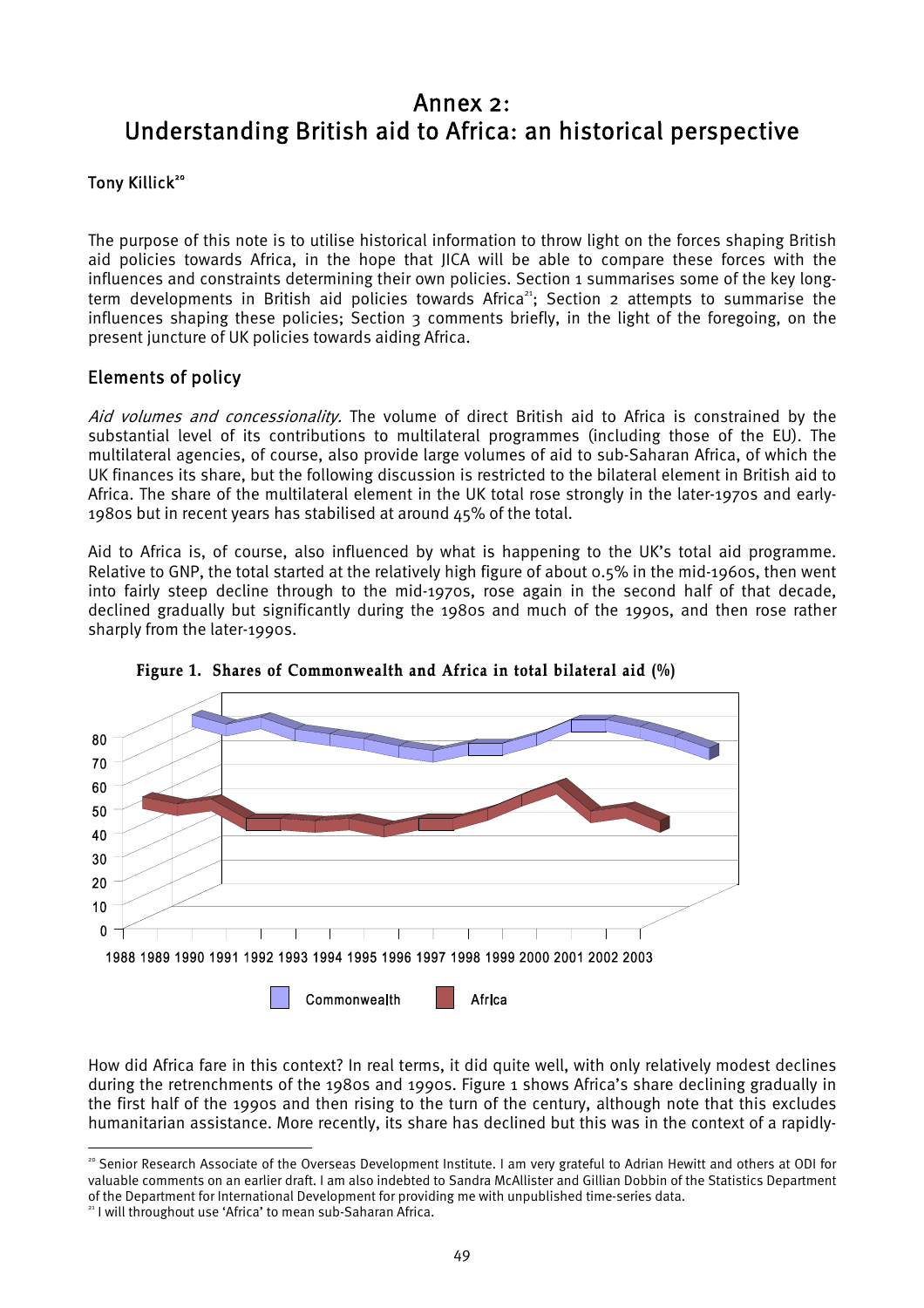growing total budget so that the real absolute (current price) value of UK aid to Africa doubled in 1995/96 to 2003/4. Asia's share has risen in the most recent years (partly because of the emergence of Iraq as a major recipient – classified as Asian), although that seems likely to be reversed again in the next few years. The position today remains, as it has always been, that in relative terms Africa is strongly favoured over Asia, as illustrated by the following statistics for UK bilateral aid per capita in 2002 (in £s):

| Africa     | 1.03 |
|------------|------|
| South Asia | 0.28 |

 $\overline{\phantom{a}}$ 

Moreover, British assistance to Africa has always been highly concessional. For most of the last 20 years virtually all assistance to African (and other least-developed) countries has been in the form of grants, as against loans, but even as early as the mid-1970s UK aid to lldcs was recorded as having a 99% grant element. The UK has also implemented an active programme of bilateral debt forgiveness, in effect converting past loans into grants, as well as supporting the international HIPC scheme of debt relief, from which African countries have been among the largest beneficiaries.

*Modalities and end-use composition*. The dominant form of financial assistance in the earlier years of British aid was to finance discrete development projects, commonly linked to the provision of technical assistance. For reasons discussed in Section 2, the dominance of the project mode in Africa began to diminish during the 1980s, with the emergence of various forms of programme assistance, generally in support of the 'structural adjustment' programmes of the IMF and World Bank (the IFIs). The structural adjustment agenda gathered force in the 1980s and continued strongly into the 'nineties. However, during the latter part of the 'nineties there was a growing realisation among donors, including the UK, that in Africa conditionality-based structural adjustment was bringing few of the intended benefits. This realisation fed into a major re-think of aid priorities and modalities presented by the OECD-DAC in 1996. Among other things, this greatly enhanced the priority accorded to the objective of reducing poverty and related variables – a thrust which eventually evolved into today's Millennium Development Goals (MDGs). OECD-DAC also placed issues of aid effectiveness more firmly on the agenda and this latter thrust helped to sustain the trend towards programme assistance, even though structural adjustment was running out of steam. Since the late-1990s, DfID has been among the more aggressive advocates of programme modalities (largely direct budget support but also sectorally-based by means of SWAps), as against projects.

How does the actual composition of British aid to Africa marry up with this description of global trends? We only have comparable time series beginning in 1988/89 and these show a more complex reality that DfID's preferred pattern – see Figure 2.<sup>22</sup> First, a rather sharp upward trend is revealed in the share of project aid in total bilateral aid to Africa since the beginning of the 1990s, although the interpretation of this trend is made more difficult by the Department's lumping together into this category of project and sector assistance, even though some of the latter would be better regarded as programme assistance, via SWAps and similar schemes. In any case, even at its peak, in this period project-sector aid throughout makes up less than a fifth of the total.

Another noteworthy feature has been the persisting large scale of technical co-operation, again somewhat contrary to DfID intentions, although there has been a downward trend since the late-1990s. Technical assistance has throughout been by far the largest category of spending: even in 2003/04 over £250 million was spent on this form of aid (but note the caveat about the data in footnote 3). Many people do not realise the large scale and cost of technical assistance to Africa. Perhaps the biggest surprise is the rather constant share, at around 30%, of programme aid – despite DfID's vigorous espousal of this aid form in recent years. It appears that it was having difficulty in implementing its preferred shift from projects to budget support, with the ratio of programme to project aid in 2000/01- 2003/04 being precisely the same, at 1.75, as in 1988/89-1991/92.

<sup>&</sup>lt;sup>22</sup> Figures relate to current-price data on UK bilateral assistance to sub-Saharan Africa. The 'programme aid' category includes bilateral debt relief and (on advice from the statistics section of DfID) the 'technical assistance' category includes 'grants and other aid in kind.' Much of this consists of technical assistance projects although it also includes grants to NGOs in Africa. The 'other' category consists of expenditures under the Aid and Trade Provision which had effectively ceased by the end of the 1990s. The period shown are to be read that the years in question refer to the financial year commencing in that calendar year. For example, '1988-91' refers to 1988/89 to 1991/92.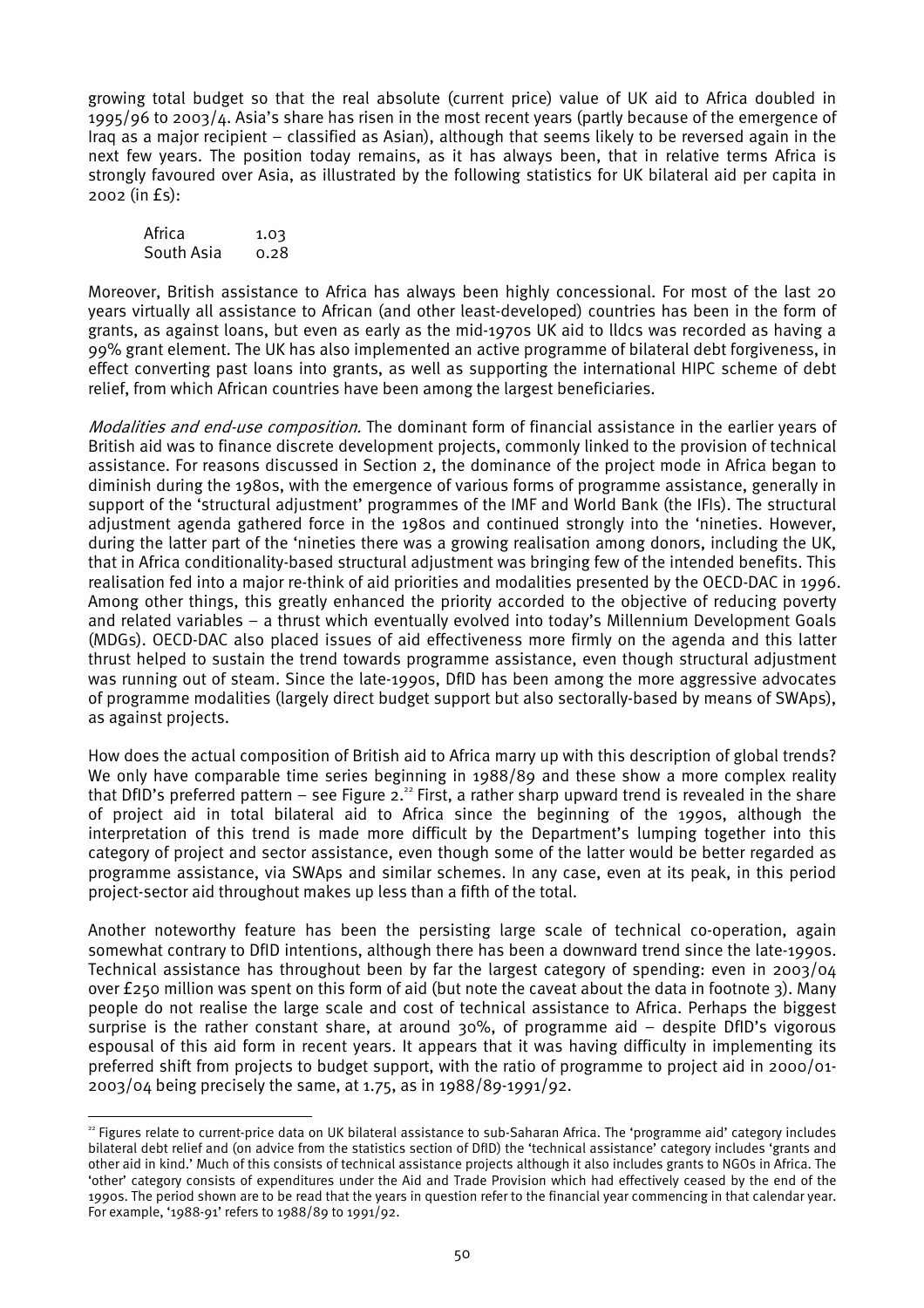

If the above trends suggest inertia in the composition of aid, DfID can certainly argue that its presentday support to Africa is strongly consistent with its chosen concentration on reducing poverty and promoting the MDGs. Even though covering only the most recent 15 years, Table 1 shows just how far the pendulum has swung away from assisting directly productive sectors in favour of education, health and other social sectors. Note also the consistently very small share of environmental applications. Humanitarian assistance is excluded from the table. This is apt to fluctuate widely from year to year, but the data suggest an upward trend during the last decade or so.

| Period <sup>*</sup>        | Economic | Social<br>Services <sup>25</sup> | Environment | Governance | Rural Livelihoods |
|----------------------------|----------|----------------------------------|-------------|------------|-------------------|
| 1988/89-<br>1989/90        | 66.4     | 17.2                             | 2.6         | 3.5        | 10.4              |
| 1993/94-<br><u>1994/95</u> | 56.8     | 23.0                             | 3.3         | 8.4        | 8.5               |
| 1998/99-<br>1999/00        | 23.7     | 36.0                             | 3.4         | 28.7       | 8.2               |
| 2003/04                    | 24.9     | 53.5                             | 1.5         | 14.4       | 5.8               |

#### Table 1: UK aid to Africa by sector of application (percentages of total)<sup>23</sup>

An even more dramatic demonstration of change is given by the following figures showing aid to Africa for what can broadly be described as investment in 'directly productive' activities (economic + rural livelihoods) as a percentage of 'social' spending (education + health + social + governance):

| 1988/89-1989/90 | 371 |
|-----------------|-----|
| 1993/94-1994/95 | 208 |
| 1998/99-1999/00 | 49  |
| 2003/04         | 45  |

Assistance targeted specifically at the reduction of poverty has increased sharply – by about four-fifths in current prices during 1998/99 to 2003/04.

The evolution of policy priorities. One obvious way in which the administration of British aid differs from that of Japan is that, from the creation in 1964 of a Ministry of Overseas Development, execution of the great preponderance of the country's total assistance has been concentrated in a single

 $\overline{a}$ 

<sup>&</sup>lt;sup>23</sup> These figures exclude humanitarian assistance and aid which could not be allocated by sector.

<sup>&</sup>lt;sup>24</sup> The statistics are means of 2-year periods except for 2003/04.<br><sup>25</sup> A combination of education, health and 'social' categories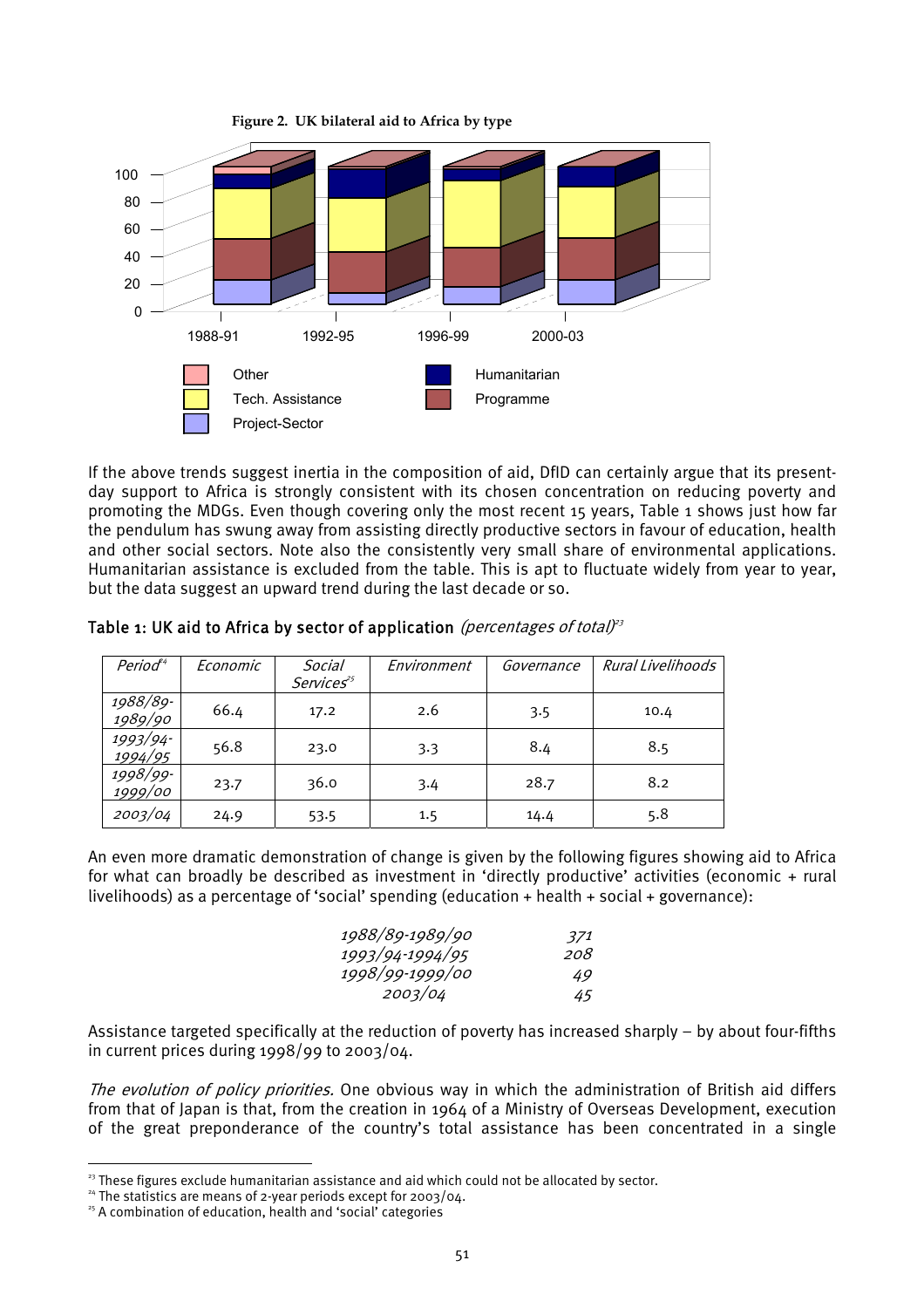department of government.<sup>26</sup> However, this does not mean that the disinterested promotion of social and economic development has always dominated the policy priorities of successive administrations. Aid has also, of course, been used to promote Britain's national interest. One obvious issue here is the standing of developmental considerations  $vis$  a  $vis$  foreign policy, security, immigration and commercial objectives. An important clue is provided by the fluctuating status of the government department responsible for aid, which is summarised in Table 2 overleaf.

The points of substance beneath this apparent game of ping-pong were the signals the changes sent about the relative importance attached by successive governments to developmental and foreign policy objectives. Developmental considerations were more likely to be subordinated when the department formally came under the responsibilities of the Foreign Secretary, although the contrasts between the two situations were not in practice as dramatic as might have been expected. Even when part of the FCO, the department had considerable latitude in pursuing developmental goals, just as, when independent, it has been far from immune to the influence of foreign policy considerations. Party politics has been a strong influence in these matters, as is described in Section 2.

Just as the influence of foreign-policy-cum-security considerations has waxed and waned, so too has the influence of commercial motives. Whilst these had always been present, the intrusion of commercial motives was given greater formal legitimacy with the introduction in 1977 of the Aid and Trade Provision (ATP), which linked the use of aid funds with the provision of non-concessional export credits. This became an obvious target for critics, for what they saw as a mis-use of funds intended to promote development, but it should be kept in perspective, for its use was limited to a maximum of 5% of the total aid budget. Moreover, as it developed, it came to be applied largely to subsidise exports to emerging Asian countries and hence had little impact on aid to Africa. This explains the extremely high levels of concessionality in support to Africa reported earlier. The ATP scheme was formally discontinued in 2000.

Of considerably greater importance was the common practice of procurement tying. This meant that imports financed by British aid were restricted to goods and services originating in the UK, a form of protectionism which often much reduced the real value of the 'assistance' provided and which effectively reduced its concessionality. In the 1980s nearly half of total UK bilateral aid (to all countries) was tied in this way, although this reduced in the 1990s and was applied to only about a seventh of total bilateral aid by 1996. It was abolished altogether in 2001.

Lessons of experience also led to changes. This was particularly the case with project-based and technical assistance modes of aid delivery, with neither of these now viewed as having been very effective, partly because of the high transactions costs which they involve. Along with other donors the UK has therefore turned towards programmatic forms, as mentioned earlier.

British aid policies to Africa have changed in other major ways. Among the most obvious in recent years is the extent to which DfID's agenda has shifted from a project-led promotion of economic growth to concentration on the goal of poverty reduction and achievement of the MDGs. Indeed, DfID's mission statement is now officially summarised as to, 'eliminate poverty in poorer countries, in particular through achievement by 2015 of the Millennium Development Goals' and the Public Service Agreement which it has with the Treasury is defined almost exclusively in terms of progress towards the MDGs and the reduction of poverty. The poverty goal is reflected in a shift in the end-use of aid to Africa away from directly productive economic sectors in favour of social services and 'governance' noted earlier. It is true that it was the 1975 White Paper which first gave prominence to the poverty-reduction objective but this was a less dominant theme and was viewed more in terms of rural development.

 $\overline{a}$ 

<sup>&</sup>lt;sup>26</sup> There were aid elements in the activities of the Export Credit Guarantee Department and the Commonwealth Development Corporation but these were always minor parts of the total, so that the policies of the aid department almost represent the totality of the picture.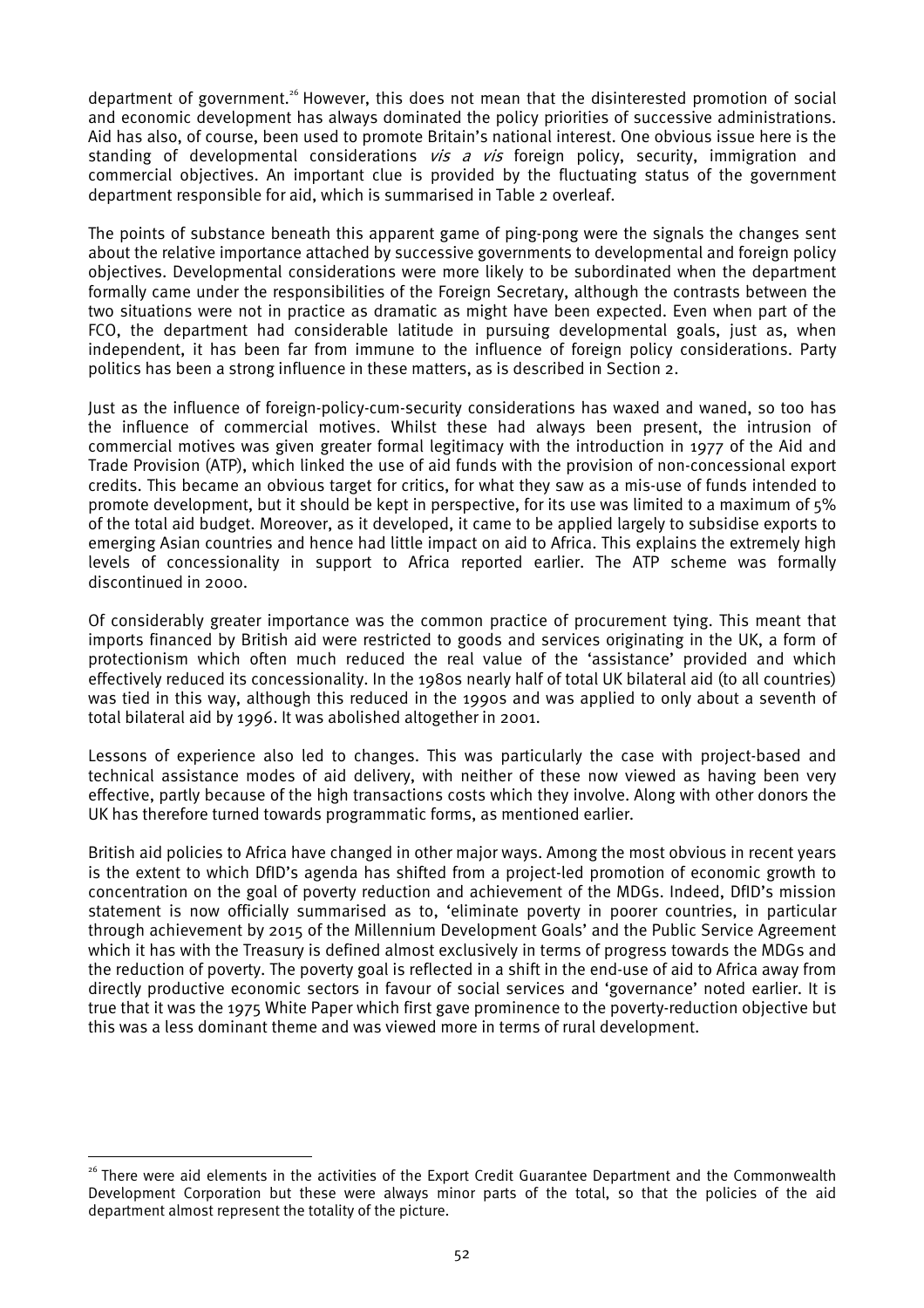| Period             | <b>Party &amp; Prime Minister</b>                                    | <b>Aid Administration</b>                                                                                                                                                                                                  |
|--------------------|----------------------------------------------------------------------|----------------------------------------------------------------------------------------------------------------------------------------------------------------------------------------------------------------------------|
| 1964-70            | Labour. Harold Wilson                                                | Independent Ministry of Overseas Development created, with<br>minister having a seat in the Cabinet (1964).                                                                                                                |
|                    |                                                                      | Political status down-graded in 1967, with minister losing Cabinet<br>status.                                                                                                                                              |
|                    |                                                                      | Publication of White Paper: Overseas Development: The Work in<br>Hand (1967)                                                                                                                                               |
| 1970-74            | Conservative. Edward Heath                                           | Department re-named Overseas Development Administration<br>(ODA) and becomes formally part of the foreign affairs ministry<br>(Foreign and Commonwealth Office - FCO), represented in<br>Cabinet by the Foreign Secretary. |
| 1974-79            | Labour. Harold Wilson (to 1976)<br>James Callaghan (1976-79)         | Reverts to 1964 status - independent of FCO and with Cabinet-<br>level minister.                                                                                                                                           |
|                    |                                                                      | Publication of White Paper, Overseas Development. The Changing<br>Emphasis in British Aid Policies. More Help for the Poorest. (1975)                                                                                      |
| 1979-97            | Conservative. Margaret Thatcher<br>(to 1990)<br>John Major (1990-97) | Reverts to the 1970-74 status.                                                                                                                                                                                             |
| 1997<br>to<br>date | (New) Labour. Tony Blair                                             | Reverts to 1974-79 status, re-named Department for International<br>Development (DfID) and with additional responsibilities in<br>international economic issues which have a bearing on<br>developing countries.           |
|                    |                                                                      | Publication of two White Papers:<br>Eliminating World Poverty: A Challenge for the $21st$ Century (1997)<br>Eliminating World Poverty: Making Globalisation Work for the<br>Poor(2000)                                     |

#### Table 2: Forty years of governments, Prime Ministers and aid administrations

The nature of the relationships which the UK as a donor has sought to establish with recipient governments has also undergone substantial change. This has been partly the result of the waxing and waning of non-developmental foreign policy and commercial motivations described earlier. It has also resulted from another change observed above, the move from project to programmatic modalities. This shift first achieved prominence in the 'structural adjustment' era of the 1980s and earlier 1990s, when the IFIs were highly active in the placing of adjustment credits, especially in Africa, and when an increasing share of British aid was used in support of these. As this developed, relationships became increasingly based on donors' desire to improve economic and institutional policies within recipient countries, attempting to use financial leverage through the application of extensive policy conditionality. During the '80s, the UK was largely content to piggy-back on the conditionality of the IFIs (especially the IMF), generally making access to its own programme assistance conditional upon a country's continued satisfactory implementation of IFI adjustment programmes.

An extension of conditionality-based assistance occurred in the early 1990s with a sharply increased use by the UK and other bilateral donors (and with the IFIs this time trailing behind) of political and governance-related conditionality. In the words of the then Foreign Secretary, Douglas Hurd, in 1990, 'Countries tending towards pluralism, public accountability, respect for the rule of law, human rights and market principles should be encouraged. Governments who persist with repressive policies, with corrupt management or with wasteful and discredited economic systems, should not expect us to support this folly with scarce aid resources.'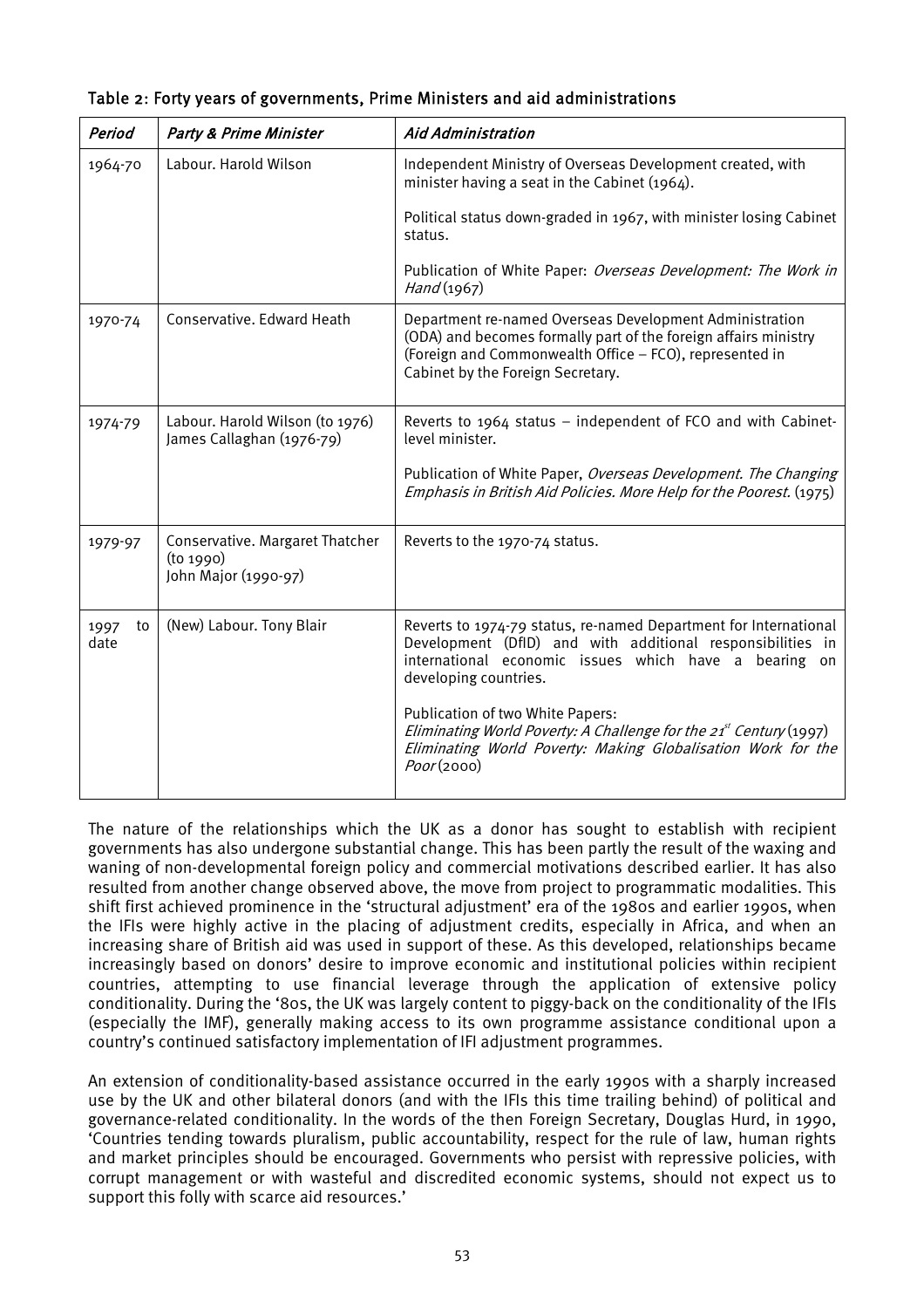In practice, neither the IFI's policy conditionality nor the political conditionality of the bilaterals was pursued with consistent rigour and recipient governments quickly learned how to play the conditionality game without prejudicing continued inflows of assistance. It is perhaps not surprising, therefore, that a major feature of the 1997 White Paper was an announced move away from relationships based on conditionality in favour of more even-handed 'partnerships' involving mutual recipient-donor responsibilities. Policy and governance issues were still regarded as of central importance but these were henceforth to be based on local ownership, policy dialogue and mutual agreements among parties. An implication of this shift was also that the UK would henceforth be more selective in the African (and other) governments it supported, reducing its aid to those which did not meet minimum conditions of trustworthiness and desire to promote poverty reduction. However, it is not clear that there has since been any decisive move towards greater selectivity. It is probably also true to say that it has proved quite difficult to draw and maintain the line between a relationship based on conditionality and one rooted in ownership and partnership. It is likely that only in a few Britishaided African countries has there been a clear and generally-recognised change in relationships, although DfID's desire is undoubted.

Lastly and related to the moves towards programme aid and policy dialogue, the substantial decentralisation that has occurred in DfID's operational structure should be noted as an important development. In virtually all major African recipients, substantial financial and policy authority is vested in the local DfID representatives, with reference back to London restricted to the most major or sensitive issues. A possible down-side of this is that DfID headquarters may now find it harder to secure uniform implementation of its policy intentions.

To sum up, it is evident from the above account that there has been quite a lot of fluidity in British aid policies towards Africa over the last four decades. Major movements have occurred in almost every dimension, although inevitably the reality of change on the ground has often been less dramatic than the observable shifts in headquarters policies. The main task of the remainder of this paper is to try to identify the main determining influences on the evolution of policy described above.

#### Determining influences

The long-term course of the policies of any institution is the result of interplay between inertial forces, tending to perpetuate the *status quo*, and active forces for change. Policy-makers are constrained by history, by special interests who benefit from existing policies, by settled ways of viewing problems, by the perceived dangers or uncertainties of changing course. The extent to which they are free of inertial forces – especially the restraining hands of interest groups – shows the extent of their *autonomy*, a concept which became popular in the literature explaining the relative success of East Asian 'miracle' economies, where policy-makers were seen to have enjoyed substantial autonomy from special interest groups.

In what follows, both inertial and proactive forces are described but what is already suggested by the policy fluidity described in Section 1 is that British aid administrators have enjoyed quite a high degree of autonomy, although more so at some times than others. The following account identifies three broad influences: historical; ideological and intellectual; and what is termed the global politics of aid.

#### (a) The influence of history

British imperialism – and post-colonial guilt – offers an obvious starting point. A direct line can be traced back from the creation of ODM in 1964 to grants in aid provided to colonies from the 1870s. Such assistance was more formally organised under the 1929 Colonial Development Act and subsequent Colonial Development and Welfare Acts of 1940 and 1945. The provision of this support was intended to end as colonies became independent, with what would now be called development assistance then to be restricted to the provision of some technical assistance and contributions to multilateral institutions like the World Bank. The strength of the British anti-colonial movement, adoption elsewhere of bilateral aid programmes and a change of government altered that, however, and led to the creation of ODM in 1964.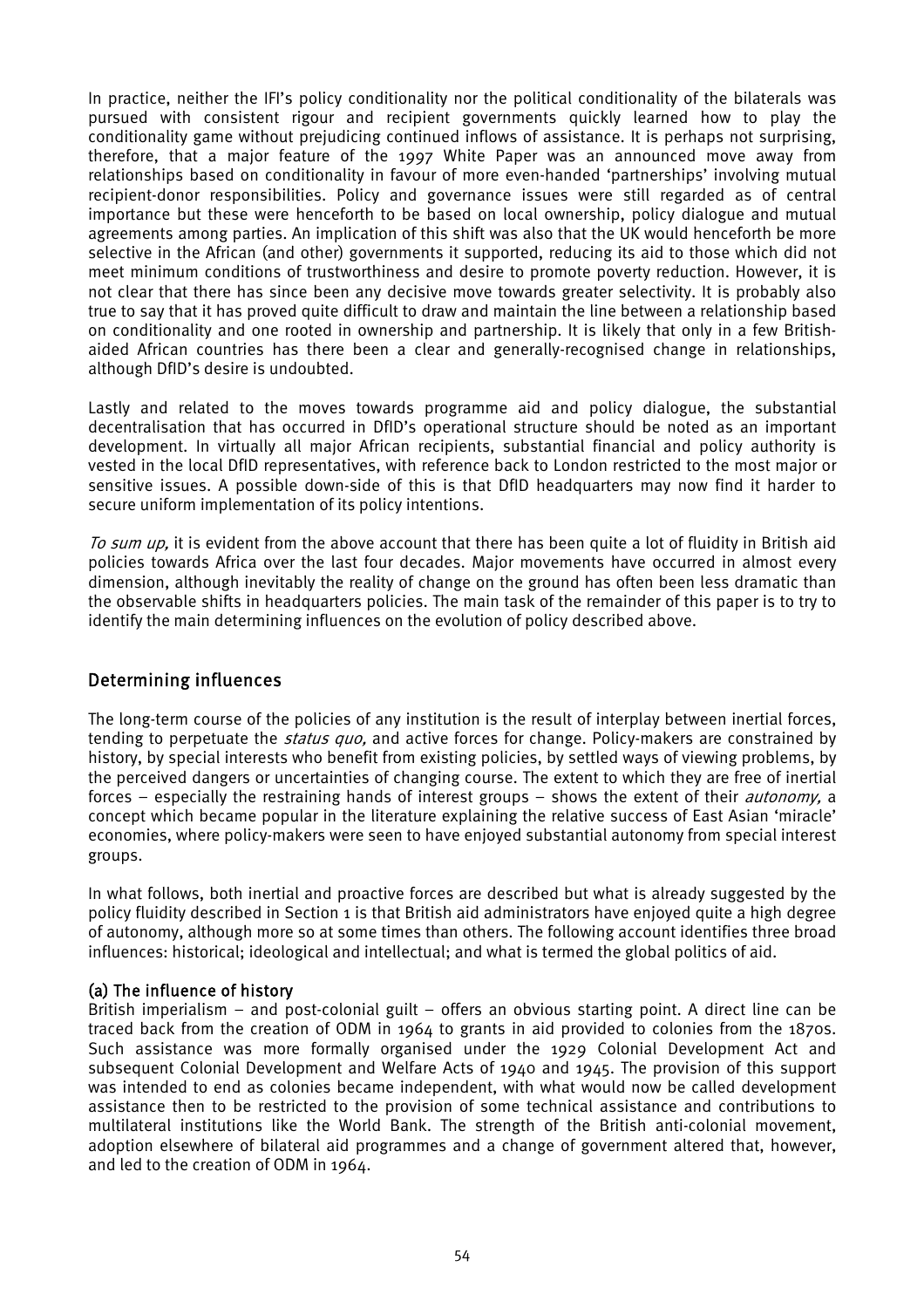Forty years later the influence of the UK's colonial history is still evident, even if it is gradually being eroded. The persistently large share of Commonwealth country recipients is illustrated in Figure 1 (page 2). As recently as 1999/2000 no less than 72% of DfID's total bilateral aid (excluding humanitarian assistance) went to Commonwealth countries, about the same as ten years earlier. This share has since diminished but was still as high as 60% in 2003/04, when 15 of the top 20 recipients were Commonwealth countries. Former British colonies in Africa have benefited from this bias. Twelve of the top 20 were African countries, of whom only one (Ethiopia) was not a Commonwealth member.<sup>27</sup> The strength of the historical factor is illustrated by the continued enjoyment of substantial British assistance to Malawi and Zambia, neither being a country that would appear to merit priority in terms of the effectiveness of such aid. It is also illustrated by the absence of any clear downward trend in the Commonwealth's share of UK aid, illustrated in Figure 1.

The lingering influence of British imperialism, then, has acted as an inertial force. A more recent historical development, however, served as a spur to change. This was the end of the Cold War at the beginning of the 1990s. This undermined the *raison d'etre* for supporting certain corrupt and antidevelopmental regimes which, however, had enjoyed geopolitical importance during the period of East-West standoff (although this was not a factor which greatly influenced the distribution of British aid to Africa). More generally, the end of the Cold War tended to reduce the weight attached to foreign policy considerations in British aid allocations. It was not a coincidence that the political conditionality referred to earlier was introduced after the end of the Cold War. In principle, the collapse of communism as a possible threat could have brought a 'peace dividend' to the aid budget but the priorities of the government of that time did not favour that. Indeed, the decision of the incoming Labour government of 1997 to stick with the announced spending allocations of its predecessor for two years meant that it was not until the end of the 1990s that the aid budget could begin a period of rapid real growth that has continued through to today.

History enters the story in another way too, through its influence on the course of British domestic macroeconomic policies. There were long periods during the post-World War II period when, from today's perspective, successive administrations pursued inappropriate macro policies which, in turn, impacted on the scale of the country's aid budget. Thus, throughout much of the 1960s and 1970s governments sought to maintain relatively fixed ('adjustable peg') exchange rates which were inconsistent with governments' fiscal stances and the relative inflexibility of the economy. This led to sometimes acute balance of payments difficulties ('sterling crises'), which governments sought to resolve through imperfectly executed policies of financial stringency. As an economic advisor in the then Ministry of Overseas Development in the late-1960s, the present writer well remembers the balance of payments justifications offered for the squeeze on the aid budget of that time. The huge macro pressures that were generated during the first years of the 1990s by Britain's attempts to sustain a stable exchange rate at an inappropriately high rate through membership of the EU's Exchange Rate Mechanism are a more recent memory, as is the financial stringency which followed its collapse. Interestingly, the move since to a policy of market-determined exchange rate flexibility has assisted the aid programme, not only eliminating the foreign exchange constraint but also, via a competitive exchange rate, removing the last rationale for protecting British exporters through aid tying and the ATP.

Of course, Britain's aid budget is a small part of total state spending (under 5%), so it has always been possible to argue that it would not matter in macroeconomic terms if the government of the day chose to give priority to maintaining the aid budget even during periods of general financial stringency. It is certainly the case that the administrations in power in the periods when aid was in decline – the second half of the 1960s and the 1980s and much of the 1990s – demonstrated a relatively low regard for aid (Mrs. Thatcher, who was premier for much of the latter period famously dismissed it as 'handouts') but even with good will it could be electorally difficult to justify such special treatment when the domestic provision of state services was being squeezed. As it is, although the existence of an aid budget enjoys considerable public support, general election results have been little influenced by controversies about development assistance.

 $\overline{\phantom{a}}$ 

<sup>&</sup>lt;sup>27</sup> The picture is made a little more complicated, however, by the fact that one of these Commonwealth recipients was Mozambique, a former Portuguese colony which, uniquely, opted to join the Commonwealth.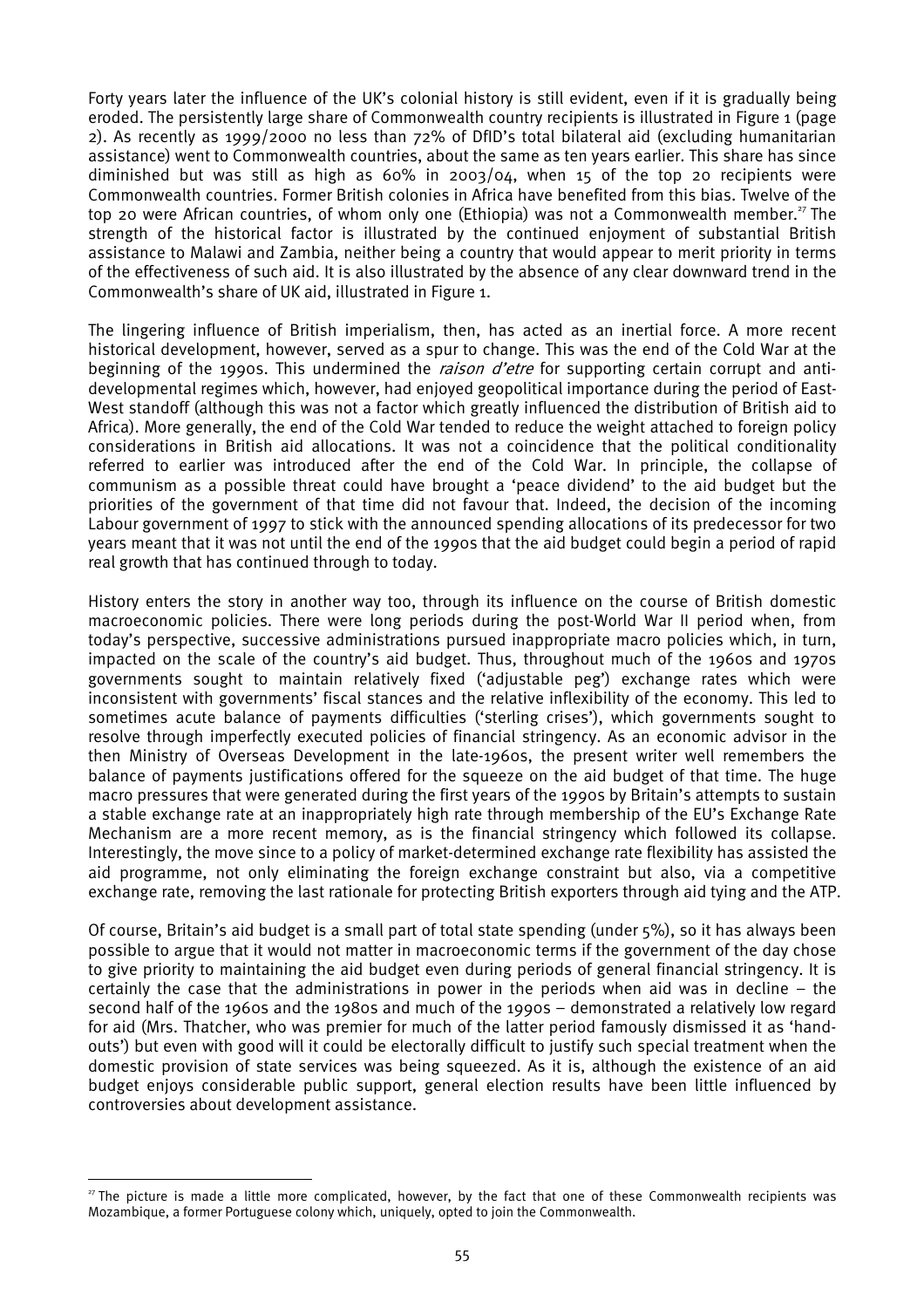#### (b) Ideological and intellectual influences

The last paragraph brings us naturally to consideration of ideology and party politics. The design of aid strategies and the specifics of policy have, by and large, not been the subject of any deep disagreement between the two main political parties, although differences have arisen on the extent to which aid should be used explicitly to promote British interests and on the desirable scale of the aid budget.

As regards the pursuit of British interests, the main contrast that is often drawn is between the view of successive Conservative administrations during 1979-97 and its Labour predecessors and successors. Although the Conservative administrations chose not to fully articulate an aid policy, it was significant that early on, in 1980, the then Minister announced the intention to 'give greater weight in the allocation of our aid to political, industrial and commercial considerations, alongside our basic development objectives.' Although developmental concerns throughout were still accorded considerable weight and most Conservative ministers responsible for aid were generally held in good regard within development circles, there was a real shift of emphasis, a greater willingness to use aid to protect commercial and investment interests and to promote such foreign policy objectives as maintaining the UK's leadership role in the Commonwealth and its permanent seat on the UN Security Council.

That this was a real difference has been demonstrated by the changes introduced by Labour since 1997. As we have already noted, tying and the mixed-credit ATP scheme have been ended. The status of DfID – and its ability to resist pressures from the ministries responsible for foreign affairs and trade – has been enhanced. In fact, one of the ways in which party politics has played out over the years has been over the status enjoyed by the aid administration. The history of this was set out earlier (Table 2), one of the main points at issue being the extent of independence which the department should enjoy from the foreign policy establishment. In essence, Labour has stood for a relatively strong and independent aid ministry, the Conservatives for a weaker department formally located within the FCO.

In the Japanese context, it is worth speculating on why it proved possible to end tying without any large public controversy. A number of explanations can be suggested. First, the British political culture gives rise to an executive power which is large  $vis a vis$  special interest groups. Such groups have influence, of course, and some in earlier periods have had major power (e.g. the trade unions in the 1960s and 1970s) but it has become relatively uncommon for governments to be unable to implement a policy change which they regard as important because of interest-group opposition. Second, by no means all British industry is protectionist (tying, of course, is just a form of protectionism) and protectionist lobbying had to be set against the anti-tying propaganda of campaigning NGOs. Third, as evidence accumulated on the high costs of tying to recipients, the British experience was that only a relatively few firms actually benefited much from it, so that the base of their support within industry was not very broad.

Fourth, the credibility of the old defence of tying – that it should be retained as a bargaining weapon in efforts to induce other donor governments to reduce their tying – became seriously eroded over time, as other donors continued to drag their feet. Fifth, as noted earlier, the change to a competitive, market-determined exchange further eroded the intellectual case for protection. Finally, there was the sheer inefficiency of using an aid programme as a way of supporting domestic industry. If the government wished to engage in protectionism, it was seen as more efficient (to the extent that protectionism can ever be described as efficient) and equitable to do so through the normal instruments of unfree trade, rather than using a spending programme ostensibly intended for quite different, developmental, purposes.

In any case, within the UK, since 1997 the primacy of developmental considerations has been powerfully reasserted, not least through publication of two White Papers and supporting legislation. In fact, the 2002 International Development Act made it unlawful for British aid to be used for any purpose other than the furtherance of sustainable development or improving the welfare of the populations of assisted territories. Interestingly, these changes were not the subject of much partypolitical controversy. The Conservative response to the seminal 1997 White Paper was muted but essentially supportive. More recently, the Conservative Party has formally pledged to match Labour's commitment to achieving the UN target of an aid programme equivalent to 0.7% of GDP by 2013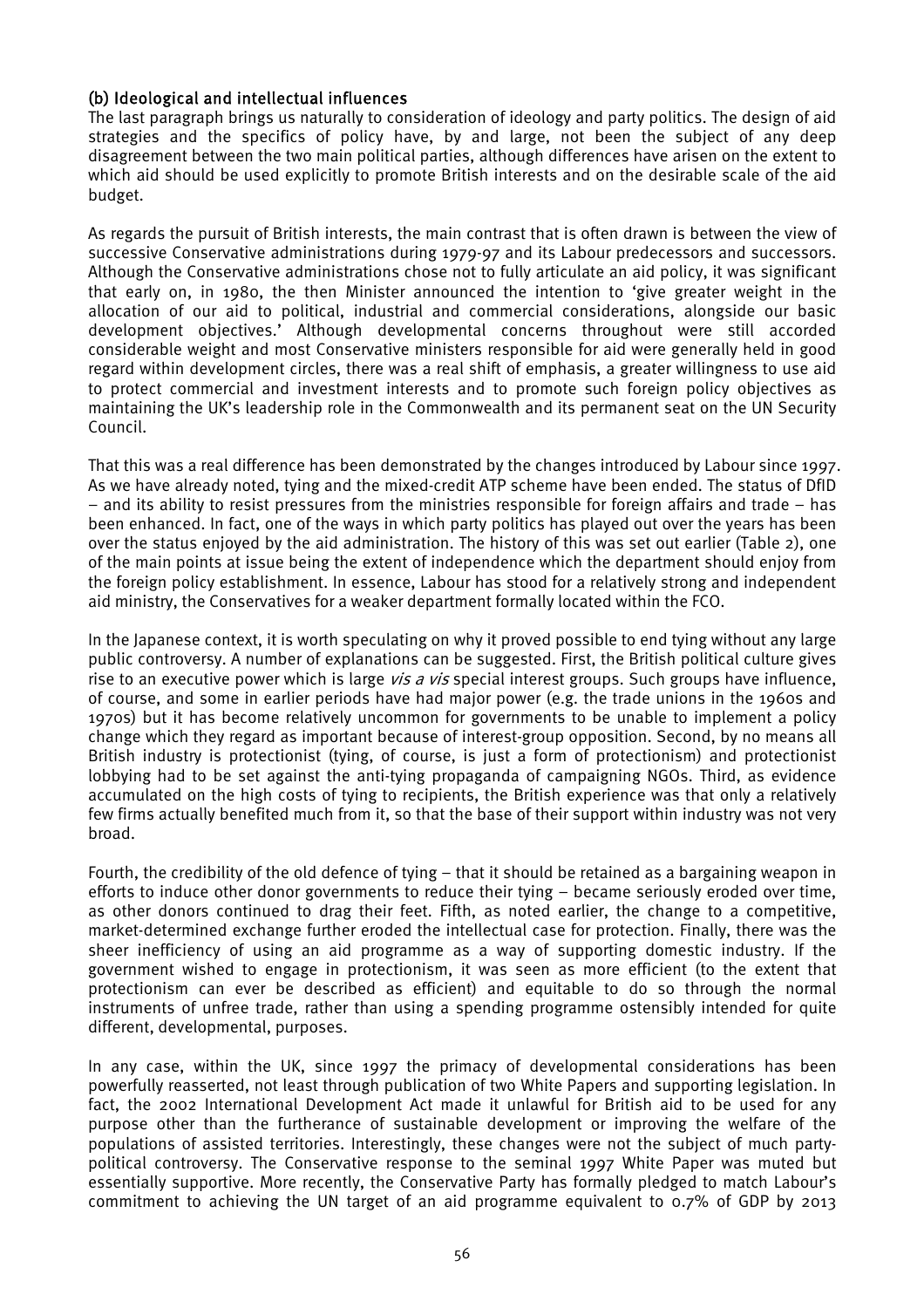(although with more of it going through bilateral programmes). Indeed, in the specifics of aid policy, there has throughout been a degree of consensus between most interested members of both parties.

We should also not neglect the changes that can be brought about by Ministers with political standing and strong personalities. The early candidate here was Barbara Castle, appointed Minister when ODM was created in 1964. A more recent example is Clare Short, Secretary of State from 1997 to 2003. Without question, her political strength and willingness to fight her Department's corner within government had a great deal to do with the changes that have occurred in British development policy under the Blair administration, albeit with the strong support of the Prime Minister and Chancellor of the Exchequer. As her former Permanent Secretary has written, the incumbency of Clare Short meant for him a change 'from Administration to Delivery', to a far stronger focus on getting developmental results.

What have these political-cum-ideological influences meant specifically for aid to Africa? Obviously, as discussed earlier, what happens to the total aid budget has a strong bearing on how much can be provided for Africa. Beyond that, a more aggressive use of aid to promote British interests, under Conservative administrations, might have favoured economically and politically more important countries in Asia but the sheer number of African countries meant they were bound to carry weight when Britain looked for support at the UN or in the Commonwealth. In the design of aid policies towards Africa, it is not clear that inter-party differences have made much difference.

Changes in the intellectual climate have had more impact. Evolving perceptions of the meaning and nature of 'development', and of how aid can best contribute to this, have certainly fed into the redesign of aid policies. In the 1960s and beyond, an economistic view dominated, in which development was largely seen in terms of economic growth, with the pace of growth largely viewed as a function of the rate of investment. Poor countries were seen as having limited saving capacities, resulting in major gaps between domestic investible resources and the volume of investment required to raise per capita incomes at an acceptable pace. Aid, then, was to help fill this financing gap (and also a foreign exchange gap). One way of ensuring that aid was indeed used for investment (it was then believed, before the subversive notion of fungibility took hold) was to devote it to the financing of development projects, hence the dominance in this earlier period of the project mode in aid delivery.

Thinking about development has since moved on in many ways that have had a bearing on aid policies. A more multi-dimensional view is now taken, with social, quality-of-life and 'governance' variables now also seen as central, alongside economic ones. While poverty has always been a concern of development economists, there is now much less willingness to take for granted that economic growth will provide a sufficient solution, not least because poverty is now viewed as involving more than material deprivation and as having important non-economic dimensions. Even in the economic sphere, experience has taught that there is more to achieving growth than simply maximising the rate of investment: the quality of investment decisions, the productivity of past investment and associated rates of technological progress are all important. In turn, these variables came to be seen as crucially determined by the policy environment, and a more sceptical view was taken of the efficacy of the state as an economic agent.

Amongst students and practitioners of development, there has also been a growing awareness of the limitations of what can be achieved by external assistance, and of the centrality of domestic sources of change within poor countries (although the most recent developments imply a return to the aidoptimism of an earlier time – see 'Conclusion' below). It is this realisation, partly fuelled by the perceived ineffectiveness of conditionality and financial leverage, which lies behind the present-day emphasis on the salience of domestic ownership of policies and institutional development.

Mention should also be made of the existence within the UK of a strong and increasingly sophisticated group of civil society organisations which have been supportive by raising public awareness of the problems of Africa (e.g. by mobilising the public during the Ethiopian famine of 1984) and other poor countries. Although these bodies have not always enjoyed the influence to which they aspired, they have undoubtedly been a strong influence on specific UK policies relating to the quality of aid (for which the Independent Group on British Aid was an effective lobby during the 1980s and into the 1990s). The umbrella NGO group Jubilee 2000 was highly effective in campaigning for debt forgiveness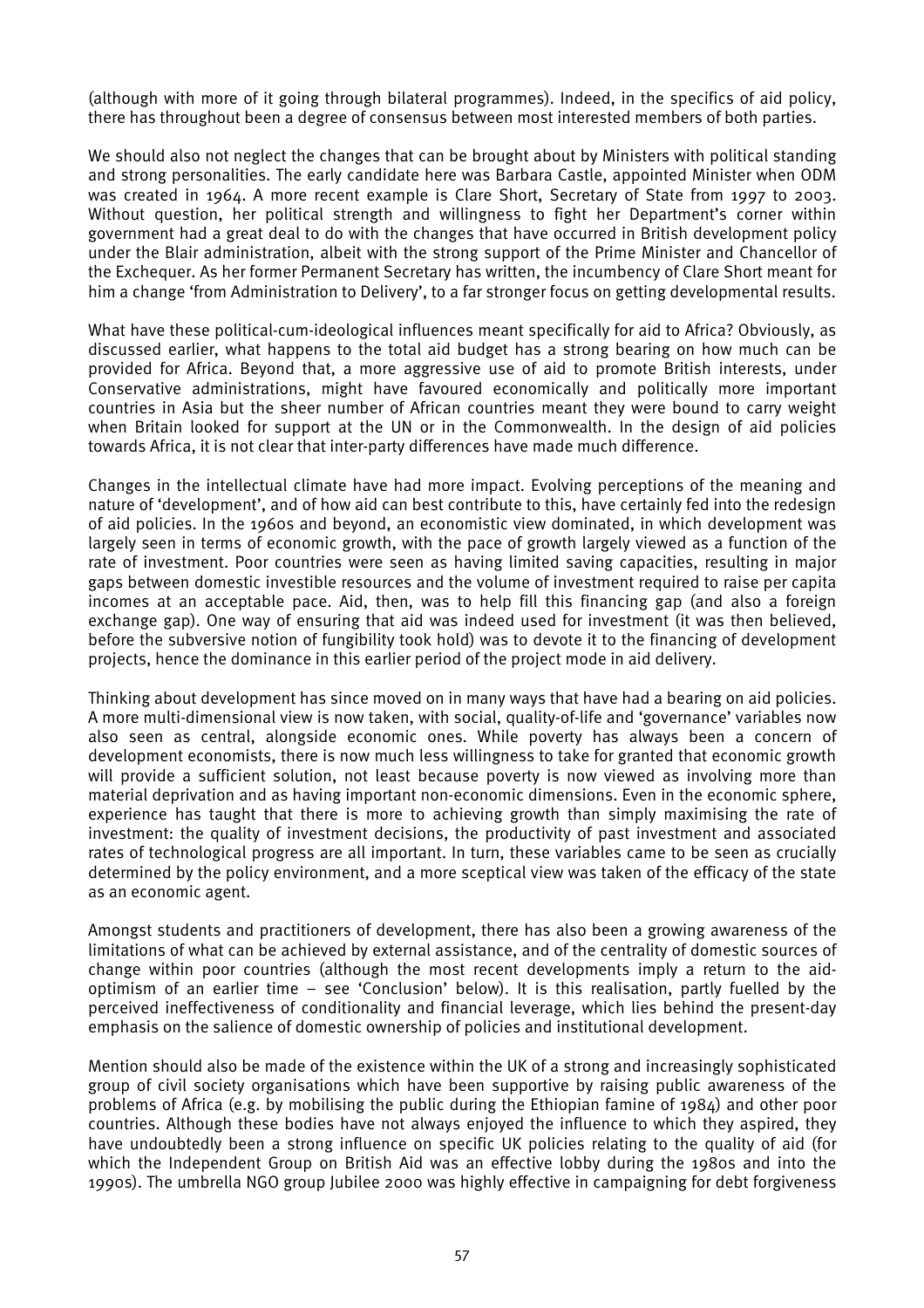at the turn of the century, while well resourced and organised NGOs like Oxfam and Christian Aid exert an on-going influence through their research-based campaigning

#### (c) The global politics of aid

It is sufficiently well-known to need no elaboration here that, by comparison with other developing regions, Africa has emerged as the most problematical and the biggest challenge to all who aspire to end poverty in the world (although this is subject to the usual caution against over-generalising about a continent that actually contains a wide range of experiences). The long-term lagging pace of growth and development in much of Africa, the tendency for poverty to increase overall, rather than decline, its record of failed states, of international and internal conflicts and associated mass movements of refugees, is well known. It is this which explains the extent to which international aid efforts have become especially concentrated on Africa during the last two decades or more. The UK, as shown earlier, has shared in this concentration.

Conditions in many African countries also help explain other aspects of the changing policies recorded above, such as the extremely high levels of concessionality and the (albeit lagging) provisions of debt relief, the retreat from project assistance, the intense focus on structural adjustment in the 1980s and beyond, the growing interest in issues of 'governance' and institution-building, and the rise in the scale of humanitarian assistance. To a substantial extent, then, UK policy changes have been a response to conditions in Africa and the slow progress of much of the continent.

British policies have also been shaped by other agencies working in the aid field. The IFIs have been particularly important, not least through their influence on the changes in attitudes towards development sketched earlier. The direct influence of the IFIs on British policy during the structural adjustment phase of the 1980s-1990s has already been noted, formalised by cross-conditionality between country execution of IFI (especially IMF) adjustment conditionality and access to British programme aid. It is similarly said that the theme of the 1975 White Paper on the need to meet basic needs was a result of work by the Bank's staff. More generally, the Fund has been important in changing developing-country attitudes towards the importance of sound macroeconomic management, while the Bank's research and publications have influenced thinking about many aspects of development. The IFIs have exerted influence in more personal ways too. It is likely that Clare Short was influenced by her good relationship with the Bank's President, James Wolfensohn. And both IFIs have provided key individuals to work within DfID in recent years.

In parallel with this, the Development Assistance Committee (DAC) of the OECD has been working quietly, trying to induce bilateral donors to co-ordinate better and to reform practices, like tying, which reduce the value and effectiveness of aid. For long an ineffectual talking shop, the DAC has become somewhat more influential over the past decade, as concerns with aid effectiveness and transactions costs have grown and with its initiation of a process which culminated in the formulation of the MDGs. The work of the DAC and the views of other members of that Committee have undoubtedly fed into the evolution of British policies, which are nowadays focussed around achievement of the MDGs and are strong on the desirability of donors working collectively to harmonise their efforts and to become more cost-effective. There have been other external influences too: various United Nations conferences (e.g. the 2002 Monterrey conference on financing for development), the work of the UNDP on country-level aid co-ordination and other UN agencies, the Development Committee, the Strategic Partnership for Africa, and others. 'Like-minded' aid ministers and their agencies – a shifting body of alliances – have also been influential at different times.

However, while these various donor-based activities have doubtless fed into UK policies, it is probably accurate to say that DfID and its predecessors, as among the most professional of the bilateral aid agencies, has been more leader than follower. This has certainly been the case in the most recent period, when, working with other 'like-minded' donors, DfID has rather self-consciously sought a leadership role, in the vanguard in advocacy of harmonisation around the MDGs, in favour of programme aid and other measures to lower aid's transactions costs, working towards collective donor decisions to increase their aid budgets, and promoting the creation of an International Financing Facility (IFF). In other words, participation in the various collective forums has more often represented a platform than a constraint. (See also Sven Grimm's accompanying paper on continental European responses to UK aid policies.)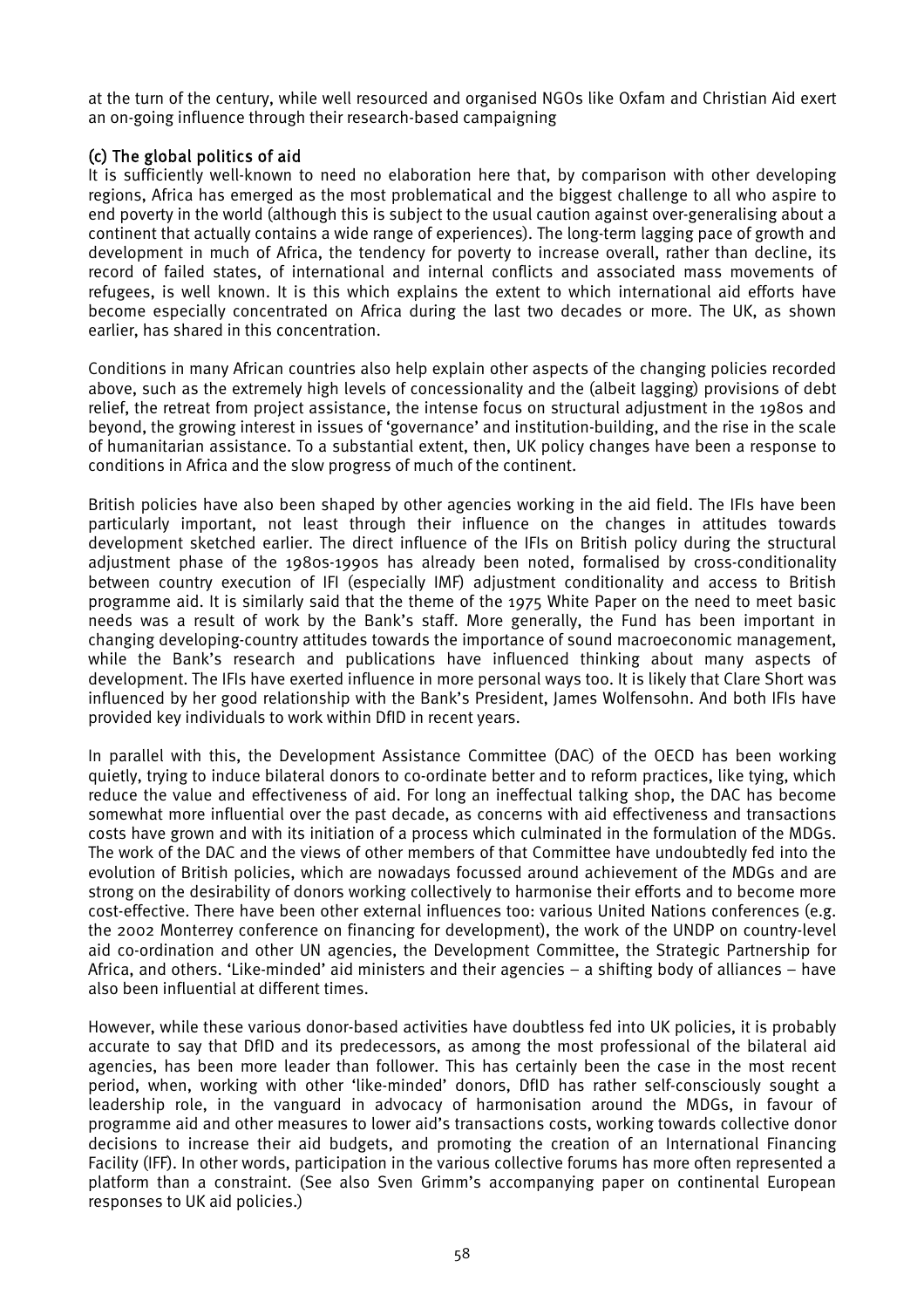#### Conclusion and implications for the future

We have shown that there have been many influences on British aid policies, both generally and towards Africa. There have been some important forces making for continuity: the influence of the country's imperial past; the influence of commercial interests intent upon preserving trading and investment advantages; delays in turnaround leading to discrepancies between what headquarters says its policies are and what actually happens in the field.

Overall, however, it is change, not inertia, which marks the record of British aid policies towards Africa. On election to power, political parties have been relatively unconstrained in pursuing desired policies in a top-down manner – what we earlier called policy autonomy. What governments have wanted to do has, in turn, been influenced by the evolving intellectual climate, by what the IFIs and other bilateral donors are doing, and by the campaigns of civil society organisations. Parliament has rarely been much of an influence, because of the degree of cross-party agreement, because of the general weakness of Parliamentary scrutiny in the UK, and because the specifics of aid policies have largely been seen as technocratic matters in which Parliament has little expertise or interest. On the face of it, the relatively recent introduction of a Public Service Agreement between DfID and the Treasury could be seen as constraining the freedom of DfID's policy-makers but, at present at least, the goals written into this are highly congruent with the Department's own priorities (and were probably drafted by it), so it operates more as a constraint on any who would wish to dilute DfID's development priorities than it does on the department itself.

This fact of policy autonomy is important in understanding the present juncture of British policy towards Africa, for it is clear that the present government is on the cusp of a major shift. The UK intends to use its 2005 Chairmanship of the G8, and Presidency of the EU in the second half of 2005, to push for a massive increase in efforts to reduce poverty in Africa. As the Prime Minister has stated of the G8, 'There will be calls to double aid to Africa.' The Prime Minister initiated and is chairing an Africa Commission which is expected to back calls for a doubling of aid to achieve the MDGs when it reports in spring 2005. The government, notably the Chancellor of the Exchequer, continues to promote the creation of an IFF, which would, in effect, mortgage future aid flows to secure a massive short-term increase.

To those who are sceptical about such a shift, it represents an implicit rejection of the greater realism that emerged during the previous two decades about what can be achieved by external assistance. There is, thus, an implicit rejection of the primacy of domestic ownership. The intended scale of the operation and the enormous pressures to spend which it would create would, the critics argue, undermine the efforts of the recent past to enter into partnership-based relationships. On this view, by going beyond countries' absorptive capacities, it would also undermine efforts to improve the costeffectiveness of aid.

Whether or not these fears are justified, the changes now planned by the government (predicated, however, on the return of a Labour government in elections expected in May 2005) would represent a prime example of the top-down policy autonomy which has been the theme of this paper. Of course, the change would not be unconstrained. Above all, the government will want to carry other donors with it, a good few of whom are more or less reluctant, although the signs are that the government will, if necessary, adopt the policies unilaterally if necessary (the Prime Minister: 'We are doubling our bilateral aid to Africa; it will reach £1 billion in 2005 and will rise further'). Moreover, the lead time between announcement of a major change and its implementation is bound to be substantial, just as DfID has found it difficult to shift further towards direct budgetary support as fast as it wished. Moreover, there is likely to remain a strong Anglophone bias in DfID's aid programmes in Africa, although this is being diminished by the emergence as substantial recipients of such countries as Ethiopia and Mozambique.

There will be constraints, then, but nothing powerful enough to frustrate a governmental exercise of political free will in favour of much more aid to Africa.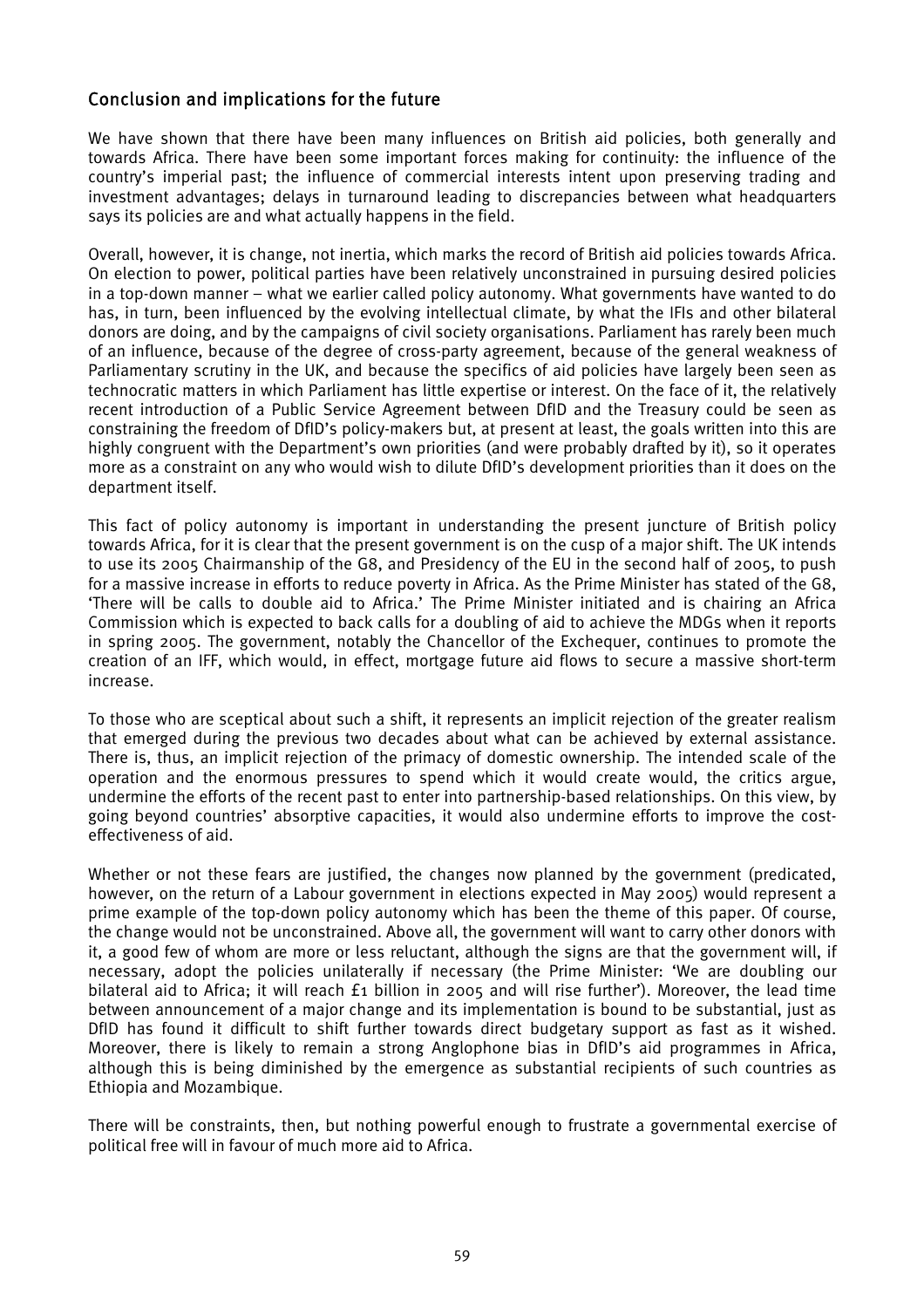#### Sources consulted

Blair, Tony (2005), 'A year of huge challenges.' The Economist. 1st January.

British Government aid White Papers:

Overseas Development: The Work in Hand (1967)

Overseas Development. The Changing Emphasis in British Aid Policies. More Help for the Poorest. (1975)

Eliminating World Poverty: A Challenge for the  $21<sup>st</sup>$  Century (1997)

Eliminating World Poverty: Making Globalisation Work for the Poor (2000)

- Conway, Tim (2003), 'Changing aid policies of the major donors: UK case study.' London: Overseas Development Institute. Processed (draft).
- Cumming, Gordon D. (1996), 'British aid to Africa: a changing agenda?' Third World Quarterly. 17(3).
- Cumming, Gordon D. (2001), Aid to Africa: French and British Policies from the Cold War to the New Millennium. Aldershot: Ashgate.

Department for International Development (2004), *Departmental Report, 2004.* London: DfID.

- Journal of International Development (1998). Special issue on the 1997 White Paper on International Development. (Especially overview article by Howard White and contribution by Hewitt and Killick.)
- Mosley, Paul (1996), 'The failure of aid and adjustment policies in sub-Saharan Africa: counter examples and policy proposals.' *Journal of African Economies*. 5(3); October.
- OECD Development Assistance Committee (DAC) (1996), *Shaping the 21<sup>st</sup> Century: The Contribution of* Development Co-operation. Paris: OECD.
- Olsen, Gorm Rye (2001), "European public opinion: aid to Africa.' Journal of Modern African Studies.  $39(4)$ .
- Vereker, John (2002), 'Blazing the trail: eight years of change in handling international development.' Development Policy Review. 20(2); May.
- Statistics from OECD-DAC and the Statistical Department of DfID.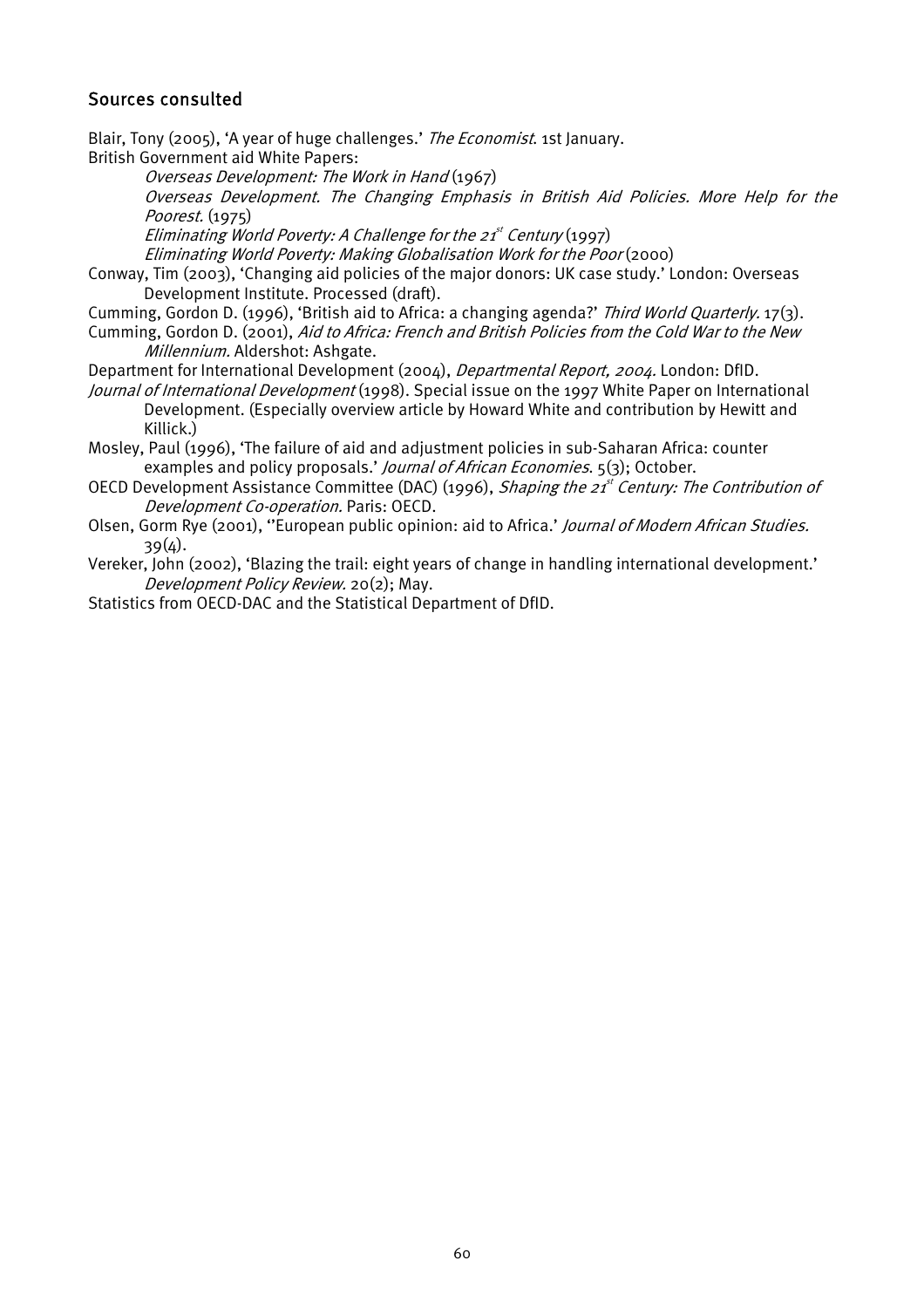# Annex 3: A summary of the consultations of the Commission for Africa

# David Sunderland<sup>28</sup>

#### Introduction

Part I of this report describes the Commission for Africa (CFA): its vision, timing, structure and process of consultations. Part II provides a summary of the key issues emerging from the consultations by the themes of the CFA itself, and concludes by listing major areas that appeared to be missing. The report is part of a wider report on UK Aid Policies for African Development in the run-up to the 2005 G8 summit and their implications for Japan.

#### Part I: The Commission for Africa

#### The CFA's vision $29$

The CFA was launched by Tony Blair in February 2004:

'to support and generate ideas and actions for a strong and prosperous Africa. It is an independent body with seventeen Commissioners, nine of whom are African. It will report in spring 2005. The challenge for the Commission for Africa is to set out comprehensive, coherent and practical proposals for action by the international community which, with Africa leading the way, can accelerate and sustain Africa's growth and development. It will help to promote and fashion a new relationship between the rich world and Africa; one of common objectives and of partnership in action.'

The year 2005 is seen as a special opportunity to create new political will with regards Africa, 'not seeking to duplicate existing work', as reflected in the CFA's objectives:

- a) To generate new ideas and action for a strong and prosperous Africa, using the 2005 British presidencies of the G8 and the European Union as a platform;
- b) To support the best of existing work on Africa, in particular the New Partnership for African Development (NEPAD) and the African Union, and help ensure this work achieves its goals;
- c) To help deliver implementation of existing international commitments towards Africa;
- d) To offer a fresh and positive perspective for Africa and its diverse culture in the 21st century, which challenges unfair perceptions and helps deliver changes; and
- e) To understand and help fulfil African aspirations for the future by listening to Africans.

The CFA also notes that in 2005 'the UN will assess progress on the MDGs at the Millennium Summit and propose a world action plan … and it will be the 20th anniversary of Live Aid, the occasion when in July 1985 the people of the rich world recognised the problems of Africa and embraced them, in common humanity, as their own.'

#### Timing of the Commission

The first meeting of the Commissioners<sup>30</sup> was on 4 May 2004 in London, after which a draft outline of the CFA's work was published for comments. This outline was deliberately broad to encourage contributions from a wide range of areas, setting the scene for the first round of open consultations (June-September 2004).

<sup>&</sup>lt;sup>28</sup> Research Associate, Overseas Development Institute.

<sup>&</sup>lt;sup>29</sup> Quoted from the CFA Consultation Document, November 2004, 'Action for a strong and prosperous Africa', http://www.commissionforafrica.org/getting\_involved/consultationdocument.htm and the CFA website at http://www. commissionforafrica.org

<sup>&</sup>lt;sup>30</sup> Listed at http://www.commissionforafrica.org/getting\_involved/listofcommissioners.htm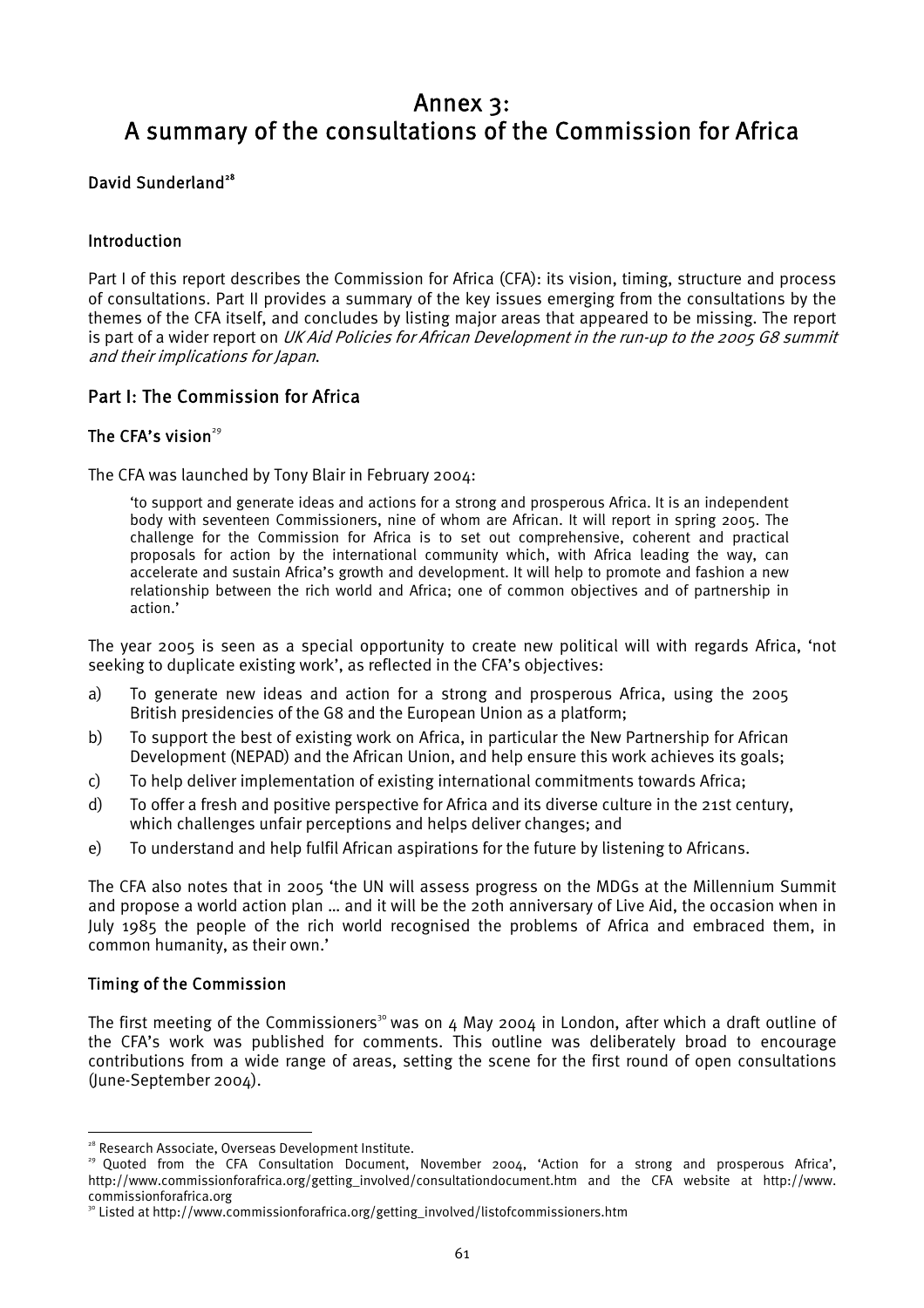On 7-8 October 2004 the Commissioners met for a second time in Addis Ababa. Following this meeting, on 10 November 2004 the CFA Consultation Document 'Action for a strong and prosperous Africa' was published<sup>31</sup>. This contained the preliminary proposals of the CFA, around which the second round of open consultations (November-December 2004) were directed to focus their submissions.

The third and final meeting of the Commissioners will meet on 24 February 2005 in London to consider all of the submissions, with the final Report of the CFA due to be published in mid-March 2005.

#### Structure and process

The CFA Secretariat is based in London, funded and hosted by DFID, with approximately 30-35 staff. After the publication of the CFA Report in March 2005, a reduced staff will continue working in the Secretariat until the G8 Meeting in July (and possibly beyond this).

Commissioners have had an active and varied role in addition to participating in the principal meetings, directing the Secretariat's role through formal meetings, regular discussions with managers working on their themes, and through providing substantive comments on draft reports and internal papers<sup>32</sup>.

From June to December 2004, the CFA has aimed to 'collect contributions through structured consultation opportunities, public meetings and other events, online discussions [on its] website, and direct submissions'.

There were over 300 formal written submissions, or 'direct submissions', made by one or more individuals and/or organisations. These submissions were not analysed in this report, with the focus principally on formal consultation events and reports.<sup>33</sup>

#### Part II: Summary of formal consultation events

A list of all of the formal consultation events and reports is listed in Appendix 1. They were analysed by considering them in relation to the nine themes laid out in the November 2004 CFA Consultation Document, 'Action for a strong and prosperous Africa':

#### Governance, peace and security

- 1. Build effective states
- 2. Increase transparency and reduce corruption
- 3. Promote peace and security

#### Human development, culture and inclusion

- 4. Improve healthcare systems for all
	- (i) HIV / AIDS
	- (ii) Strengthening health systems
- 5. Invest in education, especially for girls
- 6. Tackle vulnerability through social protection
- 7. Respect Africa's culture and promote participation

 $\overline{a}$ 

 $31$  Downloadable at http://www.commissionforafrica.org/getting\_involved/consultationdocument.htm<br> $32$  Personal communication with the CFA Secretariat.

<sup>&</sup>lt;sup>33</sup> Support for the CFA in the direct submissions was generally very positive, with a few exceptions. Richard Dowden of the Royal Africa Society was particularly critical of the CFA, noting the danger of it being seen as a 'talking shop producing another report on Africa', limited as a 'British operation' using the 'opaque' language 'of Western NGOs', and operating in a very short timeframe (e.g. the Brandt report had seven years). See http://www.commissionforafrica.org/getting\_involved/Submissions/ SubmissionsNovDec2005/RAS%20Response%20to%20Africa%20Commission.doc). Nationally, the CFA was received largely ambivalently in Germany and the USA, and (perhaps unsurprisingly) to a hostile press in Zimbabwe: but like the direct submissions, these tended to be the exception rather than the rule.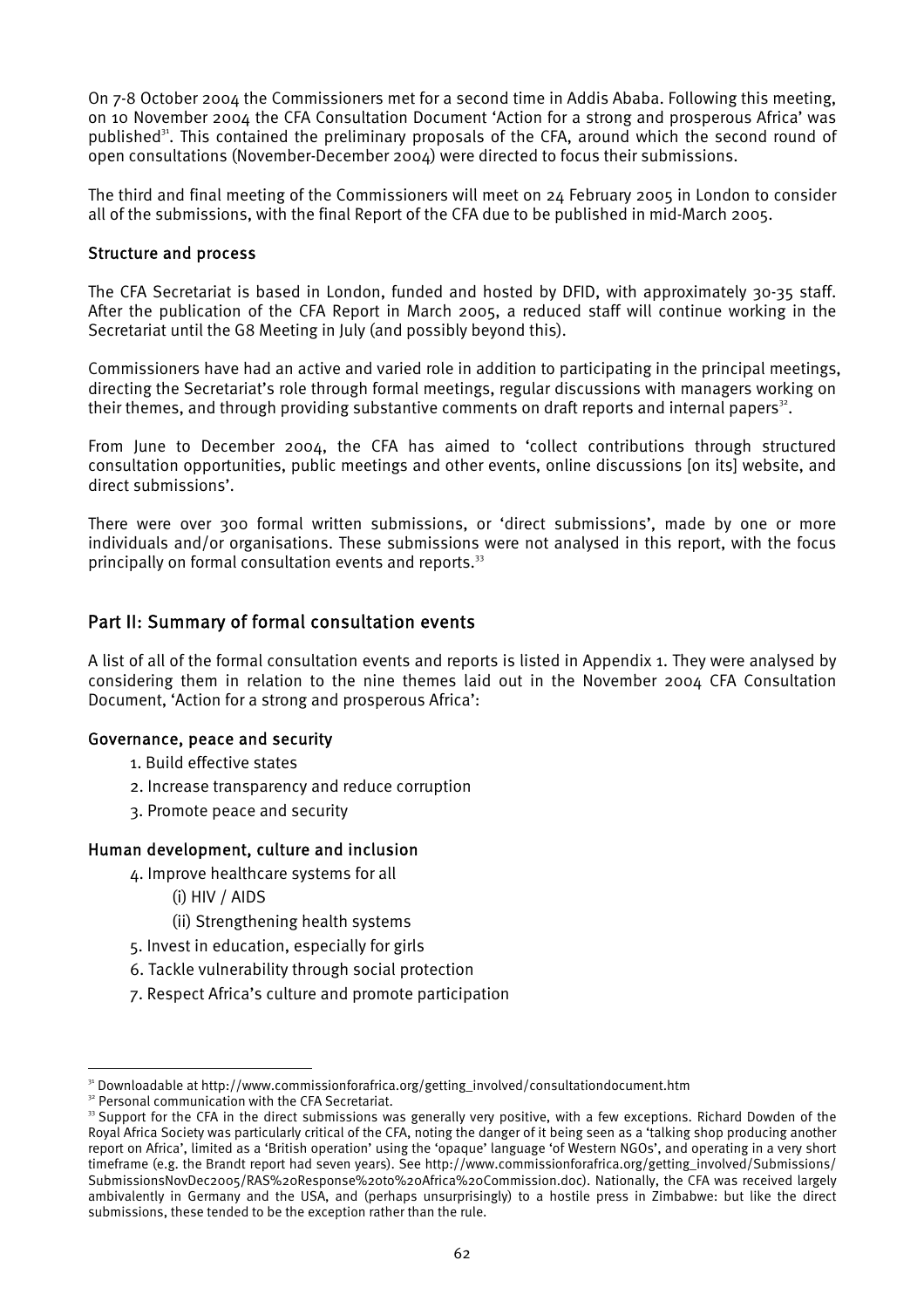# Opportunity and growth, aid and debt relief

- 8. Foster growth
	- (i) The investment climate for growth, including infrastructure
	- (ii) Trade
	- (iii) Employment
- 9. Build a new vision for development assistance
	- (i) Aid volumes
	- (ii) Debt relief
	- (iii) Aid quality and delivery

The individual recommendations in the summaries of each of the formal consultation events were then compared to the CFA's recommendations in the Consultation Document (appearing in *italic* later in this report)<sup>34</sup>. In addition to those themes in the Consultation Document, three further themes emerged:

- 10. Natural resources and the environment<sup>\*</sup>
- 11. (Actions that should be taken by) Western governments and the G8
- 12. Migration and the diaspora<sup>\*</sup>

Appendix 1 also shows the popularity of these themes, broken down by the eight principal 'groups' consulted (e.g. African civil society, African business, UK-based diaspora, etc). Note that the VSO consultation (based on responses to a questionnaire) is not in these groups but is cited several times in this report given that it represents a large number (1,772) of respondents in Africa.

The bulk of this report considers the collated responses to each of the themes. In general, those recommendations that received the highest level of support within the theme are presented first.

# 1. Build more effective states

 $\overline{\phantom{a}}$ 

This theme attracted the most interest, accounting for over 13% of all recommendations. More recommendations than average came from the African business and UK diaspora consultations.

The CFA's call for *mechanisms to facilitate diaspora groups in state building* was most popular, directly relating to most of the recommendations around the cross-cutting theme of Migration and the diaspora.

<sup>&</sup>lt;sup>34</sup> This analysis involved constructing a spreadsheet in which all of the themes and associated recommendations (x-axis) were tabulated against the 26 consultation summaries (y-axis).

<sup>\*</sup> These were identified before the November 2004 consultation document by the CFA as cross-cutting themes, along with 'Gender and participation'. The analysis also identified groups of recommendations related to regional integration, NEPAD, an the processes of the CFA itself. For the analysis, themes  $4$  (healthcare), 8 (growth) and 9 (development assistance) were divided into their sub-themes, giving a total of 20 discrete themes.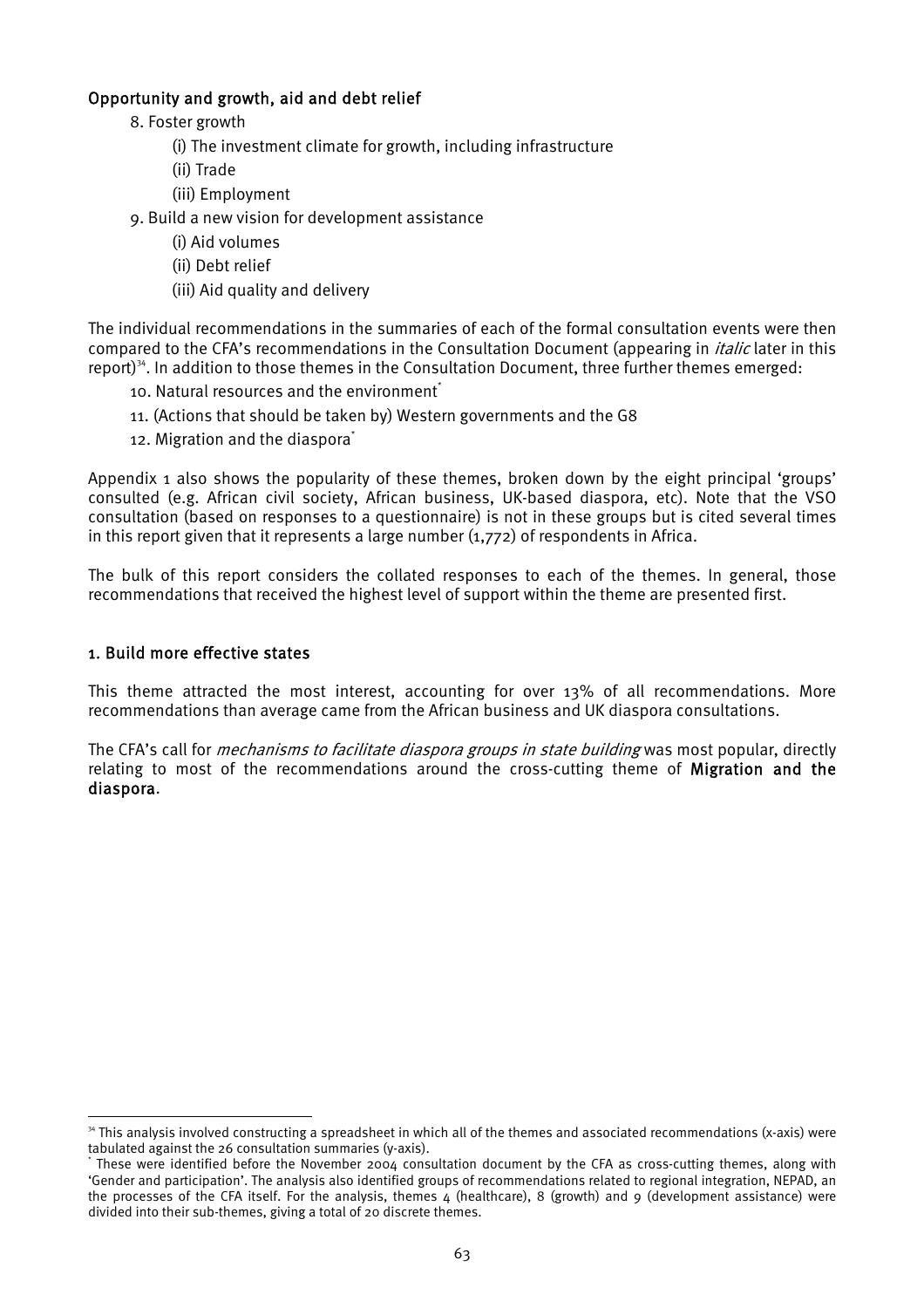Almost equally popular was the suggestion to *support science and technology* and research. Adult and life-long education was mentioned in this context, for example through open, distance and electronic learning; but the strongest emphasis was on national skills development planning, particularly for young people. To a lesser extent there was a call for *initiatives for a resurgence of higher education*.

'Create a vibrant civil society' was also recommended by many consultations. Civil society was mentioned in regard to partnerships, although to a lesser extent than public-private partnerships. But the need to regulate the private sector was mentioned: for this, corporate governance, social responsibility and peer assessment were all recommended. In the public sector, there was support for the idea to *help governments attract*, motivate and retain skilled staff and also for reforming civil services. Governments would also need to develop strong, fair and efficient ways of raising revenue while being more accountable to [their] own people for public resources raised from them; equally the international community would need to help in building effective states that serve the people and promote development. There were also many recommendations which showed support [for] the African Peer Review Mechanism (APRM).

Most recommendations around migration and the diaspora (theme 12 above) were on how to mitigate the negative effects of the brain drain and create a more equitable work environment. These included:

- 'Reverse immigration': encouraging the diaspora to return to Africa
- Making the (Western) host country pay the previous education/training costs (of the people they recruit) to the country of origin
- Mechanisms to allow the freer movement of people across borders
- Job swaps between African and other countries, particularly involving young people in the diaspora

# 2. Increase transparency and reduce corruption

This was the third most popular theme, with more recommendations than average coming from the African Internet consultations.

Local and national radio was mentioned several times as an appropriate medium for transmitting information. The VSO consultation showed that 41% of respondents ranked this as their 'main source of information', with 65% saying that it was the 'largest or second largest source of information used'. By contrast only 4% of respondents had any access to the Internet.

The CFA's call to *promote transparency in all sectors* was the most popular recommendation, through mechanisms to promote accountability, pluralism, the rule of law, and participation. Access to, and the free flow of, information was part of this, allowing civil society to scrutinise the work of governments (allowing public participation and public allocation in budgets, for example) – and for people to learn about their rights and responsibilities. Strong criticism was directed at the CFA consultation paper for not explicitly mentioning human rights, and there were several recommendations related to these; for example, the relevance of rights with respect to states and their constitutions, or in

trade and investment agreements in Africa and the international community. An independent and effective media, judiciary and government watchdogs were cited as solutions by many. While some consultations highlighted the need for governance models to be based more on African models, others said 'economic democracy' had been lacking (often citing the need to have 'less red tape').

There was also considerable support for the CFA's proposal for *stronger mechanisms for tracing and* repatriating illicitly acquired assets and against corruption, for example to 'punish the briber and the bribed', supporting the *implementation of existing conventions on corruption and bribery* (with the suggestion to audit donor funds and public expenditure more efficiently). Finally, there was support to strengthen [the] quality and use of data in Africa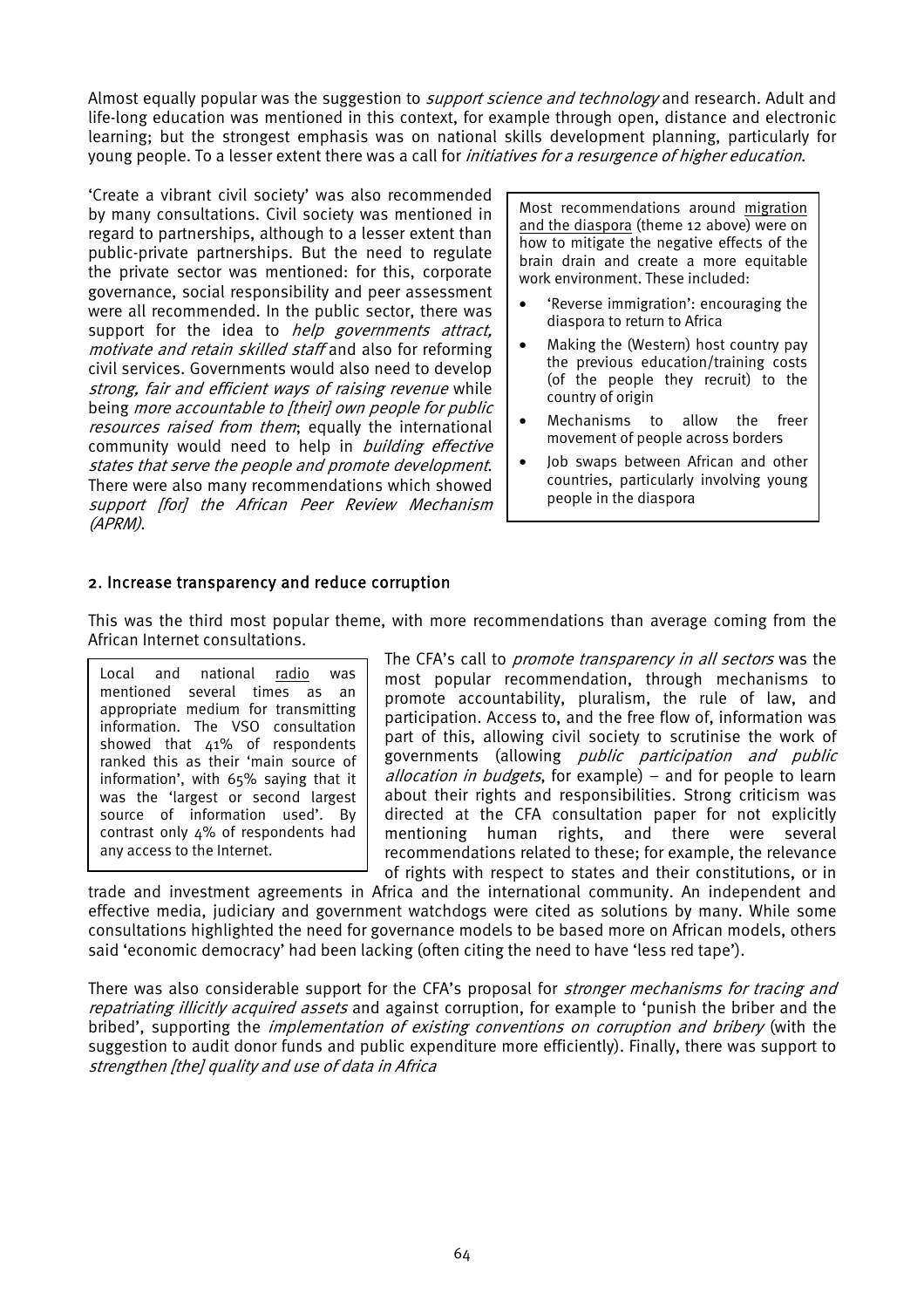# 3. Promote peace and security

*Promoting an international arms treaty* was the most popular recommendation, with calls to regulate small arms and mercenaries being mentioned in relation to this. There were recommendations to tackle the root causes of conflict (e.g. through management, prevention and resolution). There was also support [for] AU initiatives on peace keeping and the need to improve the effectiveness of the international community; several consultations stressed the need to monitor small disputes so that fast action could be taken if they flared up.

The other main recommendation was to include women and young people at every stage in conflict prevention and resolution and peace-building. Others noted that cultural values and practices should be given more attention when dealing with conflict prevention and resolution – both in informing the process and also in terms of sensitivities between certain groups (e.g. Christians and Muslims), but also in relation to other aspects such as HIV/AIDS and population growth.

It was also suggested that civic education should have a conflict-awareness component, and that democracy and better governance had a key role in this area. A couple of recommendations advocated supporting states to reform their security sectors.

# 4. (i) Improve healthcare systems for all: HIV/AIDS

Although there were not many recommendations for HIV/AIDS compared to other themes, it was, by contrast, mentioned in the vast majority of consultations. By a large margin, the recommendation at the top of the list was to *provide anti-retroviral treatment [ART] through strengthened health systems*.

Following this, suggestions included better awareness programmes (and the related need to reduce stigma); targeting groups such as women and girls and orphans; attention to palliative and hospice care, and counselling; and the need for more local facilities dealing with the disease.

ART, cheap generics, drugs produced in Africa, drugs delivered on time: these were many of the suggestions arising related to drugs for both HIV/AIDS and other diseases.

# 4. (ii) Improve healthcare systems for all: Strengthening health systems

There was strong support for all of the CFA's proposals, starting with *strategies to overcome 'diseases* of poverty' (such as malaria, polio and tuberculosis). The need for *clean water and sanitation* was the next most popular recommendation in this theme.

Initiatives which built *effective health systems [coordinating] human resources, information systems,* physical infrastructure and essential commodities were also supported, along with stronger local accountability of health service providers and better capacity for product procurement, delivery and development. Health systems were mentioned most frequently as the sector that had suffered from the brain drain.

Finally, women's and *reproductive healthcare* was mentioned: a couple of consultations argued the need to eliminate harmful practices to women (female genital mutilation being implied but not stated) as well as ways to reduce infant mortality and deaths of women in childbirth.

# 5. Invest in education, especially for girls

Vocational and specialised training was seen as the main priority in this theme: developing entrepreneurial skills, apprenticeships and links to industry, special provision for the disabled, and 'the ability to think innovatively' were related suggestions. Public-private partnerships were seen as having a role to play in this area. There were also recommendations for either teaching in the vernacular or multilingual education.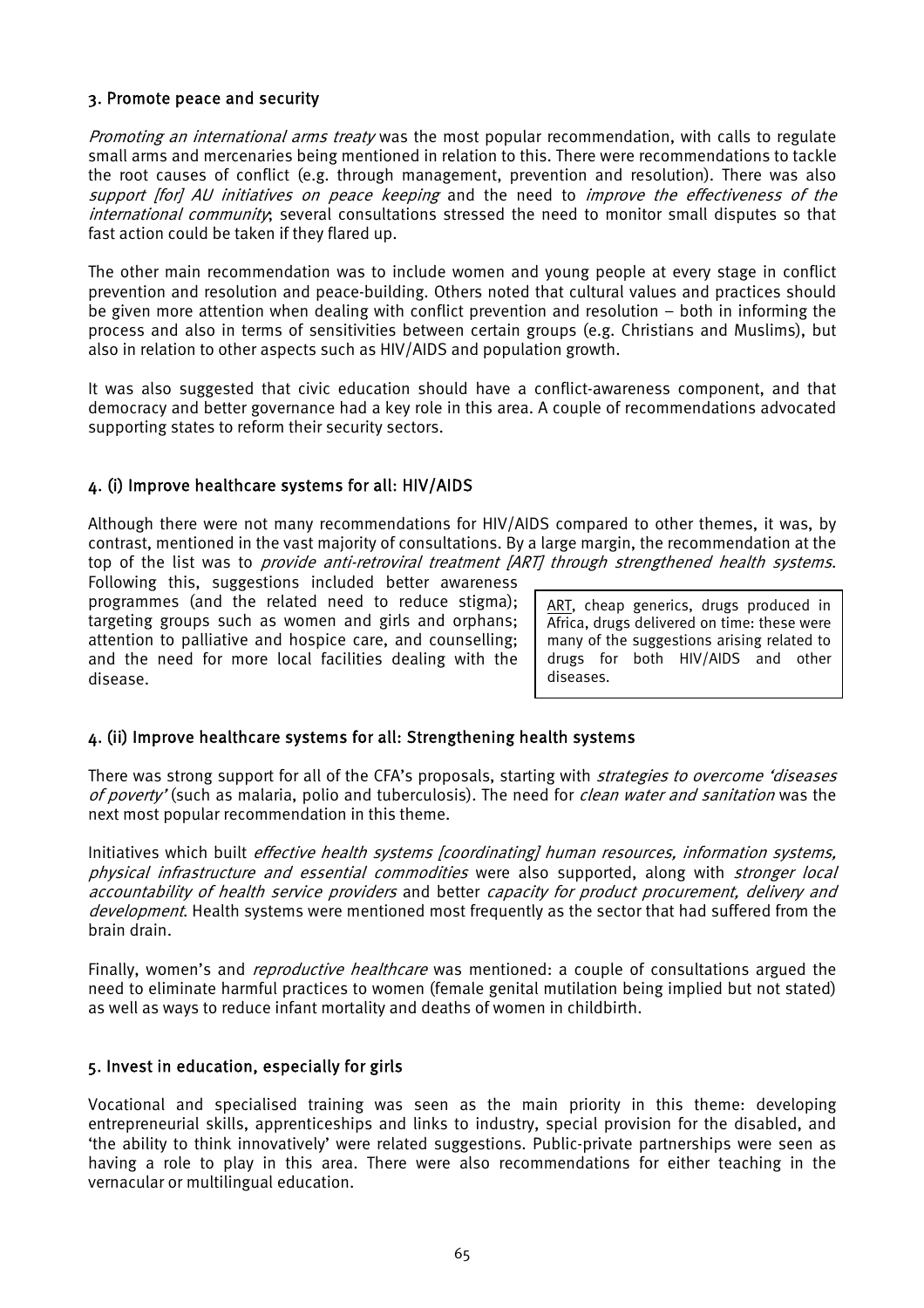There was also support for the CFA's proposal to meet existing resource commitments, including the fast track initiative for primary education; and specifically to meet the 'Education For All' goals (with recommendations to prioritise girls, the disabled, and minorities).

The VSO consultation found that 'education' was chosen by 45% of respondents as the top priority out of a list of ten options\* where they felt 'most attention was needed in their countries'. The same consultation found that 63% of those respondents with school-going children felt that the quality of education 'could be better' or 'improved a lot'.

 \*: 'life and liberty', 'freedom of thought and expression', 'equality for all people', 'law and order', 'education', 'health', 'livelihoods', 'other', and 'N/A'.

# 6. Tackle vulnerability through social protection

There were few recommendations which directly matched the two CFA proposals in this area – these were to work with the AU and NEPAD on social protection programmes and to encourage the ILO, AU, NEPAD, the UN agencies and the World Bank to develop joint analysis and monitoring of poverty and *vulnerability* – as the theme itself was somewhat cross-cutting. There were however suggestions to develop pension schemes and health insurance and (under theme 1 on transparency and corruption) strong support to *develop shared poverty reduction strategies*. Equally, the importance of working at the local level (and starting 'bottom up' with a focus first on families, then communities, then regions and finally the nation) was mentioned in this theme and others.

\_\_\_\_\_\_\_\_\_\_

Although some consultations were unsure about NEPAD (for example in demanding that its targets needed to be more specific, particularly when working with the AU), the majority of them strongly supported it and advocated working with it as closely as possible.

# 7. Respect Africa's culture and promote participation

The CFA proposal that there should be *greater community participation, including by women and young* people received the most support in the consultations within this theme – with people with disabilities and the elderly mentioned as other groups that

needed to be consulted more.

There were also many calls to rediscover, revalue, reinvigorate and promote indigenous Africa culture, art and history. Promoting indigenous languages was the first suggestion, coupled with the recommendation to pay more attention to African thinkers and specialist knowledge (not to mention the need to 'protect culture through

Gender was another cross-cutting theme for the CFA and recommendations to promote gender equality and women's empowerment appeared in many themes, such as the need to have more balanced parliamentary representation (although it is Rwanda, rather than a Western country, which has the highest proportion of female MPs); involve women in peace talks; or helping women with income generation.

copyright' and consider the wider question of intellectual property rights in the continent). Using African methods of organisation, for example the elder system, were also mentioned.

# 8. Foster growth

Collectively, the three (sub) themes under 'Foster growth' drew the largest number of recommendations (20.4%), with a particular emphasis on infrastructure. More recommendations than average came from the African internet consultations and especially from the African business consultations.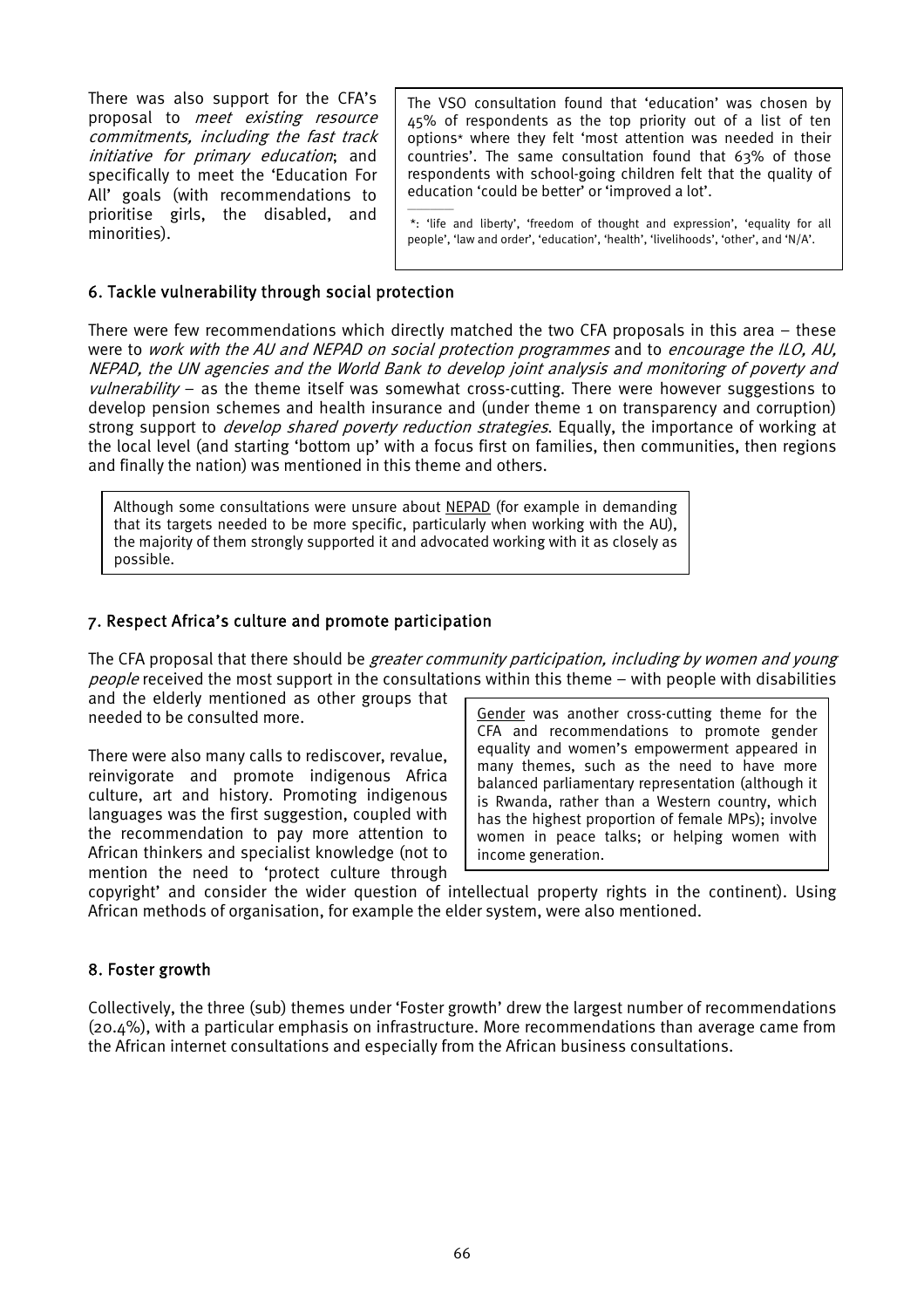# 8. (i) Foster growth: The investment climate for growth, including infrastructure

Regional integration was seen as key in many themes to Africa's future success, building on existing structures (such as COMESA, and its transport networks) to enable better economic cooperation and market integration between and within countries.

The most suggestions in this theme were for better infrastructure programmes – principally transport links and networks, at both national and regional levels (not forgetting delivery systems, e.g. buses); telecommunications and IT, particularly highquality internet access; energy (with strong support for renewable energy); and water supply.

There were more general calls to build capacity,

and for governments (both for infrastructure and the investment climate) to have more effective incentives, regulation, information services, and streamlined procedures. These echoed and supported CFA suggestions of the need for *long-term financial support* and *strong African involvement* – with better and more appropriate technology, human resources and effective entrepreneurs and businesses.

Related to this, there was support to *enhance the role of remittances in the African economy by improving the investment climate*. Encouraging Africans to keep their investments in the continent and easier mechanisms for transferring money were two suggestions, with strong calls to improve the banking systems. Two recommendations called for 'long-term integrated' rather than 'short-term vertical' financing.

Finally, there were many recommendations around agriculture, mostly suggesting the need to prioritise the sector. Specific recommendations included supporting modernisation and/or diversification (as well as funds to support farmers in transition), more local processing, more sustainable and organic approaches, and the need for research (particularly in dry-zone areas).

Respondents in the VSO consultation identified 'agriculture' as the most important sector now and in the future (68%) for the economy, followed by 'large industry' (40%) and 'small business'.

# 8. (ii) Foster growth: Trade

The CFA's proposals were widely supported, notably with regard to vigorously tackling *subsidies, tariffs*, and non-tariff barriers (between African countries as well as north-south) and having a rapid and timetabled reduction of subsidies (particularly with respect to agricultural goods). Related to this, there were several recommendations to develop the capacities of both government negotiators and civil society organisations in Africa to deal more effectively with WTO and global trade processes.

There were also capacity building suggestions in terms of helping African countries to brand goods and market them internationally. In terms of agreements facilitating access to foreign markets, the AGOA (US African Growth and Opportunity Act) was praised by some consultations.

Equally, recommendations supported the call for *mechanisms to support trade adjustment, including* protection of the vulnerable and poor, along with statements that African countries needed support to protect infant industries.

# 8. (iii) Foster growth: Employment

There was much support behind the suggestion that there should be more *private sector linkages with* SMEs and partnerships at all levels, for example in healthcare or urban housing programmes for people with low incomes, with both government and civil society. Echoing the suggestion to have better banking systems, there were recommendations to have better and more affordable borrowing facilities.

The suggestion that it was necessary to *promote private sector led employment generation* was supported, at the same time as recommendations that the role of the informal sector needed to be recognised, for example in economic performance indicators.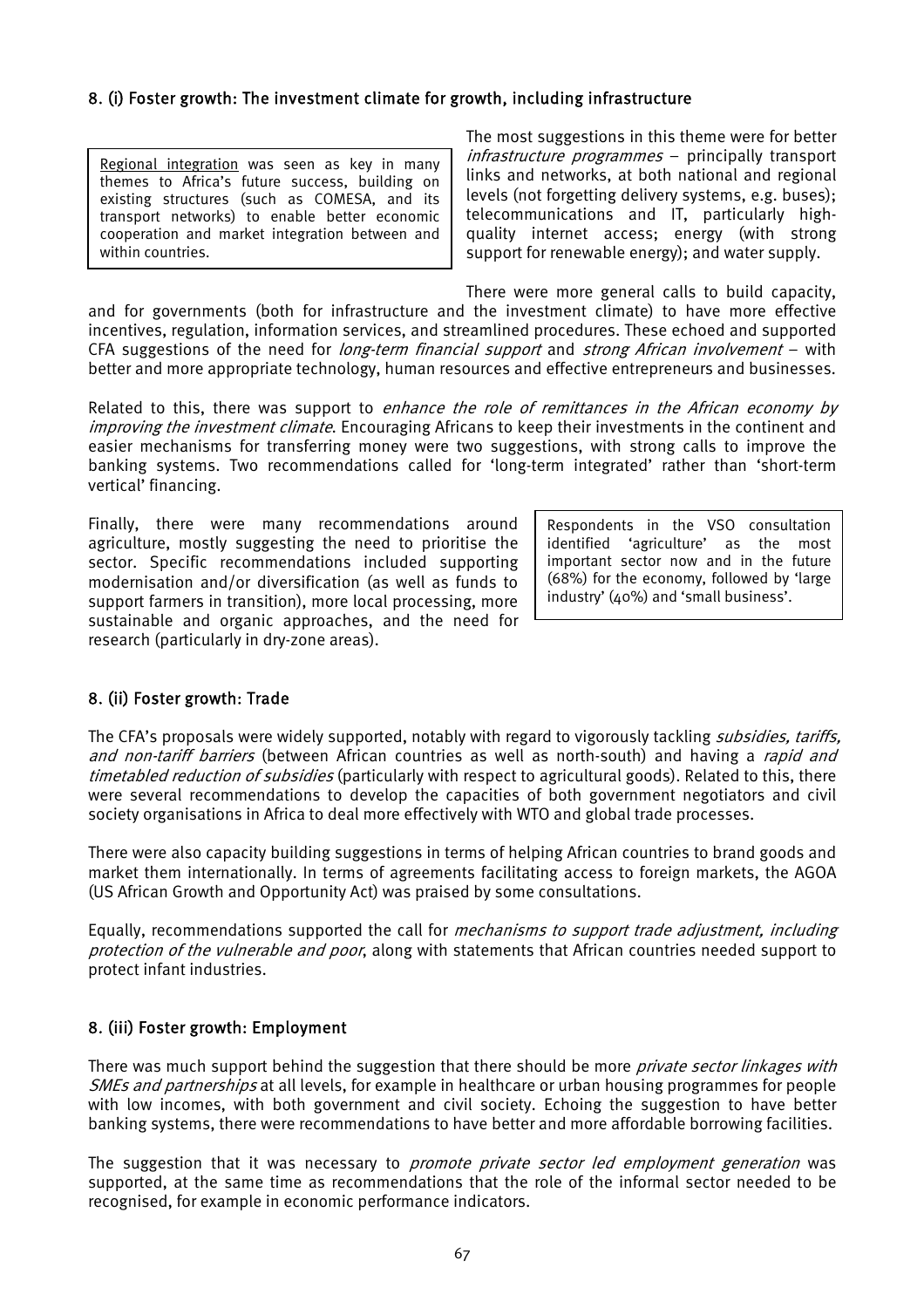# 9. (i) Build a new vision for development assistance: Aid volumes

There was strong agreement of the need to *meet existing commitments on funding initiatives, including* for health and education, or to double aid to Africa and of *[Western nations] committing to a timetable* to reach 0.7% of GDP for development assistance. There was also support to *implement the IFF* and for other innovative financing mechanisms (such as the Tobin tax, or by taxing the trade in arms to promote peace-building and peace-keeping).

Calls were made also for aid to be used more wisely, to be channelled through African channels, and to have longer timeframes (i.e. 15-20 rather than 3-5 years). The need to build local capacity to receive aid was also mentioned.

# 9. (ii) Debt relief

Like HIV/AIDS, debt relief was a topic which had few recommendations in total but was mentioned by nearly every consultation. Debt cancellation, going beyond *further debt relief*, was strongly advocated, although a few consultations said it was important to avoid a blanket approach and reward those nations which had shown economic prudence in managing their affairs (and/or, for example, transforming debt into domestic investments in high-priority sectors). There was also some support behind the CFA's idea to *increase grant finance to limit [the] build up of new debt.* 

# 9. (iii) Aid quality and delivery

The CFA suggestion that aid should be *more flexible, less conditional [and] more predictable* was backed, with similar support for reducing the dependence of countries on aid (for example against a 'recipient culture').

There were a number of suggestions of where aid should be targeted, including those that simply said it should be done better. More specific suggestions argued for the need for better integration with the local economy, or aid delivery on a needs basis; and there were proposals to direct more aid to certain groups: small business development topped the list, followed by local authorities and multinational companies. There was also support for the Millennium Development Goals, although some consultations felt that care was needed where over-ambitious targets did not reflect national circumstances.

# 10. Natural resources and the environment

Although left out of the CFA document, 'natural resources' had always been considered central in the CFA's thinking.

The need to recognise and work at the local level with regard to natural resources was recommended by many consultations; identifying and using indigenous knowledge was one part of this. These steps were seen as key to helping people conserve (and/or exploit) their local resources effectively.

Recommendations advocated supporting industries which produce agricultural, forestry and pastoral products; and also developing effect mechanisms to encourage businesses to be more environmentally friendly. Partnerships for sustainable resource management were recommended by some consultations, particularly applicable for watersheds (such as the Congo, Niger and Nile), for example.

A final but strong theme was around the equitable division of resources. Land tenure was an issue for some, and there were suggestions that land reform should be accelerated. 'Don't leave the poor and privilege a minority' was the message from many consultations.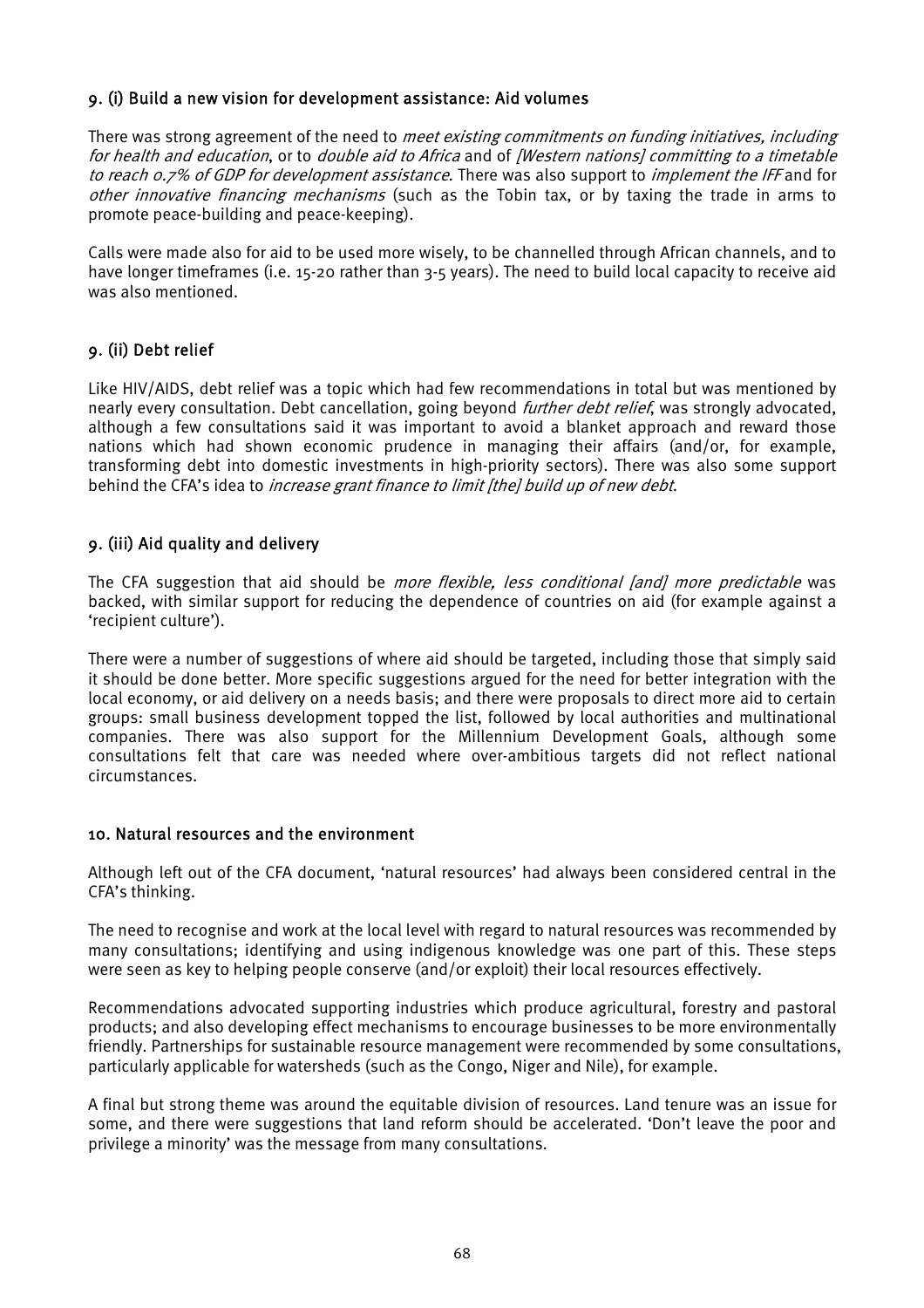# 11. (Actions that should be taken by) Western governments and the G8

Many consultations argued that the image of Africa in the media in Western countries needed to change, particularly in terms of increasing the understanding of ordinary people in donor countries (who tend to think, for example, of Africa as one country). Fair trade was mentioned as one way of doing this, as was business more widely.

On top of the original nine themes, this additional theme had the largest number of recommendations. In the preamble to its report, the CFA suggests it is time for the international community to get behind African efforts… [and to] make Africa and its development a domestic issue for rich countries.

Many consultations advocated supporting the G8 Action Plan for Africa, with appropriate monitoring mechanisms, and also to increase the capacity of the AU to absorb

resources from the G8. However, at the same time there was a call for Western governments 'to put their own house in order', with a perceived lack of legitimacy and accountability of the G8.

Allied to this, there was the recommendation that a 'more mature partnership of equals' needs to exist between African and Western states, recognising both rights and responsibilities. Better coordination of development policies was key here, particularly in terms of recognising African leadership. Related to this, there was the warning that the principle of 'one size fits all' does not work in Africa: the continent's diversity needed be acknowledged, but also existing home-grown initiatives had to be given due credit (and recognised) to avoid re-inventing the wheel.

# Concluding remarks

Given the rapid rates of urbanisation of Africa, there were surprisingly few comments directly relating to this topic; those few that did recommended the need for research to better understand the phenomenon, better planning, and systems providing stronger rights of tenure. Similarly, climate change – which will be the other major topic in addition to Africa that the UK is promoting discussion around at the July 2004 G8 meeting – received remarkably little mention in the consultations.

When discussing migration and exchanges/partnerships, there was also no support for the CFA's idea to promote *south-south networks*, and only one mention of the value of *support[ing] school* (or local authority) *partnerships* between north-south. It was also notable that within theme of 'Promote peace and security', there were many but few similar recommendations, possibly suggesting a lack of consensus in this theme.

Finally, although there were discernable differences in the level of support for theme between different groups of consultations (as indicated in Appendix 1), there were no obvious differences between regions, apart from a clear call in Central Africa for action on extractive industries (to curb the trade in illegal timber and/or minerals).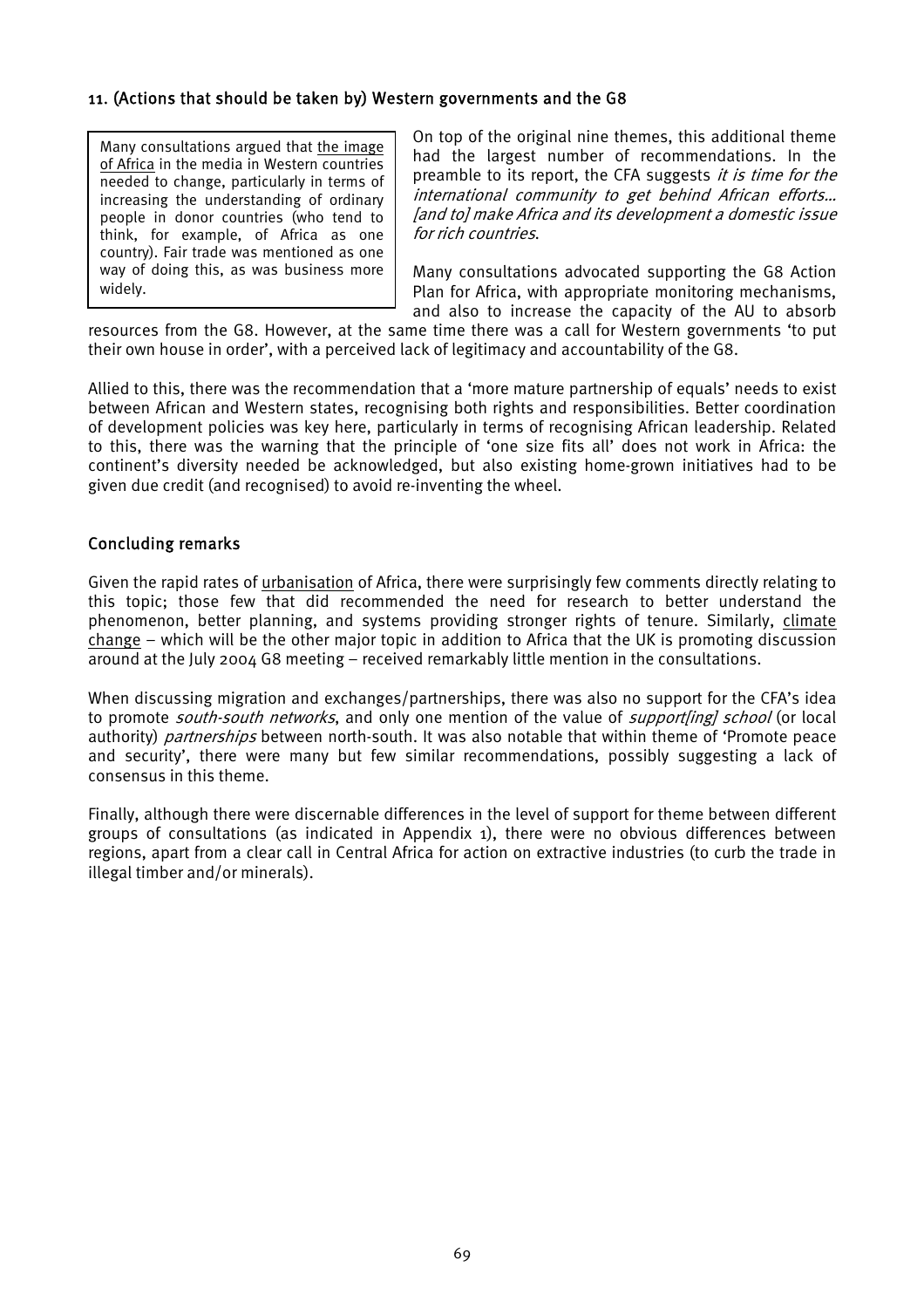| Appendix: The popularity of principal themes in consultations for the Commission for Africa, showing the percentage of all comments received by type of group consulted |                                                                                                                                                                                                                        |                  |          |                                           |                  |                             |                  |                                           |         |                        |                |                          |                    |                                                                                              |                |                             |         |                          |
|-------------------------------------------------------------------------------------------------------------------------------------------------------------------------|------------------------------------------------------------------------------------------------------------------------------------------------------------------------------------------------------------------------|------------------|----------|-------------------------------------------|------------------|-----------------------------|------------------|-------------------------------------------|---------|------------------------|----------------|--------------------------|--------------------|----------------------------------------------------------------------------------------------|----------------|-----------------------------|---------|--------------------------|
|                                                                                                                                                                         |                                                                                                                                                                                                                        | ₹                |          | e-forums                                  | African internet |                             | UK civil society |                                           |         | Regional civil society |                | <b>Regional business</b> | National dialogues |                                                                                              | 'New Thinking' |                             |         | UK Diaspora              |
| Theme                                                                                                                                                                   |                                                                                                                                                                                                                        | ಕೆ               | ಸಿ       | difference<br>ಸಿ                          | 8 <sup>o</sup>   | difference<br><sub>S6</sub> | ಸಿ               | difference<br>ಸಿ                          | ಸಿ      | difference<br>ಸಿ       | 8 <sup>o</sup> | difference<br>ಸಿ         | 8 <sup>o</sup>     | difference<br>ಸಿ                                                                             | ಸಿ             | difference<br><sub>So</sub> | ಸಿ      | % difference             |
| Build more effective states                                                                                                                                             |                                                                                                                                                                                                                        | 13,3%            | $14,1\%$ | $\overline{0}$                            | 9,1%             | $-4.3$                      | 11,2%            | $\frac{1}{2}$                             | 6,6%    | $-6.8$                 | 23,3%          | 10,0                     | 10,9%              | $-2,5$                                                                                       | 13.7%          | 0,3                         | 20,1%   |                          |
| The investment climate for growth (inc infrastructure)                                                                                                                  |                                                                                                                                                                                                                        | 11.7%            | 9,4%     |                                           | 20,5%            | 8,7                         | 11,2%            | Ş                                         | 10,7%   | ş                      | 19,5%          | 7,8                      | 8,7%               | $-3.0$                                                                                       | $7.2\%$        | -45                         | 8,9%    | $-2,9$                   |
| Increase transparency and reduce corruption                                                                                                                             |                                                                                                                                                                                                                        | 10,8%            | 7,8%     | $\frac{1}{2}$                             | 18,2%            | 7.4                         | 11,2%            | 0,4                                       | 11,5%   | 0,6                    | 15,0%          | 4,2                      | 10,9%              | 0,0                                                                                          | 8,6%           | $-2.2$                      | 7,2%    | -3.6                     |
| Western governments / the G8                                                                                                                                            |                                                                                                                                                                                                                        | 7,3%             | 0.0%     | n/a                                       | 20,5%            | 13,1                        | 8,4%             | $\frac{1}{2}$                             | 5,3%    | $-2,0$                 | 4,5%           | $-2, 8$                  | 6,5%               | 0,8                                                                                          | 15,1%          | 7,8                         | 3.2%    | Ş,                       |
| Promote peace and security                                                                                                                                              |                                                                                                                                                                                                                        | 6,7%             | 9,4%     | 2,7                                       | 4,5%             | $-2,1$                      | 4,7%             | $-2,0$                                    | 9,8%    | 3.2                    | 0,0%           | n/a                      | 8,7%               | 2,0                                                                                          | $2,2\%$        | $-4.5$                      | 13.7%   | 7,0                      |
| Trade                                                                                                                                                                   |                                                                                                                                                                                                                        | 5.7%             | 3,1%     | Ņ                                         | 0,0%             | n/a                         | 3.7%             | $-2,0$                                    | 6,1%    | 0,5                    | 10,5%          | 4,8                      | 6,5%               | 0,8                                                                                          | $7.2\%$        | 1,5                         | $3,2\%$ | $-2.5$                   |
| Respect Africa's culture and promote participation                                                                                                                      |                                                                                                                                                                                                                        | 5.7%             | 10,9%    | 5,2                                       | 4,5%             | Ş                           | 6.5%             | 0,9                                       | 6,6%    | 0,9                    | $0,0\%$        | n/a                      | 2,2%               | 35                                                                                           | 4,3%           | 1.4                         | 10,5%   | 4,8                      |
| Strengthen health systems                                                                                                                                               |                                                                                                                                                                                                                        | 5,6%             | 6,3%     | $\overline{c}$                            | $0,0\%$          | n/a                         | 7,5%             | 1,9                                       | 7,0%    | 1,4                    | $1.5\%$        | Ş.                       | 4,3%               | $\frac{2}{3}$                                                                                | 7,9%           | 2,3                         | 5,6%    | $\overline{0}$           |
| Natural resources and the environment                                                                                                                                   |                                                                                                                                                                                                                        | 4,8%             | 7,8%     | 3,0                                       | 0,0%             | n/a                         | 3,7%             | ş                                         | 7,4%    | 2,6                    | $1.5\%$        | 33                       | 8,7%               | 3.9                                                                                          | 2,9%           | $-1,9$                      | 4,8%    | 0,0                      |
| Aid volumes                                                                                                                                                             |                                                                                                                                                                                                                        | 4.3%             | 3,1%     | 두                                         | 4,5%             | 0,3                         | 4,7%             | 0,4                                       | 3.7%    | $\frac{6}{3}$          | 2,3%           | $-2,0$                   | 4,3%               | 0,1                                                                                          | 10,1%          | 5.8                         | 1,6%    | $-2.7$                   |
| HIV/AIDS                                                                                                                                                                |                                                                                                                                                                                                                        | 4,0%             | 4,7%     | $\ddot{\circ}$                            | 2,3%             | $4,8$                       | $3.7\%$          | ę.                                        | 4,9%    | $^{0,9}$               | 3,8%           | $\ddot{\circ}$           | 2,2%               | $-1,9$                                                                                       | 4,3%           | $\overline{0}$              | 4,0%    | $-0,0$                   |
| Migration and the diaspora                                                                                                                                              |                                                                                                                                                                                                                        | 3.3%             | 4,7%     | 1.4                                       | $0,0\%$          | n/a                         | 0,9%             | $-2,3$                                    | 2,5%    | $-0,8$                 | 1,5%           | $-1,8$                   | 8,7%               | 5.4                                                                                          | 2,9%           | $-0.4$                      | 8,1%    | 4,8                      |
| Investing in education                                                                                                                                                  |                                                                                                                                                                                                                        | 3.2%             | 7.8%     | 4,6                                       | 6,8%             | 3,6                         | 3.7%             | 0,6                                       | 2,5%    | $-0.7$                 | 2,3%           | $-0.9$                   | 6.5%               | 3.3                                                                                          | 2,9%           | $-0.3$                      | 0,8%    | $-2,4$                   |
| Aid quality and delivery                                                                                                                                                |                                                                                                                                                                                                                        | 3.0%             | 3,1%     | 0,1                                       | 2,3%             | $-0.7$                      | 5,6%             | 2.7                                       | 3.7%    | 0,7                    | $1.5\%$        | 35                       | $0,0\%$            | n/a                                                                                          | 2,9%           | Ş                           | 2.4%    | $-0.5$                   |
| Employment                                                                                                                                                              |                                                                                                                                                                                                                        | 3.0%             | 1,6%     | $-1.4$                                    | $0,0\%$          | n/a                         | 2,8%             | $\frac{2}{5}$                             | $1,2\%$ | $-1,7$                 | 8,3%           | 5.3                      | 0,0%               | n/a                                                                                          | 2,2%           | $-0,8$                      | $3,2\%$ | 0,3                      |
| Other                                                                                                                                                                   |                                                                                                                                                                                                                        | Z <sub>17%</sub> | 6,3%     | $\frac{4}{14}$                            | 6,8%             | $-0,8$                      | 10,3%            | 2,6                                       | 10,7%   | 3,0                    | 4,5%           | ÷                        | 10,9%              | 3,2                                                                                          | 5,8%           | 3.9                         | 2,6%    | Ş                        |
|                                                                                                                                                                         |                                                                                                                                                                                                                        |                  |          | Based on a total of 916 comments analysed |                  |                             |                  |                                           |         |                        |                |                          |                    |                                                                                              |                |                             |         | Positive difference > 4% |
|                                                                                                                                                                         |                                                                                                                                                                                                                        |                  |          |                                           |                  |                             |                  |                                           |         |                        |                |                          |                    |                                                                                              |                |                             |         |                          |
| e-forums                                                                                                                                                                | ODI hosted an open electronic discussion between 15 November and 17 December 2004 in which 204 participants made 276 postings.<br>http://www.odi.org.uk/africaconsultation/ (includes linl                             |                  |          |                                           |                  |                             |                  | k to two other ODI consultations below)   |         |                        |                |                          |                    |                                                                                              |                |                             |         |                          |
| African Internet                                                                                                                                                        | ODI hosted two further e-consultations with Africa research institutes and non-state actors, collating written responses from 65 institutions in July 2004 and, building on                                            |                  |          |                                           |                  |                             |                  |                                           |         |                        |                |                          |                    |                                                                                              |                |                             |         |                          |
|                                                                                                                                                                         | this, hosting an e-discussion with the same constituency between 16 August and 10 September                                                                                                                            |                  |          |                                           |                  |                             |                  |                                           |         |                        |                |                          |                    |                                                                                              |                |                             |         |                          |
| UK civil society                                                                                                                                                        | The UK's NGO platform, BOND, hosted two consultation                                                                                                                                                                   |                  |          |                                           |                  |                             |                  |                                           |         |                        |                |                          |                    | events on 4 August and 16 December 2004, attended each time by around 100 of its members     |                |                             |         |                          |
| civil<br>Regional                                                                                                                                                       | Over 500 individuals from 49 countries consulted in five open civil society consultation events (Central, East, North, Southern and West Africa respectively) between 1-16                                             |                  |          |                                           |                  |                             |                  |                                           |         |                        |                |                          |                    |                                                                                              |                |                             |         |                          |
| society                                                                                                                                                                 | December 2004, each lasting 2-3 days. http://www.commissionforafrica.org/ConsultationEvents/ConsultationEvents.htm                                                                                                     |                  |          |                                           |                  |                             |                  |                                           |         |                        |                |                          |                    |                                                                                              |                |                             |         |                          |
| Regional business                                                                                                                                                       | Business roundtables were also organised in the same fi                                                                                                                                                                |                  |          |                                           |                  |                             |                  |                                           |         |                        |                |                          |                    | ive regions as the civil society consultation events, between 16 September – 1 December 2004 |                |                             |         |                          |
| National dialogue                                                                                                                                                       | Consultations were organised in Tanzania (60 participants, 4 September 2004) and Zambia (250 participants, including 90MPs, 30 November –1 December 2004).<br>These brought together representatives from all parts of |                  |          |                                           |                  | society                     |                  |                                           |         |                        |                |                          |                    |                                                                                              |                |                             |         |                          |
| 'New Thinking'                                                                                                                                                          | Between 5 July and 19 November 2004, Commissioner Geldorf organised a series of five seminars, bringing together 'thinkers and practitioners from a wide range of                                                      |                  |          |                                           |                  |                             |                  |                                           |         |                        |                |                          |                    |                                                                                              |                |                             |         |                          |
|                                                                                                                                                                         | backgrounds' in France, Germany, Italy, the UK and the I                                                                                                                                                               |                  |          |                                           |                  | JSA. http:/                 |                  | /www.commissionforafrica.org/culture/work |         |                        |                |                          | culture.htm        |                                                                                              |                |                             |         |                          |
| UK Diaspora                                                                                                                                                             | There were two events in the UK – one with 40 participants from 21-23 July 2004; the other with 59 participants on 30 November 2004.                                                                                   |                  |          |                                           |                  |                             |                  |                                           |         |                        |                |                          |                    |                                                                                              |                |                             |         |                          |

Further information and links can be found at http://www.commissionforafrica.org/getting\_involved/events.htm Further information and links can be found at http://www.commissionforafrica.org/getting\_involved/events.htm **UK Diaspora** There were two events in the UK – one with 40 participants from 21-23 July 2004; the other with 59 participants on 30 November 2004.

Additional material analysed included a VSO consultation report published in November 2004 (Based on a questionnaire that was completed by 1,772 volunteers, staff and African colleagues in 13 countries); a UK business consultation at Chatham House (on 21 October 2004); and a meeting of rural women's groups in Lagos on 17 September<br>2004 organised by Commissioner Adeola.<br>2004 organised by Additional material analysed included a VSO consultation report published in November 2004 (Based on a questionnaire that was completed by 1,772 volunteers, staff and African colleagues in 13 countries); a UK business consultation at Chatham House (on 21 October 2004); and a meeting of rural women's groups in Lagos on 17 September 2004 organised by Commissioner Adeola.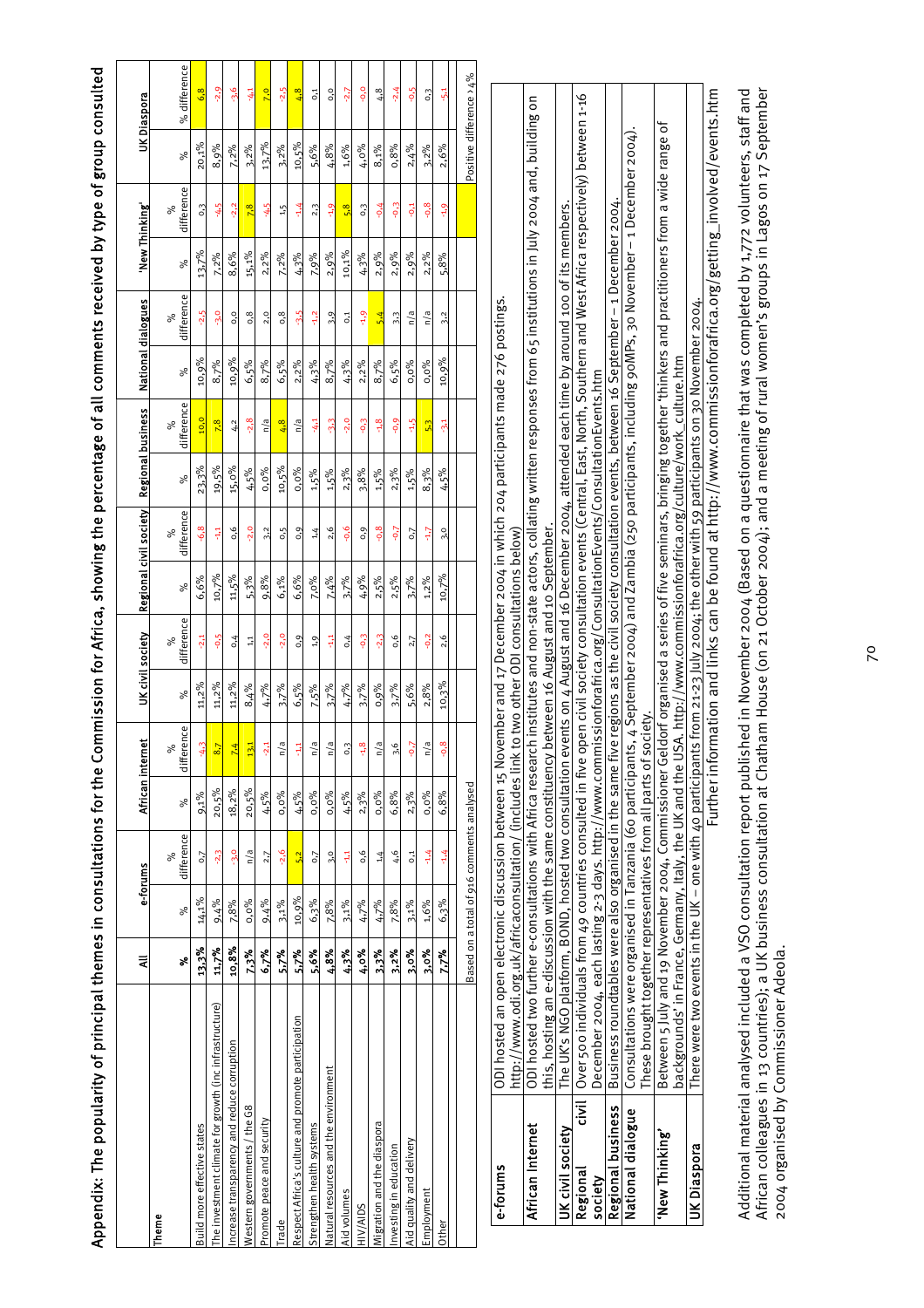# Annex 4:

# The UK's policies towards Africa: a snapshot of current positions, debates, with suggestions and implications for Japan

# David Sunderland<sup>35</sup>

# Introduction

This study is part of a wider report on UK Aid Policies for African Development in the run-up to the 2005 G8 summit and their implications for Japan. It considers current UK policies towards Africa for the following issues (listing suggestions and implications for Japan in each case):

- General international development policy
- Governance
- Health
- Investment Climate
- Trade
- Aid
- Debt

# Methodology

During February 2005, experts in the UK international development community (particularly the Department for International Development (DFID), academics and think-tanks) were contacted for their views on UK current policy and the implications for Japan. The questionnaire used for this can be found in Appendix 1, and a list of people contacted is in Appendix 2. Typically each person was interviewed by telephone (occasionally face-to-face) for 10-15 minutes. Their remarks are unattributed in this report and it should be noted that all of them were based in the UK.

Additionally, UK government policy documents and relevant speeches and statements were consulted. These were principally from DFID but also from departments such as the Department for Trade and Industry (DTI), the Foreign and Commonwealth Office (FCO), the Ministry of Defense (MOD) and the Treasury. The UK Government's Public Service Agreement (PSA) is one of the highest level strategies which drives policy, and DFID's PSA 1 for sub-Saharan Africa is listed in Appendix 3. Equally, DFID's White Papers in 1997 and 2000 are of a similar high level and so Appendix  $4$  lists some of the key government pledges in the 2000 White Paper. This appendix also provides a selected list of other (principally DFID) policy papers for the issues considered in this study.

This study summarises the results of this research. In should be noted that that information presented, particularly for policy, has been summarised as best as possible but should not be viewed as word-forword versions (nb that policies presented are numbered but that this in no way reflects their priority). This reflects what one of those people interviewed from DFID said, in that most UK policies were guidance and not *mandatory*; thus DFID country offices and officials had to exercise 'nuanced discretion' when interpreting them (for example in meeting the need to meet vertical targets demanded by initiatives on one hand, and respecting country-led priorities through general budget support on the other). In addition, given that around five or six people were interviewed on each issue, the report provides a snapshot but not comprehensive overview of the critiques of UK policy.

 $\overline{a}$ 

<sup>&</sup>lt;sup>35</sup> Research Associate, Overseas Development Institute.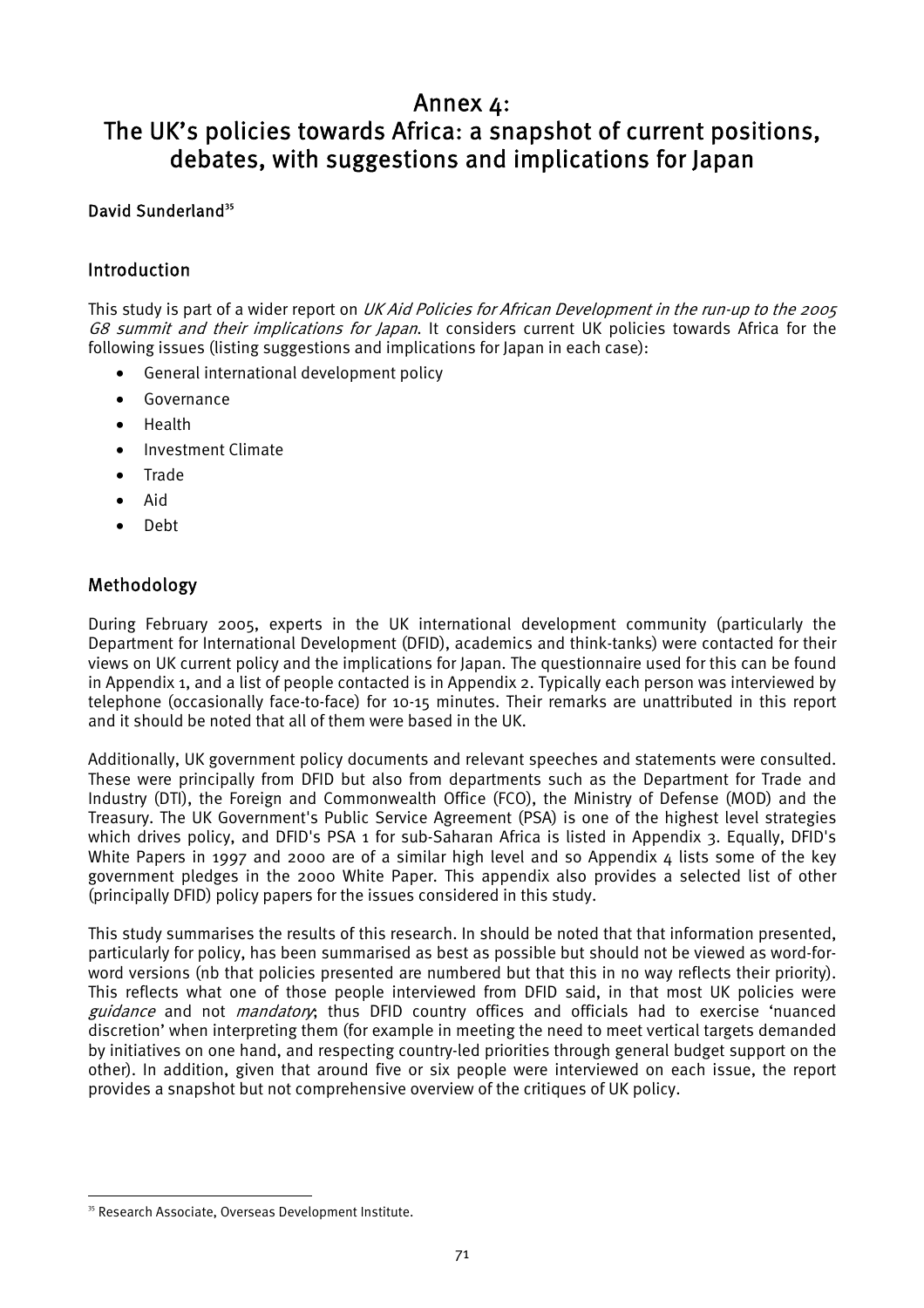# General Observations on UK Policy

# UK policy

- 1. The DAC peer review of the UK (2001) indicated the following things were noteworthy about the UK:
	- a. the upgrading of the old Overseas Development Administration to DFID as a separate Department with its own Secretary of State;
	- b. the Government's two White Papers on globalisation and development;
	- c. the active promotion of development issues in international fora by the Prime Minister and the Chancellor of the Exchequer;
	- d. the establishment of inter-Departmental coordination mechanisms;
	- e. DFID's breadth of knowledge and depth of expertise
- 2. For policy in Africa, DFID's work draws principally on the White Papers and PSA Target 1 (see Appendix 3). PSA Target  $\mu$  (increasing the impact of key multilateral agencies in reducing poverty and effective response to conflict and humanitarian crisis) and PSA Target 5 (developing evidence-based, innovative responses to international policy are also relevant.
- 3. General Budget Support (GBS) is strongly supported.
- 4. There are implicit and explicit commitments to support the Commission for Africa, both in the preparation of its report and in following up its recommendations.
- 5. Poverty reduction is DFID's central goal, related directly to the Millennium Development Goals (MDGs). DFID is committed also to tackle off-track MDGs off-track.
- 6. There is interest and support in working in partnerships with other donors.

# Critiques/debate

A recent report by the International Development Committee (IDC 2004) identifies 'The UK's direction of travel towards policy coherence for development is good but the Government and Whitehall could move faster and further'. It identifies various positive points that have developed since the 2001 DAC Peer Review: PSA targets shared with the DTI (reducing trade barriers) and the FCO (conflict prevention); an Inter-Departmental Working Group on International Development; more specific collaboration on conflict prevention (DFID, MOD, FCO), remittances (DFID, Treasury), and trade, global health, and extractive industries (DFID, DTI). The government's response to the crisis in Darfur, Sudan, also benefited from a joint DCO-DFID Sudan Unit.

The IDC report also notes that there were codes of conduct relating to health-service recruitment from developing countries (the Department of Health's Code of Practice for NHS employees involved in the international recruitment of healthcare professionals); strategic exports and sustainable development (Criterion 8 of the EU Code of Conduct on arms exports); and the provision of finance and insurance cover for UK exports to poor countries (the Export Credit Guarantee Department's 'unproductive expenditure' rule).

Conversely, the IDC noted that the DAC Peer Review identified delays in legislation on corruption, arms exports and money laundering – which continued to be held up and watered down. Noting that the Commission for Africa had identified 'increasing transparency and reducing corruption' as a potential area for action, the IDC added 'the UK risks being rightly embarrassed when the Commission for Africa reports'.

Related to these areas, a couple of commentators found that despite the policy of untied aid, the UK's linkages with ex-colonies and financial institutions (and the current foreign policy environment) played a strong role in influencing policy, particularly in terms of trade relationships. In this sense, The Reality of Aid (2004) criticises the UK, suggesting that 'the 'war on terror' has affected the allocation of UK development assistance; aid has been diverted from middle-income countries to fund [Afghanistan, Pakistan and] post-war reconstruction in Iraq'.

A couple of interviewees expressed concerns about the problems caused by the reorganisation of DFID's Policy Division two years ago, principally in terms of the loss of institutional memory. One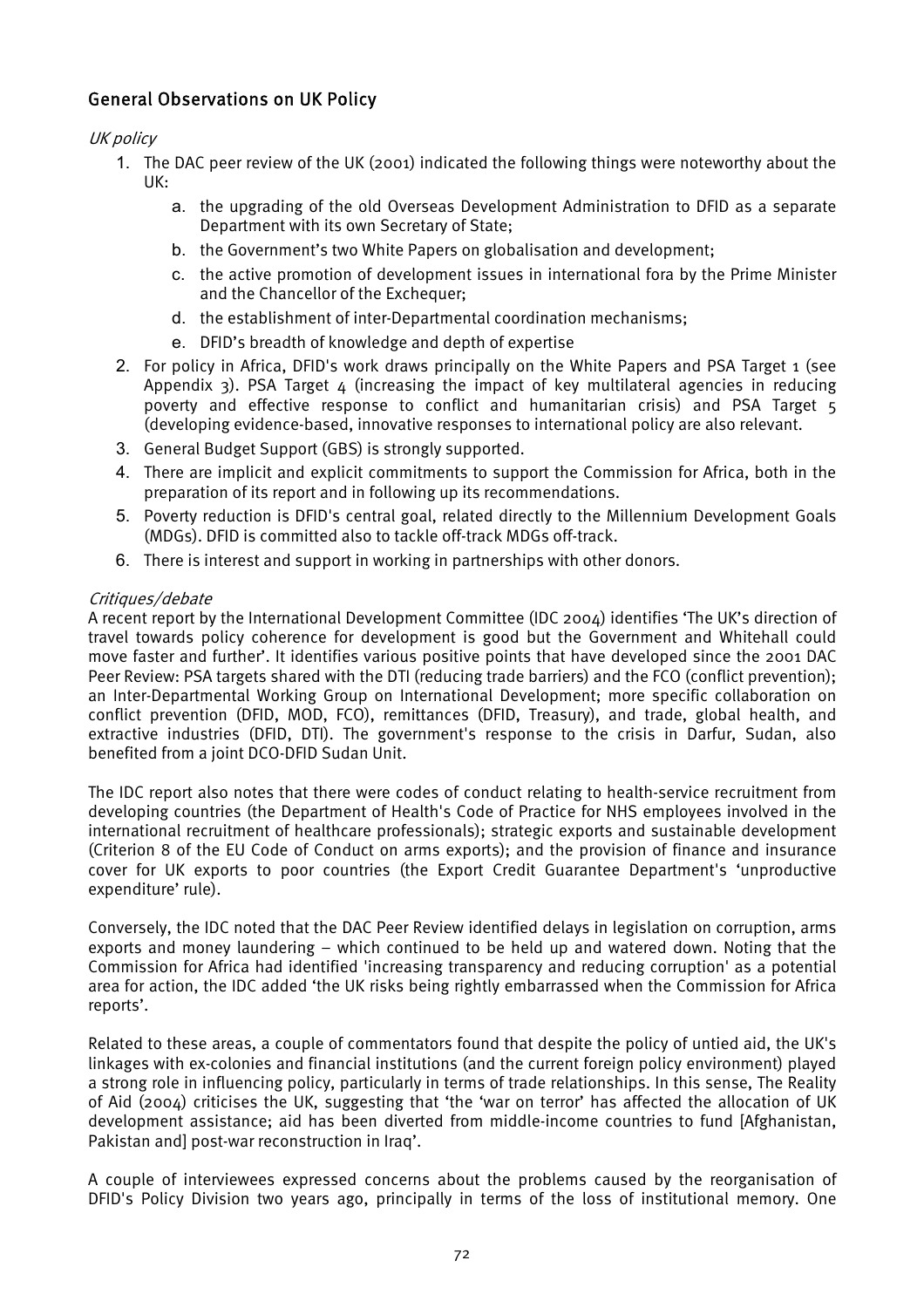commentator noted that in mid-2005 a reorganisation in the FCO would cut the number of policy experts working on Africa. He also noted that DFID was outsourcing its policy work more and more (for example to think-tanks and research institutions), further contributing to a loss of institutional memory and possibly creating dangerous dependencies.

For the Commission for Africa, in which the UK had invested a significant amount of 'time, resources and reputation', there was agreement that UK policy would have to follow, or at least consider in detail, its recommendations. One fear, however, was that the final Commission for Africa report would provide a long list of recommendations, but not be prioritised in any way.

The 'all or nothing' approach feared for the Commission for Africa report was also felt to be mirrored somewhat in the agenda of the Prime Minister and the Chancellor of the Exchequer (with regards to the IFF and, to a lesser extent, with regard to debt). The 'make or break' build up to the G8 was also seen as unhelpful by one commentator (given that policy dialogue will continue afterwards). In general, people interviewed felt the involvement and leadership of Tony Blair and Gordon Brown was very important (and unique, in terms of a joint force for international development with DFID), although one or two feared that it was based partly on personal competition to 'try to get their names in the history books'. One interviewee felt that this competition was no bad thing if it led to further pledges.

For GBS, Warrener (2004a) notes that 'a fundamental tension ... is that between the aim to boost government ownership of the development process and its accountability to national stakeholders, and the need for donors to be accountable to their own taxpayers on how the aid budget is spent'. Warrener also notes that over the last four years DFID has consistently channelled 17% of its bilateral aid through Direct Budget Support (particularly GBS), mostly in Africa: in other words, 'the majority of DFID's aid budget is still being disbursed through other aid challenges'. There is an ongoing internal debate within DFID on the issue. The issue of *conditionality* has also been addressed in a draft DFID paper on the subject (due to be published in early 2005), including the need for greater clarity concerning what is meant by 'ownership'. Warrener (ibid) summarises the six key elements of the current UK position.

# Suggestions and implications for Japan

- Japan could learn from, and should be more closely involved in, PRSPs, harmonisation, alignment, and budget support (for the latter, Japan has started to be involved in Tanzania and Sierra Leone, which is a good start).
- Japan could also learn from other donors that have a more holistic approach to programmes. For example for peace building, focusing just on reconstruction and development – and not wider aspects – could lead to a disjunct and inefficient approach.
- The Japanese system of rotating civil servants every three years was seen to limit the development of institutional memory and a longer-term approach. Looking at the lessons from the UK's approach might provide useful insights.
- The Japanese approach to self-reliance provides a good basis to critique (the more shorterterm) UK grant-based approach, but this should not mean that present issues and concerns are overlooked.
- Japan has played a leading role in considering policy coherence in east Asia through the OECD<sup>36</sup>, and perhaps could build on this and share more of the lessons it has learnt. Similarly, many interviewees felt that the lessons that Japan has learnt in its own development after World War II (and through international cooperation in east Asia) were highly relevant – yet little was known about them, and the suggestion was that they could be diffused more widely.
- Warrener (ibid) suggests that 'Japanese insights and experience in Asia are valuable inputs to the debates on the suitability of GBS for other countries and contexts [other than Africa].'

 $\overline{a}$ <sup>36</sup> The Policy Research Institute of the Japanese Ministry of Finance and OECD started work on *The Impact and Coherence of* OECD Country Policies on Asian Developing Economies in 2003: http://www.oecd.org/document/ 32/0,2340,en\_2649\_18532957\_22585440\_1\_1\_1\_1,00.html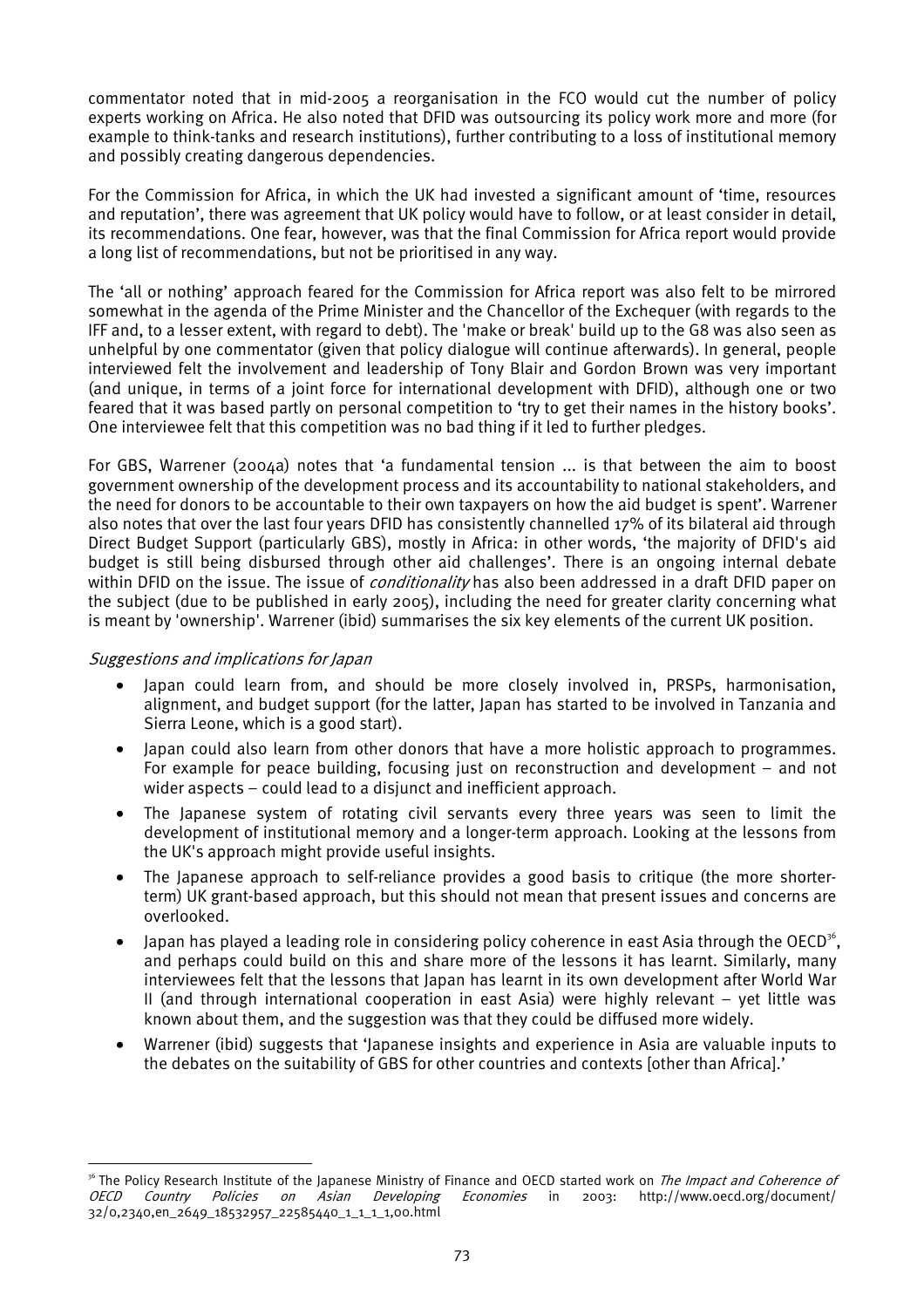# Governance

UK policy

- 1. Promoting African leadership at regional, sub-regional and country levels
- 2. Build conditions for development (peace and security, effective states, an environment for faster growth). $37$
- 3. Build the long-term capacity of the African Union, NEPAD (particularly with regards to conflict prevention and the African Peer Review Mechanism), the Economic Commission for Africa, and the African Development Bank.
- 4. Institutional reform and capacity building (strengthen accountability, promote the rule of law, improve access to justice) and 'supply-side' state building
- 5. Encourage African governments to set out their policies more assertively, managing and aligning donors behind them, with greater state-citizen transparency and accountability.
- 6. Promoting democracy, human rights and anti-corruption initiatives (reserving the right to withhold aid from countries that do not meet certain 'bottom lines').
- 7. The 'Drivers of Change' (DoC) approach which advocates close examination and analysis of country contexts (looking at what is driving change, and how this is occurring).

# Critiques/debate

Most commentators felt UK policy on governance had been good for the last few years, with one commentator remarking it was 'sensible if not overly ambitious'. State and society links had been seen to improve in DFID's approach, but it was also felt that the focus was still too much on budget effectiveness rather than human rights.

One commentator said that although continent-wide and regional institutions were important, overall there was a lack of capacity in many African countries that hampered UK policy; for example, how much space did African governments really have to develop their own policies? The problem of weak country ownership was related to this. Nevertheless, one interviewee thought that if incentives on states to comply with pan-African government grew in the future, DFID would step up its support at the regional and sub-regional level.

Much was also seen to rest on how terms of engagement with African governments develop (there are notable divisions, e.g. between 'donor darlings/orphans', 'fragile/development states', and/or 'poor/good performers'). This was related to a suggestion that there needed to be a more rigorous selection process in choosing recipient countries.

For the anti-corruption agenda, the IDC report (2004) said that other UK ministries – the Home Office, Attorney General and the Treasury – could do much more.<sup>38</sup> Additionally, one interviewee felt it was notable that the Commission for Africa's November 2004 consultation report did not mention the word 'democracy' (possibly representing an embarrassment with the situation in the Great Lakes area, vis-àvis Rwanda and Uganda).

Warrener (2004b) analyses the DoC approach in detail, suggesting that 'although the impact of [the approach for] poverty reduction cannot yet be ascertained, positive impacts of engagement with a political economy approach are visible' and 'assumptions behind programming are being challenged; DFID is moving to collaborate with non-typical partners such as elite groups and the diaspora community' with a 'growing realisation of the need for long-term timescales'. However, 'most studies have looked at the broad context more than dynamic medium-term factors and the impact of external actors ... and country participation in DoC work has been low'. Nevertheless, 'it holds the potential for DFID and other donors to develop political awareness in-country'.

 $\overline{a}$ <sup>37</sup> Nb *The Africa Conflict Prevention Pool* involves ministers and officials from three government departments: the Department for International Development (DFID), the Foreign and Commonwealth Office (FCO) and the Ministry of Defence: see http://www.mod.uk/issues/cooperation/gcpp.htm

<sup>&</sup>lt;sup>38</sup> See also the commentary on corruption and the ECGD in the 'Investment Climate' sector of this report.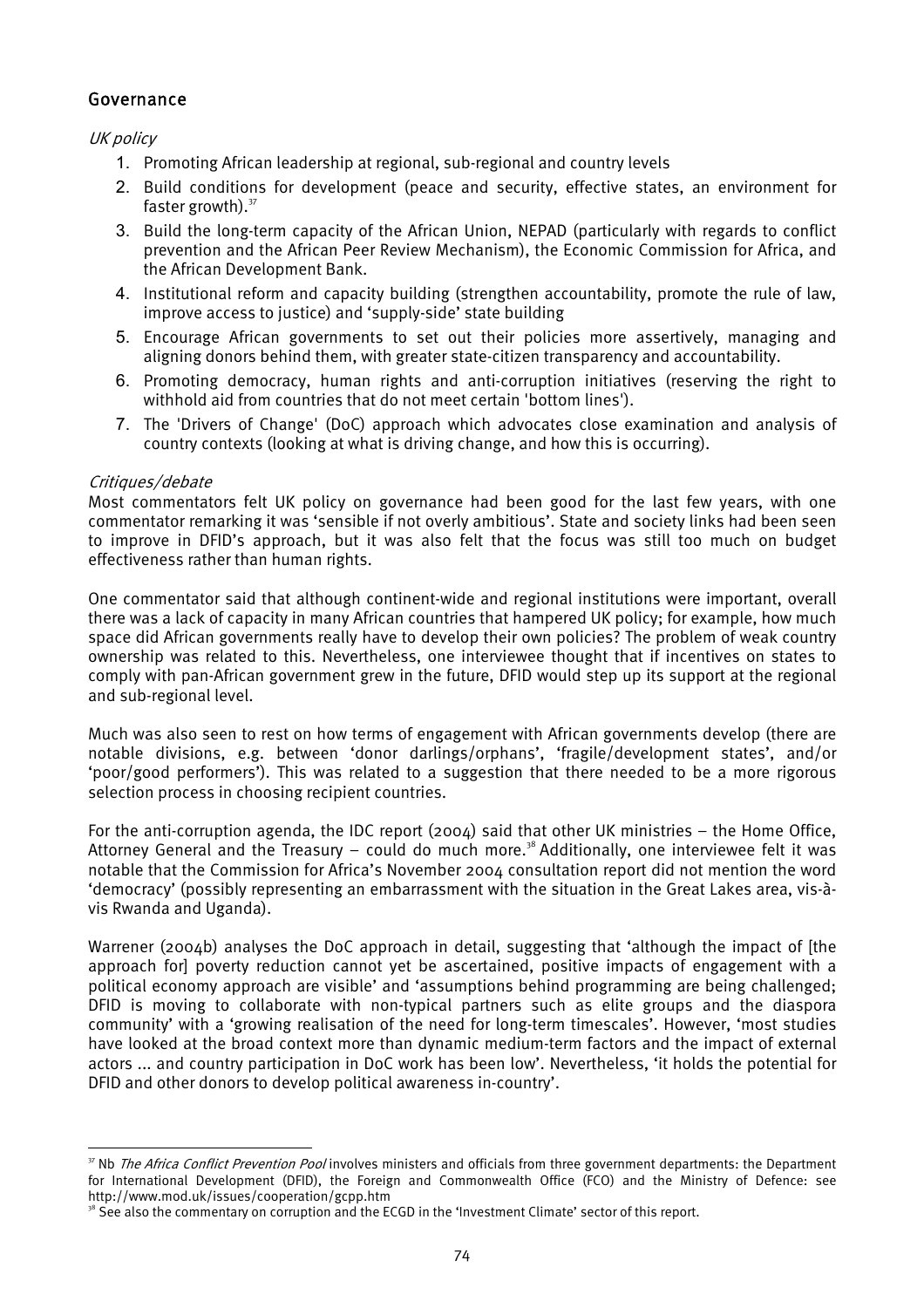# Suggestions and implications for Japan

- In general, Japan continues to have tied and project aid, which can both hinder the ownership of African governments and policy dialogues. In this context, Japan could consider untying its aid and developing a more programmatic approach.
- There is apparently no interlocutor in JICA who is responsible for governance issues in Africa, which may reflect a lack of investment in this area. Nevertheless, this might be an area where Japan's involvement could be helpful to move to common policy positions with other donors as part of the harmonisation and alignment agenda. In any case, any such dialogue would need to be gradual and not 'on-off'.
- Japan has given large amounts of aid without governance assessments; if Japan developed these, they could possibly learn from DFID's experience here, as well as the Drivers for Change initiative.

# Health

# UK policy

- 1. Strengthening health systems, wherever possible through GBS.
- 2. HIV/AIDS is a special priority, as one of the off-track MDGs. This includes support for the 2004 UK HIV/AIDS 'Taking Action' Strategy,<sup>39</sup> country HIV/AIDS programmes, and UNAIDS' 'Three ones.'<sup>40</sup>
- 3. Supporting measures to fight malaria and tuberculosis.
- 4. Reducing maternal and child mortality through expenditure in reproductive and sexual health.
- 5. Considering the barriers of access to services (note that a new policy team on Service Delivery has been created recently to consider this).
- 6. Supporting clean water and sanitation initiatives.

# Critiques/debate

The UK was seen as one of the leading bilateral donors in this area, balancing well the inherent tension between running sector support/health systems programmes on one hand, and supporting projects/programmes to control diseases on the other (although it was recognised that aid delivery for health would result in very little if there was weak state capacity).

A key issue remained donor coordination and the effectiveness of global initiatives and funds. The future development of these was important, and one commentator speculated that they might take over bilateral funding. Questions were raised, for example, by the recent interventions of the Bill and Melinda Gates Foundation, on the extent to which initiatives are overly focused on short-term quantitative outputs rather than long-term harder to measure results. African countries face particular problems when dealing with the numerous global initiatives, for example in ensuring there is no duplication. There are also questions of where accountability lies for the initiatives.

Related to this issue was the extent to which aid was delivered through non-governmental channels (e.g. through franchising NGOs or local drug sellers). One interviewer felt more research evidence was needed here.

Since the reorganisation of DFID's Policy Division two years ago, one commentator felt DFID's work had become more disconnected: there were fewer contacts, fewer close links, a higher turnover of staff, and a reduced institutional memory.

Suggestions and implications for Japan

 $\overline{a}$ 

<sup>&</sup>lt;sup>39</sup> http://www.dfid.gov.uk/Pubs/files/HIVAIDStakingactionsummary.pdf<br><sup>40</sup> 'One agreed HIV/AIDS Action Framework that provides the basis for coordinating the work of all partners; One National AIDS Coordinating Authority, with a broad-based multisectoral mandate; and One agreed country-level Monitoring and Evaluation System.': http://www.unaids.org/en/about+unaids/what+is+unaids/unaids+at+country+level/the+three+ones.asp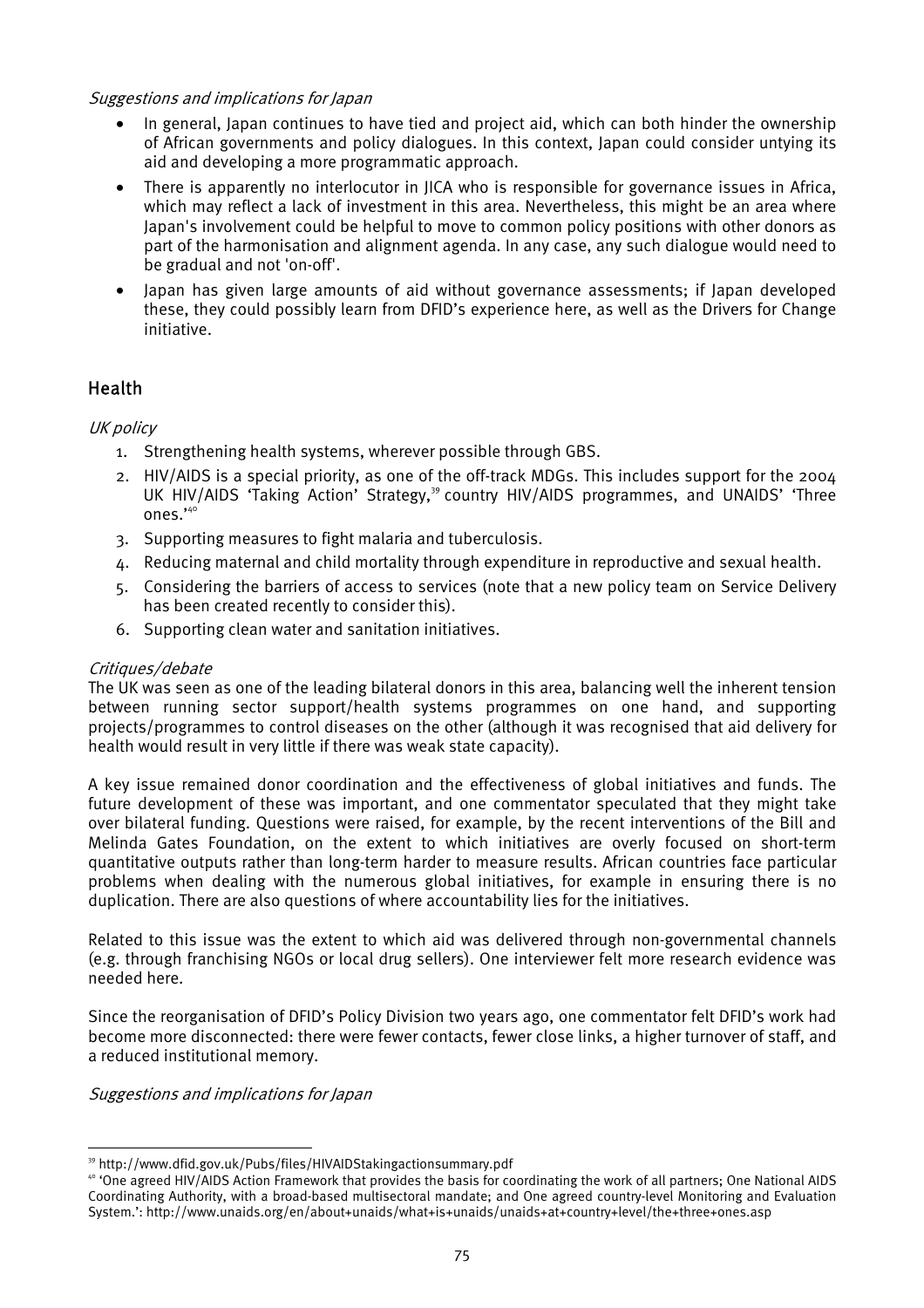- Japan could build on its previous work with infrastructure and pharmaceuticals, particularly if these were country-led. It was felt however that there was still a need for Japan to pay more attention to health systems (particularly in terms of developing human resources).
- Japan was a key funder in GAVI, but country of origin rules and tied funding had led to gaps and hold-ups in programmes (for example the US, but not Japan, had been able to provide solar fridges in Sierra Leone).
- Japan could make more use of appropriate technology.
- One commentator felt Japan's philosophy rested too much on the neo-liberal trickle-down model. This was important, but there was a need for social justice thinking as well.

# Investment Climate

# UK policy

- 1. Improving understanding of (a) what constitutes a good investment climate and (b) how to bring this about.
- 2. Promoting co-ordinated donor investment in pro-poor infrastructure investments which are embedded in national plans and budgets.
- 3. Recognising the importance of the policy, legal and regulatory environment for businesses particularly small- and medium-sized enterprises (SMEs).
- 4. DFID policy is particularly close to the suggestions in the 2005 World Development Report, <sup>A</sup> Better Investment Climate for Everyone.<sup>41</sup> The 'four basics' outlined in this report were seen as fundamental: (i) Stability and security; (ii) Regulation and taxation; (iii) Finance and infrastructure; (iv) Workers and labour markets.
- 5. Through Capital for Development  $(CDC)^{42}$ : (i) to maximise the creation and long-term growth of commercially viable private sector businesses in the poorer countries of the world; and (ii) to mobilise third party funds into these countries, important for their economic progress, by demonstrating the ability to create successful ventures.
- 6. The main scheme of the Export Credits Guarantee Department (ECGD)<sup>43</sup> provides guarantees against political risks for UK exports; since the early 1970s, there has been a scheme to promote overseas investment.
- 7. Support the Extractive Industries Transparency Initiative (EITI).<sup>44</sup>

# Critiques/debate

For the CDC and ECGD, one commentator was critical particularly of the CDC for having no impact criteria (with the implicit assumption that anything invested was good). Although he found the ECGD dealt with payment risks, this was done in terms of negative impacts. Both the CDC and ECGD did not consider the positive development impact of their investments (focusing on minimising risks rather than maximising benefits). In short, the alignment of investment and development were not considered together, unlike, for example, in a PRSP.

It should be noted that a legal challenge against the UK government in November 2004<sup>45</sup> identified that the ECGD had weakened its rules aimed at reducing corruption through providing preferential treatment for British companies. Separately, several commentators noted the general link between corruption and infrastructural problems.

 $\overline{\phantom{a}}$ 41 http://econ.worldbank.org/wdr/wdr2005/

<sup>&</sup>lt;sup>42</sup> Formerly the Commonwealth Development Corporation. CDC is partly privatised with DFID as the sole stakeholder with a loan of £755 million. See http://www.cdcgroup.com/ and te Velde (2003), who notes that a quarter or CDC's portfolio in July 2002 was in Africa.<br><sup>43</sup> The ECGD is a separate department reporting to the Department of Trade and Industry. See http://www.ecgd.gov.uk/

<sup>&</sup>lt;sup>44</sup> The EITI was launched by Tony Blair at the World Summit on Sustainable Development (WSSD) in Johannesburg in September 2002. It is a multi-stakeholder partnership of oil and mining companies, northern and developing country governments and NGOs. It calls for greater transparency over the revenue payments made to host developing country governments by international oil, mining and gas companies.

 $^5$  The government settled out of court with *The Corner House*, a British NGO, on 13 January 2005 and agreed to instigate a full public consultation on its changes to its anti-corruption rules.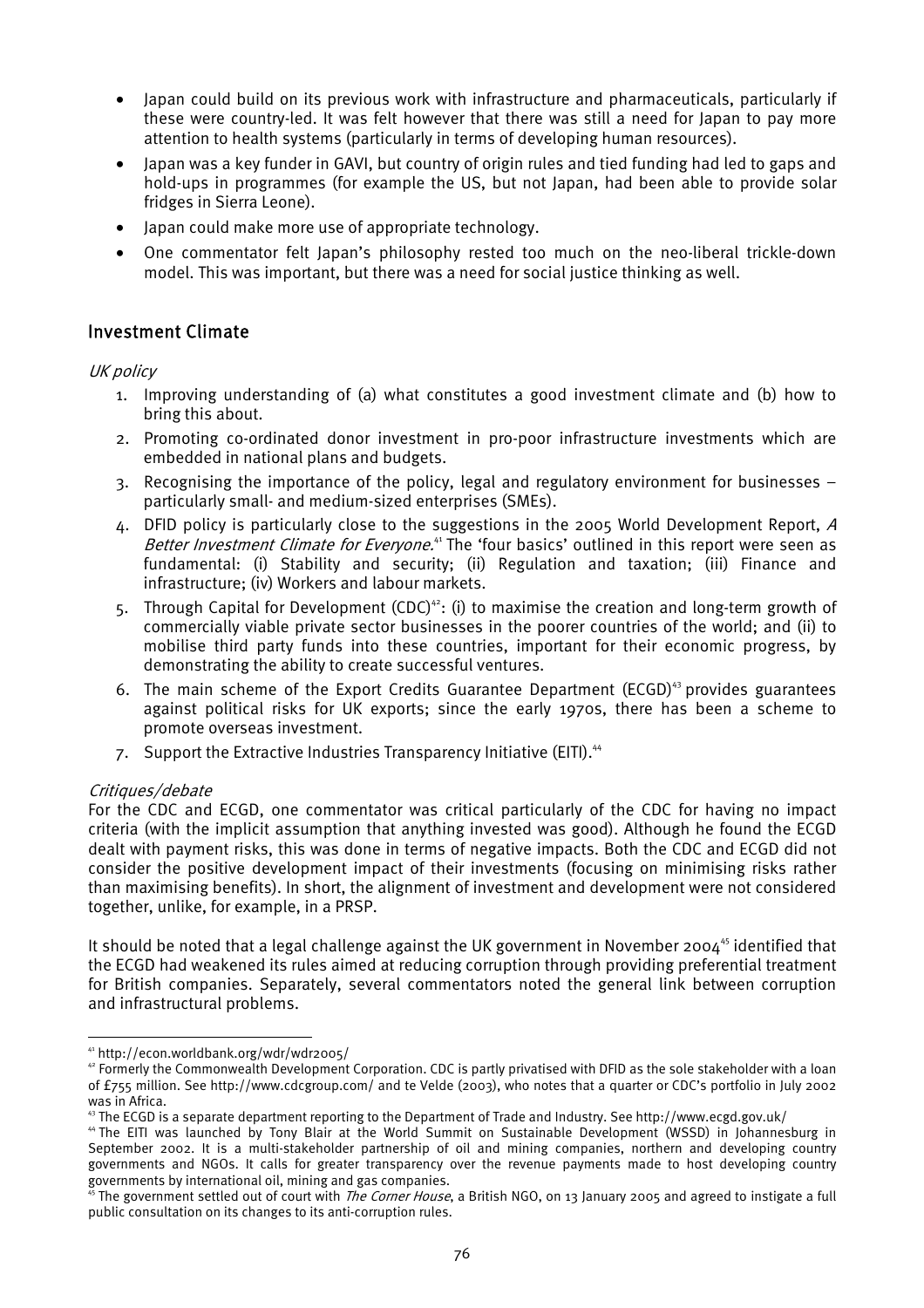One interviewee praised the UK's pioneering work with the EITI (citing the particularly important role in Nigeria this had had) but felt there was a lot more work to be done on cleaning up natural resource revenue flows. He felt it was time for African governments to lead on the issue. The same interviewee felt that the UK government could do more to encourage UK-based oil companies working in African countries to forgo some short-term profits to bear more of the price risk in investments; typically this fell on African governments that were much less able to deal with it.

Several people consulted felt the US African Growth and Opportunity Act (AGOA)<sup>46</sup> had been a success and a model that the UK (and other G8 nations) could follow.

# Suggestions and implications for Japan

- It was felt Japan's particular expertise in developing infrastructure (e.g. in telecommunications and power), particularly in Asia, could be relevant in Africa.
- The UK abolished its Aid and Trade Provision (ATP) in 1997 when it was untying its aid, but one commentator felt Japan should retain and scale up its own ATP provision, using it judiciously to underwrite high-risk investments and link its development budget to private sector development.
- One interviewee noted that the standards for the International Finance Corporation (IFC) of the World Bank were being reviewed, to which Japan should pay special attention.
- During the negotiations around the Multilateral Agreement on Investment (MAI), which was ultimately rejected by the WTO, Japan played an active role in the process and discussions. One commentator praised this involvement but noted that Japan's current involvement in investment policy discussions was less active, and so encouraged the country to play an increased role.
- Although Japanese investment was mainly focused on Asia, one commentator felt it should increase its interest in Africa as more and more of its long-term natural resource needs are likely to come from the continent.

# Trade

# UK policy

- 1. Internationally, a focus on trade reform to reduce subsidies, tariff and non-tariff barriers that constrain opportunities for export.
- 2. To ensure the Doha Development Round delivers for development with more flexible rules of origin and improved preferential access for Africa.
- 3. Within the NEPAD framework, to support the provision of regional public goods (e.g. promote regional trade and integration).
- 4. At the Africa regional / sub-regional level, work to promote the negotiation of EU Economic Partnership Agreements (EPAs) that take account of African institutions and needs.
- 5. At the country level (and relating to the investment climate), to encourage the trend of giving higher profile to economic growth in country-owned poverty reduction strategies; to recognise agriculture as key to pro-poor growth; to promote co-ordinated donor investment in pro-poor infrastructure; and to recognise the importance of the policy, legal and regulatory environment for business.

# Critiques/debate

DFID's trade policy was seen as being significantly marked by its colonial history, with problems dating back to the origins of the European Union. The UK was also seen to be strongly influenced by policies coming from the IMF and World Bank (e.g. for raw materials and enclave investment).

Commentators agreed that 'one-size fits all' liberalism was inappropriate. The final position between DFID and the Department for Trade and Industry has not emerged yet, but the UK has adopted a softer

 $\overline{a}$ 

<sup>46</sup> http://www.agoa.gov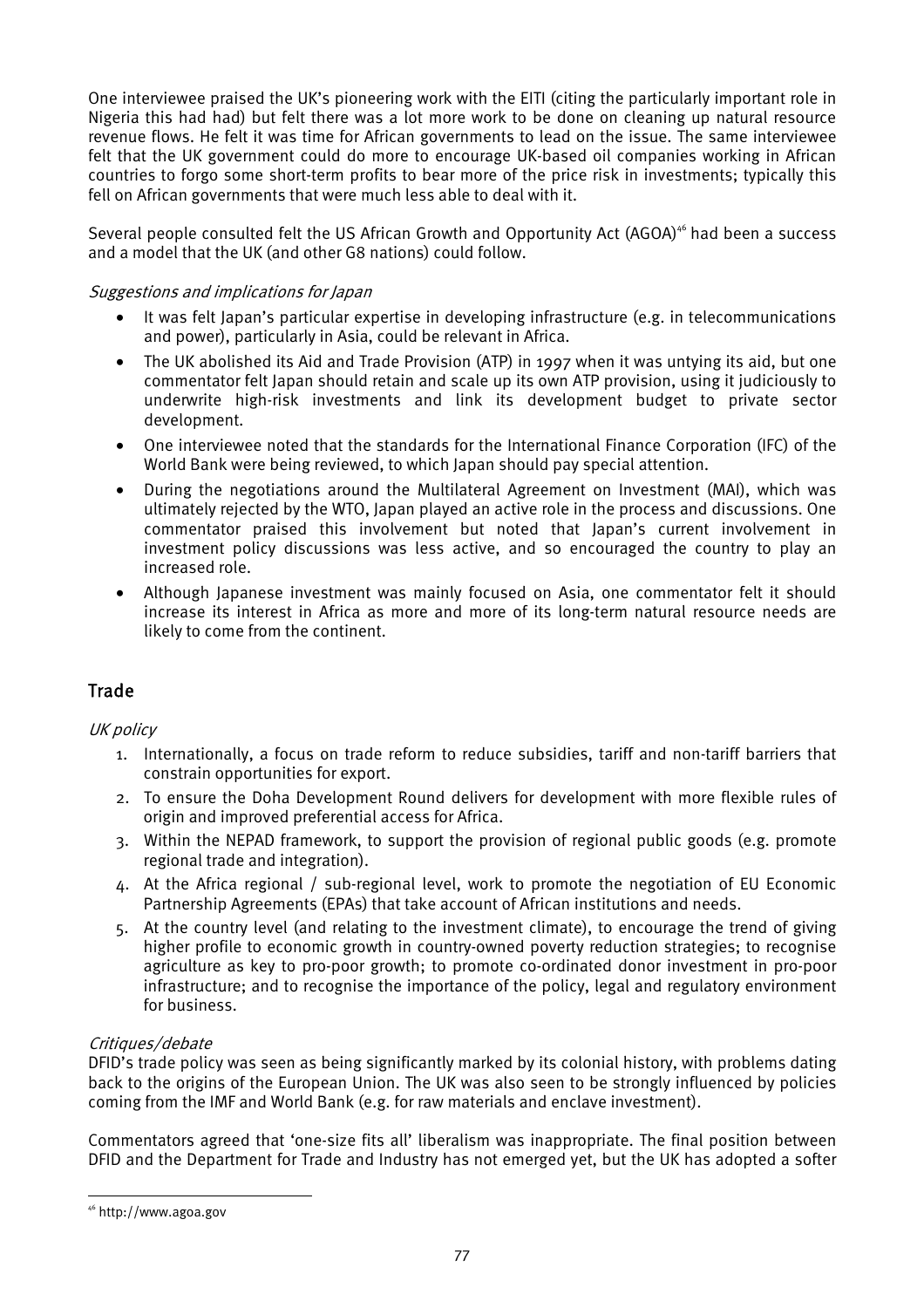tone on the need for reciprocity in the EPAs, recognising the need to have capacity building with liberalisation. There was support for the proposal to loosen the rules of origin.

Nevertheless, almost all of the commentators noted that the UK's policy aspirations were severely constrained by (more accurately, being subsumed under) the trade policy of the EU, all the more so since the enlargement of the EU. For example, it was suggested that the UK's policy demanding substantial changes vis-à-vis the Doha round would be limited by a more cautious EU approach. Additionally, it was felt that the UK's aspirations to discriminate in favour of developing countries (for example in EPAs and through the Cotonou agreement) would be thwarted in the future.

A separate point about EPAs was that EU Trade Commissioner Peter Mandelson had said that the only group lobbying on development issues within them was NGOs (i.e. he had received no commentaries in this area from businesses).

One commentator felt that since Clare Short had stepped down as Minister, DFID had not challenged other UK departments (for example the DTI, the Department of Food and Rural Affairs, and the Foreign Office) on their development coherency.

Even during the tenure of Clare Short, in 2002 a case receiving a high media profile considered how current trade rules clash with development for relations between the UK and Tanzania. At the time, within WTO rules, the UK government (through the ECGD) was able to subsidise the sale of a military air traffic control system, widely seen to be unnecessary, to Tanzania (worth £28 million). At the same time, it was forbidden for Tanzania, one of the poorest countries in the world, to subsidise and protect its own domestic food industry.

AGOA was again mentioned as a positive initiative, with one commentator suggesting it had helped to develop the South African clothing industry far more than the Cotonou agreement. The USA's Overseas Private Investment Corporation (OPIC) was also cited; in effect, the USA was seen to have more business linkages in the continent and thus play a more significant role driving the agenda.

Yet, in summary, commentators felt that Africa was not generally considered in terms of trade (having, for example, a market the equivalent of Mexico), and that British policy was unlikely to have a significant effect.

# Suggestions and implications for Japan

- One interviewee advised that Japan should develop its agenda on the basis that there will be minimal changes in European policies, particularly in agriculture.
- It was felt Japan could constructively share its experience of trade in east Asia, relevant to trade in Africa today.
- Another interviewee felt Japan had an opportunity to develop closer trade partnerships, perhaps through their GSP, with those countries that are not LDCs (e.g. Ghana and Kenya) which did not have preferential access to the Everything But Arms (EBA) initiative.

# Aid

UK policy

- 1. Increasing aid (Gordon Brown had spoken of 'doubling development aid to halve poverty.'<sup>47</sup>)
- 2. Developing a new funding vehicle: the International Finance Facility (IFF)
- 3. Improving multilateral aid effectiveness.

 $\overline{\phantom{a}}$ 47 e.g. Speech at DFID/UNDP seminar 'Words into Action in 2005' at Lancaster House, London, on 26 January 2005: http://www.labour.org.uk/ac2004news?ux\_news\_id=wordsintoaction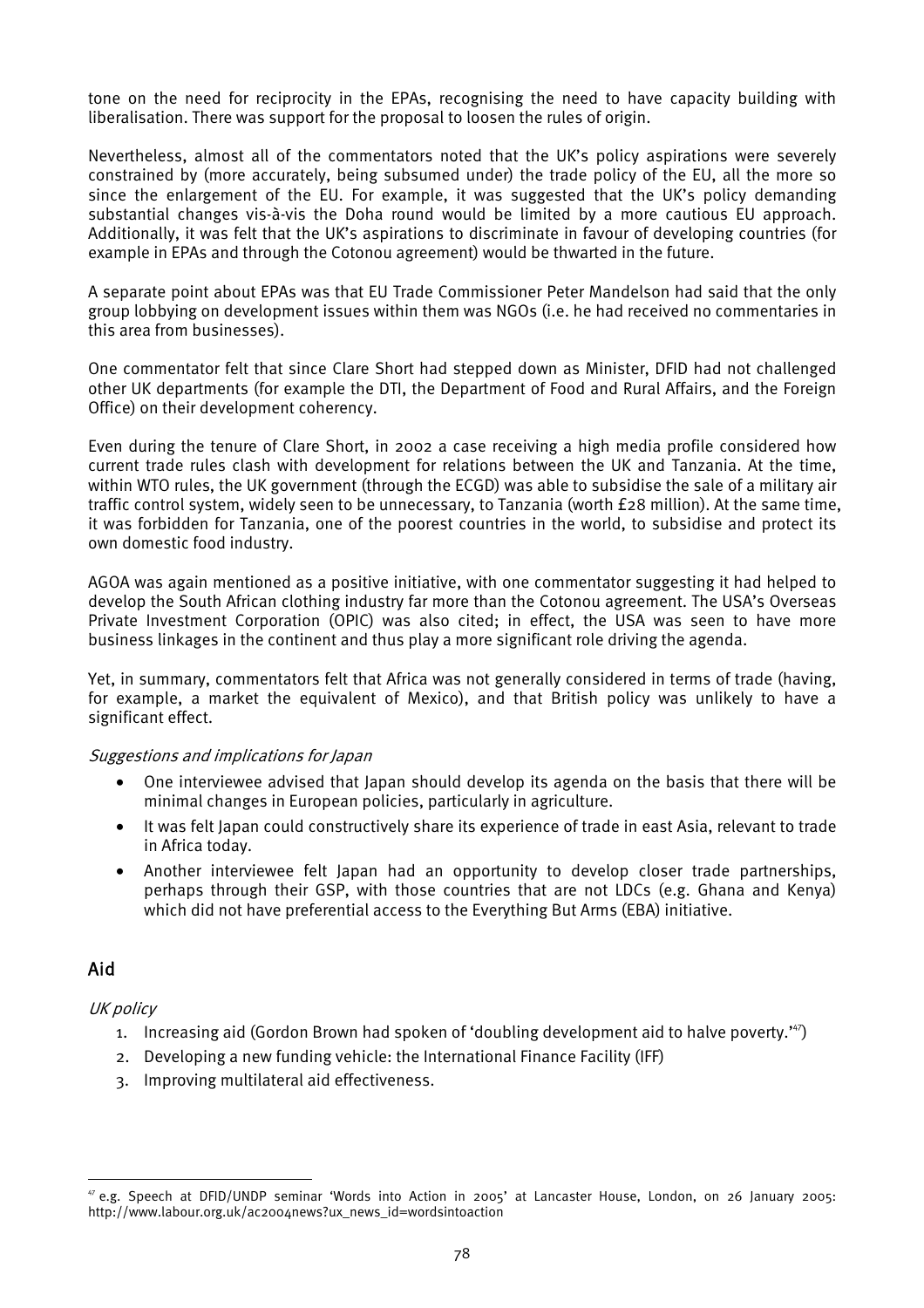#### Critiques/debate

Warrener et al (2005) summarises the concerns in the UK about the government's plans to 'double aid to halve poverty' in five key points:

Absorptive capacity: 'there is clear evidence of diminishing marginal returns to aid as aid levels increase in proportion of national GNP' – in terms of the quality of institutions, policy making, and administrative capacity.

Aid effectiveness: concern that 'the current focus on aid *quantity* will detract from ... quality: there may be 'poorer decisions by donors on appropriate balances of aid modalities' and 'Longterm coordinated commitments of current levels of aid are therefore arguably more important that increasing aid.'

Accountability, ownership and dependence: Dependency was likely to increase, 'accountability to donors will take precedence over accountability to national stakeholders' and 'ownerships will be severely undermined'. There is also the question of 'whether the countries concerned have actually been consulted'.

Aid and growth: 'The link of aid to domestically-driven growth is still poorly understood' and 'growth promotion is arguably more important than aid-driven social sector spending for longterm poverty reduction'. Changes in the global trade regime and towards debt cancellation may become sidelined and, ultimately, 'redistribution of current wealth in a sustainable manner' may be the most important approach.

Aid and governance: The achievement of the MDGs are considered in Sachs report,<sup>48</sup> although the categorisation of (and suggestions for assessing) countries are felt to be simplistic. There was the implicit suggestion that governance can be increased quickly (after which aid flows can be swiftly increased), despite evidence to the contrary. In conclusion, working with the Drivers of Change initiative (see Warrener 2004b) and more detailed governance assessment mechanisms were considered necessary before making large increases in aid.

Additionally, Warrener et al (2005) note that 'if the current political momentum leads to increased aid resources that are not translated into clear results, failure on this scale is likely to promote a strong backlash against initiatives for international development'.

The International Finance Facility (IFF) is considered in detail in another report (see Rogerson report in Annex) although several people interviewed commented on it. In general there was support for the idea, although concerns that the mobilisation of large sums of money would entail complex processes and governance. One commentator was very critical of the IFF, seeing it reflecting a paternalistic, anglosaxon and charitable perspective which was too short-term in its outlook, too open to being changed by shifting obligations, and too closely related to the City financial institutions (who would stand to make a tidy profit from it). Nevertheless, it was felt that it would probably happen, but be smaller than the UK imagines.

# Suggestions and implications for Japan

- One interviewee noted that Japan had taken initial steps to join the new aid modalities groups (re SWAps and GBS) with support in Senegal and Tanzania. He felt that Japan should not become full advocates of the approach but – under the right conditions, with appropriate monitoring and evaluation – they could develop the approach in a gradual way while continuing to measure its effectiveness.
- Japan was generally criticised for not signing up to the IFF.
- Commentators encouraged Japan to show more flexibility in their approach to aid. One interviewee felt that if Japan was inflexible, there could be the danger that their record as a generous donor could be clouded by civil society campaigns developing against them.
- Finally, there was the suggestion that Japan could consider appointing other donors to act as agents to manage their aid in a pool.

 $\overline{\phantom{a}}$ 48 Millennium Project (2005): Investing in Development: A Practical Plan to Achieve the Millennium Development Goals. http://unmp.forumone.com/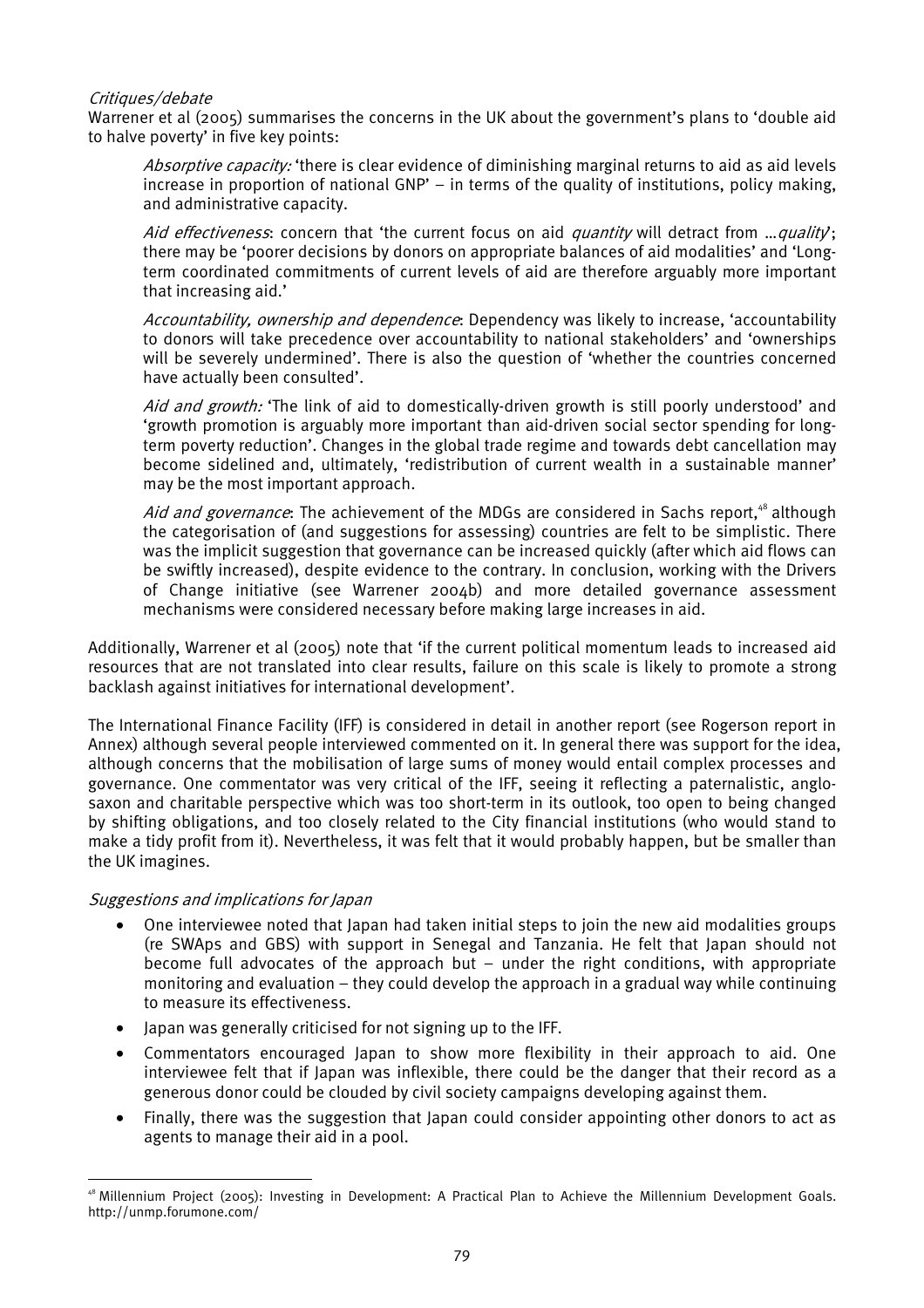# Debt

# UK policy

- 1. To develop the deepest and broadest bilateral and multilateral debt relief possible.
- 2. To promote debt relief on the basis of development financing, freeing up resources for achievement of the MDGs, not simply to reach 'debt sustainability'.
- 3. Since 1999, the UK has written off 100% of bilateral debt to post Completion Point HIPCs, with all monies paid since Dec 2000 by post Decision Point HIPCs held in trust and returned to the country upon Completion. The UK has also written off the vast majority of the poorest Commonwealth countries' bilateral debt to the UK.
- 4. Since 1 January 2005, the UK has also implemented a multilateral debt relief initiative, paying its share (10% – the UK's share of IDA 13) of the poorest countries' (post Completion Point HIPCs and IDA-only, low income PRSC countries) debt service to IDA and the African Development Fund. Canada has joined this scheme and will pay an additional  $4\%$  of these countries debt service. Lobbying continues to encourage other donors to participate.

# Critiques/debate

It was felt that the UK would always be limited by the positions of other G8 members (At the time of writing, Japan and the US were those countries strongly opposing the UK's multilateral debt relief initiative. (nb. It is not unilateral – Canada in the G7 has already joined the initiative and others are expected to join soon).

Commentators felt debt relief was seen as a good thing in general, and UK's leading role here was praised, although there were some reservations about giving too much debt relief to some countries (e.g. Nigeria).

There were concerns that increasing levels of UK aid would be at the expense of, and in the form of, debt relief.

One interviewee raised the question of whether the impact of debt relief on multilateral agencies has been fully thought through, as many were dependent on funding from return flows of past loans. He had concerns about the IDA becoming grant-based, and scaled down, which related closely to this. (Comment – David – this interviewee is not correct and statement is wrong. They seem to have mistaken the UK-led proposal for the American proposal also on the table at the moment. The whole point of the UK-led scheme is that it offers full compensation for the debt service to the IFIs involved, so there is no loss of reflows. It is the American proposal, that we do not agree with, that would write off debts against future IFI allocations, thereby eroding their resources and ability to re-lend. Yes, IDA (and also other RDB concessional lending will contain an element of grants – we have argued to limit this to be needs-driven and justifiable, and compensate the IFIs for this. Beware – it was the Americans that pushed for higher proportions of grants in IDA and AsDF etc, and in the case of AsDF and maybe also the others (I'm not sure), the Japanese supported them and agreed to the grants elements, as did other donors.

# Suggestions and implications for Japan

- Most interviewees felt Japan would be isolated (possibly along with the USA) in the G8 if they did not support the UK proposals;
- One contributor noted that currently Japan only agreed to the point of sustainability in its loans, with future borrowing being based on concessional terms. They viewed Japanese mechanism for debt relief, involving a system where the indebted country has to pay off the debt before receiving a grant six months later, as inefficient and difficult to implement.
- Conversely, another commentator suggested that Japan should be wary of the British position, seeing it as being overly driven by the political agenda. (As above – the Multilateral debt Relief Initiative is a 10 year scheme (at minimum) and has at least one G7 member signed up already, and more probably to follow – it is not just 'political'!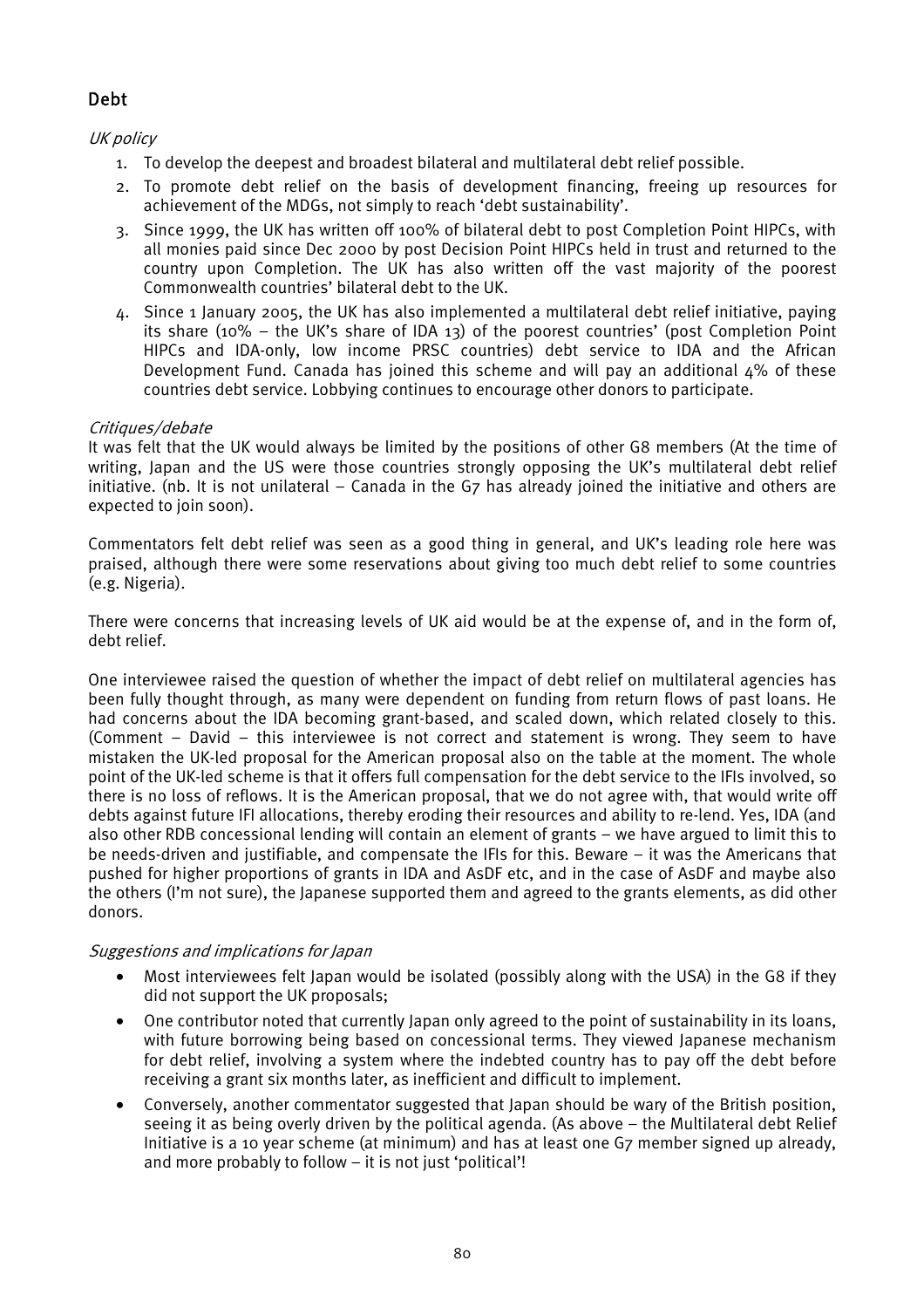# Bibliography

- International Development Committee (IDC) of the House of Commons (2004), The Commission for Africa and Policy Coherence for Development: First do no harm, First Report of Session 2004-05, HC123, London: The Stationery Office Limited.
	- http://www.publications.parliament.uk/pa/cm200405/cmselect/cmintdev/123/123.pdf
- Reality of Aid (2004), The Reality of Aid 2004, Reality of Aid: Manila. http://www.realityofaid.org/roa2004/2004report.htm
- te Velde, D.W. (2003), Home Country Measures and Foreign Direct Investment in Developing Countries: Identification, trends and breakdown of UK HCMS, ODI: London
- Warrener, D. (2004a), Synthesis Paper 4: Current thinking in the UK on General Budget Support, ODI: London. http://www.odi.org.uk/RAPID/UK\_Japan/docs/Synth\_4.pdf
- Warrener, D. (2004b), Synthesis Paper 3: The Drivers of Change Approach, ODI: London. http://www.odi.org.uk/RAPID/UK\_Japan/docs/Synthesis\_3\_final.pdf
- Warrener, D., Perkin, E. and Court, J. (2005), Synthesis Paper 5: The 'double aid to halve poverty' agenda: concerns from the UK, ODI: London.

# ODI questionnaire: UK policy positions in Africa

ODI is undertaking research for JICA (Japanese International Cooperation Agency) to obtain an overview, and experts' opinions, of UK policy positions in Africa<sup>49</sup>. The study is contacting the UK development community – particularly DFID, the Commission for Africa, academics and think-tanks – and is focusing on the following six key issues: governance, health, investment climate, trade, aid and debt.

# For each issue

 $\overline{a}$ 

- 1. What is your experience in relation to this issue?
- 2. What do you think about the current UK policy positions?
- 3. How do you think these policy positions are going to develop?
- 4. What do you think the implications of these policy developments are for Japan?
- 5. Is there anything you would like to add?

<sup>&</sup>lt;sup>49</sup> Similar studies are being undertaken in France, Germany, and the EU. These are part of wider JICA-commissioned research. Additional studies are looking at the historical changes in the UK's approach to Africa, the results of the UK Commission for Africa's consultations, and the International Finance Facility.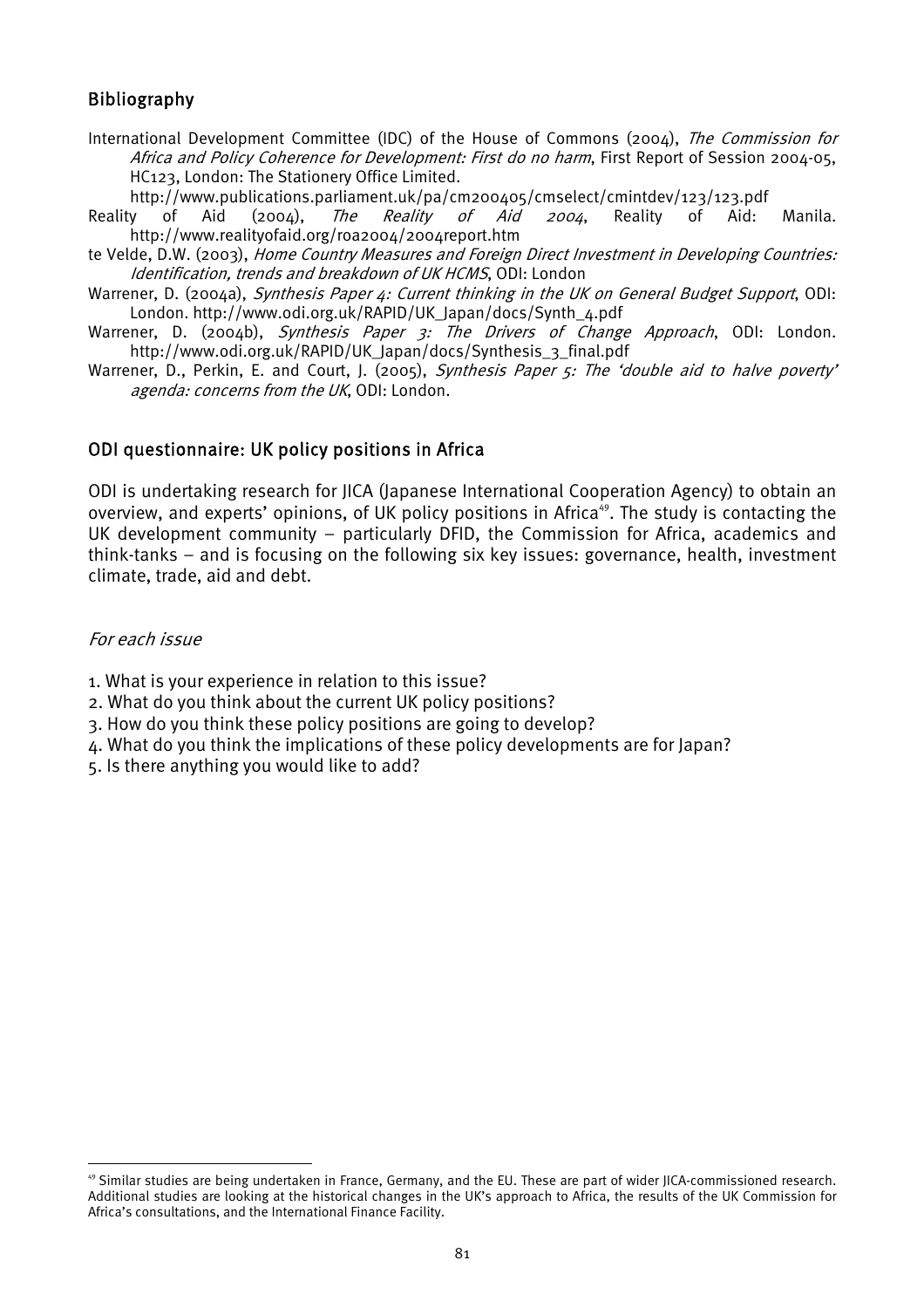# List of people interviewed or who completed to the questionnaire

| Chris Alden          | Senior Lecturer, International Relations<br>Department                | London School of Economics and<br><b>Political Science</b>     |  |  |
|----------------------|-----------------------------------------------------------------------|----------------------------------------------------------------|--|--|
| David Booth          | <b>Research Fellow</b>                                                | Overseas Development Institute                                 |  |  |
| <b>Emily Bosch</b>   | <b>Africa Policy Division</b>                                         | Department for International<br>Development                    |  |  |
| <b>Oliver Buston</b> |                                                                       | <b>DATA</b>                                                    |  |  |
| Paul Collier         | Director                                                              | Centre for the Study of African Economies                      |  |  |
| Julius Court         | <b>Research Fellow</b>                                                | Overseas Development Institute                                 |  |  |
| lan Gillson          | <b>Research Fellow</b>                                                | Overseas Development Institute                                 |  |  |
| Jeanelle de Gruchy   | Public Health Advisor, Africa Policy Department                       | Department for International<br>Development                    |  |  |
| Alan Hudson          | <b>Committee Specialist</b>                                           | International Development Committee                            |  |  |
| Adaora Ikenze        | <b>Political Adviser for Africa</b>                                   | <b>Commonwealth Secretariat</b>                                |  |  |
| Penny Jackson        | Clerk                                                                 | All Party Parliamentary Group on Africa                        |  |  |
| Nicola Jenns         | Debt Team                                                             | Department for International<br>Development                    |  |  |
| Regina Keith         | Senior Health Adviser                                                 | Save the Children                                              |  |  |
| <b>Tony Killick</b>  | Senior Research Associate                                             | Overseas Development Institute                                 |  |  |
| Kenneth King         | Director                                                              | Centre for African Studies, Edinburgh<br>University            |  |  |
| Nambusi Kyegombe     | Research Officer                                                      | Overseas Development Institute                                 |  |  |
| <b>Simon Maxwell</b> | Director                                                              | Overseas Development Insitute                                  |  |  |
| <b>Anne Mills</b>    | Professor of Health Economics and Policy                              | London School of Hygiene & Tropical<br>Medicine                |  |  |
| <b>Roger Nellis</b>  | Head, Investment, Competition and Enabling<br><b>Environment Team</b> | Department for International<br>Development                    |  |  |
| Machiko Nissankye    | <b>Professor of Economics</b>                                         | <b>School of Oriental and African Studies</b>                  |  |  |
| Sheila Page          | <b>Research Fellow</b>                                                | Overseas Development Institute                                 |  |  |
| Paolo de Renzio      | <b>Research Fellow</b>                                                | Overseas Development Institute                                 |  |  |
| John Roberts         | <b>Research Fellow</b>                                                | Overseas Development Institute                                 |  |  |
| Andrew Rogerson      | <b>Research Fellow</b>                                                | Overseas Development Institute                                 |  |  |
| Chris Stevens        | <b>Research Fellow</b>                                                | Institute for Development Studies,<br><b>Sussex University</b> |  |  |
| <b>Graham Teskey</b> | Head of Policy, Africa Department                                     | Department for International<br>Development                    |  |  |
| <b>Alex Vines</b>    | Head of Africa Programme                                              | Royal Institute of International Affairs                       |  |  |
| <b>Gill Walt</b>     | Professor of International Health Policy                              | London School of Hygiene & Tropical<br>Medicine                |  |  |
| Michael Warner       | <b>Research Fellow</b>                                                | Overseas Development Institute                                 |  |  |
| Tim Williamson       | Senior Governance Advisor, Africa Department                          | Department for International<br>Development                    |  |  |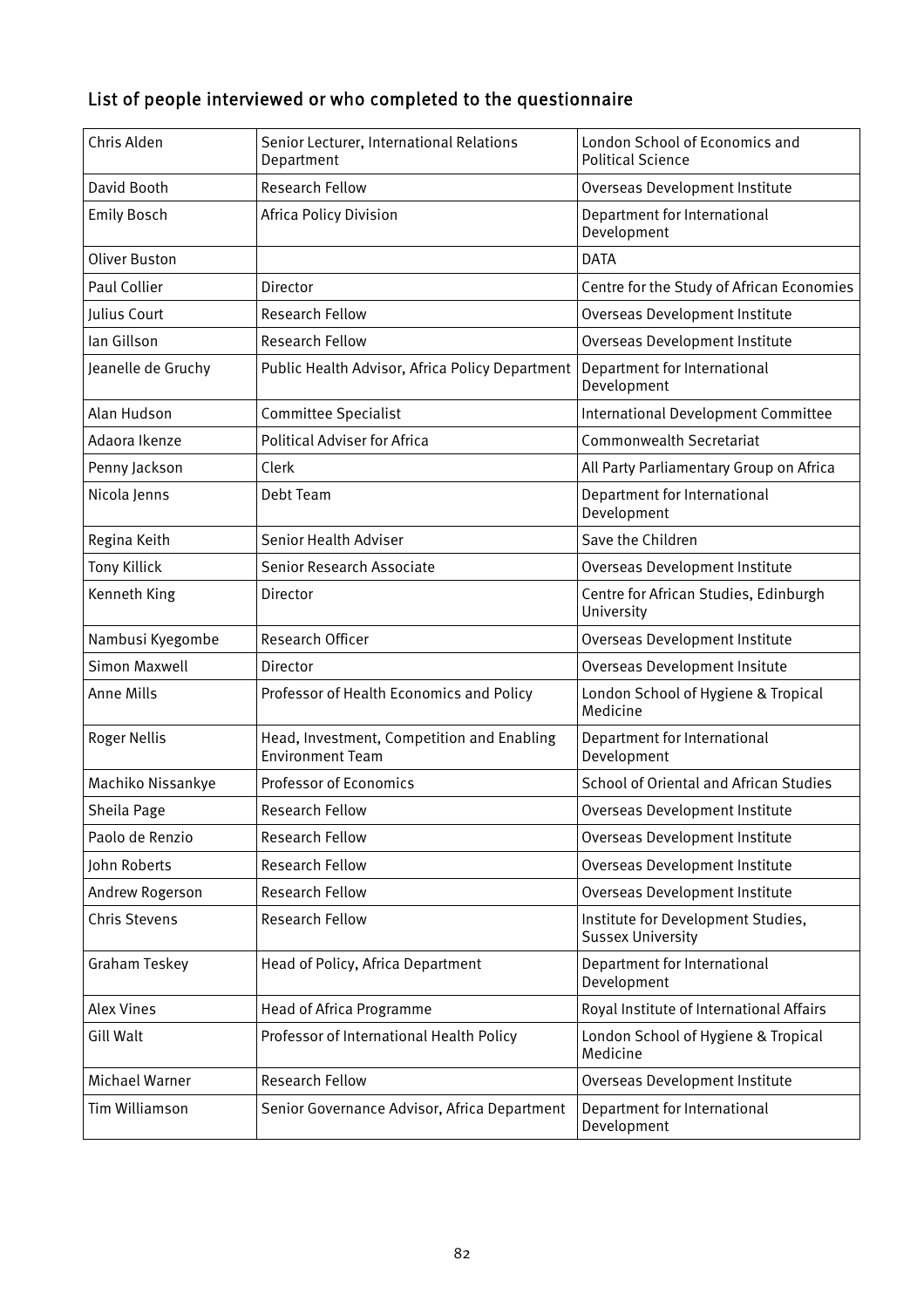# UK Public Service Agreement Target 1 (Progress towards the Millennium Development Goals in 16 key countries in Africa)

DFID's Africa Director leads on delivery of PSA Target  $1$  – progress towards the Millennium Development Goals in 16 key countries in Africa<sup>50.</sup> The current PSA (2003-6) covers eight sub-targets<sup>51</sup>:

- $\bullet$  a sustainable reduction in the proportion of people living in **poverty** from  $48\%$  across the entire region;
- an increase in primary school enrolment from 58% to 72%;
- an increase in the ratio of girls to boys enrolled in primary school from 89% to 96%;
- a reduction in under-5 mortality rates for girls and boys from 158 per 1000 live births to 139 per 1000;
- an increase in the proportion of **births assisted** by skilled birth attendants from  $49\%$  to 67%;
- a reduction in the proportion of 15-24 year old pregnant women with  $HIV$  from 16%;
- improved effectiveness of the UK contribution to **conflict** prevention and management as demonstrated by a reduction in the number of people whose lives are affected by violent conflict and a reduction in potential sources of future conflict where the UK can make a significant contribution (joint target with FCO and MOD);
- effective implementation of the G8 Action Plan for Africa in support of enhanced partnership at the regional and country level.

These PSA sub-targets were mainly been rolled forward (with the exception of conflict which is now covered under one global PSA 5) in the new PSA (2005-8).

In the new PSA, to reduce problems caused by fluctuating baselines, targets were described in terms of percentage change rather than absolute achievement. There are the following sub-targets<sup>52</sup>:

- a reduction of 4 percentage points in the proportion of people living in **poverty** across the entire region against the 1999 baseline;
- an increase in **primary school enrolment** by 18 percentage points against the 2000 baseline;
- an increase in the ratio of girls to boys enrolled in primary school by 5 percentage points against the 2000 baseline;
- a reduction in **under-5 mortality** rates for girls and boys by 8 per 1000 live births against the 2000 baseline;
- an increase in the proportion of births assisted by skilled birth attendants by 11 percentage points against the 2000 baseline;
- a reduction in the proportion of  $15-24$  year old pregnant women with  $HIV$ ;
- enhanced partnership at the country and regional level, especially through the G8, to increase the effectiveness of aid and ensure that international policies support African development.

 $\overline{a}$ 

<sup>&</sup>lt;sup>50</sup> PSA countries are Ethiopia, Democratic Republic of Congo, Ghana, Kenya, Malawi, Mozambique, Nigeria, Rwanda, Sierra<br>Leone, South Africa, Lesotho, Sudan, Tanzania, Uganda, Zambia and Zimbabwe.

<sup>&</sup>lt;sup>51</sup> All PSA targets are for 2006 measured against a 2000 baseline.<br><sup>52</sup> PSA target 1 refers to the region as a whole and data is available from the World Bank at 3-yearly intervals from 1990. This explains the 1999 (rather than 2000) baseline.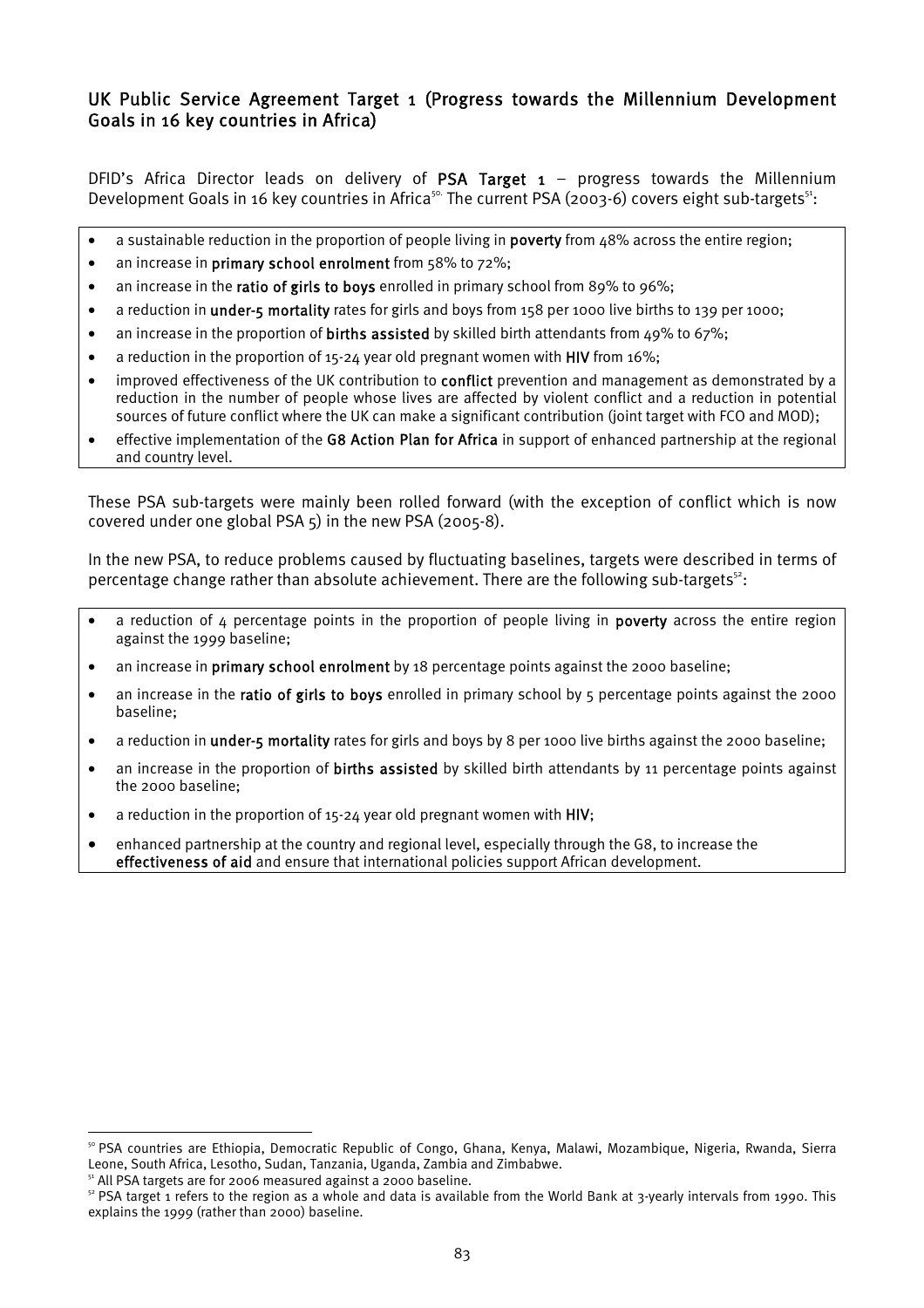# Other key policy papers

DFID White paper 2000: http://www.dfid.gov.uk/pubs/files/whitepaper2000.pdf

'KEY POLICY COMMITMENTS' LISTED IN THE WHITE PAPER 2000 (selection according to the issues addressed in this report):

# THE CHALLENGE OF GLOBALISATION

The UK Government will:

• Work with others to manage globalisation so that poverty is systematically reduced and the International Development Targets achieved.

• Promote economic growth that is equitable and environmentally sustainable.

#### PROMOTING EFFECTIVE GOVERNMENTS AND EFFICIENT MARKETS (Governance)

The UK Government will:

• Help developing countries build the effective government systems needed to reform their economic management, make markets work for poor people, and meet the challenge of globalisation.

- Work to reduce corruption, and ensure respect for human rights and a greater voice for poor people.
- Work with others to reduce violent conflict, including through tighter control over the arms trade.

#### INVESTING IN PEOPLE, SHARING SKILLS AND KNOWLEDGE (Health)

The UK Government will:

• Promote better health and education for poor people, and harness the new information and communications technologies to share skills and knowledge with developing countries.

• Help focus more of the UK and global research effort on the needs of the poor, and make intellectual property regimes work better for poor people.

#### HARNESSING PRIVATE FINANCE (Investment climate)

The UK Government will:

• Work with developing countries to put in place policies that will attract private financial flows and minimise the risk of capital flight.

• Work to strengthen the global financial system to manage the risks associated with the scale, speed and volatility of global financial flows, including through use of 'road maps' to guide countries on opening of their capital accounts.

• Encourage international co-operation on investment, competition and tax that promotes the interests of developing countries.

• Encourage corporate social responsibility by national and transnational companies, and more investment by them in developing countries.

# CAPTURING GAINS FROM TRADE

The UK Government will:

• Support an open and rules-based international trading system, and work to promote equitable trade rules and an effective voice for developing countries.

• Support continuing reductions in barriers to trade, both in developed and developing countries, and work to improve the capacity of developing countries to take advantage of new trade opportunities.

# TACKLING GLOBAL ENVIRONMENTAL PROBLEMS

The UK Government will:

• Work to reduce the contribution made by developed countries to global environmental degradation.

• Work with developing countries to ensure that their poverty reduction strategies reflect the need to manage environmental resources sustainably, and strengthen their capacity to participate in international negotiations.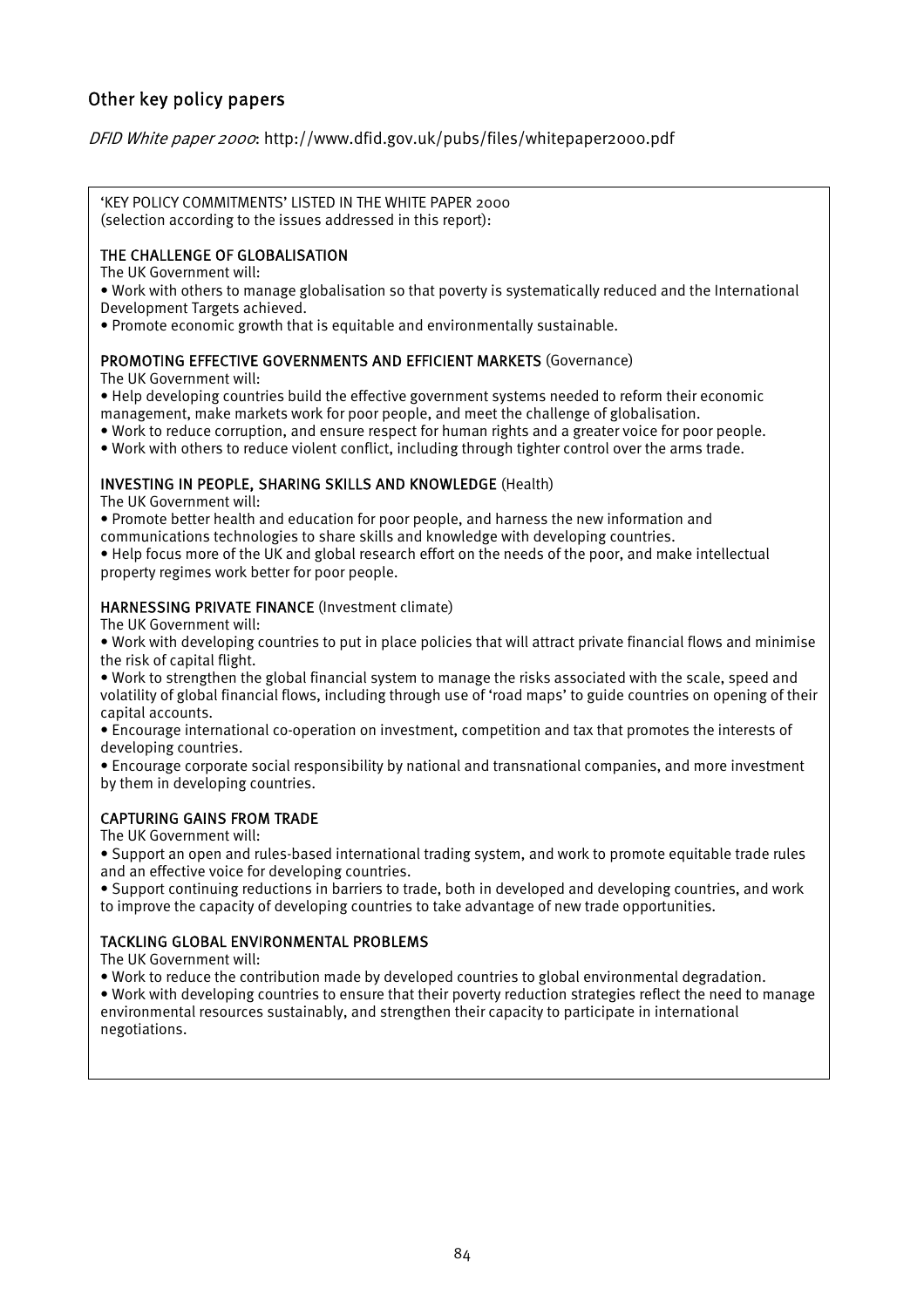# USING DEVELOPMENT ASSISTANCE MORE EFFECTIVELY (Aid, Debt)

The UK Government will:

• Increase its development assistance to 0.33% as a proportion of GNP by 2003/04, and continue to make progress towards the 0.7% UN target.

• Work to increase the proportion of global development assistance spent in poor countries, help to improve its effectiveness and to reduce the burdens placed on recipient countries, end UK tied aid and work for multilateral untying.

• Introduce a new Development Bill to replace the outdated Overseas Development and Co-operation Act (1980), to consolidate our poverty focused approach to development.

• Provide faster and more substantial debt relief for heavily indebted poor countries that are committed to poverty reduction.

#### STRENGTHENING THE INTERNATIONAL SYSTEM

The UK Government will:

• Work with others to build a stronger, more open and accountable international system, in which poor people and countries have a more effective voice.

More detailed policy pledges are provided in each of the chapters.

#### Also note:

Halving world poverty by 2015 economic growth, equity and security (Target strategy paper 2000) http://www.dfid.gov.uk/pubs/files/tspeconomic.pdf

# Links to a selection of policy papers related to the six issues (DFID unless stated):

# GOVERNANCE

Making government work for poor people: building state capacity (Target Strategy Paper on Governance, 2001) http://www.dfid.gov.uk/pubs/files/tspgovernment.pdf

Why we need to work more effectively in fragile states (January 2005) http://www.dfid.gov.uk/pubs/files/fragilestates-paper.pdf

# HEALTH

Target Strategy Paper on Health (2000) http://www.dfid.gov.uk/pubs/files/tsphealth.pdf

- Increasing access to essential medicines in the developing world: UK Government policy and plans
- (June 2004) http://www.dfid.gov.uk/pubs/files/accessmedicines.pdf<br>al and reproductive health and rights: A position Sexual and reproductive health and rights: A position paper (July 2004) http://www.dfid.gov.uk/pubs/files/sexualreprohealthrights.pdf
- Taking Action: The UK's Strategy for Tackling HIV/AIDS in the developing world (July 2004, with FCO) http://www.dfid.gov.uk/Pubs/files/HIVAIDStakingactionsummary.pdf

# INVESTMENT CLIMATE

Financial Sector Development: A pre-reauiste for Growth and Poverty Reduction? (June 2004) http://www.dfid.gov.uk/pubs/files/fsdbriefingnote.pdf

# **TRADE**

- Draft Srategy Paper 2005-2007: Increasing the impact of DFID's work on trade (October 2004) http://www.dfid.gov.uk/pubs/files/draftstrategy-increasing-impact-on-trade.pdf
- The World Trade Organisation and developing countries: background briefing note (June 2001) http://www.dfid.gov.uk/pubs/files/bbp1.pdf
- Making globalisation a force for good (DTI White Paper, July 2004) http://www.dti.gov.uk/ewt/whitepaper.htm

# AID

- Partnerships for poverty reduction: changing aid 'conditionality' (draft policy paper September 2004 with the Treasury) http://www.dfid.gov.uk/pubs/files/conditionalitychange.pdf
- Poverty Reduction Budget Support: DFID policy paper, May 2004 http://www.dfid.gov.uk/pubs/files/prbspaper.pdf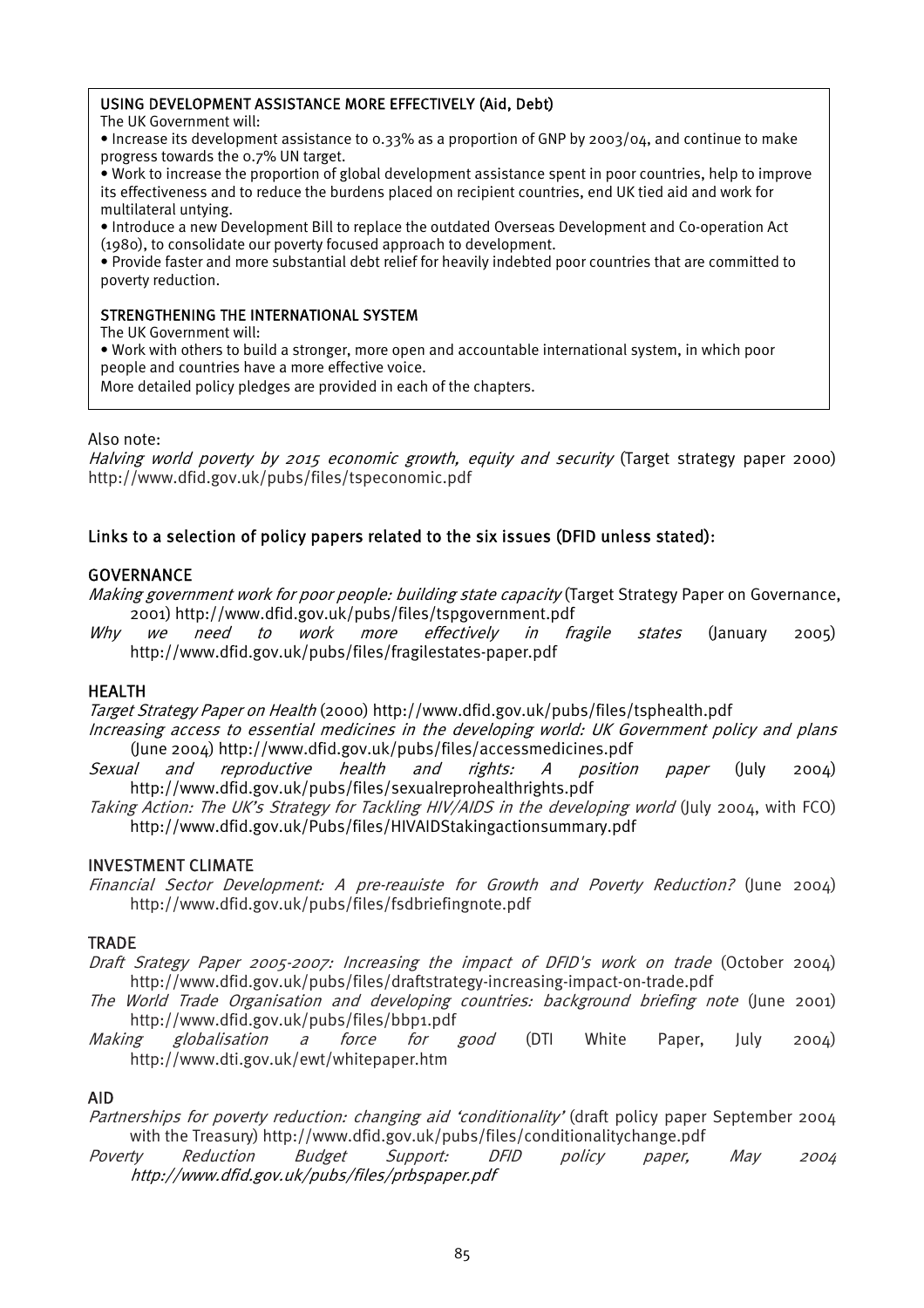Also note Institutional Strategy Papers (ISPs) with the European Investment Bank, UNDP, the UN, and the World Bank

# DEBT

Debt factsheet 2004 http://www.dfid.gov.uk/pubs/files/debt-factsheet.pdf Debt relief for Poverty reduction (briefing paper: February 2004) http://www.dfid.gov.uk/pubs/files/povreductiondebtreliefbrief.pdf Statement on UK proposals for multilateral debt relief (January 2005) http://www.dfid.gov.uk/mdg/debt-ukmultidebtinitiative.asp

# Foreign and Commonwealth Office

http://www.fco.gov.uk/servlet/Front?pagename=OpenMarket/Xcelerate/ShowPage&c=Page&cid=101 7048844090

# Mission Statement on Africa

'The Foreign and Commonwealth Office will promote good governance and economic development throughout Africa, and work to prevent conflict, with the goals of peace, stability and an improved quality of life for Africa's people.'

'With our 33 diplomatic missions in Africa, we work:

- With African governments on regional and international issues;
- To explain British policies and viewpoints to African governments and their publics;
- To support Africans in and outside government in developing democracy and respect for human rights;
- With African countries, to improve their security so that their economies can flourish;
- With African governments and other relevant organisations to promote sound economic policies and to improve the living standards of their people;
- To promote British goods and services and enhance trade with Africa;
- To provide advice and help in African countries to British nationals;
- To issue visas to people from African countries who wish to come to Britain.

[The internet] pages contain further information about UK policy on Africa and the New Partnership for Africa's Development (NEPAD). They detail how the UK and France work together in delivering their policy on Africa; the UK's attempts to restore peace in Sierra Leone and the UK approach to land reform in Zimbabwe.'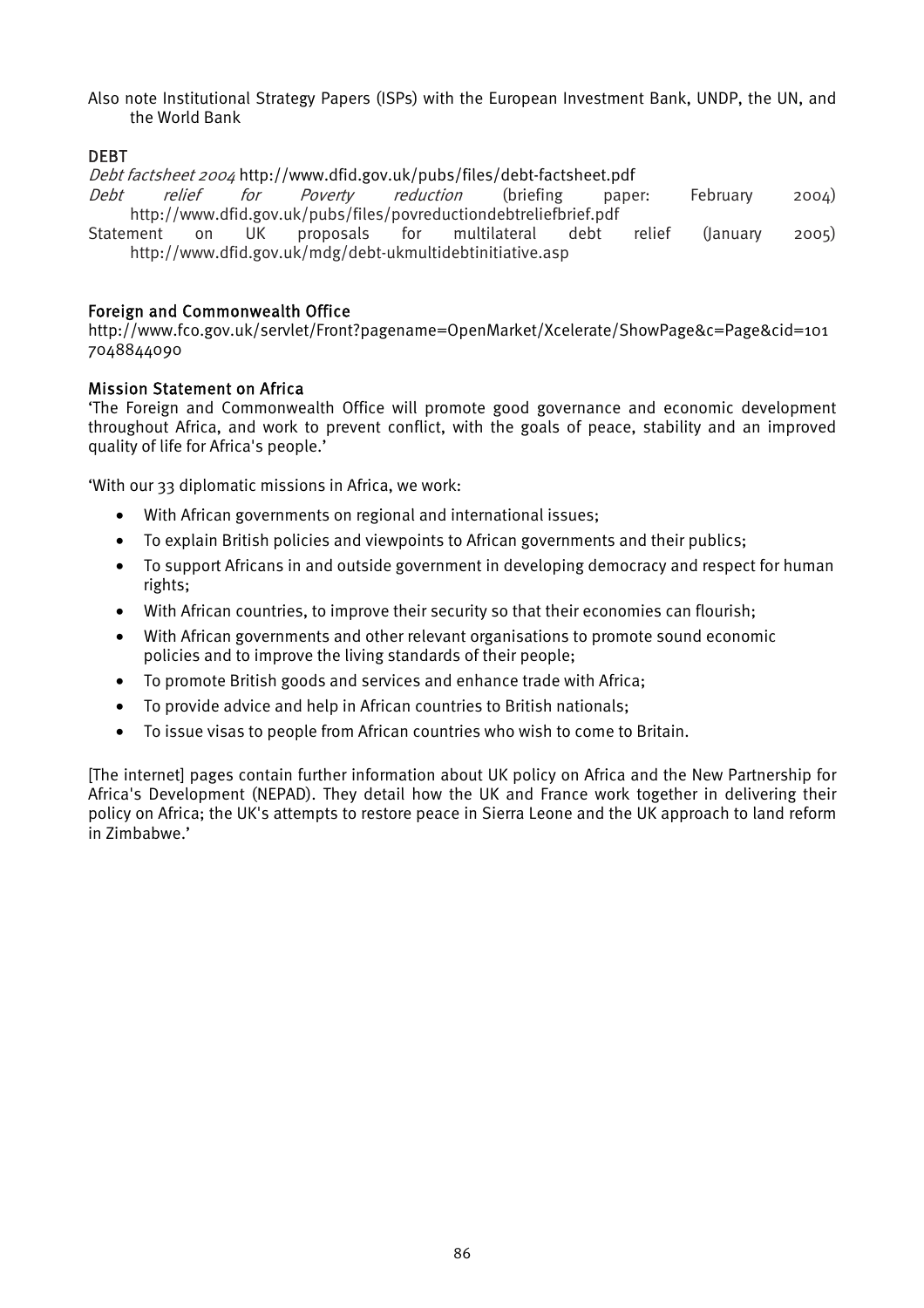# Annex 5: The French perspective on UK aid policies for African development in the run-up to the 2005 G8 Summit and their implications for Japan

# Vincent Géronimi

# Introduction

There has been a real convergence between French and UK cooperation objectives and main tools towards Africa since the 90's. However, relationships between France and Africa are the product of a specific history which explains its special importance in diplomatic and cooperation relationships of France.

This contribution explains first the historical and institutional background of the French cooperation with Africa.

In a second part we analyse more in depth the position of France cooperation in six areas: $53$ 

- **Governance**
- Health
- Investment Climate
- Trade
- Aid
- Debt

 $\overline{a}$ 

# Historical and institutional background

The 90's has been the end of most of the so-called 'relations spéciales' between France and Africa. Thus, the integration of France cooperation inside the multilateral system has increased very significantly.

However, French aid delivery institutional architecture –as a product of history- remains specific. As illustrated in the diagram  $n^{\circ}$  the French institutional system of cooperation is mainly a duopole between the Ministry of Foreign Affairs (MFA) and the Ministry of Economy and Finance (MINEFI, with the AFD). The merging of the Ministry of cooperation within the Ministry of Foreign Affairs (with the creation of the Direction Générale de la Coopération Internationale et du Développement (DGCID)) in 1999 has been the climax of a political competition between MFA and Ministry of Economy and Finance. It is a perfect illustration of the main driving forces behind French cooperation changes.

The question of merging the two ministries of Foreign Affairs and Cooperation is an old one<sup>54</sup>. The existence of an independent ministry of Cooperation was justified by the peculiarities of the relationships between France and its former colonies, mainly in sub-Saharan Africa. As such it has been analysed as a survival of the de Gaulle approach of French international relationships with former colonies<sup>55</sup>. The importance of the 'cellule africaine', directly connected to the presidency, is very illustrative of these 'relations spéciales' between France and Africa. This 'cellule africaine' has lost importance since the beginning of the 90s.

<sup>&</sup>lt;sup>53</sup> We draw upon informal and formal analysis inside cooperation and research institutions, focusing mainly on the reactions to CFA proposals.

<sup>&</sup>lt;sup>54</sup> In 1981, with the nomination of Jean-Pierre Cot at the head of the MFA, the question of merging the two ministries will be officially held for the first time.

<sup>&</sup>lt;sup>55</sup> Cf. D. Bourmaud : Personification of relationships, derogations, ...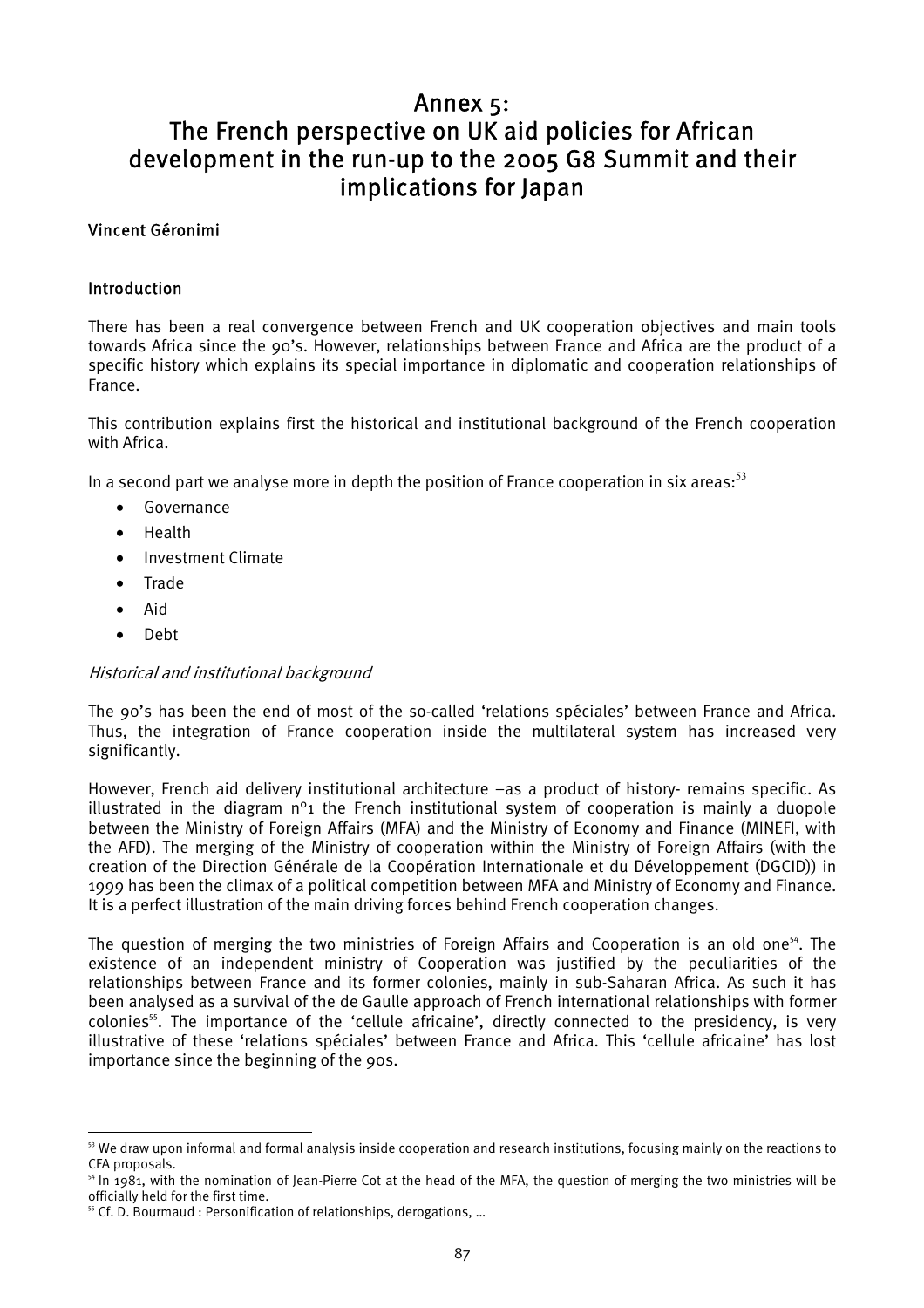The ministry of Cooperation was due to organize cooperation and diplomatic relationship with these 'pays du champs'. Consequently, the MFA was merely out of the sub-Saharan Africa area. However it developed a cooperation policy for Maghreb, leading to a double technical cooperation situation (MFA and Cooperation) inside these countries…

The story of the merging is illustrative of the progressively vanishing peculiarity of the relationships (The so-called 'relations spéciales') between France and Africa.

At the international meeting of *La Baule in 1990* a democratic 'quasi conditionality' was imposed on countries willing to benefit from the French ODA. This first attenuation of the peculiarity of Franco-African relationships, was followed by the *'doctrine Balladur' at Abidjan in 1993*, conditioning financial supports to the existence of a prior agreement with the IMF.

The 1994 devaluation of the FCFA is a perfect illustration of the return to the principle of economic reality: the Zone Franc is too expansive to be supported only by French authorities in the long run. Since then, Cooperation between France and Africa lost a large part of its peculiarities, at least in the economic and financial dimensions.

When Lionel Jospin becomes Prime Minister (1997), he is strongly opposed to the maintenance of those « relations spéciales ». As a consequence in six months the merger of the ministry of cooperation in the MFA (as a general department; DGCID) is decided. In January 1998 the decision is taken.

The actual position of the French cooperation concerning Africa (sub-Saharan Africa) is the result of this history. After the main reforms of the late 90's, two main operators remain:

- Ministry of Foreign Affairs (MFA, 17% of French total ODA disbursements, Direction Générale de la Coopération Internationale et du Développement ; DGCID)
- Ministry of Economy and Finance (MINEFI, with AFD<sup>56</sup>, 28% of French total ODA disbursements)

Since then, with the 'victory' of the MFA, the role and power of the DGCID as a cooperation institution has been declining steadily, with the AFD increasing symmetrically its power. There has been a general redistribution of the respective importance of these institutions.

Following this movement, the AFD is becoming the main operator of the French cooperation, with the MFA (via the DGCID) losing its prerogative in the development field (more diplomatic (influence) than development (cooperation)). In this dynamic, the MINEFI is gaining importance as the main steering institution for AFD operations. Since 1999, the CICID (Comité Interministériel de la Coopération Internationale et du Développement) has been working as an inter ministerial institution, in charge of the coordination of cooperation policy.

As a consequence, the Sub-Saharan Africa share in the total of French bilateral ODA has decreased sharply between 1991 and 2002 (From 55,4% to 26,8%). In line with this evolution, the share of Least Developed Countries (LDCs) has also dropped to 36,4% on average in 2000-2001 from a level of 42,2% in 1991. While French ODA remains higher for LDCs than the DAC average (36,4% against 32,7% for 2000-2001), it is lower than the EU member average of 38,9% for those years.

The share of France in total ODA to Sub-Saharan Africa has steadily declined on the same period. US ODA share in total ODA to Africa is now higher than France's share. Japan reached in 2001 a level equivalent at France's share.

 $\overline{\phantom{a}}$ 

 $^{56}$  AFD is mainly under the steering power of MINEFI. The remaining of the French ODA disbursements is distributed through other ministries (research, education,…21%), and by financing European Union (mainly EDF, 31%).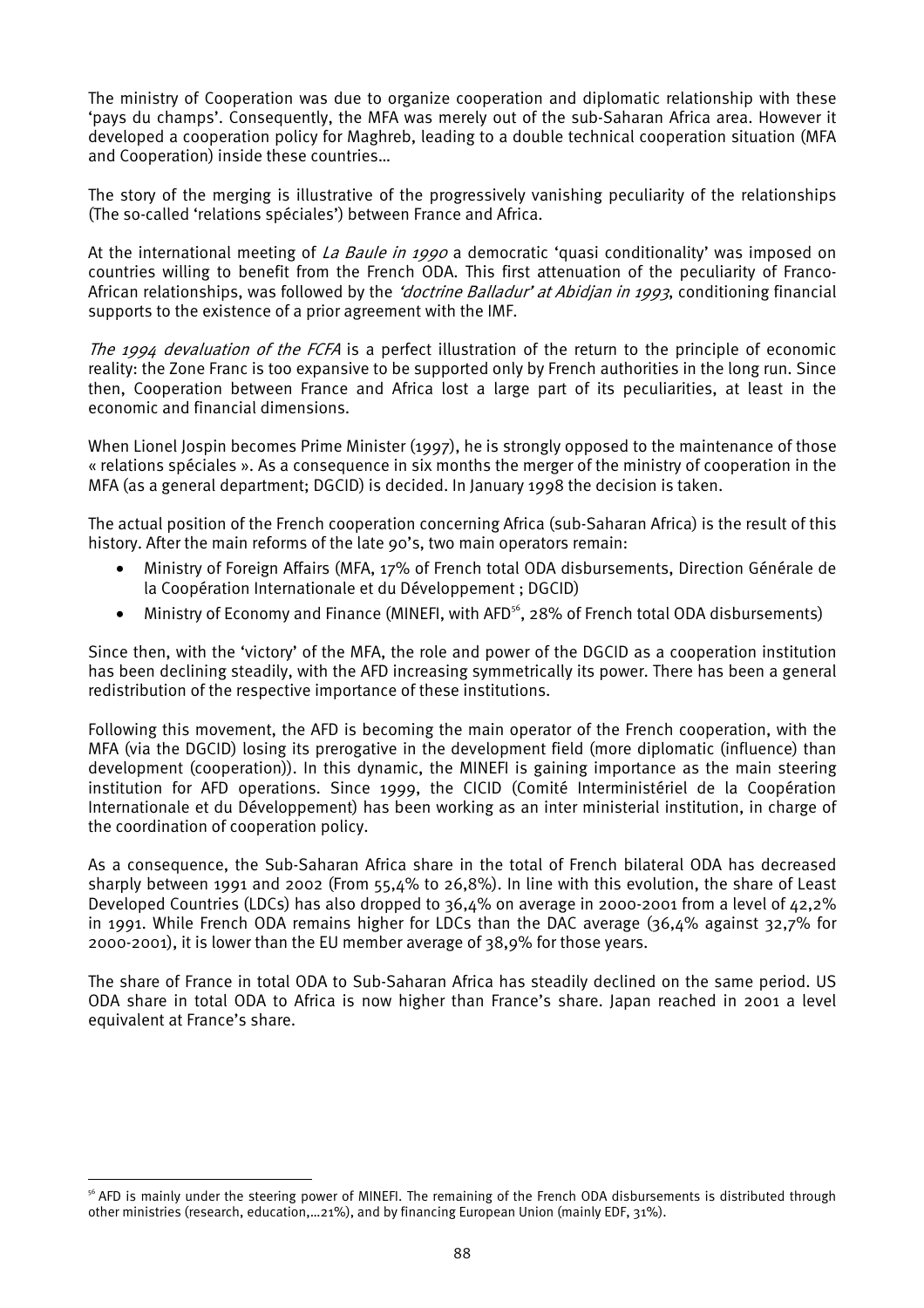Beneath these changes a general shift in the cooperation is on progress. The end of the 'pré carré' is more than the simple extension of the traditional area of French intervention in the field of development out of Africa (through the definition of the ZSP, box n°1). It is a result of the logical movement towards more integration of the French cooperation objectives and tools inside the international perspective.

However, since 2002, Chirac presidency has put a renewed emphasis on Africa. Following its declaration, French ODA is one of the 5 priorities of its mandate. At the Monterrey conference he took the engagement of an ODA of 0,5% of GNP in 2007, as an intermediary target on the road to the 0,7% objective in 2015.

|                         |            | 1995 | 1998       |     | 2001       |                |
|-------------------------|------------|------|------------|-----|------------|----------------|
|                         | \$ millons | %    | \$ millons | %   | \$ millons | %              |
| Total ODA to SSA        | 18420      |      | 13900      |     | 13530      | $\blacksquare$ |
| Total French ODA to SSA | 2700       | 14.6 | 1520       | 11  | 944        |                |
| Total Japan ODA to SSA  | 1352       | 7.3  | 948        | 6.8 | 850        | 6.3            |
| Total US ODA to SSA     | 1050       | 5.7  | 713        |     | 1375       | 10.2           |

Table 1: Evolution of France, Japan and US share in Sub-Saharan total ODA (1995-2001) (millions of Dollars and %)

Note: From DAC / OECD, ODA disbursements. In J.J Gabas (2005)

#### Box 1: The Priority Solidarity Zone (ZSP) and the geographical re-orientation of French Cooperation

The 'Zone de Solidarité Prioritaire' (ZSP) was created in 1998. It defines countries having priority in the French cooperation agenda (i.e. eligible to FSP (box n°2)). It is grouping mainly Least Developed Countries, with weak access to capital markets, and countries interested in developing partnership with France. After the last revision in 2002, the ZSP is composed of 54 countries (compared to the 37 ambit countries 'pays du champ'). As such, it is an extension of the French cooperation traditional area of intervention. However, the high number of countries inside the ZSP may be interpreted as a lack of effective prioritisation.

# A focus on poverty and inequality reduction

As a result of these dynamics, France cooperation principles evolved towards greater integration into the international perspective.

In the wake of the 1999's reform, the DGCID launched several studies of the poverty reduction impact of French cooperation policies. In 2000, a synthesis of these studies concluded that attacking poverty 'must be a major axis of the cooperation policy […] though not an exclusive one. It is always better to explicit other goals than trying to connect artificially every action as a poverty reduction action.'57 French cooperation is very aware of the importance of inequality reduction as a complementary goal to poverty reduction. France cooperation is now more and more focused on poverty and inequality reduction goals, with a strong support to MDGs.

However it has maintained several of its peculiarities, focusing its actions for MDGs through seven sectoral strategies:

- Education
- Water and sanitation
- Health
- Fight against HIV/AIDS
- Agriculture and food security
- Infrastructure in SSA
- Environment and biodiversity preservation

 $\overline{a}$ 

<sup>57</sup> DGCID (2000)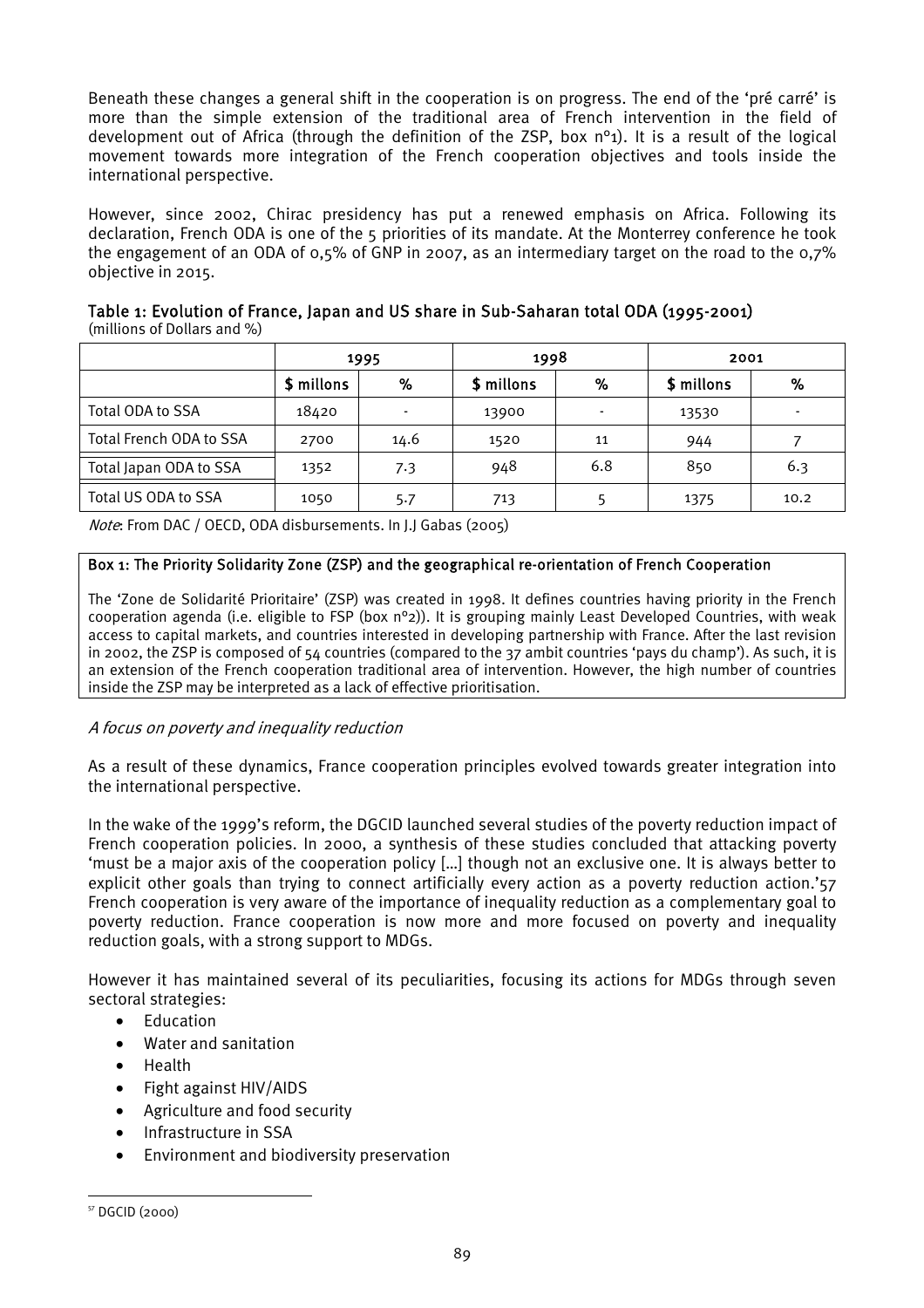#### Diagram: French Cooperation simplified organigram



# Governance, peace and security

'Since the statement made at La Baule in 1990, French development cooperation has made the commitment to democracy one of its priorities, for democracy and development cannot be dissociated' Ministry of Foreign Affairs, DGCID, séries repères, For Democratic Governance, 2003, Paris

Since La Baule, the growing concern about governance reaffirmed France's attachment to the Declaration of the Rights of Man and the Citizen. Alongside with democratic governance, is the question of economic governance, of special importance in the French cooperation.

France has also a strong involvement in the international process of harmonisation of donors' actions. It assumes the presidency of the DAC/OECD working group on Aid efficiency.

# Converging points with CFA proposal

#### Governance

France has strongly supported the NEPAD initiative from the beginning. The African Peer Review Mechanism is seen as a useful tool for better governance. As such, continuous financial support to this mechanism will be afforded by French cooperation.

The improvement of the fiscal capacity of African public administration is of particular relevance for French cooperation. It has a longstanding experience in this field, through technical assistance (customs and fiscal administration), and with the implementation of specific programs (through technical cooperation and the FSP (box n°2)).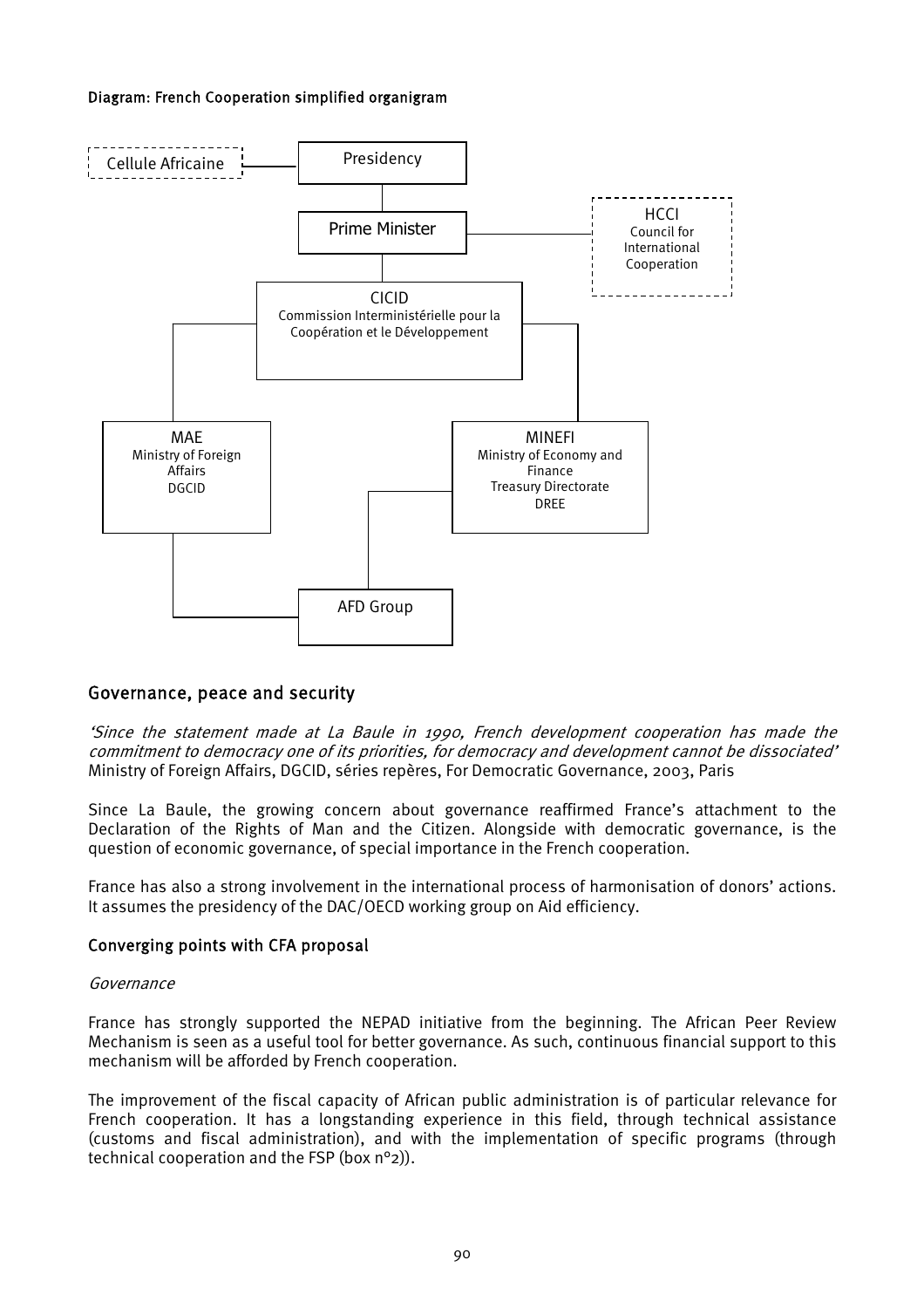#### Box 2: What is the Priority Solidarity Fund (FSP) ?

The 'Fonds de Solidarité Prioritaire' is the grant mechanism of the MFA (240,34 millions euros in 2003), for which only countries of the 'Zone de Solidarité Prioritaire' (ZSP, see box n°1) are eligible. It is used to fund projects and programmes in the institutional, social, cultural and research fields. Among these goals FSP projects are devoted primarily to strengthening the rule of law, Capacity building, Education, Health, Regional integration, Territorial development, and the fight against poverty.

The highlighting of Higher Education is strongly in coherence with French interventions in the field of Education. France is financing and implementing several programs specifically aimed at higher education improvement in Africa (CAMPUS/ CORUS, AUF programs, AIRE Développement…). This Sector has been neglected by other donators in the recent past, participating to its great difficulties. Impacts on the 'elite formation' explain its integration under the governance heading and legitimate this focus.

Providing sustained and predictable development assistance for recurrent spending is seen as an interesting proposal. However, the political consequences of increasing budget dependency over external resources are to be very cautiously considered. In this field, France has a long standing experience which has proven such dependency to be politically 'risky'.

#### Reducing corruption and increasing transparency

Reducing corruption and increasing transparency is a highly complex issue, in which a great diversity of politics, mechanisms, tools and actors are involved. Increasing transparency is particularly relevant for public budgeting, but also for the allocation of external resources were they private or public. Reducing corruption is not only an internal question it is also a question addressed to the North, and from an international perspective. Several international conventions are to be implemented in this field (Convention de Mérida, OECD fight against corruption mechanism). Local actors should be involved in these dynamics against corruption.

The question of *budgetary and fiscal information production and dissemination* for transparency is particularly relevant from the French perspective, highly involved in this process (PARIS 21). The proposal for the strengthening of statistical apparatus will be strongly supported by French institutions.

The involvement of France in the *Extractive Industries Transparency Initiative* (mainly in the Zone Franc) guarantees also a strong backing of the commission proposal to strengthen it. The same backing will benefit to the proposal of establishing 'much stronger mechanisms for tracing and repatriating illicitly acquired assets' (following the initiative from Ministers of Justice and Internal Affairs of the G8 in may 2004).

# Promoting peace and security

 $\overline{a}$ 

France is backing the recommendations made by the high level panel on the UN reform (Mobilisation and coordination of international actors, creating a permanent fund for emergency operations for peace consolidation, strengthening conflict prevention capacities of the international community). From the French cooperation perspective the CFA proposal should mentioned these recommendations. Whether a specific funding for those countries inside the grey area between conflict and post-conflict should be created or not is still debated.

The proposal of *promoting 'developmental peace keeping'* is well perceived by French institutions<sup>58</sup>.

Concerning the *financing of post–conflict operations*, France – with IMF, WB, EU, AfDB – is already involved in various new mechanisms (Emergency Assistance, moratory…). There is an opportunity for a global scheme to emerge as a mean to coordinate existing financial mechanisms. The Post-conflict facility created in 2004 by the AfDB (for the treatment of arrears) should be supported by the CFA.

<sup>&</sup>lt;sup>58</sup> Though they are not necessarily supported by NGO's, more aware of the danger of confusing humanitarian and development operations with militarian ones.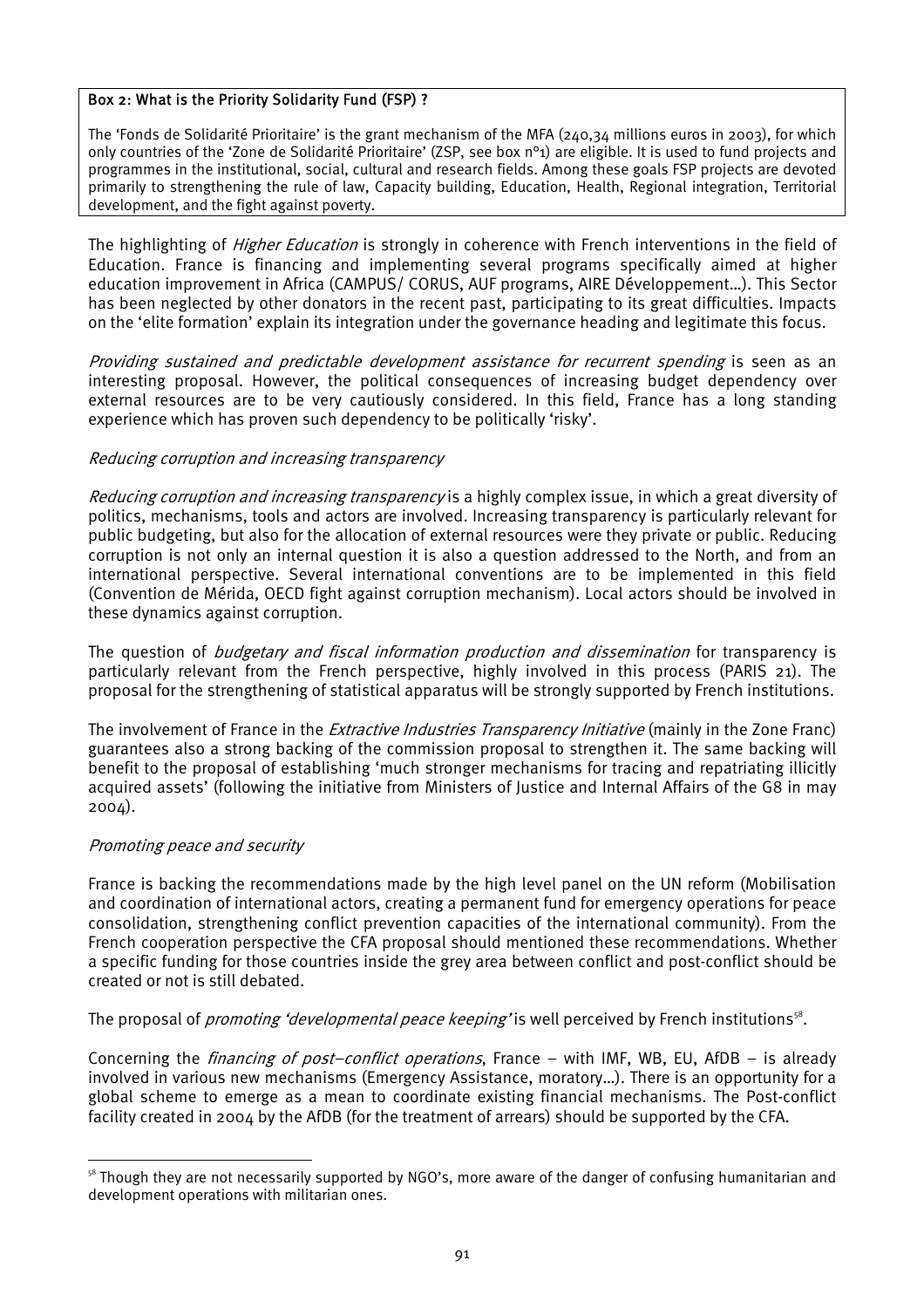# Diverging / lacking points

- There is no reference to the Global Public Good framework which is important in policy statements of AFD and DGCID.
- The roles of *local public actors* are not taken into account. What about decentralisation dynamics for local governance?
- The proposal of revising the 'spending ceilings' of the IMF (excluding the investment spending for the primary surplus calculation in IMF programs) is cautiously considered as being too general. The financial and economics stability still remains a crucial point in IMF programs and should be questioned only on a case to case basis, with the analysis of priority spending.

# Health

The average share of social infrastructure and services in Total French ODA is around one third (2000- 2002: 36.6%). These funds are mainly devoted to Education with a great importance of Post secondary education (Education:21.6% (Post secondary education: 13.4%)). French ODA dedicated to Basic Health appears to be limited (Health:  $4\%$ ; with water and sanitation:  $7.5\%$ ).

The main principles in the health sector is health care for all and fight against transmissible diseases through participation to the Global fund to fight AIDS, Tuberculosis and Malaria. France organized the international conference for the financial support to this Fund (Paris, July 2003). Improving health care systems for all is a shared focus of France and CFA proposal.

French cooperation focus:

A general focus on the necessity of strengthening Social protection net.

Access to safe water supply and basic sanitation appears as a 'key for development' in France cooperation statement. As such the MDG n°7 is especially emphasised. France is strongly supporting the rural water supply and sanitation initiative undertaken by the African development bank. France will organise, in Paris, with the African Development Bank, an international conference to meet the millennium development goal for water supply and sanitation in Africa on April 1st, 2005.

Concerning finance, there is a general movement out of project financing. The AFD has increased the share of program financing, using grants (Mali), loans (Maroc) and C2D ('Contrat désendettement développement', in Mozambique, Ouganda, see box n<sup>o</sup>3). *Public-private partnership* is seen as a mean to improve health care systems efficiency, together with the mobilisation of additional sources of finance. These partnerships should concern the medical protection of workers and their family, as well as the research in new molecules for the fight against neglected diseases. Such partnerships are perceived as a mean to collect private financing in favour of Health.

# Education

Main principle: Education for all.

Implementing the Fast Track initiative (targets n°2 and 3 of the MDGs), along the lines defined in the Forum de Dakar in April 2000: Education for all.

A general support to the Fast-track initiative is delivered by French cooperation with several budgetary financial supports through the DGCID main tool ('Fonds de Solidarité Prioritaire', FSP, Burkina Faso, Mauritania, Niger, Tanzania, see box n°2). These financial supports are complementary of those from the C2D ('Contrat Désendettement et Développement' see box n°3) mechanism, delivered by the AFD.

More than 200 technical assistants are involved through FSP programs. These programs include a strong component in favour of the improvement of the institutional capacity of the administration to manage the education system.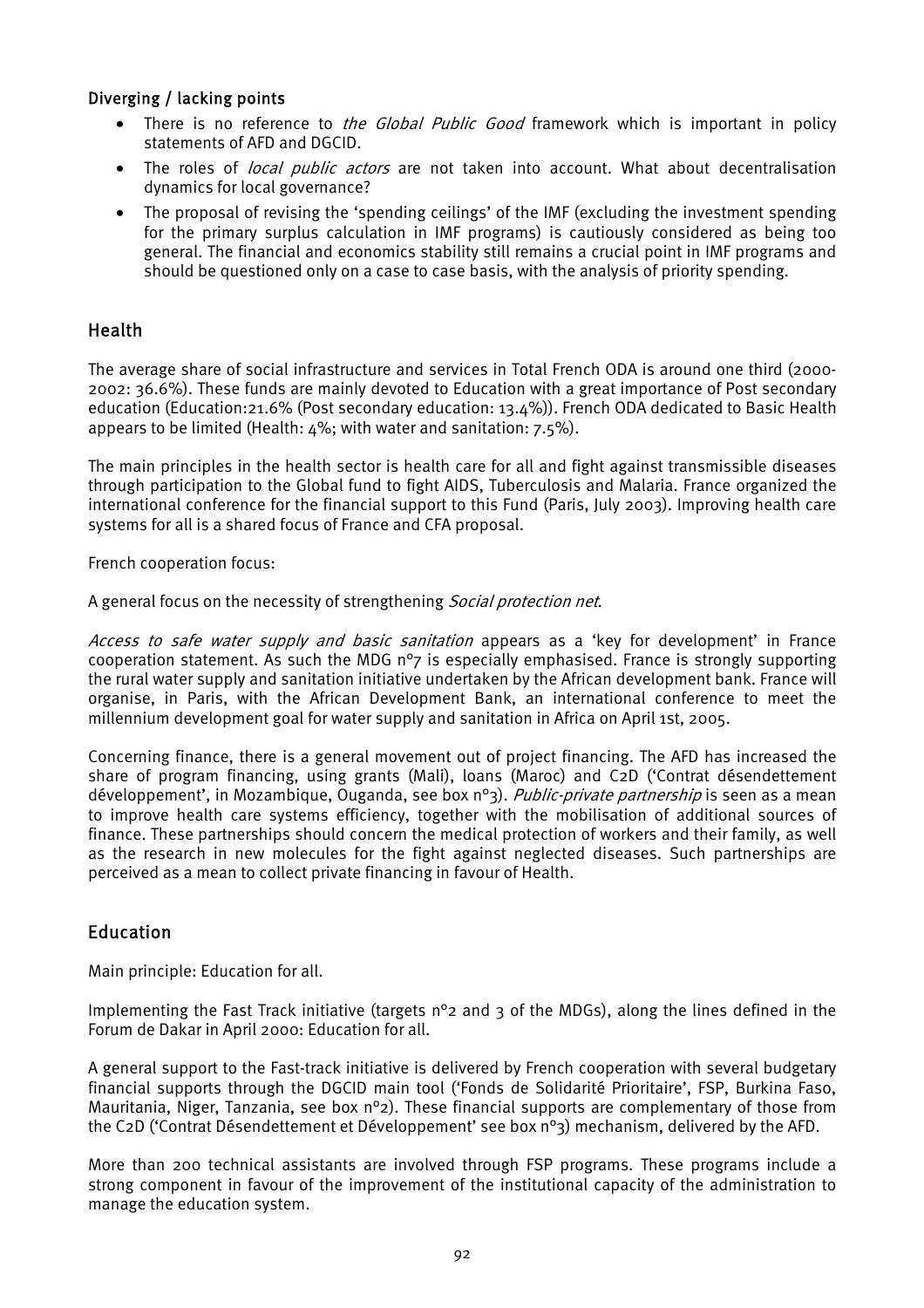Specificities:

- In the past France has strongly supported the post secondary education system. The focus on basic education should not impede the necessity to improve the elite formation. Regional solutions are to be favoured over national ones, since economies of scale exist in delivering high quality post secondary education.
- Free school access.
- Involving civil society in this process.

# Investment Climate

AFD group is active in this field, through guarantee schemes (COFACE and AFD, but also MINEFI). MFA encourages small businesses and microfinance, providing finance (FSP), expert advice, information and training programs.

France cooperation in Africa insists on:

Complementarity of public and private investment. The existence of public infrastructure is seen as a necessity for private investment.

Private investment is considered as one (and only one) of the financing sources for development. As such, a balance has to be found between public and private investment. The Public Private Partnership (PPP) tool is useful to increase private investment. The AFD has relied on PPP for major infrastructure project. ODA works as a catalyst, in co-financing, leveraging financing (grants, loans, guarantees, equity and quasi-equity holdings, loan guarantees in local currency, private project preparation funds and syndication). AFD supported the first Build Operate Transfer (BOT) experience in West Africa (Compagnie ivoirienne de production électrique). Half of the private operations financed by the AFD Group involve some form of PPP.

Previsibility, transparency and stability of the normative framework are main qualities of a favourable investment climate. Strengthening of economic law and judiciary procedures is an important step to the improvement of climate investment. Following the OHADA (Organisation pour l'Harmonisation en Afrique du Droit des Affaires)<sup>59</sup> success in francophone Africa, France is ready to explore the opportunity to expand this experience to Anglophone Africa.

# **Trade**

 $\overline{\phantom{a}}$ 

UK and France share a common analysis of the risk of marginalisation of Africa in the world trade, due to eroding trade preferences in the context of multilateral liberalisation. In this respect the Blair commission is in line with the president Chirac initiative. Thus France gives a strong support to the enhancement of preferential access for Africa to 2015.

Main principle: Cautiously managed liberalisation of trade, taking account of the peculiarity and fragility of several African economies. The dependency on commodities' exports and the specific structure of most of African economies justify a special treatment during the liberalisation process of trade (e.g. Regional Economic Partnership Agreement).

However, the present differentiation between LDCs and Developing Countries is seen to be excluding non LDCs African Developing Countries from preferential access, though they can't be considered as emerging economies (Cameroon, Ghana…).

 $^{59}$  OHADA is an organisation supported by DGCID which works for the harmonisation of African business and commercial laws. It is drafting a common code and encouraging the adoption of uniform basic economic laws through the 15 countries of the 'Zone Franc'.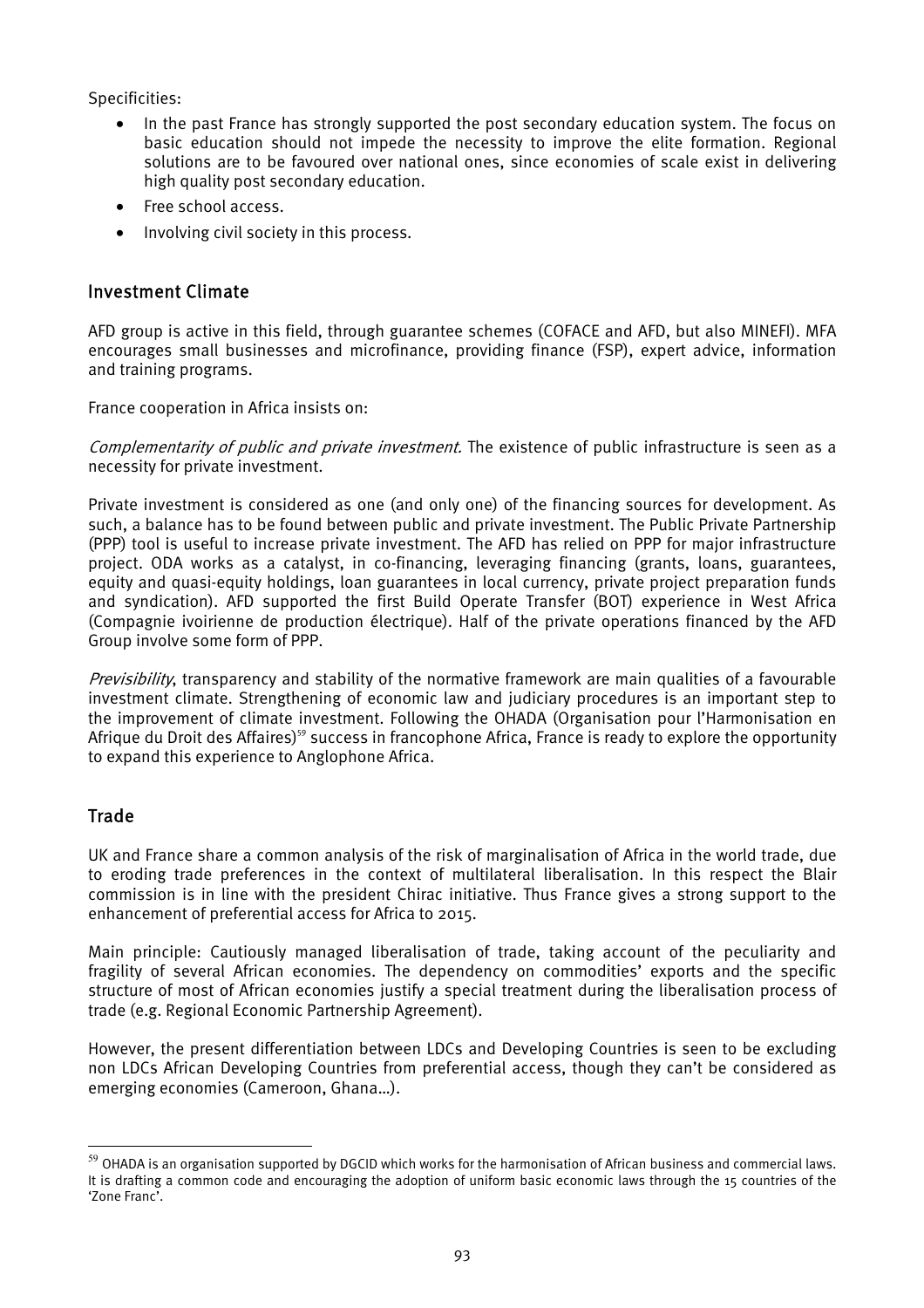The new 'Trade Integration Mechanism' facility of the IMF as well as the future 'Trade Facilitation Initiative' of the World Bank should be improved and supported to be effectively implemented at the benefit of African countries facing the costs of the liberalisation of trade.

French cooperation reaction to CFA proposal:

France is cautious concerning the CFA priority of eliminating subsidies on goods traded by African countries. Several steps have been already made in reforming OECD and EU agricultural policies. The June 2003 reform of the CAP as well as the on going redefinition of the sugar sector subsidies are going in the direction of the CFA proposal. The last July commitment of the EU in the removal of all exports' subsidies demonstrates that dynamics of change.

Therefore, France considers that this proposal should avoid a general discourse. It is seen necessary to differentiate supportive measures to agriculture following their distorting effects.

The same holds for the removal of all NTBs to trade. African countries have a real interest in respecting international industrial and sanitarian standards. The French focus is therefore rather on mechanisms for helping African countries to meet such requirements. Rules and standards remain a necessity in the fight against smuggling.

# Aid

There is a strong convergence between France and UK on the necessity to find additional external resources to finance the gap between the MDGs for 2015 and the present level of completion of the main targets. Increasing the volume of Aid will have to be implemented in parallel with … Improving its quality.

Such additional financing has to be obtained through three mechanisms:

- An increase of the budgetary commitment of rich countries under the average commitment of OECD countries.
- The implementation of the IFF.
- Innovative mechanisms of financing.

France, through Chirac position, backed on the rapport Landau<sup>6</sup>, has taken a clear position in favour of an international tax based on very large international flows, like the taxation of air-plane travellers at very low rates.

In 2004, France with Brazil, Spain and Chile has formed the 'groupe quadripartite' resulting in the declaration of September 2004 at New York ('Action against Hunger and Poverty'). In this declaration (by Lula Da Silva), an *international tax for development* finance is advocated (more than 180 countries agreed the principle by the end of 2004).

The last France-UK meeting in November 2004 issued a common statement on the question of international taxation: 'We will also continue to work jointly to build support for other complementary innovative financing mechanisms and move forward on global taxation for development. However, through this statement, the commitment of UK government in the international tax question is more important than in the CFA proposal.

Such innovative flows have the great advantage of being stable in the long-run, facilitating long term policies commitment, and offering a foreseeable horizon for the IFF repayments after 2015.

Another point of convergence is on the question of new compensatory mechanisms for the management of external shocks affecting developing countries. The necessity of such mechanism has

 $\overline{\phantom{a}}$ <sup>60</sup> J.P. Landau : 'Les nouvelles contributions financières internationales', Secrétariat général du gouvernement, collection « Rapports officiels », La Documentation française, Paris, 2004.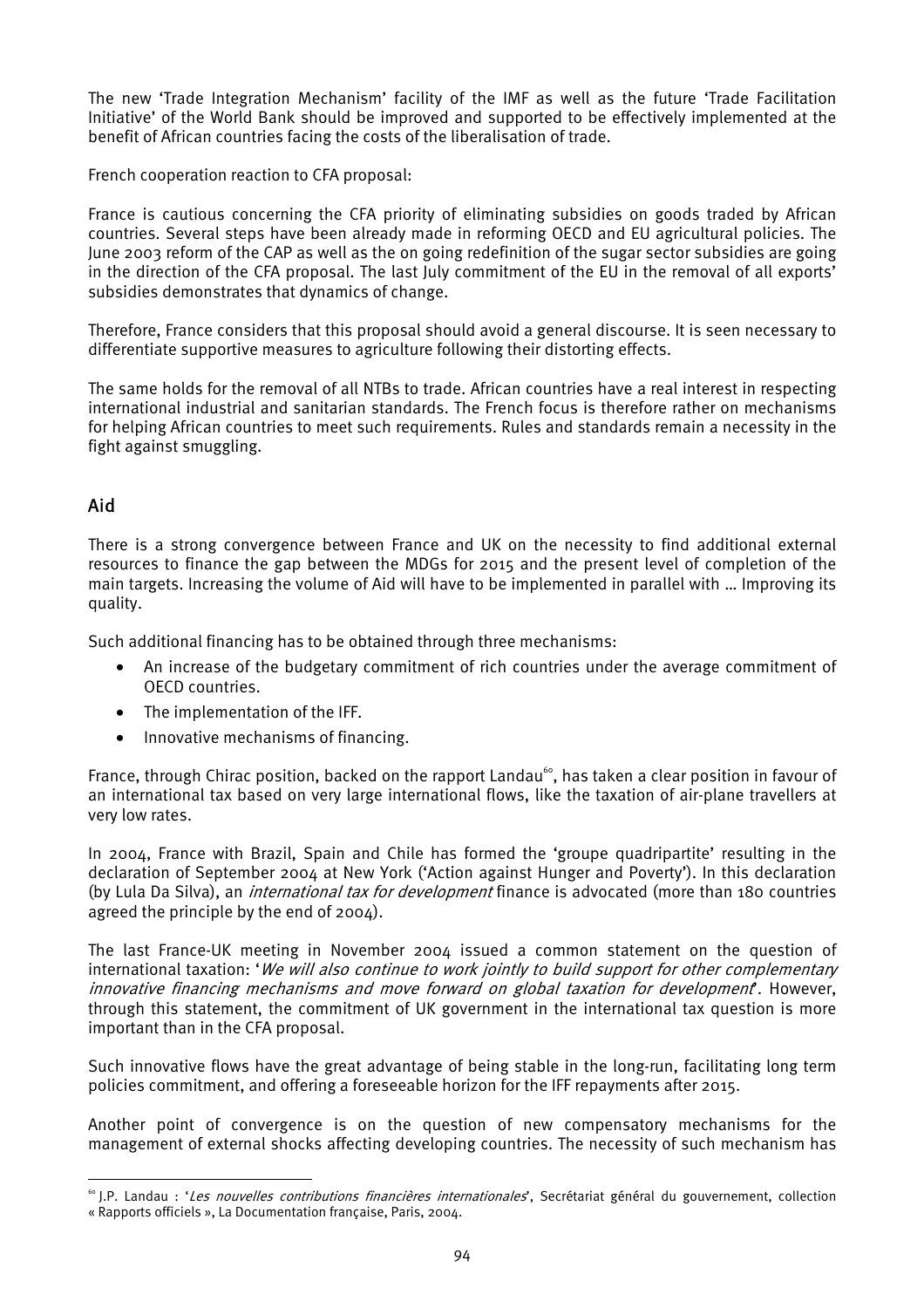been underscored by the Evian G8 under French presidency. The IMF is working on the design of a new facility addressing this question.

# Debt

'In line with the efforts consistently made by the IMF all along the debt crisis, a central objective must be to restore the solvency and creditworthiness of poor indebted countries, however long that may take. What HIPC countries need therefore is not a new ideology of 'grants only', but a pragmatic response to their current predicament: grants for the time being, to be sure, not only directed to current reduction in poverty, but also helping them to rebuild lasting solvency and avoiding any signal that this longer term objective could be abandoned.' Pierre Jacquet October 200461

French analysis of Debt has evolved significantly since the end of the 80s. After the renewed commitment to bilateral public debt relief for poor countries, France has played a leading role in the HIPC initiative intended at the management of multilateral unsustainable debt (1996). The C2D mechanism is a French initiative intended to the treatment of bilateral public debt alongside with HIPC multilateral debt initiative (box n°3).

#### Box 3: What is the C2D?

The 'Contrat Désendettement Développement' (C2D) is a tool designed for the treatment of bilateral public debt for HIPCs after they reach the point of completion. It is a re-financing grant mechanism for this bilateral public debt. A total of 3,7 billion euros could be re-financed this way. 5 countries have contracted such C2D (Mozambique, Uganda, Bolivia, Tanzania, Mauritania), and 22 countries are eligible to this contract. C2D are reassessed every three years until the extinction of the debt (average maturity of 30 years). 4 sectoral focuses have been isolated: Primary education and professional training, Basic health and the fight against transmissible diseases, Infrastructures and equipments of local government and communities, Management of natural resources and Territorial development.

In the wake of the third Francophonie summit of Dakar in May 1989, France partially cancelled the bilateral public debt of 35 SSA LDCs. The devaluation of the Franc CFA in 1994 was accompanied by a complete cancellation of the bilateral public debt of LDCs members of the 'Zone Franc'.

However, the position of France is now strongly in favor of a balanced approach between grants and loans. As quoted in Jacquet (2004), the main objective should be to 'restore the solvency and creditworthiness of poor indebted countries'. Three main reasons explain why France doesn't share the CFA proposition concerning the debt:

- Looking at the current situation of HIPCs after the achievement point, the sustainability of these countries has been restored. Thus, they should be able to benefit from new loans.
- 'Further debt relief, including 100% multilateral debt service cancellation' may decrease the long term involvement of international financial institutions in African poor countries. There is a risk that private as well as public international financial institutions chose a long term 'exit option' from countries unable to honor, even for a small part, their multilateral debt.
- Lastly, multilateral debt relief would be unable to generate enough additional financial flows for the attainment of MDGs.

A country by country approach, using the new framework for debt sustainability analysis is seen as a better solution than a 'one size fits all' solution. Inside the G7, France has proposed to design a new facility dedicated to financing debt service until the attainment of a sustainable level. This mechanism would act in response of external negative shocks, and suspended as soon as these countries have returned to sustainability.

 $\overline{a}$  $61$  Pierre Jacquet is the head of the strategic department of the AFD.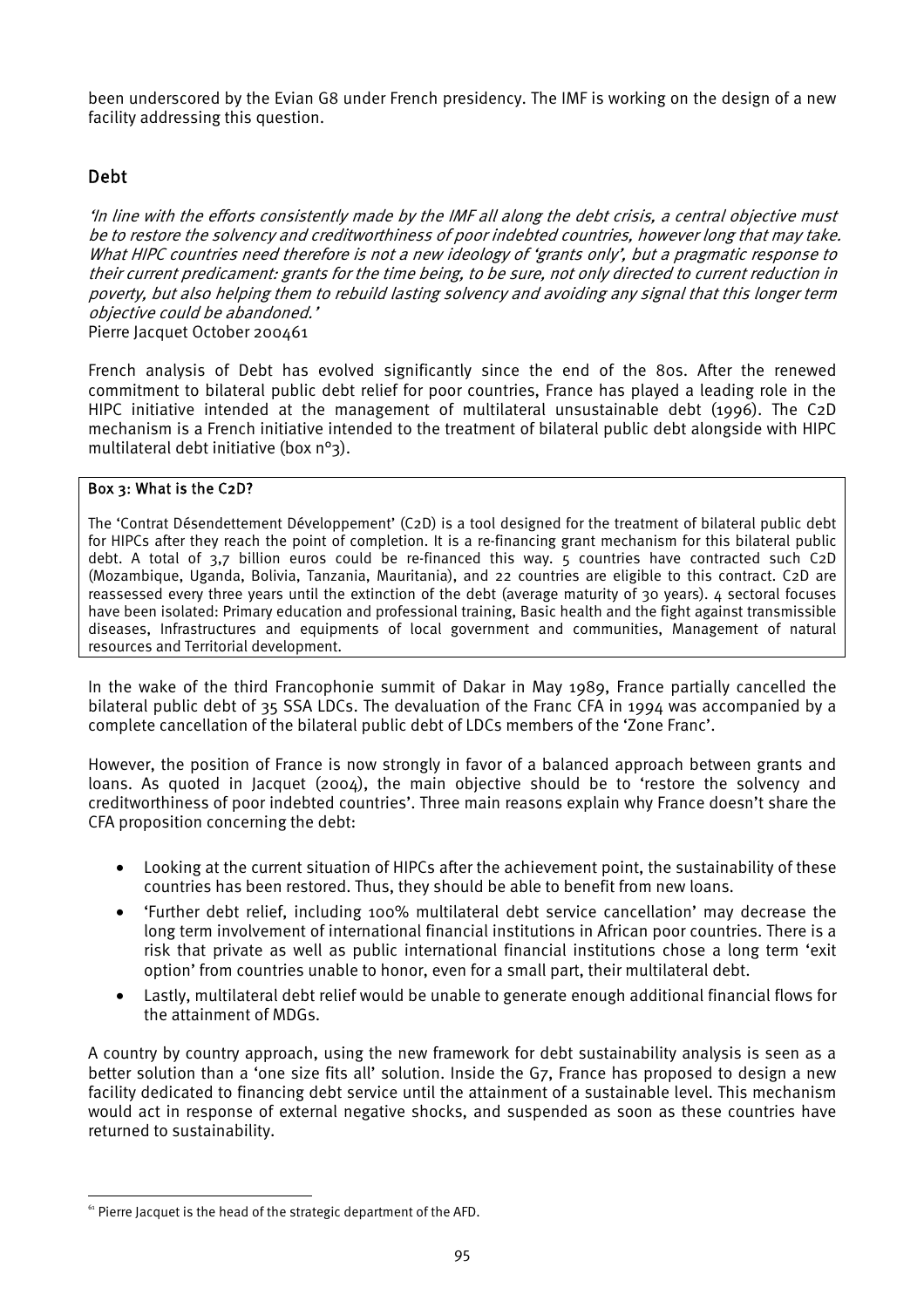The anti 'free-rider' system of sanctions under discussion in the World Bank would be applied to HIPCs eligible to this new facility. It would guarantee that debtors would not benefit from a lack of government control and governance, decreasing the case for 'moral hazard'.

Concerning the gold reserve of IMF, France is reluctant to use it as a way of financing debt relief. It considers that this reserve should not be used in a way that may reduce the financing capacity of the IMF in the long run. Moreover, such reserve could be used to finance other eligible countries to HIPC mechanism.

Lastly, the grants / loans balance have to be defined on a country by country basis, using the IDA framework for debt sustainability analysis. Loans should be possible inside the sustainability constraint, with grants financing MDGs.

# Conclusion

French cooperation analysis of the CFA proposal insists first on coherence and coordination questions between:

- G8 and CFA (the last one without Japan, Russia, Italy and Germany)
- CFA and 2005 UN summit about MDG

It is possible to define numerous convergences between french and UK cooperation:

- Both advocate for an increase in Africa international assistance, with the same main goals (MDGs), even if they logically insist on different targets inside these MDGs.
- There is a common interest for more coordination with other international cooperation institutions and funds for more coherence.
- There is a parallel move toward mutual funding and basket funding as well as budgetary or program support …

Alongside with these convergences, several differences exist:

A progressive liberalisation. French government have not necessarily the same definition of what is a 'protectionist misuse of environmental standards' (CFO). In the same vein, the removal of CAP protection is an old 'hot topic' between France and UK. Is the African cotton production to be protected against subsidised northern production? It is not clear if the answer from France and UK would be the same.

France is more prone to let LDCs protect sensitive agricultural sectors, without immediate reciprocity (in contradiction with WTO rules). However, the U.K. Government recent decision62 of not imposing policies of privatisation or trade liberalisation on developing countries as a condition of aid, in the future, is coherent with France position. As with the French C2D ('contrat désendettementdéveloppement') UK will support developing countries' own priorities in reducing poverty, with agreed benchmarks to measure the outcomes and improvements in health and education.

Debt cancellation. France is reluctant to the CFA proposal of a 100% multilateral debt service cancellation. A country by country approach, using the new framework for debt sustainability analysis is seen as a better solution than a 'one size fits all' solution.

Decentralisation and the role of local governments. Local governments are seen as potential driving actors in development. They have an important role to play in improving governance including through their involvement in sectoral programs (water, sanitation, health, education…). They have a very limited place inside the CFA proposal. The French focus on public private partnership is in line with the emphasis on the involvement of local governments and local actors in such programs.

 $\overline{a}$  $62$  'Partnerships for Poverty Reduction: rethinking conditionality', March, 2th 2005.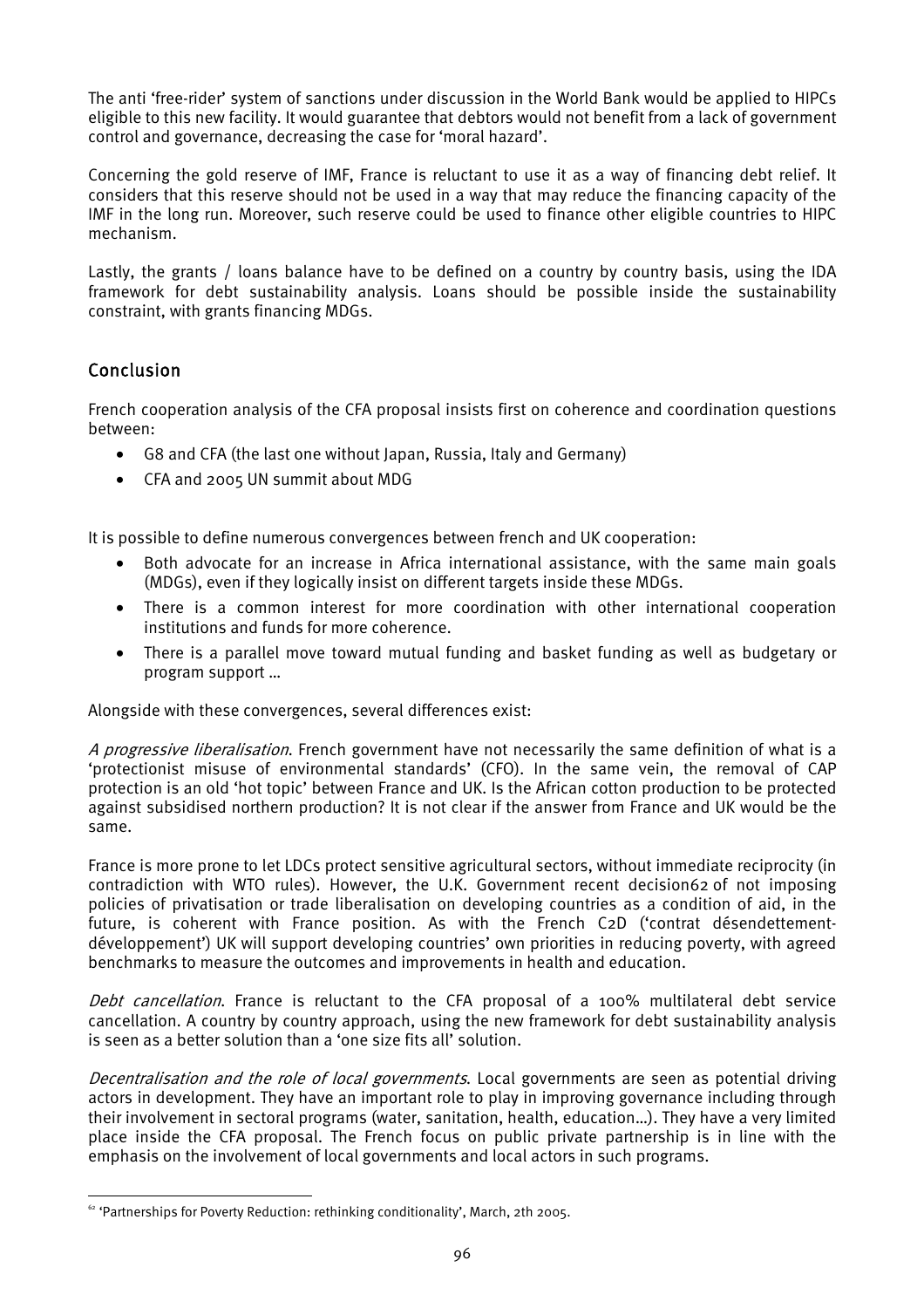International taxation for financing global public goods. The raising international interest for an international tax for development finance has to be legitimate. French approach is based upon a global public good analysis which is absent from the CFA proposal. Environmentally sustainable development appears has one of these public goods which constitute one of the seven priorities set by the CICID in July 2004.

# Bibliography

Agence Française de Développement http://www.afd.fr; Rapport annuel 2003.

- Bourmaud D. (2002) 'La politique de coopération et la politique française en Afrique', Conférence Regards croisés France-Mali, Paris.
- Comité Interministériel de la Coopération Internationale et du Développement (2004) Juillet http://www.diplomatie.gouv.fr/cooperation/cicid\_07\_04/index.html.
- Direction Générale de la Coopération Internationale et du Développement, http://www.diplomatie.gouv.fr/thema/; Rapport annuel 2003.
- DGCID (2000) 'Lutte contre la pauvreté et les inégalités, synthèse de l'étude bilan sur les actions de la Coopération française', collection rapports d'étude, ministère des affaires étrangères, Paris.
- DGCID (2002) 'Attacking poverty, inequality and exclusion. Informing the debate', Série Repères, ministère des affaires étrangères, Paris.
- DGCID (2003) 'For democratic governance', Série Repères.

DGCID and Direction du Trésor (2002) 'Les biens publics mondiaux', Série Partenariats.

- Gabas J.J. (2005) 'L'Aide Publique Française au Développement', Notes et Documents, La Documentation Française, mars 2005.
- Jacquet P. (2004) 'Loans vs grants', Notes for the panel IFC, JBIC, KfW and AFD, Washington D.C., Center for Global Development, October 1.
- Landau J.P. (2004) 'Les nouvelles contributions financières internationales', secrétariat général du gouvernement, collection 'Rapports officiels', la Documentation Française, Paris.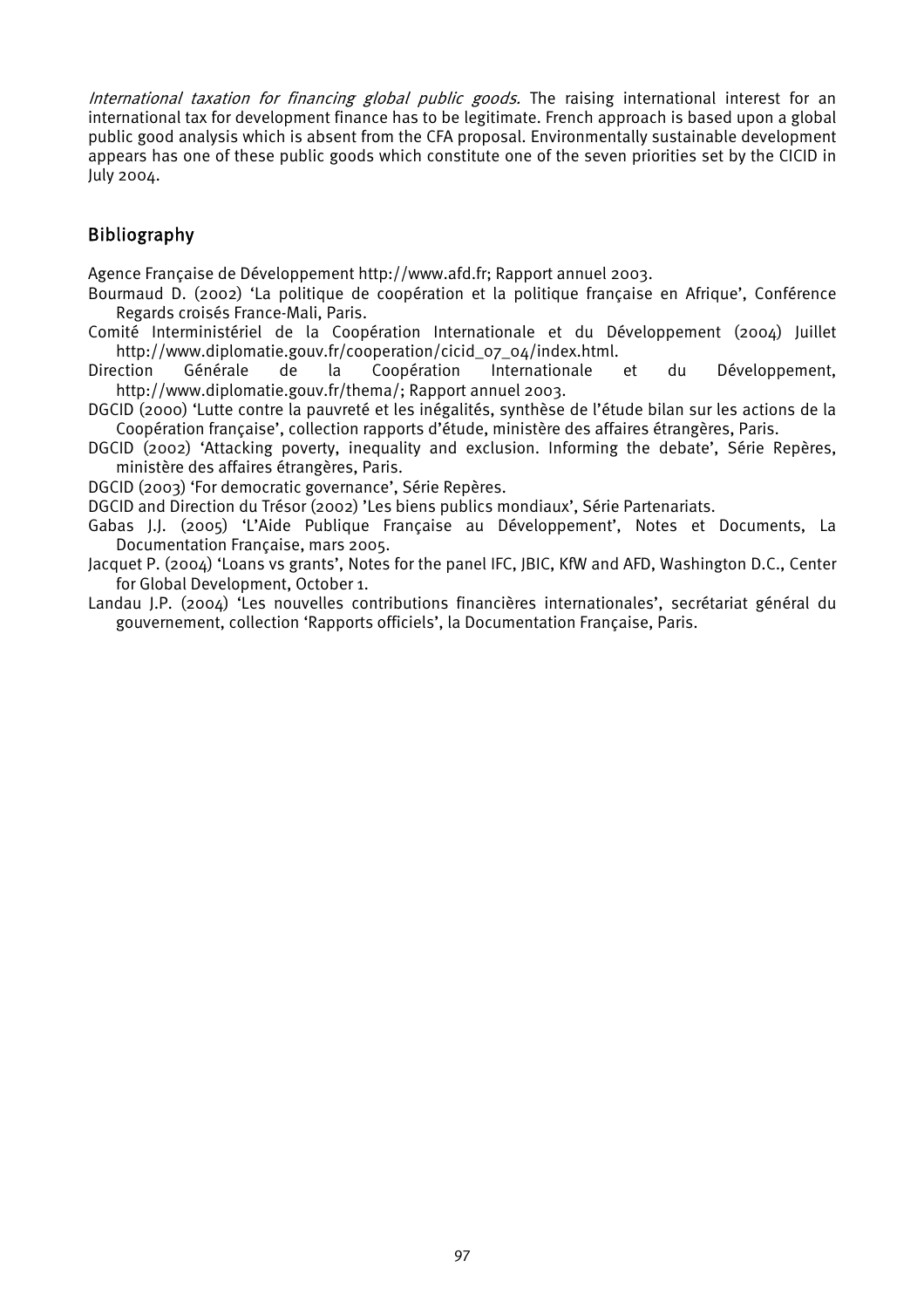# Summary Table: French perspective on the UK agenda for Africa (for the G8)

| $\mathbf{1}$   | A Focus on Poverty – French cooperation is very aware of the importance of inequality reduction as a<br>complementary goal to poverty reduction. France cooperation is now more and more focused on<br>poverty and inequality reduction goals, with a strong support to MDGs.<br>However it has maintained several of its peculiarities, focusing its actions for MDGs through seven<br>sectoral strategies <sup>63</sup> :<br>Education<br>$\bullet$<br>Water and sanitation<br>Health<br>Fight against HIV/AIDS<br>Agriculture and food security<br>Infrastructure in SSA<br>Environment and biodiversity preservation                                                                                                                                                                                                                                                                |
|----------------|-----------------------------------------------------------------------------------------------------------------------------------------------------------------------------------------------------------------------------------------------------------------------------------------------------------------------------------------------------------------------------------------------------------------------------------------------------------------------------------------------------------------------------------------------------------------------------------------------------------------------------------------------------------------------------------------------------------------------------------------------------------------------------------------------------------------------------------------------------------------------------------------|
| $\overline{2}$ | Governance and Capacity-Building - France has strongly supported the NEPAD initiative from the<br>beginning. The African Peer Review Mechanism is seen as a useful tool for better governance. The<br>improvement of the fiscal capacity of African public administration is of particular relevance for French<br>cooperation. The question of budgetary and fiscal information production and dissemination for<br>transparency is particularly relevant from the French perspective, highly involved in this process.<br>The <i>improvement of the fiscal capacity</i> of African public administration is of particular relevance for<br>French cooperation                                                                                                                                                                                                                         |
| 3              | Peace & Security - France is backing the recommendations made by the high level panel on the UN<br>reform (Mobilisation and coordination of international actors, creating a permanent fund for<br>emergency operations for peace consolidation, strengthening conflict prevention capacities of the<br>international community). Concerning the <i>financing of post-conflict operations</i> , France - with IMF,<br>WB, EU, AfDB - is already involved in various new mechanisms (Emergency Assistance, moratory).<br>There is an opportunity for a global scheme to emerge as a mean to coordinate existing financial<br>mechanisms.                                                                                                                                                                                                                                                 |
| 4              | Health, the main principles in the health sector is health care for all and fight against transmissible<br>diseases through participation to the Global fund to fight AIDS, Tuberculosis and Malaria.<br>Access to safe water supply and basic sanitation appears as a 'key for development' in France<br>cooperation statement. As such the MDG n°7 is especially emphasised. France is strongly supporting<br>the rural water supply and sanitation initiative undertaken by the African development bank. France<br>will organise, in Paris, with the African Development Bank, an international conference to meet the<br>millennium development goal for water supply and sanitation in Africa on April 1st, 2005. Public-<br>private partnership is seen as a mean to improve health care systems efficiency, together with the<br>mobilisation of additional sources of finance. |
| 5              | <i>Education</i> , the main objective here is implementing the Fast Track initiative (targets n°2 and 3 of the<br>MDGs), along the lines defined in the Forum de Dakar in April 2000: Education for all. Several<br>peculiarities:<br>The focus on basic education should not impede the necessity to improve the elite formation.                                                                                                                                                                                                                                                                                                                                                                                                                                                                                                                                                      |
|                | Regional solutions are to be favoured over national ones, since economies of scale exist in delivering<br>high quality post secondary education.<br>Free school access.<br>Involving civil society in this process.                                                                                                                                                                                                                                                                                                                                                                                                                                                                                                                                                                                                                                                                     |
| 6              | Growth - is seen as essential for the fight against poverty along with sound distribution policies.<br>There is a focus on infrastructure (increasing absorptive capacity). Regarding climate investment,<br>strengthening of economic law and judiciary procedures is an important step for its improvement.<br>Complementarity between public and private investment is also emphasised.                                                                                                                                                                                                                                                                                                                                                                                                                                                                                              |
| 7              | More Trade and Fairer Trade - Main principle: Cautiously managed liberalisation of trade, taking<br>account of the peculiarity and fragility of several African economies. The dependency on commodities'<br>exports and the specific structure of most of African economies justify a special treatment during the<br>liberalisation process of trade (e.g. Economic Partnership Agreement).                                                                                                                                                                                                                                                                                                                                                                                                                                                                                           |
| 8              | Increase aid - There is a strong convergence between France and UK on the necessity to find<br>additional external resources to finance the gap between the MDGs for 2015 and the present level of<br>completion of the main targets. Increasing the volume of Aid will have to be implemented in parallel<br>with  Improving its quality.                                                                                                                                                                                                                                                                                                                                                                                                                                                                                                                                              |
|                |                                                                                                                                                                                                                                                                                                                                                                                                                                                                                                                                                                                                                                                                                                                                                                                                                                                                                         |

<sup>&</sup>lt;sup>63</sup> CICID July 2004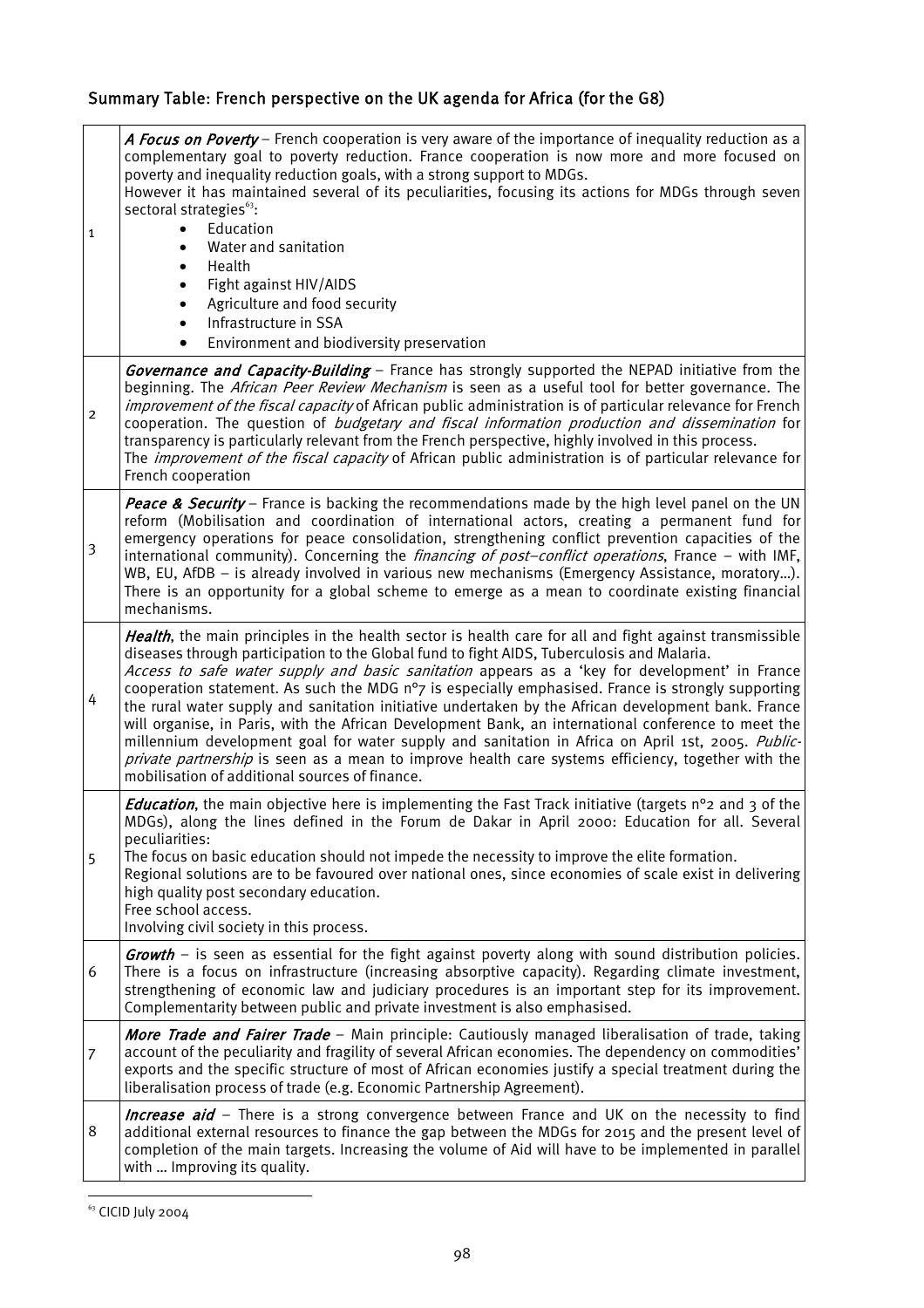|    | Such additional financing has to be obtained through three mechanisms:<br>An increase of the budgetary commitment of rich countries under the average commitment of<br>OECD countries.<br>The implementation of the IFF.<br>$\bullet$<br>Innovative mechanisms of financing.<br>France, through Chirac position, backed on the rapport Landau, has taken a clear position in favour of<br>an international tax based on very large international flows, like the taxation of air-plane travellers at<br>very low rates. |  |
|----|-------------------------------------------------------------------------------------------------------------------------------------------------------------------------------------------------------------------------------------------------------------------------------------------------------------------------------------------------------------------------------------------------------------------------------------------------------------------------------------------------------------------------|--|
| 9  | <b>Improve the quality of aid through more coordination with other donors for more coherence. Untying</b><br>Aid, increasing the share of budgetary and program support in ODA are necessary for this<br>improvement.                                                                                                                                                                                                                                                                                                   |  |
| 10 | Front-load aid – The IFF initiative is seen as an innovative mechanism, to be supported together with<br>international taxation principles.                                                                                                                                                                                                                                                                                                                                                                             |  |
| 11 | <b>Cancel Debt</b> – France is reluctant to the CFA proposal of a 100% multilateral debt service cancellation.<br>A country by country approach, using the new framework for debt sustainability analysis is seen as a<br>better solution than a 'one size fits all' solution. The C2D mechanism is a French initiative intended to<br>the treatment of bilateral public debt alongside with HIPC multilateral debt initiative.                                                                                         |  |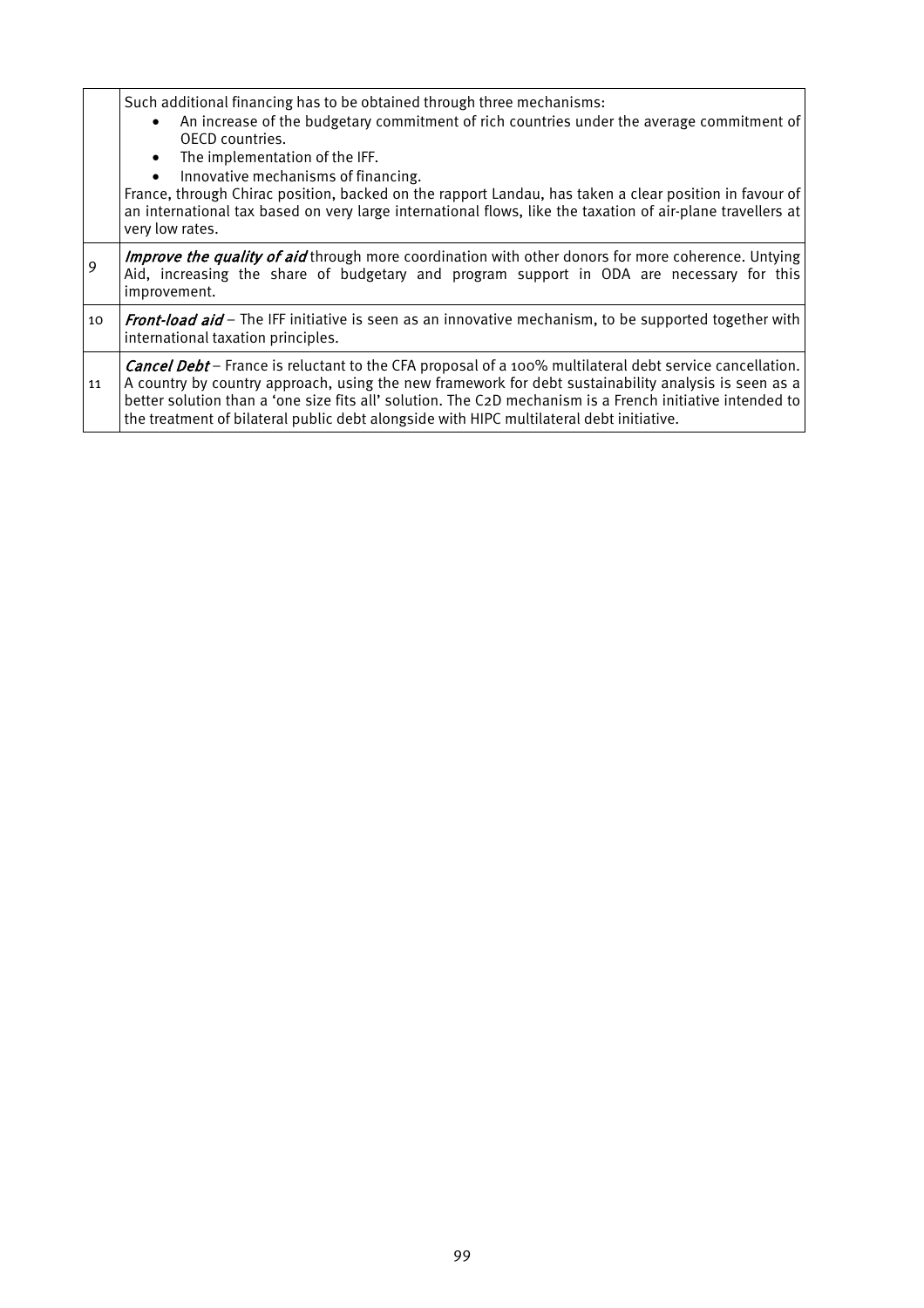# Annex 6: German policy towards Africa

### Sven Grimm

Development cooperation of post-war Germany started as part of its 'inner-German policy'; assistance was granted to states that recognised West Germany as the sole representative of Germany in its entirety. The diplomatic recognition of East Germany generally led to the break of diplomatic ties (the so-called 'Hallstein' doctrine of German foreign policy) and the consequent withdrawal of development aid. The doctrine faded in the late 1960s, but laid the foundation to a geographically wide and unfocused engagement.

Institutionally, German development cooperation is centralised in the Cooperation Ministry, but fragmented at the implementation level. The Ministry for Economic Cooperation (BMZ) is historically dominating German engagement with Africa: the Foreign Office (Auswärtiges Amt, AA) has formulated regional strategies for Africa only in the early years of the  $21<sup>st</sup>$  century. Some minor mergers of implementation agencies have taken place since 1998, and discussions on others have started. Its staff remained mostly located in Bonn after the move of the capital to Berlin. The BMZ's political leverage remains limited; policy on Africa is generally marginal in German politics. 'Special advisor for Africa' to the Chancellor since the G7 Summit of 1999 is BMZ Secretary of State Uschi Eid (Green party, second in hierarchy after the Minister, Heidemarie Wieczorek-Zeul (Social democrats)).



Diagram 1: The Institutional set-up of German Development Cooperation in 2005

German development cooperation has a number of implementation agencies, the biggest of which is the GTZ. It was organised as a parastal in 1974, so as to be able to operate as semi-detached from official policy in 'difficult environments', and had 1,259 staff in 2003. The other big agency is the German Development Bank (KfW), reflecting the traditional conceptual split between technical and financial cooperation in German development assistance; KfW is responsibility of the Finance Ministry. A merger of two different agencies has created InWEnt in 2001, an agency mostly concerned with the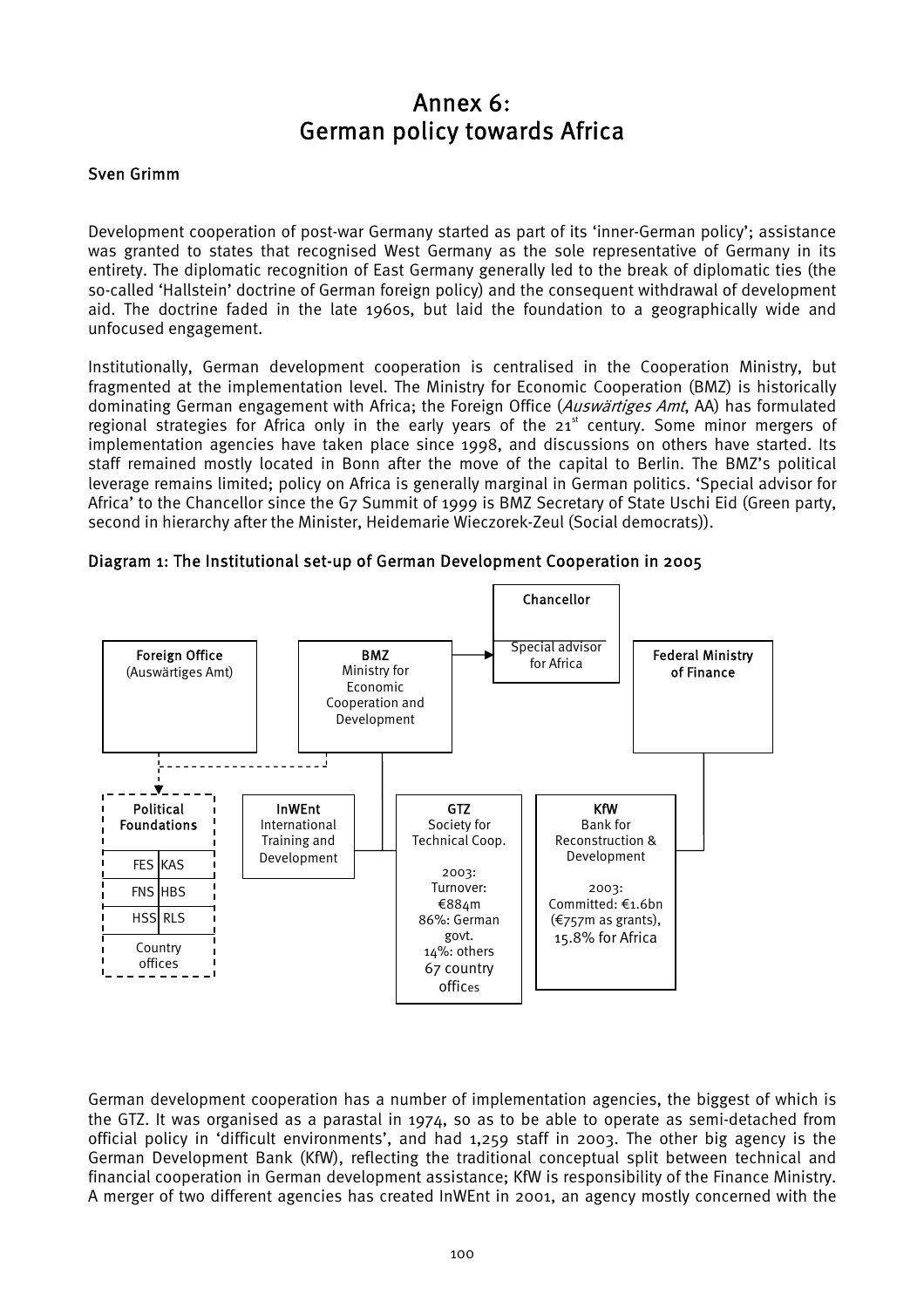third element of German cooperation, called 'personnel cooperation' (i.e. training and awareness raising within Germany).

#### Box 1: Strong academic criticism of German Africa policy – The Africa Memorandum of 2000

The academic discussion on Africa in Germany was stirred up by a memorandum of well-known researchers on the German Africa policy in October 2000. The memorandum stated that German cooperation was unduly optimistic in its prognosis on African development; this assessment is also made about Parliamentarian discussion on African issues (cf. Engel 2001). Some regions of the continent could not be expected to see economic development in the near future. They thus demanded a reshuffling of German policy towards Africa; their conclusion was it was asking too much from development cooperation alone to tackle the challenges in Africa. Academics criticise German cooperation policy as lingering between poverty reduction, debt relief, and anti-terrorism actions.German policy towards Africa should become coherently more political and consistently more European, the authors of the memorandum demanded. (cf. Jakobeit/Weiland 2002 for a summary of the subsequent debate).

Development cooperation started as foreign economic policy in 1953 with a minor budget under the auspices of the Ministry for the Economy. In 1956, development assistance became a concern of the Foreign Office with a budget of DM 50m ( $\epsilon$ 25.6m in current prices). So as to clarify competencies, the Ministry for Economic Cooperation (BMZ) was created in 1961. In subsequent years, the mandate of the BMZ was enlarged: technical cooperation came under its directions in 1964, financial cooperation in 1972. The full responsibility for the re-negotiation of the Lomé Convention – leading to the Cotonou agreement – was transferred to the BMZ in 1998, as well as responsibility for cooperation with Eastern European and Central Asia countries.

#### Box 2: Development Cooperation and German Politics

In the German tradition of coalition governments, the BMZ was often regarded as 'compensation' to the bigger coalition partner for the 'loss' of the Foreign Office, traditionally held by the smaller coalition partner in various coalitions since 1969. Since 1998, the FO is headed by the Green Party Politician Joschka Fischer, whereas Development Cooperation is the portfolio of Socialdemocrat Heidemarie Wieczorek-Zeul. The Parliamentarian Secretary of State within the BMZ, Uschi Eid, is member of the Green party. Her responsibility within the Ministry was clarified as being responsible for Africa.

Within the cabinet, Ms. Wieczorek-Zeul has limited leverage: Her ministry is traditionally rivalling the Foreign Office. Within the Socialdemocrat Party, Ms. Wieczorek-Zeul is regarded as a representative of the party left. Finance Minister Hans Eichel was Prime Minister of the land (region) of Hesse before becoming Federal Minister. The south of Hesse is the political constituency of Ms. Wieczorek-Zeul. Differing from the British situation, the German Finance Minister does not take a particular interest in profiling on issues related to Africa and/or aid policy; the potential of alliance between him and Wieczorek-Zeul is thus limited.

Additionally, the Minister was symbolically upgraded by joining the 'Federal Security Council' (*Bundessicherheitsrat*; coordinating *inter alia* arms exports). Even though academics speak of a 'new Africa policy' since 2000, there is no radical change in German Africa policy (Mehler 2004).

The BMZ has a strategy for Sub-Saharan Africa, and all-African position papers published afterwards. A multitude of concept / position / strategy papers exist alongside each other; this hints at work-inprogress, but makes it more difficult to detect strategic lines. The Foreign Office has established policies on five regions of Africa (East, West, Central, South and the Horn) only since the beginning of the new millennium. In December 2003, the AA has published a 'foreign policy strategy on Africa', which is a rather broad and loose framework document for the five regional strategies.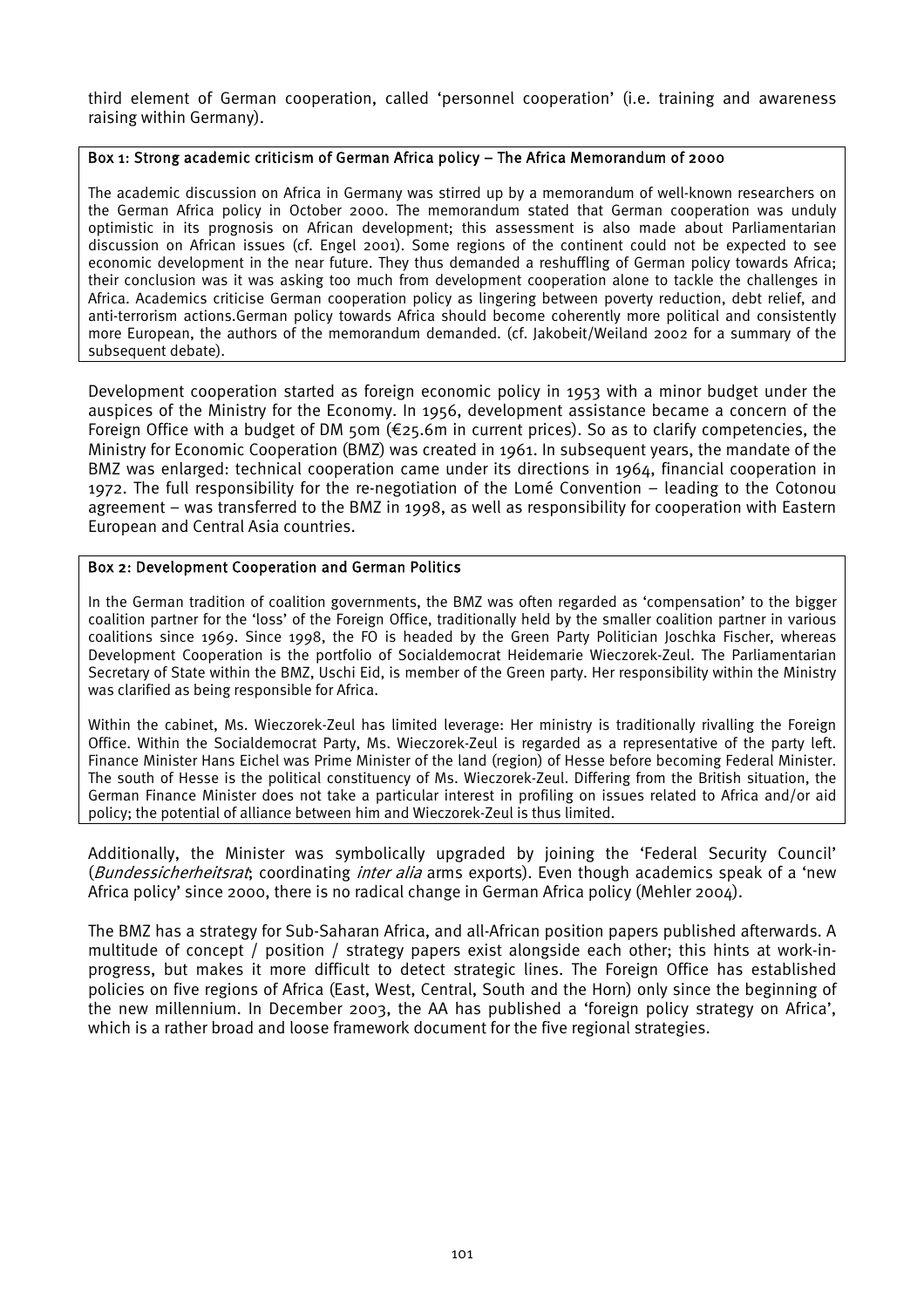#### Box 3: German framework strategy for Africa

The summary in the framework document (December 2003) states:

'Germany's political interests and objectives with regard to sub-Saharan Africa centre on the promotion of democracy, stability and prosperity. Peace and development are mutually dependent in this process. To this end, we and our partners in the European Union – with whom we cooperate very closely here as well – focus on measures in the following priority areas:

- realization of the global aims of human rights, good governance, the rule of law, democracy, the strengthening of civil society, freedom of the press, and the establishment of viable social security systems;
- poverty alleviation and food security;
- crisis prevention, conflict resolution and, where necessary, post-conflict reconciliation and rehabilitation;
- efforts to overcome economic and technological marginalization;
- the fight against HIV/AIDS.

Germany wishes to consolidate and enhance its reputation as a trustworthy and reliable partner whose words carry weight and who in turn can count on support.[…] However, the heterogeneity of the African continent calls for a nuanced approach that takes due account of the specific circumstances and needs of its various regions. Regional strategies are therefore essential.'

The overview is followed by a brief list of instruments to achieve these goals, which embrace

- 'intensification of political dialogues', including Parliaments;
- 'political and material (if necessary also personnel) support for regional security structures';
- building and supporting regional security structures;
- 'active and patient support for democracy', including via civil society;
- 'targeted use of instruments of development cooperation and of the political foundations';
- cultural cooperation;
- support for twinning initiatives; and
- support for 'soft [i.e. sustainable] tourism'

The following regional strategies list German interests in the respective region, specific goals, instruments and issues of implementation of German Africa policy. The document does not, however, establish priorities among the listed and diverse goals. Neither does it analyse weaknesses of German instruments in the Africa policy. It is not considered whether the instruments are fully adequate for the tasks.

# Governance / Security

The German government is particularly dedicated to supporting African initiatives, such as the African Union and NEPAD. Both are seen as chances for legitimate support (adhering to the principle of 'ownership') to improving both governance and security. Most often referred to is the African Peer Review Mechanism (APRM) and the Security dimension of the AU. The Secretary of State, Uschi Eid, has expressed doubts about the process of the Commission for Africa. Some critics have pointed out the 'unilateral' approach of Tony Blair in this area. Questions about the where-about of the G8 Africa Action Plan in this endeavour were voiced.

### Box 4: The Political Foundations – Partners for political and social change

Political foundations are particular actors in German development cooperation. They are officially NGOs, i.e. they operate below the state level, but political foundations are playing a particular role in German foreign relations. Closely affiliated to political parties, they are often 'testing the ground' for state policy.

They are operating as both think tanks and implementation agencies for political parties. Most of them have established a network of offices in partner countries. The political foundations are perceiving shortages in the social and political system as one key obstacle to development. The foundations are funded via the budgets of the Foreign Office and the BMZ, currently about €170-180m annually, according to the average share of votes for the respective party they are affiliated to. Half their budgets are attributed to development cooperation. These are not large sums of money, but the interventions of the foundations are explicitly political and ideally in strategic areas of partner countries. Widely conceptualised, there are possible connections to the UK DFID 'driver for change' programme, with the major distinction that the foundations' work is  $-$  in a very broad sense  $-$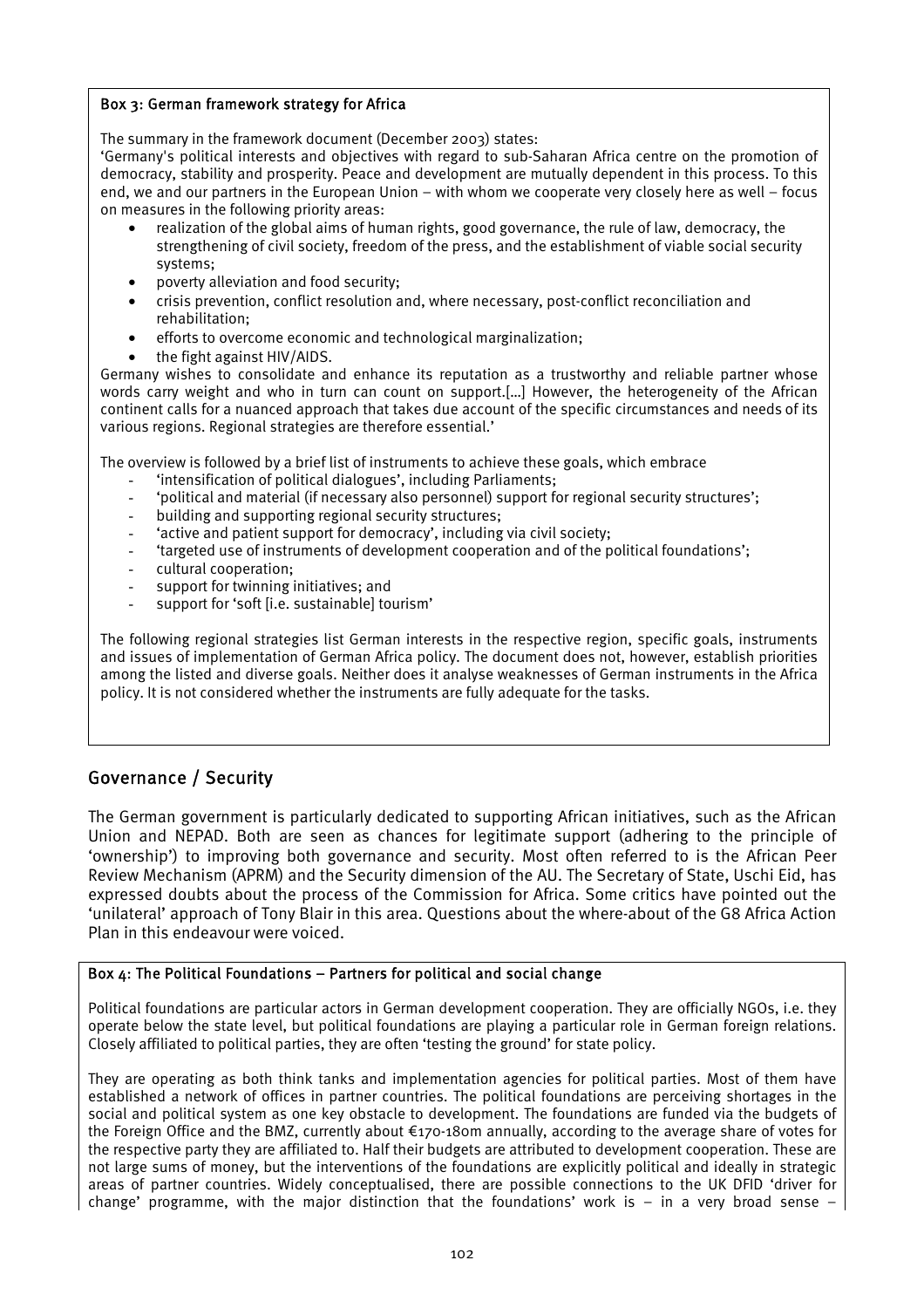ideologically driven via cooperation with partisan allies. The partners can be political parties, Parliamentarians and/or NGOs (e.g. trade unions or Church organisations, according to the respective political predisposition).

The two major foundations are Friedrich-Ebert-Foundation (FES, affiliated to the Social Democrats) and Konrad-Adenauer-Foundation (KAS, affiliated to the Christian Democrats). The two share about 2/3 of the funding among themselves. In 2004, FES had 19 offices and about €12m in 2004 for projects in Sub-Saharan Africa, KAS was represented with 11 offices in Sub-Saharan Africa. Their respective ideological affiliations lead to slightly different emphasis in the cooperation areas and regions. The Ebert-Foundation for instance has supported the ANC in its anti-Apartheid struggle, as well as COSATU, whereas the Adenauer-Foundation supported the Inkatha Freedom Party of Chief Buthelezi. The Foundations have played a particular role in a number of transition processes, e.g. in Southern Europe (Spain), Latin America (Chile) or, to a lesser extent Africa (Ghana), by offering meeting space, training and negotiation support for civil society.

Other, smaller foundations are: Friedrich-Naumann-Foundation (FNS, liberals), Heinrich-Böll-Foundation (HBS, Green Party), Hanns-Seidel-Foundation (HSS, Bavarian conservatives – CSU), and the latest attempt is the Rosa-Luxemburg-Foundation (affiliated to the predominately Eastern German Socialist Party, PDS).

## Governance

Governance issues are discussed as conditions for cooperation in German development policy since 1991. Before, they were formulated only as *goals* of development cooperation. Five criteria were given as basis for future cooperation and justified with concerns about efficiency: (i) respect for human rights; (ii) participation of the population in the political process; (iii) rule of law; (iv) introduction of a (social) market economy; and (v) development orientation of state actions. These principles can be seen as core issues of German cooperation; the emphasis is changing between condition and goal. Other areas are conflict prevention, the achievement of MDGs, the promotion of regional integration, and sustainable development (as presented by Minister Wieczorek-Zeul in an address to Parliament in July 2003).

Since 2004, Good Governance is one of three most commonly agreed upon areas with partners in German development cooperation, besides economic cooperation (e.g. support for SME) and cooperation in the Water Sector. German cooperation spent 6.7% or €104,78m on governance ('state and civil society, incl. promotion of democracy'). Note that this is not the amount spent on Africa (27% of the overall German assistance was spent on Africa in 2002). Background papers of the BMZ emphasise that governance is also aimed at by the way of interaction in other sectors. German cooperation has issued a policy paper on this focal sector (June 2002).

The water sector is traditionally one of the focal sectors for German technical cooperation. About half of the funds on water management was spent in Africa. Expertise has been built up in this area, particularly in the GTZ. It is currently at times redefined as cross-border water management (governance) as part of conflict prevention measures. Additionally, the environmental and health dimensions are emphasised.

#### Box 5: Civilian Peace Corps

In 1999, the German government created a Civilian Peace Corps (*Ziviler Friedensdienst*), based on a number of recognised NGOs (particularly church affiliated organisations). About 168 personnel have been sent to conflict regions of the world under this banner since then. Main areas of action have been outside Africa, though, with former Yugoslavia and Afghanistan top of the list. African countries of German activities in this policy area have been Malawi, Sierra Leone/Guinea, Chad, and Uganda. The success of these endeavours is not clear; a first evaluation was made in 2003 (published in 2004).

### Conflict prevention and security

The centre-left coalition government puts emphasis on the conflict prevention character of development cooperation. The GTZ runs a 'Crisis Prevention and Conflict Transformation Programme'. The BMZ has set up a 'peace fund' to allow for rapid reaction for conflict transformation. The fund, however, is limited in size; it allows for €50,000 grants to local initiatives/NGOs and advisory services,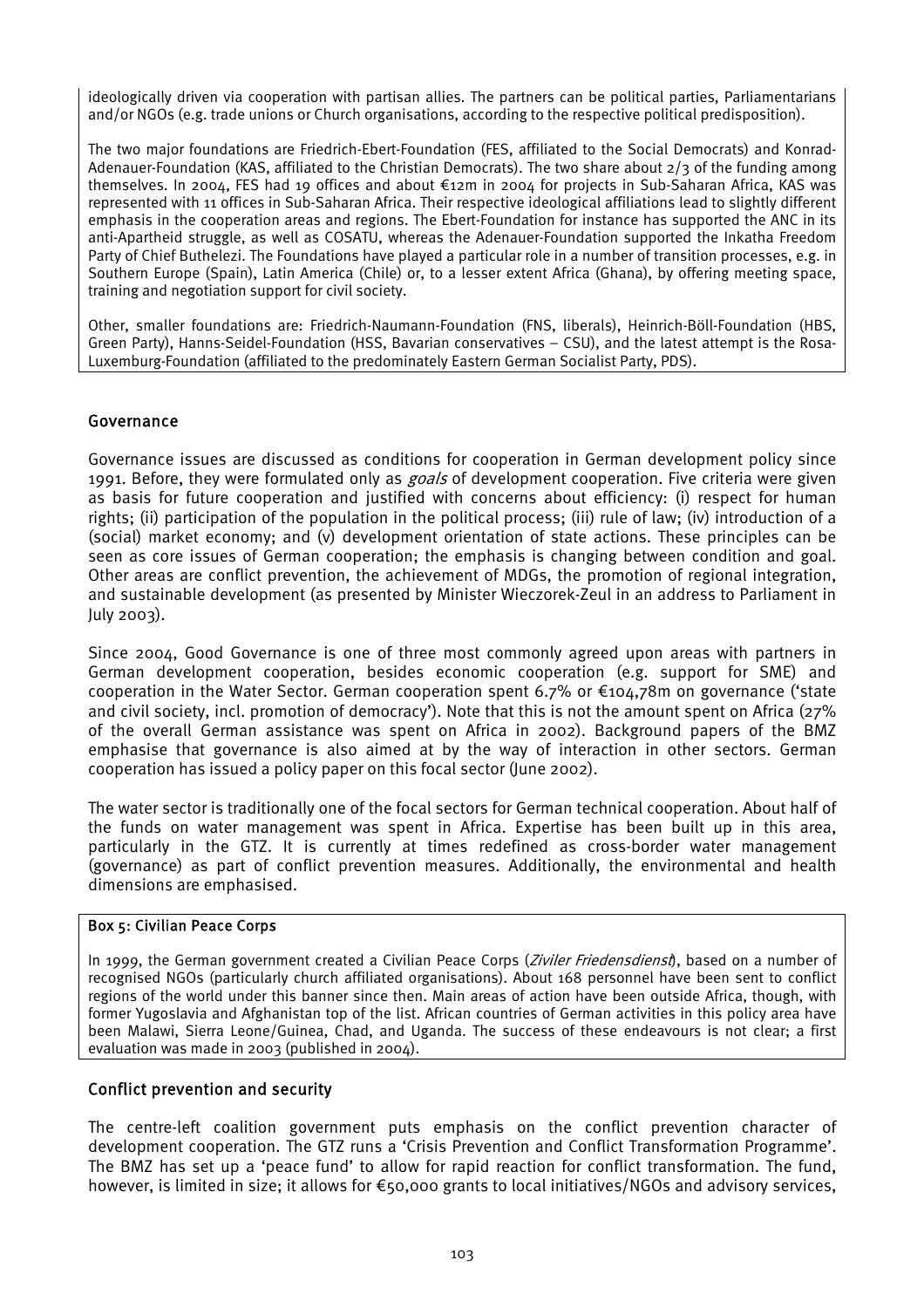including training and further education on conflict transformation. A foreign office funded centre is concerned with training of 'peace workers'.

### Box 6: The German Military – Africa as first area for engagement after WWII since unification

Sub-Saharan Africa was the stage for the first German 'out-of-[NATO]-area' military action since the end of World War II. The humanitarian intervention in Somalia in the early 1990s opened the general discussion about German military involvement abroad. Since then, the German army has participated in two interventions in Africa. The Bundesmarine (Federal Navy) has patrolled the sea at the Horn of Africa, mostly the waters along the Somali shore (operation based in Djibouti; 775 soldiers). Additionally, German military staff has – largely symbolically at headquarters and from Uganda – supported the French led intervention under the EU flag in DRC (Bunia/Ituri; 350 soldiers). The Defence Ministry in March 2004 established military guidelines for engagement in Africa, applying an 'enlarged concept of security'.

Military service in Germany is still compulsory, with the aim of keeping a flow of civilians into the ranks. This shall prevent the military from becoming a 'parallel universe'. It is possible to reject the 9-months military service and do a 12-months civilian service instead. In few cases, the civilian service can be accomplished abroad, e.g. in development projects. This, however, is rather the exception.

The German Foreign Office sees the UK model of both Global Conflict Prevention Pool and the Africa Conflict Prevention Pool as successful, according to AA Minister of State Kerstin Müller (Jan. 2005). The Federal Government's action plan on 'Civilian crisis prevention, conflict resolution and post-conflict peace-building' tries to built on British experiences and has 'invited' concerned departments (foreign affairs, development, and defence) to set up jointly managed funds.

## Health

The health sector is not among the key areas of German cooperation. In 2002, the sector accounted for 4.26% of German ODA (€66.89m). The share of funding is projected to have risen slightly in 2003

(4.59%) and 2004 (4.82%). However, due to little changes in the overall amount of German ODA, the sum is unlikely to change much in absolute figures (€69.55m). German cooperation undertakes projects and programmes in the following areas within the health sector:

- Establishment of basic health care
- Fighting infectious diseases (HIV/AIDS, malaria, tuberculosis)
- Reproductive health
- Cost-effective organisation and management of health systems
- Health insurance schemes

Within this sector, emphasis of German development cooperation is put on reproductive health; youth and women are the main

#### Box 7: HIV/AIDS in German development cooperation

Within this sector, German cooperation is particularly aware of HIV/AIDS as an issue. Besides individual suffering, government publications on development cooperation highlight the adverse effects of HIV/AIDS and other diseases on societies. The BMZ has pledged to contribute €300m for GFATM (Global Fund for the fight against Aids, Tuberculosis and Malaria) until 2007. German awareness campaigning against AIDS has started relatively early and with much public effect in Germany. This campaigning also had effects on development cooperation: Between 1987 and 2000, government has spent €284m (including multilateral funding) on the fight against AIDS. According to UNAIDS, Germany is in third position on funding for the fight against AIDS.

addressees. The small-scale of cooperation is equally present in this sector: It has supported ca. 100 projects in about 60 countries in 2002. Between 1994 and 2002, the government supplied  $\epsilon$ 557,2m – about half of which (€246,5m) were channelled through UNFPA and the International Planned Parenthood Federation (IPPF).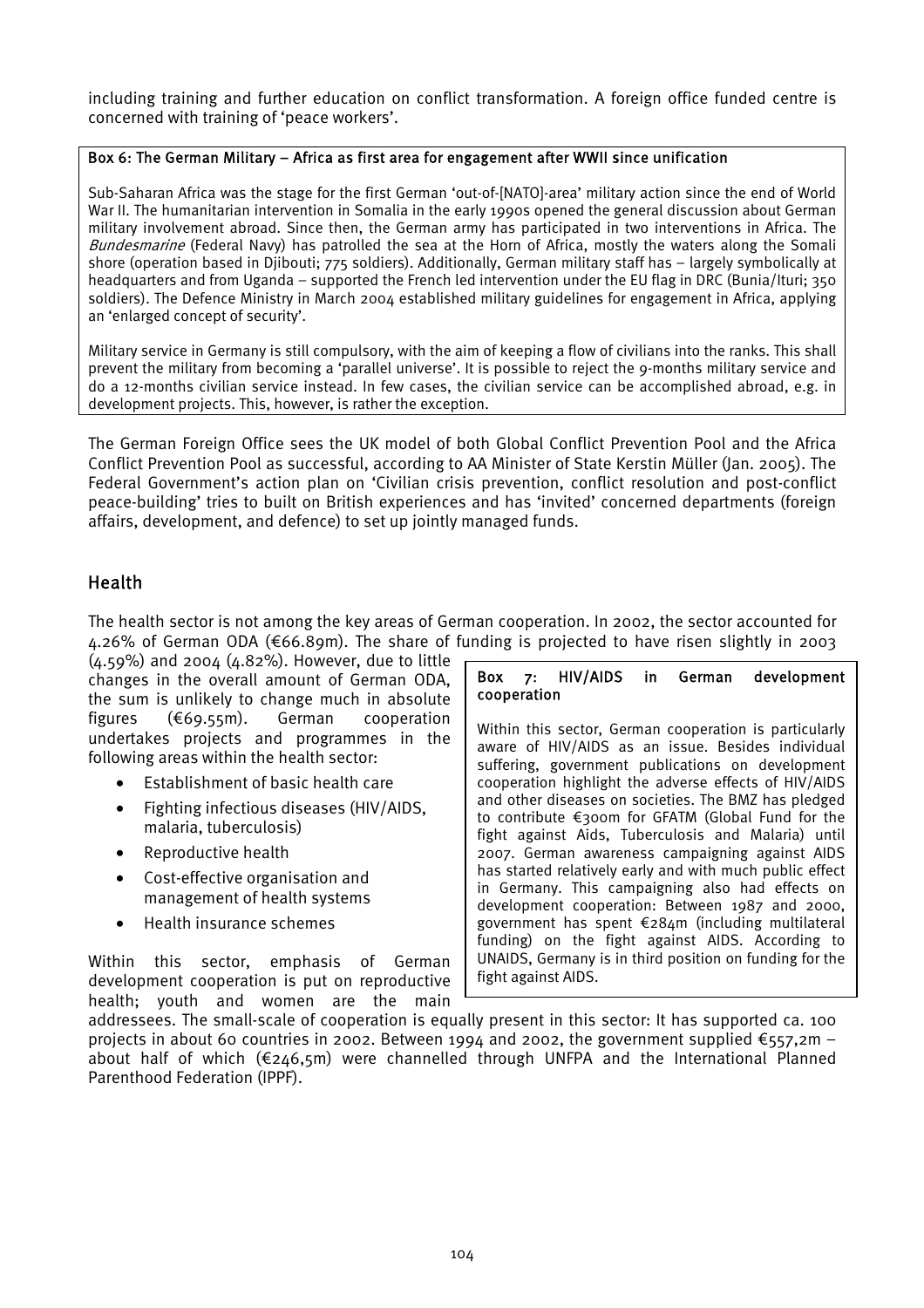# Investment climate / Trade

EU Member States do not conduct separate trade policies; the European Commission is the sole international representation of the common market. However, individual EU Member States have trade policy positions. German trade with Africa remains marginal (2%); the continent is thus not on the trade agenda. Nigeria and South Africa account for the lion's share of German trade with Sub-Saharan Africa (30% and 50% respectively). Imports from Africa persistently sank through the decades, from 9% in 1950 to 2% in 2003 (including North Africa).

#### Box 8: Private initiative with long tradition: the Africa Assiciation

The Africa Association (Deutscher Afrika-Verein, Hamburg), has a history dating back to colonial links. Its aim is to 'assists its members by providing up to date business information, creating business links and representing the interests of its members in Germany, Europe and Africa.' Its membership comprises some 500 members, ranging from German multinationals to a large number of medium sized companies with trade links with or investments in African countries. Together with two umbrella federations of German Industry and Commerce (BDI and DIHT), Afrika-Verein has started and actively supports two initiatives of the German private sector for Africa, only one of them covering Sub-Saharan Africa. The focus is on South Africa, destination of most of Germany's FDI to Africa (50%). The influence, however, is relative to the weight of Africa in German external trade, i.e. very limited.

Support to private enterprise development is another common area of activity for German cooperation. It is named as one in three focal areas by ministry officials. Some actors feel that the factor productivity has been neglected in the MDG discussion. The focus of cooperation, however, is still in flux; no clear line can be detected. Promotion of small businesses is also a task of several political foundations.

# Official Development Aid

The share of bilateral cooperation has shown a persistent trend of decrease in German cooperation. The funding via multilateral agencies and the EU reached its all-time high in 2000, when over 40% was non-bilateral aid. Since then, the level of bilateral assistance has slightly gone up again. The level of ODA per GNI is has slightly increased between 1999 and 2003; it has gone up from 0.26% to 0.28%. In 2003, there was a slight real increase in ODA from Germany (3.9%). The figure for 2004, however, remained at 0.28% GNI for development assistance. Germany contributes 23.36% to the European Development Fund (EDF), which is less than its contribution to previous EDFs and below its GNI-based share in the EU general budget (29.5%) (on the EDF, see the EU study).

## German ODA – To whom and how?

About a quarter of German bilateral ODA (€1bn) was spent on cooperation with Sub-Saharan Africa in 2002. Mozambique and Cameroon were the biggest recipients of aid from Germany in that region, with ca. 24% and 10% of funds for Africa respectively. Nigeria was a large recipient of non-ODA official assistance (OOF of €3.4bn in 2002). The strategic planning behind these overall figures, however, was doubtful, as criticised by the BMZ head of department for Africa and the Middle East.<sup>64</sup> Comparison was made to DFID's policy to focus 90% of its ODA on LICs; there is no such decision in German cooperation. Poverty reduction in Germany is aimed at poor population segments, not exclusively at poor states.

German development assistance is not predominantly motivated by Germany's mostly forgotten colonial past (1884-1918). The major exception from this rule is Namibia, the independence of which in 1990 coincided with German Unification. Namibia became a cornerstone of recognition of German historical responsibility in Africa, drawing back on historical links of both West and East Germany. The Development Cooperation Minister during a visit to Namibia asked for forgiveness of the genocide of the Herero people at the centennial anniversary of the event in 2004. The Federal Republic is Namibia's biggest donor.

 $\overline{a}$ <sup>64</sup> Cf. Katja Roehder: Bericht zum Fachgespräch Deutsche Entwicklungspolitik in Subsahara-Afrika: Kontinuität oder Neuorientierung? Publication of the German Development Institute [report on a discussion in Berlin, 24. Mai 2004], Bonn, July 2004.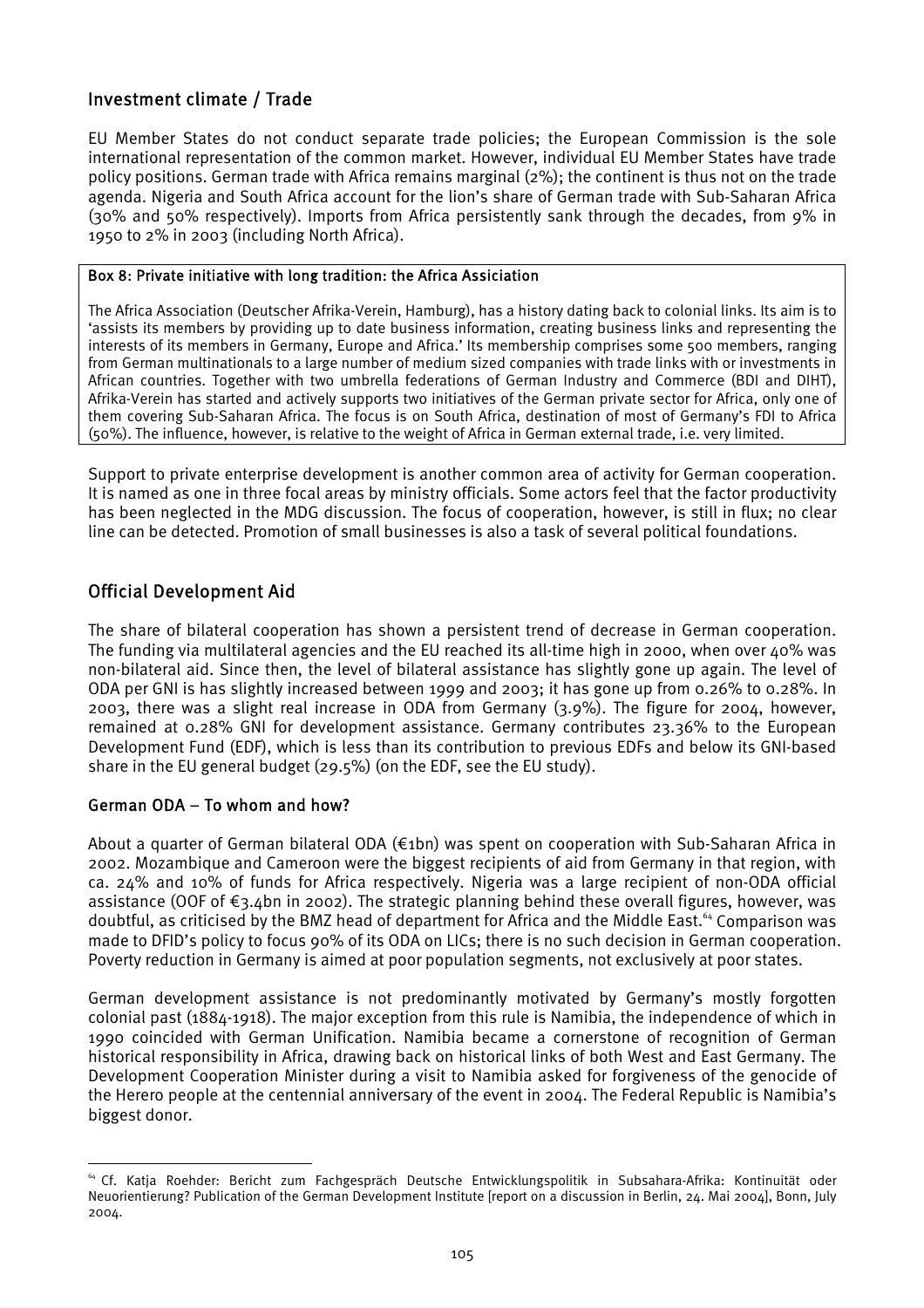#### Box 9: Priority partner countries, partner countries and potential partner countries in Africa

In 2000, the BMZ reduced the number of partner countries from 118 to 70, subdivided into priority partner countries and partner countries. In the former, the German cooperation engages in three sectors, in the latter cooperation is limited to one sector. Eligible for German cooperation are potentially 31 African countries out of 49 (as defined in 2003). 16 Priority partner countries: Cameroon, Benin, Burkina Faso, Ethiopia, Ghana, Kenya, Malawi, Mali, Mozambique, Namibia, Rwanda, Senegal, South Africa, Tanzania, Uganda and Zambia. In addition these, the BMZ identified 9 partner countries: Burundi, Chad, Cote d'Ivoire, Eritrea, Guinea, Lesotho, Madagascar, Niger and Nigeria.

A third category is made of 6 'potential partner countries'. These countries currently do not qualify for cooperation, but 'shall be kept on the agenda' so as possibly including them once the conditions have changed. The countries in this category in Africa were: Angola, DRC, Sierra Leone, Sudan, Togo and Zimbabwe.

Granting budget support is an ongoing discussion in Germany; 3-4% of the funds are given as general budget support. BMZ officials often refer to difficulties in the German budgetary legislation, i.e. the accountability of the administration, as an obstacle to engage in budget support. If technical cooperation is included, around 7% of funds are dedicated to programme assistance. Generally, the German government emphasised the financially limited range of manoeuvre (with hints to the European Stability Pact which restricts budget deficits). With regard to its overall aid budget, Germany has not published a plan on how to reach the Monterrey commitment of 0.33% ODA/GNP as of yet. Development Minister Wieczorek-Zeul is pressing for a commitment of 0.5% by 2010 (cf. Zeitschrift Entwicklungspolitik  $3/4/2005$  February), as does the EU Commission. The Chancellery and the Foreign Office seem to be equally supportive of an increase in funds, mainly motivated by German ambitions for a permanent seat in the UN Security Council. However, the Finance minister has not (yet) given in to pressure.

## The German position on the IFF – 'Yes' or 'Nein' on the IFF

After the Davos Forum, British newspapers reported the German Chancellor Schröder as having backed the IFF proposal of Gordon Brown. Schröder's warning of a 'kaleidoscope of different proposals' that wouldn't be helpful was understood as an indirect criticism of French President Jacques Chirac's suggestion of a tax on international capital flows (and the British press duly interpreted it in this light, see FT of 29/30 January). In fact, Schröder called the proposal for an IFF 'reputable'; it would rather be 'more enabling for meeting the MDGs than it would be without'. The IFF was target-oriented and merited a serious discussion, he said. Schröder has committed to the IFF – somewhat conditional on a solution for refinancing the IFF: 'And Thabo Mbeki and I therefore agree on the goal of attempting to set up this facility and decide on a feasible financing proposal in the context of the G8' (own translation).

The positions within German government on the IFF proposal vary. The BMZ issued a press release on 28 January 2005 in which the Minister Wieczorek-Zeul welcomed the proposals of Chancellor Schröder with regard to the 'International Finance Facility and the tax on speculative international foreign exchange transfers', carefully also making the link between the IFF and its refinancing. Wieczorek-Zeul – unsurprisingly – has repeatedly stated her strong support for a considerable increase of funding for development assistance and in this context has explicitly supported the British initiative on the IFF. With regard to financing the IFF, she has suggested to re-allocate today's agricultural subsidies in earlier interviews (FAZ of 30 September 2004). The BMZ had issued a research background paper on the feasibility of a tax on international foreign exchange transfer in 2002; this paper apparently was not on the agenda of the Finance Ministry.

The German Ministry of Finance seems hesitant towards the IFF, apparently also due to concerns about the legal implications (see box 10). In Davos, Cajo Koch-Weser, secretary of state in the Finance Ministry, suggested a pilot facility. The IFF could be set up with – initially – smaller funding ('several billion Euros') to finance e.g. vaccination programmes in Africa's poor countries. Even this smaller facility 'will take a lot of time' to be implemented. Both Koch-Weser and Finance Minister Eichel have suggested taxing of aviation fuel, seen as more realistic than taxes on international foreign exchange transfers, 'economically sensible and technically easier to do'. However, opposition of e.g. the US will make a quick solution unlikely, as Koch-Weser admitted. Taxes on global public goods would rather be a third step to be considered, after debt relief and the creation of a reduced IFF (cf. *Die Welt* of 31 January).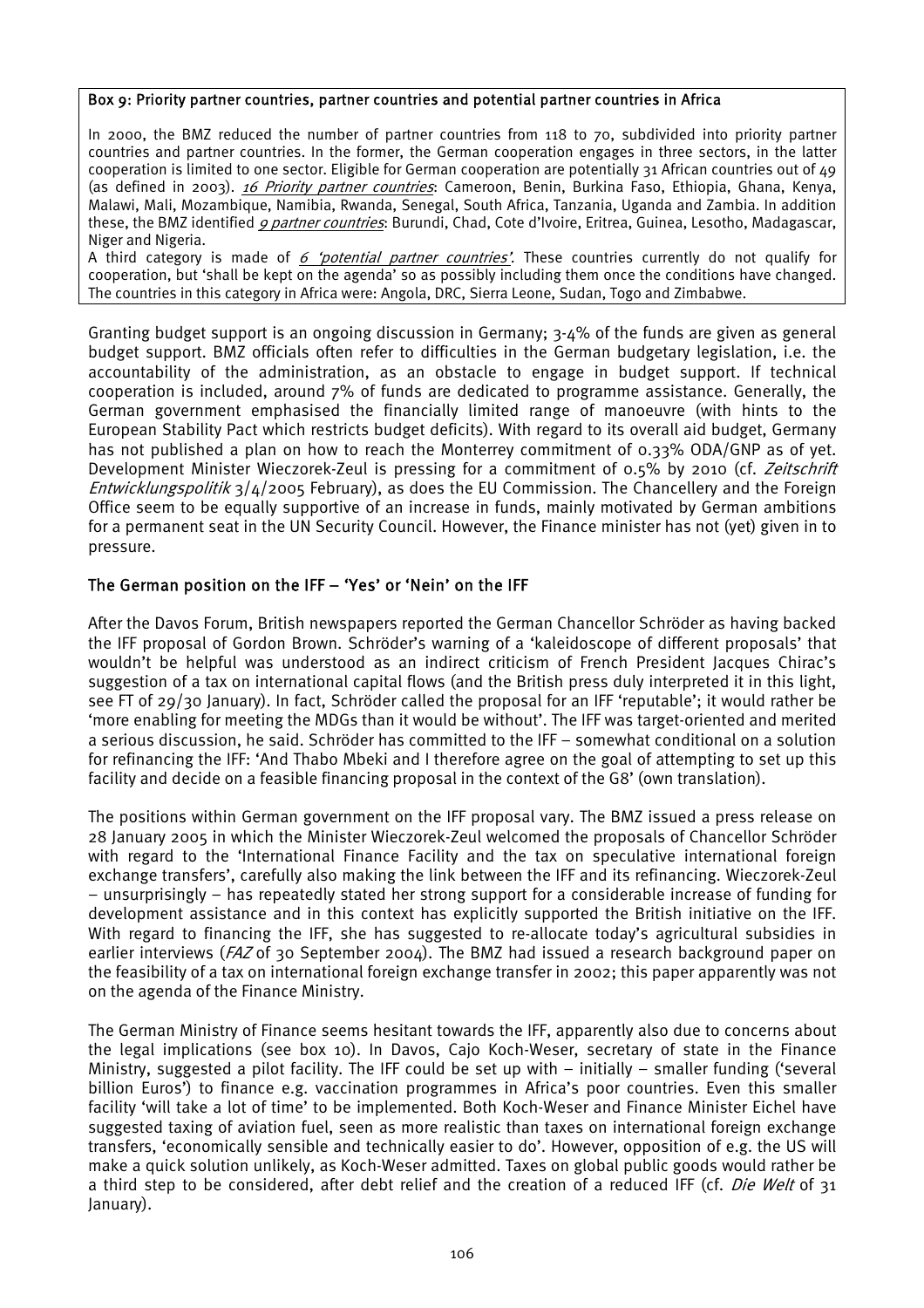#### Box 10: The IFF in the public debate in Germany

In the German press, hardly any precise statement on the IFF could be found. Rather in the focus of German newspapers the day after Schröder's speech was the proposed 'Tobin tax', which some papers regarded as 'supported' by the German Chanellor (Süddeutsche Zeitung). Some papers doubted that he seriously was to support the tax on international foreign exchange transfers and were highly critical (Handelsblatt, Frankfurter Allgemeine Zeitung). In the linkage between the facility and its re-financing, French papers saw a clear support for President Chirac's proposals: 'Gerhard Schroeder se fait avocat de la taxe Tobin' (Nouvelle Observateur, 28 January).

The linkage to the refinancing picks up on concerns mentioned in the German press on refinancing the IFF and budget implications that are seen as 'unconstitutional'. The political commitment of reaching the target of 0.7% ODA/GNP would turn into a legally binding funding commitment after 2015. The Frankfurter Allgemeine Zeitung [respectable, conservative] understood this as withdrawing Parliamentary budget control from the development budget. 'The IFF would make it impossible for Parliamentarians to set different priorities' (FAZ of 29 January), which would violate the norm of annual budget decision to be taken by the Bundestag. FAZ called the IFF a 'trick' of Gordon Brown and conditions for refunding 'particularly disadvantageous'. Up to a third could be 'swallowed up' by interests and costs of administration.

The IFF is not high on the agenda in political debate on financing for development cooperation in Germany. The Christian-Democrat opposition are criticising the government for being 'not serious' on development policy, but have not issued a concrete position on the IFF. They, however, reject an international tax as 'unlikely' (cf. the CDU homepage 1 Feb, 10.30h). Latest, the Head of State, Horst Köhler, on his trip through several African countries has called on Germany to meet 'its international obligations'. The destination of this trip was highly symbolic, as it was Köhler's first official international visit since his appointment as Federal President.

## Debt

The German government position on debt relief is still unclear. The BMZ is pressing for it for the poorest nations and is supported by a relatively strong NGO initiative, trying to build on the 1999 Cologne Summit results. The Finance Ministry, however, has still not formulated a clear position on debt cancellation. It appears to be rather hesitant, fearing further strain on the German budget.

## Conclusion and differing approaches

- Generally: German development assistance is characterised by little focus, concepts in flux, and discussion around both institutional setup and areas of concentration
- Multitude of targets contrast with limited funding
- Development cooperation is a relatively weak ministry with regard to all-government decisions
- Most movement in the area of security-development nexus (important for Japan: Germany's attempt to safeguarded peaceful cooperation as guiding principle, but no longer nonengagement – multilateralism as key)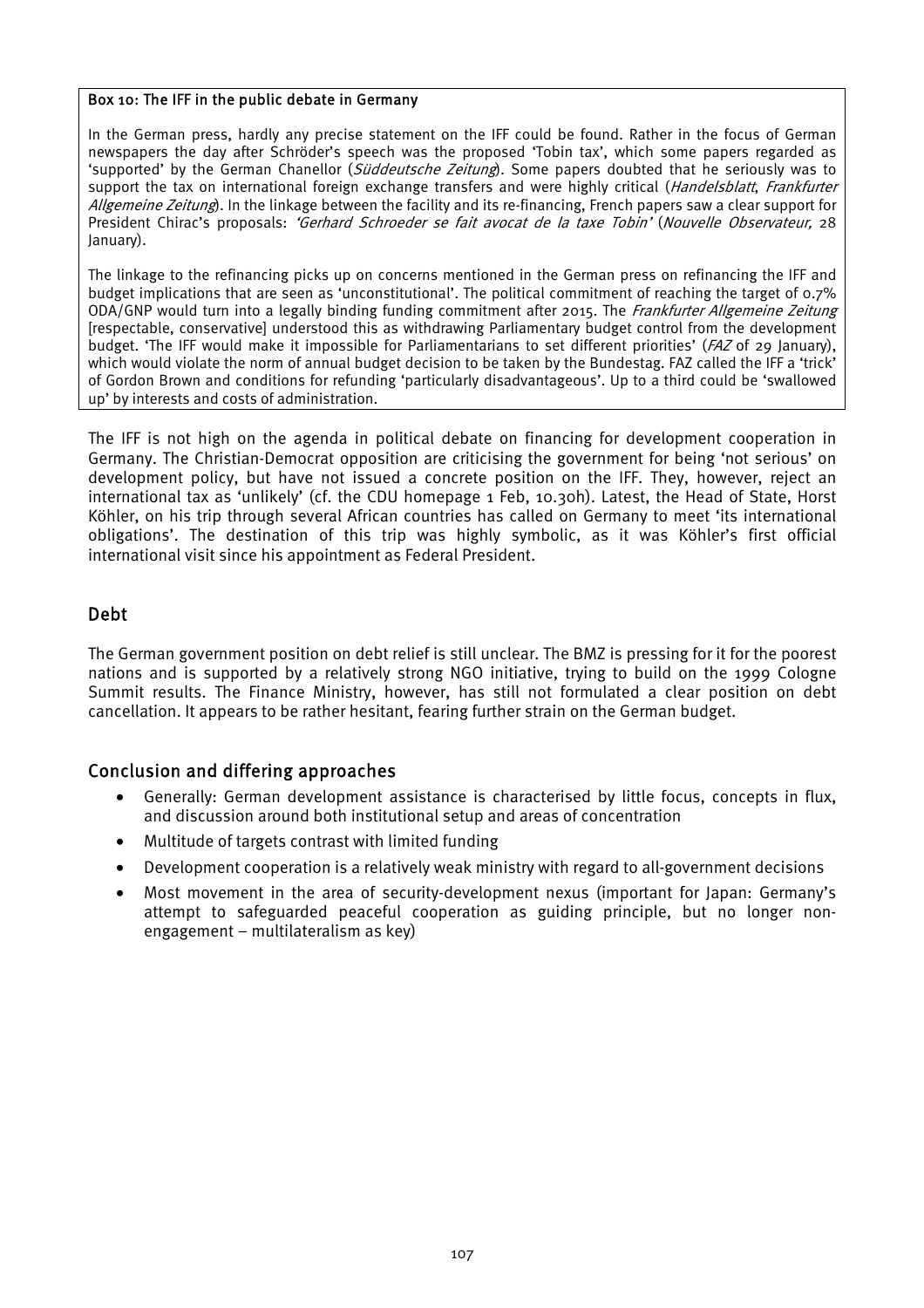# Summary Table: Likely German positions towards UK agenda for Africa (for the G8)

| $\mathbf{1}$   | A Focus on Poverty – The German development cooperation emphasises its focuses on poverty. Like the<br>EU, this includes MICs, in particular: Eastern Europe and so-called anchor-states (i.e. big states important<br>for regional stability), such as India, China, Brazil, Nigeria, Egypt, etc                                                                                                                                                                                                                                                                                                                                                                                                                                                                   |  |
|----------------|---------------------------------------------------------------------------------------------------------------------------------------------------------------------------------------------------------------------------------------------------------------------------------------------------------------------------------------------------------------------------------------------------------------------------------------------------------------------------------------------------------------------------------------------------------------------------------------------------------------------------------------------------------------------------------------------------------------------------------------------------------------------|--|
| $\overline{2}$ | Governance and Capacity-Building - German assistance has a high share of technical cooperation; the<br>traditional emphasis is on 'non-political' cooperation and support for NGOs. Assistance in training and<br>education (including in governance-relevant sectors) are high profile areas. More 'political' cooperation,<br>however, is rather the task of political foundations; in the multitude of German institutions, they are unique<br>and the most active parts in this field.                                                                                                                                                                                                                                                                          |  |
| 3              | Peace & Security - after WWII, Germany has traditionally emphasised conflict prevention, rather than<br>conflict management (partly due to limited sovereignty and very limited military capacity). Since unification<br>and the end of the Cold War the sector has gained a higher profile and more acceptance in the German<br>population. It is still, however, in an initial stage. The UK experience of coordination of different line-<br>ministries is often seen as guiding for German endeavours.                                                                                                                                                                                                                                                          |  |
| 4              | Health - Not a high profile sector in German cooperation. However, HIV/AIDS is an important area of<br>engagement, particularly supported by the German public and the NGO sector. The area of social service<br>delivery is important, incl. for financial cooperation (about a quarter of KfW financing). Increasingly,<br>cooperation addresses also governance in the health sector, i.e. sector reform and administration (technical<br>cooperation).                                                                                                                                                                                                                                                                                                          |  |
| 5              | <b>Education</b> – German cooperation here sees one of its areas of particular expertise; training and job<br>formation (along the German set-up) are seen as 'exportable models'. Expertise is also given on how to<br>reform the sector in partner countries (technical cooperation).                                                                                                                                                                                                                                                                                                                                                                                                                                                                             |  |
| 6              | <b>Growth</b> – Would not be contested by German government as crucial for development (NB: the particular<br>inner-German importance of the issue). With regard to the British debate, the emphasis in development<br>cooperation is, however, more on 'sustainable growth', i.e. providing for an inclusion of the social and<br>environmental impact.                                                                                                                                                                                                                                                                                                                                                                                                            |  |
| $\overline{7}$ | More Trade and Fairer Trade – quite unclear position of the German government on this, as Africa does not<br>feature high on the trade agenda. The development ministry is sceptical about the paramount position of<br>trade and rather in line with NGOs. Emphasis is on 'fair trade' rather than 'more trade'; e.g. the BMZ is<br>highly critical of EU agriculture policy - but Germany's position on agriculture in the EU institutions is taking<br>French interests into consideration and therefore rather low-key. Farmers are strong lobby in Germany, too -<br>even if the red-green govt does not regard them as their key constituency. Non-tariff barriers are rather seen<br>as helpful as measures for protection of consumers and the environment. |  |
| 8              | <i>Increase aid</i> – The BMZ is pressing for more aid, and is increasingly arguing for the need to do so in order<br>to 'substantiate' the German ambitions for a permanent seat in the UN Security Council. Government as a<br>whole, however, does not prioritise development assistance. Very high unemployment, still high costs of<br>unification, and little growth in Germany make a sudden leap in development assistance unlikely and will<br>impede a strong German commitment in this matter.                                                                                                                                                                                                                                                           |  |
| 9              | <i>Improve the quality of aid -</i> The discussion is in a quite initial stage in Germany. It focuses rather on<br>reforming the German institutions (i.e. reducing their multitude). With regard to current debates in the aid<br>sector: Budget support is used very carefully/hesitantly, partly due to legal arguments on the German donor<br>side and concerns about the misuse of funds (corruption).                                                                                                                                                                                                                                                                                                                                                         |  |
| 10             | Front-load aid - The IFF is considered to be an interesting model (particularly with regard to German<br>budgetary constraints). German government, however, stresses the need for sound re-financing. Observers<br>in Germany point to possible constitutional problems with binding commitment of future development<br>assistance to re-financing the IFF bonds, as this would tie future Parliaments. Culturally rooted hesitations<br>towards loan-based financing are stronger in Germany than in the UK.                                                                                                                                                                                                                                                     |  |
| 11             | <b>Cancel Debt</b> – German NGOs are particular active in this sector, pressing for debt cancellation. The Finance<br>Ministry, however, has not made a definite statement on the issue. It could increase the German budget<br>deficit; with regard to the EU stability (even in its reformed version of March 2005), a strong German<br>position will be difficult to obtain (see point 8).                                                                                                                                                                                                                                                                                                                                                                       |  |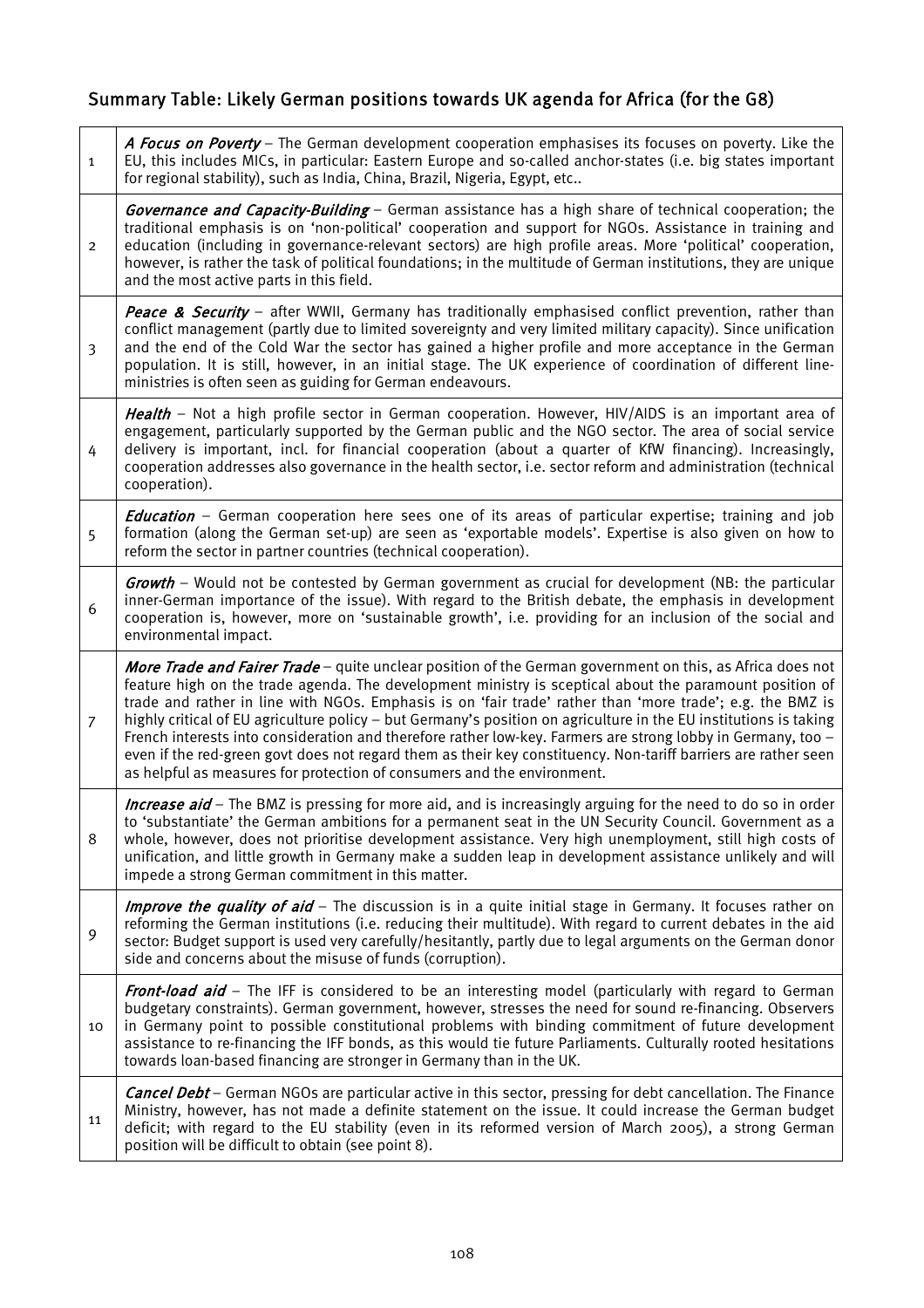A discussion of relevance in German cooperation is the current debate on 'anchor countries', i.e. the need to support countries with an overall importance for the development of a region. It is argued that, for instance, India is of crucial importance for the stability and thus for the development of all of South Asia. This discussion takes international relations and broader governance aspects into consideration. However, it is likely to result in a focus on large countries (and thus potentially large markets). The discussion is different from UK debates, which claims to focus on poor states as an indicator for poverty orientation.

## **Sources**

- Informal discussions and contacts with Africa researchers in German, notably of the *Institute for African* Affairs, Hamburg, and the *German Development Institute*, Bonn, as well as employees of the Ministry of Development Cooperation (BMZ).
- Press articles on German development cooperation, taken from Frankfurter Allgemeine Zeitung, Handelsblatt, Süddeutsche Zeitung, Die Welt, and specialist publications on development cooperation, e.g. Zeitschrift Entwicklungspolitik (monthly) and D+C Development+ Cooperation (published monthly by InWEnt).
- Auswärtiges Amt (2003): Sub-Saharan Africa foreign policy strategies, http://www.auswaertigesamt.de/www/en/aussenpolitik/regionalkonzepte/afrika/ afrika\_allg\_html
- BMZ (2004): Medienhandbuch Entwicklungspolitik 2004/2005. published June 2004.
- BMZ (2002): Die afrikanische Herausforderung Eckpunkte einer strategischen Afrikapolitik. http://www.bmz.de/de/service/infothek/fach/konzepte/konzept116\_afrika.pdf

## Websites (in English):

BMZ: http://www.bmz.de/de/english.html

GTZ: http://www.gtz.de/

KfW development bank: http://www.kfw-entwicklungsbank.de/EN/Inhalt.jsp

InWEnt: http://www.inwent.org/index.en.shtml

- The political foundations operate in German; their websites offer only short introductions or overviews in English:
- Friedrich-Ebert-Foundation: http://www.fes.de/fesenglish.pdf

Konrad-Adenauer-Foundation: http://www.kas.de/1641\_webseite.html

## Academic Articles and Monographs

- Engel, Ulf (2001): Afrikabilder und Afrikarealitäten. Die jüngste Diskussion im Deutschen Bundestag [African images and African realities. The most recent discussions in German Parliament, in: Afrika-Jahrbuch 2000, Opladen, pp. 25-35.
- Engel, Ulf (2000): Die Afrikapolitik der Bundesrepublik Deutschland 1949-1999. Hamburg.
- Engel, Ulf (2000): Briefing: Still in search of a political agenda: Germany's Africa Policy under the redgreen government, 1998-99, African Affairs (2000), 99, pp. 113-118.
- Grimm, Sven (2003): Die Afrikapolitik der Europäischen Union [The Africa policy of the European Union], Hamburg.
- Grimm, Sven (2005, forthcoming): Deutsche Sicherheitsinteressen in Afrika, in: Reader Sicherheitspolitik, June 2005.
- Jakobeit, Cord/Weiland, Heribert (2002): Das Afrika-Memorandum und seine Kritiker. Eine Dokumentation [*The Africa memorandum and its critics. A documentation*], Hamburg.
- Klingebiel, Stephan/Stefan Mair/Andreas Mehler (2003): Deutsche Afrikapolitik Prämissen, Konzepte und Instrumente *[German Africa policy – premisses, concepts, and instruments*], working paper of the SWP, Berlin, April 2003.
- Mehler, Andreas (2004): Die neue deutsche Afrikapolitik [The new German policy towards Africa], in: Mir A. Ferdowsi (ed.), Afrika – ein verlorener Kontinent? [Africa – a lost continent?], Munich, pp. 293-311.
- Roehder, Katja (2004): Bericht zum Fachgespräch Deutsche Entwicklungspolitik in Subsahara-Afrika: Kontinuität oder Neuorientierung? Publication of the German Development Institute [report on a discussion in Berlin, 24. Mai 2004], Bonn, July 2004.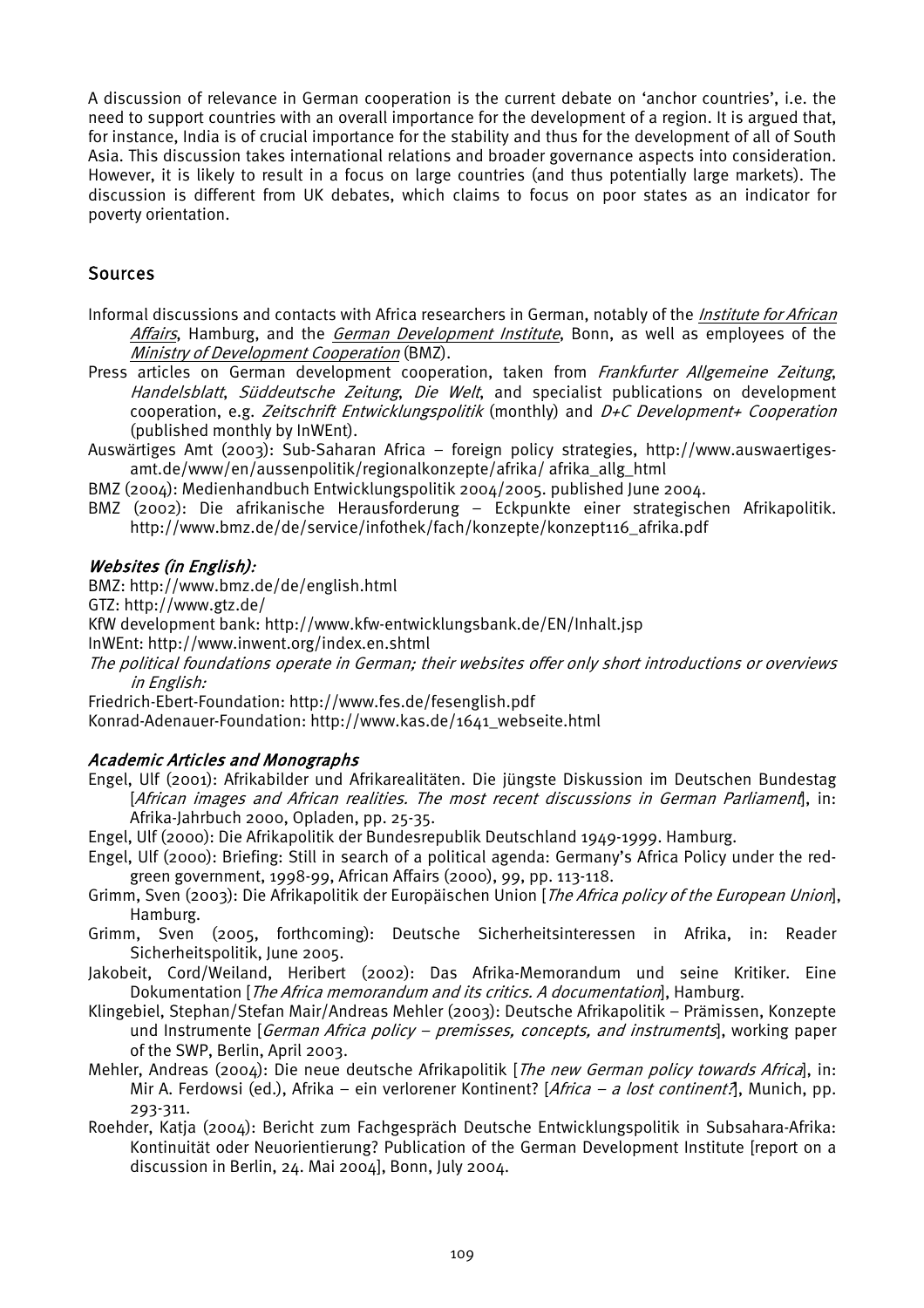# Annex 7: EU policy towards Africa

Sven Grimm

European external relations (or European presence in the world) are a mixture of foreign economic policy, development co-operation and 'classical' foreign policy. The distinct European notion is a result of the history of integration and the consequent complex set-up of the European Union. The historical evolution of the EU has created a multi-level system of governance, with a multitude of actors involved and a distinct legal framework, which is beyond a 'mere' multilateral donor agency, but not replacing Member States policies (see box 1).

#### Box 1: The nature of the beast: EU development cooperation within a multilevel political system

The European Union (EU) is the roof over three separate 'pillars':

- the European Community (EC),
- the Common Foreign and Security Policy (CFSP), and
- cooperation in Justice and Home Affairs (JHA).

Economic terms cannot easily be transferred to a political entity. For illustration, however, one might speak of the EU acting as a 'holding' of the three pillars. Union institutions have different powers in different policy areas. Their influence tends to be highest in the 'first pillar', the Community.

The EC, as one 'branch' of the EU, has a wide ranging mandate, covering common policies on agriculture, fisheries, and trade. In addition to these policies with the highest level of integration – where 'Brussels' is the sole spokesperson for all Member States and where there is only European law to regulate – the Community can regulate issues in the fields of consumer protection and environmental policy. Member State legislation in these policy areas is still possible as long as there is no rivalling European legislation. If so, European law is paramount to national law.

Development policy is a third type of policy competency of the EC. European institutions provide funding and planning in this field. European legislation, however, is limited to common funding; Member States maintain their national ('bilateral') programmes. The challenge in these areas of shared competencies is to create a coherent, complementary, and coordinated policy that embraces all actors in a non-hierarchical system.

These different types of competencies are provided for in separate treaties and have been codified in one single document with the European Constitution, signed in October 2004 and currently in the process of ratification in all 25 Member States (either by parliamentarian vote or by referendum).

The beginning of EU cooperation with Africa dates back to the very foundation of the European Community, i.e. as early as 1958. The relationship towards Africa was the foundation for common European external relation. The creation of the EEC as a trading block raised the question about treatment of the then colonies of the founding Member States France, Belgium, and the Netherlands. The colonial territories were incorporated in the internal market-to-be and a special fund for support of their development was set up, the European Development Fund (EDF). The policy towards the former colonies in Africa, the Caribbean, and the Pacific (ACP) remained largely a separate policy, with limited competencies of the European Commission and no influence of either the European Parliament or the European Court of Justice. Cooperation with non-EC members beyond the ACP, i.e. in Latin America and Asia, started in the 1980s and embraced trade issues and financial assistance. However, only in 1993 did the European Community gain the official competency for development policy.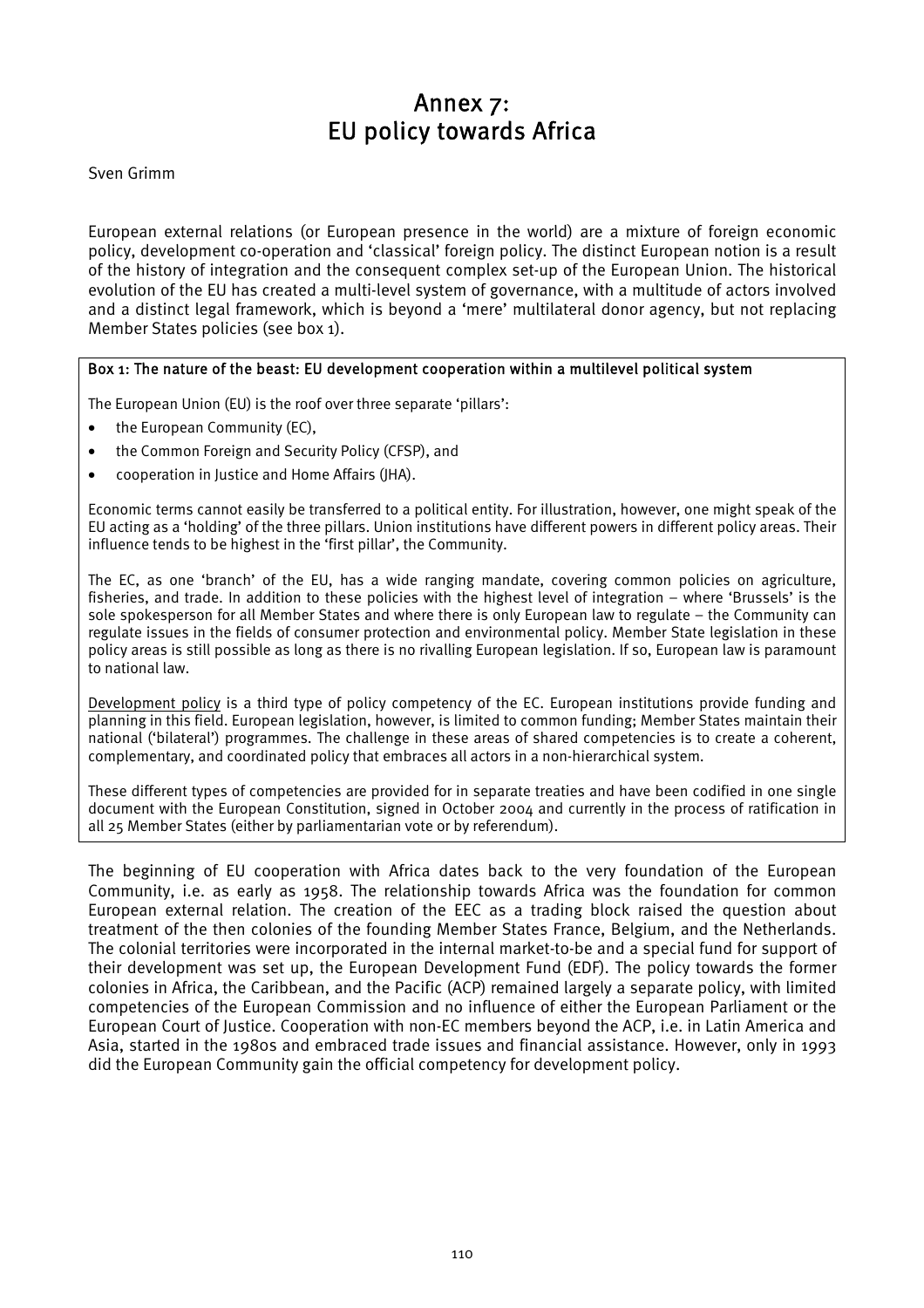#### Box 2: European special economic relationship to Africa: from Yaoundé over Lomé to Cotonou

With decolonisation in the 1960s, the ex-colonies were affiliated to the European Community by the Yaoundé Convention (I and II), which granted reciprocal preferences in trade. The first enlargement of the EC in 1973 embraced Denmark, Ireland, and the UK. The former British colonies in Africa, the Caribbean and European excolonies in the Pacific were incorporated in preferential treatment. Their strong position, particularly Nigeria's leadership at that time, lead to non-reciprocal preferences in market access to the EC market under the Lomé Convention (1975-1980). Successive Lomé Conventions were agreed upon, with increasing conditionalities on human rights, democracy, and the rule of law – and little developmental success in Africa. For long, it has been regarded as a 'show-piece' of European aspirations and 'core' of its external relations. In 2000, the EU and the partner states in Africa, the Caribbean, and the Pacific (ACP), established a new Convention in Cotonou, which introduced the prospect of reciprocal trade preferences, to be negotiated between the EU and sub-regional entities, and leading to Economic Partnership Agreements (EPAs) by 2008.

The gravest problem of EU external assistance was its internal administration: The gap between declaration and action has in the past undermined the credibility of the EC. One severe problem of the European Commission was under-staffing. Funding from the external assistance programmes was – against budgetary rule – used to finance external staff in the EU headquarters. Among the tasks of these external personnel was the administration of tenders – which opened the door for illicit practise and ultimately led to the downfall of the EU Commission under Commission President Jacques Santer (1995-1999). The successor Commission under Romano Prodi (1999-2004) has undertaken substantial reform since 2000. The EC defined six focal areas for its development cooperation: (i) the link between trade and development, (ii) regional integration and cooperation, (iii) support for macro-economic policies and promotion of equitable access to social services, (iv) transport, (v) food security and sustainable rural development, and (iv) institutional capacity-building, with particular emphasis on good governance and the rule of law. Other issues, such as gender, human rights, and the environment, were defined as 'horizontal topics'. Conflict prevention is a particular 'cross-cutting' issue (EC 2000). The impact of the policy document was mixed, but generally best observed in the ACP region (cf. ECDPM/ICEI/ODI 2005).

#### Box 3: The Role of the EU Commission in European decision-making

The European Commission is responsible for a number of policy-areas that transcend into foreign relations. Within the European Community, the Commission holds the monopoly for EC policy initiatives. For long, it has been the only negotiator of Europe in questions of the Common Trade Policy (cf. EC treaty art. 133, formerly art. 113). Furthermore, the Commission leads the negotiations for trade-and-aid agreements, e.g. the Cotonou Convention, agreements with the ASEAN group, etc. The Commission – at times together with the Council Presidency – represents the European Union where common policies have external implications, such as environment, transport, energy etc. It also participates in the Common Foreign and Security Policy (CFSP), gives advice in questions of enlargement, co-ordinates humanitarian aid and takes part in the work of international organisations (e.g. the OECD or UN organisations)

In foreign and security policy (CFSP), the European Commission plays a limited, but steadily growing role. It does not have the monopoly of initiative in this area and has to co-ordinate its task with the Council's High Representative for CFSP and future EU Foreign Minister, Javier Solana. (cf. Nugent 2001: 297f.).

On the spot, delegations of the EU-Commission are supposed to co-ordinate the negotiation and supervise aid programmes or the implementation of agreements. A process of 'deconcentration' (i.e. devolution of tasks to the country offices) has taken place since 2000, and has improved the disbursement rates of the EC. Delegations' status differs from that of embassies and reflects the special position of EU as neither a state nor 'just' an international organisation. The delegations, however, are performing political tasks and 'are involved in some form of diplomacy, but without a state' (Bruter 1999).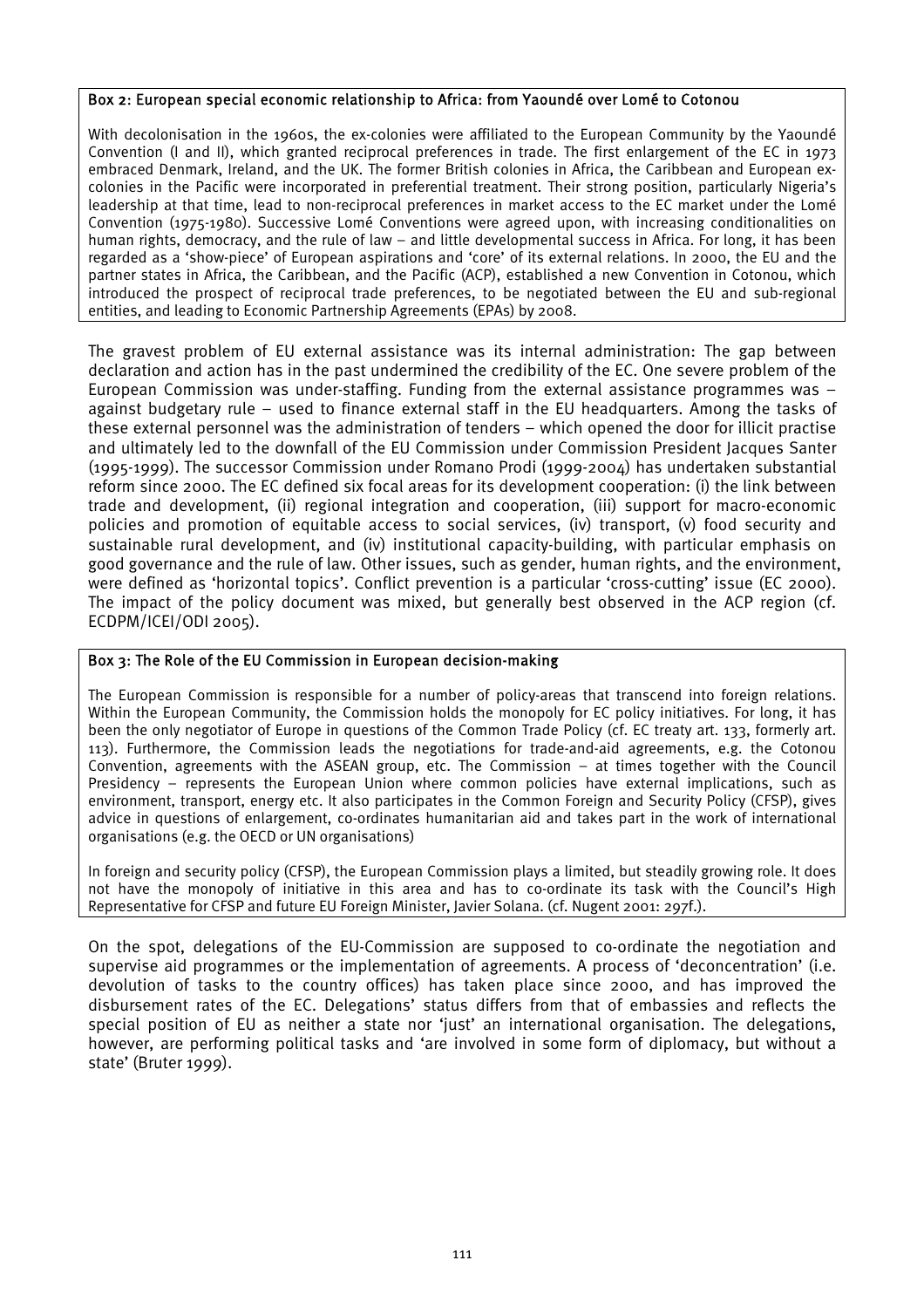#### Box 4: The increasing importance of EU Foreign Policy

The Common Foreign and Security Policy (CFSP), established with the Maastricht Treaty in 1993, might pose additional challenges to the coherence of action. Within the European foreign policy system, Member States are acting at the parallel to supranational institutions; their traditions, approaches and tools in foreign policy vary. The EU-Africa summit, for instance, remains suspended due to disagreements between the two regions over how to deal with the political situation in Zimbabwe. The EC is struggling to establish a coherent policy, complementing Member States endeavours and coordinating internally. CFSP, however, has gained increasing weight in the last years; this has made the necessity for a co-ordination of this policy mixture more and more evident. Africa is not the key region for CFSP action, which tends to focus more on the Balkans and the Mediterranean region. Nevertheless, DRC (Bunia/Ituri) has seen the second military mission of the EU, after Operation Concordia in Macedonia.

Politically guided action towards African countries remains a challenging task for the EU, given its institutional complexities. The planning is done on the level of the Commission's Directorate-General for Development, while implementation is the task of EuropeAid. The latter was created in 2001 to administratively unify the fragmented development programmes in one Commission service. Legally, separate regional programmes were maintained, however, and it is still a difficult task to mainstream legislation for all development assistance across regions. Additionally, EuropeAid is not only responsible for DAC-able expenditure (i.e. ODA) but all external assistance; the service reports to the Commissioner for External Relations rather than the Development Commissioner. Still, Africa is the one region beyond EU neighbourhood that is explicitly mentioned in the strategic objectives of the EU Commission under Commission President Jose Manuel Barroso for 2005-2009. The Commission work programme for 2005 provides a paragraph on establishing a specific strategy for Africa: 'A dedicated strategy [for Africa] will help the EU's efforts to offer a step change in support to Africa in terms of both quantity and quality.' The UK presidency of the EU in the second half of 2005 might increase political thrust. The suggested effort is seen in the context of the revision of the Community's development policy and the summit on Millennium Development Goals in 2005. This year will therefore also from the Commission's perspective be the occasion to put Africa high on the agenda.

Key reference documents are the EU Treaty; the Development Policy Statement of 2000 (currently under revision); and the regional programming legistation, i.e. Cotonou for the African policy (equally under revision). The Monterrey consensus of 2002 is also of high importance as a benchmark for Member States levels of ODA. The Millennium Development Goals have become of importance to the EU, particularly in its cooperation with Africa; the revision of the development policy is very likely to include an MDG reference. EC policies and reports have increasingly taken the MDGs on board (cf. EU Commission 2003)

# Governance / Security

Governance in the overall context of EU external relations follows a broader concept than in the Cotonou framework. The most relevant document is the 2003 communication on Governance and Development, which stipulates that 'rules, processes and behaviour by which interests are articulated, resources are managed and power is exercised in society'. However, for the EU relationship to Africa, the fundamental legal document remains the Cotonou Partnership Agreement (ratified April 2003), successor of a series of Lomé Conventions.

### Governance

#### Box 5: ODA for human rights and democracy

Assistance to democracy and human rights policy is minuscule in the overall assistance of €13.5 billion over a five-year period. However, with increasing political pressure after the end of Cold War, the percentage of funds dedicated to development in the areas of *governance and civil society* has increased and was at 15% in 2000, up from about seven percent in 1996-98 and 0.54% in 1986-90 (Cox/Chapman 1999). Nevertheless, external funding for democracy and human rights will most likely not find the consent of an oppressive regime. EDF means are therefore of limited use when 'politicisation' of development policy is undertaken. The general budget of the EC offers higher chances of creating financial means for these political aims.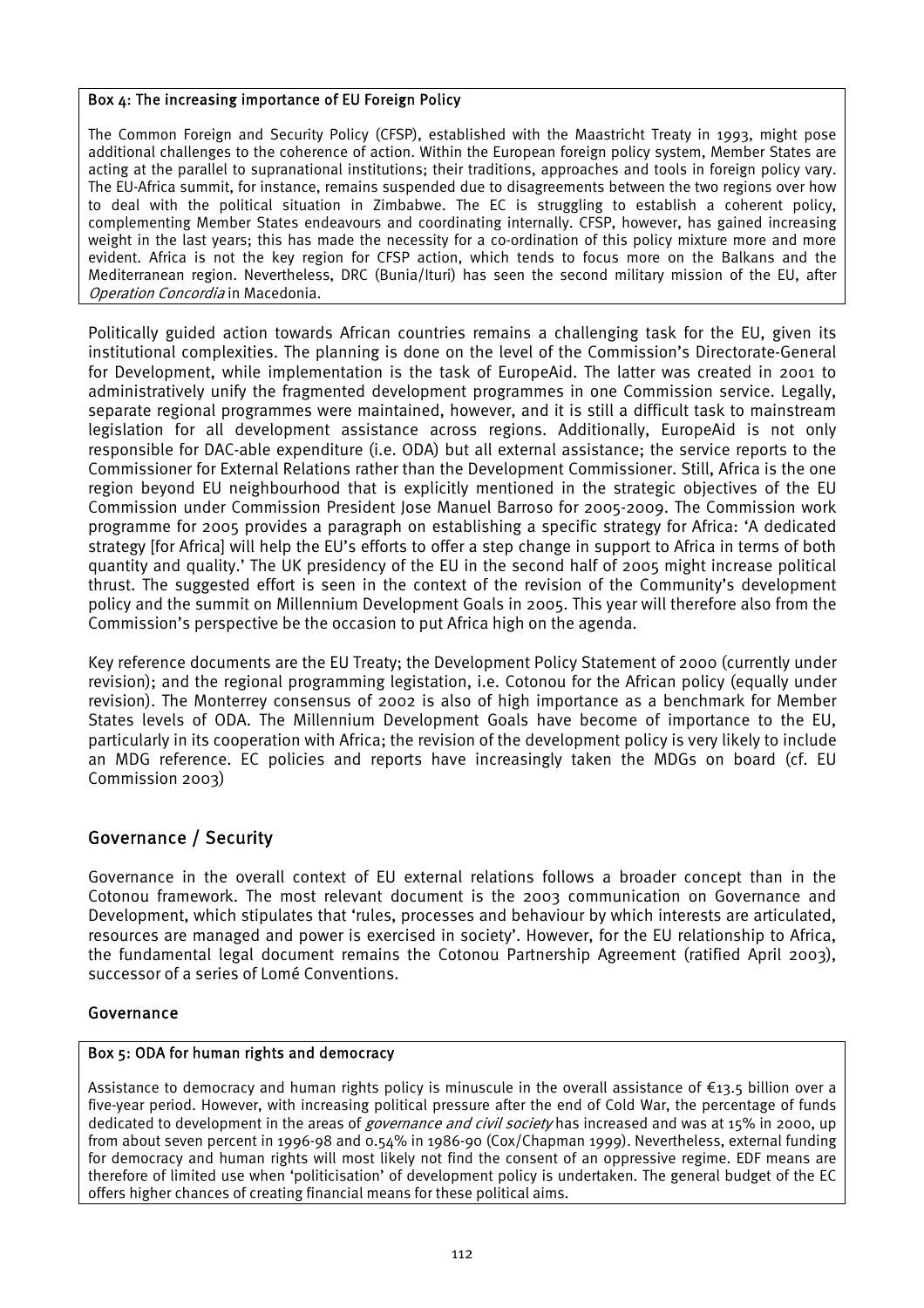The inclusion of norms such as democracy and respect for human rights has long been difficult under the EDF, as the fund is a classical government-to-government agreement with partner countries. These norms became 'essential elements' of the Lomé Convention after its mid-term review in 1995. The violation of essential elements – after the following of an outlined procedure in the Cotonou Agreement – can ultimately lead to the suspension of aid. In negotiations, recipient countries managed to a certain degree to water down political demands, despite the fact that the talks were highly asymmetric (cf. Elgström 2000). 'Good governance' was ultimately integrated as a 'fundamental element' in the Cotonou Agreement in 2000. The concept is more narrowly defined as a management principle; the level of corruption is its sole indicator. The status as fundamental element gives the EU a more limited leverage to suspend assistance. Development in the field of CFSP has an impact on the discussion on development and security within Europe. Since the mid-term review of the Cotonou Agreement (concluded on 24 February 2005), a clause against weapons of mass destruction is included in the Convention as essential element.

## Conflict prevention and security

#### Box 6: Major developments in 2003: European Security Strategy and African Peace Facility

The European Security Strategy of December 2003 has given the debate about the nexus of development and security more thrust. It is seen as offering links between security and development policy, but is also regarded with suspicion by civil society actors in the development field.

A particular EU instrument is the African Peace Facility, set up in 2003 and funded with €250m from the EDF. The fund is meant to provide the AU with funding for peace missions, e.g. in Darfur/ Sudan. The amount is not in accordance with DAC criteria on ODA, but has been requested by African partner governments.

Conflict prevention is an issue for 'mainstreaming' in the EU. It is, however, a borderline issue to CFSP and thus a difficult area for the Commission to engage in. Just two staff in the Commission are working explicitly on mainstreaming conflict prevention, one of them concerned with the ACP countries. Despite the very small number of staff, the EU has persistently tired to engage more in the area of conflict prevention. It has been on its political agenda since the early 1990s, hampered by the fact that the European Commission has no clear mandate for foreign policy. Its conceptual discussions have focused on economic cooperation, issues of human rights and democratisation (cf. Smith 2003); the capacity (and legitimacy) for action, however, have been very limited. The establishment of Javier Solana as High Representative for Common Foreign and Security Policy has improved momentum for conceptual work in this area. Development and Security is one of the core discussion areas within the EU. The debate evolves around whether funds are being diverted from development objectives or is the initiative integral part of development endeavours.

## Health

Health originally did not feature in the EU's list of six focal areas of cooperation. It was subsumed under the area 'support for macro-economic policies and promotion of equitable access to social services'. Under this heading, health and education were explicitly mentioned. In line with the increasing importance of the MDGs (and their emphasis on health and education), the EC has put more emphasis on this sector than could have been expected from the development policy statement. Health care is also considered to be partly a capacity-building issue, and thus reaching into another focus of the EC. Under this heading, the EC funded governments' projects to plan national and regional health policies, public finance management improvements (increased health spending efficiency), and strengthening of information systems (performance indicators).

### Box 7: The EU and global funds

EC support has also been channelled through the Global Fund to fight AIDS, TB and malaria (€60m in 2002, €170m in 2003 on the global level, i.e. not on Africa specifically), and the UNFPA/IPFF for sexual and reproductive health (€32m in 2002 for 21 ACP states). This political behaviour illustrates that the EU institutions do not perceive themselves as multilateral (a position largely held in the UK). The EC rather has elements of a multilateral and a bilateral donor, as also stated the OECD-DAC peer review of EC assistance in 1998.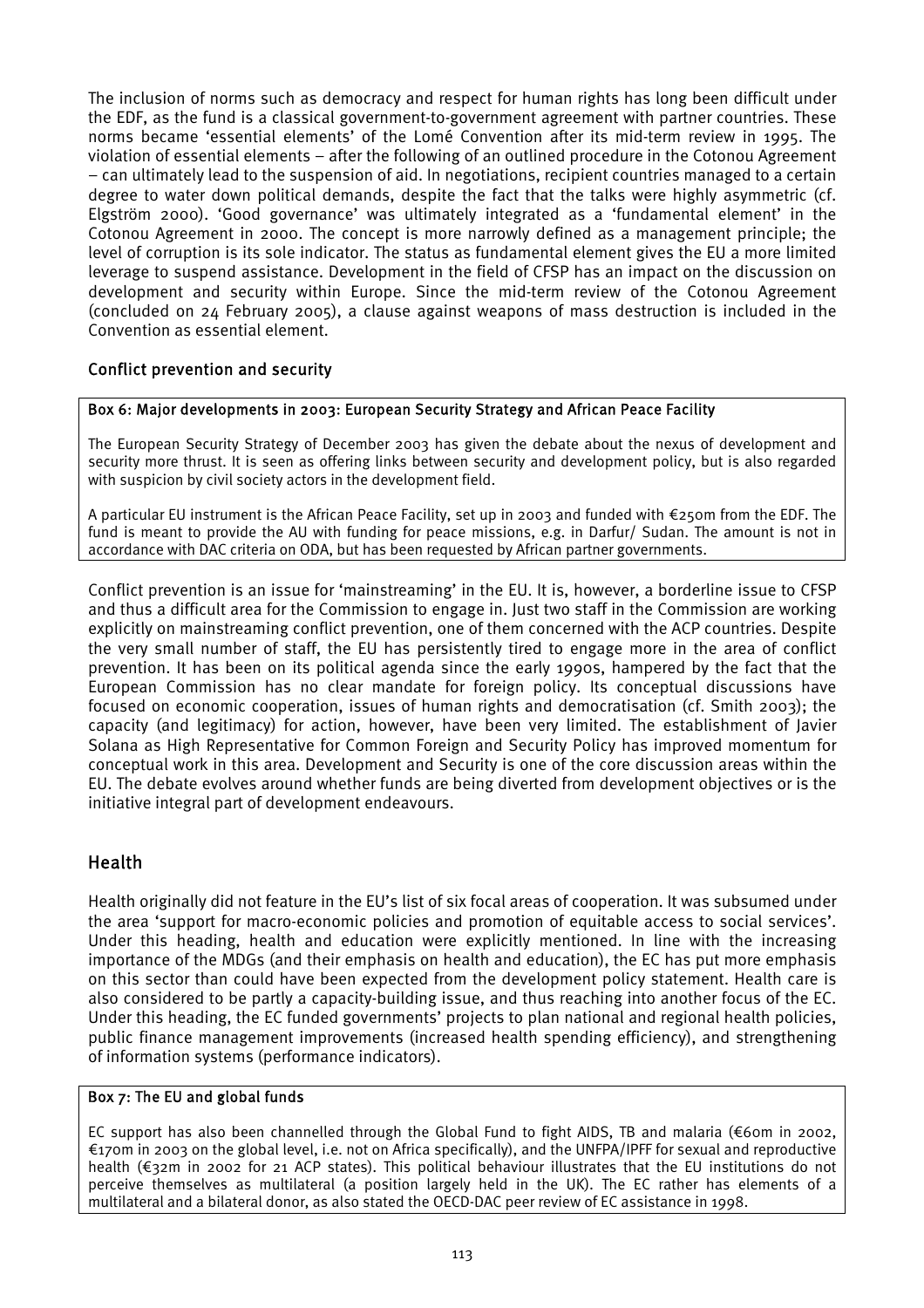In the EC policy, the health sector is largely defined by its instrument: Sector-wide approaches (SWAPs) and programme budget support (PBS) (see box 10, below). Some countries, including Ghana, Zambia, Senegal, and Cameroon, are provided with central budget support in the health sector (in 2002). Other countries, like Uganda and Tanzania, have SWAPs which are regarded as successful by the EC, but the Commission has only funded smaller scale projects (in 2002). By remaining in the sector, the Commission guarantees to be kept in the dialogue in this sector. The general policy push of the EC is towards SWAPs and budget support.

#### Box 8: Education in EU cooperation

The EU does not have a particular mandate in education policy. However, the sector is present in development cooperation. Engagements in the sector of education follow the same line as the health sector. There is a particular drive towards SWAPs and general or programme budget support. For instance, in Tanzania and Namibia, SWAPs have been set up in 2002; Tanzania received €25m of sectoral budget support for primary education (EU Commission 2004b).

# Investment climate / Trade

Trade policy is one of the core competencies of the European Union. The Commission is the EU's sole external representation; Trade Commissioners, therefore, have a strong political position. The Doha development round is consequently of particular importance with regard to the EU Africa policy. Critics have accused the previous EU Trade Commissioner Pascal Lamy (in office 1999-2004) of having contributed to the failure of negotiations in Cancún by insisting for too long on the so-called Singapore issues. Rules on investment, government procurement and competition are expected to remain on the Commission's agenda for trade negotiations in the Doha Round under the new EU Trade Commissioner Peter Mandelson.

### Box 9: EPAs – New issue in the trade partnership under Cotonou

The current discussion in the Commission is on Economic Partnership Agreements with regions within the ACP group. EPAs shall replace the non-reciprocal trade preferences for the ACP group as a whole and are currently negotiated with six entities within the ACP. The Cotonou Agreement stipulates that EPA negotiations shall be terminated by 2008. Their reciprocal rules will replace the non-reciprocal preferences in market access for ACP countries (the WTO has issued a waiver until 2008). Contrary to the Lomé trade preferences and Everything-but-Arms, EPAs may also include trade in services.

Trade commissioner Peter Mandelson has emphasised that EPAs shall be instruments for development in the partner countries, not classical free trade agreements. Capacity building for trade in partner countries has increasingly been put on the agenda. The concept of EPAs is strongly opposed by some NGOs and only reluctantly accepted by partner countries. In a number of cases, the membership of regional grouping that might be potential EPA-partners overlap with non-ACP countries, notably in Southern Africa (with South Africa not being a full member the ACP group), and in East and Southern Africa, with the COMESA including Egypt (a non-ACP country).

For all Least Developed Countries – thus including African countries – the trade regime in application is non-reciprocal market access. The so called Everything-but-Arms initiative of the EU is in force since 2001. It guarantees LDCs free market access for all goods (but arms) from 2008 on. Until then, few products – bananas, rice, and sugar – fall under distinct market regimes. EBA cuts across regions and thus poses a particular challenge to the EPA negotiations. Contentious issues in the regulations are the rules of origin, criticised for being too strict and thus limiting the impact of trade preferences for EU partner countries. Non-tariff trade barriers of the EU are also under criticism.

## Official Development Aid – volume, budget support, and the IFF

The European Union operates under the headline 'external assistance'. The term is broader than ODA as defined by the DAC. Large parts of it embrace what the DAC defines as official assistance (OA), aimed at 'transformation' states. Assistance to Africa, however, is mostly financed through the European Development Fund, separate from the EU budget. The fund was designed to stay under strict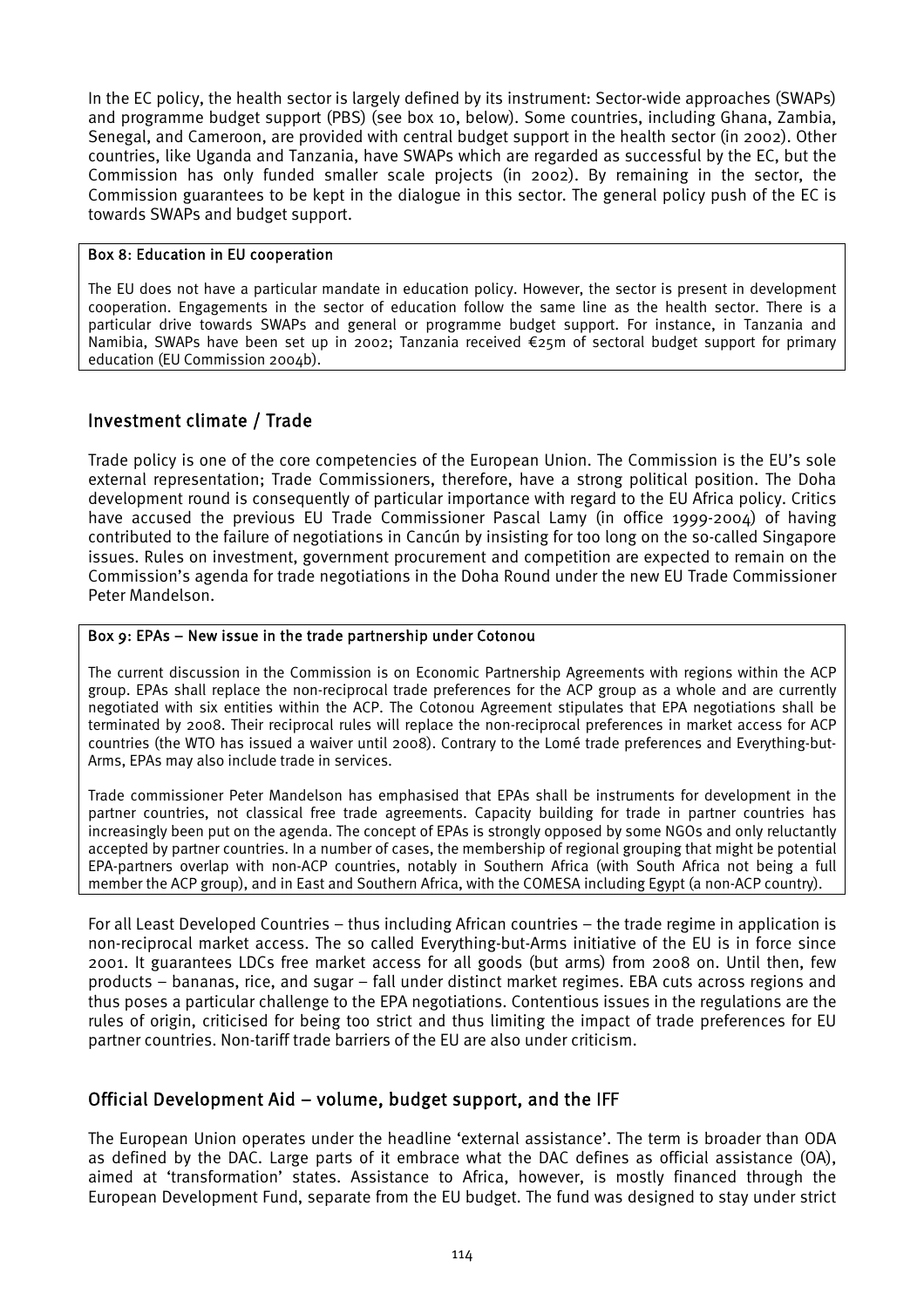inter-governmental control; the EU-Commission is supposed to administer the fund according to deliberations of the Member States. It is kept out of reach for both the European Parliament and the Court of Justice.

The EDF financing is negotiated between Member States and ACP-states for a term of five years. The Commission represents the Union in negotiations with partner countries, but it is bound by previously taken decisions by Member States on the overall funds available. Financial means for ACP states took an impressively development in the past 40 years: from Euro 581 million in 1957-62, it increased to Euro 13.5 billion for the years 2000-2005 (cf. EU Commission 2002). The relative share of assistance to Africa in all EU spending on external assistance, however, has decreased considerably in the last decade, due to expansion of EU aid programmes in other regions, particularly in Central and Eastern Europe and the Mediterranean (cf. Grimm 2004). When regarding the absolute amount of aid to the ACP, it must also be kept in mind that the number of recipients has considerably increased, as has the number of donors, and that the figures given are absolute figures. From originally 18 recipient countries, the ACP group has enlarged and the EDF now funds interventions in 77 countries. As an effect, the per capita aid has persistently been reduced, if the population development in the recipient countries is considered. The fund financed projects for 55 million people in the early years. Today, population of the ACP countries is more than 500 million people, the overwhelming majority of which in Sub-Saharan Africa. On the donor side, there were originally six EEC Member States. Nowadays, 15 Member States – with a much higher GDP than in the 1950s – are financing the EDF. Taking into account the inflation during these years would once again reduce the impressive increase (cf. Cox/Chapman 1999).

#### Box 10: The practise of budget support in EU development cooperation

The use of budget support by the EC has increased considerably in the last five years; the Commission intends to further increase the share of budget support in cooperation with Africa (cf. EU Commission 2004b: 95). While it only represented 7.9% of all assistance in 1999, the figure was up to 20% in 2003. In the ACP countries, the reported share was at one third of EC assistance in 2003 (EU Commission 2004b). For the Commission, this position reflects the particular partnership character of the Cotonou Cooperation – and it has the positive effect of reducing the delays in payment, from which EU assistance notoriously suffered in the late 1990s. Progressively, innovative features have been added. New features are designed to accommodate the Commission's resultsoriented approach to performance assessment, while safeguarding a certain predictability of financial flows. General budget support by the EC is given in two tranches, one fixed and one variable (Adam et al. 2004). While the fixed tranche is either fully given or withheld, the variable tranche allows for a gradual release of funding, depending on the achievement of targets and indicators. In 2002 around three quarters of variable-tranche funds were disbursed.

The variable tranche consists of two components. One looks at public finance management (and follows efficiency indicators), while the other emphasises social service delivery (and hence follows outcome indicators). At the time of the preparation of the financing proposal agreement is reached between the EC and government on what performance indicators are to be used, and for which disbursement periods. Agreements normally cover three years. Indicators are selected on a case-by-case basis. However, the Commission believes in a focus on outcomes, with the idea that this leaves policy space for the government to define its own policy actions with which to meet the targets. The aim is to use PRSP and associated APRs wherever possible and to work towards a single framework of conditions or indicators with other donors providing policy-related budget support (EU Commission 2004a: 11). This, of course, can lead to tensions between the principles of ownership and external demands.

Within the Cotonou partnership, resources of the European Development Fund (EDF) are to a certain extend co-managed by the Commission and African, Caribbean and Pacific (ACP) countries. The relationship between donor (EU) and recipient (ACP states) is contractual in nature. The EDF is set up for a five year period (currently the  $9<sup>th</sup>$  EDF: 2003-2007), with a mid-term review taking place (the revised Cotonou Agreement will be formally signed in the second half of June 2005). This has an impact on the payment of more flexible funding tranches which is based on the performance of the recipient country. EU payments are made on the request of partner countries within a commonly agreed framework; planning and reviews are discussed with partner countries. Critics deplore that this practice leads to long procedures, which have a slowing down effect on disbursements of funds, though funding from the EDF has the benefit of high predictability. They also deplore the development of a 'culture of entitlement' on the part of ACP countries (Santiso 2003). The EC tries to respond to this problem by first emphasising essential and fundamental elements of the Cotonou framework (since the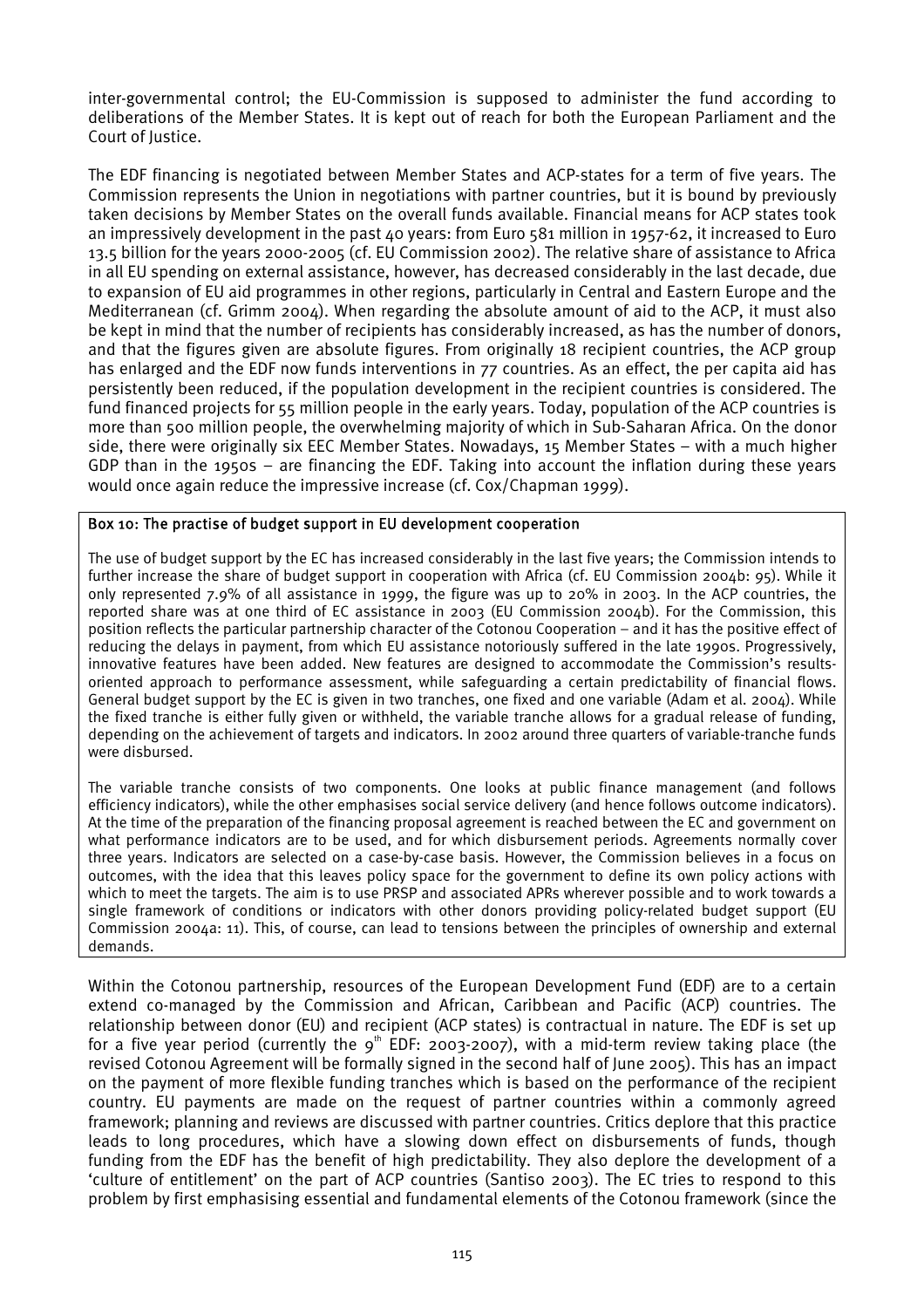late 1980s) and by increasingly benchmarking against 'jointly agreed' outcomes since its major reform in 2001 (see box 10).

Currently, the inclusion of the EDF into the general budget is debated. This would have effects on the involvement of supranational institutions, contributions by Member States, and – potentially – on the involvement of partner states in planning and on the budgetary cycle for funds to the ACP states. The Commission argues for an increase in aid. The major discussion is currently about the Financial Perspectives (i.e. the medium-term budget planning) of the Union 2007-2013. Six states, including Germany, the UK and other 'net payer' into the EU budget, have argued for a capping of EU expenditure at 1% of GNI; the Commission has proposed a maximum of 1.24% of GNI.

#### Box 11: The EU and the Commission for Africa

Beyond 'the odd presentation or two', no formal links of communications existed between the Commission for Africa and the EU Commission. Some recommendations of the UK Commission for Africa might impact on the UK position within EU institutions. There is no major shift, however, as the UK has advocated most positions before, e.g. on trade and agriculture.

EU Commission officials felt that the focus should rather be on mechanisms for improving implementation of aid rather than frequently floating new ideas. African partners are perceived as being 'tired of the noise', while challenges of older institutions are not adequately addressed. The 'Commission for Africa' is much rather perceived as a 'Blair Commission'. Possibly further accentuated by the limited communication between 'Brussels' and the Commission for Africa, EU staff sees a potential tension between the UK Commission for Africa and the African Union Commission.

With regard to new suggestions for the increase of aid, such as the International Finance Facility (IFF), are observed with interest in Brussels (see box 12). However, the Commission does not perceive itself as directly affected by the proposal of creating an International Finance Facility, as financing would be via contributions of Member States. The Commission is rather concerned with 'creating a political space' than pushing for concrete proposals. The IFF is carefully described as 'respectable' and innovative. After a meeting with the Chancellor of the Exchequer, Louis Michel on 26 February said he was 'favourably impressed' by Gordon Brown's plans for an International Finance Facility and for multilateral debt relief. He was increasingly persuaded by the political force of the arguments.

A likely scenario will be the proliferation of global funds (see box 7) and a creation of small IFFs – i.e. a diversion of funding into small specified pots, such as for vaccination. Commission officials see this development as undesirable, as it will lead to a 'Balkanisation of aid'; it potentially also risks undermining the ownership of African countries. Problems in the aid system which are tried to be tackled via instruments such as direct budget support, might find their way back into the scenery with small, specified funds for donor pet projects. With regard to the Sachs Report, an element of particular interest to the EU Commission seems to be the idea of 'fast track countries', i.e. special support for good performers.

#### Box 12: European implications of the IFF

Even though it is not directly concerned, the political push to promote the IFF scheme among the EU Membership is felt in the Commission. Following the UK position would entail high political risks for the Commission, as the highly publicised debate in the UK leads to a perception of 'leaders' and 'followers'. With too much public noise, support for the IFF from non-UK politicians can be seen as caving in to UK pressure. If true, this is a political quagmire. On the one hand, the European level usually functions via consensus building and ground testing before formulating a proposal, so as not to estrange particular actors and thereby endangering the very legitimacy of joint European action. The UK political discussion, on the other hand, is much rather concerned with creating the right kind of noise and pushing the public debate; the national political culture is more confrontational than in many mainland European countries.

The debate is conceived by some other actors on the European level as being about UK visibility. Political debates on the IFF, it is muted, are diverting from issues such as planning for Cotonou funding (the European Development Fund and its possible inclusion into the EU budget). The discussion is on the agenda, but has not advanced much. Rhetoric of Member States does not always match their concrete contributions to existing funds, a Commission official complained; they do not necessarily put their money where their mouth is.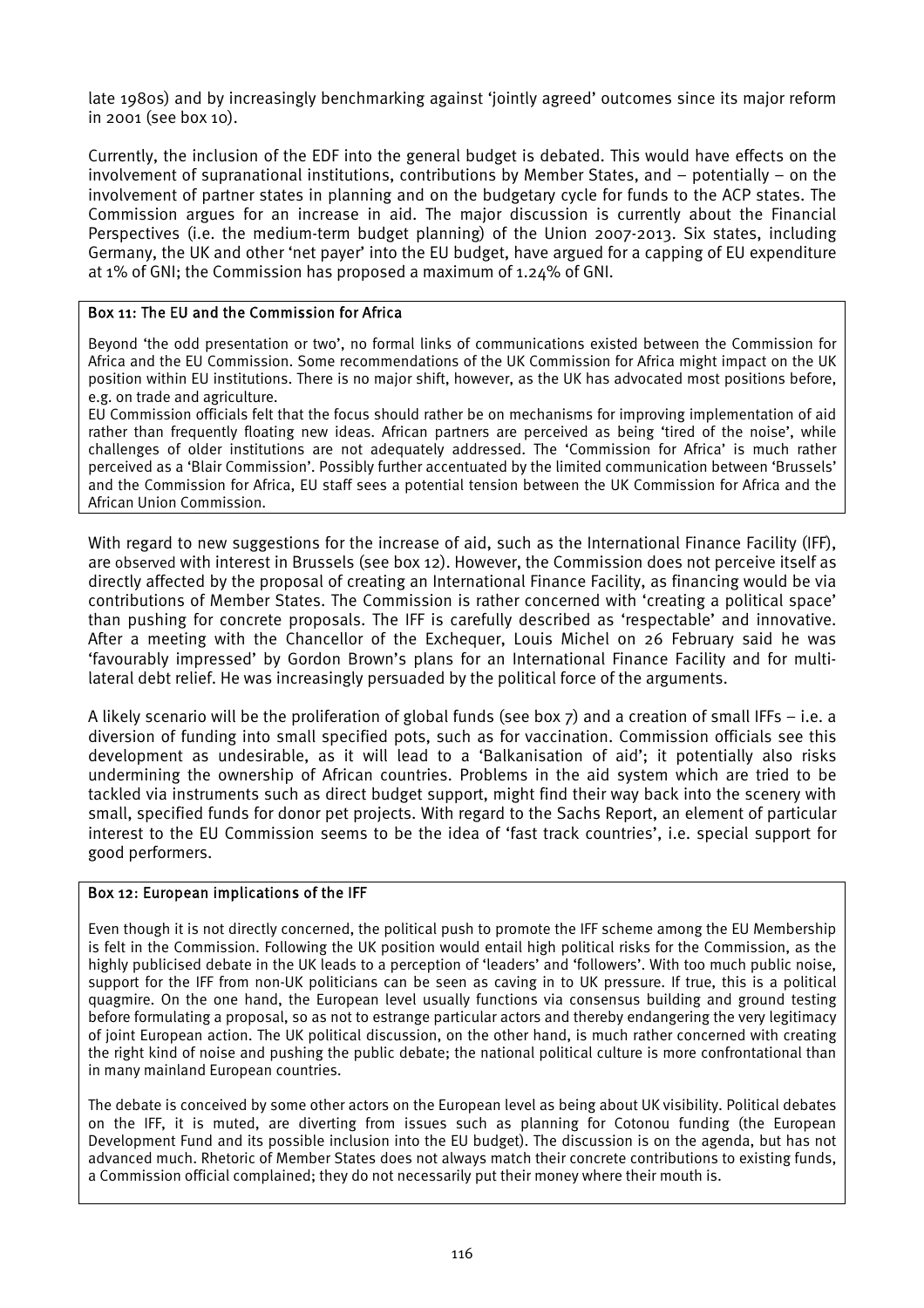The IFF raises a number of questions some Commission officials see as 'not answered' at the moment: *inter alia* its governance, costs and market reactions to the financing proposal. There is a certain amount of scepticism towards putting financial burden on the next generation. Funding for development cooperation is seen as a matter of political will. An increase of 0.2% of GNP in aid budgets should be possible without additional funding schemes, as laudable commitments by some member states (including France and the UK) on increased funding for development cooperation. However, it is a question in particular for the statistical office of the EU (*Eurostat*), as the decision on how to account for possible IFF funding will have an effect on Eurozone countries to meet the stability pact criteria. In February 2005, Eurostat decided that possible spending under an IFF scenario would be counted in as budget expenditure and thus impact on deficits. Eurozone countries, in particular Italy, France and Germany, are struggling to not surpass the threshold of 3% budget deficit. Additional financial burden is thus seen with scepticism in some European capitals.

With regard to EU internal deliberations, DFID is regarded as a key interlocutor for Commission staff in the Development Directorate-General. UK engagement with and influence on the Commission's development policy is seen as 'very strong'. Secondments of staff and technical co-operation were practised in the Commission administration, and the UK was regard as being able to attract well qualified people in the field of development cooperation. Structural deficits on the European level, however, persist. Commission officials regard the set-up for a European policy as 'ridiculous' with 25 bilateral donors plus the Commission. The tone of the UK discussion is somewhat paradoxical in the light of this perception, and might be caused by differences in political culture (see above).

## Debt

The European Commission provides external assistance in the form of grants. It therefore does not administer any debt of developing countries; debts are held by EU Member States. Suggestions by the Commission to play an increasing role in the debate on debt relief in the late 1980s were strongly rejected by Member States. Nevertheless, the EC contributed to the HIPC initiative with €460m in 2003.

Some increase in the figures of Member States ODA, i.e. fulfilling their Monterrey commitments, is done via debt relief, which does not mean disbursing more money. Debt relief in some cases is seen as helpful and an instrument with desirable features, such as opening up funding in recipient states on a predictable and long-term basis. It could be very helpful in cases of external shocks or in countries emerging from conflict. However, one should keep in mind, that the countries with highest debt are not necessarily the ones most in need, as Commission officials concede.

# Conclusion

All EU positions are based on compromises within the EU membership. As the UK is a (big) EU Member State, it influences the agenda to some extend (and at hindsight in the policy area of development cooperation rather more than other Member States), but cannot by itself fully steer the Union. The EU's conceptual approach differs from all Member States (and DAC criteria), in that it speaks of 'external assistance', or, in the word of the Constitution, 'external actions'. There is a deliberate blurring in this concept, which goes beyond development assistance and includes 'soft power' or 'civilian power' foreign policy activities. The EU Commission is therefore often in the defensive in the development community (NGOs on the European and some national levels, plus some Member States, including the UK) which regards this lack of clarity in objectives as problematic.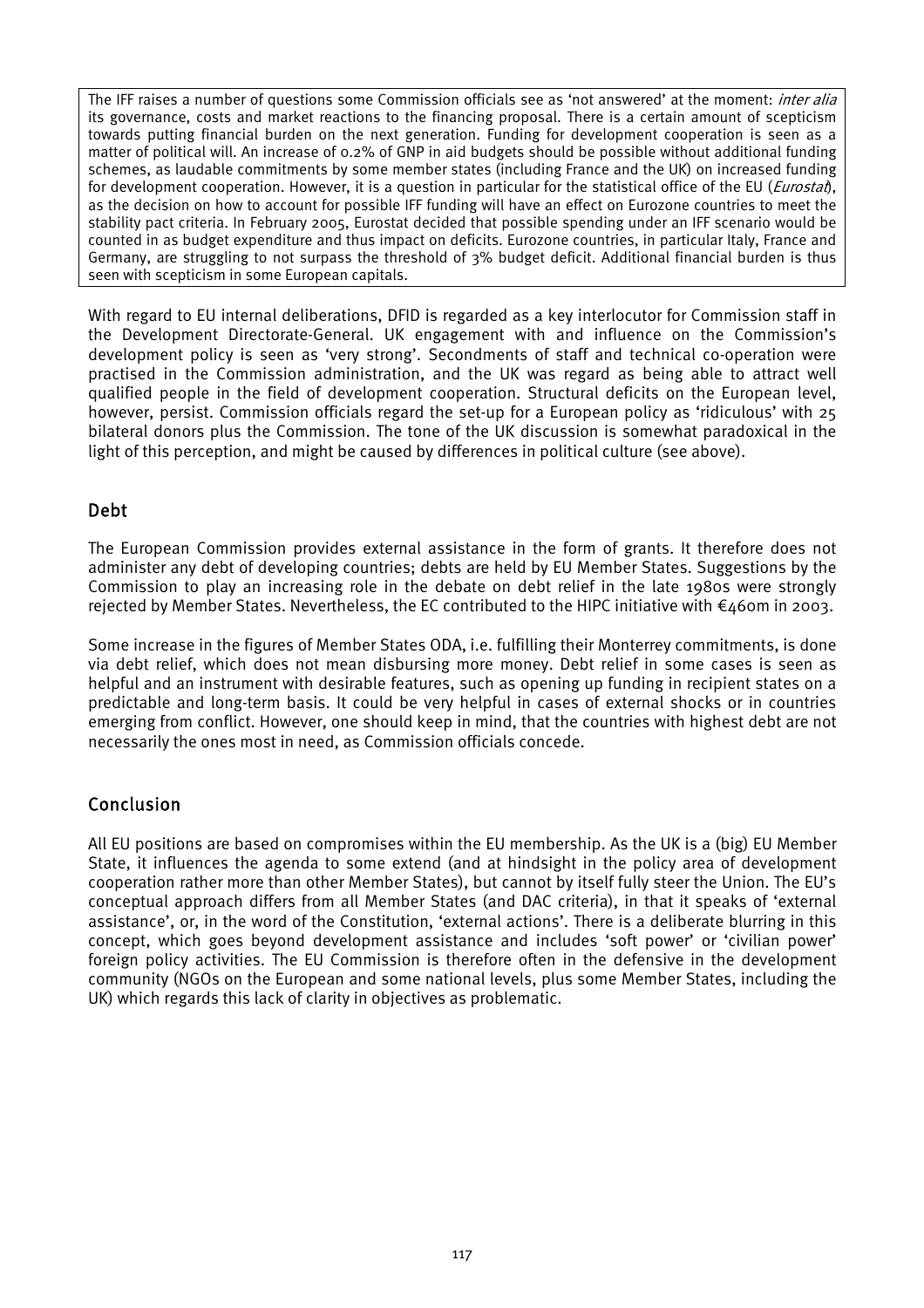# Summary Table: Likely EU impact of the UK agenda for Africa (for the G8)

 $\overline{\phantom{a}}$ 

| $\mathbf{1}$   | A Focus on Poverty - The EU understanding of poverty reduction includes MICs; the focus therefore differs<br>from the UK perspective. It is less focussed on LICs it its overall development cooperation, as the geographical<br>dimensions are broader for EU cooperation (The EU outreach is the sum of Member States' geographical<br>preferences). With regard to Africa, the Commission, however, focuses on poverty reduction in LICs. An Africa<br>Action Plan has been announced by the new Commission under President Barroso for its term of office (2004-<br>2009).              |
|----------------|---------------------------------------------------------------------------------------------------------------------------------------------------------------------------------------------------------------------------------------------------------------------------------------------------------------------------------------------------------------------------------------------------------------------------------------------------------------------------------------------------------------------------------------------------------------------------------------------|
| $\overline{2}$ | Governance and Capacity-Building - Support for capacity-building in the area of trade is one of the EU's<br>major areas of engagement. Regional integration is seen as one way to foster development. After<br>disappointing results with non-reciprocal trade preferences, governance has been pushed up the EU agenda<br>in the last years (since 2000). High levels of corruption (used as the sole indicator for governance) can<br>theoretically lead to suspension of the cooperation under the Cotonou Agreement. This, however, has not yet<br>happened in practice.                |
| 3              | Peace & Security - in particular support for the African Union and UN to help prevent and resolve conflict.<br>Interregional relations are important for the European Commission, and continued strong support for the AU<br>very likely. With further advances in Europe's CFSP, the issue of peace and security will gain prominence and<br>is likely to become the second main policy field (besides trade issues).                                                                                                                                                                      |
| 4              | Health, not seen as a comparative advantage of the EU Commission. However, it is an important area of<br>intervention under the heading 'access to social services', and is one of the major areas for EU budget<br>support.                                                                                                                                                                                                                                                                                                                                                                |
| 5              | <b>Education</b> – (cf. the previous point, health)                                                                                                                                                                                                                                                                                                                                                                                                                                                                                                                                         |
| 6              | Growth - described as crucial in development efforts. In particular, the EU is active in infrastructure,<br>transport, and support for capacity building in trade, to improve growth potentials in Africa. Regional<br>integration in Africa is also seen as a vehicle to increase growth (economy of scales).                                                                                                                                                                                                                                                                              |
|                | More Trade and Fairer Trade - this is the core of EU development policy towards Africa. All EU Member State<br>initiatives in this policy area will have to be channelled through 'Brussels', as trade policy is highly<br>communitarised (e.g. the Commission is the sole representation of the EU in trade issues).                                                                                                                                                                                                                                                                       |
| 7              | With its ACP partners, the EU will negotiate EPAs until 2008. The development dimension of EPAs is still<br>contested by NGOs, but strongly emphasised by the Commission (in particular by EU Trade Commission Peter<br>Mandelson). Non-reciprocal trade preferences are to be phased out - which might harm some African<br>countries. The question of sugar exports is of particular importance to a number of African (and Caribbean)<br>countries.                                                                                                                                      |
|                | The EU also has an interest in concluding the Doha round and is committed to liberalising trade. However, its<br>concessions in agricultural products are likely to be limited. Particularly important are two issues related to<br>trade: rule of origin (relatively strict in the EU, e.g. in Everything-but-Arms), and non-tariff trade barriers (EU<br>consumer protection policy, e.g. sanitary and phyto-sanitary measures, SPS). Commissioner Mandelson has<br>acknowledged the importance of these issues and announced a review. Far-reaching decisions, however, are<br>unlikely. |
| 8              | Increase aid - the EU Commission will push for more external assistance, if the EU budget is not capped at<br>1% GNP. EU enlargement, however, has 'diluted' European interest in Africa among the EU membership. Africa<br>is likely to be lower on the agenda than, say, the immediate neighbourhood (the Mediterranean and Eastern<br>Europe). EU funding for Africa is likely to remain around the current level.                                                                                                                                                                       |
| 9              | Improve the quality of aid – the improvement of aid delivery is at the core of the EU reform since 2000. The<br>discussions on the quality of aid, however, are on different levels than in the Member States. Emphasis is put<br>on the partnership principle. However, the Commission is under pressure to speed up disbursements. For<br>both reasons, budget support is likely to increase even further.                                                                                                                                                                                |
| 10             | Front-load aid – there is no EU position on this. The EU as an institution is not allowed to make expenditure<br>that is not previously provided for by own income or Member States' contribution. The EU cannot make debts.                                                                                                                                                                                                                                                                                                                                                                |
| 11             | <b>Cancel Debt</b> - The EU does not have a mandate in debt policy. Its assistance is given as grants in the<br>overwhelming proportion. Debt policy and debt cancellation remains Member States' competence.                                                                                                                                                                                                                                                                                                                                                                               |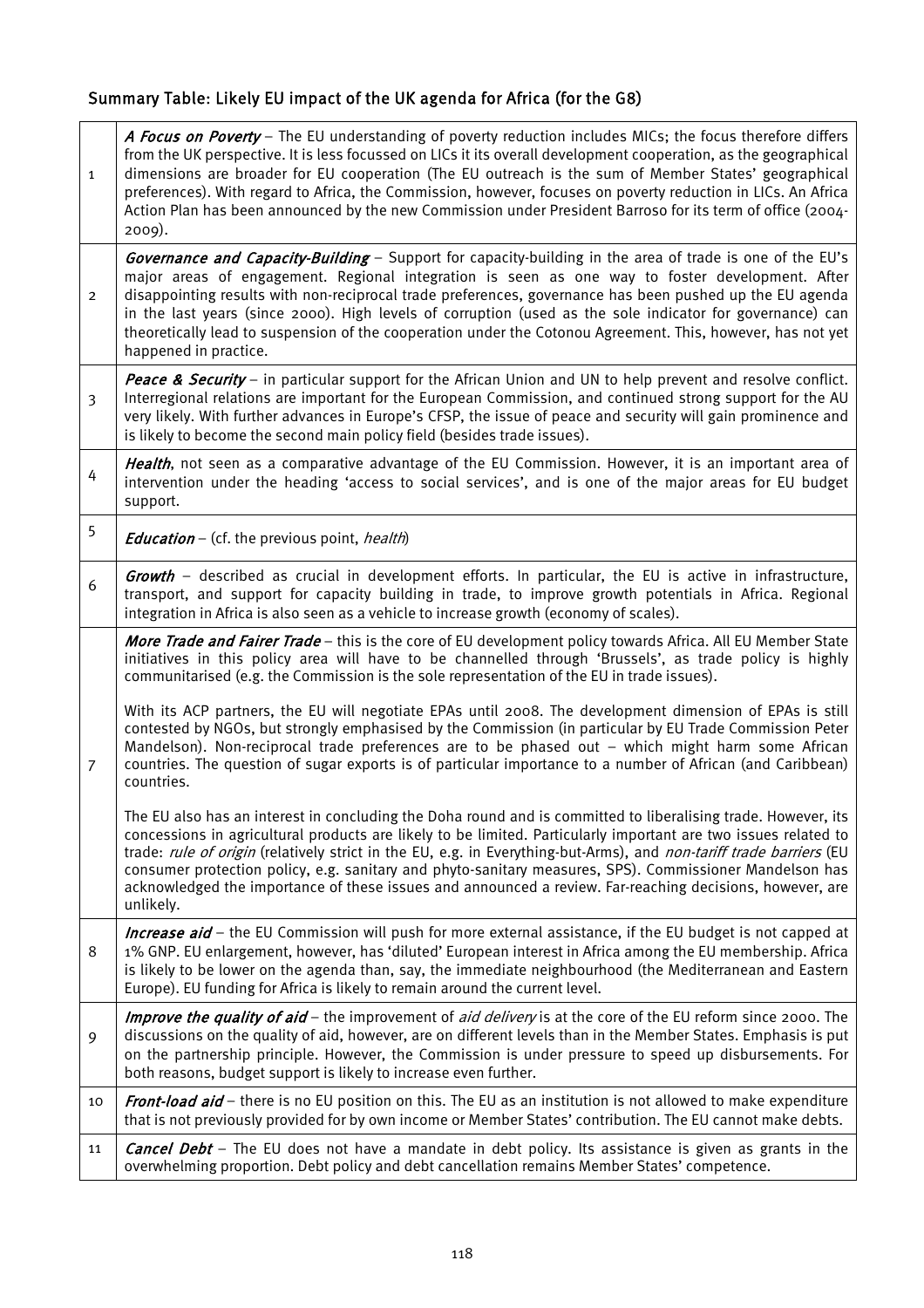## Some further points, beyond a reaction to the UK Africa policy

Cotonou Partnership – The new framework for EU-ACP partnership was signed in Cotonou in 2000. It is meant to be a valid framework until 2020. However, the once 'show piece' is running out of steam and is under severe reform pressure. EPAs and the question of the EDF will be difficult and contentious issues within the Union and among the EU and its partners. A programme for Africa, announced by the Commission in its political programme for the next five years (2004-2009), could prove to create some common ground within the Union. The Commission, however, will have to be careful not to create the impression to just 'follow suit' any one member state (e.g. the UK government) as it would risk alienating other member states. EU enlargement has generally decreased the particular focus on Africa.

Promoting regional integration is one of the key areas in which the European Union engages. It is seen as a major instrument for peaceful development – and an area of particular EU expertise. However, initiatives such as the AU and NePAD cut across the EU's 'regional programme' for the ACP. The same holds true for regional organisations in the context of EPA negotiations. It is a challenge for the EU to adjust its financial and political instruments, which are either following a regional logic ('region' defined by the EU) or cut across regions (like EBA) and thus decrease incentives to engage in a regional dialogue.

Effective aid co-ordination under the auspices of the Commission has met fierce resistance from the Member States in the past (cf. Urban 1997; Grimm 2003). The Monterrey summit is regarded as a success for further coordination among EU Member States – and some sort of benchmarking of development endeavours. However, an extended competence of the EU-Commission in the coordination of *national* policies regularly is rejected with reference to the severe problems the Commission already faced in managing the *community* aid, its very task. The EU will remain a 'multilevel system'. It is thus difficult to steer (due to the lack of a clear political centre) and consequently slower in its reactions than nation states.

Further integration in Europe? – The ongoing debate on the EU Constitution will have implications for the EU's role as an international actor, i.e. also on its role in Africa policy. The Constitution needs to be ratified by all EU Member States. Several states have called referenda, some of which binding, some consultative. Lithuania, Hungary, and Slovenia have already ratified the constitution by Parliamentary vote. Spain has held the first (successful) referendum. The next referenda will be more difficult (France, 29 May; Netherlands, 1 June; Denmark 24 September). Public opinion in several countries is 'Eurosceptic' and the ratification process is likely to fail in at least one country. The consequences of a No-Vote will depend on the number of 'No's and the respective weight of the rejecting country. Irrespective of the uncertainties in the ratification process, discussions on the set-up of the administration for the European Foreign Minister – provided for in the Constitution – have already started. Debates on the European External Action Service will prove to be fierce as they will determine the range of manoeuvre for the future European Foreign Minister. In particular, the European Parliament will fight hard to get more control over external relations. Its prospect of success, however, is rather small, as Member States will be equally weary to concede core national functions in foreign policy to the EU level.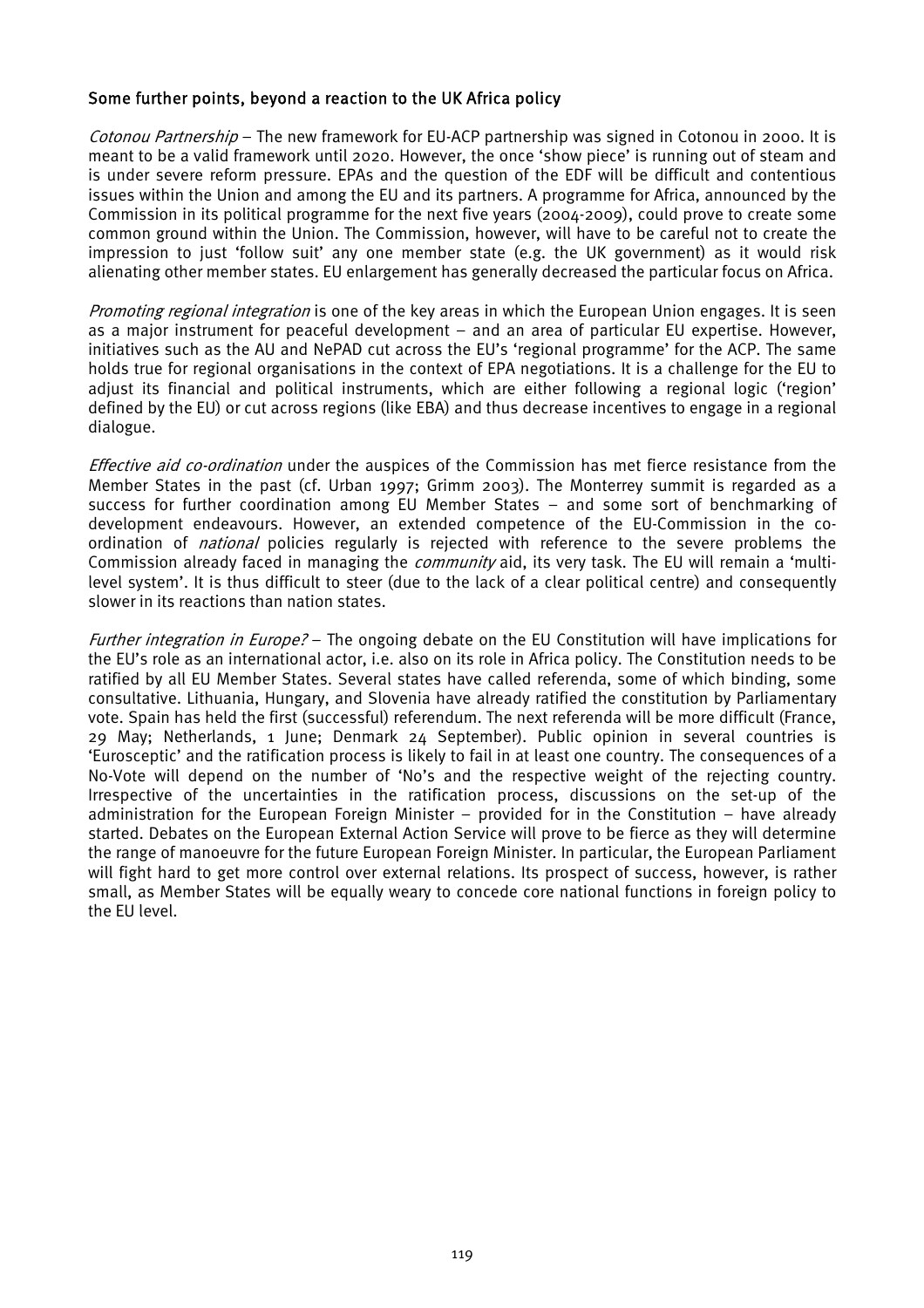## **Sources**

Informal discussions with staff of the EU Commission (DGs Development, External Relations and Trade), both in the specific context of this study and in previous work.

Press articles from:

European Voice (various issues), and press agency article (Agence Europe; EU Observen)

## EU documents

- EC (2000): 'The European Community's Development Policy Statement by the Council and the Commission', Brussels, 10 November 2000.
- EU Commission (2002) 'Guide to the programming and implementation of budget support for third countries', Brussels.
- EU Commission (2003) 'Variable Tranches in General Budget Support: Implementation Guidelines and Evaluation', Brussels.
- EU Commission (2004a) 'Note to the European Development Fund Committee',  $381<sup>st</sup>$  Meeting of 30 March 2004, Brussels.
- EU Commission (2004b): 'Annual Report 2004 on the European Community's development policy and external assistance', Brussels, December.
- EU Commission (2005): 'Strategic Objectives 2005-2009. Europe 2010: A Partnership for European Renewal – Prosperity, Solidarity and Security', COM (2005) 12.
- EU Commission (2005): Commission work programme for 2005, Communication from the President in agreement with Vice-President Wallström, COM (2005) 15.

### Bibliography

- Adam, C., G. Chambas, P. Guillaumont, S. Guillaumont Jeanneney and J.W. Gunning (2004) 'Performance-Based Conditionality: A European Perspective', World Development, June 2004; pp. 1059-1070.
- Bruter, Michael (1999): 'Diplomacy without a state: the external delegations of the European Commission', in: Journal of European Public Policy 6, pp. 183-205.
- Cox, Aidan / Jenny Chapman (1999) 'The European Community External Cooperation Programmes Policies, Management, and Distribution', London: ODI.
- ECDPM/ICEI/ODI (2005): 'Assessment of the EC Development Policy DPS study report', Brussels, 18 February 2005, www.europa.eu.int/comm/development/body/ tmp\_docs/ecdpm\_report.pdf
- Grilli, Enzo (1993) The European Community and the Developing Countries, Cambridge: Cambridge University Press.
- Grimm, Sven (2004) 'Aid disbursement and effectiveness', ODI Briefing Paper on European Development Cooperation to 2010, London: Overseas Development Institute.
- Grimm, Sven (2003): 'Die Afrikapolitik der Europäischen Union Europas Rolle in einer randständigen Region' [The Africa policy of the European Union – Europe's role in a marginal region, Hamburg: Institute for African Affairs.
- Hilpold, P. (2002) 'EU Development Cooperation at a Crossroads: The Cotonou Agreement of 23 June 2000 and the Principle of Good Governance, *European Foreign Affairs Review* 7; pp. 53-72.
- Holland, Martin (2002) 'The European Union and the Third World', Houndsmill.
- Nugent, Neil (2001): 'The European Commission', Basingstoke: Palgrave.
- Santiso, C. (2003) 'Responding to Democratic Decay and Crises of Governance: The European Union and the Convention of Cotonou', *Democratization* 10 (3): pp. 148-172.
- Smith, Karen E. (2003): 'European Union Foreign Policy in a Changing World', Cambridge: poliy.
- Urban, Marion (1997): 'Die Koordinierung der Entwicklungszusammenarbeit unter EU-Gebern' [Coordination of development cooperation among EU donors], Frankfurt: Peter Lang.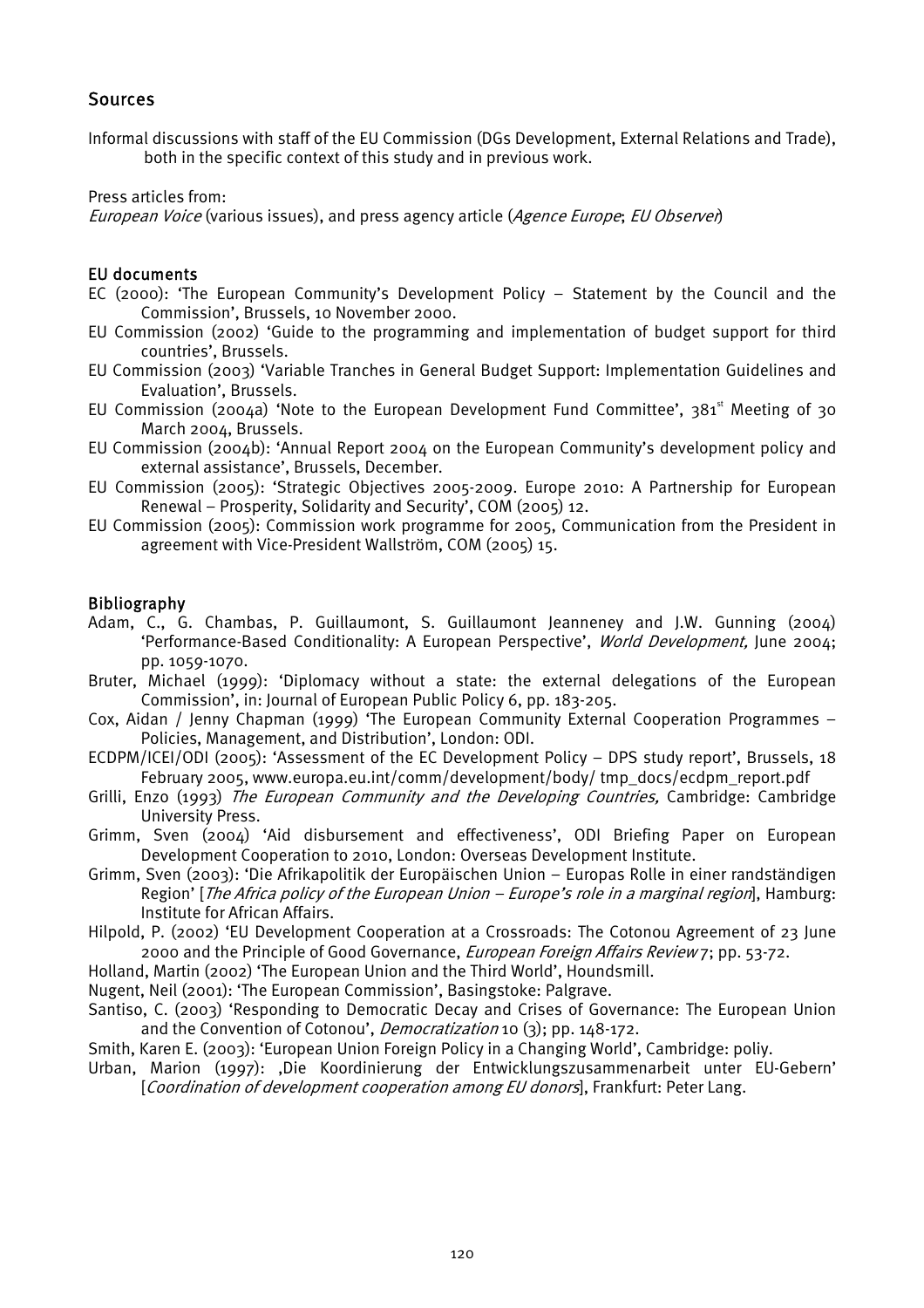# Annex 8: The International Finance Facility (IFF): progress, challenges and options

### Andrew Rogerson

## Introduction and Outline

The purpose of this paper is to review the IFF proposal as it stands in late February, 2005, chart its progress in the 'court of public opinion' and in the donor community, and summarise some of the main challenges ahead for its implementation in the months to come. It is based on previously published views and statements from opinion makers, not new research.

We start by revisiting the main features of the proposal, focussing not only on the financial engineering involved but especially also on the IFF's likely implications for development assistance to low-income countries.

We consider the views expressed by the official development community so far (whether as potential sponsors and/or implementers of the IFF), as well as those of advocacy organisations in the UK, and the pros and cons of the main arguments deployed.

We then review the 'pilot' scheme designed to test the IFF, focussed on child immunisation (IFFIm), which has found active sponsors and is now close to implementation-and draw some tentative implications for scaling-up to the larger IFF level.

Finally we assess what main challenges still lie ahead before the IFF can become a reality, and speculate on, rather than analyse-as this depends on a multitude of both political and technical factors, many of which are beyond our grasp now- the possible timeline of next steps in 2005.

# Reminder of the main features of the IFF proposal

#### Box 1: How the IFF works: 10 points

- 1. Donors make legally binding multiyear pledges to IFF.
- 2. Each pledge is contingent on high-level conditionality.
- 3. IFF issues AAA-rated bonds more than 100% backed by pledges.
- 4. IFF uses bond proceeds to fund grants to existing official aid agencies.
- 5. Aid agencies are responsible for disbursements to beneficiaries.
- 6. Donor payments also fund bond interest and IFF administration
- 7. Pledges (contingent, arms-length) may qualify as off-budget.
- 8. The scheme is expected to last 30 years.
- 9. For the first 12–15, aid grants greatly exceed donor payments.

10. Thereafter, aid grants cease as bonds are retired.

Chancellor Gordon Brown proposed in 2003 not just that international aid efforts should raise to the challenge of meeting the UN's Millennium Development Goals, but also that funding to poor countries be more than doubled right away, with an extra US\$50 billion a year mobilised from now until 2015. These funds are over and above what can be mobilised through regular increases of ODA.

This scheme – dubbed the International Finance Facility (IFF) – uses bond markets to bring forward cash for development faster than aid budget increases can realistically materialise. Irrevocable rich country pledges for future years are securitised by a new entity that issues long-term bonds with this solid backing, subject to some exclusions or 'high-order' conditions ruling out aid in given circumstances.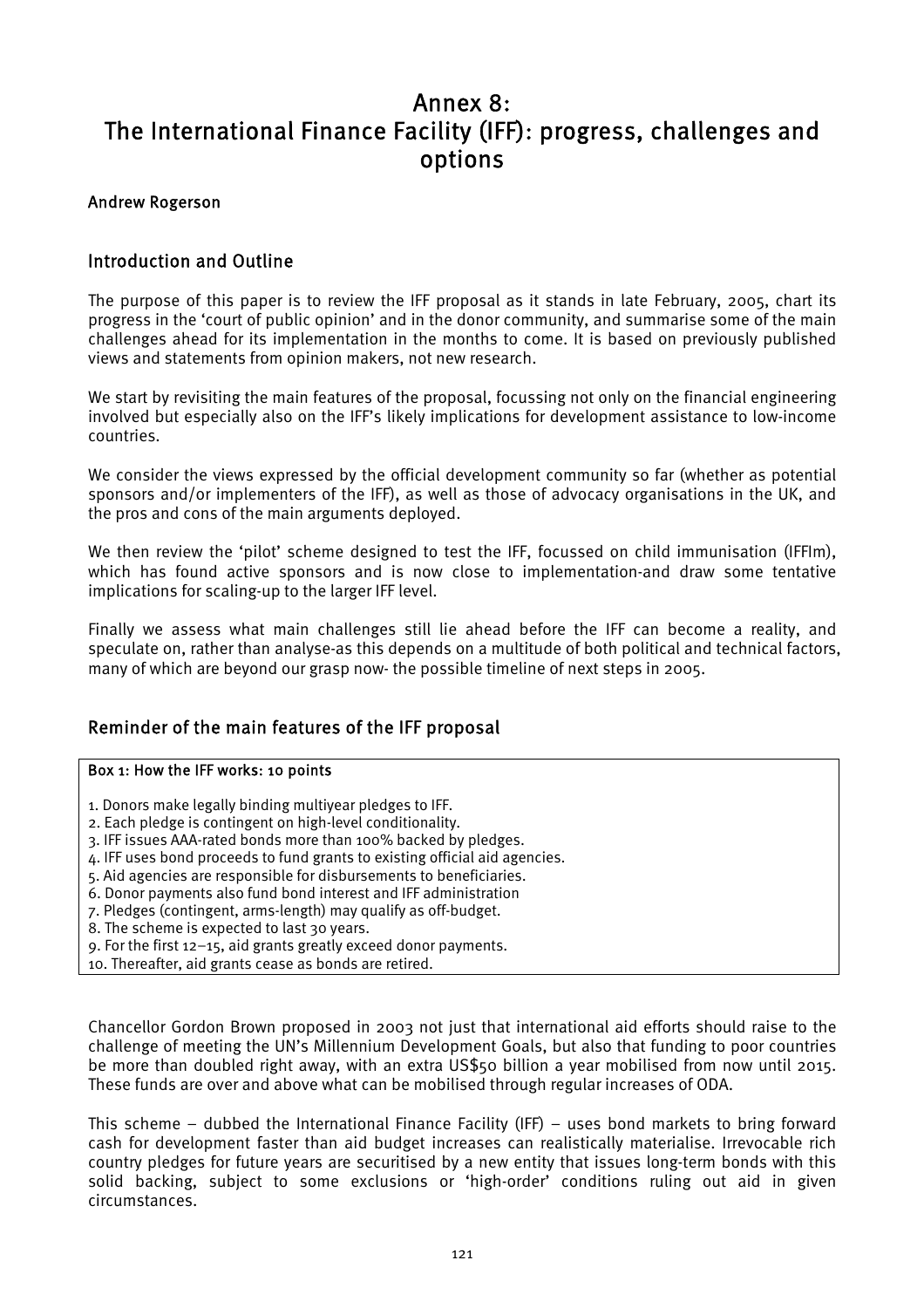The proceeds of these bond sales are then handed out as grants to existing development agencies, exclusively for antipoverty programmes in low-income countries. Several years later, rising (hopefully, see below) aid budgets will be used to pay off bondholders. A skeleton summary of the major features of the scheme is given in Box 1.

Time shift in ODA. In the express intent of the scheme's proponents, the IFF and 'regular' ODA are complements, not substitutes. Assuming that real GNI in donor countries continues to rise, that ODA: GNI ratios do not fall significantly anywhere and indeed rise, as pledged at Monterrey for example by the EU and the US, for several major donors, the IFF effectively appropriates a portion of this increase and redistributes it into earlier years at the expense of later ones.

Box 2 presents this time shift in graphic form, using an assumed trend rate of ODA increase of  $4\%$ :



Obviously this relationship between underlying levels of ODA, higher levels of disbursement made possible by IFF in the early years, and (relatively) reduced levels of disbursements later, as bonds are repaid, is crucial to the viability of the scheme. In the chart above, this is represented by the areas between the dotted and bold lines, to the left and right of their intersection, hypothetically, about 2018. This relationship is affected by the phasing of the disbursement period, the maturity and interest structure of the bonds, the level of collateral required and other technical factors. And it is crucially affected by the extent to which ODA increases committed since Monterrey both materialise and are sustained over time, with and without the IFF.

 As the future of global or even national ODA cannot be known with any certainty beyond the very short term, different opinions on the merits of IFF are often traceable to different, but equally defensible, perspectives as to the future volume of development aid. Countries that have already attained the 0.7% UN target and are considering only the modest extra volume afforded by a steadily rising GNI will tend to view the IFF differently from those who are committed to proportionately larger increases, like the European members of the G8 and especially the UK and France. Having said that, Sweden and the other Nordics have moved from a position of scepticism on the IFF – seeing it as a substitute for movement towards 0.7% – to one of support, calling for its implementation by those countries not yet at 0.7%. Sweden's commitment to participate in the IFFIm is a strong indicator of this symbolic support for the IFF. Japan, having no immediate objective of raising its ODA: GNI ratio substantially from present levels, is likely to fall in the former category-though this perspective could change over time.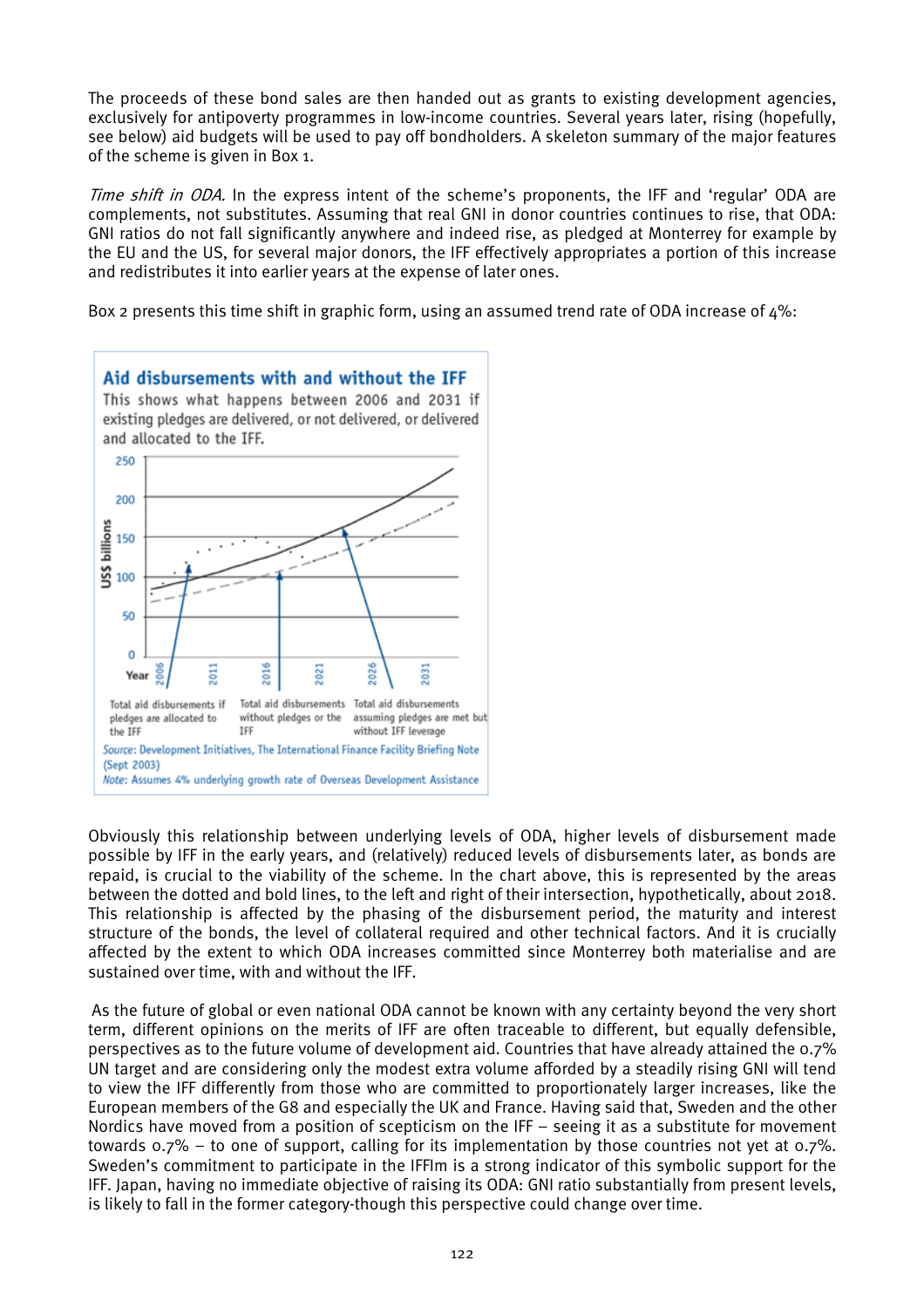More generally, those donors who project a stagnant pool of global ODA for the long term are more concerned that overall assistance may dip temporarily (as illustrated in the hypothetical scenario in Box 2) before recovering, or even fall more dramatically as IFF bonds reach maturity in the outer years. Conversely, those who believe that ODA's trend growth rate will be even faster than 4% see the IFF as a good way to lock-in likely additional commitments, without detracting from existing ODA.

Criteria for allocation. Another deliberate design feature of the IFF is its designation solely as a vehicle for mobilising funds faster, not as a new donor agency. The IFF is supposed to rely entirely on established multilateral and bilateral aid channels- the immediate recipients of IFF grants- to deliver funding to ultimate beneficiaries. It would need to enforce some additional 'higher-order' conditions for IFF eligibility, such that, for example, countries in protracted arrears to the IMF may not receive funding. These are reasonable precautions to limit risks and improve bond attractiveness. They also help make IFF financing contingent on events outside any individual sponsoring government's control, an important feature as we shall see below. They do not, however, amount to comprehensive aid allocation criteria.

As of the time of writing, it is not yet clear what such detailed allocation rules might be and how they would be administered. We know that IFF resources are to be prioritised for low-income countries (using the IDA income cutoff or an alternative definition), fully untied, and intended for poverty reduction purposes as defined by the Millennium Development Goals. This leaves a wide array of potential choices on how IFF funds should be prioritised across aid agencies, countries, and purposes or themes.

Clearly, any aid distribution agencies (including JICA, potentially) who might offer to handle IFF funds would have to pass, at the very least, broad tests on effective aid delivery and accountability, similar in inspiration to good-practice checklists used , say, in DAC peer reviews. But a further level of selectivity is likely to be needed among competing uses, based on defining bundles of investment proposals which the governance structures of IFF can assess against specific approval criteria.

Governance. These governance arrangements are themselves only loosely defined, as yet. Executive control is likely be vested in a compact IFF Board, composed mainly of representatives of sponsoring governments, with minority representation of selected recipient governments as well as other donor interests and civil society. Voting rights may derive from financial contributions to IFF, plus other weights for non-contributors, and might be structured so as to allow blocking minorities for given purposes.

The Board would probably be supported by a small secretariat with limited managerial discretion, and be subject to political oversight and strategic guidance from a larger overarching body, meeting periodically. The core treasury functions related to bond issuance and servicing could be subcontracted to established competent groups, for example in the World Bank, to contain transaction costs and enhance financial market credibility. Advice on policy matters could likewise be received from external panels linked to the DAC and other existing sources of expertise.

Investment choices and redistribution. Within these broad parameters, individual sponsors pledging to the IFF might have substantial discretion, but not total control, over the end-use of funds generated by their own pledge streams. For example, each sponsor might propose a multiyear program of support to specific countries and through specific agencies, including its own, up to the net value of its discounted contribution. Then the Board could simply decide to accommodate any and all such requests in full within this funding authority, after conducting some basic due diligence on eligibility criteria.

Conversely, the Board could also decide, after adding up all proposals, that there is too much concentration of IFF activities in certain countries or themes, not enough balance across implementing agencies, or some other policy concern within its mandate which justifies modifying or rejecting some submissions. Country concentration, of course, has both development connotations but also market risk ones, and IFF will need to monitor at least threshold levels of exposure.

This is why IFF could perhaps be a powerful force for re-distribution of aid, hopefully to good effect. Deliberate redistribution, if it is permitted, could conceivably trigger seismic changes in the (ostensibly)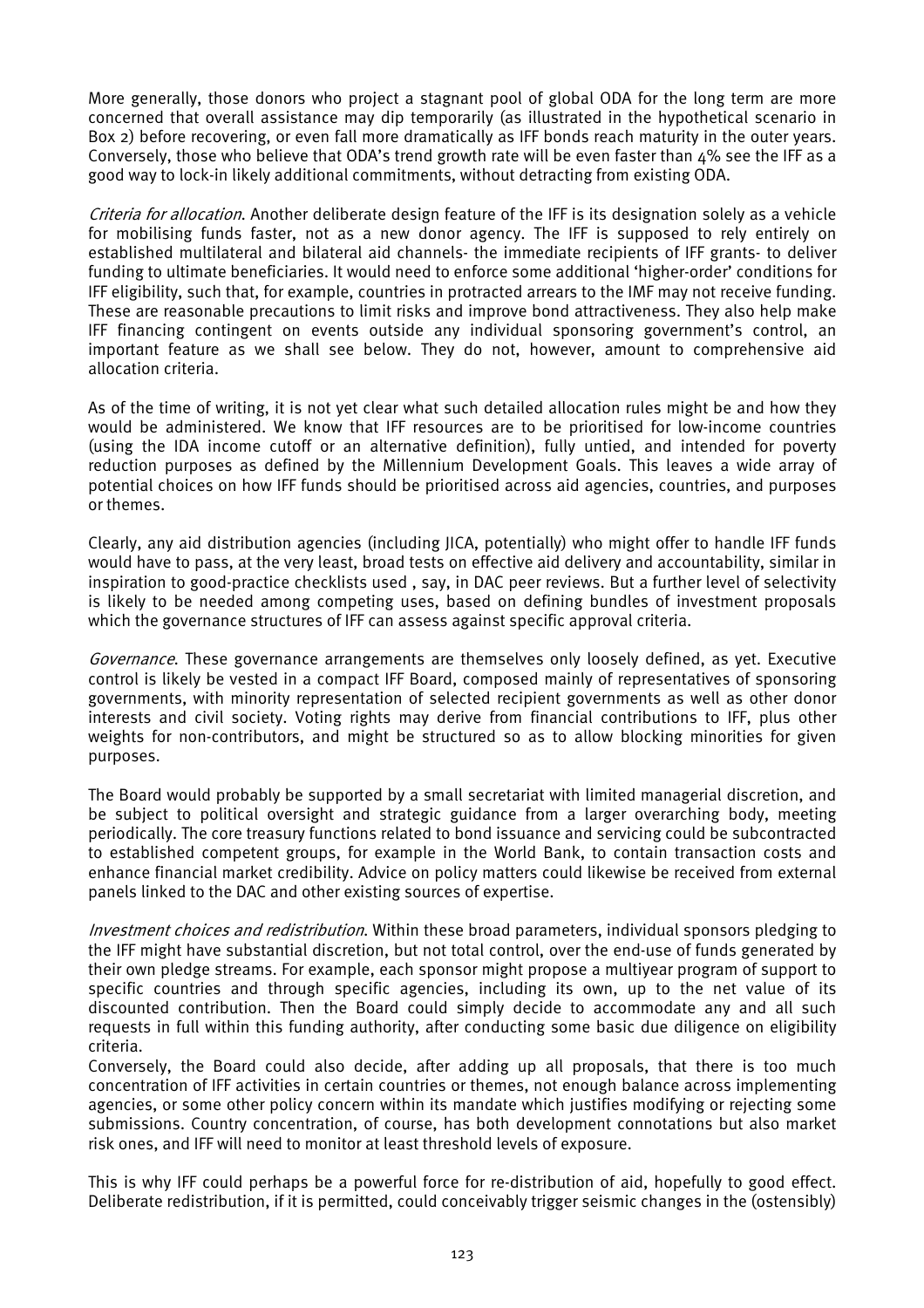non-competitive aid industry. Today, large funding trade-offs across two or more multilaterals are virtually unknown, and no authority can adjudicate between the claims of two or more bilaterals.

The principles and process for prioritising IFF grants remain crucial unknowns at this point, including what decision-making role IFF recipient countries would have either within the Board or upstream of it. This could range from modest consultation rights on sponsor-led choices to full power of initiative on investment proposals meeting specificed criteria.

Even if IFF's deliberate re-distributive powers turn out to be very limited, however, it is important to note that the global pattern of aid flows to recipients would still change fundamentally after an IFF launch of any significant size. This is because proposals for IFF consideration could never materialise in precisely the same weighted geographic and aid agency proportions as apply to existing ODA. For example, ODA today is shaped partly by several donors who are unlikely to join IFF, and goes to many IFF-ineligible recipient countries. Bilateral ODA, unlike the IFF, is also dominated by spending which either does not necessarily transfer resources to recipients (e.g. aid administration, technical cooperation and debt relief) or is not structurally related to the MDGs (emergency relief and humanitarian interventions).

At the very least, combined future flows including a substantial IFF will be much more concentrated on low-income countries than is now the case, and much less tied to national sources of supply. Possibly, the heavy imbalance between funds managed by bilaterals and multilaterals would start to shift in favour of the latter. The composition between, say, social sector spending and directly growthsupporting investments would also change, but in ways that we cannot predict yet.

Scoring rules....In any case, the IFF's architects will also need to show to scorers in national and EU statistical offices that an individual government's control over the end-use of resources generated by its own pledges is not absolute. Were it so, the scorers would count the entire stream as current-period government spending for national accounts purposes, used for example to monitor public deficit targets. This would undercut the scheme's financial attraction for many donors.

This question of off-budget financing and public finance rules dominated discussion of the IFF proposal in its early stages and remains a necessary condition of success today. Regulations in several countries, including Japan, have been cited as ruling out any off-budget interpretation of IFF pledges in these jurisdictions, and this view may prove to be authoritative. However such opinions can not be based on assessing detailed IFF governance specifications, because, as we have noted, these have yet to be decided. This is one reason why the effective launch of the IFF-IM prototype, discussed below, would generate much more confidence on this point.

..And the acid test of development results. From a development perspective, finally, the larger consideration is whether the social rate of return on MDG-based development programs funded by IFF can safely be assumed to be higher than the cost of raising funds. A positive answer seems plausible, based on extensive evaluation experience with other aid programs. Average returns over large MDGbased portfolios, like the World Bank's, are easily into double digits, whereas the likely cost of IFF capital is significantly lower, comparable to G7 sovereign funding DFID estimates that rates of return for the IFFIm will be between 20-90%. Ultimately, however, development outcomes depend on the specifics of the allocations IFF will make, and the relative effectiveness, in poverty reduction terms, of the agencies it supports. This takes us back to the importance of IFF spending choices, rather than the technicalities of how it raises money, important though these are.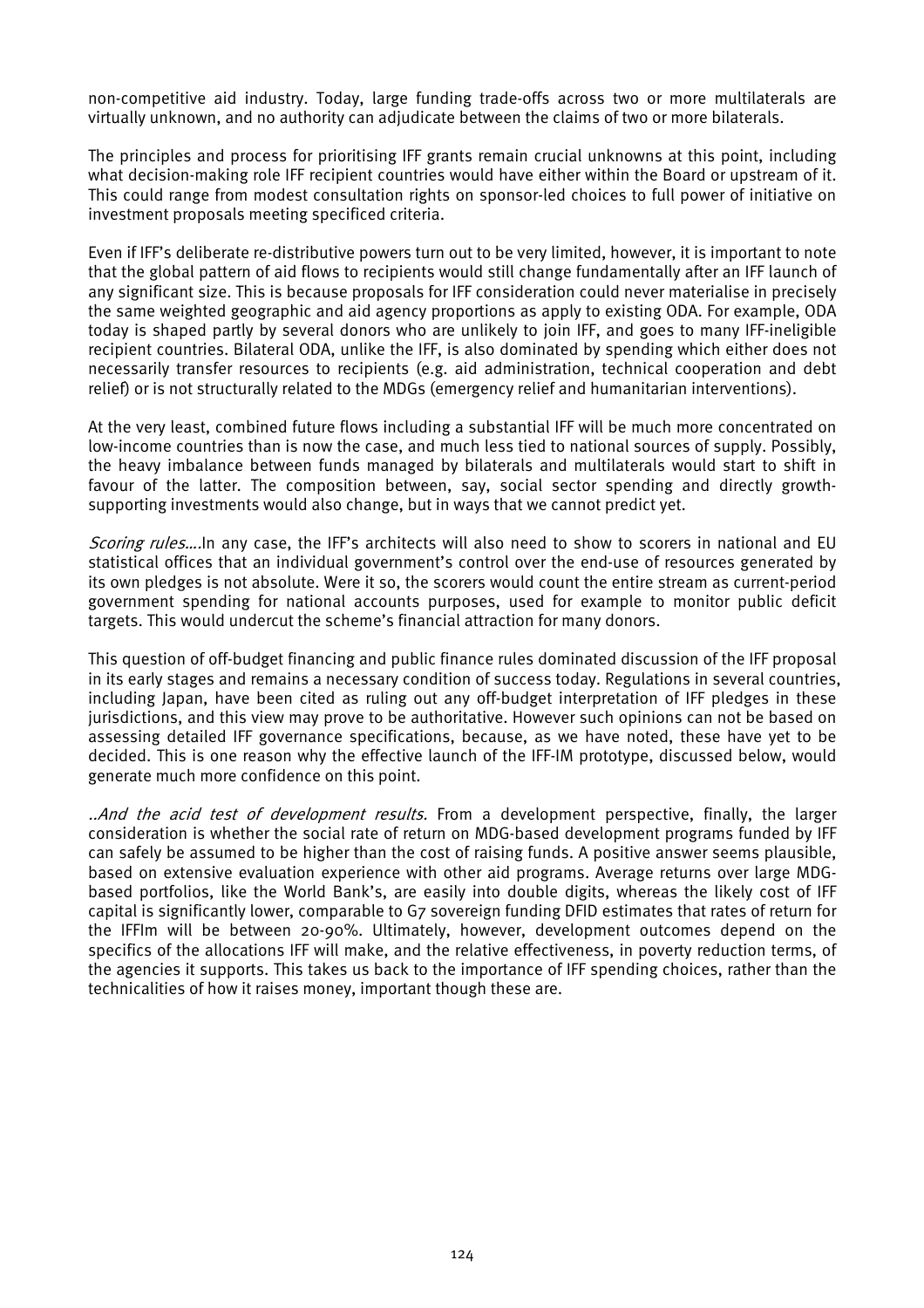## Progress to date of sponsorship and donor views

| Country | <b>IFF</b>          | IFF-IM              |
|---------|---------------------|---------------------|
| UK      | Yes                 | Yes (\$1.8 billion) |
| France  | Yes                 | Yes                 |
| Germany | Yes as to principle | Interested          |
| Italy   | Yes                 | <b>Interested</b>   |
| Japan   | Reserved            | Possible interest   |
| US      | Negative            | Reserved            |
| Canada  | Reserved            | Possible interest   |
| Sweden  | Yes as to principle | Yes                 |
| Spain   | <b>Interested</b>   | Interested          |
| Ireland | Reserved            | Possible interest   |
| Austria | <b>Interested</b>   | <b>Interested</b>   |
| Belgium | Not known           | Possible interest   |
| Norway  | Reserved            | Possible interest   |

Table: Reported Status of support (end-Feb 2005) Sources: press statements, UK Treasury informal assessments.

In terms of the full IFF scheme, only the UK and France have given full support both as to the principle of its usefulness and to (unspecified levels of) pledge funding to make it a reality. France's commitment has recently been linked to making parallel progress on new sources of taxation (Landau Committee), which would be used to smooth over any 'dip' in the outer years in ODA due to IFF bonds maturing. The UK considers the two issues separable: whilst new resources should be developed with all due speed to complement the IFF in the longer term, the IFF is fully justified on its own merits, on rate of return grounds if nothing else; is technically advanced; and implementation should not be delayed while further work is done on the taxation proposals.

Germany (ref to separate note by Sven Grimm), openly supports both the principle of the IFF, and also France's interest in new tax sources, but has not linked the two rigidly. It has not necessarily confirmed its financial participation to the IFF either, however. Divergent positions on this point between the Finance (still reserved) and Development (strongly supportive) ministries have yet to be reconciled.

Italy, since December 2004, openly supports 'both the principle and the implementation' of the IFF (statement of Minister of Economy Siniscalco in London). It has yet to confirm a financial stake of its own in IFF, but has raised no objections that put this in serious doubt. Its contribution, like that of other Eurozone countries, would in any case depend on final IFF arrangements and their accounting treatment by Eurostat.

[Sweden has – see below]. Japan's formal statements, dating back to the September 2004 Bank-Fund Annual Meetings, have been extremely reserved both as to the principle and its (apparent) applicability in the Japanese institutional context. Canada has also had to contend with domestic accounting issues, beyond which it may still be supportive in principle, as Paul Martin, then Finance Minister, was at the outset of the IFF in 2003.

The only country, finally, which has been overtly negative, most recently in Treasury statements following the February 2005 G7 Finance ministers meeting in London, is the US. Previously, its stated position was that the IFF was neither necessary in the US context, given the sharp upswing in aid budgets under the Bush administration, nor likely to be feasible there in the light of public finance rules set by Congress. Undersecretary Taylor went further in January, criticising the IFF venture overall as a distraction from appropriations-based aid and the need to raise its effectiveness. A softening of the US rhetorical position cannot be ruled out in the months to come, though an early financial participation probably can.

Several non-G8 European donors initially criticised the IFF as a potential ploy to allow less generous countries to shirk their obligations towards the UN's 0.7% goal (see footnote 3 above). The force of this criticism weakened considerably when first France, then the UK, adopted firm timelines for reaching this target. Nonetheless, as the aid budgets of the Netherlands and Nordics, in particular, long ago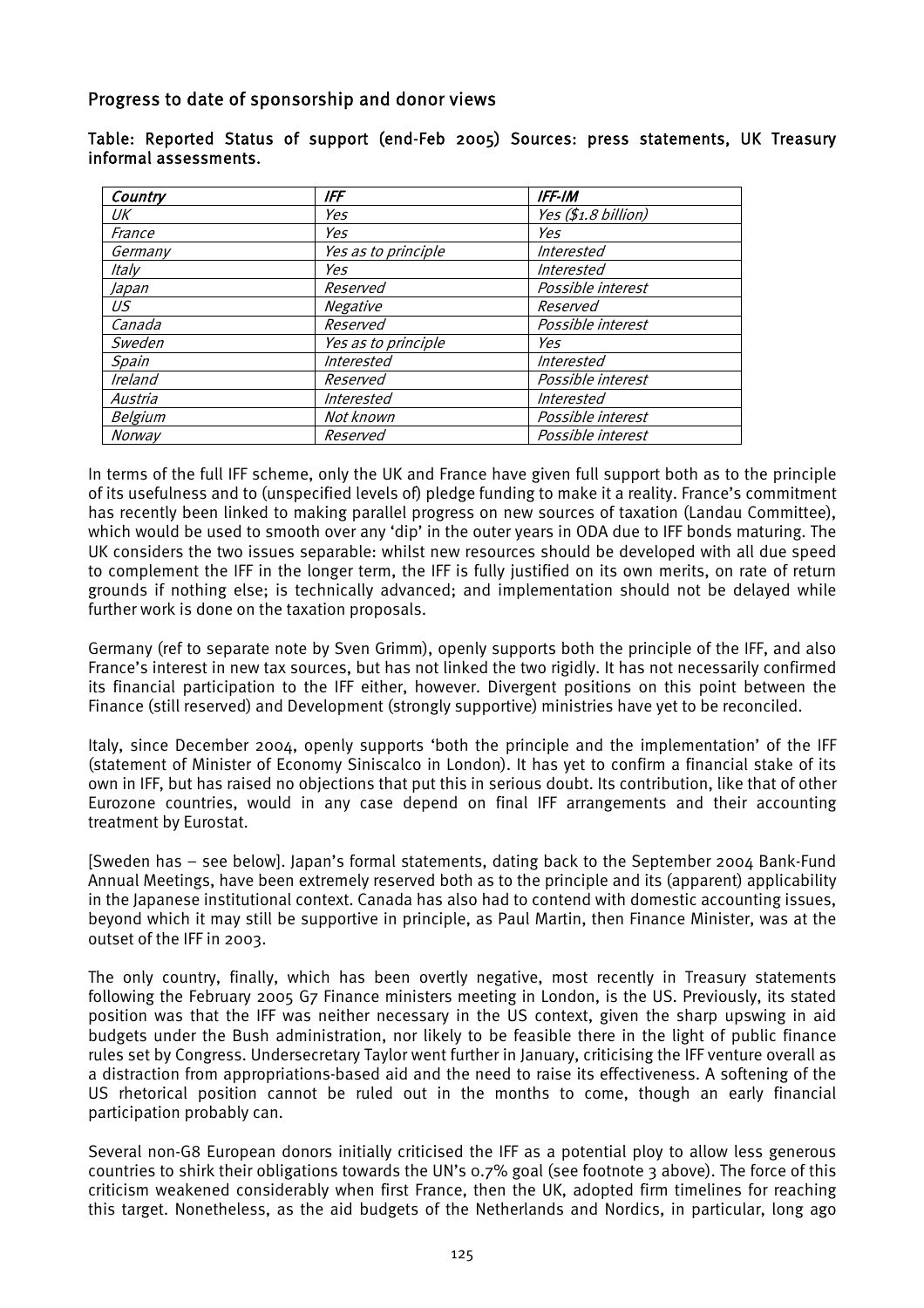reached a plateau in terms of their share of GNI (se section 2 above) and now grow steadily in line with GNI, their scope for allocating a surge of new resources to IFF is limited. However, Sweden has now publicly come out in support of the IFF and committed to participate in IFFIm as a symbol of their support. A statement by Nordic development ministers<sup>65</sup> makes clear that they see IFF mainly as a transitional device useful for donors who are moving towards the 0.7% target.

As the above table indicates, a number of donors who have not entered into serious discussions on the IFF itself, and even some who have expressed strong reservations, have nonetheless shown varying degrees of interest in the pilot scheme, linked to child immunisation via the Vaccine Fund (linked to GAVI) and UNICEF, discussed below. This apparent dichotomy is partly explained by the strong political appeal of the child vaccination objective and by its crystal-clear logic for frontloading, which does not apply equally to broader-based aid. Partly its support may be boosted because the smaller scheme's management and distribution channels are now quite clear in advance, and the individual agencies chosen have solid international reputations. Approval from the scoring authorities, like Eurostat, is likewise expected in weeks, not months. And finally, donor interest is attributable to the scheme's manageable size and concreteness-even a very small player could be a visible part of a substantial enterprise with a noble and readily monitorable goal.

For both the IFF and its smaller precursor, IFFIm, there will be a quorum or minimum number of sponsors required, so that no individual government has a dominant position in the scheme's governance. Control needs to be shown to be at credible arms' length from any individual sponsor, for reasons already explained. This could not be achieved with less than three or four sponsors, more if some are much smaller in size than the leading one or two. A larger number would anyway be better for reasons of political legitimacy and visibility.

 In addition, of course, there is the need to reach substantial financial scale. The UK's already announced contribution to IFFIm of \$1.8 billion (gross) pledged over 15 years would generate disbursements of \$1.3billion over the same period, of which nearly \$1billion would go to disbursements on immunisation over the first five years, 2005-2010, or roughly one-quarter of the program's initial goal of \$4 billion. The broader IFF would be aiming to build up to disbursements of \$50 billion *per year* in several stages by launching a stepped series of 15-year bonds. Even annual pledge levels 'only' ten times higher than committed for IFFIm would already absorb roughly 10% of UK ODA in 2005/6, assuming the UK chose to shoulder the same proportion of overall pledges. Spreading the load more widely would therefore be preferable, if possible.

# Concerns with IFF expressed by UK civil society

The early history of the IFF was one of validation of its feasibility from a fundraising perspective with financial and legal advisors experienced with bond markets, and subsequently in bilateral exchanges between the UK, French, and other Treasuries in the context of the G8, the EU Finance Ministers (ECOFIN) and the semi-annual meetings of the World Bank and IMF.

It was not until the second half of 2004 and even more recently, with the advent of the 2005 UK G8 and EU presidencies, the forthcoming UN special Assembly on the MDG and its preparatory report by Jeffrey Sachs (strongly endorsing both the concept of frontloading of aid and the IFF as such), that UK civil society began to engage on the IFF and recognise the need for a coordinated view. The difficulties of discussing future IFF governance arrangements in any detail with government officials, while the latter were trying to be as inclusive as possible for new funding sources by not constraining governance options, also meant that few advocacy organisations had a clear sense of the stakes at hand.

Within the major NGOs, several, like Oxfam, were early and clear supporters of the IFF principle. Others, notably Christian Aid, were openly uneasy about the possible trade-off between larger aid flows in the early years at the expense of a possible reduction later, and were therefore sceptical of IFF. Echoes of the concerns of the more generous donors, that IFF might mean a weakening of the commitment to the 0.7% targets, were also in evidence, and these concerns have also abated in line with the UK and

 $\overline{a}$  $65$  Statement of development Ministers of Denmark, Norway, Sweden and Finland, 2004, see bibliography.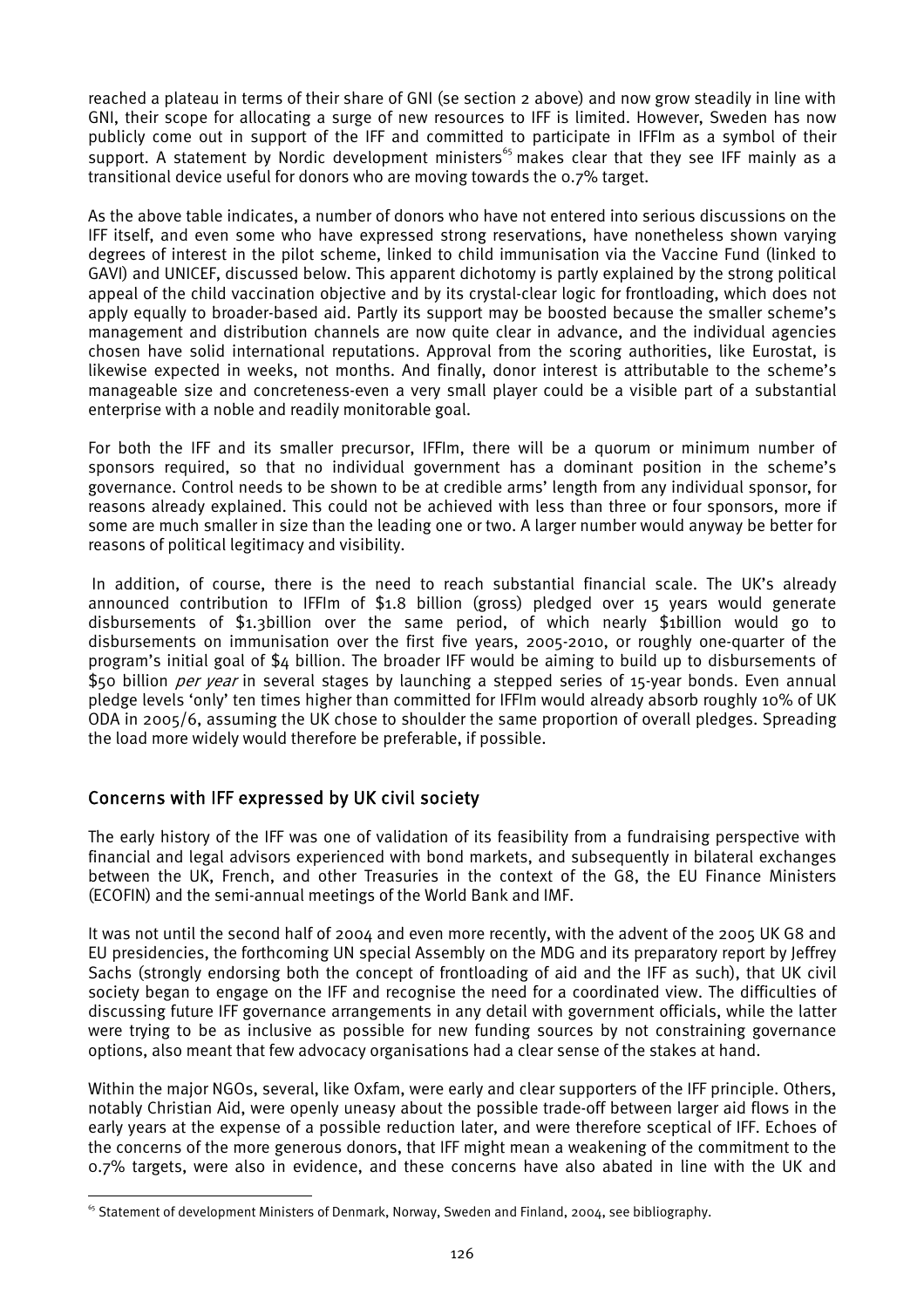France's more progressive stance on the 0.7% target. But other concerns-such as the role of civil society and aid recipients in steering the use of IFF funds, as against the suspicion that the 'usual suspects' like the World Bank would be entrusted with the money, were never very far from the surface.

With the launch of the Make Poverty History campaign (MPH) which focuses on aid volume and quality, debt relief, and trade justice, there has been more effort to coordinate civil society views and a series of consultations with the UK Treasury were launched on the subject.

A draft position paper prepared for MPH<sup>66</sup> recently summarises mainstream views as follows. First, the IFF is recognised as bringing the potential benefits of (1) accelerating progress towards the MDG (2)More predictable and stable aid flows, making it easier for recipients to plan for the long term and (3)more cost-effective aid, especially because IFF aid would be 100% untied. to national sources of supply and  $(4)$  more focus on poverty-reducing aid, again by the specific mandate of IFF as against the more diffuse objectives of ODA.

Yet MPH has several concerns, one of which is the already-discussed fear of a falling off in flows as bonds need to be repaid after 2015. MPH fears that on current trends up to one third of aid would be spent on IFF repayments by 2032. MPH also worries, along with the more progressive donors, about the risk of substitution between current aid budgets and the IFF, and the disincentive for governments of moving closer to 0.7%, also discussed above.

Beyond this, MPH is concerned with the potential of IFF for reinforcing excessive leverage and conditionality, by increasing volume backed by standard aid conditions such as those of the World Bank. It points out, as we did in the first part of this paper, that IFF governance and allocation principles remain to be defined. It draws the further conclusion that there is a risk that in order to encourage some sponsors to join, some positive principles behind the IFF, especially transparency and accountability, might be sacrificed. Finally, MPH is concerned that if, as now seems likely, the IFF will raise significantly less money without the US and Japan than originally planned, it would meet only a very small part of the MDG funding gap.

In terms of advocacy targets, the coalition proposes that countries who sign up to IFF should adopt clear timelines for reaching 0.7%, that IFF governance must be built around country needs and priorities, and foster transparency and accountability; and that complementary changes are needed to aid architecture along with the IF, in particular and end to economic policy conditionality.

This is a consensus document, and individual members of MPH will undoubtedly want to go further in several respects, especially in calling for commitments to guard against falling ODA in outer years. It is had to imagine any donor, even the UK, being able to make an irrevocable commitment on that point, however.

Finally, as with the concern with conditionality, a host of concerns with the effectiveness and fairness of aid as it is now practiced by bilaterals and multilaterals are likely to surface as part of the discussion, whether the IFF has the power to alter such behaviours (as it might in a redistributive or 'competitive' model based on progressive criteria), or not.

There have been a number of other preliminary independent assessments of the IFF concept, including the academic and think-tank views already cited. Perhaps the most substantial such assessment was provided by the World Bank and IMF , reporting the September 2004 Development Committee on aid effectiveness, the scope for frontloading of aid, and the prospects of a number of new proposals designed to raise new resources or accelerate their mobilisation.

It concluded that the IFF was both viable and the closest to implementation of such possible arrangements, whilst highlighting several financial and governance arrangements that still need finalising. It also pointed out that there were potential variants and complements of the IFF model that could be used in conjunction with the existing IFIs. It is expected that the Bretton Woods institutions will continue to monitor and assist in the IFF as it moves towards implementation.

 $\overline{a}$ <sup>66</sup> MPH position paper on development finance mechanisms, electronic draft dated 2-2-05 (need to source UKAN final)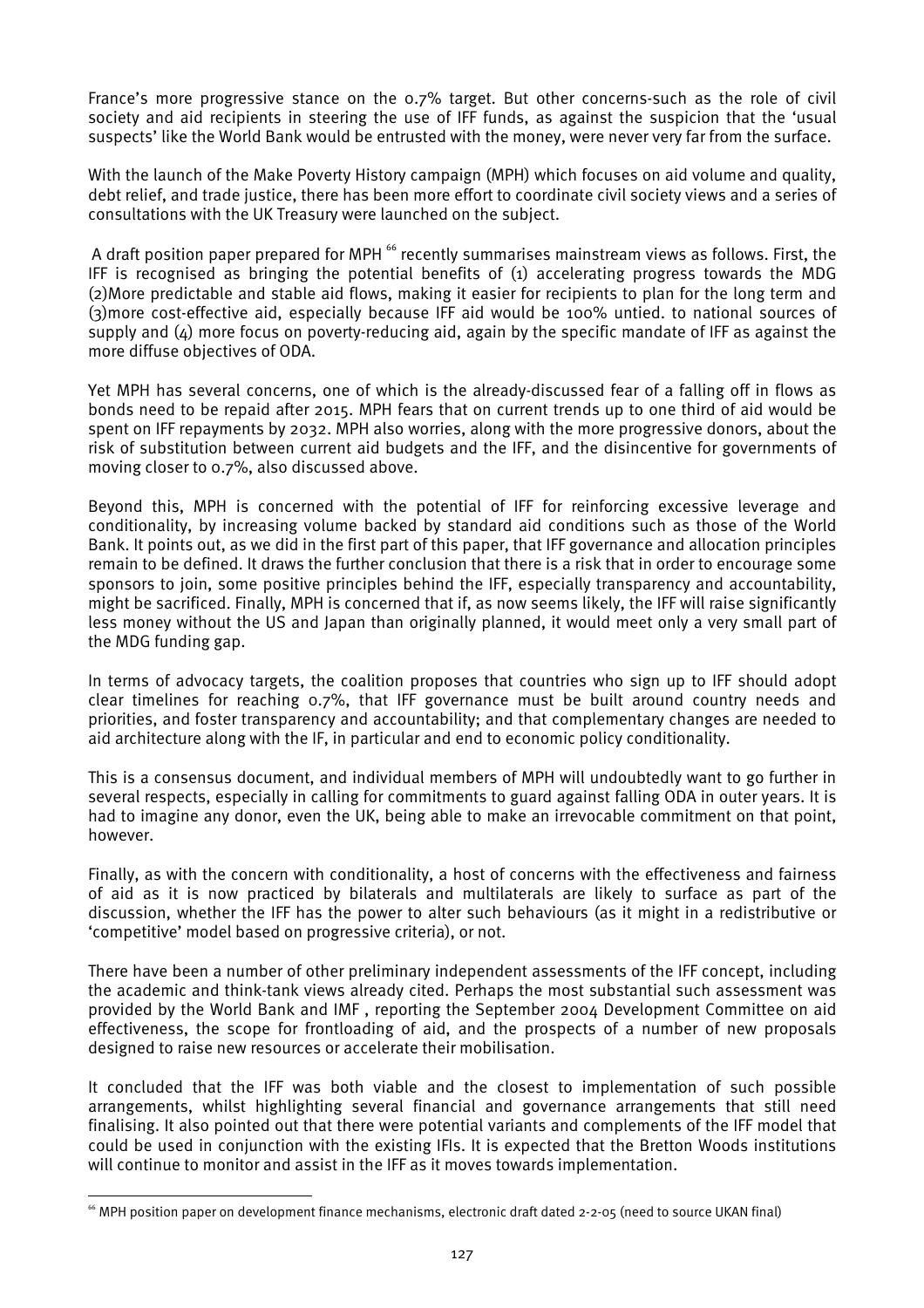## International Finance Facility for Immunisation (IFFIm)

The IFFIm proposal was prepared by the Global Alliance for Vaccines and Immunisation (GAVI),a partnership involving WHO, UNICEF, the World Bank, the Gates Foundation, the Vaccine Fund, several governments in industrialised and developing countries, as well as vaccine industry, research instititutes and NGOs. It is designed to test the viability of an IFF-like mechanism, by focussing on 'front-loading' spending for scaling up immunisation coverage.

Funds would be used to offer secured financing (advance contracting) for priority vaccine supply for both new and underused vaccines, as well as boosting national health systems to deliver expanded immunisation. A target figure of \$4 billion in net disbursements could result in more than 5 million children saved over ten years, and averting up to 5 million future adult deaths from liver disease linked to Hepatitis B. Interventions would focus on 74 countries with the highest disease burden.

The nature of frontloading of benefits in the case of vaccines is striking. Scaling up of expenditure in early years allows both coverage rates and industry investment rates to rise, each of which with longterm beneficial knock-on effects. Community links, especially in harder-to-reach areas, are built up that will support future immunisation. Inherently, of course, even the single-campaign benefits preserve human capital on a massive scale, as significant disease burdens can be permanently averted by even one-shot immunisation. On the industry side, IFFIm covers the gap between the long-term stable price and what it would otherwise be during its introductory phase. Frontloading also enables a polio vaccine stockpile to be built up ahead of the phasing out of the oral polio technology from 2010.

The existing governance structure of GAVI and its financing arm, the Vaccine Fund, are to serve to make allocation decisions and country disbursements of funds generated from IFFIm bond sales. These involve consideration of country-driven immunisation strategies, compatible with national planning and budgeting, giving priority to areas which are adequately frontloaded. UNICEF would coordinate vaccine procurement and delivery, and provide technical support, while strengthening of national delivery systems would be the responsibility of national governments under monitoring standards applied by the Vaccine Fund.

The Vaccine Fund would also manage a special purpose vehicle (SPV) created to rise funding on capital markets, backed by donor pledges (see earlier section for possible donor participation). This is likely to be a nonprofit entity established in the UK. The World Bank is likely to act as a treasury agent for the SPV for organising the underwriting and issuance of bonds, but will not be responsible for the subsequent use of funds.

Donor governments would enter into legally –binding agreements with the IFFIm pledging funding streams for 15 years, subject to the high-level conditions that excludes financing for countries that are in protracted arrears with the IMF.

The IFFIm scheme differs from the broader IFF proposal in two substantial respects. First, by its very nature, frontloading of immunisation is closer to a humanitarian objective than a general economic development goal-though of course it has major economic impact in its own right. The IFFIm \$4bn model anticipates that an additional 5m lives would be saved by 2015, but without frontloading the impact would be much less, at just 2.8m additional lives by 2015. Because it can be justified, ultimately, by saving even the lives of one cohort of children, in the worst case scenario where continued efforts are not sustained, it does not have to demonstrate long-run sustainability, good local governance and face other aid absorption questions appropriate to broad-based poverty reduction, growth and infrastructure support. (Nonetheless its proponents have investigated the channels of sustainability of the initial frontloaded investment). The IFF itself will need to make investment decisions based also, in part, on such considerations.

The second and related issue is that the IFFIm benefits essentially as single grant making process and intermediary (the Vaccine Fund) and accepts its method for allocating resources to countries-and its proposed relationship to UNICEF for sourcing the drugs. Neither of these features is problematic, it seems, in the specific IFFIm context, given the sound reputation of these agencies. But this example does not provide a guide, unfortunately, as to how the broader IFF could allocate money *across*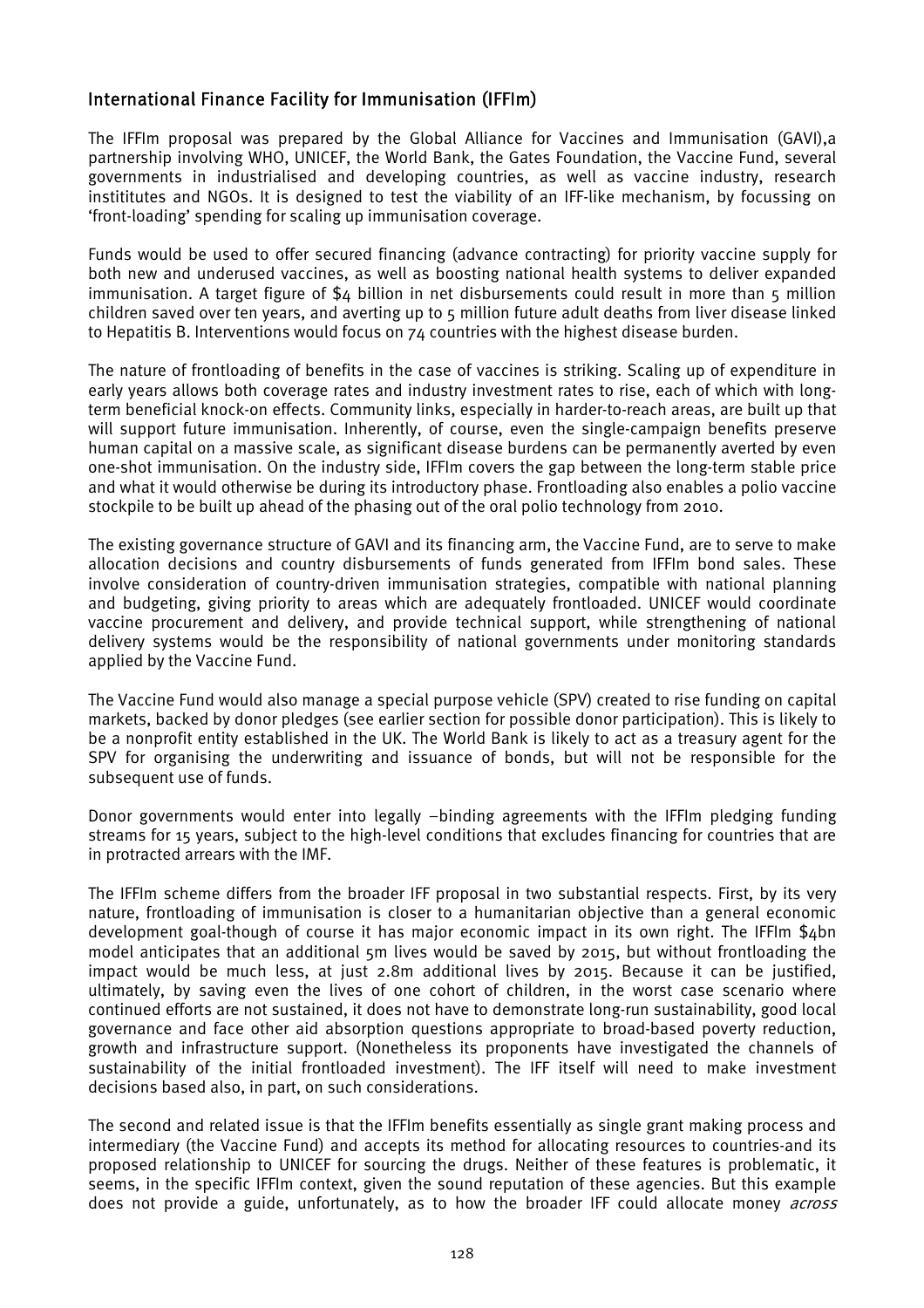potentially competing uses, countries, and agencies, each with their political champions. The discussion on allocation criteria and processes, introduced above, needs to be engaged.

## Next steps for IFF implementation

Predicting the course of events for IFF is at best an imprecise science as, among other things, fundraising discussions are proceeding in parallel with development of governance arrangements, but each is to some extent contingent on the other, and external factors beyond the sponsors' control (notably the ruling on accounting issues by Eurostat) have to be factored in.

In the immediate future, the IFFIm proposal is being finalised in full contractual detail and submitted to the UK's statistical office (ONS), and through the latter to Eurostat-as national accounts definitions are standardised at the level of the latter, even for non-Eurozone EU members. A ruling by Eurostat is expected by May, which would then set the stage (subject to secured funding) for IFFIm to be launched in time for the Gleneagles summit of the G8.

With regard to the broader IFF proposal, four reinforcing series of meetings, in addition to the demonstration effect of the IFFIm, are expected to continue forward momentum:

- In the G7/G8 context, the UK-chaired Finance ministers' meetings in April, June (ahead of Gleneagles) and September
- In the World Bank-IMF context, stocktaking at both the spring (April) and Annual (September) meetings of the Development committee and IMFC
- In the EU context, regular meetings of ECOFIN, the European Council (June),and later, during the UK Presidency of the EU
- In the UN context, ECOSOC in June, followed by the UN General Assembly in Special Session (UNGASS) dedicated to progress on the MDG, in September.

Other important milestones will be the publication in mid-March of the Africa Commission report, discussed elsewhere in ODI's report to JICA, which will make a strong case for the IFF in that context, and the report, probably I June, of the International Task Force on Global Public Goods, which will do likewise.

The EU dimension is unusually important in the light of growing efforts to reach agreement on the phasing of ODA by member states, building in the 2002 agreement in Barcelona to reach a minimum of .33% ODA/GNI, implying an average of at least 0.39%, by 2006. Further thresholds of, for example, .47 to .51% by 2009 and 0.7% attainable by 2013-2015 have been mooted. The significance of this dynamic of a common discipline allowing individual variations; however it is ultimately phased, for the IFF should not be underestimated. It strengthens the case for the IFF as a lock-in mechanism for countries who need substantial acceleration-such as Germany and Italy. And at the same time it softens the objections of the Nordics and other non-G7 countries (Netherlands, Ireland, Luxembourg eg) either committed to a faster timeframe, or having long ago reached the goal.

On current planning scenarios, and subject to the successful launch of IFFIm (in public and market opinion, as vaccine results and outcomes will take time to emerge but can also be discounted as largely positive), the go-ahead for an expanded IFF can be expected as early as the end of 2005 or early 2006.

There remain several major unknowns, other than those of political chemistries and personalities on which we will not speculate here-but which the forthcoming UK elections should help clarify. One , given the likely abstention from the IFF of the US and Japan, at least initially, is the likely minimum and maximum scale of the initial IFF that could both receive material support and pass the tests of diluted control and economies of scale in transactions costs. It is probably not realistic to imagine a \$50 billion vehicle on the immediate horizon, but a package in the range of \$10-\$20 billion, over and above IFFIm, could be constituted in this timeframe.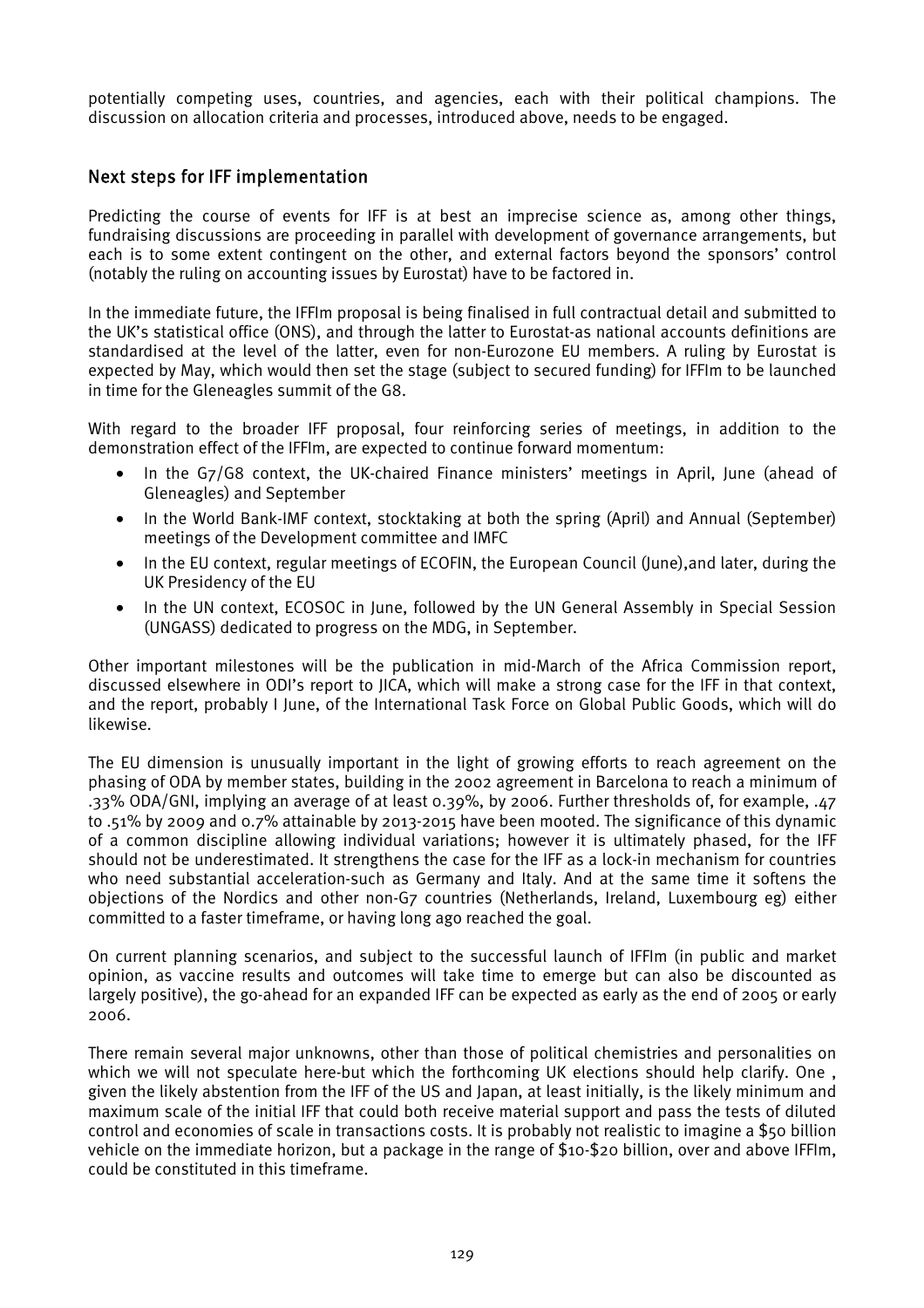A second and overarching one, going perhaps in the opposite direction, is the political impact of the 'morning after' feeling from the UN Special assembly in the MDG, if and when it emerges that there are no serious vehicles other than the IFF that would allow the MDGs to be taken to scale, even in a first batch of fast-track countries. The IFF would be well placed to serve as 'banker of the last resort' to a donor community whose rhetoric is running well ahead of its wallet. What remains to be seen is how far the same countries will accept binding future pledges as a less painful outcome than high-profile failure.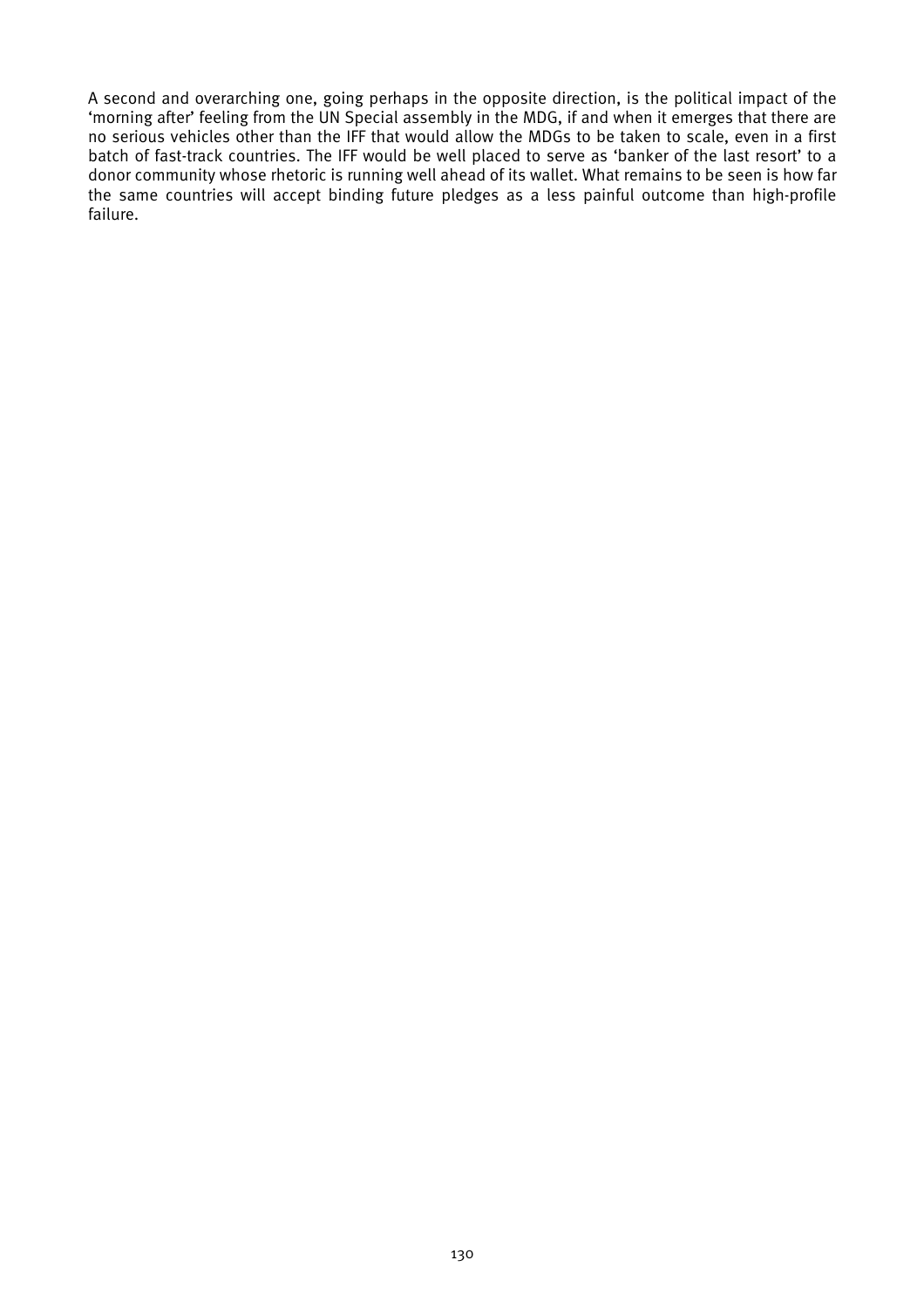# Annex 9: ODI Japan Visit Report June 2005

# **Contents**

| <b>Acronyms and Abbreviations</b>  | 131 |
|------------------------------------|-----|
| <b>Executive Summary</b>           | 132 |
| <b>Structure of report</b>         | 133 |
| <b>Background to visit</b>         | 133 |
| Main points observed and discussed | 134 |
| <b>Next steps</b>                  | 135 |
| Annex: List of people met          |     |

# Acronyms and Abbreviations

| ADBI          | Asian Development Bank Institute                             |
|---------------|--------------------------------------------------------------|
| AfDB          | African Development Bank                                     |
| <b>AICAD</b>  | African Institute for Capacity Development                   |
| <b>CFA</b>    | <b>Commission for Africa</b>                                 |
| <b>DBS</b>    | <b>Direct Budget Support</b>                                 |
| <b>DBS</b>    | Direct Budget Support                                        |
| DG            | Director General                                             |
| ECB           | Economic Cooperation Bureau, MOFA                            |
| <b>FASID</b>  | Foundation for Advanced Studies on International Development |
| <b>FDI</b>    | Foreign Direct Investment                                    |
| <b>GEIC</b>   | <b>Global Environment Information Centre</b>                 |
| <b>GRIPS</b>  | National Graduate Institute for Policy Studies               |
| <b>IDCJ</b>   | International Development Center of Japan                    |
| IDE           | Institute of Developing Economies                            |
| IDRI          | International Development Research Institute, FASID          |
| <b>IFF</b>    | <b>International Finance Facility</b>                        |
| <b>JBIC</b>   | Japan Bank for International Cooperation                     |
| <b>JBICI</b>  | <b>JBIC</b> Institute                                        |
| $JICA - IFIC$ | JICA Institute for International Cooperation                 |
| JICA          | Japan International Cooperation Agency                       |
| <b>MOF</b>    | Ministry of Finance                                          |
| <b>MOFA</b>   | Ministry of Foreign Affairs                                  |
| <b>ODA</b>    | Official Development Assistance                              |
| <b>ODI</b>    | Overseas Development Institute                               |
| P&C           | Planning and Coordination Department, JICA                   |
| <b>PPP</b>    | Public Private Partnership                                   |
| <b>TICAD</b>  | Tokyo International Conference on African Development        |
| <b>UNU</b>    | <b>United Nations University</b>                             |
| VP            | <b>Vice President</b>                                        |
| <b>WTO</b>    | <b>World Trade Organisation</b>                              |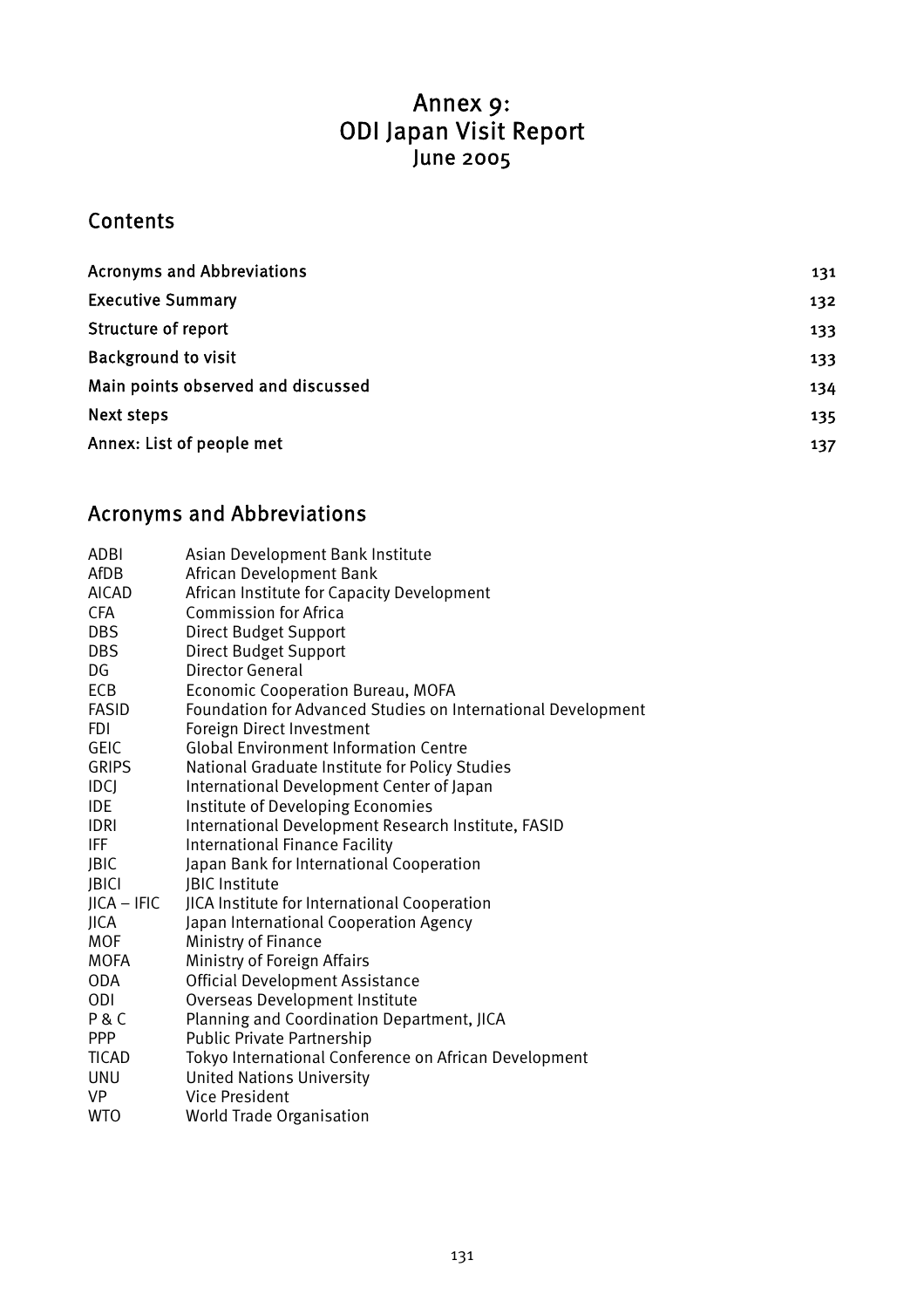# Executive Summary

A team of four from ODI visited Tokyo during the week of June 6 2005 (Simon Maxwell, David Booth, Julius Court and Karin Christiansen) as part of our JICA-funded work on UK-Japan aid issues and the implications for Japan of the UK's focus on African development in 2005.<sup> $\sigma$ </sup> We also wanted to learn about Japan's development community, particularly its views about East Asia's development experience and how Japan's aid may have accelerated it.

The programme included meetings with:

- o JICA including President Madame Ogata, Vice Presidents Seiji Kojima and Kazuhisa Matsuoka, Tsuneo Kurokawa (Head of Africa Department) and other staff including the Director and Staff of the JICA Institute for International Cooperation (IFIC);
- o JBIC including Executive Director and Deputy of the JBIC Institute (JBICI) (Shozo Kitta and Ryutaro Koga) and operational staff from the Development Assistance Strategy Department and Africa Department;
- o Ministry of Foreign Affairs (MOFA) Kazuo Kodama (Deputy DG of the Economic Cooperation Bureau) and staff as well as Mr Mabuchi and his staff at FASID (a think-tank affiliated with MOFA);
- o We also met with other stakeholders including representatives of think tanks (JICA-IFIC, FASID, GRIPS), leading researchers (Shigeru Ishikawa, Yasutami Shimomura and Toru Yanagihara) and international agencies (United Nations University and Asian Development Bank Institute).

There were also three 'events':

- o a large workshop on Aid to Africa organised by IFIC (DG Toru Taguchi, Kyoko Kuwajima and Koji Yamada), attended by about 130 people;
- o a lunchtime seminar on UN Reform at FASID (Executive Director Mutsuo Mabuchi and Junko Ohara), attended by about 80 to 90 people $^{68}$ ; and,
- o a high-level workshop on PRSPs and aid at GRIPS (Chaired by Izumi Ohno) including a panel with Takehiko Nakao (Director in the International Bureau at the Ministry of Finance), JICA VP Seiji Kojima, JBICI Executive Director Shozo Kitta and Mr Kazuo Kodama from MOFA. The workshop was attended by about 45 people.

Key discussion issues included the following:

- o It certainly felt that Japan is turning a corner after almost a decade of budget cuts. There is a lot of reform happening in the Japanese aid system – with a new ODA Charter, increasing coordination from MOFA, reform processes in JICA, a doubling of aid to Africa, debt relief provision and new efforts regarding how to loan to Africa. There is minimal enthusiasm in Japan for the IFF.
- o It is clearly a period of policy ferment and there seemed substantial interest in discussing all kinds of aid policy issues in order to inform the debate in Japan.
- $\circ$  It was clear that budget support was one of the hottest topics there is no inherent opposition in Japan and this modality is actually already used in Indonesia and Viet Nam as well as the more well-known pilot in Tanzania. There may be some limited extension to Ghana and Uganda.
- o Traditional Japanese interests in infrastructure and private sector development are still very prominent. There is interest that the Commission for Africa (CFA) has given prominence to the productive sector (especially infrastructure). There is a feeling that DFID does not give enough prominence to these issues.
- o Much discussion on governance and agreement on the importance of politics for development – and the need for donors to address political issues more directly, especially in Africa.
- o Many interesting comparisons between Asia and Africa regarding starting conditions, developmental states, economic strategy, role of aid, etc.

 $\overline{\phantom{a}}$ <sup>67</sup> See English and Japanese websites: http://www.odi.org.uk/rapid/Projects/UK\_Japan/<br><sup>68</sup> See: http://www.fasid.or.jp/chosa/forum/bbl/bbl\_17.html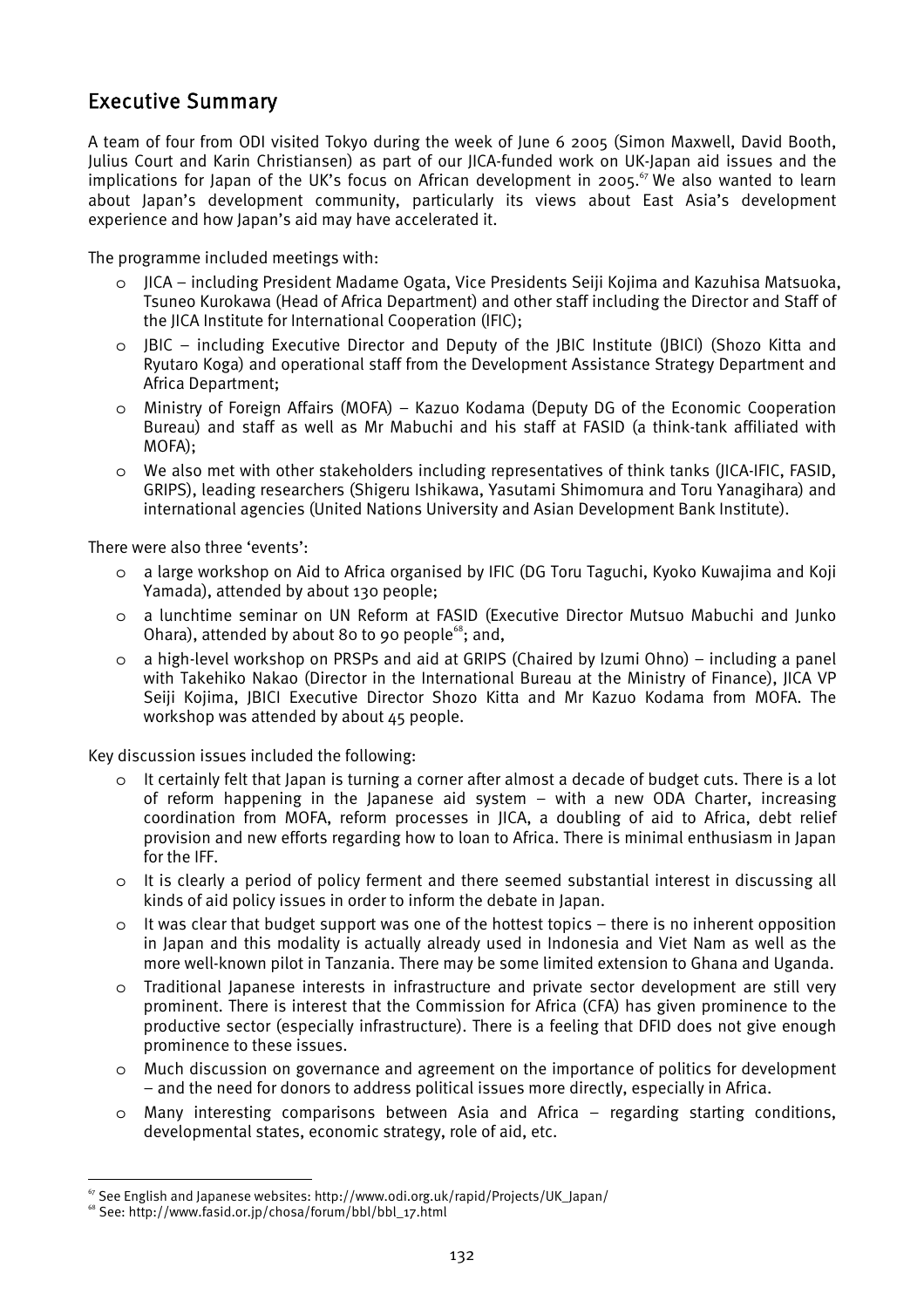The visit went very well and generated a number of ideas for next steps, including:

- o An ODI-run study tour for Japanese aid officials visiting UK development assistance institutions and hosting discussions on the key policy issues.
- o Joint study with IFIC (a working group of researchers and policymakers) on Fragile States. Other possible issues included Direct Budget Support, development states in Africa, infrastructure, etc.
- o Joint capacity development courses at the African Institute for Capacity Development (AICAD) in Kenya.
- o Continue reporting (every 2 months) on UK and European development issues.
- o Closer analytic or operational work at the country level in Africa.

The key issue in the longer term is that Japan will be in a similar 'development spotlight' position in 2008 (chair of G8 and hosting TICAD IV) to that of the UK in 2005. To maximise the opportunity of these rare periods when development has an added political profile, it is crucial to prepare ahead. ODI can help.

# Structure of report

This report is divided into three sections:

- (i) Background to visit
- (ii) Main points observed and discussed
- (iii) Next steps

The main body of the report is followed by two annexes. The first of these provides details of individual meetings and issues discussed. The second annex sets out a list of all people the team met.

# Background to visit

The visit took place as part of JICA-supported work on the implications for Japan of the UK's '2005 agenda' for Africa. African development issues and the UK's views and policy have particular resonance in 2005 since Africa is one of the priorities for the G8 gathering in Gleneagles in July. The Commission for Africa (CFA) has put forward substantial analysis and a range of proposals for the international community to consider. Development issues are also at the heart of the UK's Presidency of the EU in the second half of 2005.

The project focuses on what the UK is promoting in the run-up to the G8 (and in other big 2005 meetings), what other European donors think and what the implications (opportunities and challenges) are for Japan. So far the project has:

- o prepared seven background papers on UK policy, the CFA, perspectives of other European donors and the International Finance Facility (IFF);
- o produced a draft synthesis of the findings on UK policy issues, European responses and the implications for Japan;
- o held a meeting in London (31 March 2005) with international development researchers and policymakers from the UK and Japan as well as Europe.

The project was also part of a larger ODI initiative since 2003 on how to better link research and policy stakeholders in Japan and the UK. The rationale for this being that both countries are major donors and have different comparative advantages, yet interaction is surprisingly limited. The findings of related synthesis work on aid policy issues (PRSPs, Direct Budget Support, Drivers of Change, etc) are also available (see: www.odi.org.uk/RAPID/UK\_Japan/). We also believe that the UK development community has not given enough attention to East Asia's development experience, the extent to which Japan's aid may have accelerated it and what the consequent lessons are for aid policy.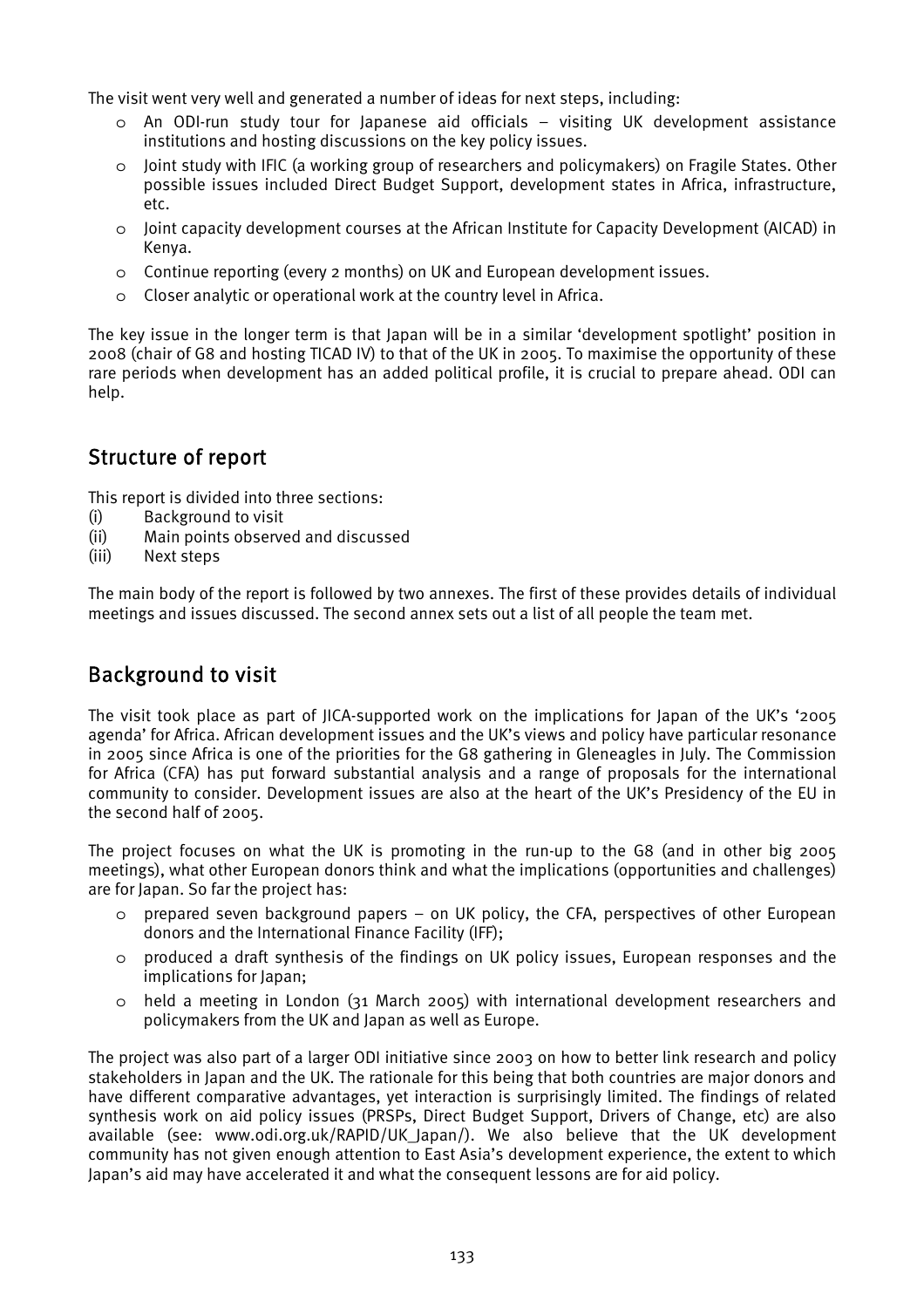This work is also taking place within the context of much closer official linkage between the UK and Japan on development issues. There remains a perception in the UK that Japan's aid is not particularly effective – especially in Africa – and trying to increase quality and quantity are strategic objectives of the UK government. In Asia, DFID held its Asia strategy meeting in Japan in 2003. The two countries are also working together at country level (e.g. in Bangladesh and Viet Nam). In Africa, the recent 'Chakrabati-Sato' meeting on Budget Support in Tanzania is part of increasing discussion on broader aid issues.

From the Japanese side, the visit took place within the context of:

- o Japan's PM Koizumi has announced the government will double aid to Africa over the next three years;
- o He also announced that TICAD IV would be held in 2008 the same year that Japan will chair the G8;
- o There was a launch of the Africa Commission while we were in Tokyo;
- o Japan is lobbying hard for a seat on the Security Council;
- o The debt deal sealed at the G8 Finance Ministers meeting.

We are very grateful for all the people who took the time to discuss aid policy issues with us in Tokyo. We also owe particular thanks to:

- o Debbie Warrener from ODI
- o Aiichiro Yamamoto and Toshiyuki Iwama of the JICA London Office
- o Tsuneo Kurokawa, Hiroyuki Moronaga and Sayoko Uesu from the Africa Department at JICA
- o Toru Taguchi, Kyoko Kuwajima, and Koji Yamada at IFIC
- o Mutsuo Mabuchi and Junko Ohara at FASID
- o Izumi Ohno and Asuka Suzuki at GRIPS

# Main points observed and discussed

While Prime Minister Koizumi recently committed to doubling aid to Africa over three years – an additional US\$0.8bn per annum – there remains discussion as to whether this doubling of aid to Africa will be additional funds or reallocation from other regions. The issue is still working its way through the ODA budget system and is causing debate between the Ministry of Finance and Ministry of Foreign Affairs. Given Japan's fiscal constraints, this is likely to mean some reallocation (mostly from the East Asia) as well as some additional ODA. The issue is complicated since much of the aid to East Asia (especially China) does not come from the General Account (it is provided in loans). However, since Africa is rather marginal within Japan's bilateral ODA (approximately 12%) and aid levels have halved since 1996, the commitment does not involve particularly dramatic amounts of ODA (and would bring back levels to those of 1996).

There was notable reform in Japan's ODA system (ODA Charter, medium term strategy, Country Assistance Strategy (CAS) approach). The new coordinating role of the ECB in MOFA makes sense. Most notable however was the reform within JICA. The significant decentralisation occurring in JICA, emphasis on human security and increasing emphasis on Africa (funds up from 14% to 20% in two years) are notable.

Africa is not a major priority for Japan's ODA and expanding support to Africa – and changing approaches – will be challenging. There are three main sets of reasons:

- o technical for example, Japan has struggled to loan to the region since HIPC;
- o African context there remains uncertainty that additional aid would have a development impact in countries with troubled economic and political contexts. (There seemed much pessimism about the growth prospects of the region.);
- o political in Japan Africa is not seen as a priority in Japan in terms of national interest or by some politicians.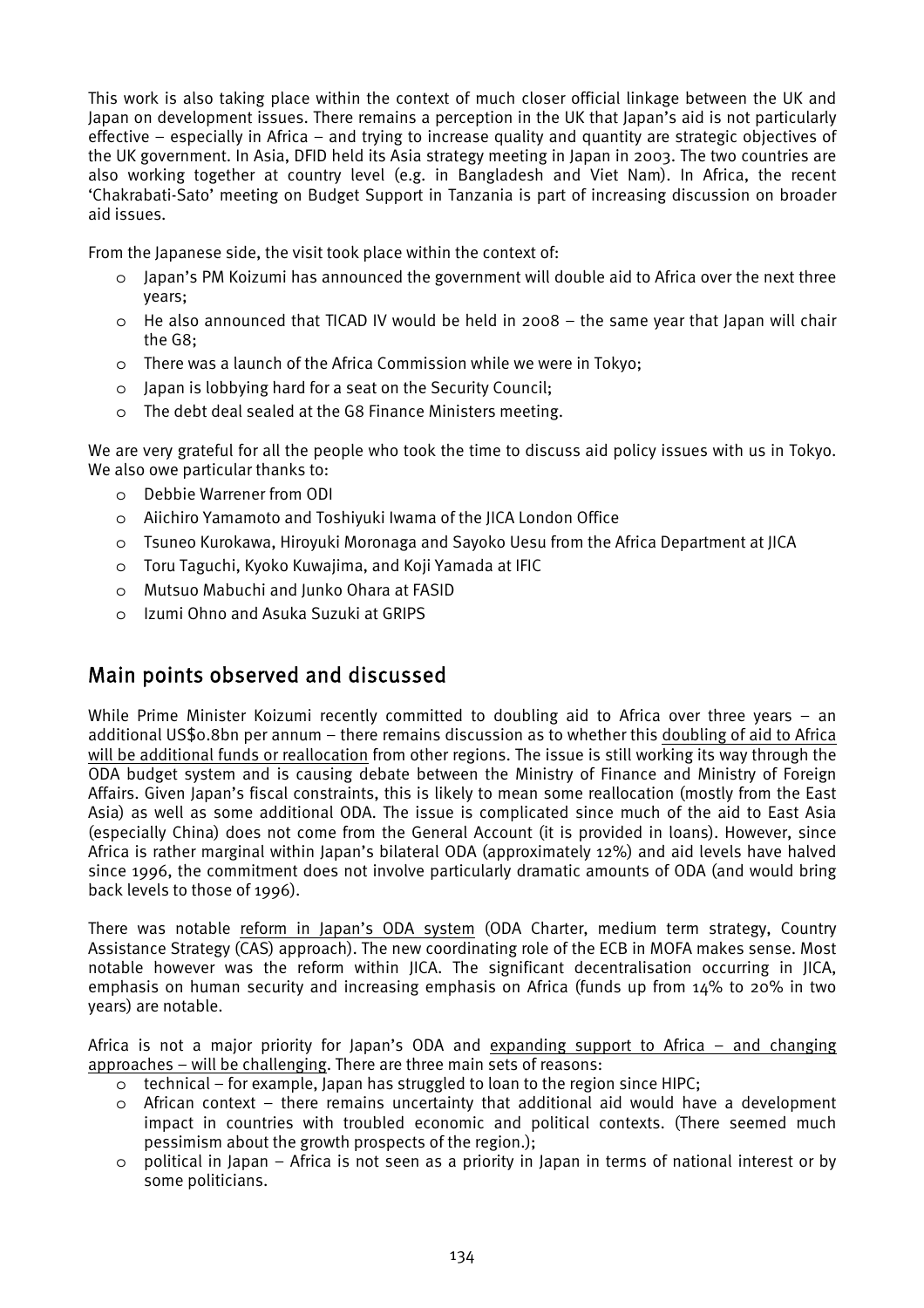Human security is a big topic in Japan, driven by Mrs Ogata (who led the Human Security Commission, jointly with Amartya Sen) but stemming originally from the 1994 Human Development Report. We had this concept explained to us in great detail, and tried to make links to other relevant or similar concepts, like livelihoods, human development, food security etc. For Japan, human security basically refers to individuals 'freedom from fear' and 'freedom from want'. The Japanese are funding international initiatives e.g. in the UN. Mrs Ogata has explained this as helping to rescue development from the predation of security, but operationally it is presented as something that actually looks very much like the earlier concepts, with a strong emphasis on participation and on a combination of what we would call livelihood promotion and livelihood protection. There remains some uncertainty about what the concept actually means operationally and the extent to which it will actually mean something very different from existing approaches.

It was clear that budget support was one of the hottest topics. Budget support remains controversial and difficult for some stakeholders in Japan. There is no intrinsic opposition to the concept in Japan and this modality is already used in Indonesia and Viet Nam as well as the more well-known pilot in Tanzania. But there remains a traditional view that projects are valuable and some concern within JICA about what budget support means for them. The sources of resistance are the mix of technical issues, the African context and politics in Japan, mentioned above. An example related to each: Audit authorities are really struggling with how to deal with DBS; there is real concern about contexts in Africa and whether DBS would work; and there is resistance to DBS among politicians who like to see Japanese flags and faces as part of the aid programme.

We talked a lot about governance issues. A lot has been written in recent years about governance in Asia by various think tanks in Japan. Many practitioners were very insistent that aid can lead to growth which can be a powerful catalyst for better governance and accountability. This was seen as a lesson from East Asia. There is much less interest in democracy or human rights approaches. MOFA has also been increasingly trying interesting new approaches to deflect the 'white elephant' pet projects African leaders tend to try to get funded when they visit Tokyo.

Traditional Japanese interests in infrastructure and private sector development are still very prominent, especially in JBIC (the loan agency), but more generally in the context of lessons from East Asia. There is scope for really interesting discussion between Japan and the UK on these issues. There is interest that the CFA has given prominence to the productive sector.

Fragile states also emerged as a topic of great interest. Japan seems to be keen on engagement rather than distance e.g. in Burma. 'Sunshine and North wind combined'. This was a major concern at JICA (Office of Human Security) and IFIC is launching a research programme on the topic.

To help with sharing and coordination, there is a new 'platform' for research institutes involving JBICI, FASID, IDE, GRIPS, IFIC. The ECB of MOFA is meant to play a leading role. This may be a useful entry point for think tanks outside Japan to engage with aid policy issues.

Development-related civil society is not very strong in Japan compared to the UK, but its capacity is growing and there is a desire to push more towards 2008.

## Next steps

A number of specific ideas were discussed in the various meetings. These are set out in detail below. It is, however, worth considering these within the broader context that Japan will be in a similar 'development spotlight' position in 2008 (chair of G8 and hosting TICAD IV) to that of the UK in 2005. We emphasised repeatedly the need to prepare ahead of time for such periods when development has a high political profile.

Specific ideas discussed included:

• ODI could continue to report on the latest research evidence emerging from the UK regarding aid policy issues. This would continue the work commissioned by JICA's Planning and Coordination Department, but would preferably be every two months (rather than monthly). This could focus on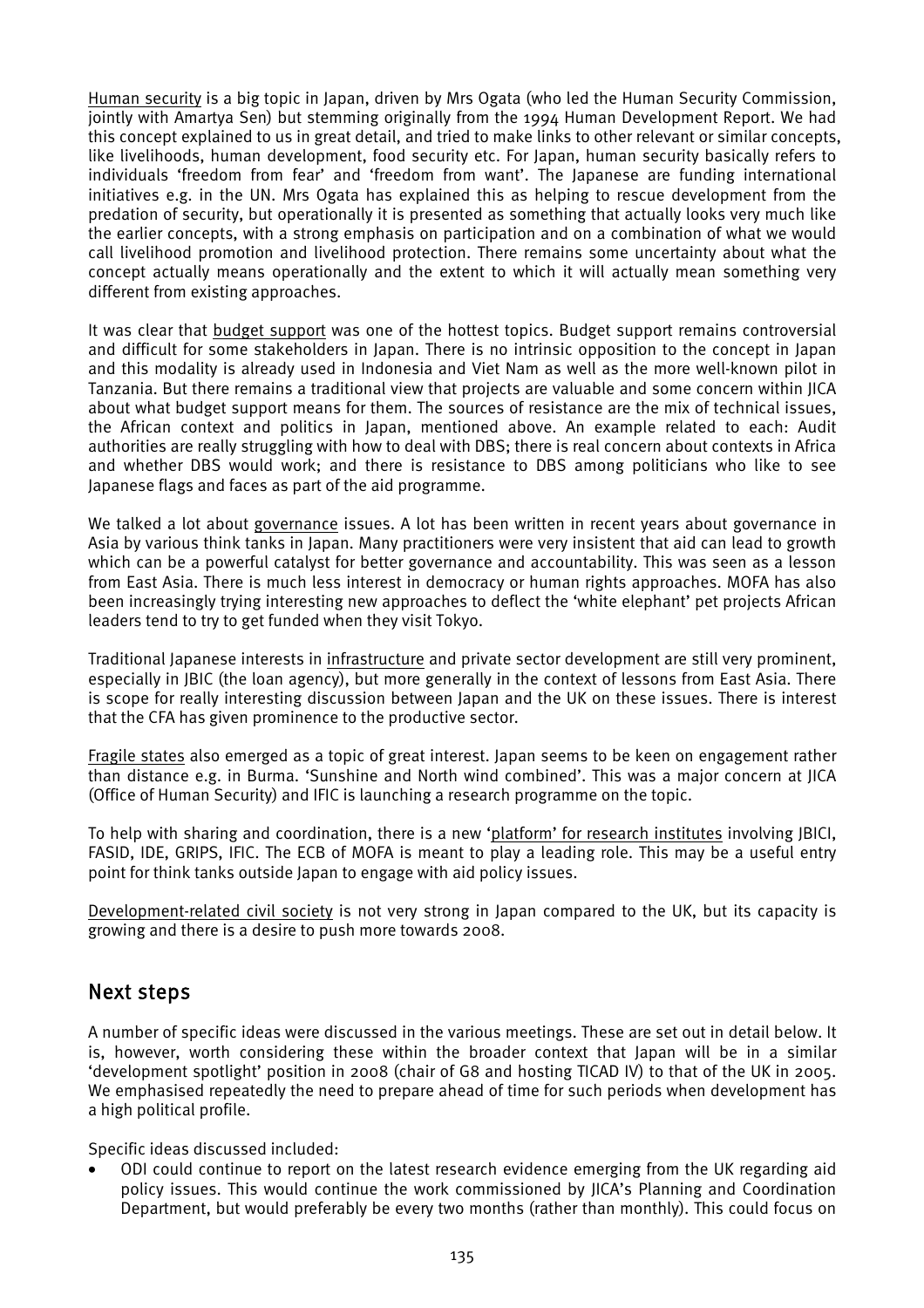new big ideas (e.g. Drivers of Change this time) and / or UK responses to topical events (e.g. Millennium Summit or WTO Ministerial) and / or major European development issues.

- Given the learning involved in the ODI visit, we thought it would be a great idea to have a study tour from Japan visit the UK. The aim would be to visit / learn about the institutions of the UK's aid system and also have a series of discussions on topical issues (Aid to Africa; PRSPs; Budget Support; Infrastructure; NGOs; etc). Another key aspect could be as part of the preparations for 2008 in Japan (G8 and TICAD IV) to extract what can be learned from the UK's experience in 2005. The visit could be for a week as a stand alone  $-$  or done as a short add-on when Japanese delegations return from missions to Africa.
- The idea of joint research on aid policy issues emerged at various points.
	- The option discussed in most detail was a joint working group on fragile states with JICA-IFIC. Both IFIC and ODI are currently starting programmes of work in this area. The recent synthesis paper for JICA outlines some of the issues, but there remain major gaps in understanding regarding how best to work in such contexts. IFIC often employs task forces or working groups involving researchers and practitioners – it would be interesting to bring both groups from the UK and Japan together.
	- $\triangleright$  The other main area that came up repeatedly was regarding 'development states'. Much current thinking shows that governance to now be the key issue for development, but there seem to be few solutions available concerning the best role donors can play. There could be much benefit in bringing together thinking on Asia and Africa from Japan and the UK respectively.
	- There were other interesting issues raised that might be developed  $-$  including on Aid to Africa, Agriculture, Infrastructure, Budget support, Aid architecture, Human security, Aid modalities, FDI and Development models. A cross-cutting theme was the need to provide a fresh angle on Asia-Africa comparative studies.
- Policy briefs were seen as one of the most valuable ODI products that might be made a greater part of the Japan-UK initiative. One option would involve ODI producing a series of policy briefs on issues that Japan finds useful. Another thought was that of joint policy briefs – e.g. done with IFIC or GRIPS. Alternatively Japanese stakeholders may produce briefs themselves on such issues – very few currently come out of Japan to desks in the UK. A workshop for Japanese stakeholders on how ODI produces such briefs is another option.
- There was also a lot of interest from some JICA staff regarding the idea of ODI working more closely with JICA at the country level (e.g. Tanzania). This might involve focusing on agriculture or other aid issues.
- One option raised was the idea of ODI hosting visiting fellows from Japanese policy organisations.
- Annual Tokyo and / or London aid policy or development topic events that bring together experts from the UK and Japan.
- Capacity building courses in Africa at the African Institute for Capacity Development (AICAD) in Kenya. We have already been brainstorming some ideas with JICA and AICAD. These include training courses on: (i) CSOs' engagement in policy processes; (ii) Human Security; (iii) PRS monitoring and PFM as a tool for analysing recipient countries policies and ways to strengthen donor aid.
- JICA in particular noted the difference between civil society and public engagement in development issues in Japan and the UK. With an eye to preparing for 2008 in Japan (G8 and TICAD IV), there was much interest in what could be learned from the UK's 2005 experience. This could involve a review of what worked in the UK and why and what the Japanese government and civil society groups might do to help raise awareness of and engagement in development issues.
- Discussions with JICA-IFIC, FASID and GRIPS revealed strong interest in how the ODI works as a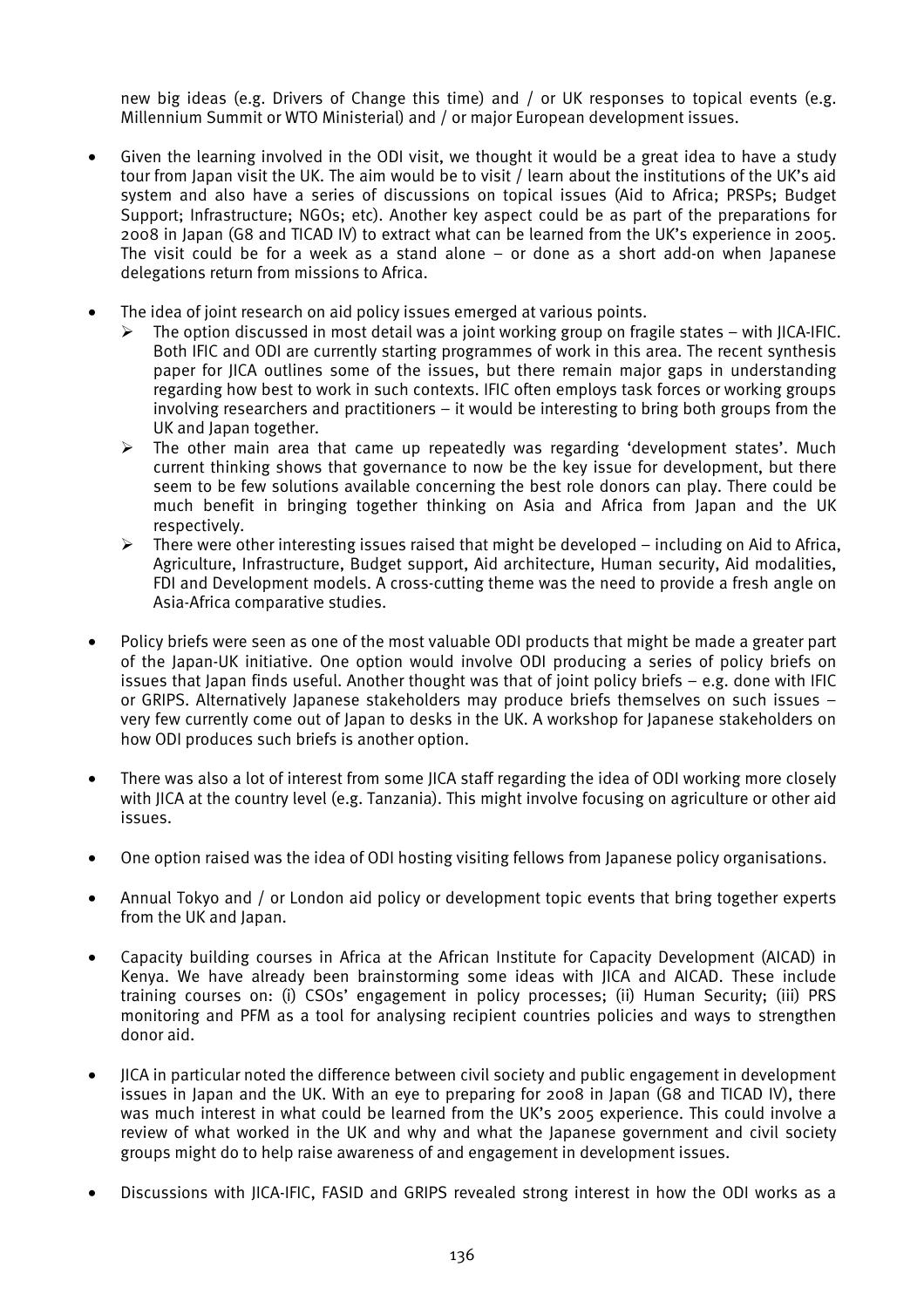think-tank. Briefing materials, training or tools from ODI's Research and Policy in Development (RAPID) programme could be useful input particularly during the development of the new 'platform' for research institutes in Japan.

- More generally, we hope to find a way to continue to be:
	- $\triangleright$  A source of information for Japan on UK / European aid policy approaches;
	- $\triangleright$  A window to Japan for others in the UK e.g. DFID / Universities / etc.

These will be developed further in coming months.

\* \* \* \* \* \* \* \* \* \* \* \*

# Annex: List of people met

### JICA

Madame Ogata, President, JICA Seiji Kojima (JICA VP) Tsuneo Kurokawa, Africa Dept DG Masashi Mizukami, DG of Planning and Coordination Dept Noriko Suzuki, Director of Planning Group, P&C Department Masayoshi Takehara, Programme Officer, P&C Department TakaoToda, Director, Office of Human Security, P&C Department Koji Makino, Team Director in the P&C Department Izumi Okata, Human Security Team, P&C Department Hironobu Murakami, Programme Planning Team, P&C Dept Mikako Kudo, Researcher, IFIC Hiroto Kamiishi, Team Director, Global Development Partnership Team, P&C Department Hiroyuki Moronaga, Team Director, East Africa Sayoko Uesu, East Africa Team Koichi Kito, Team Director, Southern Africa Satoshi Kadowaki, Southern Africa Team Jiro Ohtsuka, Assistant Chief Economist and Senior Advisor Sayoko Uesu, East Africa Team Toru Taguchi, Director General, IFIC Kyoko Kuwajima, Senior Researcher & Research Group Director, IFIC Koji Yamada, Associate Senior Researcher, IFIC Mikako Kudo, Researcher, IFIC Yumiko Yokozeki, Senior Advisor (Education), JICA-IFIC Shigeki Furuta (Team Director in the Overseas Affairs Group), JICA Sawako Matsuo (Training Affairs and Citizen Participation Department), JICA Kei Yoshizawa (Africa Department), JICA Kiichi Okitsu (Africa Department), JICA Naoki Umemiya (IFIC), JICA Hagino Noguchi (Programme Officer, P&C Department), JICA

## MOFA

Kazuo Kodama, Deputy DG, Economic Cooperation Bureau, MOFA Hiroshi Minami, Director, Global Issues Policy Division, Global Issues Dept, MOFA Naoko Ueda, Deputy Director in the Economic Cooperation Bureau Yasuhisa Kitagawa, Economic Cooperation Bureau, MOFA

## MOF

Takehiko Nakao (Director in the International Bureau at MOF)

JBIC

Kakutoshi Ohori (Deputy Director in Development Assistance Dept IV – Africa) Jin Wakabayashi (Deputy Director in Development Assistance Strategy Department) Motoyuki Takahashi (Deputy Director in Development Assistance Strategy Department) Kenichiro Kitamura, Development Assistance Dept IV